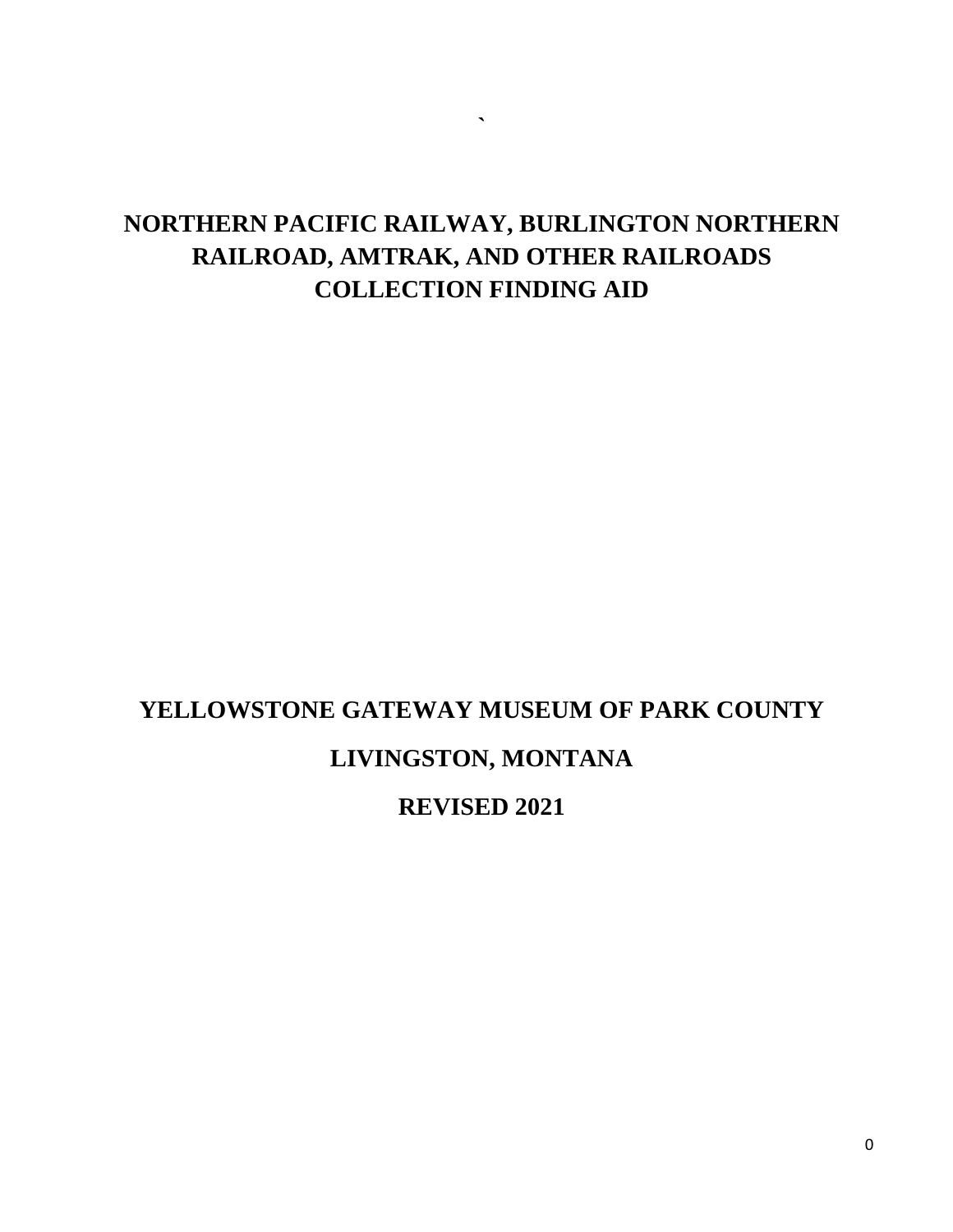### **NORTHERN PACIFIC RAILWAY AND BURLINGTON NORTHERN RAILROAD COLLECTION**

#### **TABLE OF CONTENTS**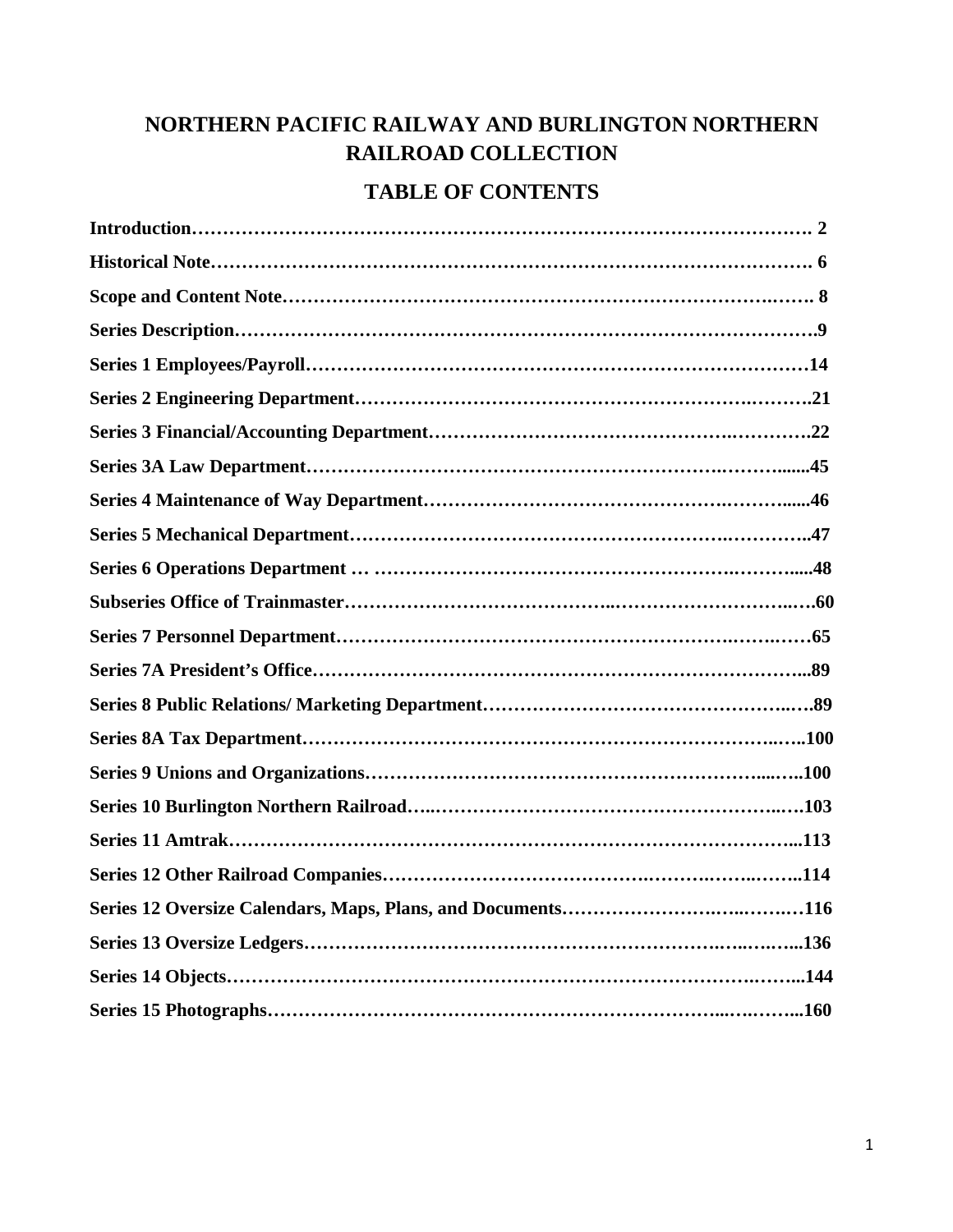### **NORTHERN PACIFIC RAILWAY AND BURLINGTON NORTHERN RAILROAD COLLECTION**

#### **PROVENANCE:**

Warren McGee donated the bulk of the collection from 1982 to 2018 to the Yellowstone Gateway Museum of Park County. Jerry Maykuth was a major contributor to the collection. The collection remains open for future donations. Funding for processing the collection was provided by the Montana History Foundation.

Below is a list of people who donated material followed by accession number.

Adkins, Alvin (1993.108)

Amy Downing Lodge #162 (1981.306) (1989.002)

Anderson, Gordon (2015.070)

Babione, Virgil (2020.027)

Barber, Dorothy (1994.027)

Benolken, Leo (1993.055) (1993.091)

Berrum, Homer (2009.009)

Best, Clarence (1986.498)

Beulke, Richard (1995.030)

Bird, William E. (2015.036)

Bliler, Gloria Ford (1994.003)

Boots, Babione Wilson (2020.027)

Braaten, Herman (2016.058)

Brooking, Thelma (1979.179)

Buckner, Sharon (2012.019)

Burlington Northern Railroad (1995.030)

Carlson, Craig (1994.022)

Carter, Michael and Terry (2014.037)

Caruso, Richard (2005.002)

Chesarek, Charles (1981.293)

Christie, Mrs. Lawrence (1990.060)

City of Livingston (1993.126)

Clapp, Emma (1987.002)

Cooper, Caron (2010.025)

Counts, Steve (2015.002)

Craig, John (1993.117)

Crank, Perry (2003.026)

Criger, Schalene (1987.017)

Denesen, Sandy (2015.058)

Dermer, Roger

(2018.076.0001) Dietz, Betty Jane (1981.151) Doughty, Irene (2003.023) Durden, Helen (1979.124) Dykstra, Yvonne (1988.028) Earle, BJ (2014.067) Ebinger, Bob (2011.011) Elliot, John A. (2016. 006) Evans, Robert (2007.027)

Falcon Publishing (2003.009)

Fleming, Mike (2014.070)

Fox, J. L. (1993.126)

Fraser, Don (1987.008)

Fryer, John (2010.010)

Galloway, Marie (1984.384)

Garcia, Bill (1977.073) (1982.073) (1987.037) (1984.450)

Gibson, Jean (1984.397)

Glasgow, Jerre (2014.075)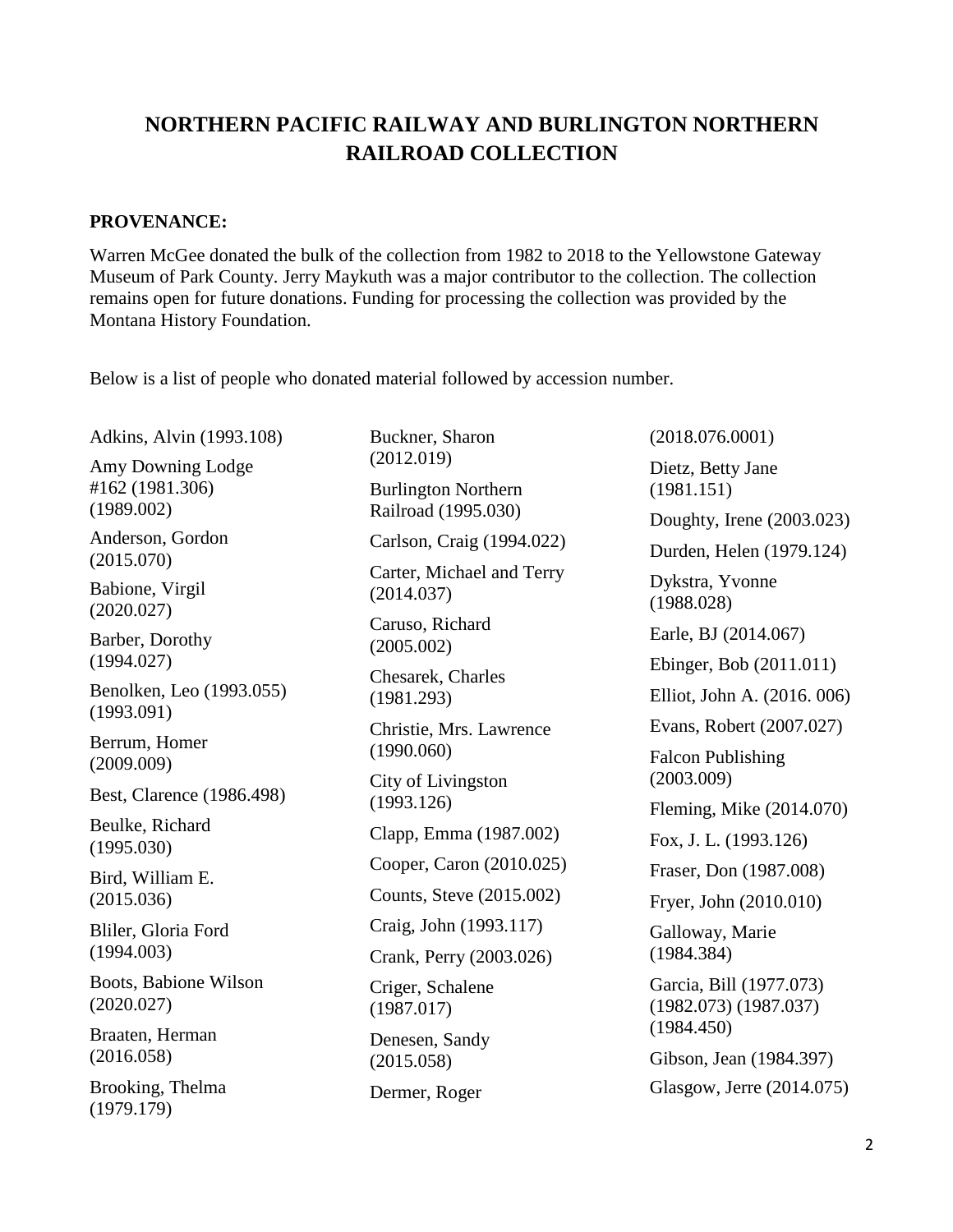Goss, Bob (2005.001)

Greear, James (1991.008)

Green, Christopher (1996.025)

Gullickson, M.W. (1988.068)

Gustofson, Zillah (1999.022)

Hall, James (1982.362)

Hallowall, Jennie (1968.126)

Hansen, Ken (1985.460)

Hardesty, Frank (2018.060)

Harrington, Ida (1986.525)

Harris, Bertha (2006.056)

Haskins, Bret (1992.010)

Held, Kathryn and Leigh and Bonnie (2002.018)

Hencz, Norine (2006.001)

Hillard, JoAnn and John (2004.043)

Hillard, John (2004.071)

Hochmuht, John (1981.293) (2014. 048)

Hollands, Linda (2008.016)

Holliday, Charles (1985.301) (1985.384)

Hudacek, John (1993.103)

Jacobs, Eleanor (1996.006)

Jovick, Robert (2004.046) (2005.004) (2006.010)

Kaiser family (1977.069)

Kasdash, Neil (2002.009)

Kemp, David (2004.054)

Killorn, Bill and Nina

(1968.079)

Klasen, Henry (2010.018)

Knoke, Gene (1989.004)

LaDuke, Don (2014.094) (2007.049)

Lambert, Dorothy (2008.031)

Lambert, John and Annie (1981.314)

Landes, Charles and Bessie (1977.087)

LeDoux, Alta and Vern (2013.020) (2014.014)

LeDoux, Alta; Bill and Doris Whithorn Collection (2006.045) (2006.044)

Lewis, Bill (1987.041)

Lewis, Finus (1992.031)

Libbey, Kit (2013.050)

Livingston Police Department (1976.399)

Livingston Senior Citizen Center (1989.005)

Mar, Marie (2014.018)

Marley, Elaine Hoell (2014.047)

Martinez, Adele (2011.021)

May, Maxine Stewart (1978.140)

Maykuth, Jerry (1994.050)

McGee, Warren and McGee, Bernice and Warren (1982.425)

(1998.004) (1992.029) (1997.002) (2006.026) (2006.037) (2006.038) (2006.043) (2006.044) (2007.008) (2015.003) (2018.049) Miller, Joey (1972.314) Miller, Russell (1982.321) Mofield, Miles (1993.103) Mosness, Gary (2018.067) Murphy, Jerry (2006.021) Murphy, Jim (1981.002 ) Neal, Clyde (1978.130) Nelson, Agnes (2011.020) Norman, Rose (2008.048) Orleman, E.O. (1988.018) Orser, Pryor (2015.010) Parisi, John (1999.006) Park, Robert (2007.019) Peters, Nancy (1995.025) Petersen, Shirley and Bill (1987.013) Petersen, Shirley (2012.010) Phillip, W. D. (1986.471) (1986.551) Quails, Bonnie (1978.108) Rahn, Charles (2012.024) (2011.026) Raney, Bob (2009.004) (2012.007) Raney, Glenn (1982.321) Seaman's Pharmacy (2016.024)

Shellenberg, Fred (1986.512)

Shorthill, Warren (1988.016)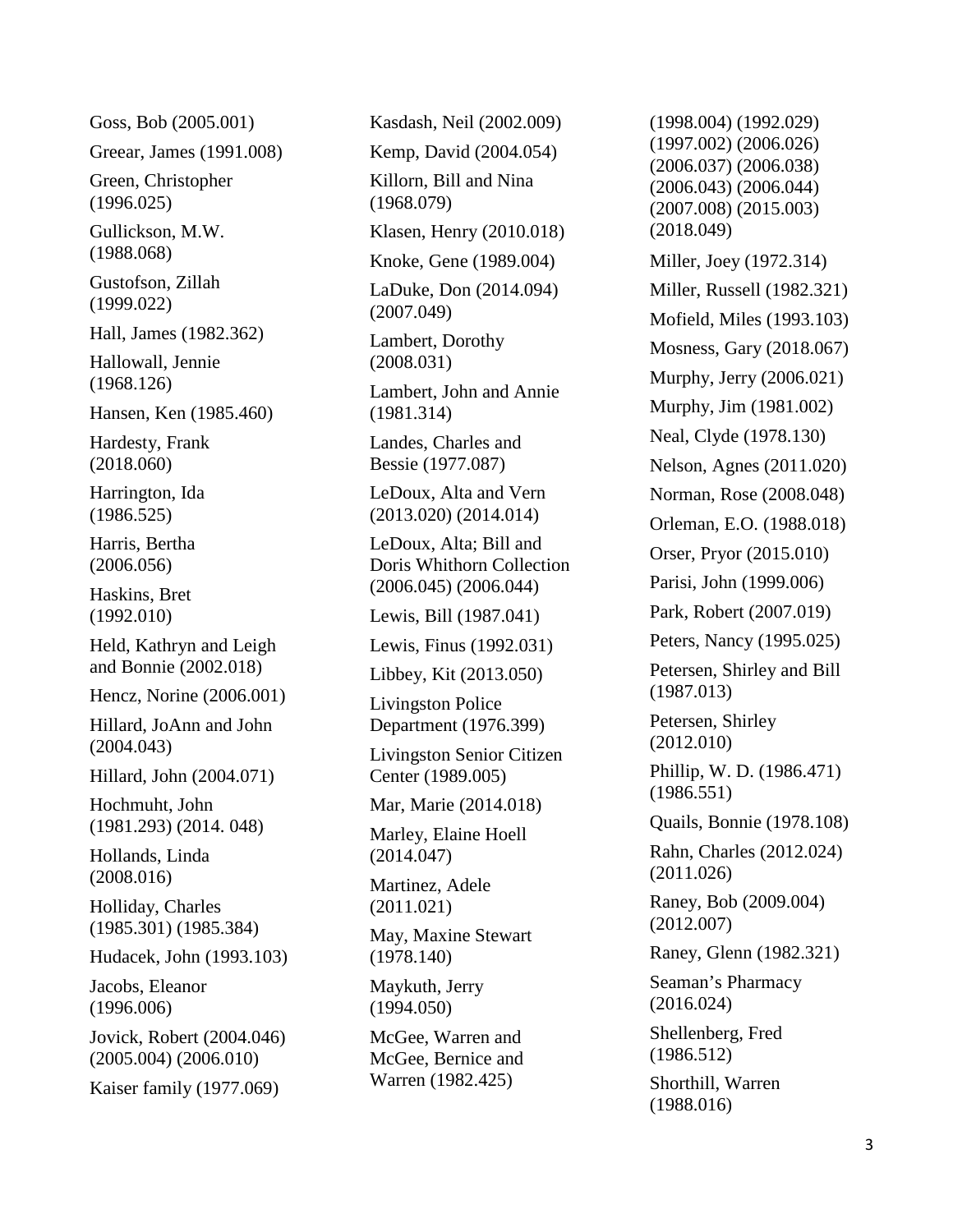| Sieber, Katrinka<br>(2000.014)        | Terwilliger, Homer<br>(1968.063) | Waylander, Marlin and<br>Joy (2007.029)  |
|---------------------------------------|----------------------------------|------------------------------------------|
| Spannering, John<br>(1985.459)        | Van Aken, Vince<br>(1989.016)    | Whithorn, Doris<br>(1997.072) (2003.004) |
| <b>Stewart, Frances</b><br>(2000.023) | Vaughn, Ailene<br>(1981.298)     | Williams, David<br>(1978.204)            |
| Sutton, W. Joyce                      | Virginia Heights Baptist         | Wilson, Earl (1972.321)                  |
| (2013.046)                            | Church (2014.092)                | <b>Yellowstone Gateway</b>               |
| Tecca, Carolyn and Betty              | Wagner, David A.                 | Museum, (2016.007)                       |
| (1988.056)                            | (1983.379) (2010.021)            | Youngberg, Ken                           |
| Tecca, William<br>(2006.047)          | Wagner, Holly (2015.059)         | (2012.020)                               |
|                                       |                                  |                                          |

#### **ACCESS:**

The collection is open for research. This finding aid can be found at: [http://yellowstonegatewaymuseum.org/research-your-history/.](http://yellowstonegatewaymuseum.org/research-your-history/)

#### **OWNERSHIP:**

Literary rights and copyrights have been assigned to the Yellowstone Gateway Museum of Park County.

#### **PUBLICATION RIGHTS:**

All requests for permission to publish, reproduce, or quote from material in the collection should be discussed with the appropriate librarian or archivist. Permission for publication may be given on behalf of the Yellowstone Gateway Museum of Park County as the owner of the physical item. It is not intended to include or imply permission of the copyright holder, which also must be obtained by the customer. The Museum does not assume any responsibility for infringement of copyright or publication rights of the manuscript held by the writer, heirs, donors, or executors. Reproduction restrictions are decided on a case-by-case basis.

#### **PREFERRED CITATION:**

[Identification of item], Northern Pacific Railway and Burlington Northern Railroad, Yellowstone Gateway Museum of Park County.

#### **SIZE:**

Number of boxes: 46 Oversize: 8 boxes, 3 drawers, 16 rolls, 144 ledgers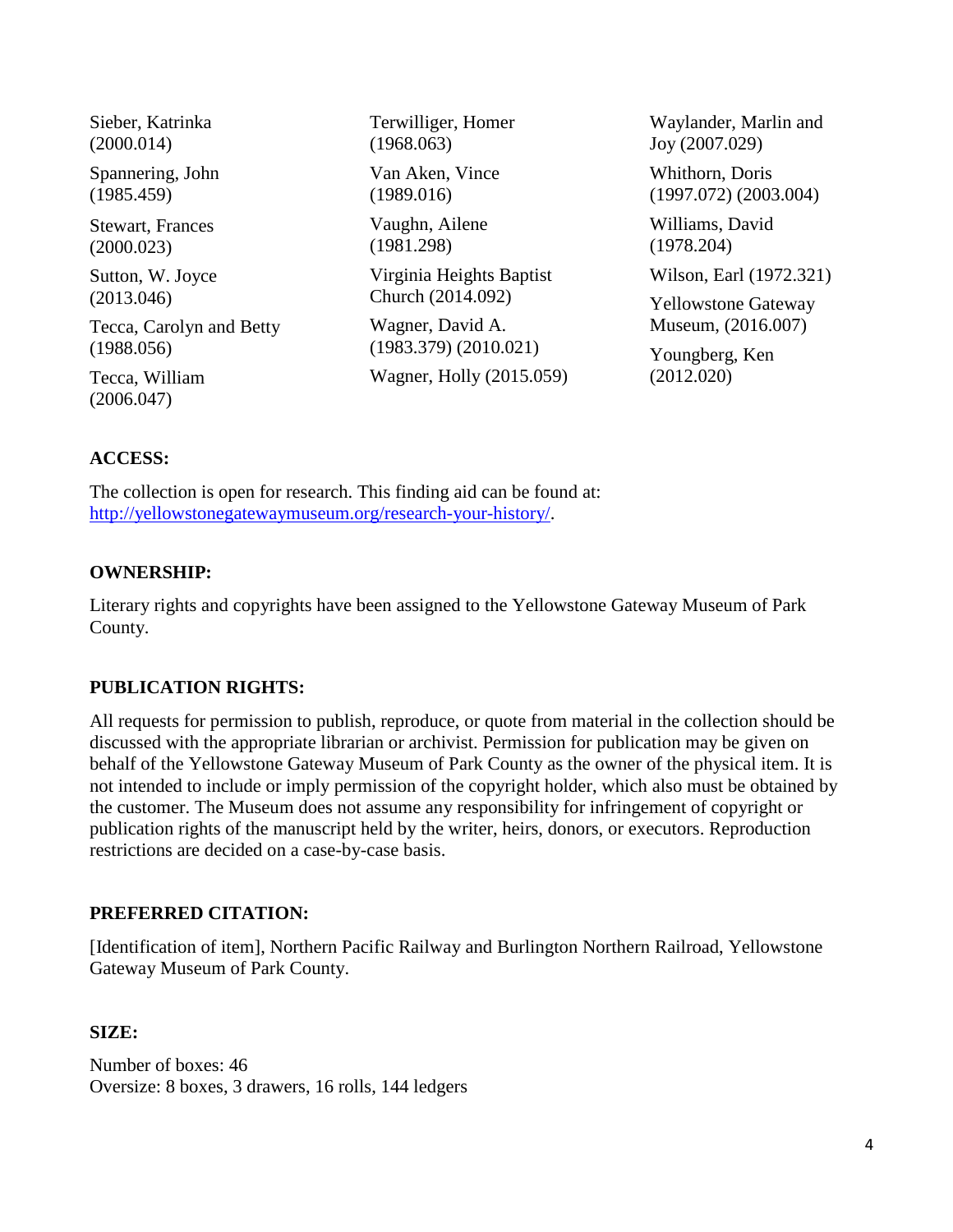Objects: 460 (approximately) Photographs:

#### **PROCESSED BY:**

Ellen Zazzarino Cynthia Holweger

#### **PUBLICATIONS PROCESSED BY:**

Rosamond Stanton Bruce Graham Merrilee Bryan Cynthia Holweger

#### **PHOTOGRAPHS AND OBJECTS PROCESSED BY:**

Karen Reinhart

Nick Amsk

Suzanne Brown

#### **PROJECT MANAGER:**

Ellen Zazzarino

#### **PROJECT DIRECTOR:**

Karen Reinhart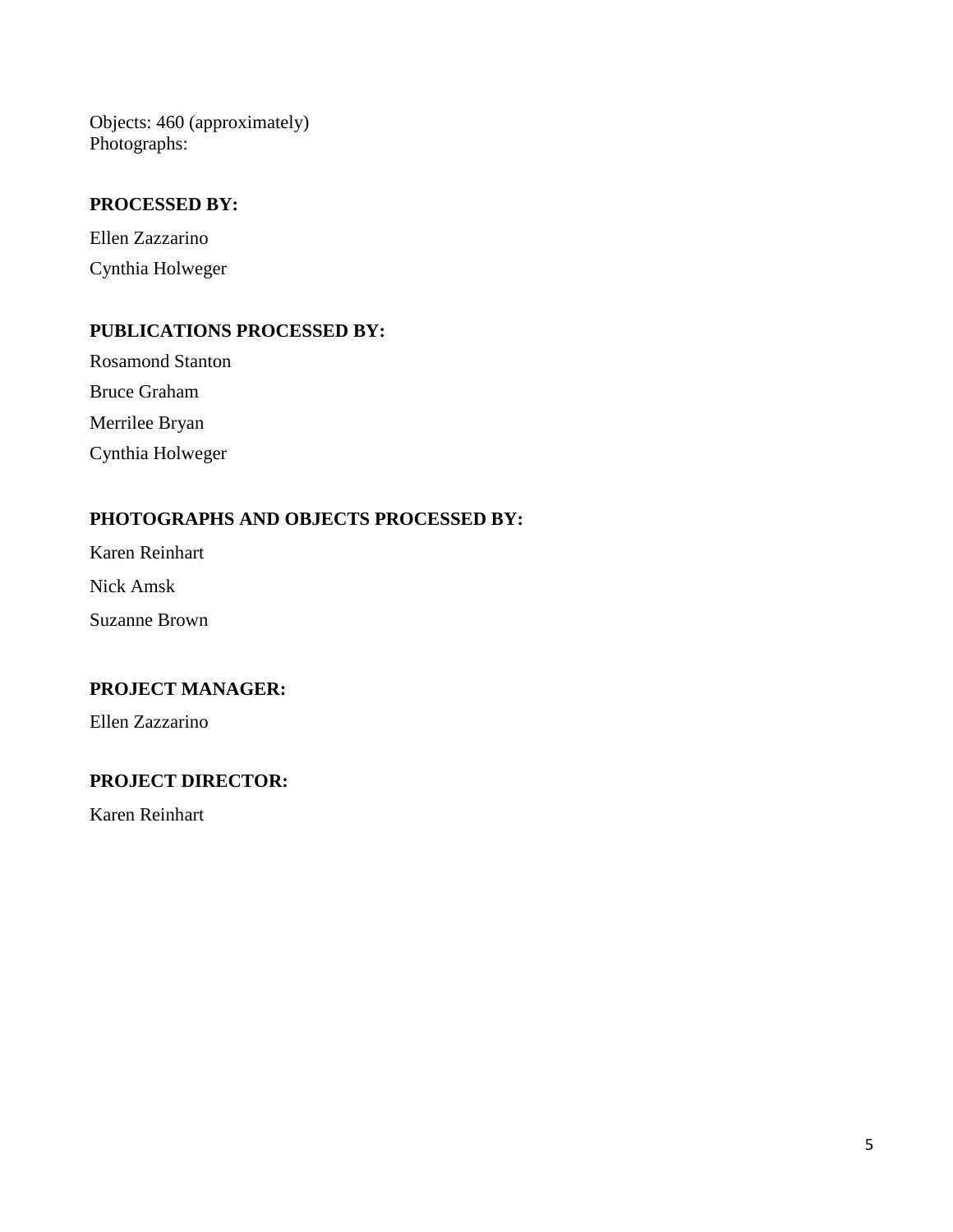### **NORTHERN PACIFIC RAILWAY AND BURLINGTON NORTHERN RAILROAD COLLECTION HISTORICAL NOTE**

The Northern Pacific Railway (NPRY) arrived in Livingston, Montana in 1882 with the construction of the depot. In early 1883, the Northern Pacific Railway began construction of repair and maintenance shops in Livingston, which generated jobs and continued growth in Livingston. At the end of the construction, the Northern Pacific Railway complex consisted of a machine shop, engine house, boiler house, blacksmith shop, 15 stall roundhouse with a 54-foot turntable, storerooms, and offices. The construction began in 1883 and was completed in 1900. In 1885, the depot was relocated to the north side of the tracks due to the wind and drifting snow. In 1888, fire destroyed the depot resulting in the construction of a two-story brick depot that was completed in 1889. After construction of the shops and depot, the railway company employed approximately 600 to 800 workers.

The Livingston complex was located between the Northern Pacific Railway headquarters in Brainerd, Minnesota and its terminals in Portland, Oregon not only because of its central location but because it was east of the Rocky Mountains. It was considered the largest facility between the two cities. In the early 1900s, passenger cars and freight transportation of approximately 16 trains traveled through Livingston daily. This volume of railroad transportation led to a large number of workers employed in the repair and manufacturing shops in Livingston. The roundhouse was the principal maintenance facility of the NPRY that served as a repair facility in addition to a storage area for engines. This increased passenger rail traffic led to the construction of a larger depot. The new depot was constructed in 1902 on the south side of the tracks and consisted of three buildings connected by colonnades.

The machine shops were considered the most valuable asset of the railroad company. The shops included the Engine Shop, Boiler Shop, and the Copper and Tin Shop. The Freight House, Yard Office and Section Department, and Signal Office operated in separate buildings. Operations continued to grow in the Livingston area with employment increasing to 1700 in 1935.

Major shop expansions occurred in 1902, 1907 and in the 1940s. In 1907, a large shop addition was built along with a new Boiler Shop and power house. In 1957, a new five track Diesel Maintenance Shop was completed. This new shop had enough space to hold three diesel locomotives on each track. The tracks sat approximately three feet above the floor allowing mechanics and electricians to work under the locomotives.

The Yard Office was located across the tracks from the Depot. The Yard Office facilitated the calling of the train crews and the assigning of switching in the yard. The Maintenance of Way Department was also located at this site and the Carmen worked in this area inspecting the trains. The Freight House was located where the Rip and Chop House Restaurant currently resides.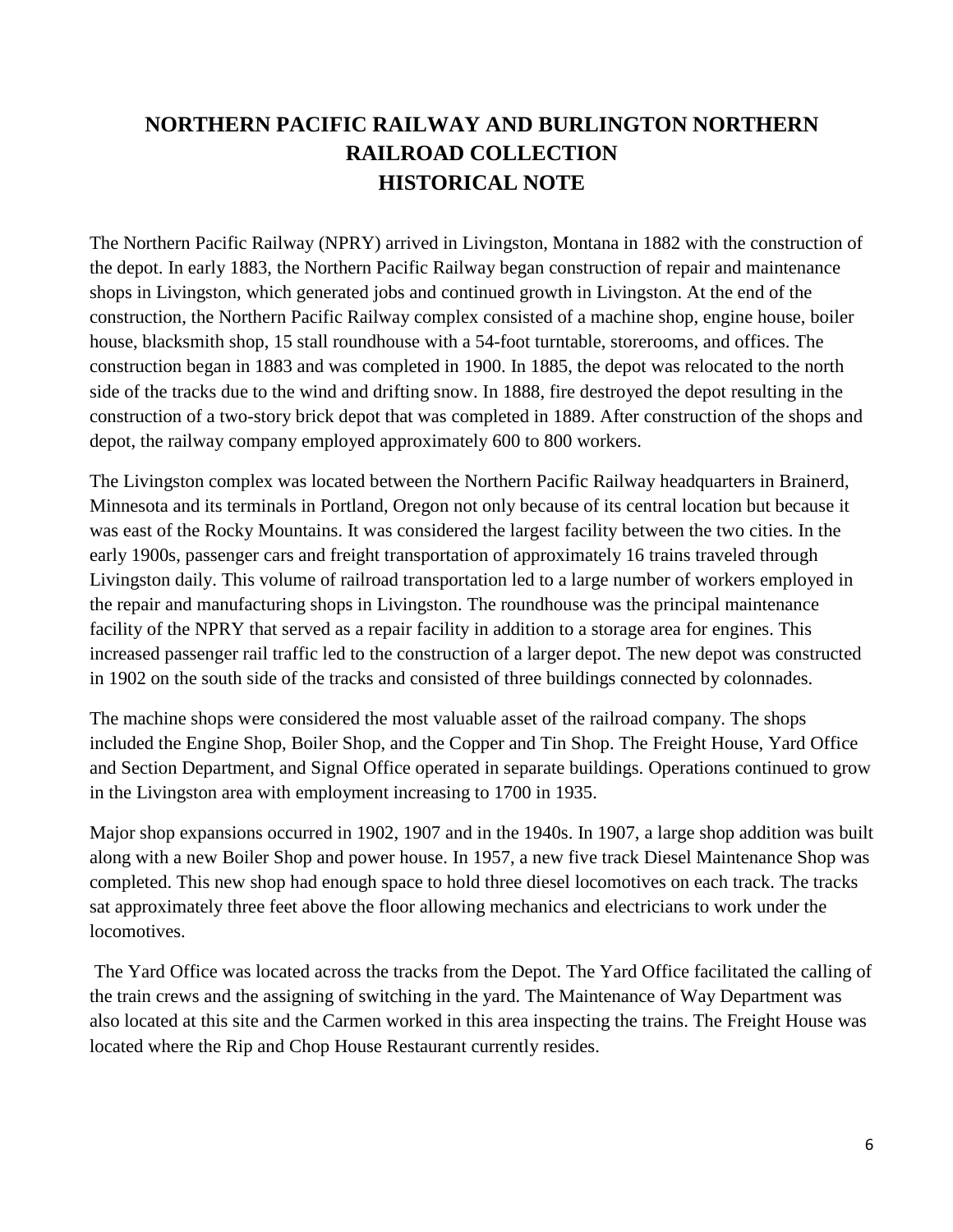When the engines were operated by steam there was a large coal dock located across the tracks near the current Town Pump gas station and grain elevator (now being remodeled). The dock was used to load the coal for the steam engines. The brick roundhouse built in 1883 with its stalls and turntable was used for the steam locomotives since they could only travel forward. It was enlarged in 1898 and again in 1907. The introduction of the diesel locomotives in 1944 led to the eventual demolition of the stalls. The last three stalls were demolished in 1983.

In addition to the shops, several offices were located in the Livingston Depot. The depot offices included the accounting department, passenger service, trainmaster, and the telegraph and the signal department supervisor. The Railway Express Office was also located in the Depot. In 1959, the accounting department was relocated to St. Paul, Minnesota. Part of the Livingston railroad complex was the pole yard that provided lumber, poles and bridge material.

After WWII the growth of the auto industry and the increase in auto travel led to the decrease in passenger rail service.

On March 2, 1970, the Burlington Northern Railroad formation was due to the merger of four major railroads: The Northern Pacific, Great Northern Railway, Spokane, Portland and Seattle Railway, and the Chicago, Burlington and Quincy Railroad. Due to this acquisition of the Northern Pacific Railway, it took over the facility in Livingston. The rail line passing through Livingston became a secondary line in the larger Burlington Northern system. In 1979 passenger service on this line ended. During the same time freight operations declined. In 1981, Burlington Northern Inc. relocated its headquarters from Saint Paul to Seattle Washington. The shops operated until the end of January 1986. In the five years prior to the shops closing many employees had been laid off. After the shops closed numerous employees remained to clean up the shops and either pack tools to ship to another location, remove tools to sell or send tools to the scrap yard. A portion of the shops and offices are now operated by Montana Rail Link.

In 1987 Montana Rail Link reached an agreement with Burlington Northern to lease the Montana southern main line from Sandpoint, Idaho to Huntly, Montana near Billings. The Montana Rail Link has over 900 miles of track, serves 100 stations and employs over 1000 personnel. It operates between Billings Montana and Spokane Washington and connects with the BNSF on both ends. On September 22, 1995, the Atchison, Topeka and Santa Fe Railway merged with the Burlington Northern to create the Burling Northern Santa Fe now known as the BNSF Railway.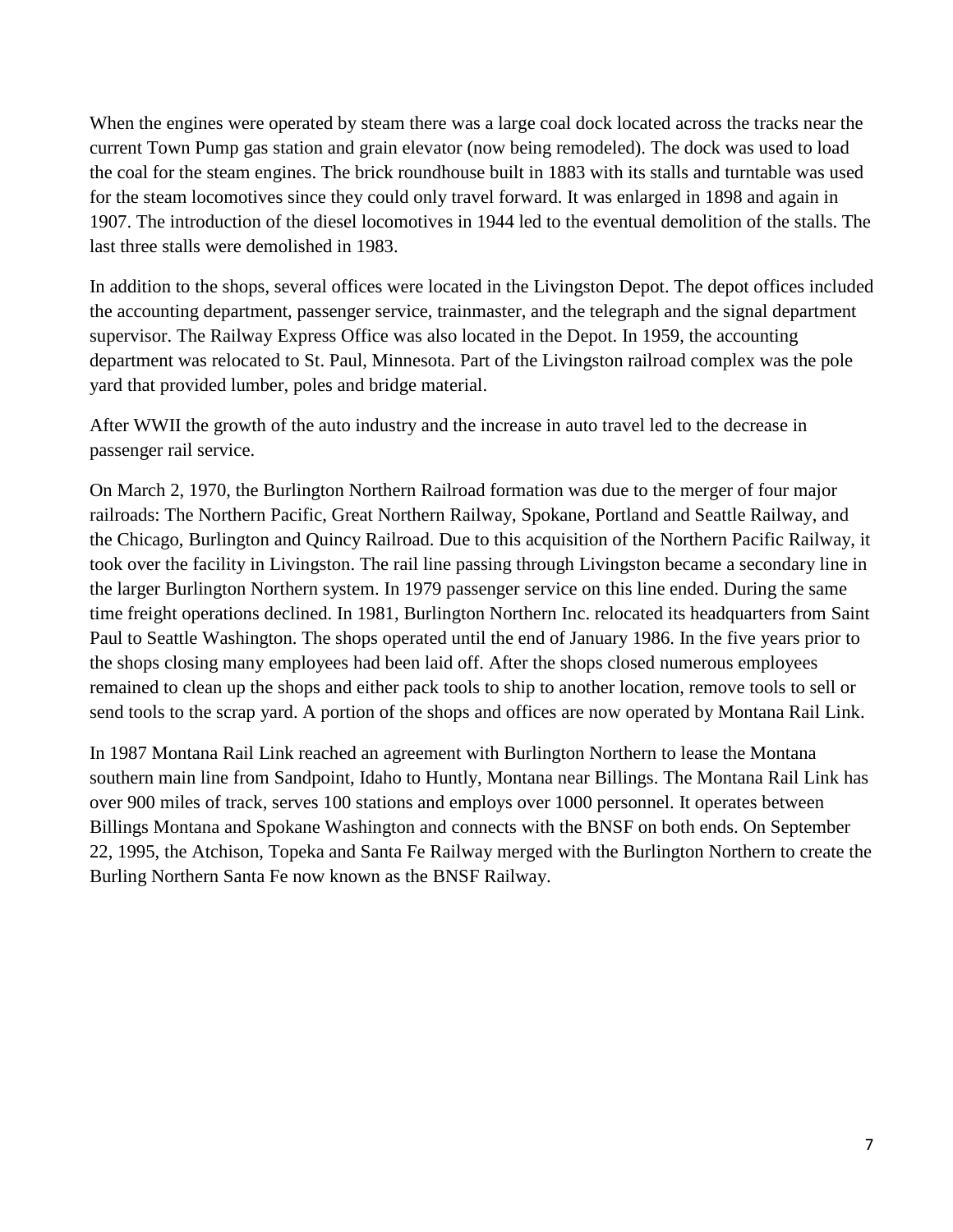### **NORTHERN PACIFIC RAILWAY AND BURLINGTON NORTHERN RAILROAD COLLECTION SCOPE AND CONTENT NOTE**

The material in the Northern Pacific Railway and Burlington Northern Railroad Collection comprises of material donated primarily by Warren McGee, Jerry Maykuth and other numerous individuals who worked for the railroad. The historical materials document the railroad operations from the 1900s through the 1980s. A few items date from the 1880s to 1900. The bulk of the collection documents the railroad operations in Livingston and surrounding areas. **Please note that most of the material in Series 1, Employees/Payroll, Series 8, Personnel and Series 10 is restricted for 75 years from creation due to the personal information such as birth dates, social security numbers and employee performance records.**

The records provide extensive documentation on accidents; improvements to rail lines, crossings and structures; daily operation costs; agreements and cost sharing with other railroad companies; and the shop operations. Numerous daily reports and statistics were created to document costs and efficiencies.

The documents were generated by numerous Northern Pacific Railway and Burlington Northern Railroad departments. The departments include: engineering, financial, maintenance of way, mechanical, operations, office of trainmaster, personnel, public relations/marketing and employees/payroll.

The collection includes numerous objects that were used or worn by the employees. Examples of the objects include: rubber stamps, lanterns, equipment and uniforms. The collection also includes model railroad trains and framed original railroad art.

Photographs of the Northern Pacific Railway and earlier, the Northern Pacific Railroad, comprise the majority of images in the collection. Burlington Northern Railway and other railroads are also represented. Subjects include steam and diesel locomotives, train wrecks in shops and along the rail line in Montana and beyond; Livingston Shops and depot, other railway depots, especially Gardiner depot; employees at work, employee group portraits, union and auxiliary groups, tourists on trains and at depots.

The collection also contains the records of unions and railroad organizations. Amy Downing Lodge, Association of Western Railways, Brotherhood of Locomotive Engineers – National Park Division 232, Brotherhood of Locomotive Firemen and Enginemen, Brotherhood of railroad Trainmen – National Park Lodge 295, Northern Pacific Beneficial Association and the Northern Pacific Veteran's Association comprise the bulk of the series. Union material includes meeting minutes, circulars and newsletters.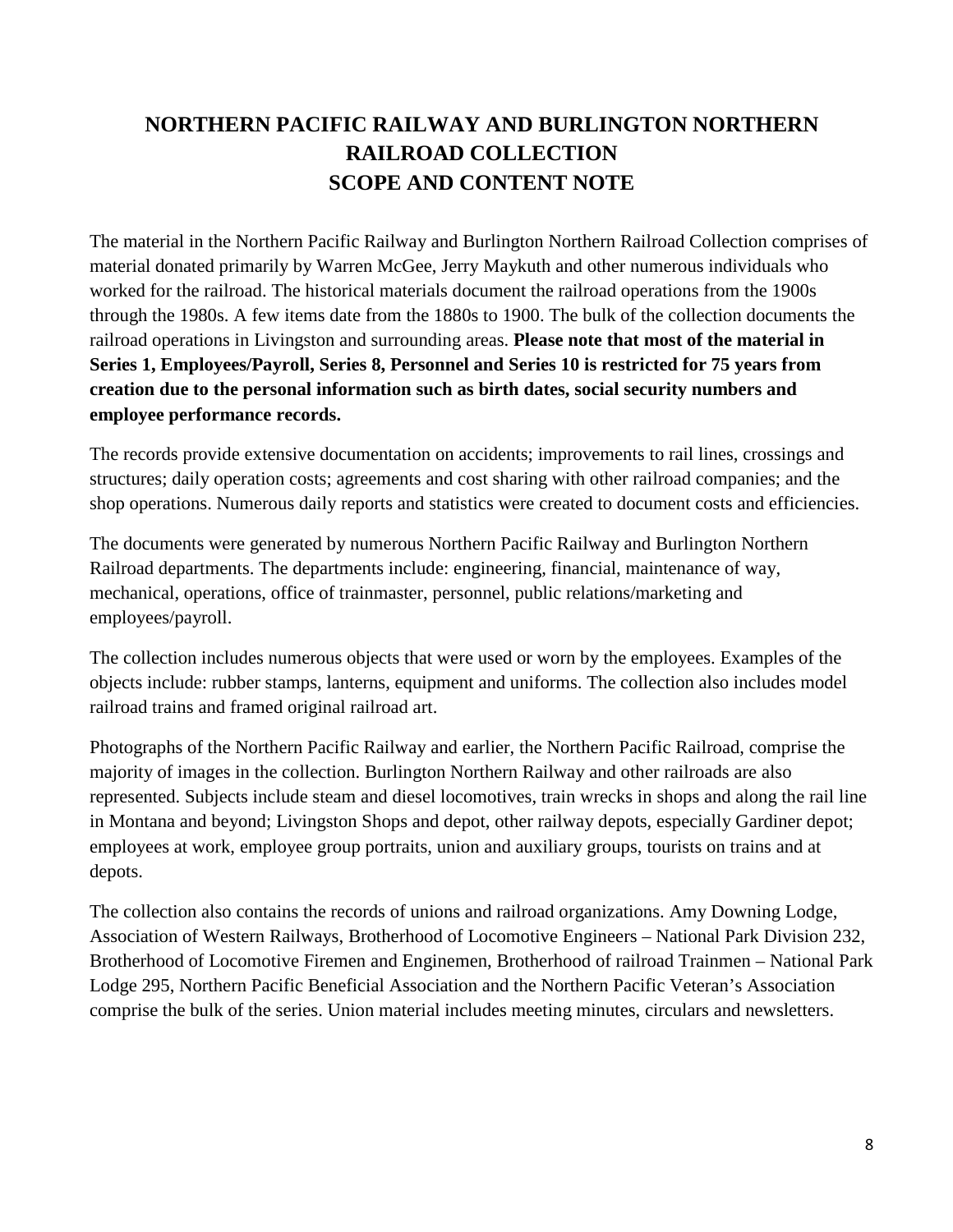The collection includes a significant number of publications either generated by the railroad companies or about the railroad. The publications include service manuals, newsletters, train schedules, seniority lists, magazines and numerous publications on the history of the railroad. These materials are listed in a separate addendum.

In 2018 additional material was donated by Warren McGee's estate. This donation included original documents generated by the Northern Pacific, Burlington Northern Railroad and Amtrak, McGee's research on railroads and his active participation in numerous railroad associations and historical organizations In addition the material received from McGee's estate included numerous boxes filled with his Montana research. Due to the volume, diversity and variety of material his donation was separated into three collections: The Northern Pacific and Burlington Northern Collection, the Railroad Research Collection and the Montana Research Collection. These three collections also include material donated by friends of McGee who shared his passion for the railroad and Montana history.

### **NORTHERN PACIFIC RAILWAY AND BURLINGTON NORTHERN RAILROAD COLLECTION SERIES DESCRIPTION**

#### **SERIES 1 EMPLOYEES/ PAYROLL BOX 1 – BOX 6 1902-1971 BOX 3-BOX 4 RESTRICTED**

The bulk of the series comprises of the various formats of timesheets submitted by the different railroad departments. The series also includes meal tickets, dining card charges, time claims, insurance, and application and apprentice ledgers. The crew ledgers contain the names and assignments. **Box 3, FF9 – FF34, Box 4 FF1- FF9 is restricted for 75 years from creation due to the personal information such as birth dates and social security numbers included in the payroll and time sheets.**

#### **SERIES 2 ENGINERRING DEPARTMENT AND EQUIPMENT BOX 7–BOX 9 1906-1963**

Records and reports generated by the engineering department comprise the series. The types of reports in the series include caboose mileage reports, diesel records for locomotive engines and the pipe tin shop record books.

#### **SERIES 3 FINANCIAL/ ACCOUNTING DEPARTMENT BOX 9–BOX 18 1903-1971**

This series contains the records and extensive correspondence of the district accountant, which covers the operating and personnel expenses for the railroad company. The expense reports and files also include: annual reports, authority for expenditure files, freight train performance reports, joint yard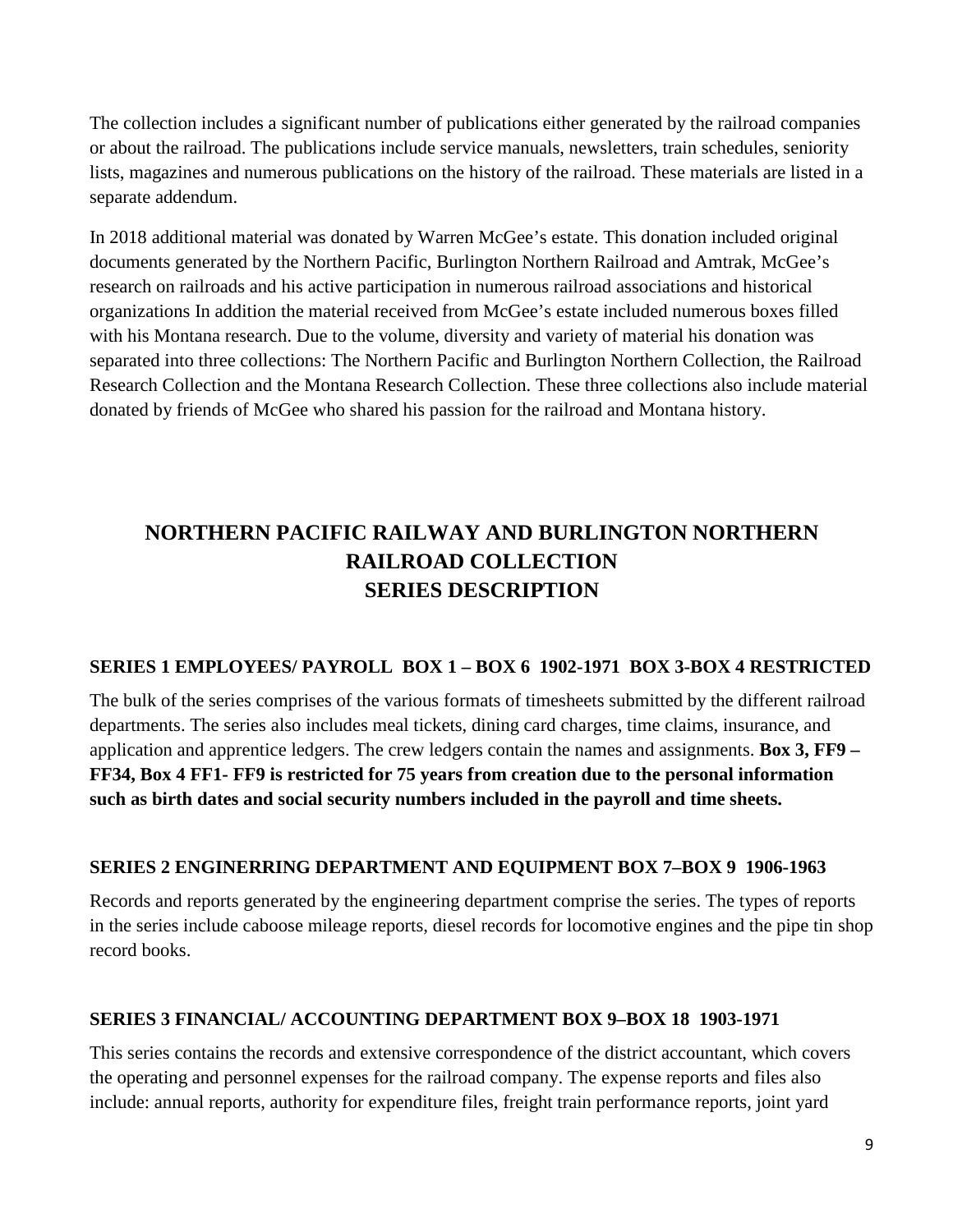operation expenses, standard force statements, invoices, vouchers, waybills and wheelage statements. The authority for expenditure files contains the location and type of project such as track repair, station, services or buildings. The series provides detailed information on the cost of daily operations, repairs and specific improvement projects. The joint operations expenses document the shared costs with the Chicago, Burlington and Quincy Railroad; Chicago, Milwaukee and St. Paul Railroad, Great Northern Railway and the Union Pacific Railway.

#### **SERIES 3A LAW DEPARTMENT BOX 18 FF16-31 1865 (copy)-1970**

The series begins with a copy of the charter for the Northern Pacific Railway. Material includes agreements for leases and land, and documents from the Interstate Commerce Commission on investigations.

#### **SERIES 4 MAINTENANCE OF WAY DEPARTMENT BOX 19 FF1-FF13B 1905-1969**

The Maintenance of Way Department records document the work and operation on the rail lines specifically the tracks. Materials included in this series are the daily gang reports, track notebook, indexes workmen's time books and scale inspections.

#### **SERIES 5 MECHANICAL DEPARTMENT BOX 19 FF13C-FF22 1887-1969**

The Mechanical Department series includes the reports on the maintenance of all the railcars and locomotives. The freight equipment book and the passenger equipment book contain detailed plans of the numerous types of railcars, boxcars, freight cars, and coaches, and dining cars.

#### **SERIES 6 OPERATIONS DEPARTMENT BOX 19-29 1887-1974**

This series includes numerous reports and documentation on the railroad's daily operations. Reports in the series include: accident and injury reports, check report cards, conductors wheel reports, engine checks, good book ledgers, record of cars handled, switch engine and yard operations reports, station agents monthly reports, train orders, yardmasters reports of freight trains and terminals and welded rail temperature reports. The accidents, collisions, derailments and personal injury reports contain letters and detailed reports on specific accidents.

#### **SUBSERIES OFFICE OF THE TRAINMASTER BOX 29-33 1916-1969**

The office of the trainmaster worked for the operations department. These reports were submitted to this office: break-in reports, daily call sheets, daily board sheets, reports of train and crew overtime, job assignments and leases. The lease applications were submitted from Bozeman, Belgrade, Livingston, Logan, Toston, Trident and Amsterdam.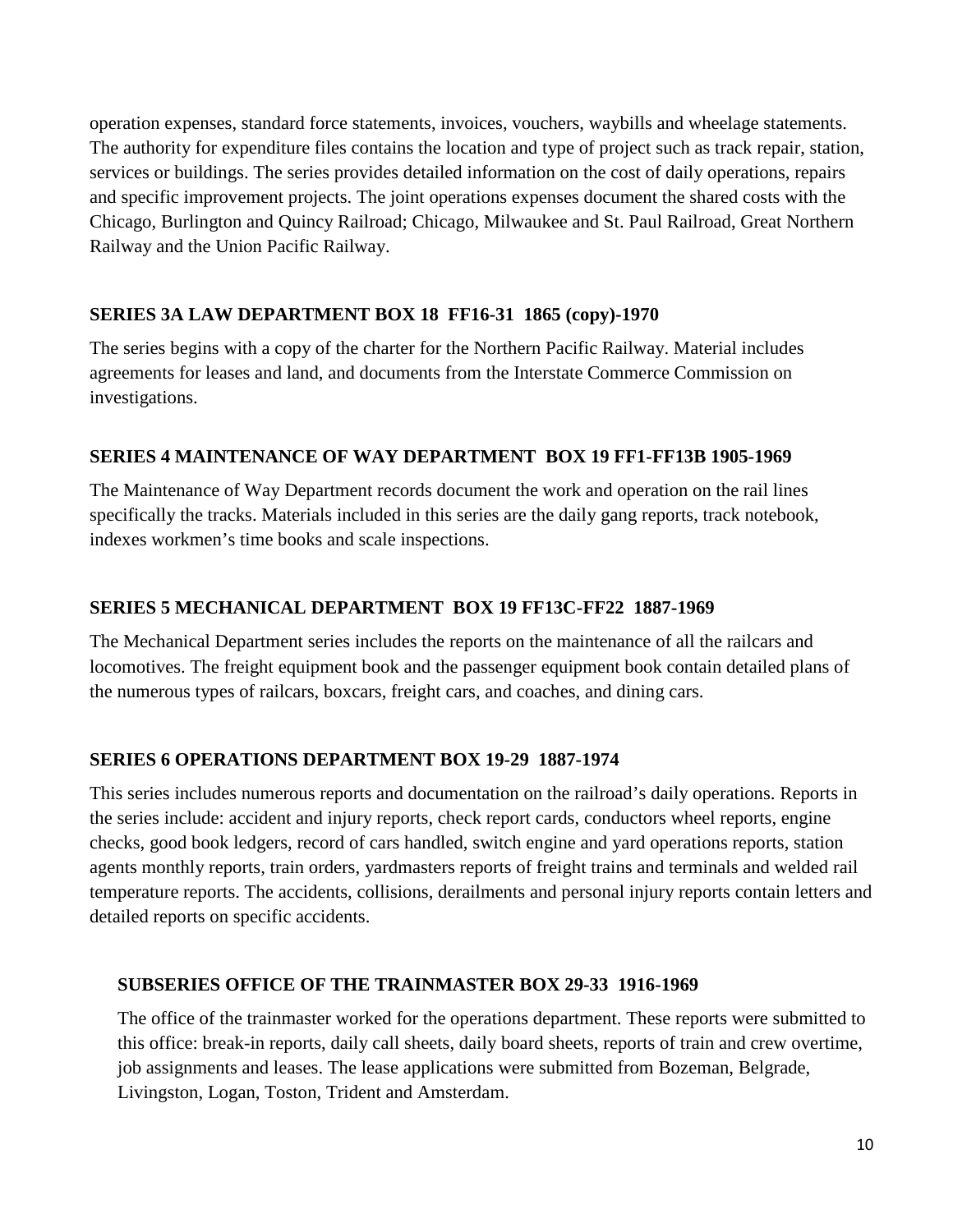#### **SERIES 7 PERSONNEL BOX 34-38 1928-1979 RESTRICTED BOX 34 -BOX 38 FF19**

This series contains the personnel files for individuals who worked for the railroad company and the investigation reports. The investigation reports cover incidents from unexcused absence, theft, responsibility for accidents and derailments, fights, and drinking on the job. The series also includes correspondence, letters of appreciation, seniority roosters and lists of Mexican workers. **Due to the personal information included in this series box 34 to box 38 FF19 is restricted for 75 years from creation.** The personnel files primarily cover employees from the 1940-1960s. The investigation reports documents employee issues during the 1960s.

#### **SERIES 7A PRESIDENT'S OFFICE ST. PAUL BOX 38, FF50A-50H 1883-1963 Box 38**

The series comprises primarily the transcripts of the company's president, Robert S. MacFarland's speeches.

#### **SERIES 8 PUBLIC RELATIONS/MARKETING DEPARTMENT BOX 38-40 1913-1974**

Material in this series includes calendars, advertisements, marketing materials and employee publications. The numerous types of forms are included in this series in alphabetical order.

#### **SERIES 8A TAX DEPARTMENT BOX 40 FF28 1928**

History of the Tax Department written by M.T. Sanders.

#### **SERIES 9 UNIONS AND ORGANIZATIONS BOX 40-41 1894-1978**

The following unions and organizations are represented in the series: Amy Downing Lodge, Association of Western Railways, Brotherhood of Locomotive Engineers – National Park Division 232, Brotherhood of Locomotive Firemen and Enginemen, Brotherhood of Railroad Trainmen National Park Lodge No. 295, Brotherhood of Railway and Steamship Clerks, Freight Handlers, and Station Employees; Order of Railway Conductors and Brakemen; International Association of Machinists; Northern Pacific Beneficial Association and the Northern Pacific Veteran's Association. Documents include meeting minutes, circulars, newsletters, letters and election results.

#### **SERIES 10 BURLINGTON NORTHERN RAILROAD BOX 41-46 1969-1990s RESTRICTED BOX 42 FF1-23**

The Burlington Northern Railroad Company records comprise three boxes generated by numerous departments. Records include employee timesheets/ payroll, financial documents, locomotive service and inspection reports, accidents and personal injury reports, train orders, daily yard operations reports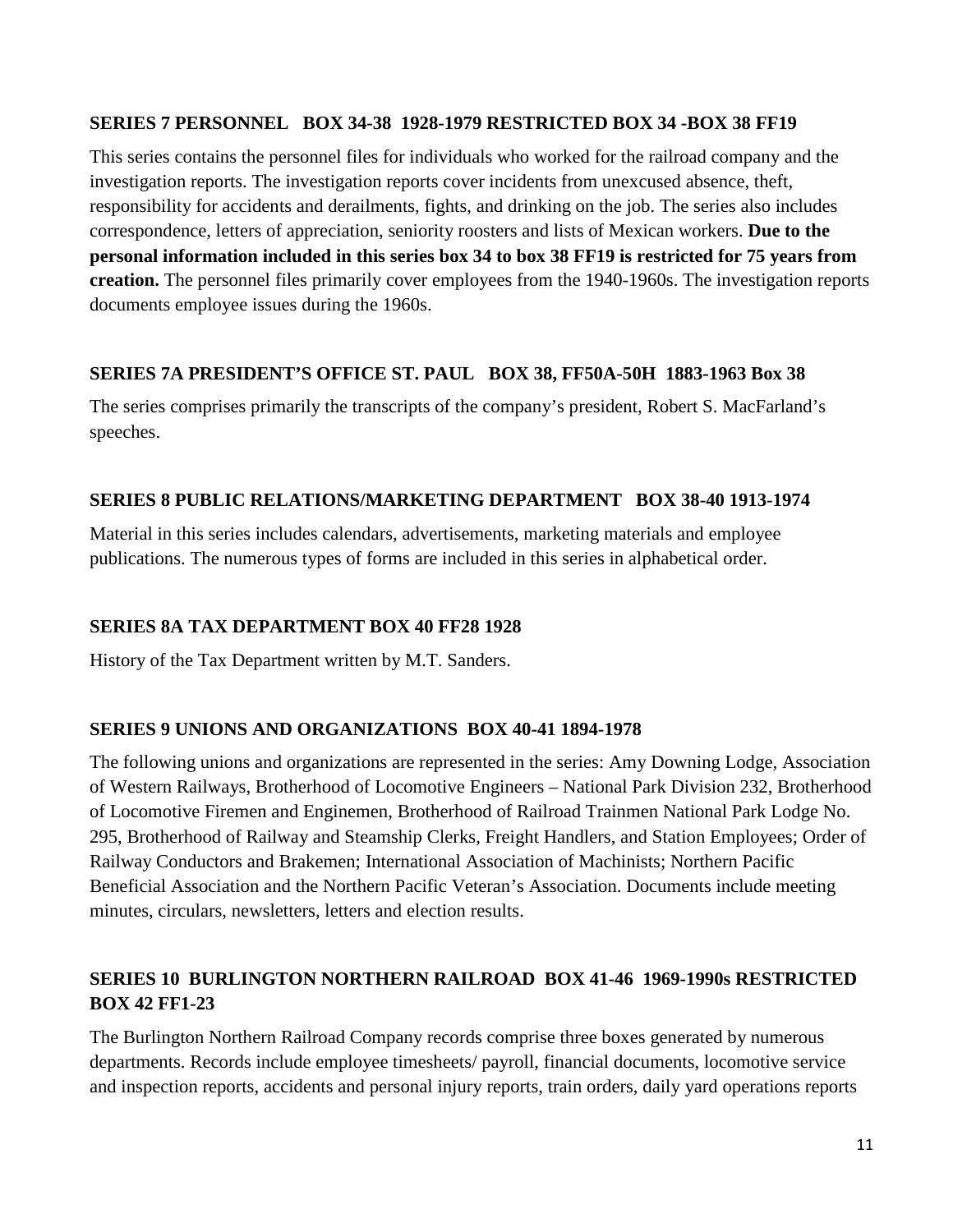and formal investigations. **Please note that Box 42 FF1-FF23 contains personal, payroll and personal injury reports and is restricted.** 

#### **SERIES 11 AMTRAK BOX 46 FF20-FF47 1970-2001**

In October 1970, Congress passed, and President Nixon signed into law, the Rail Passenger Service Act. Proponents of the bill, led by the National Association of Railroad Passengers to ensure government funding for the continuation of passenger trains. They conceived the National Railroad Passenger Corporation (NRPC), a private entity that would receive taxpayer funding and assume operation of intercity passenger trains. The original name for NRPC was Railpax, but less than two weeks before operations began, the official marketing name was changed to Amtrak. The documents in this series comprise circulars, memos, locomotive assignments and marketing materials.

#### **SERIES 11A OTHER RAILROAD COMPANIES BOX 46 FF48-FF78 1887-2002**

The series comprises papers from numerous railroad companies and the Interstate Commerce Commission's reports on railroad accidents. Burlington Northern Santa Fe, Butte Railroad Company, Chicago, Milwaukee, St. Paul and Pacific; Great Northern, Montana Rail Link and Union Pacific are a few of the numerous railroad companies included in the series. Most of the railroad companies documents comprise only a folder or two.

#### **SERIES 12 OVERSIZE CALENDARS, MAPS, PLANS AND DOCUMENTS OVERSIZE BOX 1-8, 3 DRAWERS, 16 ROLLS 1870 (copies)-1990s**

The series includes promotional calendars created by Northern Pacific Railway and Burlington Northern along with station plans, track plans and plat maps. Oversize reports were generated by the Finance Department, Mechanical Department, Maintenance of Way Department and the Operation Department, Office of Trainmaster. The reports include freight train performance accounting reports, recapitulation of locomotive mileage and freight operating statistics. The series also contains numerous railcar plans.

#### **SERIES 13 OVERSIZE LEDGERS, LEDGER 1 -144 1883-1978**

The bulk of the series comprises of ledgers created by Northern Pacific Railway. The ledgers include employees/payroll ledgers, train registers, good books, daily gang reports and call books. In addition, several ledgers document the local union members and meeting minutes including the Brotherhood of Railroad trainmen, Brotherhood of Locomotive Engineers Division 232, and the Order of Railroad Trainmen.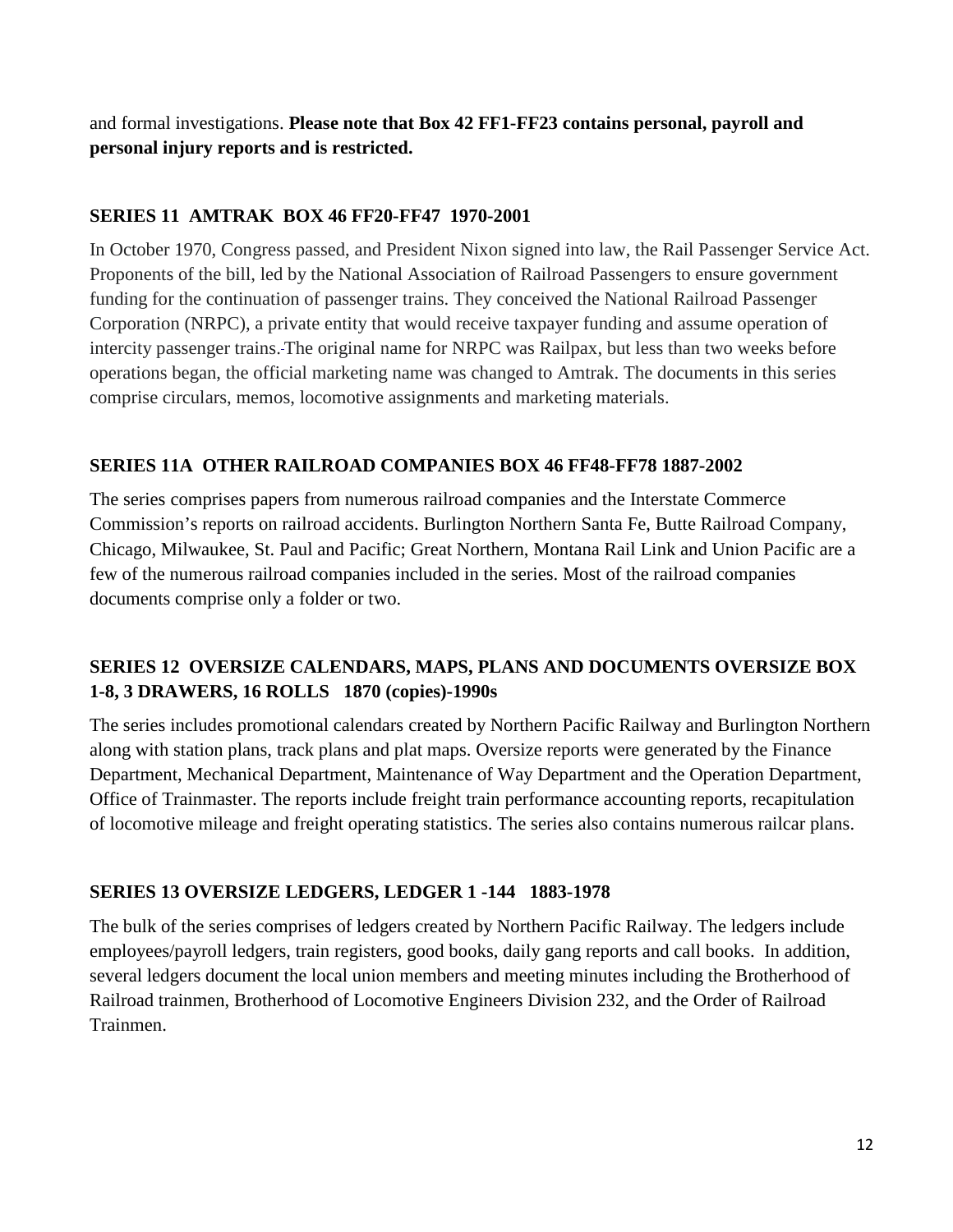#### **SERIES 14 OBJECTS ca. 1883-1999**

The collection includes numerous objects that were used or worn by the employees. Examples of the objects include: rubber stamps, lanterns, equipment and uniforms. The collection also includes model railroad trains.

#### **SERIES 15 PHOTOGRAPHS ca. 1880-1990**

Photographs of the Northern Pacific Railway and earlier, the NP Railroad, comprise the majority of images in the collection. Burlington Northern Railway, Amtrak and other railroads are also represented. Subjects include steam and diesel locomotives, train wrecks in shops and along the rail line in Montana and beyond; Livingston Shops and depot, other railway depots, especially Gardiner depot; employees at work, employee group portraits, union and auxiliary groups, tourists on trains and at depots. Primarily black and white photographs, a few photo-postcards, color photographs, and photographs of artwork are included. Additional photographs will be added as they are cataloged.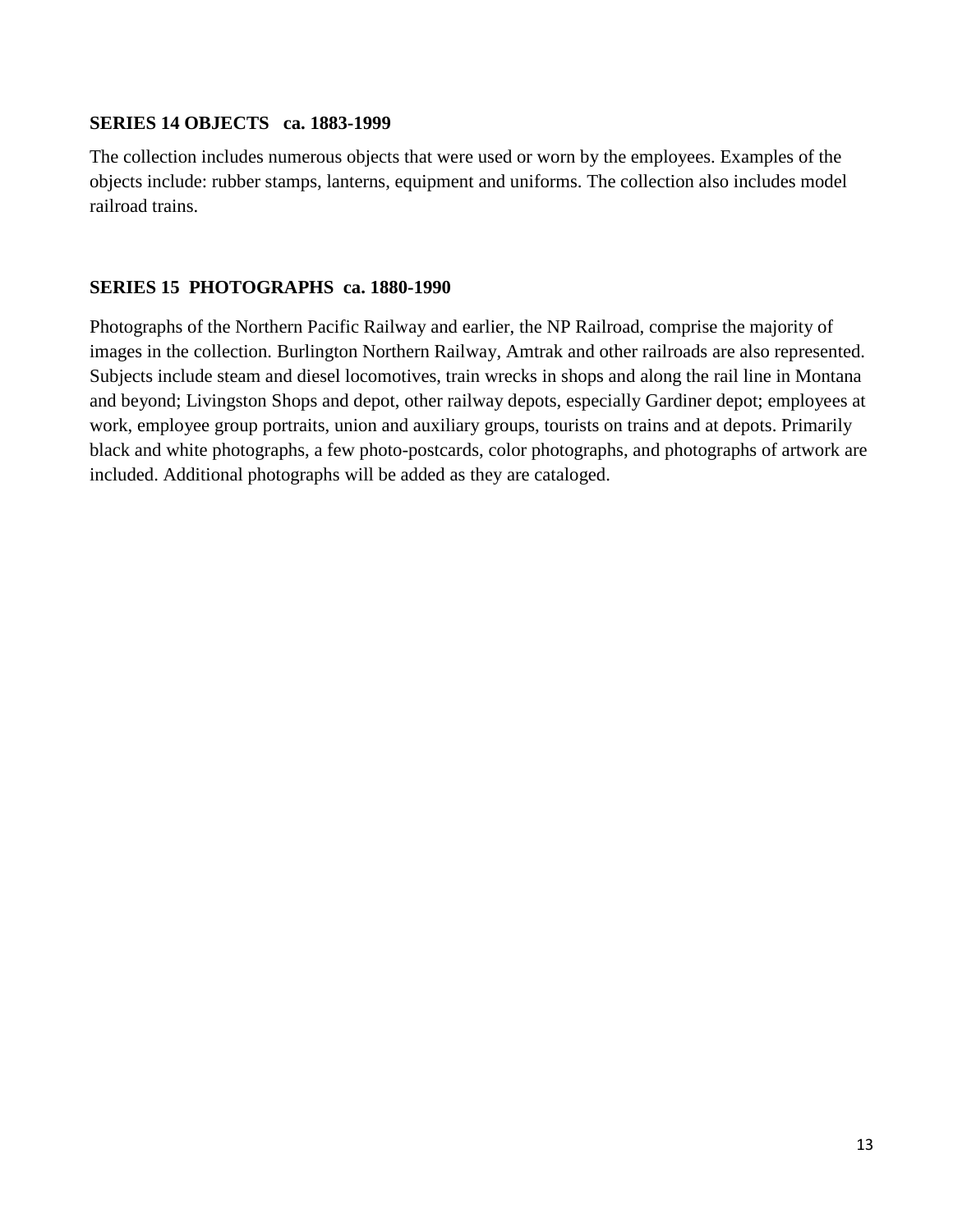### **NORTHERN PACIFIC RAILWAY AND BURLINGTON NORTHERN RAILROAD COLLECTION CONTAINER LIST**

#### **SERIES 1 EMPLOYEES/ PAYROLL**

#### **Box 1/WS2A Employee Payroll Records Dates**

| FF1             | Application ledger includes names, assignments                                 | ca. 1945-1951                 |
|-----------------|--------------------------------------------------------------------------------|-------------------------------|
| FF <sub>2</sub> | Apprentices ledger includes names and hours (1994.022.0005)                    | 1923-1945                     |
| FF3             | Crew ledger includes names and assignments                                     | Jan. 29, 1951 - July 25, 1952 |
| FF4             | Crew ledger includes names and assignments                                     | Aug. 3, 1952 - Aug. 26, 1953  |
| FF <sub>5</sub> | Crew ledger includes names and assignments                                     | Sept. 18, 1953 - Jan. 7, 1955 |
| FF <sub>6</sub> | Crew ledger includes names and assignments                                     | Jan. 1955 - Mar. 7, 1956      |
| FF7             | Dining Car Department meal ticket, inter-office envelope                       | Jan. 21, 1925                 |
| FF <sub>8</sub> | Dining Car Department meal tickets with names, occupations                     | Sept. 1948                    |
| FF9             | Dining Car Department meal tickets with names, occupations                     | Sept. 1948                    |
| <b>FF10</b>     | Dining Car Department meal tickets with names, occupations                     | Sept. 1948                    |
| <b>FF11</b>     | Dining Car Department meal tickets with names, occupations                     | Sept. 1948                    |
| <b>FF12</b>     | Dining Car Department meal tickets with names, occupations                     | Sept. 1948                    |
| FF12            | Dining Car Department meal tickets with names, occupations                     | Sept. 1948                    |
| FF14            | Dining Car Department meal tickets with names, occupations                     | Sept. 1948                    |
| FF15            | Dining Car Department meal tickets with names, occupations                     | Sept. 1948                    |
| FF16            | Dining Car Department meal tickets with names, occupations                     | Sept. 1948                    |
| FF17            | Dining Car Department meal tickets with names, occupations                     | Sept. 1948                    |
| <b>FF18</b>     | Dining Car Department meal tickets with names, occupations<br>(1994.050)       | Aug.1949                      |
| FF19            | Dining Car Department ledger of meal tickets issued with<br>names, occupations | Jan. 17, 1957 - Jan. 30, 1959 |
| <b>FF20</b>     | Dining Car Department ledger of meal tickets issued with<br>names, occupations | Feb. 3, 1959 - July 31, 1960  |
| FF21            | Dining Car Department ledger of meal tickets issued with<br>names, occupations | July 21, 1960 - Jan. 31, 1961 |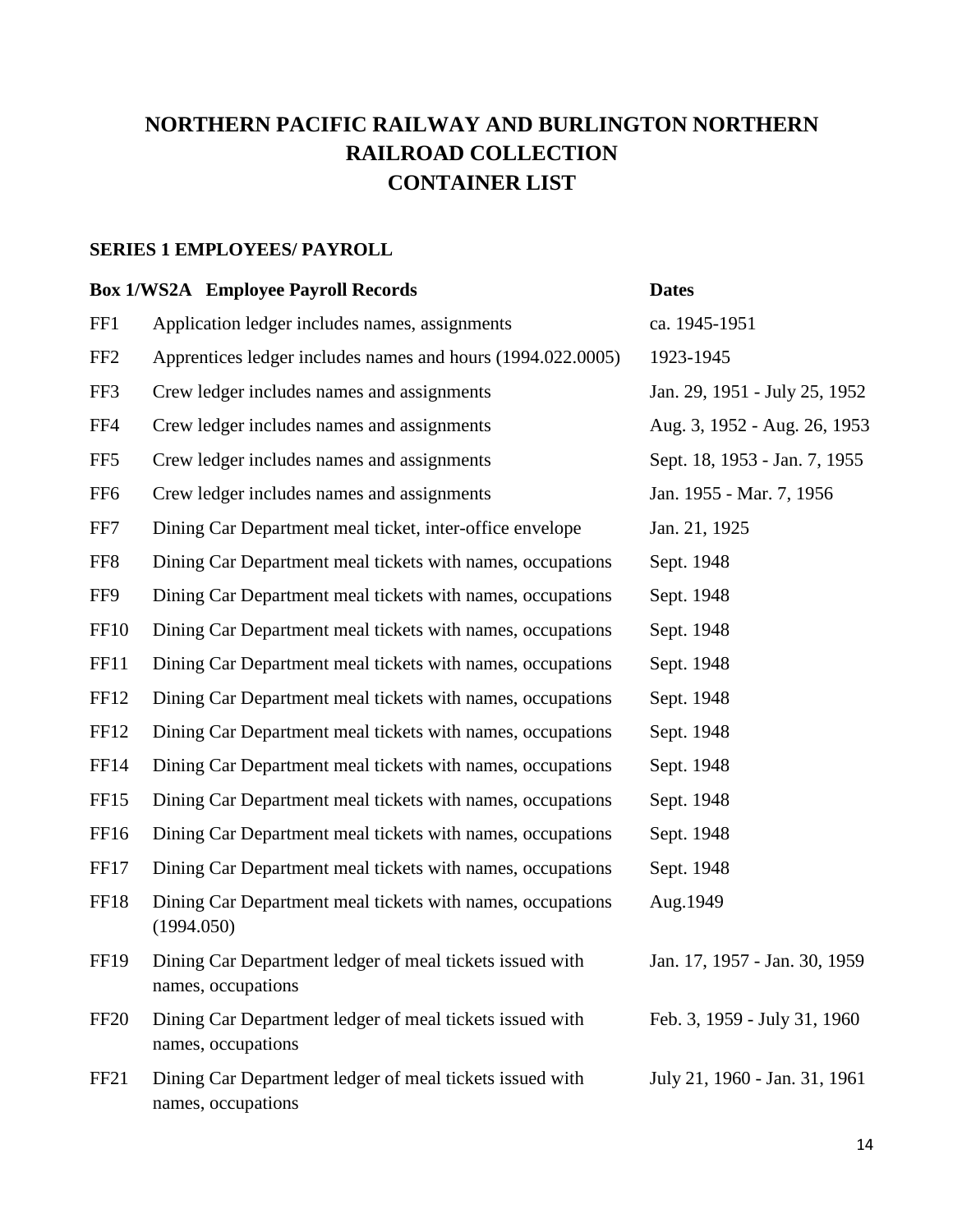|                  | <b>Box 1/WS2A</b> Employee Payroll Records                                                              | <b>Dates</b>                  |
|------------------|---------------------------------------------------------------------------------------------------------|-------------------------------|
| FF <sub>22</sub> | Dining Car Department ledger of meal tickets issued with<br>names, occupations                          | Feb. 1, 1962 - Feb. 28, 1963  |
| FF <sub>23</sub> | Dining Car Department ledger of meal tickets issued with<br>names, occupations                          | Mar. 1, 1963 - April 29, 1964 |
|                  | <b>Box 2/WS3A Employee Payroll Records</b>                                                              | <b>Dates</b>                  |
| FF1              | Dining Car Department ledger of meal tickets issued with<br>names, occupations                          | May 1, 1964 - Sept. 29, 1965  |
| FF <sub>2</sub>  | Dining Car Department ledger of meal tickets issued with<br>names, occupations                          | Oct. 1, 1965 - May 29, 1969   |
| FF3              | Dining Car Department ledger of meal tickets issued with<br>names, occupations                          | June 1, 1967 - Aug. 30, 1968  |
| FF4              | Dining Car Department ledger of meal tickets issued with<br>names, occupations                          | Sept. 3, 1968 - Nov. 28, 1969 |
| FF <sub>5</sub>  | Employee's compensation except train service forms<br>(1994.050)                                        | March 1932                    |
| FF <sub>6</sub>  | Employee's compensation except train service forms<br>(1994.050)                                        | November 1932                 |
| FF7              | Employee ledger includes name, date hired, position<br>(MR1269, 1994.022.0006) FRAGILE handle carefully | ca. 1906 - 1924               |
| FF <sub>8</sub>  | Engineer's application ledger includes names                                                            | 1951-1956                     |
| FF9              | Enginemen's time slip                                                                                   | Feb. 16, 1926                 |
| <b>FF10</b>      | Engineman's time return and delay report                                                                | Sept. 1942                    |
| FF11             | Engineman time return and delay report                                                                  | <b>July 1945</b>              |
| FF <sub>12</sub> | Engineman time return and delay report                                                                  | <b>July 1948</b>              |
| FF13             | Engineman time return and delay report                                                                  | Sept. 1948                    |
| <b>FF14</b>      | Engineman time return and delay report                                                                  | Sept. 1948                    |
| FF <sub>15</sub> | Engineman time return and delay report                                                                  | Sept. 1948                    |
| FF16             | Engineman time return and delay report                                                                  | Sept. 1948                    |
| FF17             | Engineman time return and delay report                                                                  | Sept. 1948                    |
| <b>FF18</b>      | Engineman time return and delay report                                                                  | Sept. 1948                    |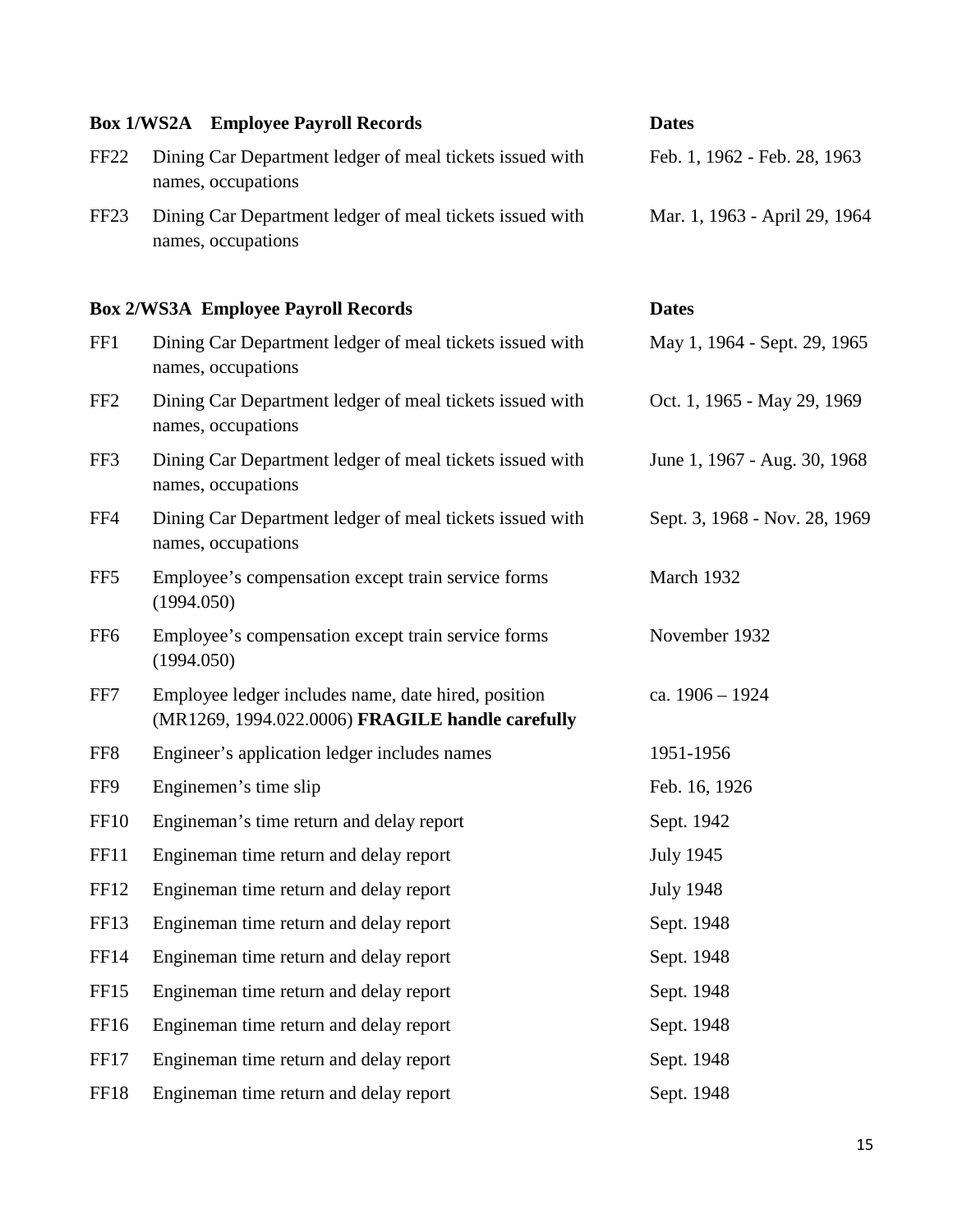|                  | <b>Box 2/WS3A Employee Payroll Records</b> | <b>Dates</b> |
|------------------|--------------------------------------------|--------------|
| <b>FF19</b>      | Engineman time return and delay report     | Sept. 1948   |
| <b>FF20</b>      | Engineman time return and delay report     | Sept. 1948   |
| FF <sub>21</sub> | Engineman time return and delay report     | Sept. 1948   |
| FF <sub>22</sub> | Engineman time return and delay report     | Sept. 1948   |
| FF <sub>23</sub> | Engineman time return and delay report     | Sept. 1948   |
| <b>FF24</b>      | Engineman time return and delay report     | Sept. 1948   |
|                  |                                            |              |

# **Box 3/WS4A Employee Payroll Records Dates** FF1 Engineman time return and delay report Sept. - Oct. 1948 FF2 Engineman time return and delay report Sept. - Oct. 1948 FF3 Engineman time return and delay report Dec. 1949 FF4 Firemen application ledger includes names 1951-1956 FF5 Fireman railroad time book (Earl Wilson) (1972.321.0002) ca. 1927 FF6 Freight service pay scale (MR375) Sept. 25, 1967 FF7 Machinist two week time sheets includes names Oct. 15, 1951 FF8 Maintenance: pre-payroll routing sheets July 1954

#### **Box 3/WS4A Employee Payroll Records RESTRICTED Dates**

| FF9              | Mechanical Department daily time returns, telegraphs,<br>delivery sheets, notes                      | 1933, 1946, 1956 |
|------------------|------------------------------------------------------------------------------------------------------|------------------|
| FF <sub>10</sub> | Mechanical Department daily time return slips includes:<br>names, occupation (note some have SSN)    | <b>July 1946</b> |
| FF11             | Mechanical Department daily time return slips includes:<br>names, occupation (note some have SSN)    | <b>July 1946</b> |
| FF <sub>12</sub> | Mechanical Department daily time return slips includes:<br>names, occupation (note some have SSN)    | <b>July 1946</b> |
| FF <sub>13</sub> | Mechanical Department daily time return slips includes:<br>names, occupation (note some have SSN)    | <b>July 1946</b> |
| FF14             | Mechanical Department daily time return slips includes:<br>names, occupation (note some include SSN) | <b>July 1946</b> |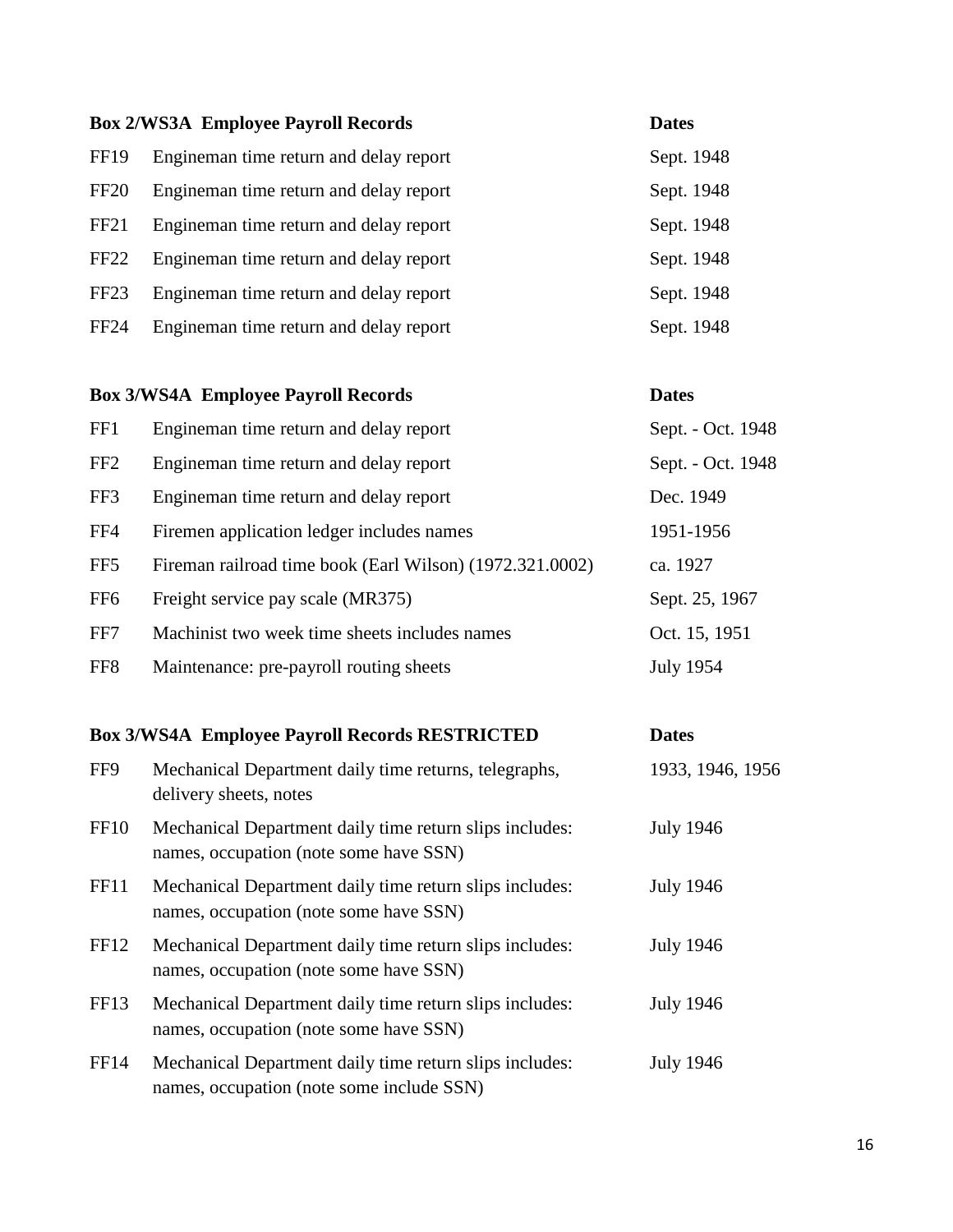|                  | <b>Box 3/WS4A Employee Payroll Records RESTRICTED</b>                                                  | <b>Dates</b>           |
|------------------|--------------------------------------------------------------------------------------------------------|------------------------|
| FF <sub>15</sub> | Mechanical Department daily time return slips includes:<br>names, occupation (note some include SSN)   | <b>July 1946</b>       |
| FF <sub>16</sub> | Mechanical Department daily time return slips includes:<br>names, occupation (note some include SSN)   | <b>July 1946</b>       |
| FF17             | Mechanical Department daily time return slips includes:<br>names, occupation (note some include SSN)   | <b>July 1946</b>       |
| FF18             | Mechanical Department daily time return slips includes:<br>names, occupation (note some include SSN)   | <b>July 1946</b>       |
| <b>FF19</b>      | Mechanical Department daily time return slips includes:<br>names, occupation (note some include SSN)   | <b>July 1946</b>       |
| <b>FF20</b>      | Mechanical Department daily time return slips includes:<br>names, occupation (note some include SSN)   | <b>July 1946</b>       |
| FF <sub>21</sub> | Mechanical Department daily time return slips includes:<br>names, occupation (note some include SSN)   | <b>July 1946</b>       |
| <b>FF22</b>      | Mechanical Department daily time return slips includes:<br>names, occupation (note some include SSN)   | <b>July 1946</b>       |
| FF <sub>23</sub> | Mechanical Department daily time return slips includes:<br>names, occupation (note some include SSN)   | <b>July 1946</b>       |
| <b>FF24</b>      | Mechanics Supervisors pay rates (1994.050)                                                             | April 17, 1929         |
| FF <sub>25</sub> | Payroll: employee requests                                                                             | 1941                   |
| FF <sub>26</sub> | Payroll file: correspondence                                                                           | 1939, 1942-1943        |
| <b>FF27</b>      | Payroll – Livingston, MT shops: letters, distribution lists                                            | July - Dec. 1935       |
| FF <sub>28</sub> | Payroll: telegram, notice of change in employee's time claim,<br>memo, pass request, record correction | 1939-1952              |
| FF <sub>29</sub> | Payroll – issues with social security numbers: letters, forms,<br>telegrams (note includes SSN)        | Dec. 1945 - April 1946 |
| FF30             | Payroll – issues with social security numbers: letters, forms<br>telegrams (note includes SSN)         | May - June 1946        |
| FF31             | Payroll – issues with social security numbers: letters, forms<br>telegrams (note includes SSN)         | July - Sept. 1946      |
| FF32             | Payroll: time cards                                                                                    | Oct. 1951              |
| FF33             | Payroll: pay statements (note includes SSN) (2009.009)                                                 | 1954-1956              |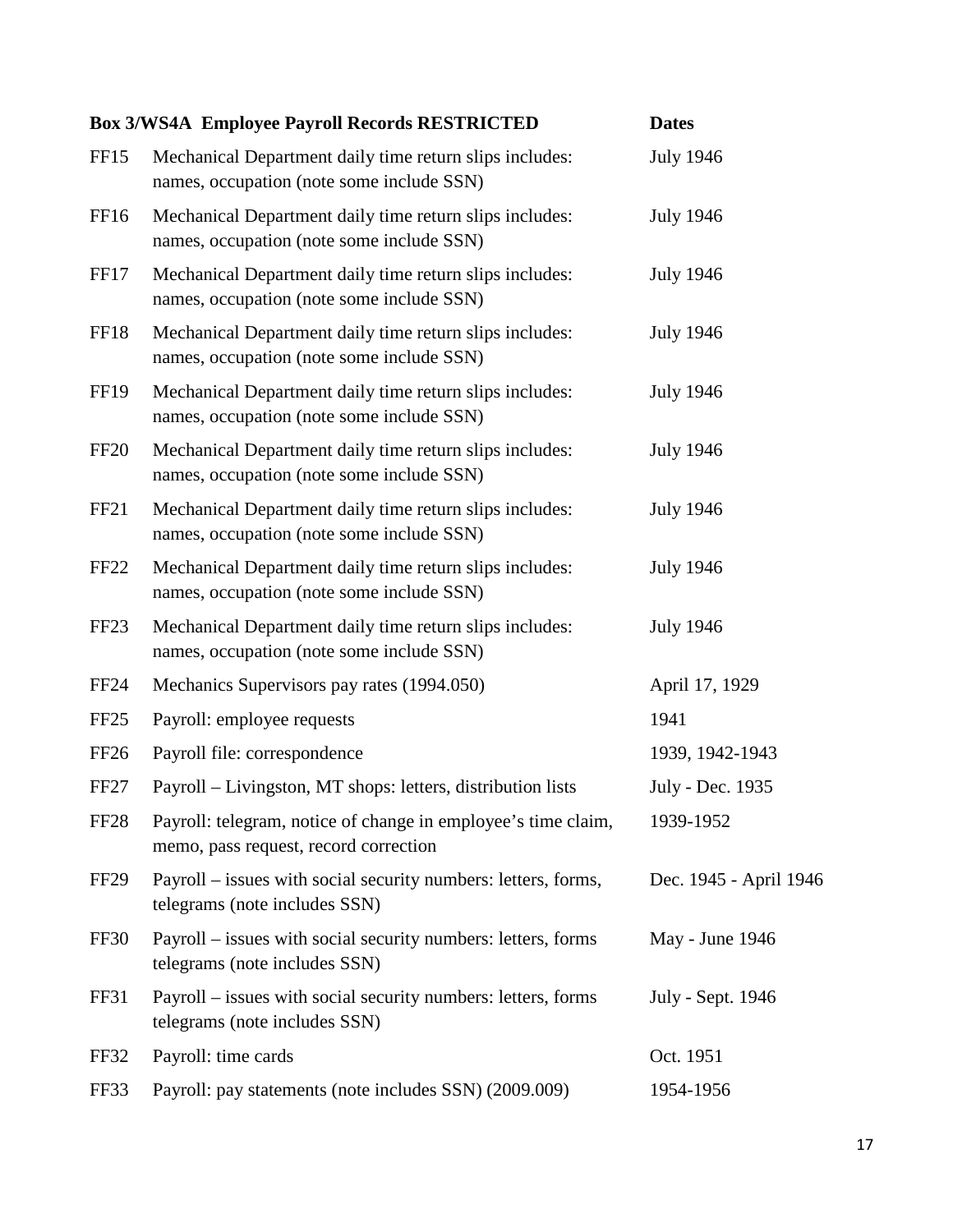|                   | <b>Box 3/WS4A Employee Payroll Records RESTRICTED</b>                                              | <b>Dates</b>           |
|-------------------|----------------------------------------------------------------------------------------------------|------------------------|
| <b>FF34</b>       | Payroll: pay statements (note includes SNN)<br>(2009.009)                                          | 1968, not dated        |
|                   | <b>Box 4/WS5A Employee Payroll Records RESTRICTED</b>                                              | <b>Dates</b>           |
| FF1               | Payroll: pay statements (note includes SSN) (2009.009)                                             | not dated              |
| FF <sub>2</sub>   | Payroll: pay statements (note includes SSN) (2009.009)                                             | 1960, not dated        |
| FF3               | Payroll timesheets telegrams                                                                       | 1952                   |
| FF4               | Payroll: time slip review: telegrams, letters, notice                                              | Jan. - July 1952, 1955 |
| FF <sub>5</sub>   | Payroll: time slip review: telegrams, letters, time certificates                                   | Aug. 1952 - Jan. 1953  |
| FF <sub>6</sub>   | Payroll: vacation requests                                                                         | 1967                   |
| FF <sub>6</sub> A | Payroll – Clerks and Station Employees overtime slips                                              | 1970-1971              |
|                   |                                                                                                    |                        |
|                   | <b>Box 4/WS5A Employee Payroll Records</b>                                                         | <b>Dates</b>           |
| FF7               | Pipe Tin Shops: monthly time books include names, hours<br>(2014.048)                              | 1902-1903, 1909-1924   |
| FF <sub>8</sub>   | Pipe Tin Shops: monthly time books include names, hours<br>(2014.048)                              | 1938- Nov. 1949        |
| FF9               | Pipe Tin Shops: monthly time books include names, hours<br>(2014.048)                              | Dec. 1949 - 1957       |
| FF <sub>10</sub>  | Pipe Tin Shops: monthly time books include names, hours<br>(2014.048)                              | 1962-1971              |
| <b>FF11</b>       | Pipe Tin Shops: monthly time books include names, hours<br>(2014.048) includes Burlington Northern | 1971-1980              |
| FF <sub>12</sub>  | Time book partially filled out (2014.048.0003)                                                     | 1959-1961              |
| FF <sub>13</sub>  | Authorization of time claim letter (MR1340)                                                        | Dec. 20, 1955          |
| <b>FF14</b>       | Employee's time claim: letters, notices                                                            | 1948                   |
| FF <sub>15</sub>  | Employee's time claims: notices, letters                                                           | Oct. 1948              |
| FF16              | Employee's time claims: notices, letters (1994.050)                                                | 1948, 1955             |
| FF17              | Time claims - conductors, brakemen: list of claims, letters                                        | 1938-1942              |
| FF18              | Time claims – conductors, brakemen: letters, timesheets                                            | 1944-1949              |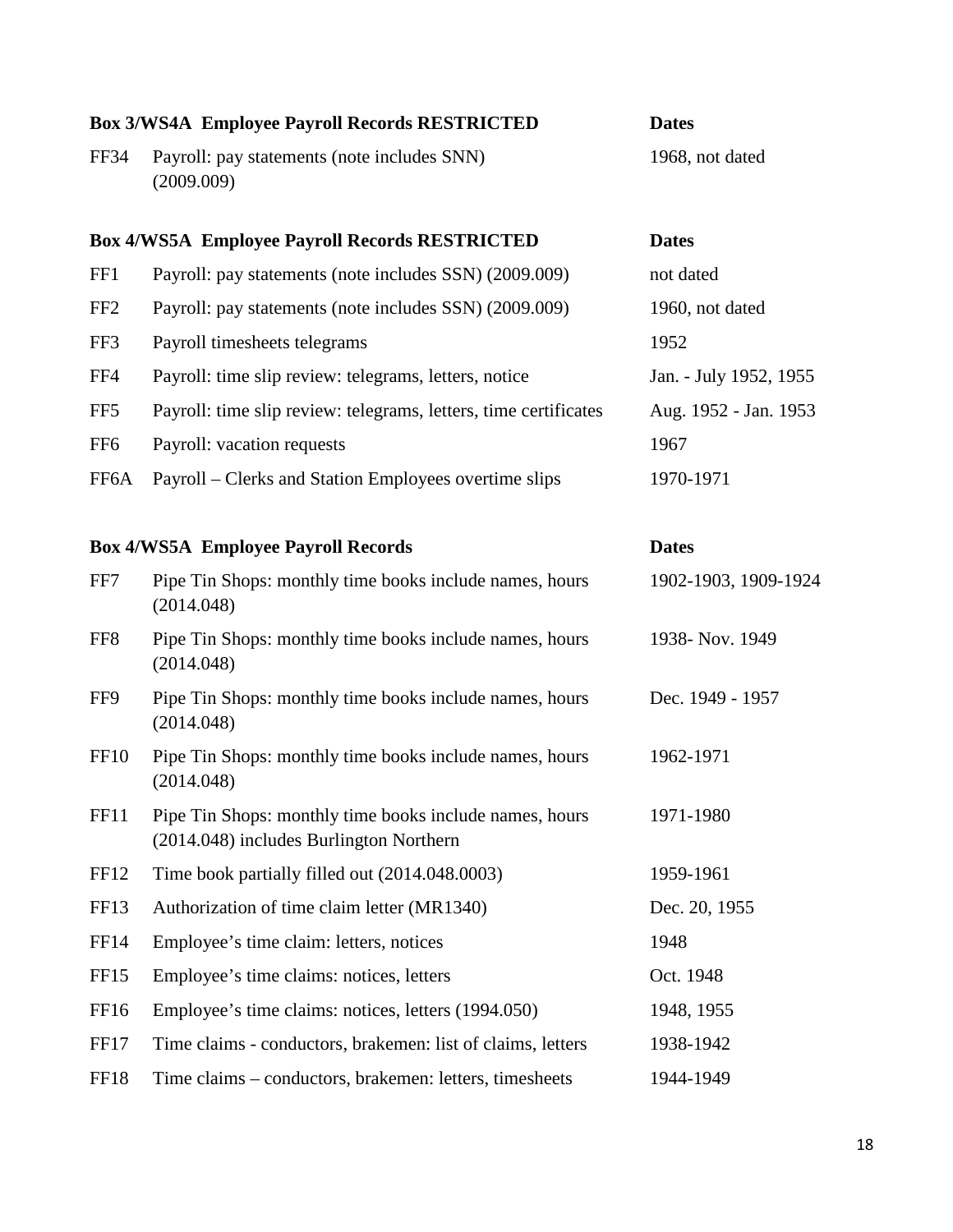| <b>Box 4/WS5A Employee Payroll Records</b><br><b>Dates</b> |                                                                            |           |
|------------------------------------------------------------|----------------------------------------------------------------------------|-----------|
| <b>FF19</b>                                                | Time claims – conductors, brakemen: letters, timesheets                    | 1948-1950 |
| FF <sub>20</sub>                                           | Time claims – conductors, brakemen: letters, timesheets                    | 1949-1951 |
| FF <sub>21</sub>                                           | Time claims – conductors, brakemen: letters, timesheets                    | 1951-1952 |
| <b>FF22</b>                                                | Time claims - conductors, brakemen: letters, timesheets, list of<br>claims | 1952-1954 |
| FF <sub>23</sub>                                           | Time claims – conductors, brakemen: letters, timesheets                    | 1953-1954 |
| FF <sub>24</sub>                                           | Time claims – conductors, brakemen: letters, timesheets, list of<br>claims | 1954      |
| FF <sub>25</sub>                                           | Time claims – conductors, brakemen: letters, timesheets                    | 1956-1957 |
| FF <sub>26</sub>                                           | Time claims – conductors, brakemen: letters, telegrams                     | 1957-1959 |
| FF <sub>27</sub>                                           | Time claims – conductors, brakemen: letters, telegrams                     | 1959-1960 |
| FF <sub>28</sub>                                           | Time claims – engineers, firemen: list of claims, letters                  | 1945-1948 |
| FF <sub>29</sub>                                           | Time claim rulings – engineers, firemen: letters, timesheets               | 1951-1952 |
| FF30                                                       | Time claim rulings – engineers, firemen: letters, timesheets               | 1952-1953 |
| FF31                                                       | Time claim rulings – engineers, firemen: letters, timesheets               | 1953-1954 |
| <b>FF32</b>                                                | Time claim rulings – engineers, firemen: letters, timesheets               | 1954-1956 |

|                  | <b>Box 5/WS6A Employee Payroll Records</b>                                        | <b>Dates</b> |
|------------------|-----------------------------------------------------------------------------------|--------------|
| FF1              | Time claim – maintenance                                                          | June 3, 1953 |
| FF <sub>2</sub>  | Time claims – metal crafts (shops) $(1994.050)$                                   | 1938-1943    |
| FF3              | Time claim rulings – switchmen: list of claims, letters,<br>timesheets, telegrams | 1951-1952    |
| FF4              | Time claim rulings – switchmen: letters, timesheets, telegrams                    | 1951-1952    |
| FF <sub>5</sub>  | Time claim rulings – switchmen: letters, timesheets, telegrams                    | 1951-1952    |
| FF <sub>6</sub>  | Time claim rulings – switchmen: letters, timesheets, telegrams                    | 1951-1952    |
| FF7              | Time claim rulings – switchmen: letters, timesheets, telegrams,<br>list of claims | 1951-1955    |
| FF <sub>8</sub>  | Time claim rulings – switchmen: letters, timesheets, telegrams                    | 1951-1955    |
| FF9              | Time claim rulings – switchmen: letters, timesheets, telegrams                    | 1952         |
| FF <sub>10</sub> | Time claim rulings – switchmen: letters, timesheets, telegrams                    | 1952-1953    |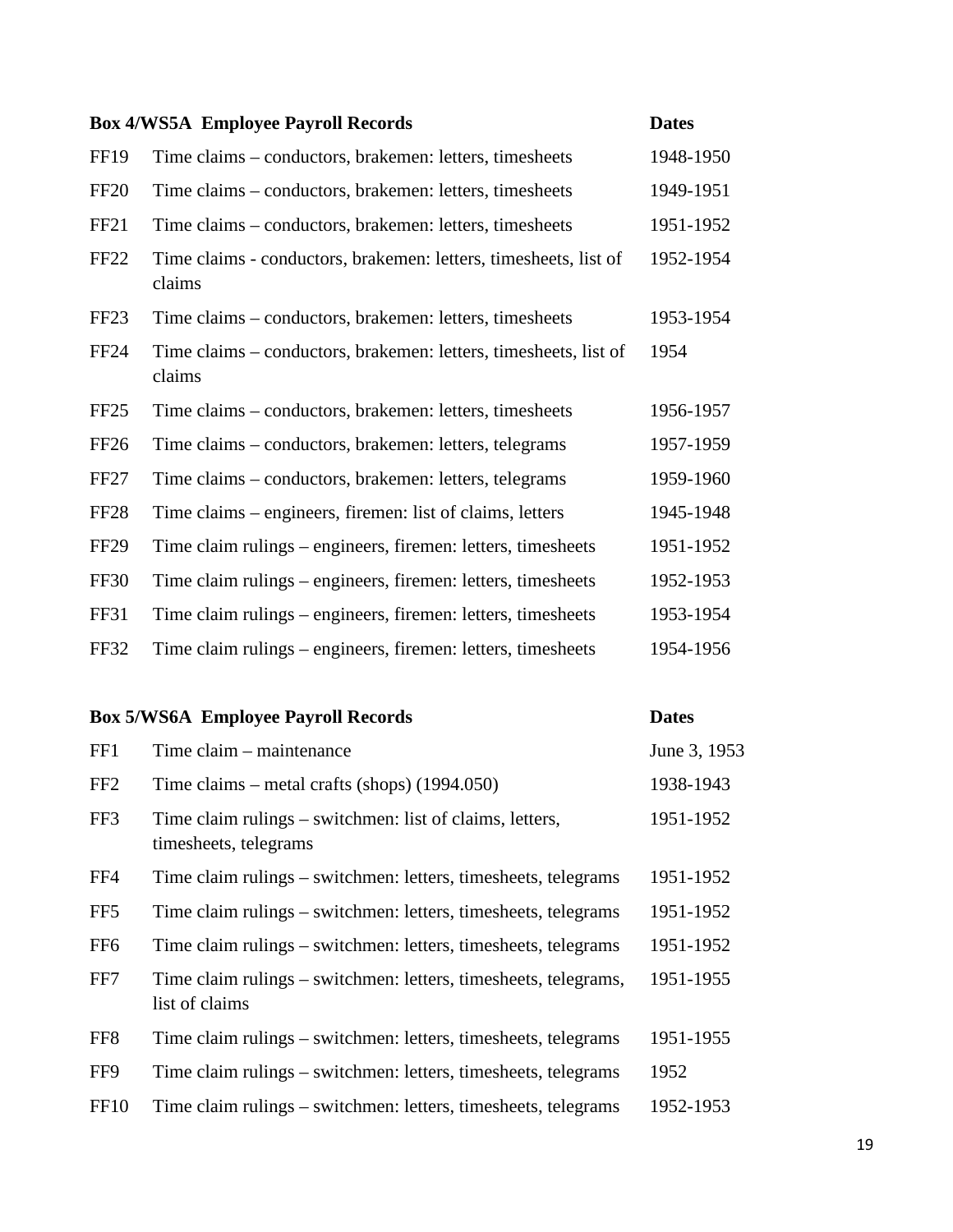|                  | <b>Box 5/WS6A</b> Employee Payroll Records                              | <b>Dates</b>     |
|------------------|-------------------------------------------------------------------------|------------------|
| FF11             | Time claim rulings – switchmen: letters, timesheets, telegrams          | 1952-1953        |
| FF12             | Time claims – telegraphers: letters, list of hours worked<br>(1994.050) | 1938-1942        |
| FF13             | Time claim – ticket clerk: letter (MR375)                               | Nov. 7, 1968     |
| <b>FF14</b>      | Trainmen: time return and delay reports                                 | Dec. 1945        |
| FF15             | Trainmen: time return and delay reports                                 | Dec. 1945        |
| FF <sub>16</sub> | Trainmen: time return and delay reports                                 | Dec. 1945        |
| FF17             | Trainmen: time return and delay reports                                 | Dec. 1945        |
| <b>FF18</b>      | Trainmen: time return and delay reports                                 | Dec. 1945        |
| <b>FF19</b>      | Trainmen: time return and delay reports                                 | Dec. 1945        |
| <b>FF20</b>      | Trainmen: time return and delay reports                                 | Dec. 1945        |
| FF <sub>21</sub> | Trainmen: time return and delay reports                                 | Dec. 1945        |
| <b>FF22</b>      | Trainmen: time return and delay reports                                 | May 1948         |
| FF <sub>23</sub> | Trainmen: time return and delay reports                                 | May 1948         |
| <b>FF24</b>      | Trainmen: time return and delay reports                                 | May 1948         |
|                  | <b>Box 6/WS7A Employee Payroll Records</b>                              | <b>Dates</b>     |
| FF1              | Trainmen: time return and delay reports                                 | May 1948         |
| FF <sub>2</sub>  | Trainmen: time return and delay reports                                 | May 1948         |
| FF3              | Trainmen: time return and delay reports                                 | May 1948         |
| FF4              | Trainmen: time return and delay reports                                 | May 1948         |
| FF <sub>5</sub>  | Trainmen: time return and delay reports                                 | May 1948         |
| FF <sub>6</sub>  | Trainmen: time return and delay reports                                 | May 1948         |
| FF7              | Trainmen: time return and delay reports                                 | April 1949       |
| FF8              | Trainmen: time return and delay reports                                 | April 1949       |
| FF9              | Trainmen: time return and delay reports                                 | <b>July 1949</b> |
| <b>FF10</b>      | Train engine and yard time reports                                      | <b>July 1948</b> |
| FF11             | Train engine and yard time reports                                      | Sept. 1948       |
| FF12             | Transportation – trip passes: deduction notices (1994.050)              | Jan. - July 1936 |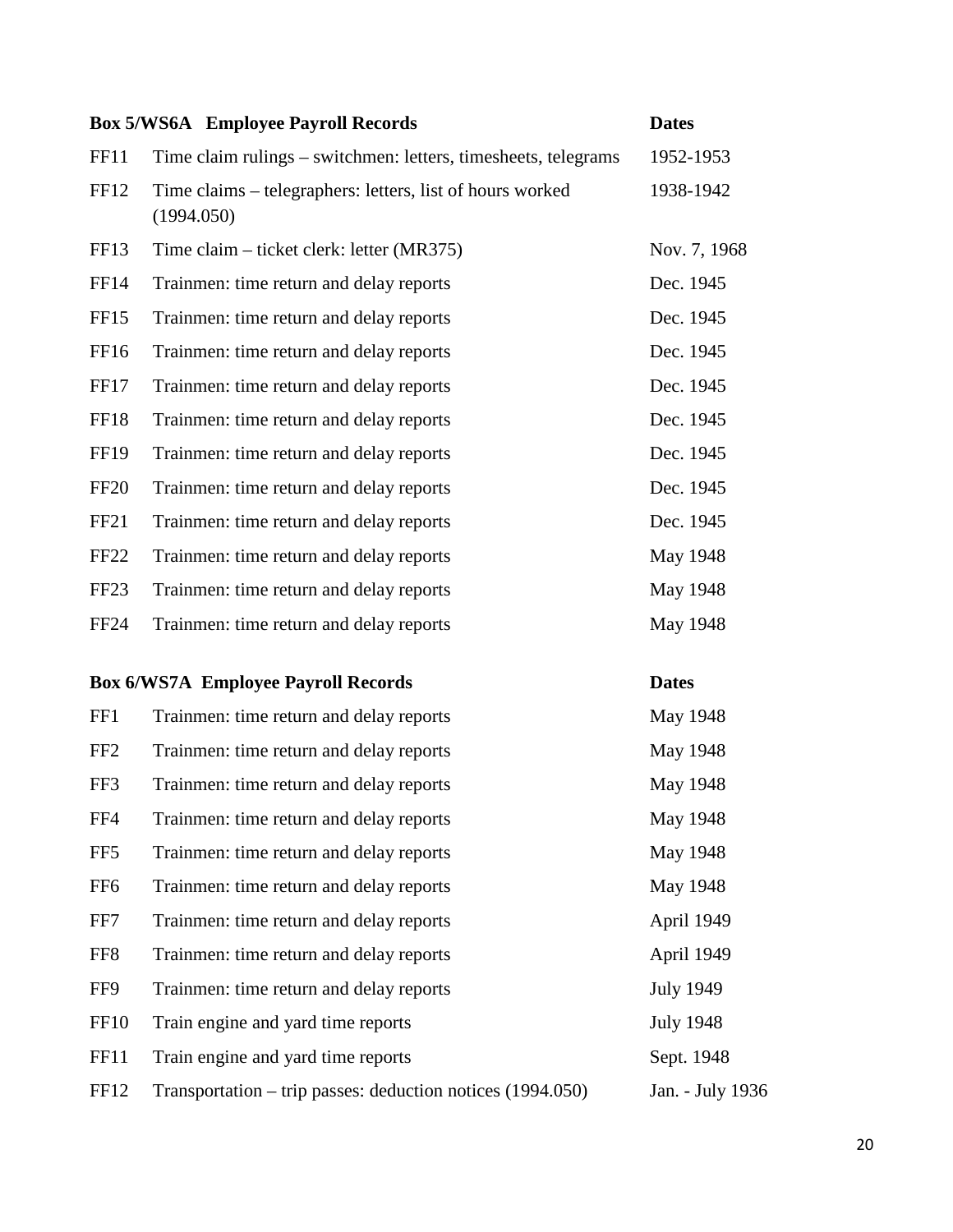|                  | <b>Box 6/WS7A Employee Payroll Records</b>                                                                    | <b>Dates</b>                  |
|------------------|---------------------------------------------------------------------------------------------------------------|-------------------------------|
| FF <sub>13</sub> | Transportation – trip passes: deduction notices $(1994.050)$                                                  | Aug. - Dec. 1936              |
| FF <sub>14</sub> | Yardmen: time return and delay reports                                                                        | May 1948                      |
| FF <sub>15</sub> | Yardmen: time return and delay reports                                                                        | <b>July 1948</b>              |
| FF16             | Pension Bureau – engineers and fireman ledger includes names,<br>birth dates                                  | 1924                          |
| FF17             | Insurance policies (1994.050)                                                                                 | 1925-1927                     |
| <b>FF18</b>      | Employee group insurance, letters, insurance certificates                                                     | 1932-1937                     |
| <b>FF19</b>      | Employee life insurance: letters, lists (includes names)                                                      | 1941                          |
|                  | <b>SERIES 2 ENGINEERING DEPARTMENT</b>                                                                        |                               |
|                  | <b>Box 7/WS2B Engineering Department</b>                                                                      | <b>Dates</b>                  |
|                  | Caboose mileage reports                                                                                       | 1961-1962                     |
|                  | <b>Box 8/WS2B</b> Engineering Department                                                                      | <b>Dates</b>                  |
|                  | Caboose mileage reports                                                                                       | 1961-1962                     |
|                  | <b>Box 9/WS3B Engineering Department</b>                                                                      | <b>Dates</b>                  |
| FF1              | Pipe Tin Shop: engine maintenance notebook, repairs notebook<br>(2014.048)                                    | ca. 1906-1923, 1963           |
| FF <sub>2</sub>  | Pipe Tin Shop: shop order notebooks (3) (2014.048)                                                            | ca. 1907-1921                 |
| FF3              | Pipe Tin Shop: notebook of alphabetical list of employees,<br>requisition notebook (2014.048)                 | ca. 1908-1919                 |
| FF4              | Diesel locomotives held for work reports, code assignments<br>to locomotives for accumulating running repairs | Jan. 1931, 1947-1948          |
| FF4A             | Diesel electric switch locomotive operation reports                                                           | 1948                          |
| FF <sub>5</sub>  | Diesel engine reports                                                                                         | Feb. - April 1948             |
| FF <sub>6</sub>  | Diesel locomotive work ledger                                                                                 | Sept. 4, 1950 - June 10, 1951 |
| FF7              | Diesel locomotive work ledger                                                                                 | Nov. 23, 1950 - May 5, 1952   |
| FF8              | Diesel locomotive work ledger                                                                                 | Aug. 1952 - Jan. 2, 1954      |
| FF9              | Diesel locomotive work ledger                                                                                 | 1952-1955                     |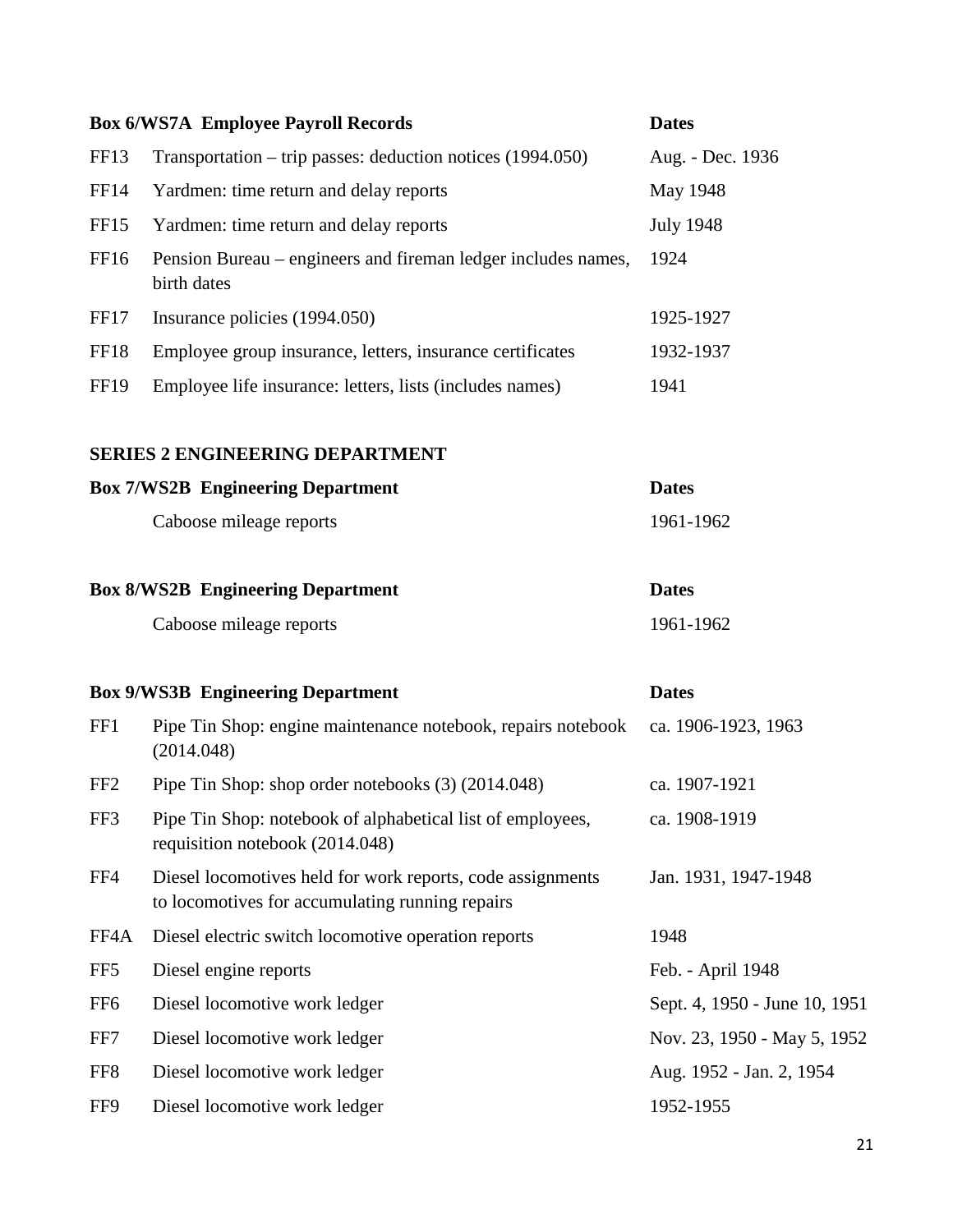| <b>Box 9/WS3B Engineering Department</b>                 | <b>Dates</b>            |
|----------------------------------------------------------|-------------------------|
| FF10 Diesel locomotive arrival and departure time ledger | 1953-1954               |
| FF11 Diesel locomotive equipment conditions ledger       | Feb. 16 - Oct. 29, 1954 |
| FF11A Road Foreman Diesel Supervisor's Reports           | Sept. 9-10, 1969        |

#### **SERIES 3 FINANCIAL/ACCOUNTING DEPARTMENT**

|                  | <b>Box 9/WS3B Financial/Accounting Department</b>                                                                                   | <b>Dates</b> |
|------------------|-------------------------------------------------------------------------------------------------------------------------------------|--------------|
| FF12             | Annual reports: work sheets, reports                                                                                                | 1918         |
| <b>FF13</b>      | Annual reports: work sheets, reports                                                                                                | 1919         |
| <b>FF14</b>      | Annual reports: work sheets, reports                                                                                                | 1920         |
| <b>FF15</b>      | Annual reports: work sheets, reports                                                                                                | 1921         |
| FF16             | Annual reports: work sheets, reports                                                                                                | 1922         |
| <b>FF17</b>      | Annual reports                                                                                                                      | 1922-1925    |
| <b>FF18</b>      | Annual reports: work sheets, reports                                                                                                | 1923         |
| <b>FF19</b>      | Annual reports: work sheets, reports                                                                                                | 1924-1925    |
| <b>FF20</b>      | Annual reports: expense sheets, letter, telegrams                                                                                   | 1948-1949    |
| <b>FF21</b>      | Authority for expenditures - Butte, MT platform and pass station: 1916<br>invoices, letter, telegrams, statements, estimates        |              |
| <b>FF22</b>      | Authority for expenditures – Billings, MT yard track, services,<br>buildings: invoices, letters, details of changes                 | 1917         |
| FF <sub>23</sub> | Authority for expenditures - Billings, MT yard track, services,<br>buildings: invoices, letters, details of changes                 | 1917         |
| <b>FF24</b>      | Authority for expenditures - Billings, MT yard track, services,<br>buildings: invoices, letters, details of changes                 | 1918         |
| FF <sub>25</sub> | Authority for expenditures – Billings, MT yard track, services,<br>buildings: invoices, letters, details of changes                 | 1918         |
| <b>FF26</b>      | Authority for expenditures: details of charges, letters, invoices                                                                   | 1917-1921    |
| FF <sub>27</sub> | Authority for expenditures – bridge work between Silesia and<br>Bridger, MT: letters, invoices, details of changes                  | 1918-1922    |
| <b>FF28</b>      | Authority for expenditures – Billings, MT additional yard tracks, 1919<br>boiler house, etc.: invoices, letters, details of charges |              |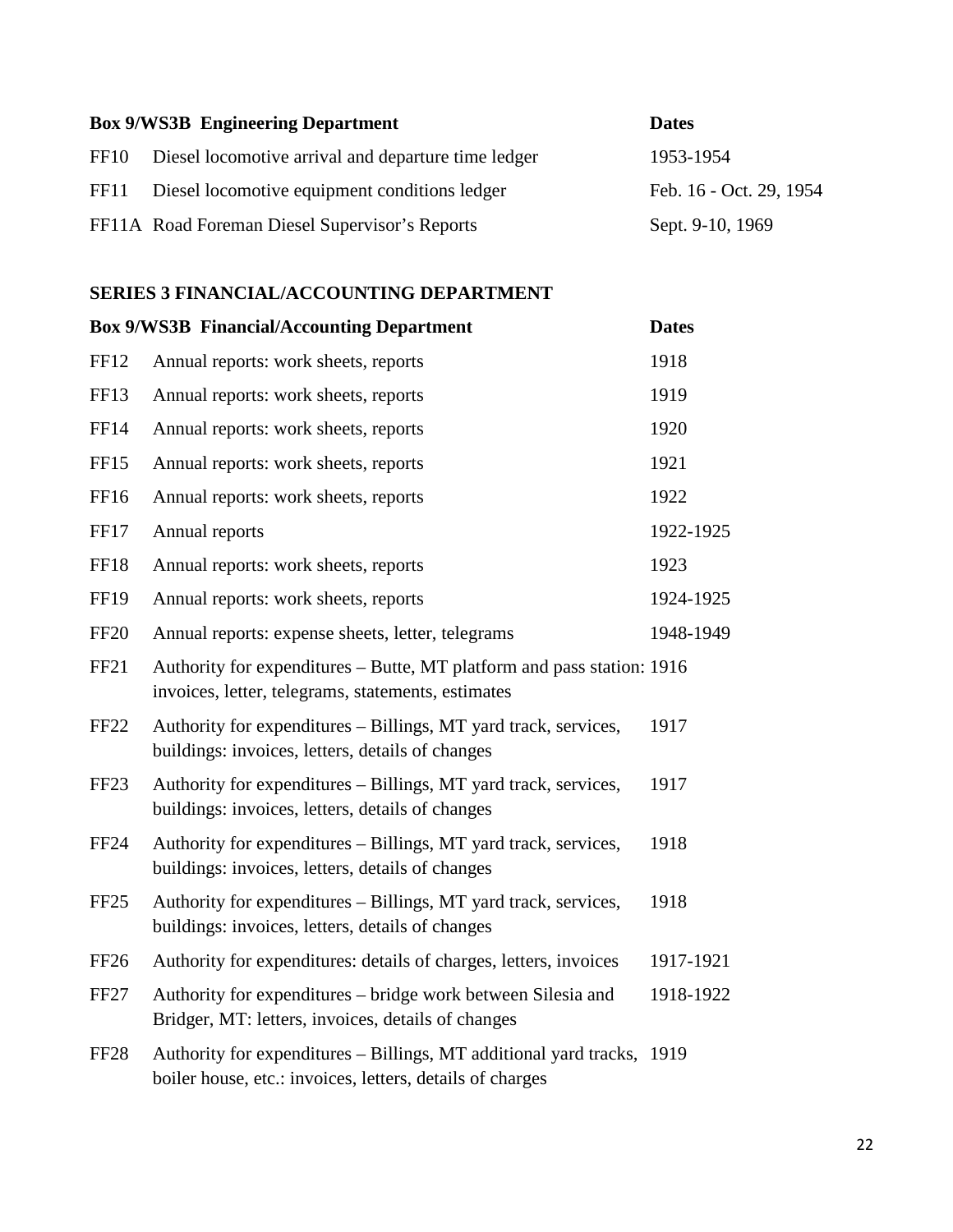|                  | <b>Box 9/WS3B Financial/Accounting Department</b>                                                                                         | <b>Dates</b>          |
|------------------|-------------------------------------------------------------------------------------------------------------------------------------------|-----------------------|
| FF <sub>29</sub> | Authority for expenditures: details of charges, material used,<br>supply requisitions, letters, plan, requests                            | 1922-1938             |
|                  | <b>Box 10/WS4B Financial/Accounting Department</b>                                                                                        | <b>Dates</b>          |
| FF1              | Authority for expenditures: details of charges, material used,<br>supply requisitions, letters                                            | 1931-1939             |
| FF <sub>2</sub>  | Authority for expenditures: requests for authority, letters,<br>details of charges                                                        | 1932-1936             |
| FF3              | Authority for expenditures: details of charges, letters, list of<br>expenses, requests for authority                                      | 1932-1944             |
| FF4              | Authority for expenditures: details of charges, material used,<br>requests for authority, letters                                         | 1933-1939             |
| FF <sub>5</sub>  | Authority for expenditures: details of charges, material used,<br>letters, request forms                                                  | 1934-1944             |
| FF <sub>6</sub>  | Authority for expenditures: details of charges, letters                                                                                   | 1935-1938             |
| FF7              | Authority for expenditures: details of charges, material used,<br>letters, expense sheets, requests for authority                         | 1935-1939             |
| FF <sub>8</sub>  | Authority for expenditures: details of charges, letters,                                                                                  | 1936-1937             |
| FF9              | Authority for expenditures: details of charges, materials used<br>telegrams, letters                                                      | 1937-1938             |
| <b>FF10</b>      | Authority for expenditures: details of charges, materials used,<br>requests for authority, telegrams                                      | 1937-1940             |
| FF11             | Authority for expenditures: requests for authority, letters                                                                               | 1938-1942             |
| FF12             | Authority for expenditures – Mill Spur at Belgrade, MT: letters<br>telegrams, estimate, rail plan, invoices                               | 1941-1942             |
| FF13             | Authority for expenditures: section foreman's daily records<br>of materials (1994.050)                                                    | Dec. 1942 - June 1943 |
| FF14             | Authority for expenditures – Livingston, MT Yard Extension:<br>telegrams, plan, notes, shipping orders, letters                           | 1942-1943             |
| FF <sub>15</sub> | Authority for expenditures - Relay Curve 129A East Bound:<br>daily record of materials, reports, shipping orders, telegrams<br>(1994.050) | 1943                  |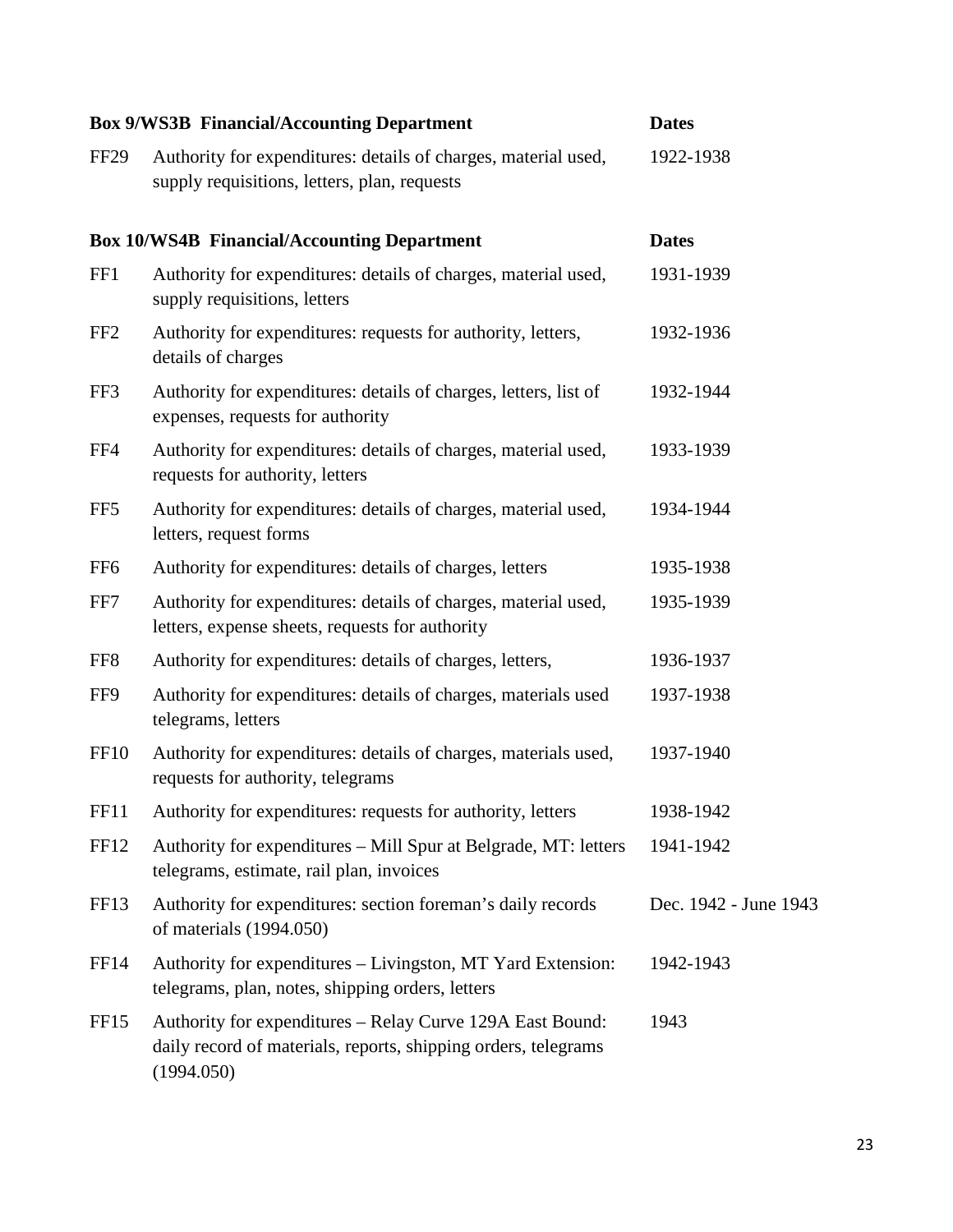|                  | <b>Box 10/WS4B Financial/Accounting Department</b>                                                                                               | <b>Dates</b> |
|------------------|--------------------------------------------------------------------------------------------------------------------------------------------------|--------------|
| FF <sub>16</sub> | Authority for expenditures – Concrete Roadway Connections,<br>Extended Spur: letters, shipping orders, invoices, telegrams                       | 1943         |
| FF17             | Authority for expenditures – Curve Relay between Livingston<br>and Helena, MT: invoices, shipping notices, telegrams (1994.050)                  | 1943         |
| FF18             | Authority for expenditures –Livingston, MT Relay Track No. 2:<br>daily record of material, estimate, rail plan, invoices, telegrams              | 1943         |
| <b>FF19</b>      | Authority for expenditures – Livingston, MT Shops Buildings –<br><b>Austin Company: invoices</b>                                                 | 1943         |
| FF <sub>20</sub> | Authority for expenditures – Livingston, MT Shops Buildings –<br>Austin Company: Standard Oil Company invoices                                   | 1943         |
| FF <sub>21</sub> | Authority for expenditures – Livingston, MT Shops Buildings –<br><b>Austin Company: invoices</b>                                                 | 1943         |
| FF <sub>22</sub> | Authority for expenditures – Livingston, MT Shops Buildings –<br>Austin Company: invoices, payroll lists (includes names),<br>materials received | 1943         |
| FF <sub>23</sub> | Authority for expenditures – Livingston, MT Shops Buildings –<br><b>Austin Company: invoices</b>                                                 | 1943         |
| FF <sub>24</sub> | Authority for expenditures – Livingston, MT Shops Buildings –<br><b>Austin Company: invoices</b>                                                 | 1943         |
| FF <sub>25</sub> | Authority for expenditures – Livingston, MT Shops Buildings –<br><b>Austin Company: invoices</b>                                                 | 1943         |
| FF <sub>26</sub> | Authority for expenditures – Livingston, MT Shops Buildings –<br><b>Austin Company: invoices</b>                                                 | 1943         |
| FF27             | Authority for expenditures – Livingston, MT Shops Buildings –<br>Austin Company: invoices, weekly payroll lists (includes names)                 | 1943         |
| FF <sub>28</sub> | Authority for expenditures – Livingston, MT Shops Buildings –<br><b>Austin Company: invoices</b>                                                 | 1943-1944    |
| FF <sub>29</sub> | Authority for expenditures – Livingston, MT Shops Buildings –<br><b>Austin Company: invoices</b>                                                 | 1944         |
| FF30             | Authority for expenditures – Livingston, MT Shops Buildings –<br><b>Austin Company: invoices</b>                                                 | 1944         |
| FF31             | Authority for expenditures - Livingston, MT Remodeling of<br>Cinder Pits and Engine House Floors: shipping orders, telegrams                     | 1943-1944    |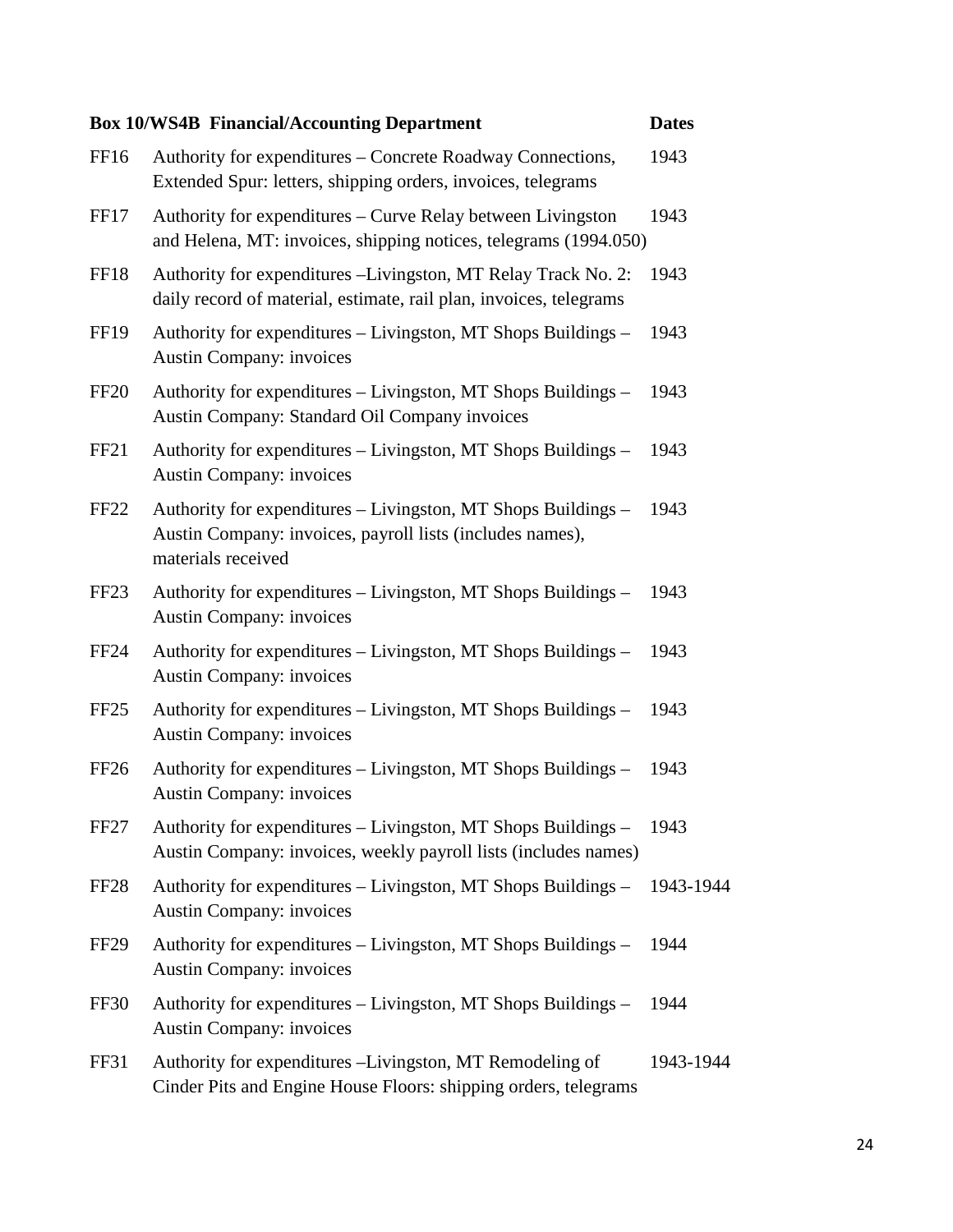|                 | <b>Box 10/WS4B Financial/Accounting Department</b>                                                                                                         | <b>Dates</b> |
|-----------------|------------------------------------------------------------------------------------------------------------------------------------------------------------|--------------|
| FF32            | Authority for expenditures - Livingston, MT Relay Yard Tracks: 1943-1944<br>letters, telegrams, invoices, rail plan, notes, shipping notices<br>(1994.050) |              |
| FF33            | Authority for expenditures - Livingston, MT Relay Yard Tracks: 1943-1944<br>estimate, telegrams, invoices, rail plan (1994.050)                            |              |
| <b>FF34</b>     | Authority for expenditures – Curve Relay between Livingston<br>and Helena MT: daily record of materials rail plan, shipping<br>notices (1994.050)          | 1943-1944    |
| FF35            | Authority for expenditures – Bozeman, MT Relay: estimate,<br>letters, rail plan, daily record of material, invoices, shipping<br>notices, letters          | 1943-1944    |
|                 | <b>Box 11/WS5B Financial/Accounting Department (1994.050)</b>                                                                                              | <b>Dates</b> |
| FF1             | Authority for expenditures – Muir, MT Hoppers Ballast: rail<br>plans, estimates, telegrams, conductors reports of rail cars<br>delivered                   | 1943-1944    |
| FF <sub>2</sub> | Authority for expenditures - Logan, MT Powers Relay Rail:<br>daily record of material, shipping orders, notes, telegrams                                   | 1943-1944    |
| FF3             | Authority for expenditures - Logan - MacLees, MT Relay Rail:<br>estimate, rail plan, telegram, notes, letters, shipping notices                            | 1943-1944    |
| FF4             | Authority for expenditures – Logan, MT Set Track North of<br>Depot: rail plan, shipping orders, telegrams                                                  | 1943-1944    |
| FF <sub>5</sub> | Authority for expenditures – Replace Belgrade, MT Tower and<br>Crossing: daily record of material, shipping orders, invoices, rail<br>plan, letters        | 1943-1945    |
| FF <sub>6</sub> | Authority for expenditures - Bozeman, MT Remove Crossover<br>On Low Line: estimate rail plan                                                               | 1944         |
| FF7             | Authority for expenditures - Livingston, MT David Werner<br>Junk Spur: rail plan, letters, telegrams, notes                                                | 1944         |
| FF <sub>8</sub> | Authority for expenditures – Hopper and Muir, MT Relay: rail<br>plan, estimate, invoices, letters, daily record of materials                               | 1944         |
| FF9             | Authority for expenditures: notes, requisitions, capital<br>expenditures                                                                                   | 1944         |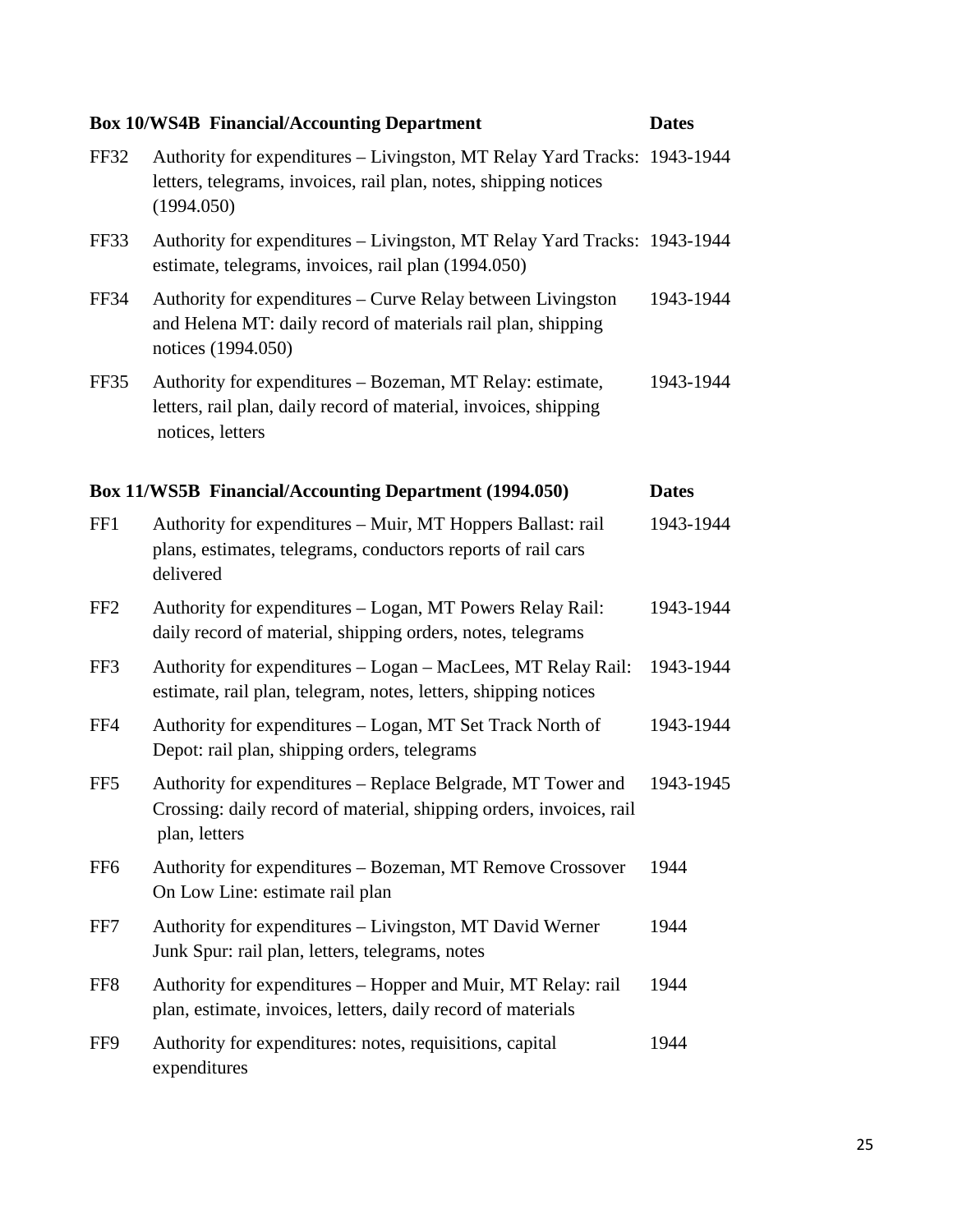|                  | <b>Box 11/WS5B Financial/Accounting Department (1994.050)</b>                                                                                                               | <b>Dates</b> |
|------------------|-----------------------------------------------------------------------------------------------------------------------------------------------------------------------------|--------------|
| <b>FF10</b>      | Authority for expenditures – Montellis, MT Remove Spur Line:<br>telegrams, shipping orders, rail plan                                                                       | 1944         |
| FF11             | Authority for expenditures – Hoppers Tunnel Relay: invoices<br>telegrams                                                                                                    | 1944         |
| FF12             | Authority for expenditures - Clarkston Extend Spur Track:<br>rail plan, shipping orders, telegrams                                                                          | 1944         |
| FF13             | Authority for expenditures – Arnold Replace Dam: plan,<br>estimate                                                                                                          | 1944         |
| <b>FF14</b>      | Authority for expenditures – Hoppers Construct Waste Track:<br>estimate, rail plan, letters, telegrams, shipping orders, invoices                                           | 1944         |
| FF <sub>15</sub> | Authority for expenditures – 1944 Curve Relays: telegrams,<br>daily record of material, notes, shipping orders, invoices, estimate                                          | 1944         |
| FF16             | Authority for expenditures – Lombard and Brewer Ballasting:<br>estimate, rail plan, list, letters                                                                           | 1944-1945    |
| FF17             | Authority for expenditures – Relay Curves between Livingston<br>and East Helena, MT: estimate, weekly progress reports, shipping,<br>orders, telegrams, invoices, rail plan | 1944-1945    |
| FF18             | Authority for expenditures - New Bozeman, MT Tunnel: letters, 1944-1945<br>invoices, telegrams, shipping orders, conductors' time, labor and<br>car reports                 |              |
| <b>FF19</b>      | Authority for expenditures - Bozeman, Trident, Toston, MT<br>Relay Passing Tracks: estimate, rail plan, invoices, telegrams,<br>shipping orders                             | 1944-1945    |
| <b>FF20</b>      | Authority for expenditures - Cowan, MT Temporary Spur: notes 1944-1948<br>telegrams, shipping orders                                                                        |              |
| FF <sub>21</sub> | Authority for expenditures - Livingston to Muir Bank, MT<br>Widening: telegrams, estimate                                                                                   | 1945         |
| <b>FF22</b>      | Authority for expenditures – Livingston, MT Storage Tank for<br>Coal and Cinder Cars: letters, telegrams, invoices                                                          | 1945         |
| FF <sub>23</sub> | Authority for expenditures – Lombard Curve Relays, Logan and<br>East Helena, MT: shipping orders, letters, daily record of<br>materials, telegrams                          | 1945         |
| FF24             | Authority for expenditures – Belgrade, MT Tower, Relay from<br>Crossing through Highway: estimate, rail plan, letters, invoices                                             | 1945         |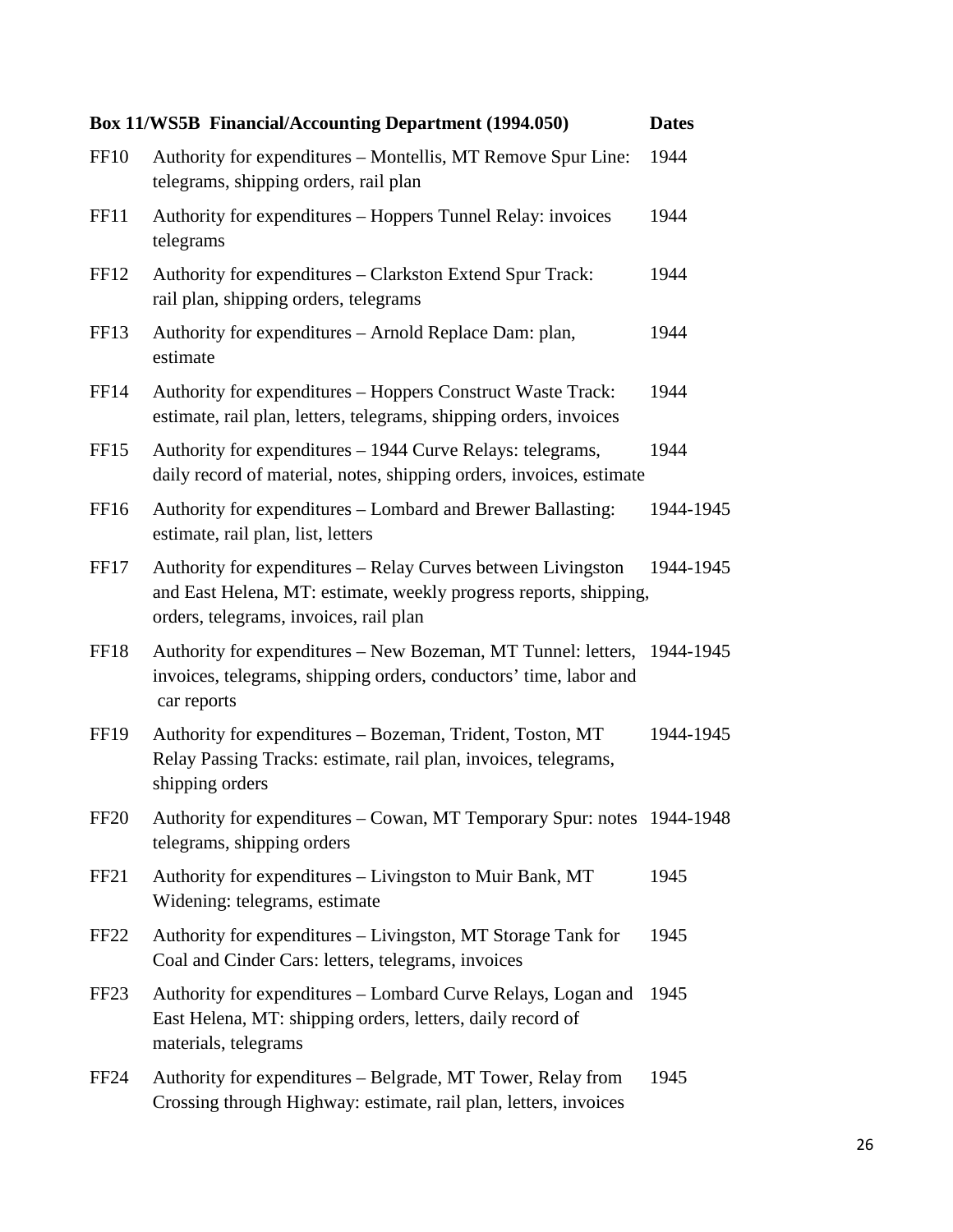|                  | <b>Box 11/WS5B Financial/Accounting Department (1994.050)</b>                                                                             | <b>Dates</b> |
|------------------|-------------------------------------------------------------------------------------------------------------------------------------------|--------------|
| FF <sub>25</sub> | Authority for expenditures - Bozeman, MT, McFarland Spur: rail 1945<br>plans, estimate, shipping orders, invoices                         |              |
| FF26             | Authority for expenditures – Bozeman, New Wye, MT: estimate<br>rail plan, telegrams, shipping orders, invoices, material list             | 1945         |
| FF <sub>27</sub> | Authority for expenditures – Bozeman, MT, Low Line Ballast:<br>rail plan, estimate, letters, list of culverts                             | 1945         |
| <b>FF28</b>      | Authority for expenditures - Bozeman, Story, MT Ballast: letters, 1945<br>estimate, rail plan                                             |              |
| FF <sub>29</sub> | Authority for expenditures – Lombard, MT Relay Portion of<br>Milwaukee Interchange Track: rail plan, shipping orders, invoices,<br>letter | 1945         |
| FF30             | Authority for expenditures – Toston – Townsend, MT, Ballast,<br>Bank Widening: estimate, rail plan, letters, telegrams                    | 1945         |
| <b>FF31</b>      | Authority for expenditures – Curve Relays: invoices, notes,<br>plan, progress reports, shipping orders, telegrams                         | 1945         |
| <b>FF32</b>      | Authority for expenditures - Livingston, MT Relay Cinder Pit<br>tracks: estimate, rail plan, shipping orders, memos                       | 1945-1946    |
| FF33             | Authority for expenditures – Powers, Relay Front-line: rail plan,<br>estimate, shipping orders, invoices, telegrams, list of materials    | 1945-1946    |
| FF34             | Authority for expenditures - Bozeman, MT Remover Crossovers: 1945-1946<br>estimate, rail plan, letters, shipping orders                   |              |
| FF35             | Authority for expenditures – Bozeman, MT Overhead Crossing<br>on Low Line: letters, telegram, invoice                                     | 1945-1946    |
| FF36             | Authority for expenditures – Relay Spur track, West End:<br>shipping orders, letters, rail plan, telegrams, estimate                      | 1945-1947    |
| FF37             | Authority for expenditures – Livingston, MT Yard Tracks:<br>letters, notes                                                                | 1945-1949    |
| FF38             | Authority for expenditures - Trident, MT Track Changes:<br>estimate, rail plans, shipping orders, invoices, telegrams                     | 1946         |
| <b>FF39</b>      | Authority for expenditures – Bozeman, MT Crossover on Low<br>Line: rail plan, estimate, shipping orders, telegrams                        | 1946         |
| <b>FF40</b>      | Authority for expenditures - Livingston, MT Work Equipment<br>Tracks: estimate, rail plans, shipping orders, invoices, telegrams          | 1946         |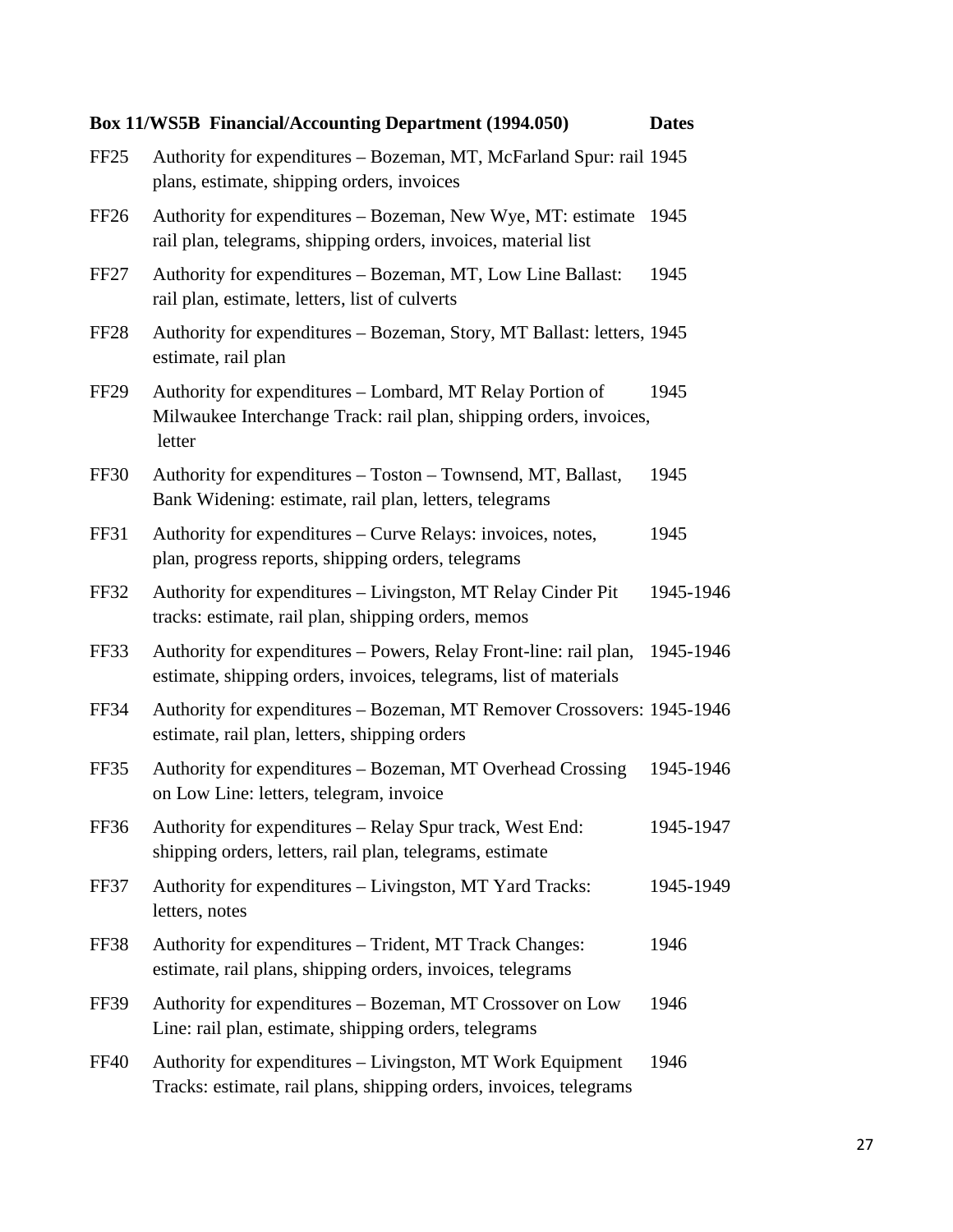|                  | <b>Box 11/WS5B Financial/Accounting Department (1994.050)</b>                                                                                                                           | <b>Dates</b> |
|------------------|-----------------------------------------------------------------------------------------------------------------------------------------------------------------------------------------|--------------|
| <b>FF41</b>      | Authority for expenditures – Livingston, MT Track for Store,<br>Logging and Back Shop Stripping: daily record of material,<br>estimate, rail plan, shipping orders, invoices, telegrams | 1946         |
| <b>FF42</b>      | Authority for expenditures – Livingston, MT to Muir Line Relay: 1946<br>estimate, telegram, shipping orders, rail plan                                                                  |              |
| FF43             | Authority for expenditures – Livingston, MT to Muir Line Relay: 1946<br>shipping orders, materials list, telegrams                                                                      |              |
| <b>FF44</b>      | Authority for expenditures - West End Bozeman, MT Rail<br>Anchors: shipping notice                                                                                                      | 1946         |
| <b>FF45</b>      | Authority for expenditures – Bozeman, MT Extended Spur for<br>Swanson Lumber and Feed Co.: estimate, rail plan, telegram,<br>shipping order                                             | 1946         |
| <b>FF46</b>      | Authority for expenditures – Curve relays: invoices, notes,<br>shipping orders, material used and released                                                                              | 1946         |
| <b>FF47</b>      | Authority for expenditures – Bozeman, MT Ballasting: estimate,<br>rail plan, letter, shipping notice, invoices                                                                          | 1946         |
| <b>FF48</b>      | Authority for expenditures – Ballasting on Curves: memo,<br>letter, estimate                                                                                                            | 1946         |
| <b>FF49</b>      | Authority for expenditures – Logan, MT Realignment Curve:<br>estimate, rail plan, telegrams, invoices, letters, shipping orders                                                         | 1946         |
| <b>FF50</b>      | Authority for expenditures – Livingston, MT to Muir Ballasting:<br>estimate, rail plan, telegrams, shipping orders, invoices                                                            | 1946         |
| FF51             | Authority for expenditures – Curve Relays: invoices, notes,<br>telegrams                                                                                                                | 1946-1947    |
| <b>FF52</b>      | Authority for expenditures – Livingston, MT Box Car Housing:<br>letters                                                                                                                 | 1946-1947    |
| FF <sub>53</sub> | Authority for expenditures – Bozeman, Logan, MT Relays:<br>notes, letters, shipping notices, invoices, telegrams                                                                        | 1946-1947    |
| <b>FF54</b>      | Authority for expenditures - Bozeman to Logan, MT Relays<br>Low Line: report of relays completed, rail plans, shipping orders,<br>telegrams, estimate                                   | 1946-1947    |
| FF <sub>55</sub> | Authority for expenditures – Trident, MT Spur Tracks to Serve<br>Ideal Cement Co.: estimate, rail plan, telegrams, letters, invoices,<br>reports                                        | 1946-1948    |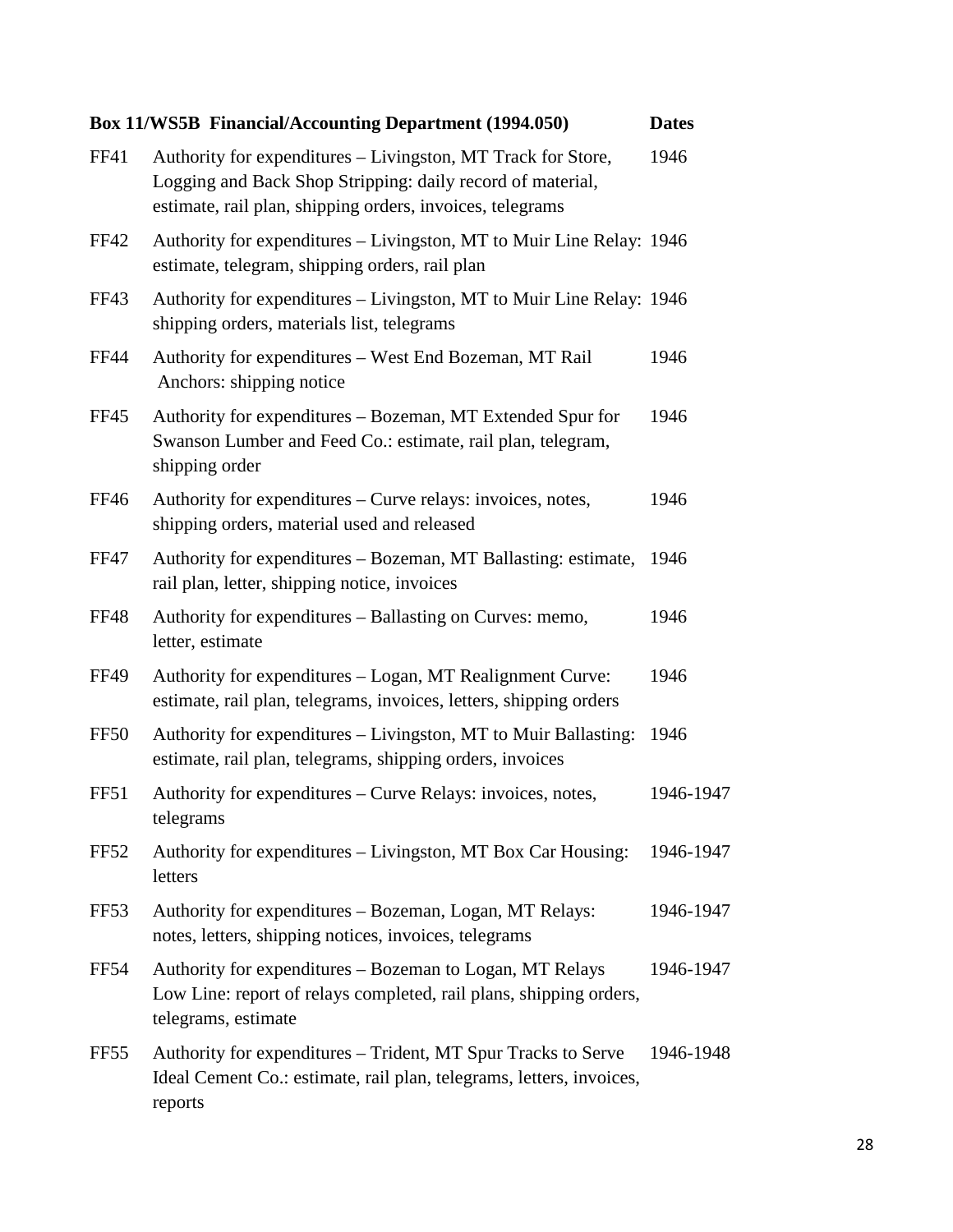|                  | <b>Box 12/WS6B Financial/Accounting Department (1994.050)</b>                                                                                       | <b>Dates</b> |
|------------------|-----------------------------------------------------------------------------------------------------------------------------------------------------|--------------|
| FF1              | Authority for expenditures – Belgrade, MT Relay and Extended<br>Stockyard Track: rail plans, shipping orders, invoices, telegrams,<br>letters       | 1947         |
| FF <sub>2</sub>  | Authority for expenditures – Toston, MT Sugar Beet Track: rail<br>plans, estimate, shipping orders, invoices                                        | 1947         |
| FF3              | Authority for expenditures – Hoppers, Convert Siding to Spur:<br>section foreman's report                                                           | 1947         |
| FF4              | Authority for expenditures – Livingston, MT Fifth St. Crossing:<br>telegrams, letters                                                               | 1947         |
| FF <sub>5</sub>  | Authority for expenditures – Livingston, MT Coal Dock Switch<br>Stand: telegrams, shipping notices, invoices, rail plan                             | 1947         |
| FF <sub>6</sub>  | Authority for expenditures – Livingston, MT Diesel Fuel<br>Facilities: shipping notices, invoices, telegrams, letters, rail plan                    | 1947         |
| FF7              | Authority for expenditures – Livingston to Muir, MT: telegrams,<br>letters, shipping orders                                                         | 1947         |
| FF8              | Authority for expenditures – Relay Projects: shipping orders<br>telegrams, materials released                                                       | 1947         |
| FF9              | Authority for expenditures - Bozeman, MT Remover Turntable<br>Tracks: shipping notice, invoices, rail plans, telegrams, estimate                    | 1947         |
| FF <sub>10</sub> | Authority for expenditures – Belgrade, MT Tower Crossing<br>Frog: estimate, shipping orders, invoices, telegram, memo,<br>section foreman's reports | 1947-1948    |
| FF11             | Authority for expenditures - Bozeman to Logan, MT Low Line: 1947-1948<br>shipping orders, material received, letters                                |              |
| FF12             | Authority for expenditures – Chestnut to Bozeman, MT Relay:<br>shipping orders, invoices, estimate, rail plan, letters, section<br>foreman's report | 1947-1949    |
| FF <sub>13</sub> | Authority for expenditures -Bozeman to Logan, MT Low Line:<br>memos, rail plans, telegrams, estimate, report of rail relays<br>completed            | 1948         |
| FF <sub>14</sub> | Authority for expenditures - Low Line Fill Bridge: telegram<br>labor and car report, work train conductor's time, shipping orders                   | 1948         |
| FF <sub>15</sub> | Authority for expenditures - Livingston, MT Temporary Cinder<br>Track: notes, telegrams, shipping orders, section foreman's reports                 | 1948         |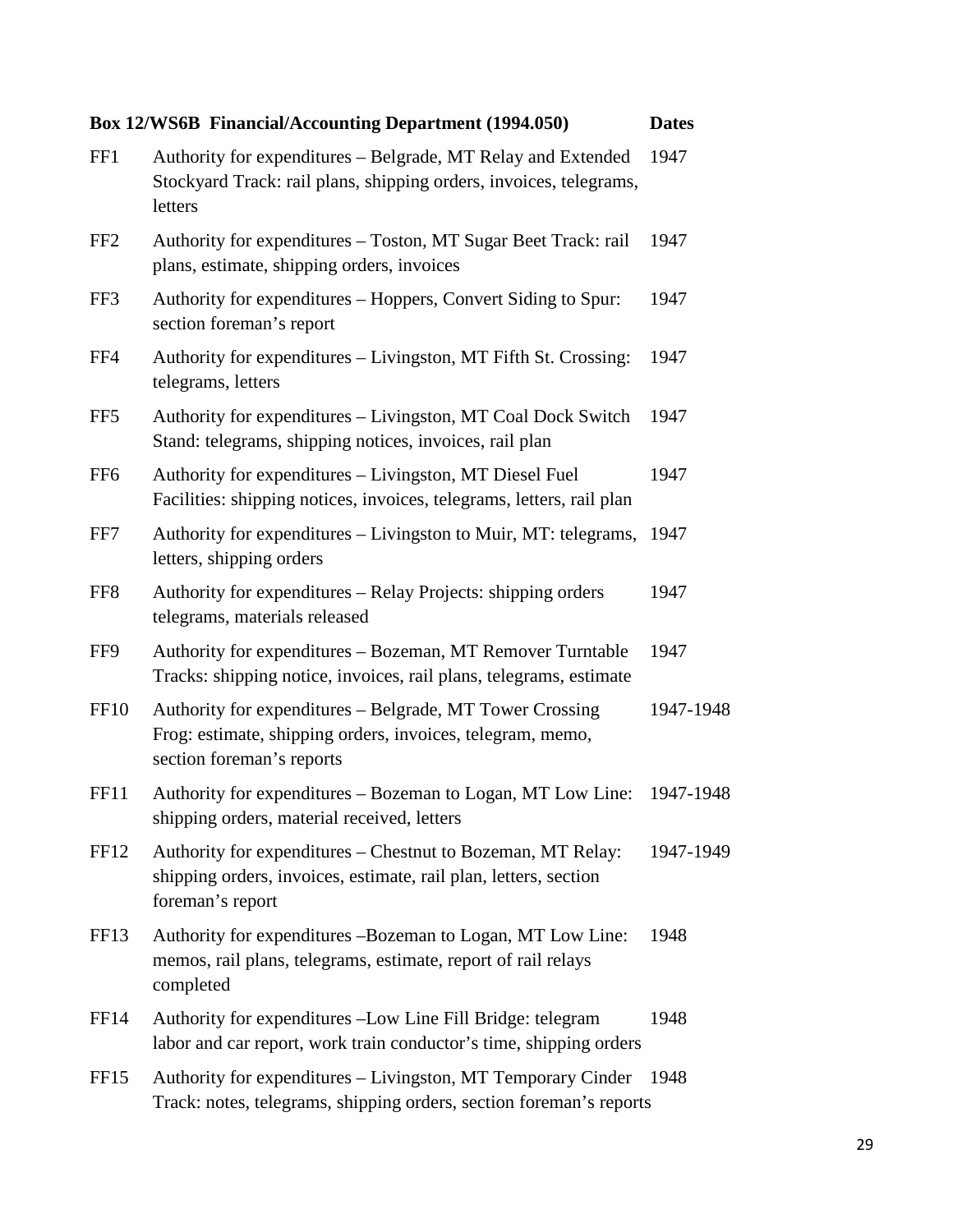|                  | <b>Box 12/WS6B Financial/Accounting Department (1994.050)</b>                                                                                                                            | <b>Dates</b> |
|------------------|------------------------------------------------------------------------------------------------------------------------------------------------------------------------------------------|--------------|
| FF16             | Authority for expenditures – Curve #175: estimate, invoices,<br>shipping orders, telegrams, section foreman's reports                                                                    | 1948         |
| FF17             | Authority for expenditures – weed mower: telegrams,<br>shipping orders, requisitions, list of spare parts, invoices                                                                      | 1948         |
| FF18             | Authority for expenditures -Bozeman, MT Track for Farmer's<br>Union Grain Terminal: estimate, rail plan, notes, letter, suppliers<br>requests, shipping orders, section foreman's report | 1948         |
| <b>FF19</b>      | Authority for expenditures – Muir Sampson Switch Point: letters                                                                                                                          | 1948         |
| <b>FF20</b>      | Authority for expenditures - Lombard, MT Replace Switch:<br>shipping orders, invoices, telegrams, section foreman's report                                                               | 1948         |
| FF <sub>21</sub> | Authority for expenditures - Bozeman, MT Vollmer Spur:<br>shipping orders, letters, estimate, rail plan. Section foreman's<br>report, notes, telegrams                                   | 1948-1949    |
| <b>FF22</b>      | Authority for expenditures – Curve Relays: shipping orders,<br>materials list, letters, telegrams, section foreman's reports, notes                                                      | 1948-1949    |
| FF <sub>23</sub> | Authority for expenditures - Curve Relays: rail plan, letters,<br>shipping orders, invoices, notes, section foreman's report                                                             | 1950         |
| FF <sub>24</sub> | Authority for expenditures - Merriman Quarry, Development<br>for Ballast: shipping orders, estimate, invoices, notes, telegrams                                                          | 1948-1951    |
| FF25             | Authority for expenditures - Logan, MT Trident Ballasting:<br>letters                                                                                                                    | 1949         |
| FF <sub>26</sub> | Authority for expenditures – Relay between Livingston, MT and 1949<br>Hoppers East Bound Main: invoices, telegrams, estimate, rail plan,<br>shipping orders, section foreman's report    |              |
| FF <sub>27</sub> | Authority for expenditures – Trident, MT track Changes for<br>Ideal Cement Co.: estimate, shipping orders, invoices, letters,<br>section foreman's report                                | 1949         |
| FF <sub>28</sub> | Authority for expenditures – Livingston, MT Wheel Storage<br>Tracks: shipping orders, invoices, estimate, rail plan, section<br>foreman's report                                         | 1949         |
| FF <sub>29</sub> | Authority for expenditures – Remove Spur Bisel, MT: estimate,<br>rail plan, telegrams, letters, notes, shipping orders                                                                   | 1949         |
| FF30             | Authority for expenditures – White, MT Remove Section of<br>Spur: estimate, rail plan, telegrams, section foreman's report                                                               | 1949         |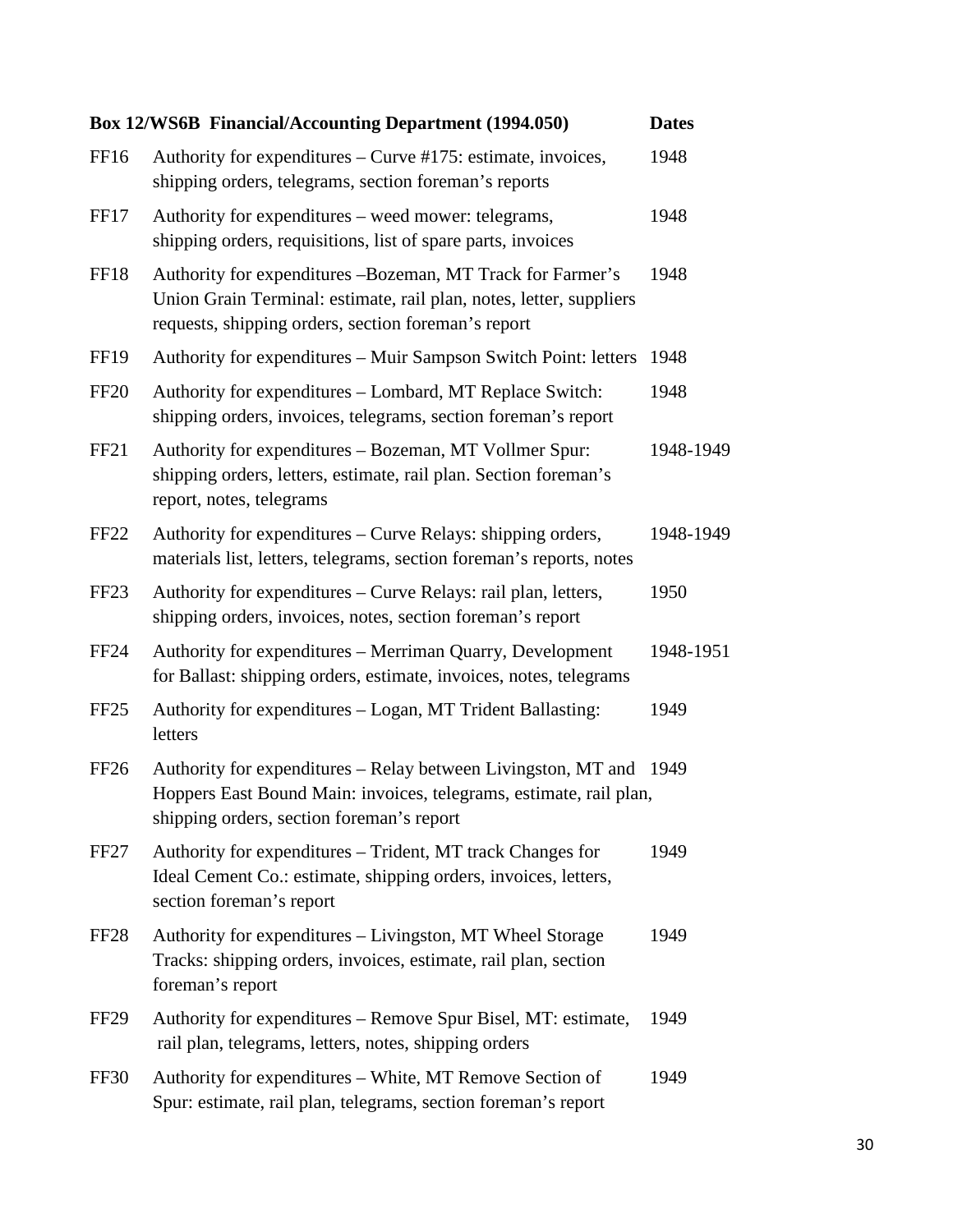|             | Box 12/WS6B Financial/Accounting Department (1994.050)                                                                                                           | <b>Dates</b> |
|-------------|------------------------------------------------------------------------------------------------------------------------------------------------------------------|--------------|
| <b>FF31</b> | Authority for expenditures – Livingston, MT Hoppers Ballast:<br>letters, invoices, shipping orders, telegrams, conductor's reports                               | 1949         |
| <b>FF32</b> | Authority for expenditures – Relay Curve 132-D: estimate, rail<br>plan, shipping orders, invoices, telegrams, letter, section<br>foreman's report                | 1949         |
| FF33        | Authority for expenditures: AFE register of purchase invoices                                                                                                    | 1949         |
| <b>FF34</b> | Authority for expenditures – Vincent Remove Spur: estimate<br>rail plan, telegram, shipping order, section foreman's report                                      | 1949         |
| FF35        | Authority for expenditures - Bozeman, MT Yard Track Relay:<br>rail plan, invoices, telegrams, section foreman's report                                           | 1949-1950    |
| FF36        | Authority for expenditures – Livingston, MT Relay House track: 1949-1950<br>estimate, rail plan, shipping orders, invoices, letters, section<br>foreman's report |              |
| FF37        | Authority for expenditures - Trident, MT Relay Yard Tracks:<br>telegrams, shipping orders, invoices, estimate, section foreman's<br>reports                      | 1949-1950    |
| FF38        | Authority for expenditures - Bozeman, MT Low Line Ballast:<br>letters, estimate, rail plan, shipping orders, conductor's report                                  | 1949-1950    |
| <b>FF39</b> | Authority for expenditures: Livingston, MT Subway: invoices,<br>shipping orders, letters, telegrams, section foreman's report                                    | 1949-1950    |
| <b>FF40</b> | Authority for expenditures – Switch Point Locks: shipping<br>orders, list of switches, invoices, telegrams, section foreman's<br>report                          | 1950         |
| <b>FF41</b> | Authority for expenditures - Bozeman, MT, Montana Flour Mill: 1950<br>rail plan, estimate, letter, shipping orders, invoices, section<br>foreman's report        |              |
| FF42        | Authority for expenditures – Logan, MT Relay Yard Tracks: rail<br>plan, shipping orders, invoices, telegrams, section foreman's<br>reports                       | 1950         |
| FF43        | Authority for expenditures – Amsterdam, MT Extended Mill<br>Track: invoices, rail plan, letters, section foreman's report                                        | 1950         |
| <b>FF44</b> | Authority for expenditures - Ballast, Chestnut, Bozeman, MT:<br>rail plan, estimate, telegrams, shipping orders, invoices                                        | 1950         |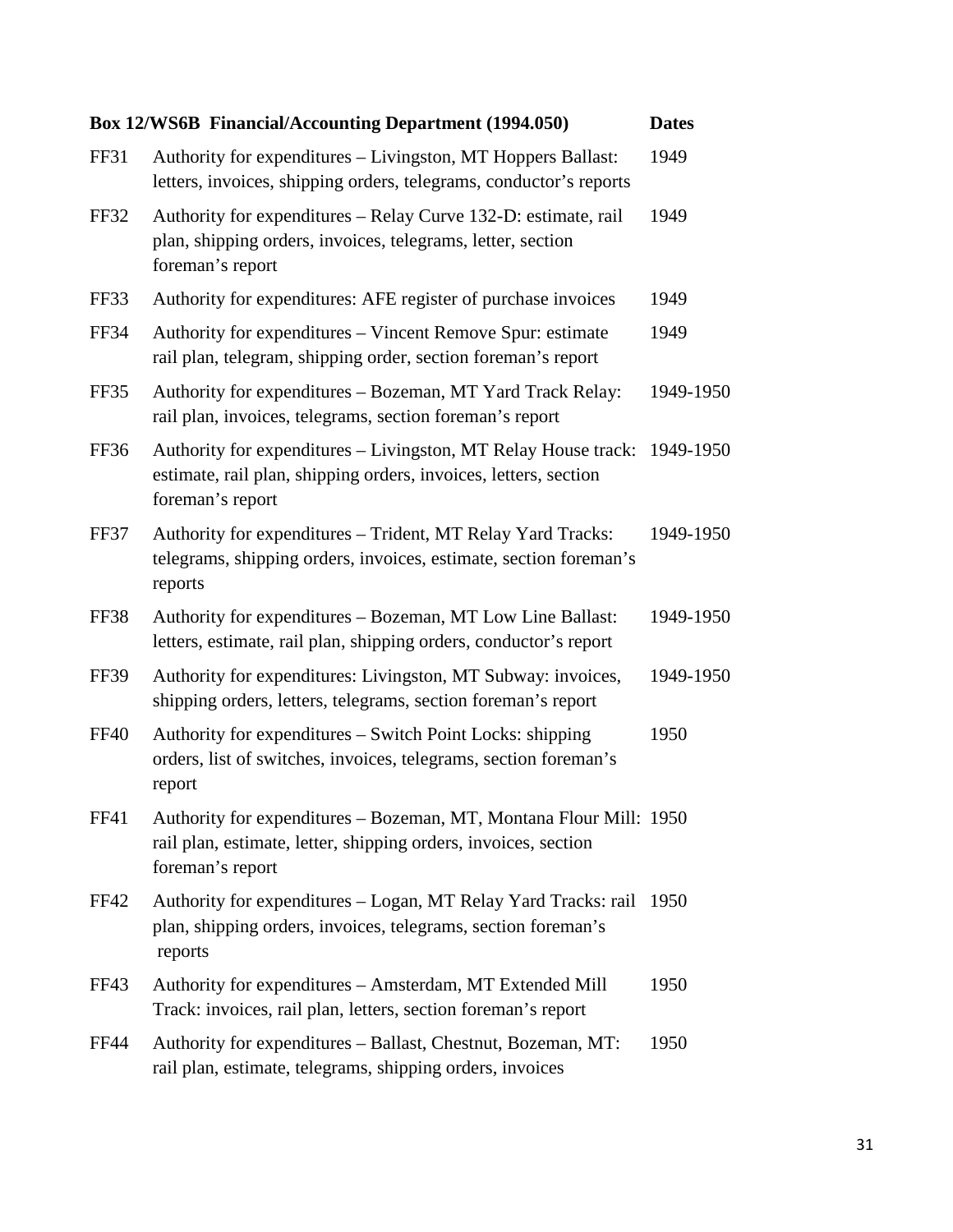|                  | <b>Box 12/WS6B Financial/Accounting Department (1994.050)</b>                                                                                                   | <b>Dates</b> |
|------------------|-----------------------------------------------------------------------------------------------------------------------------------------------------------------|--------------|
| <b>FF45</b>      | Authority for expenditures – Logan relay Butte, MT Line:<br>invoices, estimate, rail plan, section foreman's report, letter                                     | 1950         |
| FF46             | Authority for expenditures - Trident, MT Temporary Track:<br>notes, shipping orders                                                                             | 1950         |
| <b>FF47</b>      | Authority for expenditures – Livingston, MT Runaround tracks:<br>rail plan, shipping orders, letter, notes                                                      | 1950         |
| <b>FF48</b>      | Authority for expenditures – Livingston, MT Storage track at<br>Back Shops: estimate rail plan, shipping orders, invoices, letters,<br>section foreman's report | 1950         |
| <b>FF49</b>      | Authority for expenditures – Curve Relays: rail plans, shipping<br>orders, invoices, telegrams, letters, section foreman's report                               | 1950         |
| FF50             | Authority for expenditures – Work Program for 1950: letters,<br>ballast program, main line relay program, power tamping program                                 | 1950         |
| <b>FF51</b>      | Authority for expenditures - Proposed Extension to HO Track:<br>rail plans, telegrams, estimate, shipping orders, section foreman's<br>reports                  | 1950         |
| FF52             | Authority for expenditures - Livingston, MT Rebuild North<br>Cinder Pit: invoices, telegram, section foreman's report                                           | 1950-1951    |
| FF <sub>53</sub> | Authority for expenditures – Removing Siding and Spur at Story, 1950-1952<br>MT: shipping orders, rail plan, letters, notes, expenses                           |              |
| <b>FF54</b>      | Authority for expenditures - Bozeman, Logan, MT Ballasts:<br>letters, telegrams, shipping orders, invoices, conductor's report,<br>section foreman's report     | 1951         |
| FF55             | Authority for expenditures - Bozeman, MT 60" R.C.P.: estimate, 1951<br>rail plan                                                                                |              |
| FF56             | Authority for expenditures - Replace Stanley Spur: estimate,<br>rail plan, shipping orders, invoices, letters                                                   | 1951         |
| FF57             | Authority for expenditures – Curve relays: reports, invoices,<br>telegrams, letters, rail plans, shipping orders                                                | 1951         |
| <b>FF58</b>      | Authority for expenditures – Sloping of Rock Cut Between<br>MP118-119: telegrams, letters, expenses rail plans                                                  | 1951         |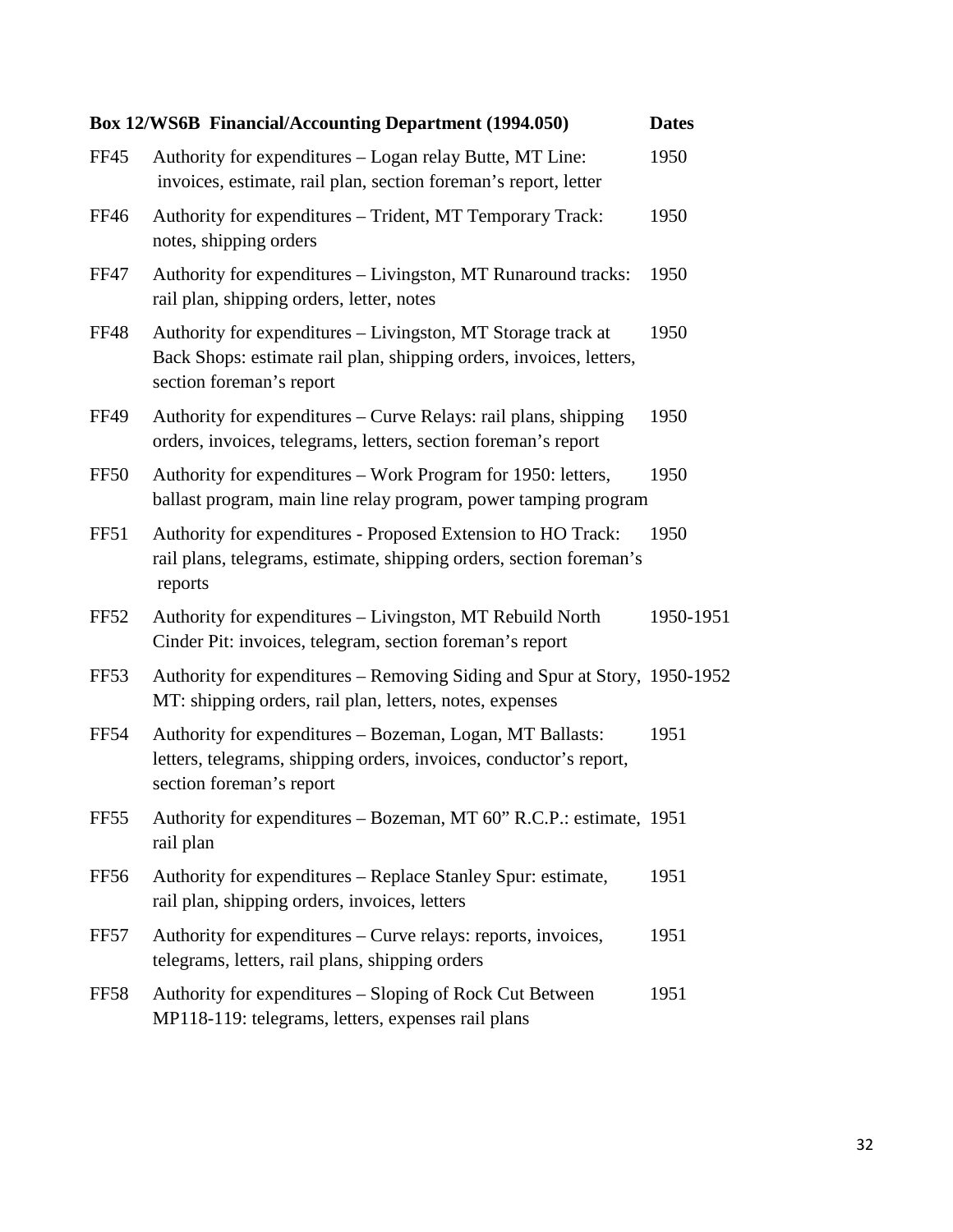|                  | Box 13/WS7B Financial/Accounting Department (1994.050)                                                                                             | <b>Dates</b> |
|------------------|----------------------------------------------------------------------------------------------------------------------------------------------------|--------------|
| FF1              | Authority for expenditures – Livingston to Helena, MT Curve<br>Relays: reports, telegrams, notes, rail plan, letters, invoices, memos              | 1951         |
| FF <sub>2</sub>  | Authority for expenditures – Hoppers Tunnel: letters, invoices,<br>telegrams, rail plan                                                            | 1951         |
| FF3              | Authority for expenditures – Relay Portion of Bozeman, MT Mill 1951<br>Spur: invoices, telegrams, rail plan, estimate, section foreman's<br>report |              |
| FF4              | Authority for expenditures – Livingston, MT Relay $5th$ St.<br>Crossing: rail plans, telegrams, invoices, memos                                    | 1951         |
| FF <sub>5</sub>  | Authority for expenditures – Livingston, MT Relaying Freight<br>Lead: letters, invoices, rail plans, section foreman's report                      | 1951-1952    |
| FF <sub>6</sub>  | Authority for expenditures - Livingston, MT Concrete Plank<br>Crossings: letters, invoices, telegrams, section foreman's reports                   | 1952         |
| FF7              | Authority for expenditures – Curve Relays: letters, rail plans,<br>memos, section foreman's reports                                                | 1952         |
| FF8              | Authority for expenditures – Out of Face Relay: memos, rail<br>plan, shipping invoices, reports of rail relays                                     | 1952         |
| FF9              | Authority for expenditures – Ballast between Logan and Three<br>Forks, MT: telegrams, requisitions, list of tool and supplies                      | 1952         |
| <b>FF10</b>      | Authority for expenditures - Ballast Between MP 115-116:<br>telegrams, orders, rail plan, invoices                                                 | 1952         |
| FF11             | Authority for expenditures - Toston, MT Passing Track:<br>Telegrams, shipping orders, rail plan, section foreman's report                          | 1952         |
| <b>FF12</b>      | Authority for expenditures – Trident, MT Relay Yard: telegrams, 1952<br>letters, rail plans, shipping orders, estimate section foreman's<br>report |              |
| FF13             | Authority for expenditures – Manhattan, MT Concrete Plank<br>Crossing: invoices, telegrams                                                         | 1952         |
| FF14             | Authority for expenditures – Belgrade, MT Concrete Plank<br>Crossing: letters, telegrams, invoices, section foreman's reports                      | 1952         |
| FF <sub>15</sub> | Authority for expenditures – Trident, MT Concrete Plank<br>Crossing: invoices, shipping orders, section foreman's reports                          | 1952         |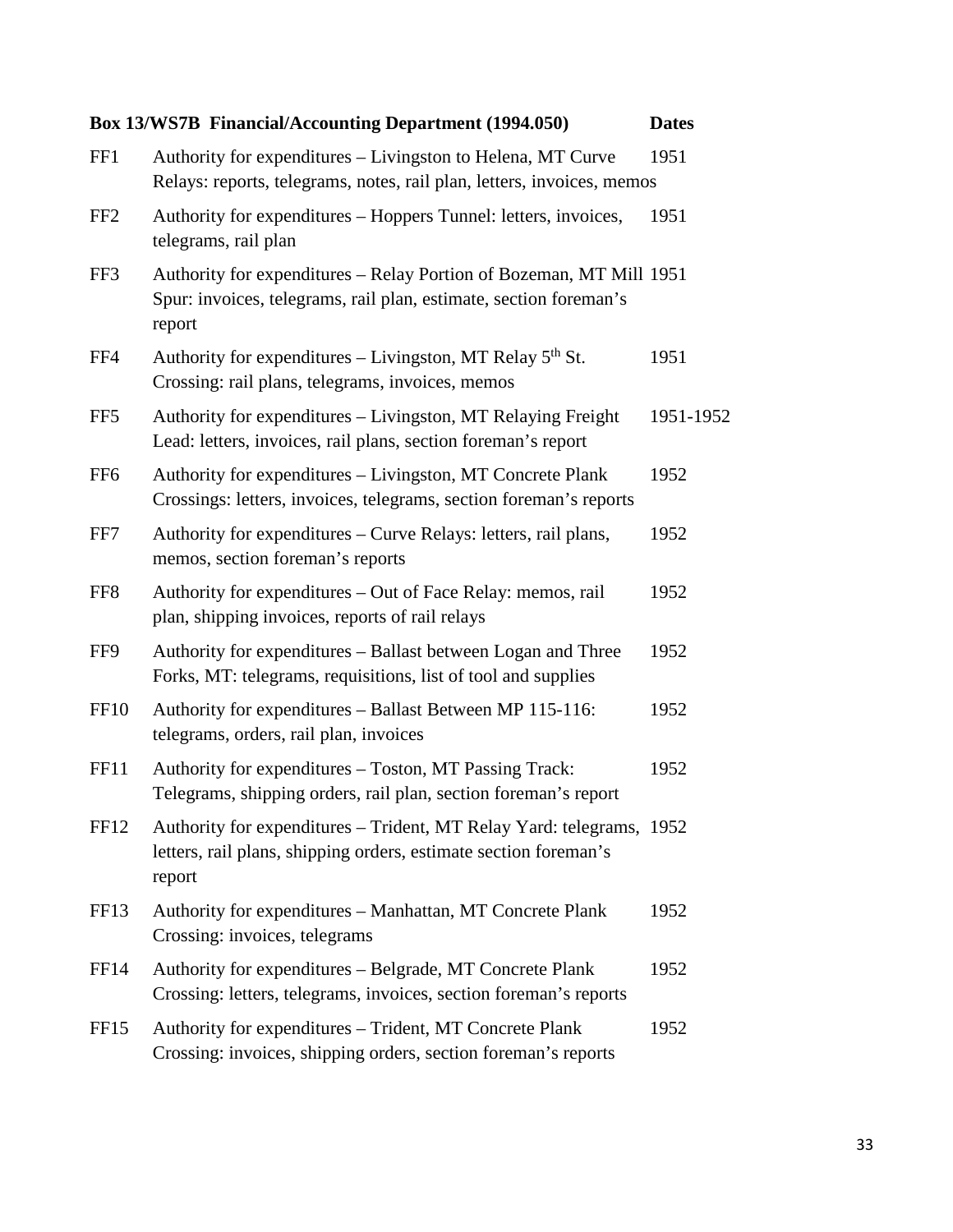|                  | <b>Box 13/WS7B Financial/Accounting Department (1994.050)</b>                                                                                                                          | <b>Dates</b> |
|------------------|----------------------------------------------------------------------------------------------------------------------------------------------------------------------------------------|--------------|
| FF16             | Authority for expenditures - Livingston, MT Strong and Bradley 1952-1953<br>Spur: shipping orders, invoices, telegrams, letters, rail plans                                            |              |
| FF17             | Authority for expenditures - Logan, MT Concrete Planking:<br>letters, list of crossings, shipping orders, invoices                                                                     | 1952-1953    |
| <b>FF18</b>      | Authority for expenditures – West End Bozeman, MT, Ballast<br>WB Track: telegrams, shipping orders                                                                                     | 1953         |
| <b>FF19</b>      | Authority for expenditures - West End Bozeman, MT, Ballast<br>WB Track: telegrams, shipping orders, estimate rail plan, letters                                                        | 1953         |
| <b>FF20</b>      | Authority for expenditures – Livingston, MT Concrete Plank<br>Crossing: letters, invoices, telegrams                                                                                   | 1953         |
| FF <sub>21</sub> | Authority for expenditures - Bozeman, MT Area Concrete<br>Crossing: telegrams, invoices, letters                                                                                       | 1953         |
| <b>FF22</b>      | Authority for expenditures – Curve relay between Livingston<br>and Toston, MT: telegrams, shipping orders, invoices, rail plan,<br>estimate, letters, notes, section foreman's reports | 1953         |
| FF <sub>23</sub> | Authority for expenditures -Livingston, MT Extension to<br>Maintenance Work Equipment and Repair Shop: letters,<br>specification                                                       | 1953         |
| <b>FF24</b>      | Authority for expenditures –South Fork Lumber Co.: shipping<br>orders, invoices, telegrams, letters                                                                                    | 1953         |
| FF <sub>25</sub> | Authority for expenditures – Carter Oil Co. Spur at Bozeman,<br>MT: shipping orders, letters, notes, rail plan                                                                         | 1953         |
| FF <sub>26</sub> | Authority for expenditures – Curve Relay between Livingston<br>and Helena, MT: shipping orders, invoices, letters, rail plan                                                           | 1953-1954    |
| FF <sub>27</sub> | Authority for expenditures - Relocation of Anceney Crossing:<br>telegrams, letters, shipping orders                                                                                    | 1953-1954    |
| FF <sub>28</sub> | Authority for expenditures - Ballast between Lombard and<br>Toston, MT: telegrams, requisitions, shipping orders, invoices,<br>conductor's report                                      | 1954         |
| FF <sub>29</sub> | Authority for expenditures – Alfalfa Dehydrating Plant Belgrade, 1954<br>MT: shipping orders, telegrams, letters, rail plan                                                            |              |
| <b>FF30</b>      | Authority for expenditures - Mill Spur at Bozeman, MT:<br>estimate, rail plan, shipping orders, letter                                                                                 | 1954         |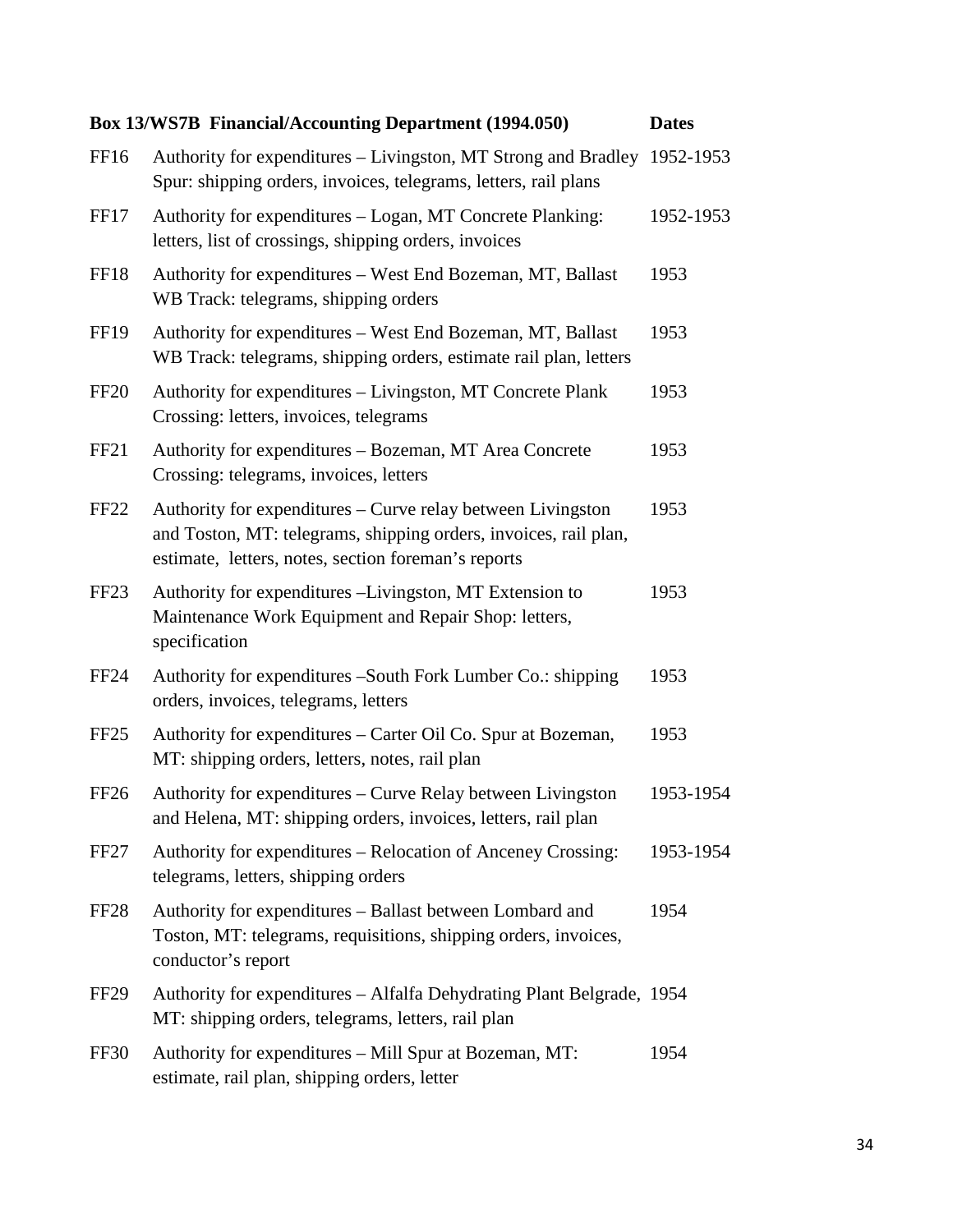|                 | <b>Box 13/WS7B Financial/Accounting Department</b>                                                                                                   | <b>Dates</b>        |
|-----------------|------------------------------------------------------------------------------------------------------------------------------------------------------|---------------------|
| FF31            | Authority for expenditures – Bozeman, MT Crossing Signals:<br>letter, invoices, section foreman's report, record of material,<br>estimate, rail plan | 1954                |
| FF32            | Authority for expenditures – Replace Sanding Towers with<br>Sanding Gantry: section foreman's report, estimate, rail plan,<br>shipping orders        | 1967                |
| FF33            | Check stubs (includes names)                                                                                                                         | Nov. 1929-Mar. 1930 |
| <b>FF34</b>     | Codes covering Montana Division accounts                                                                                                             | ca. 1928-1929       |
|                 | <b>Box 13/WS7B Financial/Accounting Department (1994.050)</b>                                                                                        | <b>Dates</b>        |
| FF35            | District Accountant correspondence                                                                                                                   | 1932-1933           |
| <b>FF36</b>     | District Accountant correspondence, distribution sheets of<br>work performed and accounts charged                                                    | 1933                |
| <b>FF37</b>     | District Accountant correspondence                                                                                                                   | 1934                |
| <b>FF38</b>     | District Accountant correspondence                                                                                                                   | 1934-1935           |
| <b>FF39</b>     | District Accountant correspondence                                                                                                                   | 1938                |
| <b>FF40</b>     | District Accountant correspondence                                                                                                                   | 1939                |
| FF41            | District Accountant correspondence                                                                                                                   | 1939                |
| <b>FF42</b>     | District Accountant correspondence                                                                                                                   | 1940                |
| FF43            | District Accountant correspondence                                                                                                                   | 1940                |
| <b>FF44</b>     | District Accountant correspondence                                                                                                                   | Jan. 1955           |
| <b>FF45</b>     | District Accountant correspondence                                                                                                                   | May 1955            |
| FF46            | District Accountant correspondence                                                                                                                   | June 1955           |
| <b>FF47</b>     | District Accountant correspondence                                                                                                                   | Dec. 1955           |
|                 | Box 14/WS2C Financial/Accounting Department (1994.050)                                                                                               | <b>Dates</b>        |
| FF1             | District Accountant correspondence                                                                                                                   | Jan. 1956           |
| FF <sub>2</sub> | District Accountant correspondence                                                                                                                   | Feb. 1956           |
| FF3             | District Accountant correspondence                                                                                                                   | Mar. 1956           |
| FF4             | District Accountant correspondence                                                                                                                   | April 1956          |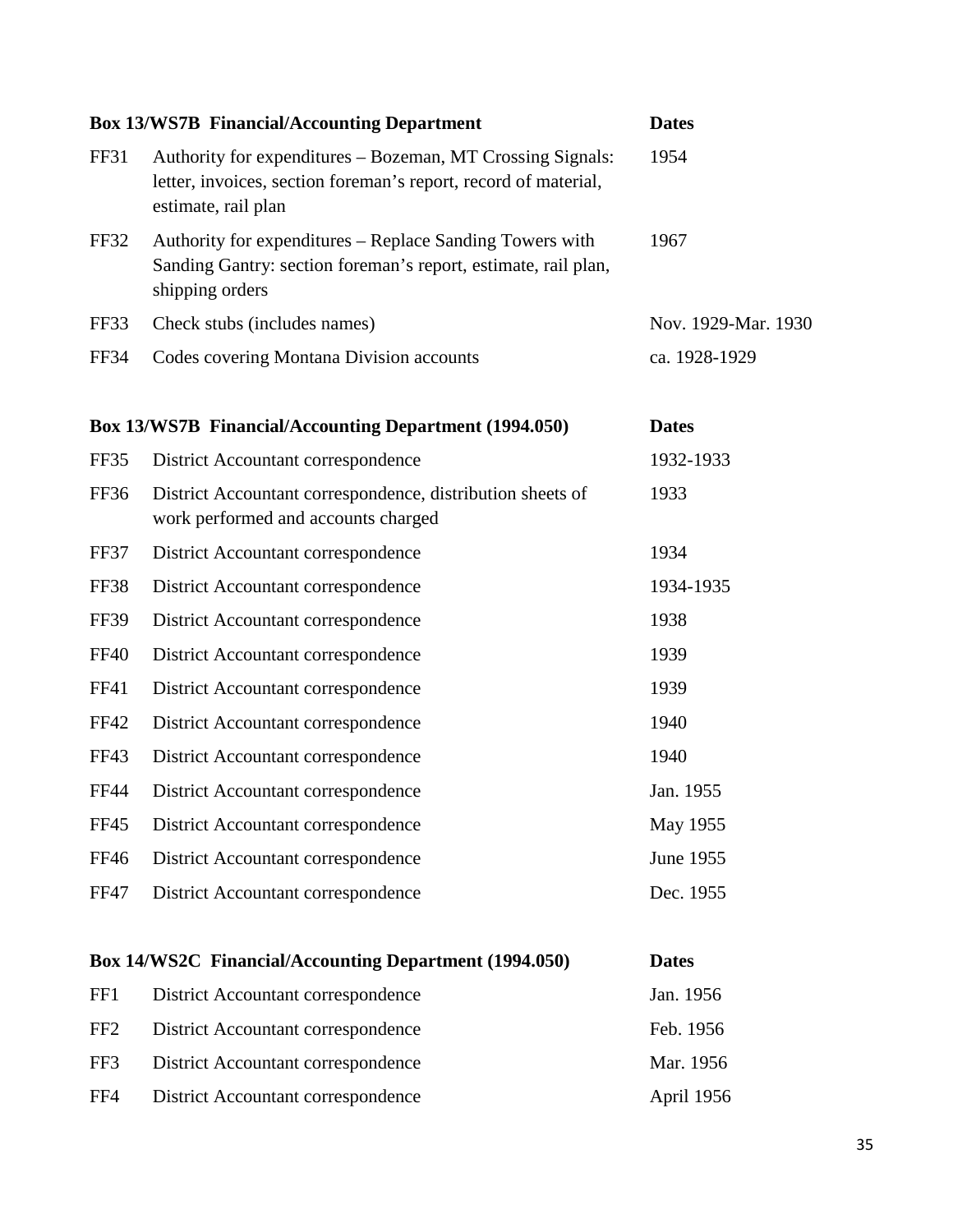|                  | Box 14/WS2C Financial/Accounting Department (1994.050)                                                     | <b>Dates</b>          |
|------------------|------------------------------------------------------------------------------------------------------------|-----------------------|
| FF <sub>5</sub>  | District Accountant correspondence                                                                         | May 1956              |
| FF <sub>6</sub>  | District Accountant correspondence                                                                         | June 1956             |
| FF7              | Division Accountant: crossings details railways with highways                                              | 1925                  |
| FF <sub>8</sub>  | District Accountant expense file: letters, telegrams, expenses                                             | 1932-1933             |
| FF9              | District Accountant expense file: telegrams, letters, expenses                                             | 1933                  |
| FF <sub>10</sub> | District Accountant expense file: letter                                                                   | 1936                  |
| <b>FF11</b>      | District Accountant expense file: letters, telegrams, reports                                              | 1936                  |
| FF12             | District Accountant expense file: telegrams, letters                                                       | 1947                  |
| <b>FF13</b>      | District Accountant: financial statements                                                                  | 1945                  |
| FF14             | District Accountant financial statements, additions, deductions                                            | 1946                  |
| <b>FF15</b>      | District Accountant – freight train operation between Livingston<br>and Missoula: letters, report          | 1935                  |
| FF16             | District Accountant – fuel expenses: letters                                                               | 1933                  |
| FF17             | District Accountant – employee disputes: letters, telegrams                                                | 1931-1933             |
| <b>FF18</b>      | District Accountant – brakemen timesheets: letters                                                         | 1935-1942             |
| <b>FF19</b>      | District Accountant – engineers timesheets: letters                                                        | 1943                  |
| <b>FF20</b>      | District Accountant – maintenance of way schedules: letters,<br>telegrams, list of extra gangs             | 1938-1943             |
| FF <sub>21</sub> | District Accountant - metal crafts shops supplies, timesheets:<br>letters                                  | 1929-1937             |
| FF <sub>22</sub> | District Accountant – switchmen timesheets: letters                                                        | 1936-1942             |
| FF <sub>23</sub> | District Accountant – social security numbers issues: letters                                              | Dec. 1946             |
| <b>FF24</b>      | District Accountant – conductors, engineers, firemen, hostlers<br>back pay: abstract of work train service | Oct. 1950- April 1952 |
| FF <sub>25</sub> | District Accountant: payroll spreadsheets                                                                  | June 1952             |
| FF <sub>26</sub> | District Accountant: payroll spreadsheets                                                                  | June 1952             |
| FF <sub>27</sub> | District Accountant: payroll spreadsheets                                                                  | June 1952             |
| FF <sub>28</sub> | District Accountant: payroll spreadsheets                                                                  | <b>July 1952</b>      |
| <b>FF29</b>      | District Accountant: payroll spreadsheets                                                                  | <b>July 1952</b>      |
| <b>FF30</b>      | District Accountant: payroll spreadsheets                                                                  | July - Aug. 1952      |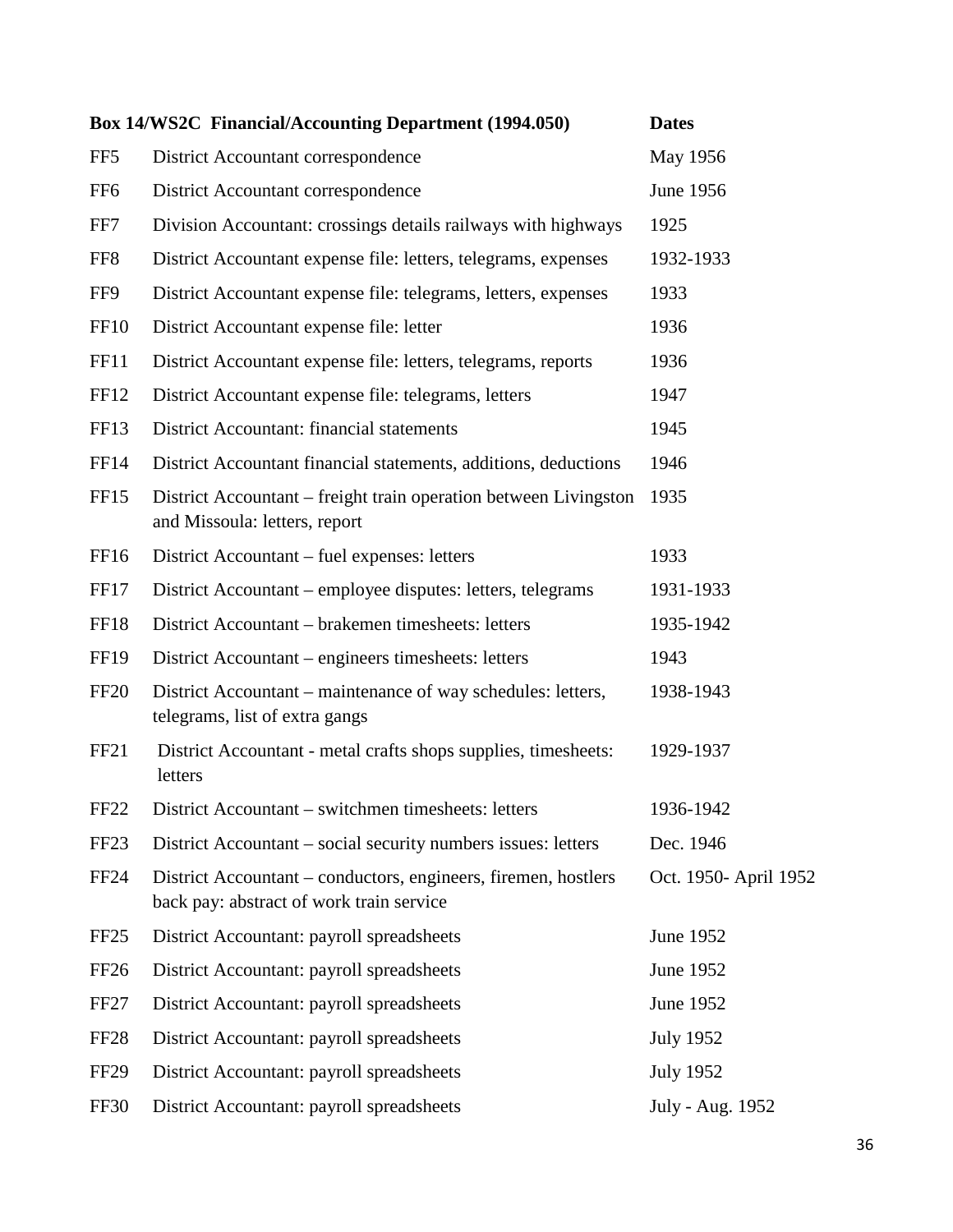|                 | <b>Box 14/WS2C Financial/Accounting Department (1994.050)</b>                                  | <b>Dates</b>    |
|-----------------|------------------------------------------------------------------------------------------------|-----------------|
| <b>FF31</b>     | District Accountant: payroll spreadsheets                                                      | Aug. 1952       |
| FF32            | District Accountant: payroll spreadsheets                                                      | Aug. 1952       |
| FF33            | District Accountant: payroll spreadsheets                                                      | Aug. 1952       |
| <b>FF34</b>     | District Accountant: payroll spreadsheets                                                      | Aug. 1952       |
| FF35            | District Accountant: payroll spreadsheets                                                      | Aug. 1952       |
| FF36            | District Accountant: pay cards memo                                                            | Mar. 11, 1955   |
| FF37            | District Accountant operation expenses: letters, telegrams,<br>notes, spreadsheets             | 1933-1948       |
| FF38            | District Accountant – Red Lodge, MT Branch train operation<br>costs: letters, list of expenses | April 1935      |
| <b>FF39</b>     | District Accountant: electrical work in Missoula, MT: report                                   | 1951            |
| <b>FF40</b>     | District Accountant: standard force statement                                                  | 1939, 1959      |
| <b>FF41</b>     | District Accountant: standard force statement                                                  | 1962, 1964-1965 |
| <b>FF42</b>     | District Accountant: standard force statement                                                  | 1966-1967       |
| FF43            | District Accountant: standard force statement                                                  | 1968-1969       |
| FF44            | District Accountant: statements of additions and deductions to<br>accounts                     | 1945            |
| <b>FF45</b>     | District Accountant: telegrams                                                                 | 1945            |
| <b>FF46</b>     | District Accountant: unauthorized improvements monthly<br>statements                           | 1932-1939       |
|                 | Box 15/WS3C Financial/Accounting Department (1994.050)                                         | <b>Dates</b>    |
| FF1             | District Accountant: Laurel wheelage statements                                                | Oct. 1927       |
| FF <sub>2</sub> | District Accountant: Billings, Laurel, Fromberg, MT Line<br>wheelage statements                | Nov. 1929       |
| FF3             | District Accountant: Billings, Laurel, Fromberg, MT Line<br>wheelage statements                | Dec. 1929       |
| FF4             | District Accountant: Billings, Laurel, Fromberg, MT Line<br>wheelage statements                | Sept. 1931      |
| FF <sub>5</sub> | District Accountant: Rocky Mt. Division wheelage statements                                    | Dec. 1942       |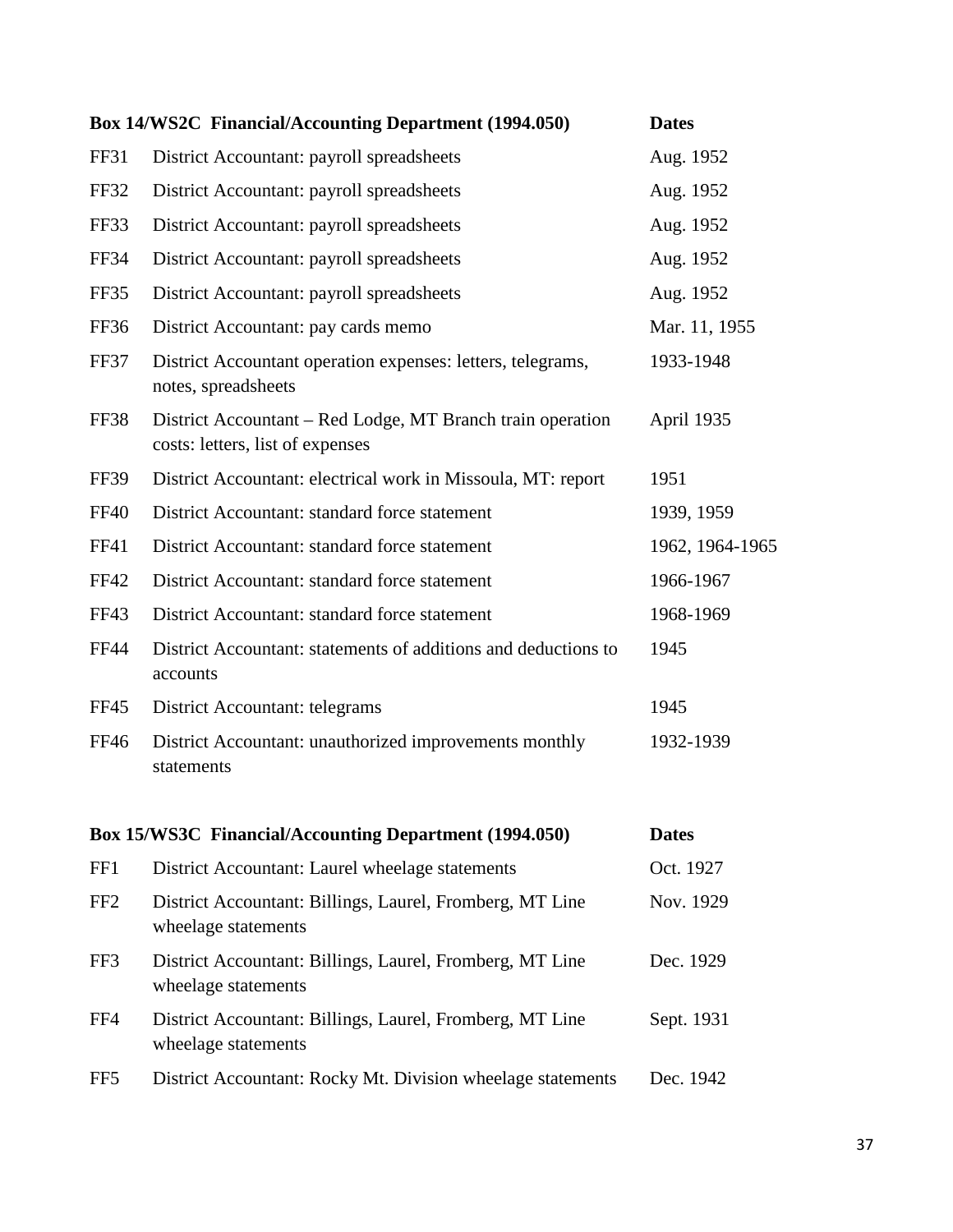|                  | <b>Box 15/WS3C Financial/Accounting Department (1994.050)</b>                                     | <b>Dates</b>          |
|------------------|---------------------------------------------------------------------------------------------------|-----------------------|
| FF <sub>6</sub>  | District Accountant: Yellowstone Division, Billings, Laurel, MT: 1943<br>wheelage statements      |                       |
| FF7              | District Accountant: Yellowstone Division, Billings, Laurel,<br>MT wheelage statements            | 1943                  |
| FF <sub>8</sub>  | District Accountant: Yellowstone Division, Billings, Laurel,<br>MT wheelage statements            | 1946-1947             |
| FF9              | District Accountant: Yellowstone Division, Billings, Laurel,<br>MT wheelage statements            | Dec. 1948             |
| <b>FF10</b>      | District Accountant: Yellowstone Division, Billings, Laurel,<br>MT wheelage statements            | 1948                  |
| <b>FF11</b>      | Debit and credit sheets, financial spreadsheets, letters, telegrams                               | ca. 1928-1932         |
| FF12             | Distribution abstract control ledger sheet                                                        | Sept. 1948            |
| FF13             | Expenses file: letters                                                                            | 1932                  |
| <b>FF14</b>      | No report blank forms                                                                             | 1943-1945             |
| FF <sub>15</sub> | Expenses file: letters, telegrams                                                                 | 1943-1946             |
| FF16             | Expenses and accidents: letters, notes                                                            | 1945                  |
| FF17             | Expenses file: invoices, telegrams, notes, letters                                                | 1946                  |
| FF18             | Expenses file: letters, telegrams, invoices                                                       | 1947                  |
| <b>FF19</b>      | Expenses file: letters, waybills                                                                  | 1948                  |
| <b>FF20</b>      | Billings common service: list of expenses, payroll expenses                                       | June - Aug. 1948      |
| FF <sub>21</sub> | Billings common service: list of expenses, payroll expenses                                       | April, May, Oct. 1948 |
|                  | FF21A Freight tariff rates                                                                        | 1885                  |
|                  | FF21B Freight and way bills                                                                       | 1910, 1920            |
| <b>FF22</b>      | Financial ledger of labor and material project costs                                              | ca. 1903              |
| FF <sub>23</sub> | Financial ledger of labor and material project costs                                              | ca. 1905-1907         |
|                  | <b>Box 16/WS4C Financial/Accounting Department</b>                                                | <b>Dates</b>          |
| FF1              | Accounting circular for agents                                                                    | Mar. 31, 1955         |
| FF <sub>2</sub>  | Accounting circulars for freight agents, memos (loose in<br>accounting rules book) (2005.004.001) | 1961-1970             |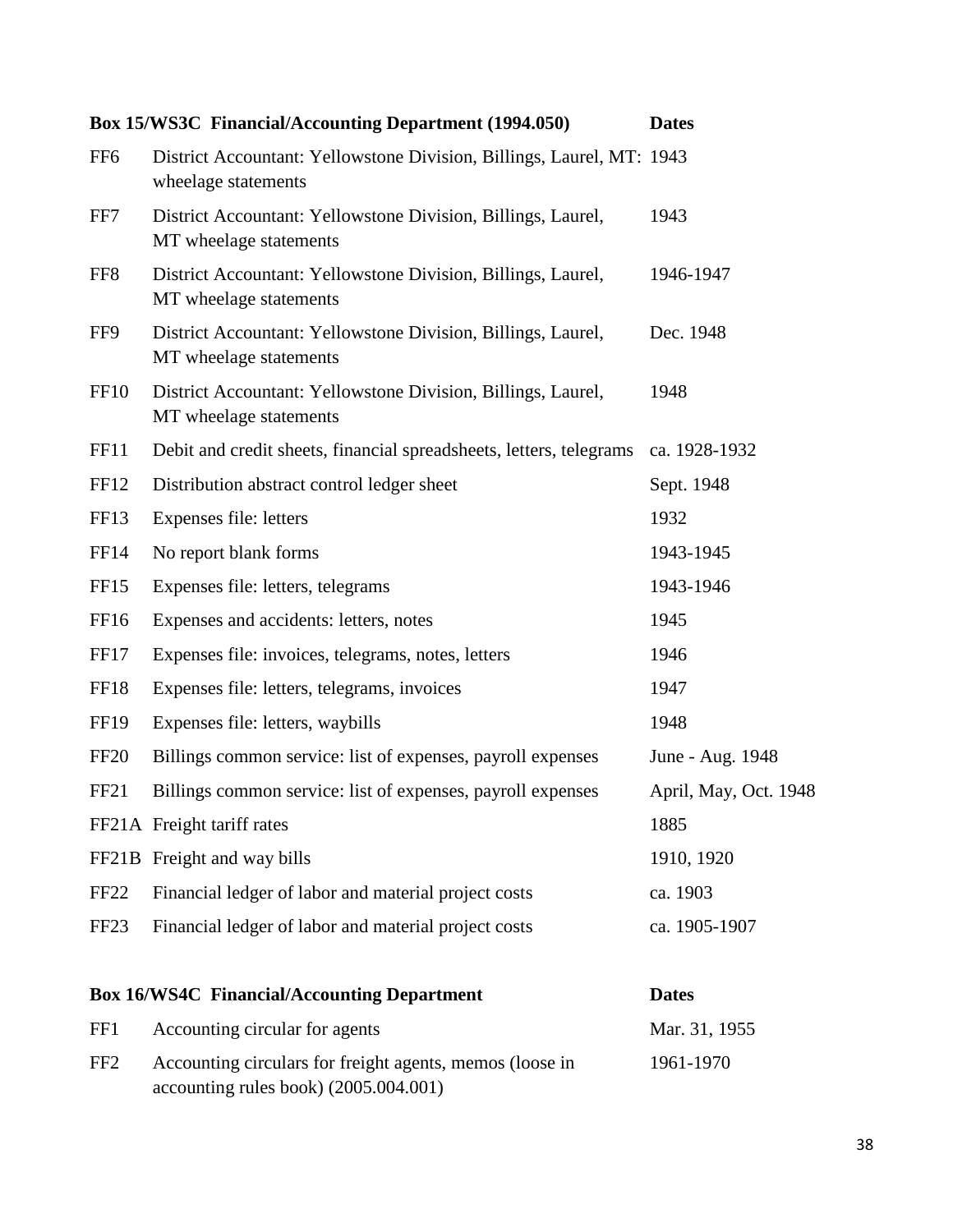|                  | <b>Box 16/WS4C Financial/Accounting Department</b>                                                                                | <b>Dates</b>                        |
|------------------|-----------------------------------------------------------------------------------------------------------------------------------|-------------------------------------|
| FF3              | Freight train performance correction notice                                                                                       | Mar. 1947                           |
| FF4              | Freight train performance reports                                                                                                 | 1962                                |
| FF5              | Fuel for train locomotives, freight service: monthly comparison<br>Spreadsheets                                                   | 1945-1947                           |
| FF5A             | Helena Office: invoices, letters                                                                                                  | 1887-1889                           |
| FF <sub>6</sub>  | Monthly income account, operating results and general statistics                                                                  | 1946                                |
| FF7              | Invoices for services rendered                                                                                                    | Aug., Oct. 1951                     |
| FF8              | Purchases – Billings, MT: invoices                                                                                                | Jan. - May 1954                     |
| FF9              | Purchases – Billings, MT: invoices                                                                                                | June - Dec. 1954                    |
| FF <sub>10</sub> | Purchases – Billings, MT: invoices                                                                                                | Jan. - Aug. 1955                    |
| <b>FF11</b>      | Purchases – Glendive, MT: invoices for supplies                                                                                   | 1955                                |
| FF <sub>12</sub> | Purchases – Glendive, MT: invoices                                                                                                | 1955                                |
| FF13             | Purchases – Glendive, MT: costs of material, items purchased                                                                      | 1955                                |
|                  |                                                                                                                                   |                                     |
|                  | <b>Box 16/WS4C Financial/Accounting Department - Joint Operations Dates</b><br>(1994.050)                                         |                                     |
| <b>FF14</b>      | Butte, MT Joint Yard: omissions and corrections, supplies used,<br>letters regarding damage and accidents                         | 1952-1957                           |
| FF <sub>15</sub> | Camas Prairie Railroad: invoice for material furnished                                                                            | Aug. 1950                           |
| FF <sub>16</sub> | Chicago, Burlington and Quincy Railroad: invoices for cost of<br>cleaning and supplying your passenger cars                       | Nov. - Dec. 1949, Jan. 1950         |
| FF17             | Chicago, Burlington and Quincy Railroad: invoices for cost of<br>cleaning and supplying your passenger cars                       | April - June 1951                   |
| FF18             | Chicago, Burlington and Quincy Railroad: invoices for cost of<br>cleaning and supplying your passenger cars                       | Oct. - Nov. 1953                    |
| <b>FF19</b>      | Chicago, Burlington and Quincy Railroad: invoices for share<br>of switching and cleaning stock cars at Laurel, list of train cars | April, June, Aug. 1956<br>not dated |
| FF <sub>20</sub> | Chicago, Burlington and Quincy Railroad: invoices for cost of<br>cleaning and supplying your passenger cars                       | Feb., Aug., Sept., Nov. 1957        |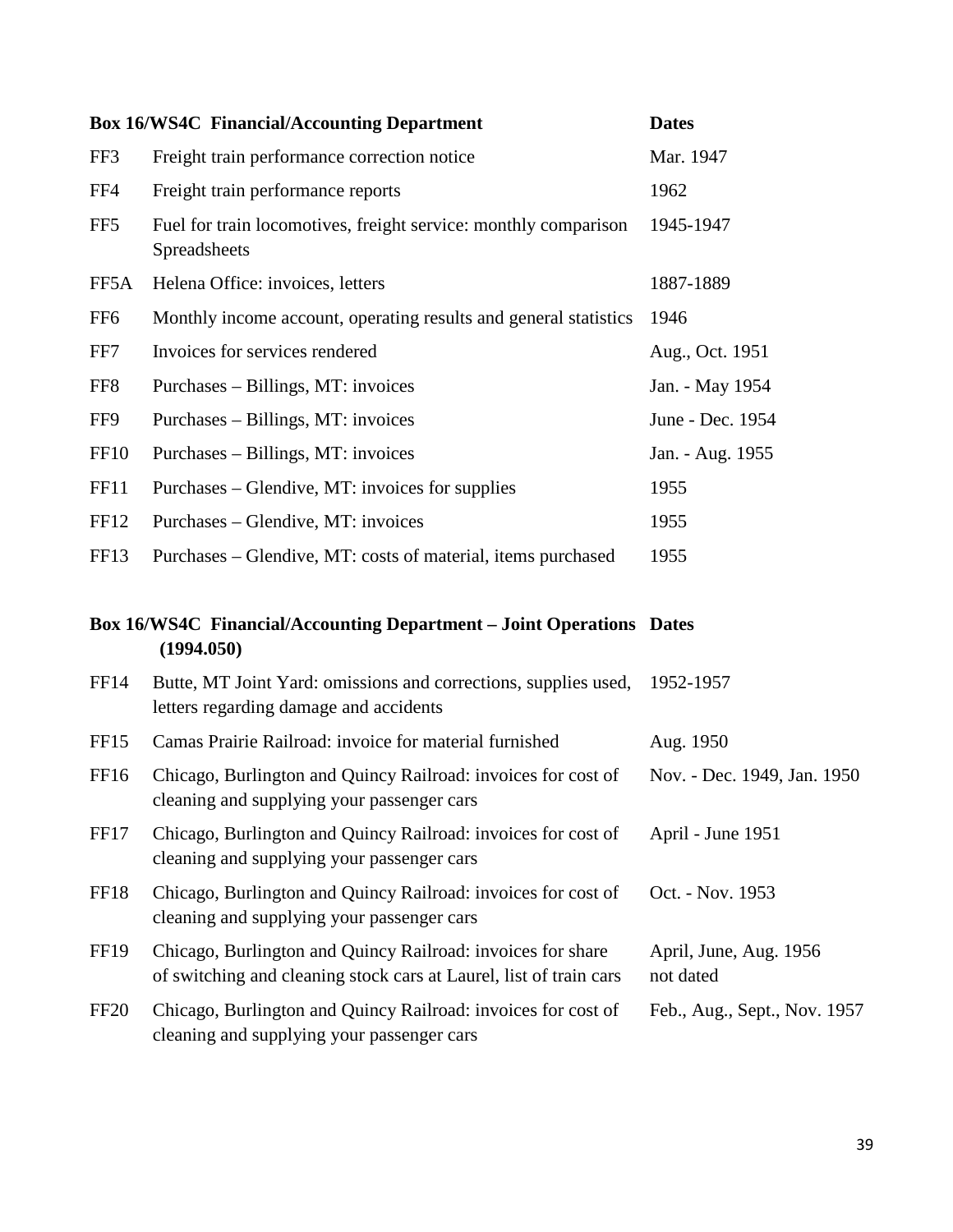|                  | рол того т плански песоининд рерагинент - донн ореганона - ракса<br>(1994.050)                                                                                  |                  |
|------------------|-----------------------------------------------------------------------------------------------------------------------------------------------------------------|------------------|
| FF <sub>21</sub> | Chicago, Milwaukee, St. Paul and Pacific Railroad: invoices for July 1951<br>services rendered, cost of maintenance and operation of highway<br>crossing signal |                  |
| FF <sub>22</sub> | Chicago, Milwaukee, St. Paul and Pacific Railroad: invoices for Oct. 1951<br>services rendered, cost of maintenance and operation of highway<br>crossing signal |                  |
| FF <sub>23</sub> | Goldwin Pit Gravel: invoices                                                                                                                                    | 1947             |
| <b>FF24</b>      | Great Northern Railway: invoices for signal protection<br>at Mossman, MT                                                                                        | 1946-1949        |
| FF <sub>25</sub> | Great Northern Railway and Chicago, Burlington and Quincy<br>Railroad: invoices for proportion to maintain and operate stations<br>at Billings and Laurel, MT   | Sept. 1951       |
| FF <sub>26</sub> | Great Northern Railway: invoices for wreck, derailment,<br>handling of cars                                                                                     | Aug. - Oct. 1954 |
| FF <sub>27</sub> | Great Northern Railway: invoices for coast of repair, supply<br>and handling engines in Billings, MT                                                            | May 1957         |
| FF <sub>28</sub> | Horton Pit Operation: debit and credit sheets, requisitions,<br>expense spreadsheets, shipping orders                                                           | 1946-1947        |
| FF <sub>29</sub> | Abstract joint facility contracts                                                                                                                               | ca. 1912-1921    |
| <b>FF30</b>      | Northern Pacific Beneficial Association: invoice for supplies<br>and services furnished at hospital in Glendive                                                 | <b>July 1951</b> |
| FF31             | Agreement between Northern Pacific Railway and Oregon<br><b>Short Line Railroad</b>                                                                             | Jan. 19, 1952    |
| FF32             | Great Northern Railway, oil companies: invoices for value of<br>material, empty containers, supplies provided                                                   | Nov. 1951        |
| FF33             | A.W. Partridge Co. – Commissary Contracts: invoices for<br>services rendered, boarding camp operations                                                          | Oct. 1951        |
| FF34             | Railway Express Agency: invoice for ice, heat and repairs to<br>space at Mandan and Dickerson, ND                                                               | <b>July 1951</b> |
| FF35             | Railway Express Agency and Spokane, Portland and Seattle<br>Railway Co.: invoices for services and expenses in maintenance<br>and operation of stations         | Aug. 1951        |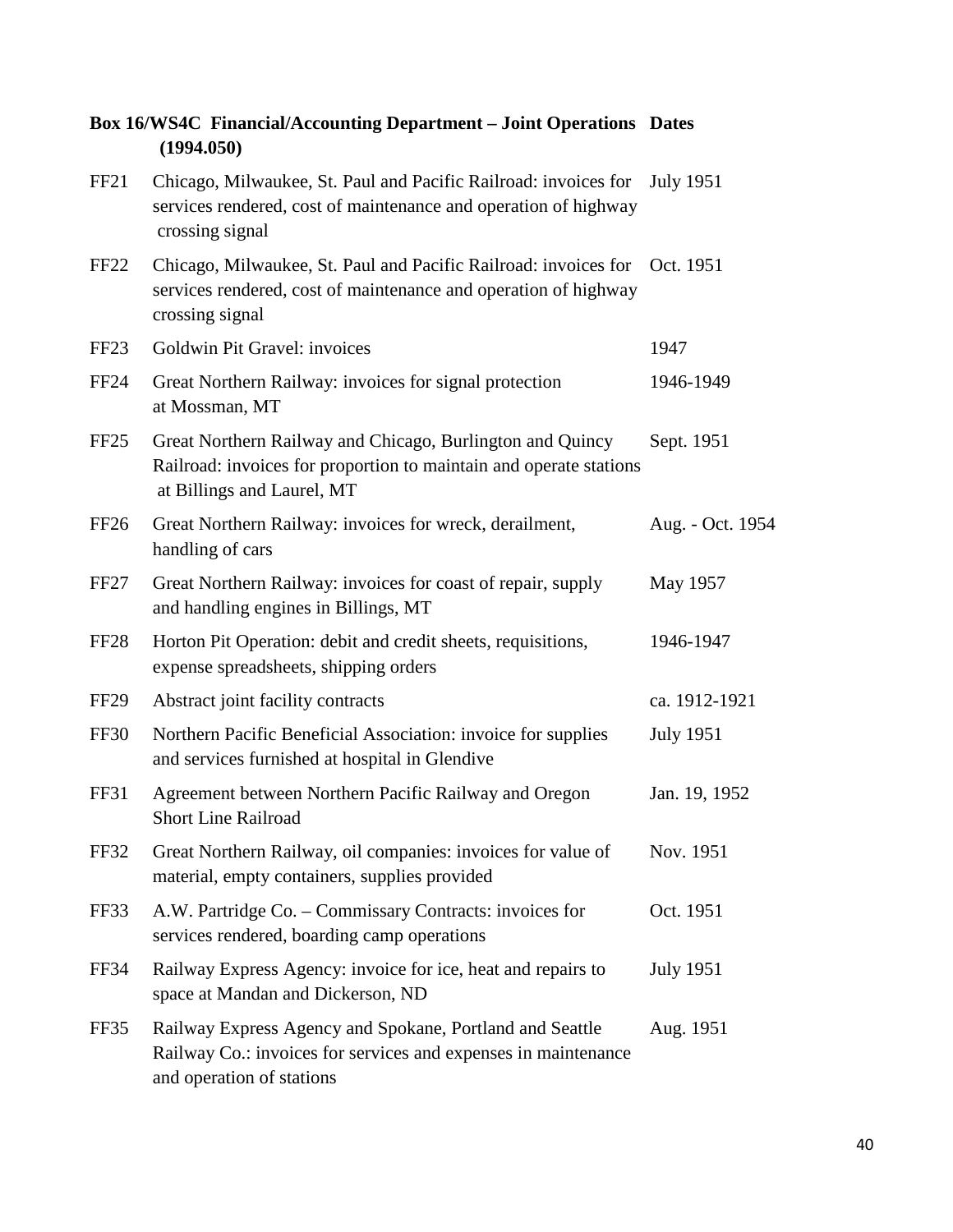|             | (1994.050)                                                                                                                                              |                        |
|-------------|---------------------------------------------------------------------------------------------------------------------------------------------------------|------------------------|
| FF36        | Railway Service and Supply Corporation: invoices for services<br>rendered at Laurel, MT waste removing plant                                            | Nov. 1951              |
| FF37        | Ravalli County: invoice for securing gravel                                                                                                             | Nov. 1951              |
| FF38        | Union Pacific Railroad: invoices for shared expenses of joint<br>facilities Silver Bow to Butte, MT                                                     | Jan. - Mar., Oct. 1951 |
| <b>FF39</b> | Union Pacific Railroad: invoices for shared expenses of joint<br>facilities Silver Bow to Butte, MT                                                     | April - May 1951       |
| <b>FF40</b> | Union Pacific Railroad: invoices for shared expenses of joint<br>facilities Silver Bow to Butte, MT                                                     | May - June 1951        |
| <b>FF41</b> | Union Pacific Railroad: invoices for shared expenses of joint<br>facilities Silver Bow to Butte, MT                                                     | June 1951              |
| <b>FF42</b> | Union Pacific Railroad: invoices for shared expenses of joint<br>facilities Silver Bow to Butte, MT                                                     | July - Aug. 1951       |
| FF43        | Union Pacific Railroad: invoices for shared expenses of joint<br>facilities Silver Bow to Butte, MT                                                     | Aug. - Oct., Dec. 1952 |
| <b>FF44</b> | Union Pacific Railroad: invoices for shared expenses of joint<br>facilities Silver Bow to Butte, MT                                                     | Feb. - April 1953      |
| <b>FF45</b> | Union Pacific Railroad: invoices for shared expenses of joint<br>facilities Silver Bow to Butte, MT                                                     | May - June 1953        |
| <b>FF46</b> | Union Pacific Railroad: invoices for shared expenses of joint<br>facilities Silver Bow to Butte, MT                                                     | Jan. 1957              |
| <b>FF47</b> | Western Weighing and Inspection Bureau – Koehnke and Sons<br>transit account for potatoes, Toston, MT: letters, credit slips,<br>guidelines, rail plans | 1969-1971              |
|             | FF47A Washington Railway & navigation Co. - Spur line: letters<br>(originals and copies)                                                                | 1901-1904 (copies)     |
| <b>FF48</b> | Various livestock companies: invoices for water, electric and<br>services                                                                               | Nov. 1951              |
| <b>FF49</b> | Various persons, contactors: invoices for material, services                                                                                            | Aug. 1951              |
|             | <b>Box 17/WS5C Financial/Accounting Department</b>                                                                                                      | <b>Dates</b>           |
| FF1         | Milk traffic waybill                                                                                                                                    | April 11, 1967         |

# **Box 16/WS4C Financial/Accounting Department – Joint Operations Dates**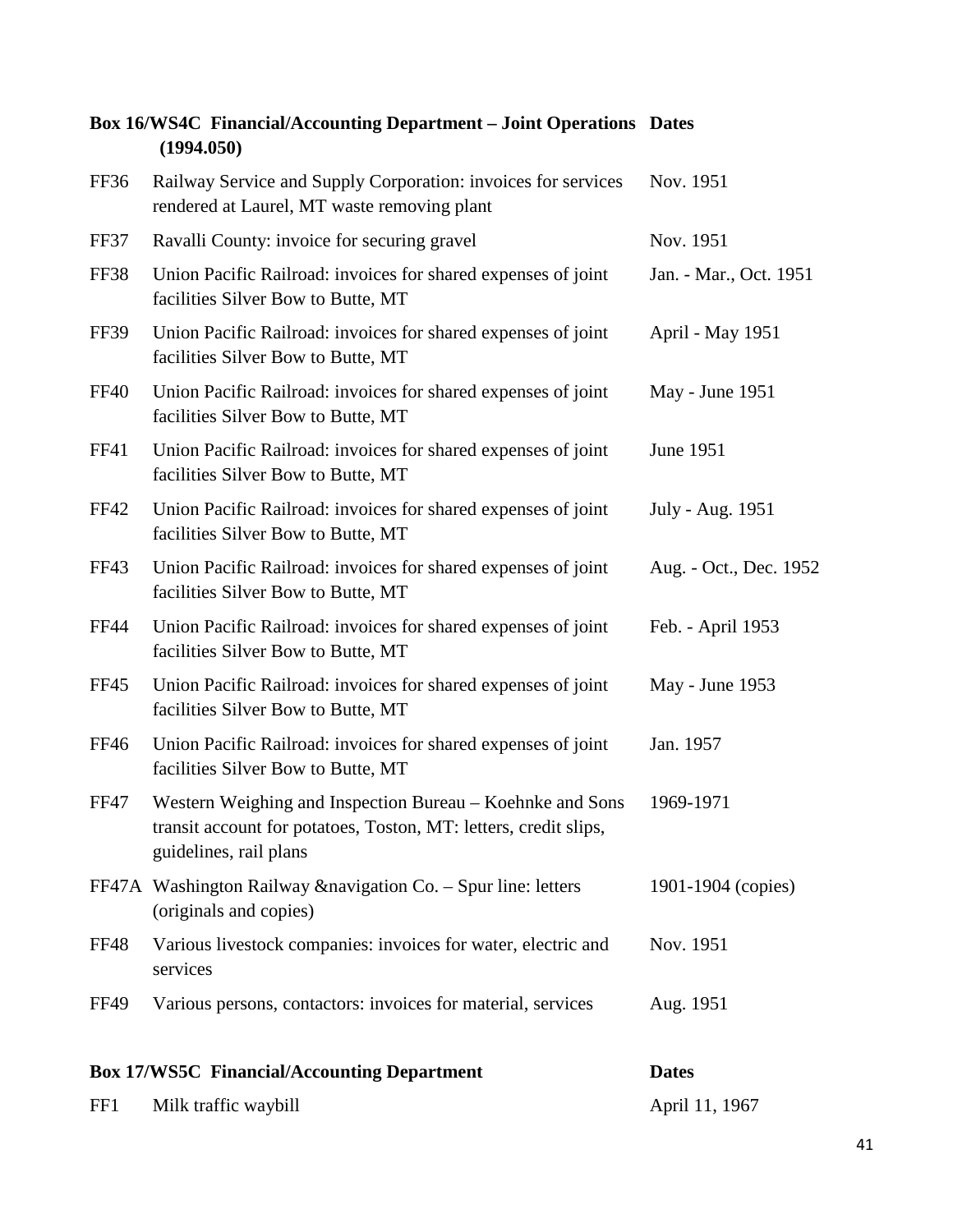|                  | <b>Box 17/WS5C Financial/Accounting Department</b>                                                    | <b>Dates</b>         |
|------------------|-------------------------------------------------------------------------------------------------------|----------------------|
| FF <sub>2</sub>  | Motor car operation reports (1994.050)                                                                | 1941                 |
| FF3              | Requisitions for station supplies and track material                                                  | 1936-1938            |
| FF4              | Requisitions for station supplies and track material                                                  | 1944-1946            |
| FF <sub>5</sub>  | Requisitions for station supplies and track material                                                  | 1945-1946            |
| FF <sub>6</sub>  | Requisitions for station supplies and track material                                                  | 1945-1947, 1970-1971 |
| FF7              | Sale of outfit, box, refrigerator, stock, etc. (1994.050)                                             | 1938-1939            |
| FF7A             | Sleeping car cash fare receipts                                                                       | 1972-1973            |
| FF8              | Station earnings: circular, letters, reports (1994.050)                                               | 1936-1942            |
| FF9              | Superintendent's record of charges in Billings, MT                                                    | 1917-1918            |
| <b>FF10</b>      | Switching expenses Central District (1994.050)                                                        | May - Sept. 1956     |
| <b>FF11</b>      | Switching air hoses: list of expenses (1994.050)                                                      | July - Oct. 1956     |
| FF12             | Auditor Pass and Station Accounts tally card                                                          | July 17, 1948        |
| <b>FF13</b>      | Silver Bow operating costs report                                                                     | Nov. 1932            |
| <b>FF14</b>      | Operating expenses: letters, telegram                                                                 | 1934-1938            |
| FF <sub>15</sub> | Operating revenue and expense sheets (1994.050)                                                       | 1941                 |
| FF16             | Project expenses: notes, expense sheets, memos                                                        | 1938                 |
| FF17             | Order on storekeeper request forms                                                                    | 1931                 |
| FF18             | Rocky Mt. Division: supply requisition forms                                                          | 1936, 1956, 1960     |
| <b>FF19</b>      | Relay rail program expenses: financial statements, letters,                                           | 1946                 |
| <b>FF20</b>      | Interstate Commerce Commission: uniform system of accounts<br>for railroad companies (1972.321)       | 1963-1964            |
| FF <sub>21</sub> | Interstate Commerce Commission: uniform system of accounts<br>for railroad companies amendment, order | Feb.- Mar. 1965      |
| FF <sub>22</sub> | Central District vouchers V1422-1424, livestock handling                                              | Jan. 1949            |
| FF <sub>23</sub> | Central District voucher V1425, Signal Department                                                     | Jan. 1949            |
| <b>FF24</b>      | Rocky Mt. Division voucher V1437, electric and gas usage                                              | Jan. 1949            |
| FF <sub>25</sub> | Rocky Mt. Division voucher V1412, expenses incurred of<br><b>Operating and Mechanical Departments</b> | Jan. 1949            |
| FF <sub>26</sub> | Rocky Mt. Division voucher V1421, relieve station agents                                              | Jan. 1949            |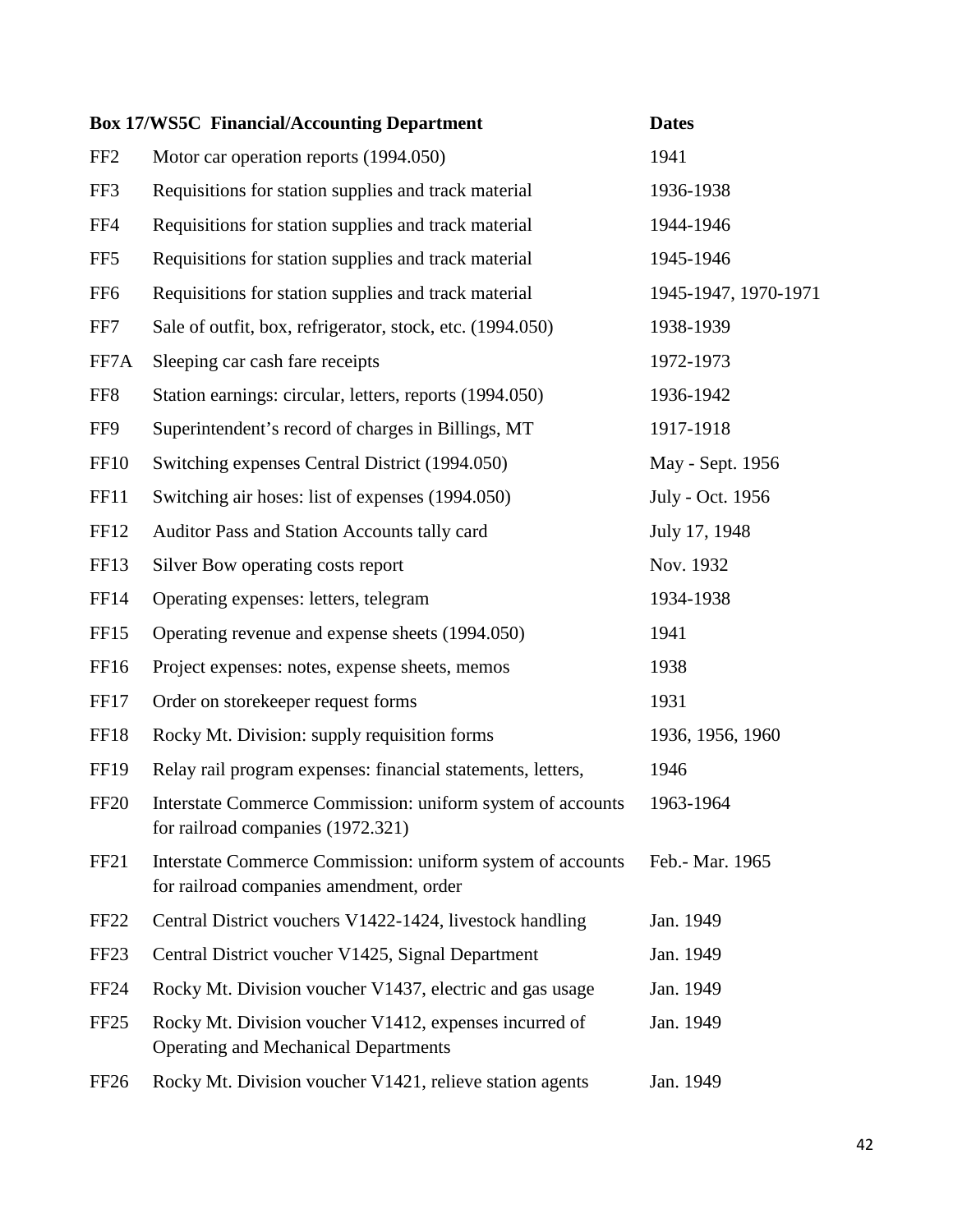|                  | <b>Box 17/WS5C Financial/Accounting Department</b>                                                               | <b>Dates</b>     |
|------------------|------------------------------------------------------------------------------------------------------------------|------------------|
| FF27             | Yellowstone Division voucher V1420, relieve station agents                                                       | Jan. 1949        |
| FF <sub>28</sub> | Yellowstone Division vouchers V1413-1416, relieve station<br>agents                                              | Jan. 1949        |
| FF <sub>29</sub> | Central District vouchers V1426-1433, services, supplies,<br>inspecting signals, freight service, switching fees | Jan. - Feb. 1949 |
| <b>FF30</b>      | Yellowstone Division vouchers V1435-1436, electric/gas usage                                                     | Jan. - Feb. 1949 |
| <b>FF31</b>      | Central District vouchers V1442-1445, storage, boarding camp<br>operations, transportation                       | Feb. 1949        |
| <b>FF32</b>      | Yellowstone Division vouchers, V1448-1449, Billings station                                                      | Feb. 1949        |
| FF33             | Central District voucher, V1447, Mechanical Department,<br>technical training program                            | Feb. 1949        |
| FF34             | Yellowstone Division vouchers, V1438-1441, facilities                                                            | Feb. 1949        |
| FF35             | Yellowstone Division voucher V1446, services rendered                                                            | Feb. 1949        |
| FF36             | Yellowstone Division vouchers V1417-1419, water supply<br>facilities                                             | Feb. 1949        |
| FF37             | Central District vouchers V382-383, Signal Department                                                            | April 1952       |
| <b>FF38</b>      | Rocky Mt. Division voucher V373, expenses incurred of<br><b>Operating and Mechanical Departments</b>             | April 1952       |
| <b>FF39</b>      | Yellowstone. Division voucher V372, expenses incurred of<br><b>Operating and Mechanical Departments</b>          | April 1952       |
| <b>FF40</b>      | Rocky Mt. and Yellowstone Division, vouchers V389-392,<br>relief for various station agents                      | April 1952       |
| <b>FF41</b>      | Yellowstone Division vouchers V374-379, services, equipment<br>electric, inspecting signals                      | April 1952       |
| <b>FF42</b>      | Yellowstone Division voucher V381, Engineering Department,<br>various persons                                    | April 1952       |
| FF43             | Central District vouchers V384-387, transportation services                                                      | May 1952         |
| <b>FF44</b>      | Central District voucher V388, quarry site work                                                                  | May 1952         |
| FF45             | Yellowstone Division vouchers V393-397, transportation,<br>services rendered                                     | May 1952         |
| <b>FF46</b>      | Rocky Mt. Division voucher V995, expenses incurred of<br><b>Operating and Mechanical Departments</b>             | Nov. 1954        |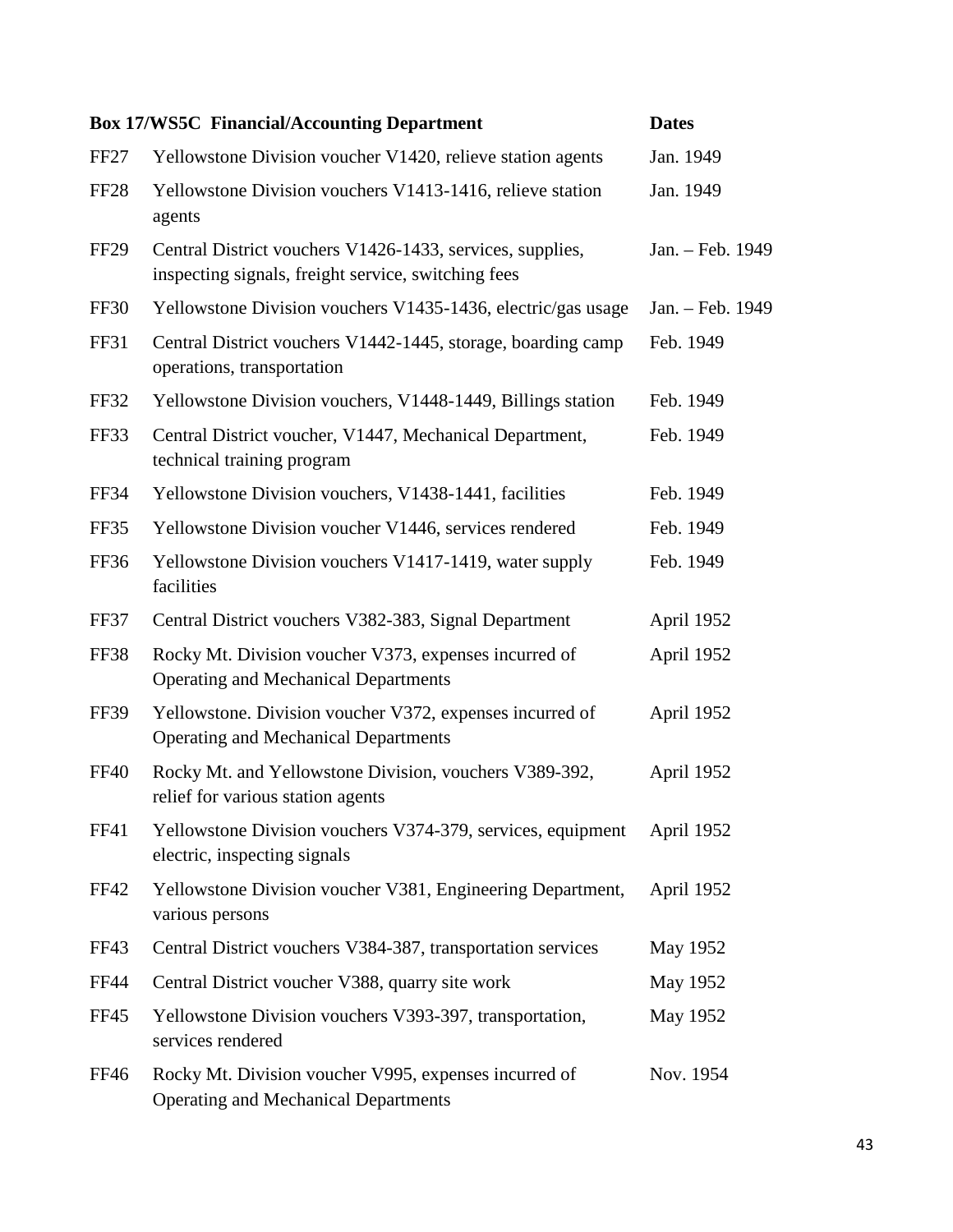|                  | <b>Box 17/WS5C Financial/Accounting Department</b>                                                                           | <b>Dates</b>     |
|------------------|------------------------------------------------------------------------------------------------------------------------------|------------------|
| <b>FF47</b>      | Yellowstone Division voucher V994, expenses incurred of<br><b>Operating and Mechanical Departments</b>                       | Nov. 1954        |
| <b>FF48</b>      | Rocky Mt. and Yellowstone Divisions vouchers V996-1014<br>Mechanical Dept. training, station agents relief, x-ray photos     | Nov. - Dec. 1954 |
| <b>FF49</b>      | Yellowstone Division vouchers V154-162, transportation<br>services, material, inspections, lost time illnesses (FIC2013.999) | Mar. 1956        |
| <b>FF50</b>      | Yellowstone Division voucher V163, relief for station agents<br>(FIC2013.999)                                                | Mar. 1956        |
| <b>FF51</b>      | Yellowstone Division vouchers V164-165, stock handling,<br>transportation (FIC2013.999)                                      | Mar. 1956        |
| <b>FF52</b>      | Rocky Mt. Division voucher V166, relief for station agents<br>(FIC2013.999)                                                  | Mar. 1956        |
| <b>FF53</b>      | Rocky Mt and Yellowstone Divisions vouchers V168-193,<br>facilities and services, transportation (FIC2013.999)               | Mar. 1956        |
| <b>FF54</b>      | Yellowstone Division voucher V174, relief of station agents<br>(FIC2013.999)                                                 | Mar. 1956        |
| FF <sub>55</sub> | Central District vouchers V175-176, electric and gas,<br>derailment expenses (FIC2013.999)                                   | Mar. 1956        |
|                  | <b>Box 18/WS6C Financial/Accounting Department</b>                                                                           | <b>Dates</b>     |
| FF1              | Central District voucher V180, Signal Dept. (FIC2013.999)                                                                    | Mar. 1956        |
| FF <sub>2</sub>  | Rocky Mt. and Yellowstone Divisions vouchers V178-179,<br>relief of station agents (FIC2013.999)                             | Mar. 1956        |
| FF3              | Rocky Mt. Division voucher V82, relief of station agents<br>(FIC2013.999)                                                    | Mar. 1956        |
| FF4              | Central District vouchers V183-184, services rendered, lost time Mar. 1956<br>illness (FIC2013.999)                          |                  |
| FF <sub>5</sub>  | Yellowstone Division voucher V550, expenses incurred<br>Operating and Mechanical Departments (1994.050)                      | Aug. 1956        |
| FF <sub>6</sub>  | Rocky Mt. Division voucher V551, expenses incurred<br>Operating and Mechanical Departments (1994.050)                        | Aug. 1956        |
| FF7              | Central District vouchers, V552, 554, transportation services,<br>stock handling (1994.050)                                  | Aug. 1956        |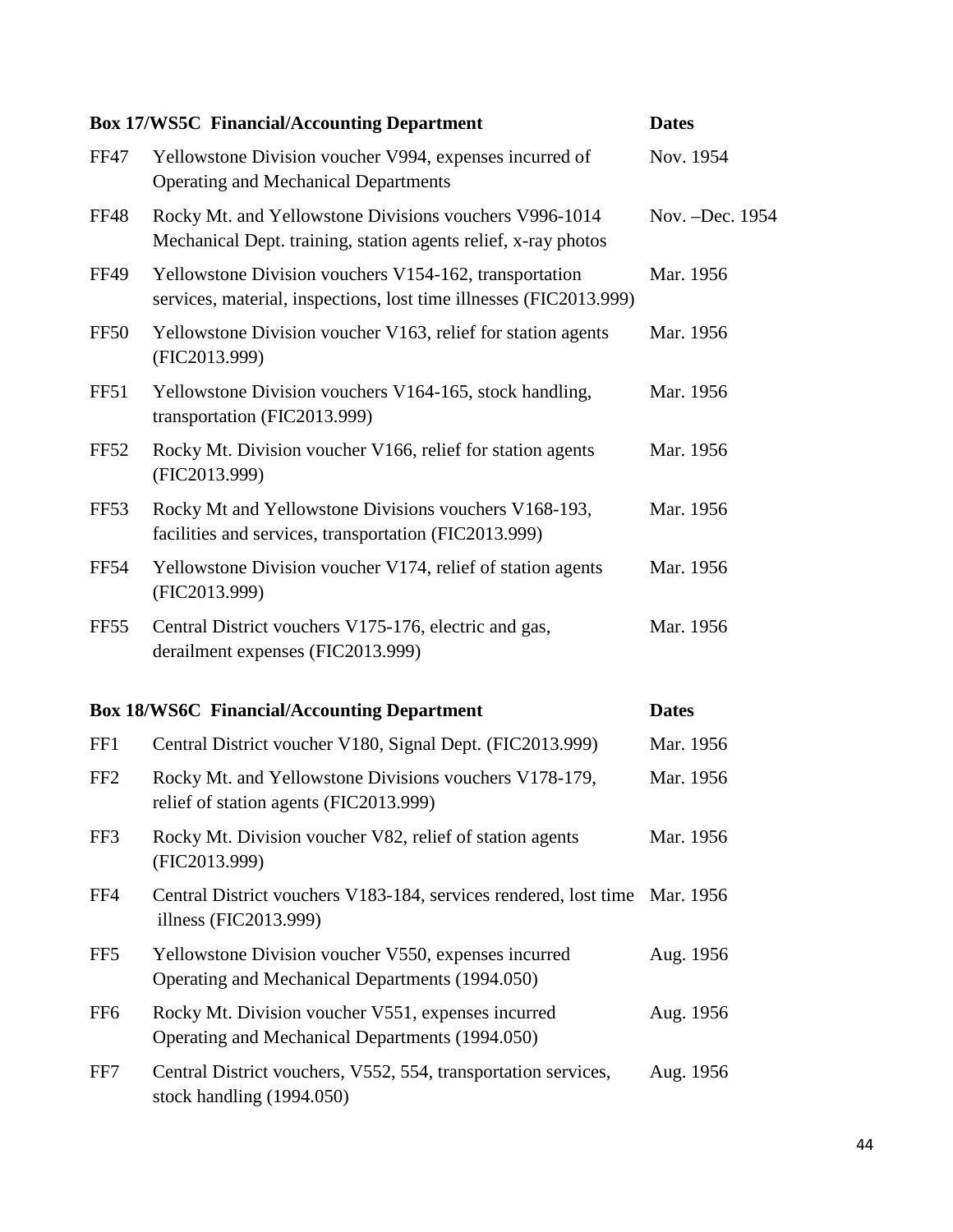## **Box 18/WS6C Financial/Accounting Department Dates**

| FF <sub>8</sub>     | Rocky Mt. and Yellowstone Divisions vouchers V526-539,<br>transportations, relief for station agents, services (1994.050) | Aug. - Sept. 1956 |
|---------------------|---------------------------------------------------------------------------------------------------------------------------|-------------------|
| FF9                 | Central District vouchers V540-549, services, transportation<br>Signal Dept., Mechanical Dept. (1994.050)                 | Sept. 1956        |
| FF <sub>10</sub>    | Yellowstone Division vouchers V970-972, labor, services,<br>transporting livestock                                        | Feb. 1957         |
| FF11                | Rocky Mt. and Yellowstone Divisions voucher V973,<br><b>Operating and Mechanical Departments</b>                          | Feb. 1957         |
| FF <sub>12</sub>    | Central District vouchers V974-978, labor, services, material                                                             | Feb. 1957         |
| FF <sub>13</sub>    | Yellowstone Division voucher V950 Operating and Mechanical<br>Departments                                                 | Feb. 1957         |
| FF14                | Central District voucher V979, various physicians and surgeons                                                            | Feb. 1957         |
| FF <sub>15</sub>    | Rocky Mt. Division voucher V981, Operating and Mechanical<br>Departments                                                  | Feb. 1957         |
|                     | FF15A Rocky Mt and Yellowstone Divisions vouchers, supplies, repairs, 1957<br>Services, moving buildings                  |                   |
| Index<br><b>Box</b> | Index cards with notations of financial data and dates                                                                    | 1956              |

## **SERIES 3A LAW DEPARTMENT**

|                  | <b>Box 18/WS6C</b> Law Department                                                                                          | <b>Dates</b>  |
|------------------|----------------------------------------------------------------------------------------------------------------------------|---------------|
| FF16             | Charter of the Northern Pacific Railway (2 copies)                                                                         | $1865$ (copy) |
| FF17             | Abstracts Joint Facilities Contracts NPR Prop leases                                                                       | 1890-1921     |
| FF18             | Agreement between Northern Pacific and Oregon Short Line<br>Railroad Co., letters                                          | 1899-1900     |
| <b>FF19</b>      | Contract with Ernest Spieth for Water at Muir                                                                              | Mar. 1898     |
| <b>FF20</b>      | Deed                                                                                                                       | Jan. 13, 1878 |
| FF <sub>21</sub> | Letter, sketch of land to be leased to Capital Brewing Co.                                                                 | Feb. 7, 1905  |
| FF21A            | General Claim Dept., Office of District Claim Agent: letter                                                                | Oct. 6, 1955  |
| FF <sub>22</sub> | "Northern Pacific Railroad, It's Character and Importance to<br>The Government" letter of Gen. Nelson A Miles to US Senate | Mar. 6, 1880  |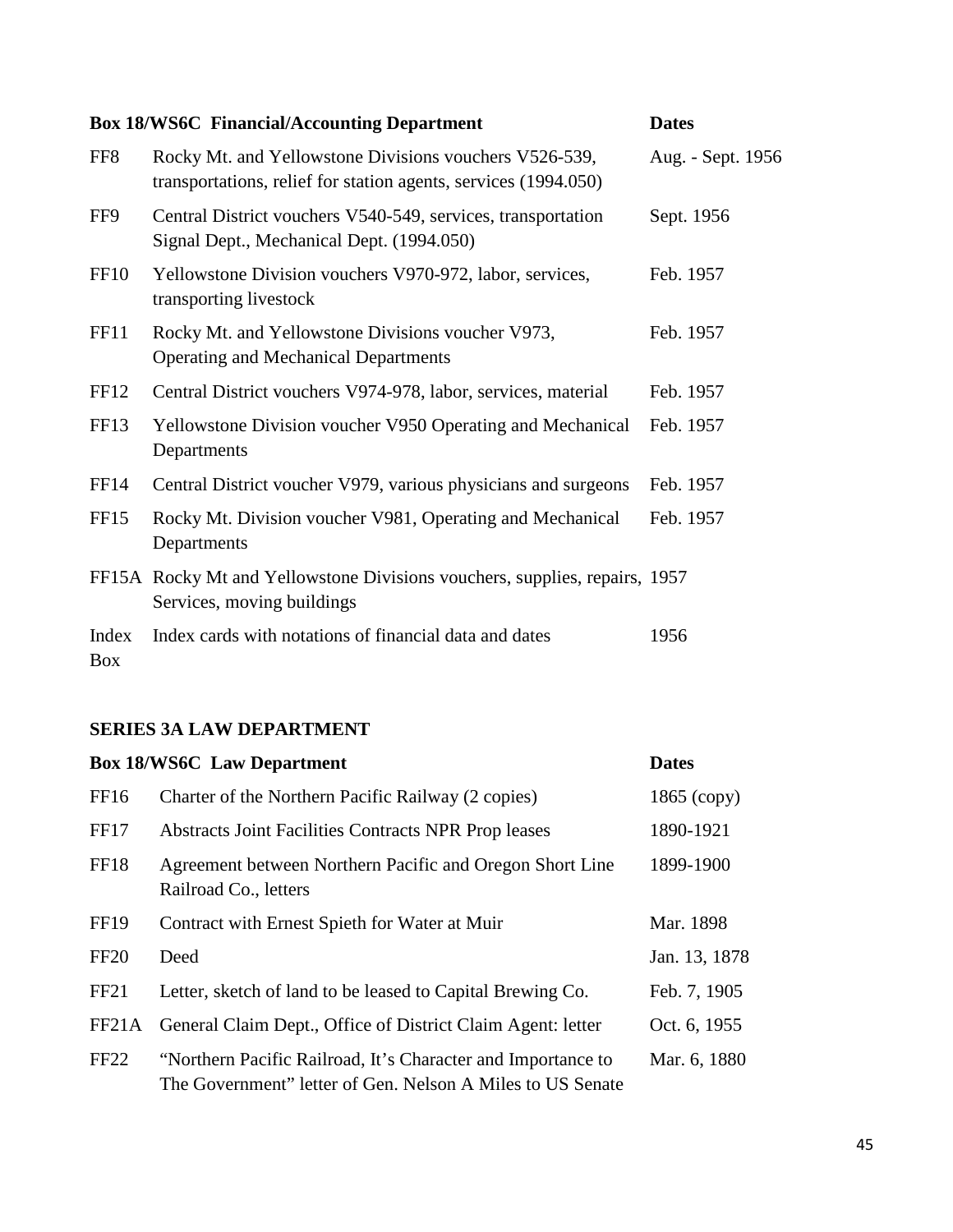|                    | <b>Box 18/WS6C</b> Law Department                                                                                                                                                                                                         | <b>Dates</b>                 |
|--------------------|-------------------------------------------------------------------------------------------------------------------------------------------------------------------------------------------------------------------------------------------|------------------------------|
| FF <sub>23</sub>   | Land Grants to Railroad, letter by Theo's French, Auditor of<br>Railroad Accounts to Robert M. McLane, House of<br>Representatives, 46 <sup>th</sup> Congress Session                                                                     | Feb. 3, 1881                 |
| <b>FF24</b>        | "Hours of Service Act as Awarded by Public Law 91-169,<br><b>Federal Railroad Administration</b>                                                                                                                                          | Dec. 26, 1970                |
| FF <sub>25</sub>   | Before the Interstate Commerce Commission Matter of<br>Consolidation of Railway Properties of the United States into<br>Limited Number of Systems, statement by Charles Donnelly,<br>President of Northern Pacific Railway, Docket #12964 | Jan. 17, 1923                |
| FF25A              | Interstate Commerce Commission report on accident near Athol, Aug. 5, 1941<br>Idaho on June 13, 1941                                                                                                                                      |                              |
| <b>FF26</b>        | <b>Interstate Commerce Commission Accident Reports submitted</b><br>By Northern Pacific Railway                                                                                                                                           | 1955-1962                    |
| <b>FF27</b>        | Interstate Commerce Commission, Finance Docket No.21478<br>Great Northern Pacific and Burlington Lines Merger, Livingston<br>Day ICC Hearing in Billings transcript, Congressional Record page,<br>flyer, map                             | Feb. 24, 1961; June 22, 1962 |
| <b>FF28</b>        | Interstate Commerce Commission, statement of Warren R.<br>McGee protesting abandonment of certain services and lines<br>of Northern Pacific railway                                                                                       | Aug. 11, 1969                |
| <b>FF29</b>        | Interstate Commerce Commission, Finance Docket No.25718<br>Proposed Discontinuance of Northern Pacific Trains Nos. 1 and 2                                                                                                                | ca. 1969                     |
| FF <sub>29</sub> A | Interstate Commerce Commission: notice (copy)                                                                                                                                                                                             | July 18, 1969 (copy)         |
| <b>FF30</b>        | Railroad Labor Act brochure                                                                                                                                                                                                               | April 10, 1936               |
| <b>FF31</b>        | "The Railroad Question in the Northwest, Shall State<br>Legislature Regulate Tariffs and Control Railroad Operations?"<br>pamphlet                                                                                                        | not dated                    |

## **SERIES 4 MAINTENANCE OF WAY DEPARTMENT**

|                 | <b>Box 19/WS7C</b> Maintenance of Way Department       | <b>Dates</b> |
|-----------------|--------------------------------------------------------|--------------|
| FF1.            | Daily gang report Livingston, Muir, West End, MT       | Nov. 1953    |
| FF <sub>2</sub> | Daily gang report Bozeman, MT                          | Nov. 1953    |
| FF3             | Daily gang report Belgrade Tower, Manhattan, Logan, MT | Nov. 1953    |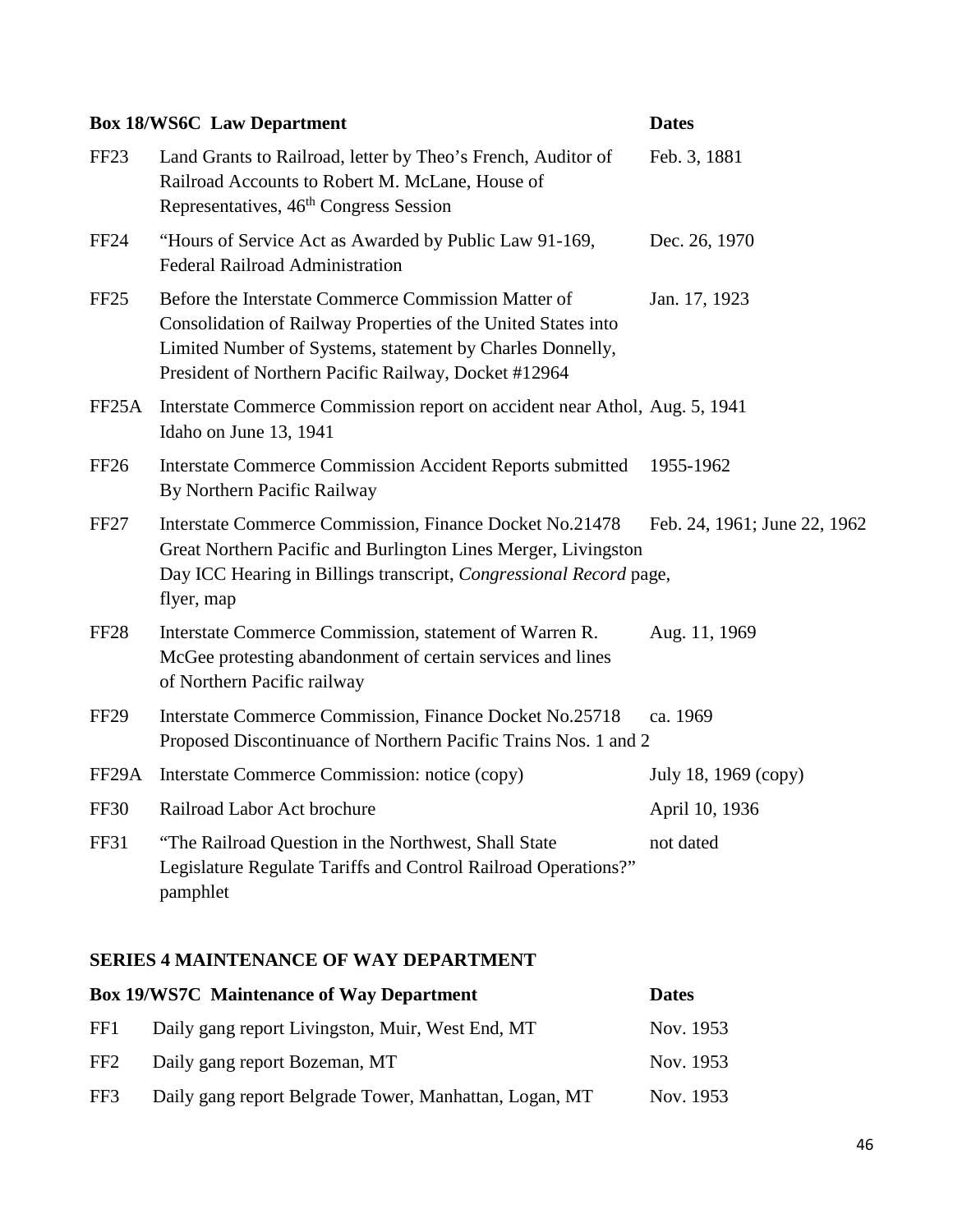|                  | <b>Box 19/WS7C Maintenance of Way Department</b>                                                                                | <b>Dates</b>  |
|------------------|---------------------------------------------------------------------------------------------------------------------------------|---------------|
| FF4              | Daily gang report Trident, Lombard, MT                                                                                          | Nov. 1953     |
| FF5              | Daily gang report Livingston, Electric, Logan, MT                                                                               | Nov. 1953     |
| FF <sub>6</sub>  | Daily gang report Bozeman, Livingston, Townsend, MT                                                                             | Nov. 1953     |
| FF7              | Daily gang report, daily wire report, Bozeman, Helena, Logan,<br>Livingston, MT                                                 | Nov. 1953     |
| FF <sub>8</sub>  | Grade crossing report                                                                                                           | Mar. 3, 1921  |
| FF9              | Livingston, MT subway to shops: lists of expenses, telegrams,<br>blueprints, requisitions, letters, estimate                    | 1905-1906     |
| <b>FF10</b>      | Livingston, MT tracks: district engineer letter                                                                                 | Mar. 10, 1948 |
| FF11             | Scale inspections: reports, letter, envelope (1994.050)                                                                         | 1950-1956     |
| <b>FF12</b>      | Tracks notebook (6.25.52 Van Aken as noted on cover)                                                                            | not dated     |
| FF <sub>13</sub> | Tracks index, rail identification card (2018.067)                                                                               | not dated     |
|                  | FF13A Mosness, Gary workmen's time books (7 booklets) (2018.067)                                                                | 1954-1969     |
|                  | FF13B Mosness, Gary notebooks on oxygen, acetylene use and driver<br>burns, clearance card, train order (3 booklets) (2018.067) | 1954-1967     |

## **SERIES 5 MECHANICAL DEPARTMENT**

|                  | <b>Box 19/WS7C Mechanical Department</b>                                                                                                                                                                                                    | <b>Dates</b>                |
|------------------|---------------------------------------------------------------------------------------------------------------------------------------------------------------------------------------------------------------------------------------------|-----------------------------|
|                  | FF13C Dismantled locomotives: letters, lists: shop stenciling list (copies) 1917-1945 (copies)                                                                                                                                              |                             |
| FF <sub>14</sub> | Inspecting and testing locomotives questions/answers (2006.047), 1924, 1925, Mar.- May 1949<br>plan and patent for locomotive construction by Frank A. Benolken,<br>letter (1993.055.0010)                                                  |                             |
| FF <sub>15</sub> | Ernest C. Tecca notebook with notes, notebook holder,<br>mechanical requisition forms (2006.047)                                                                                                                                            | 1949                        |
| FF <sub>16</sub> | Freight equipment book includes: box car, flat car, hopper car,<br>stock car, refrigerator car, gondola cars plans and descriptions                                                                                                         | May 2, 1949-Nov. 5, 1969    |
| FF17             | Passenger equipment book includes: baggage cars, day-nite<br>cars, coaches, deluxe coaches, parlor – bar - lounge cars, water<br>baggage cars, travelers rest cars, dome coaches, diner-lounge cars,<br>sleeper cars plans and descriptions | Aug. 14, 1956–Nov. 28, 1960 |
| FF18             | Memos to agents, caboose mobile home of railroad list                                                                                                                                                                                       | ca. 1961-1962, not dated    |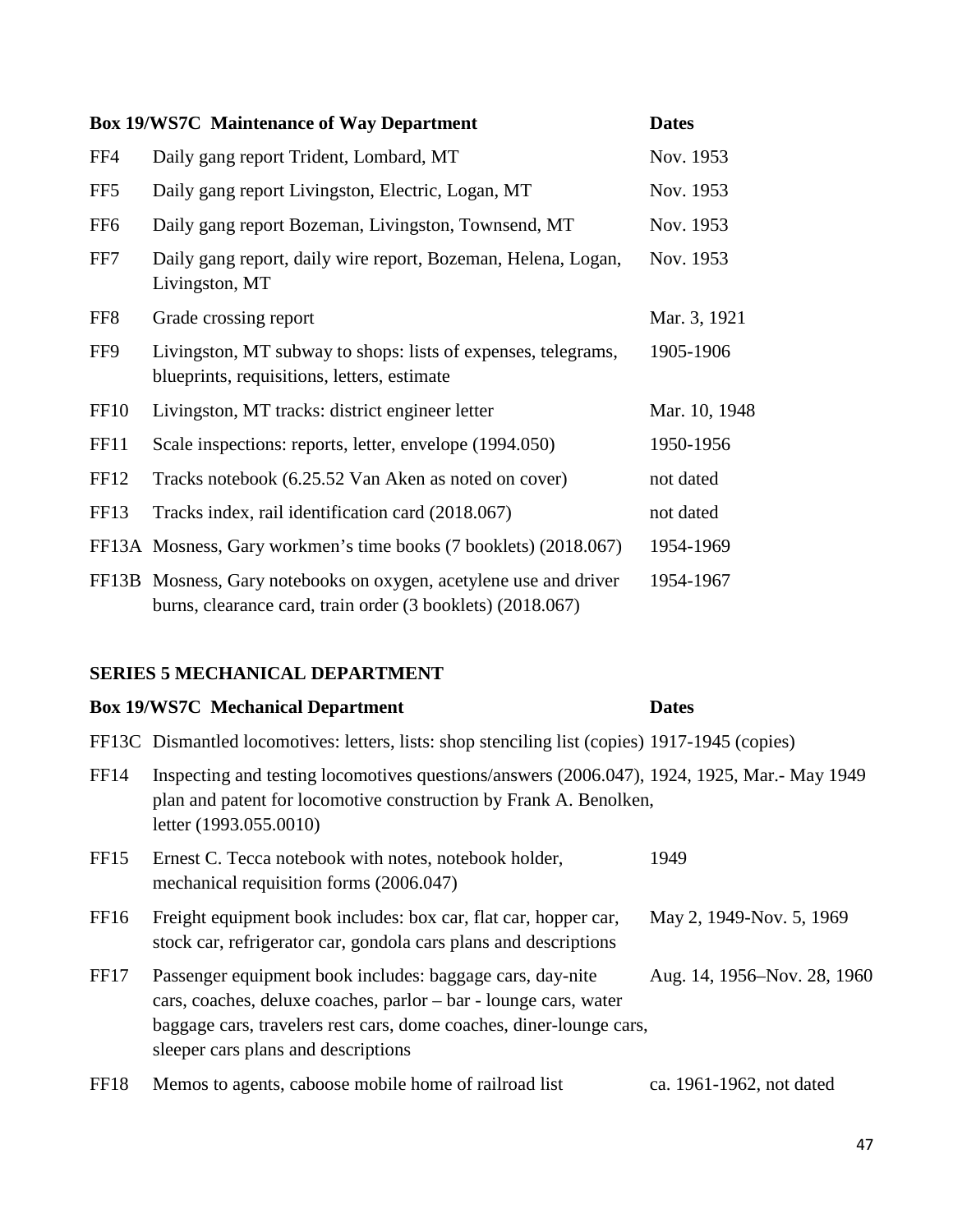|                  | <b>Box 19/WS7C</b> Mechanical Department                                      | <b>Dates</b>  |
|------------------|-------------------------------------------------------------------------------|---------------|
| FF <sub>19</sub> | Toston, MT pro sheet filled out                                               | June 1971     |
| FF <sub>20</sub> | Section foreman's report of stock killed or injured                           | Sept. 3, 1887 |
| FF <sub>21</sub> | Livingston blacksmith shop report of loss and damage by fire                  | Jan. 1929     |
| FF22             | Office of Chief Mechanical Officer distribution of power report<br>(1994.050) | Oct. 1, 1969  |

## **SERIES 6 OPERATIONS DEPARTMENT**

## **Box 19/WS7C Operations Department – Accidents, Derailments, Injuries Dates**

|                  | FF22A Accident report                                      | Oct. 18, 1949 |
|------------------|------------------------------------------------------------|---------------|
| FF <sub>23</sub> | Accident employee: letter                                  | Nov. 21, 1962 |
| <b>FF24</b>      | Accidents, derailments, personal injuries reports, letters | 1963          |
| FF25             | Accidents, derailments, personal injuries reports, letters | 1963          |
| FF <sub>26</sub> | Accidents, derailments, personal injuries reports, letters | 1963          |
| FF <sub>27</sub> | Accidents, derailments, personal injuries reports, letters | 1963          |
| FF <sub>28</sub> | Accidents, derailments, personal injuries reports, letters | 1963          |
| <b>FF29</b>      | Accidents, derailments, personal injuries reports, letters | 1963          |
| <b>FF30</b>      | Accidents, derailments, personal injuries reports, letters | 1963          |
| <b>FF31</b>      | Accidents, derailments, personal injuries reports, letters | 1963          |
| <b>FF32</b>      | Accidents, derailments, personal injuries reports, letters | 1964          |
| FF33             | Accidents, derailments, personal injuries reports, letters | 1964          |
| <b>FF34</b>      | Accidents, derailments, personal injuries reports, letters | 1964          |
| FF35             | Accidents, derailments, personal injuries reports, letters | 1964          |
| FF36             | Accidents, derailments, personal injuries reports, letters | 1965          |
| FF37             | Accidents, derailments, personal injuries reports, letters | 1965          |
| FF38             | Accidents, derailments, personal injuries reports, letters | 1965          |

## **Box 20/WS2E Operations Department – Accidents, Derailments, Injuries Dates**

| FF1             | Accidents, derailments, personal injuries reports, letters | 1966 |
|-----------------|------------------------------------------------------------|------|
| FF <sub>2</sub> | Accidents, derailments, personal injuries reports, letters | 1966 |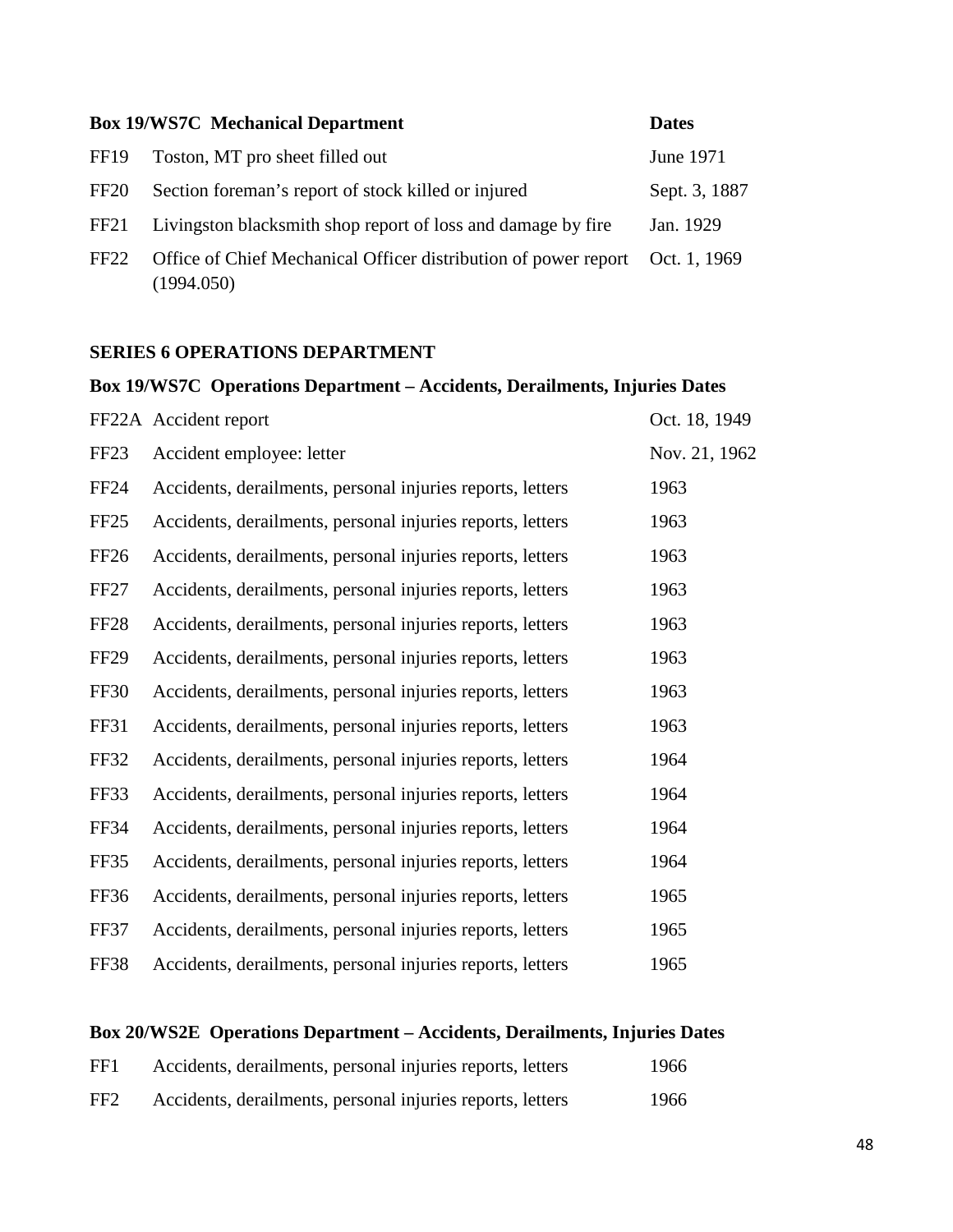| FF3              | Accidents, derailments, personal injuries reports, letters | 1966                 |
|------------------|------------------------------------------------------------|----------------------|
| FF4              | Accident report, telegram, tickets                         | ca. 1967             |
| FF <sub>5</sub>  | Accidents, derailments, personal injuries reports, letters | 1967                 |
| FF <sub>6</sub>  | Accidents, derailments, personal injuries reports, letters | 1967                 |
| FF7              | Accidents, derailments, personal injuries reports, letters | 1967                 |
| FF8              | Accidents, derailments, personal injuries reports, letters | Jan. - June 1968     |
| FF9              | Accidents, derailments, personal injuries reports, letters | July - Dec. 1968     |
| <b>FF10</b>      | Accidents, derailments, personal injuries reports, letters | Jan. - May 1969      |
| <b>FF11</b>      | Accidents, derailments, personal injuries reports, letters | June - Dec. 1970     |
| <b>FF12</b>      | Accidents, derailments, personal injuries reports, letters | 1970                 |
| FF13             | Collisions, derailments, accidents, injuries reports       | Dec. 1963 - May 1964 |
| <b>FF14</b>      | Collisions, derailments, accidents, injuries reports       | June - Dec. 1964     |
| FF <sub>15</sub> | Collisions, derailments, accidents, injuries reports       | 1965                 |
| FF16             | Collisions, derailments, accidents, injuries reports       | 1966                 |
| <b>FF17</b>      | Collisions, derailments, accidents, injuries reports       | 1967                 |
| <b>FF18</b>      | Collisions, derailments, accidents, injuries reports       | 1968                 |
| FF19             | Collisions, derailments, accidents, injuries reports       | 1969                 |
| <b>FF20</b>      | Collisions, derailments, accidents, injuries reports       | 1970                 |
|                  | FF20A Wrecks list, Livingston                              | 1903-1962            |
|                  |                                                            |                      |
|                  | <b>Box 20/WS2E Operations Department</b>                   | <b>Dates</b>         |
| FF <sub>21</sub> | Check report cards                                         | 1938-1949            |
|                  |                                                            |                      |

## **Box 20/WS2E Operations Department – Accidents, Derailments, Injuries Dates**

FF22 Check report cards 1938-1949 FF23 Check report cards 1938-1949 FF24 Conductor's wheel report ledger with notes, circulars (MR50) ca. 1923-1939 FF25 General Freight Department: letter, envelope Mar. 25, 1890 FF26 Governor Earl Warren Special West train: telegrams, memos, Oct. 1948 daily travel notes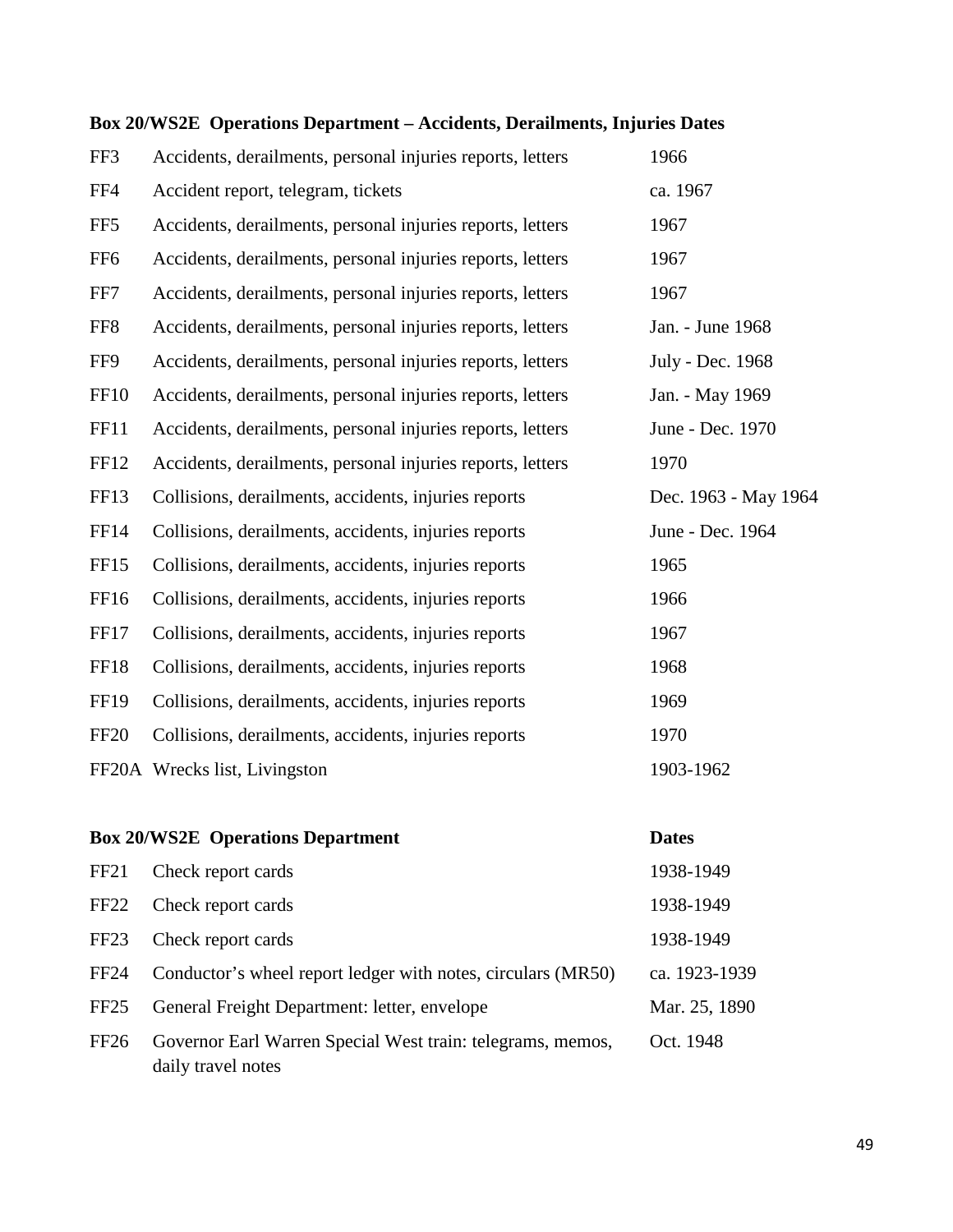|                  | <b>Box 20/WS2E Operations Department</b>                                                                                                                       | <b>Dates</b>           |  |  |
|------------------|----------------------------------------------------------------------------------------------------------------------------------------------------------------|------------------------|--|--|
| FF <sub>27</sub> | Instructions for proper use of F-50 multiple use equipment form: Dec. 13, 1967<br>memo, sample form                                                            |                        |  |  |
|                  | FF27A Idaho Division enginemen, trainmen and yardmen list of<br>nicknames; circulars                                                                           | 1965, not dated        |  |  |
| <b>FF28</b>      | Montana Division west and east bound train schedule (copies)                                                                                                   | 1893 (copy), not dated |  |  |
|                  | FF28A Office of Car Accountant, average tare weight of Northern<br>Pacific Freight Equipment                                                                   | Sept. 18, 1962         |  |  |
| FF <sub>29</sub> | Operator's transfers (2009.004)                                                                                                                                | 1914                   |  |  |
| <b>FF30</b>      | Operator's transfers (2009.004), list of cars on hand                                                                                                          | 1916-1920              |  |  |
| <b>FF31</b>      | Ledger with circular, operating rules, clipping on Albert<br>Carleton, conductor                                                                               | 1933, not dated        |  |  |
|                  | FF31A Passenger Traffic Dept.: circulars, memos, deluxe steel coaches<br><b>Equipment</b> list                                                                 | 1952-1970              |  |  |
|                  | FF31B Radio General and Operating Rules                                                                                                                        | April 1, 1954          |  |  |
| <b>FF32</b>      | Record of cars handled under average agreement for American<br><b>Crystal Sugar Company</b>                                                                    | Jan. 1964-Nov. 1966    |  |  |
| FF33             | Superintendent Missoula MT, Livingston yard reports of change<br>Of status of station and yard office employees during month,<br>telegram, train list, notices | 1954-1969              |  |  |
|                  | <b>Box 21/WS3E Operations Department</b><br><b>Dates</b>                                                                                                       |                        |  |  |

| FF1             | Record of cars handled under average agreement for American<br>W.M. Teslow Grain                             | Jan. 1964- Aug. 1967 |
|-----------------|--------------------------------------------------------------------------------------------------------------|----------------------|
| FF1A            | Rocky Mt. Division circulars                                                                                 | 1961-1967            |
| FF <sub>2</sub> | Rocky Mt. Division bulletins                                                                                 | 1966                 |
| FF3             | Rocky Mt. Division notices                                                                                   | 1966                 |
| FF4             | Safety rules (1994.050), general safety procedures (MR1234),<br>certificate of safety to yardmen, Livingston | 1963-1966            |
| FF5             | <b>Station Agents consignee receipts</b>                                                                     | 1887                 |
| FF <sub>6</sub> | <b>Station Agent Toston, MT: letters</b>                                                                     | 1952-1966            |
| FF7             | Station Agent local strap check stubs (1994.050)                                                             | not dated            |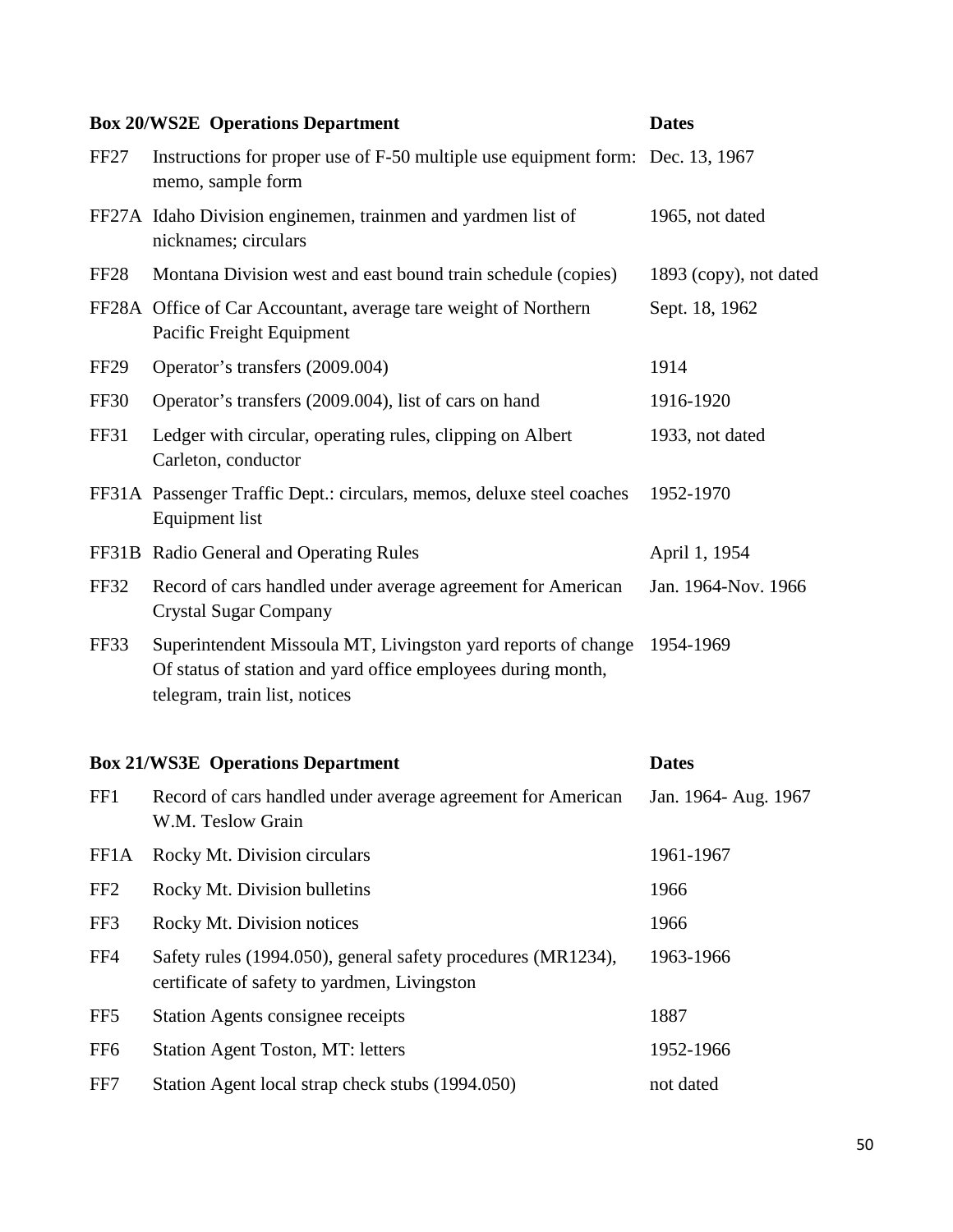|                  | <b>Box 21/WS3E Operations Department</b>                            | <b>Dates</b> |
|------------------|---------------------------------------------------------------------|--------------|
| FF <sub>8</sub>  | Station Agents monthly reports, bulletins, loading schemes          | 1952, 1962   |
| FF9              | <b>Station Agents monthly reports</b>                               | Dec. 1963    |
| <b>FF10</b>      | Station Agents Toston, MT: monthly reports                          | 1966         |
| <b>FF11</b>      | Reports of switch engines and yard operations – Livingston, MT      | Jan. 1948    |
| FF12             | Reports of switch engines and yard operations – Bozeman, MT         | Jan. 1948    |
| FF13             | Reports of switch engines and yard operations – Butte, MT           | Jan. 1948    |
| <b>FF14</b>      | Reports of switch engines and yard operations – "MSLA"<br>Missoula? | Jan. 1948    |
| <b>FF15</b>      | Reports of switch engines and yard operations                       | Feb. 1949    |
| FF16             | Reports of switch engines and yard operations – Bozeman, MT         | Jan. 1948    |
| FF17             | Reports of switch engines and yard operations – Billings, MT        | Jan. 1948    |
| FF18             | Reports of switch engines and yard operations – Dickinson, MT       | Jan. 1948    |
| <b>FF19</b>      | Reports of switch engines and yard operations – Glendive, MT        | Jan. 1948    |
| <b>FF20</b>      | Reports of switch engines and yard operations – Forsyth, MT         | Jan. 1948    |
| FF <sub>21</sub> | Switch engines worked on at Mandan, ND yard                         | Jan. 1948    |
| FF <sub>22</sub> | Telegrams                                                           | 1945         |
| FF <sub>23</sub> | Telegrams                                                           | 1945         |
| <b>FF24</b>      | Telegrams                                                           | 1945         |
| FF <sub>25</sub> | Telegraph reports of delays of trains                               | Jan. 1963    |
| <b>FF26</b>      | Telegraph reports of delays of trains                               | Jan. 1963    |
| FF <sub>27</sub> | Telegraph reports of delays of trains                               | Jan. 1963    |
| FF <sub>28</sub> | Telegraph reports of delays of trains                               | Feb. 1963    |
| FF <sub>29</sub> | Telegraph reports of delays of trains                               | Feb. 1963    |
| <b>FF30</b>      | Telegraph reports of delays of trains                               | Mar. 1963    |
| FF31             | Telegraph reports of delays of trains                               | Mar. 1963    |
| FF32             | Telegraph reports of delays of trains                               | Mar. 1963    |
| FF33             | Telegraph reports of delays of trains                               | April 1963   |
| <b>FF34</b>      | Telegraph reports of delays of trains                               | April 1963   |
| FF35             | Telegraph reports of delays of trains                               | April 1963   |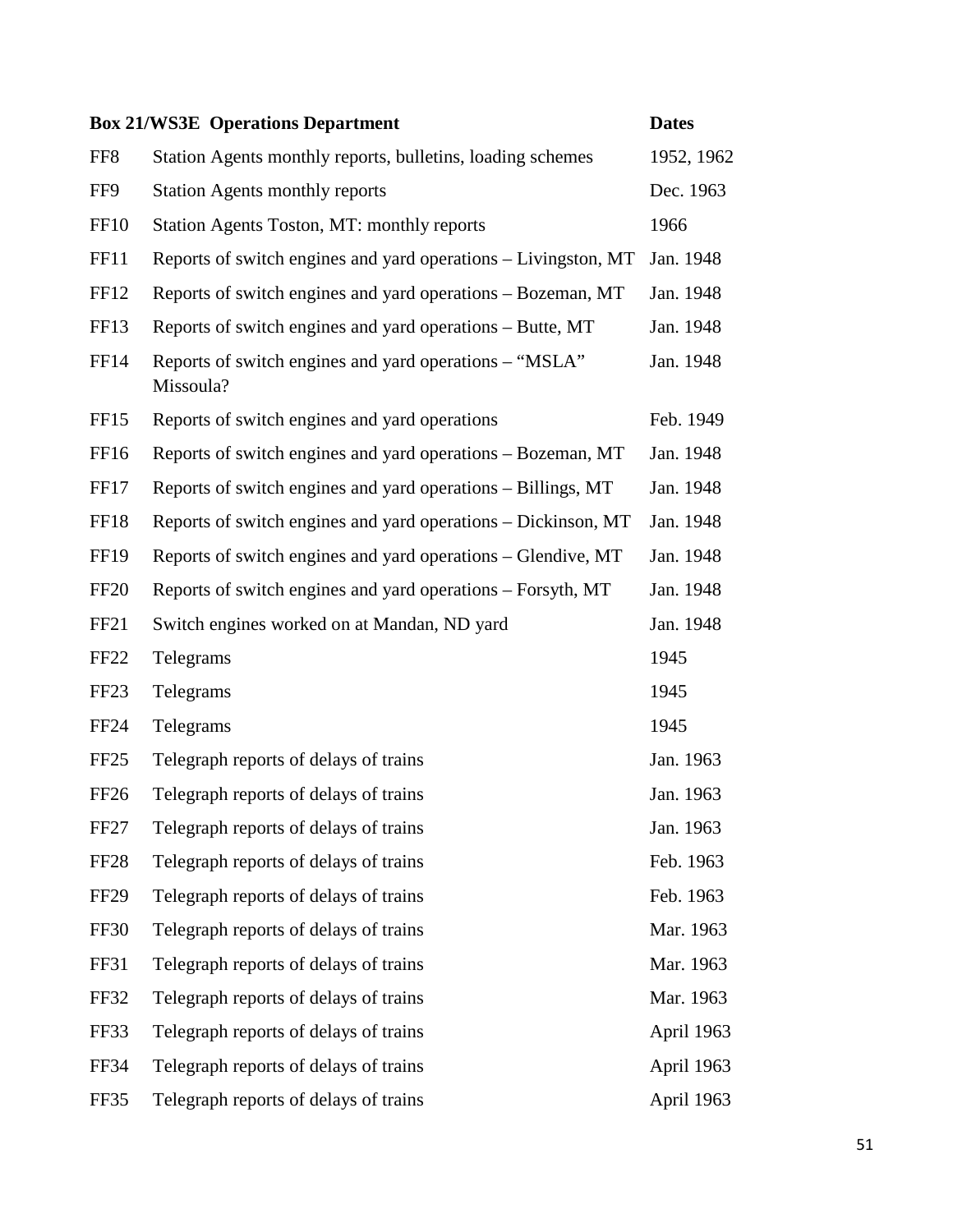|                  | <b>Box 22/WS4E</b> Operations Department | <b>Dates</b>     |
|------------------|------------------------------------------|------------------|
| FF1              | Telegraph reports of delays of trains    | May 1963         |
| FF <sub>2</sub>  | Telegraph reports of delays of trains    | May 1963         |
| FF3              | Telegraph reports of delays of trains    | May 1963         |
| FF4              | Telegraph reports of delays of trains    | June 1963        |
| FF <sub>5</sub>  | Telegraph reports of delays of trains    | June 1963        |
| FF <sub>6</sub>  | Telegraph reports of delays of trains    | June 1963        |
| FF7              | Telegraph reports of delays of trains    | <b>July 1963</b> |
| FF <sub>8</sub>  | Telegraph reports of delays of trains    | <b>July 1963</b> |
| FF9              | Telegraph reports of delays of trains    | <b>July 1963</b> |
| <b>FF10</b>      | Telegraph reports of delays of trains    | Aug. 1963        |
| <b>FF11</b>      | Telegraph reports of delays of trains    | Aug. 1963        |
| FF <sub>12</sub> | Telegraph reports of delays of trains    | Aug. 1963        |
| FF13             | Telegraph reports of delays of trains    | Sept. 1963       |
| FF14             | Telegraph reports of delays of trains    | Sept. 1963       |
| FF <sub>15</sub> | Telegraph reports of delays of trains    | Sept. 1963       |
| FF16             | Telegraph reports of delays of trains    | Oct. 1963        |
| FF17             | Telegraph reports of delays of trains    | Oct. 1963        |
| FF18             | Telegraph reports of delays of trains    | Oct. 1963        |
| <b>FF19</b>      | Telegraph reports of delays of trains    | Nov. 1963        |
| <b>FF20</b>      | Telegraph reports of delays of trains    | Nov. 1963        |
| FF <sub>21</sub> | Telegraph reports of delays of trains    | Nov. 1963        |
| FF <sub>22</sub> | Telegraph reports of delays of trains    | Dec. 1963        |
| FF <sub>23</sub> | Telegraph reports of delays of trains    | Dec. 1963        |
| <b>FF24</b>      | Telegraph reports of delays of trains    | Dec. 1963        |
|                  |                                          |                  |

## **Box 23/WS5E Operations Department Dates** FF1 Telegraph reports of delays of trains Jan. 1964 FF2 Telegraph reports of delays of trains Jan. 1964 FF3 Telegraph reports of delays of trains Feb. 1964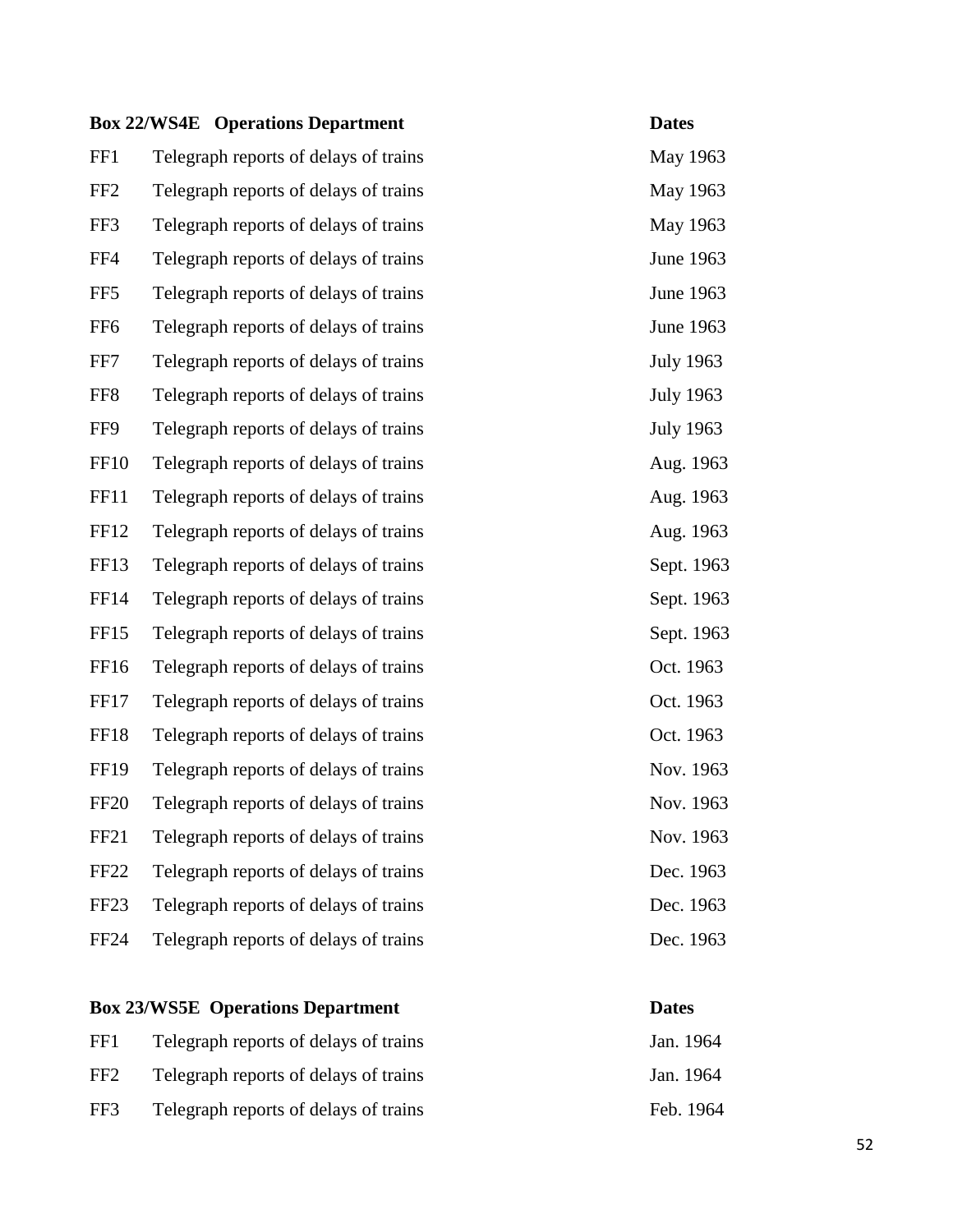|                  | <b>Box 23/WS5E Operations Department</b> | <b>Dates</b>     |
|------------------|------------------------------------------|------------------|
| FF4              | Telegraph reports of delays of trains    | Feb. 1964        |
| FF <sub>5</sub>  | Telegraph reports of delays of trains    | Feb. 1964        |
| FF <sub>6</sub>  | Telegraph reports of delays of trains    | Mar. 1964        |
| FF7              | Telegraph reports of delays of trains    | Mar. 1964        |
| FF <sub>8</sub>  | Telegraph reports of delays of trains    | Mar. 1964        |
| FF9              | Telegraph reports of delays of trains    | April 1964       |
| <b>FF10</b>      | Telegraph reports of delays of trains    | April 1964       |
| FF11             | Telegraph reports of delays of trains    | April 1964       |
| FF12             | Telegraph reports of delays of trains    | May 1964         |
| FF13             | Telegraph reports of delays of trains    | May 1964         |
| <b>FF14</b>      | Telegraph reports of delays of trains    | May 1964         |
| FF15             | Telegraph reports of delays of trains    | <b>June 1964</b> |
| FF16             | Telegraph reports of delays of trains    | June 1964        |
| FF17             | Telegraph reports of delays of trains    | <b>June 1964</b> |
| <b>FF18</b>      | Telegraph reports of delays of trains    | <b>July 1964</b> |
| <b>FF19</b>      | Telegraph reports of delays of trains    | <b>July 1964</b> |
| <b>FF20</b>      | Telegraph reports of delays of trains    | <b>July 1964</b> |
| <b>FF21</b>      | Telegraph reports of delays of trains    | Aug. 1964        |
| FF <sub>22</sub> | Telegraph reports of delays of trains    | Aug. 1964        |
| FF <sub>23</sub> | Telegraph reports of delays of trains    | Aug. 1964        |
| <b>FF24</b>      | Telegraph reports of delays of trains    | Sept. 1964       |
| FF <sub>25</sub> | Telegraph reports of delays of trains    | Sept. 1964       |
| FF26             | Telegraph reports of delays of trains    | Sept. 1964       |
|                  |                                          |                  |

## **Box 24/WS6E Operations Department Dates**

FF1 Telegraph reports of delays of trains Oct. 1964 FF2 Telegraph reports of delays of trains Oct. 1964 FF3 Telegraph reports of delays of trains Oct. 1964

FF4 Telegraph reports of delays of trains Nov. 1964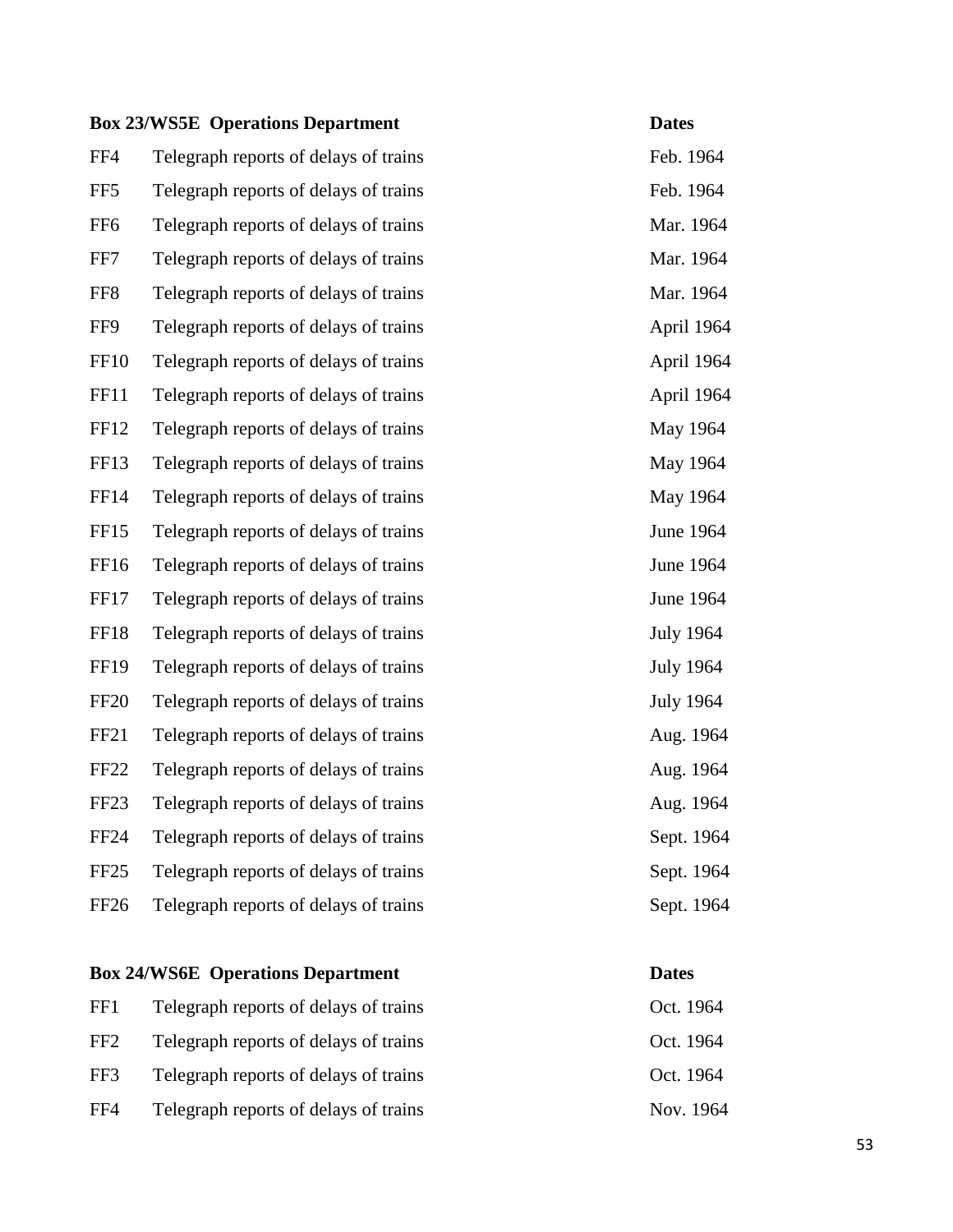|                  | <b>Box 24/WS6E</b> Operations Department | <b>Dates</b> |
|------------------|------------------------------------------|--------------|
| FF <sub>5</sub>  | Telegraph reports of delays of trains    | Nov. 1964    |
| FF <sub>6</sub>  | Telegraph reports of delays of trains    | Nov. 1964    |
| FF7              | Telegraph reports of delays of trains    | Dec. 1964    |
| FF8              | Telegraph reports of delays of trains    | Dec. 1964    |
| FF9              | Telegraph reports of delays of trains    | Dec. 1964    |
| FF <sub>10</sub> | Telegraph reports of delays of trains    | Dec. 1964    |
| <b>FF11</b>      | Telegraph reports of delays of trains    | Nov. 1965    |
| FF12             | Telegraph reports of delays of trains    | Nov. 1965    |
| FF <sub>13</sub> | Telegraph reports of delays of trains    | Nov. 1965    |
| FF14             | Telegraph reports of delays of trains    | Dec. 1965    |
| FF15             | Telegraph reports of delays of trains    | Dec. 1965    |
| FF <sub>16</sub> | Telegraph reports of delays of trains    | Dec. 1965    |
| FF17             | Telegraph reports of delays of trains    | Dec. 1965    |
| FF18             | Telegraph reports of delays of trains    | Jan. 1966    |
| <b>FF19</b>      | Telegraph reports of delays of trains    | Jan. 1966    |
| FF <sub>20</sub> | Telegraph reports of delays of trains    | Jan. 1966    |
| FF <sub>21</sub> | Telegraph reports of delays of trains    | Feb. 1966    |
| FF <sub>22</sub> | Telegraph reports of delays of trains    | Feb. 1966    |
| FF <sub>23</sub> | Telegraph reports of delays of trains    | Feb. 1966    |
| FF <sub>24</sub> | Telegraph reports of delays of trains    | Mar. 1966    |
| FF <sub>25</sub> | Telegraph reports of delays of trains    | Mar. 1966    |
| <b>FF26</b>      | Telegraph reports of delays of trains    | Mar. 1966    |
| FF <sub>27</sub> | Telegraph reports of delays of trains    | Mar. 1966    |
| FF <sub>28</sub> | Telegraph reports of delays of trains    | April 1966   |
| <b>FF29</b>      | Telegraph reports of delays of trains    | April. 1966  |
| FF30             | Telegraph reports of delays of trains    | April 1966   |
| FF31             | Telegraph reports of delays of trains    | April 1966   |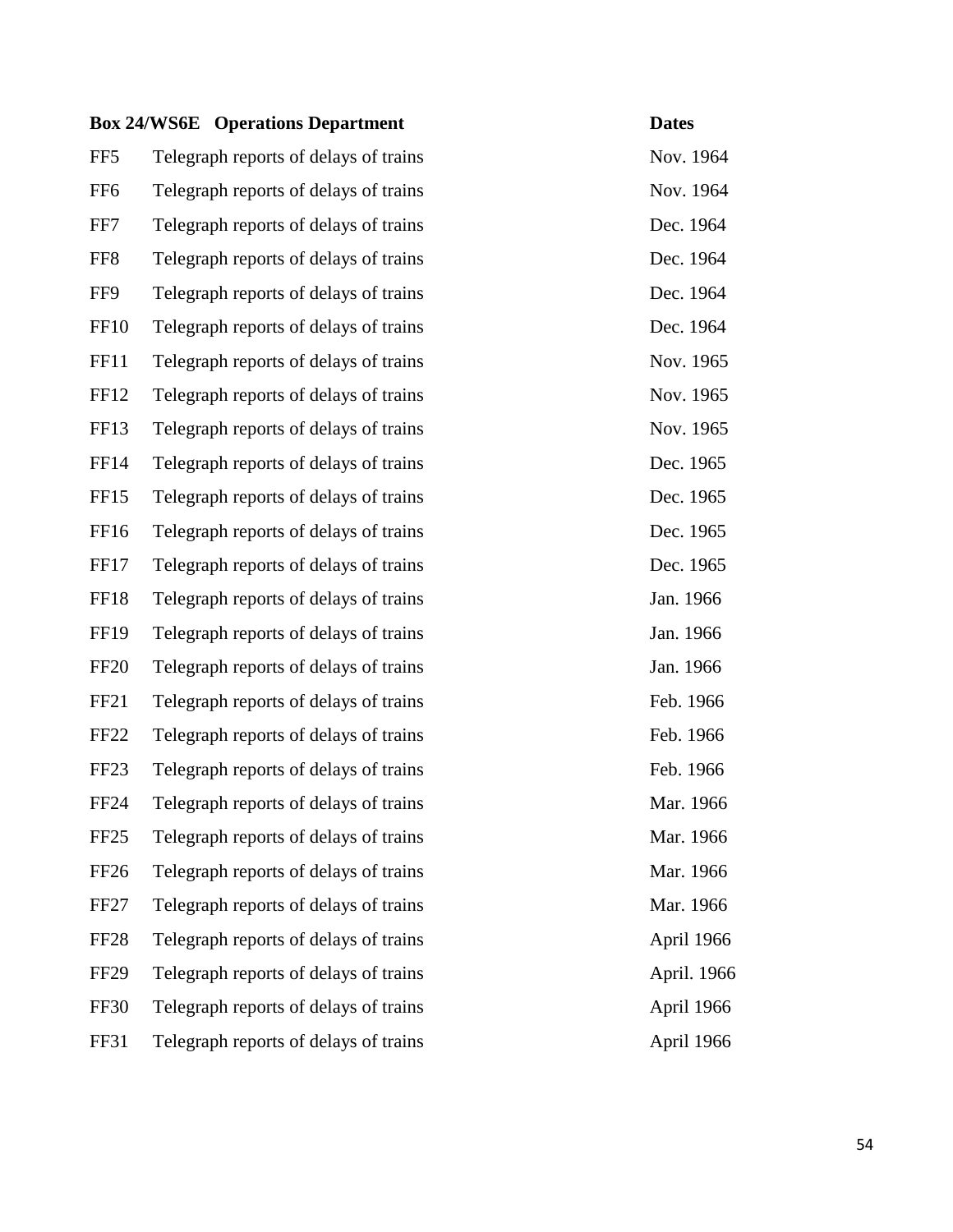|                  | <b>Box 25/WS7E Operations Department</b> | <b>Dates</b>     |
|------------------|------------------------------------------|------------------|
| FF1              | Telegraph reports of delays of trains    | May 1966         |
| FF <sub>2</sub>  | Telegraph reports of delays of trains    | May 1966         |
| FF3              | Telegraph reports of delays of trains    | May 1966         |
| FF4              | Telegraph reports of delays of trains    | <b>June 1966</b> |
| FF <sub>5</sub>  | Telegraph reports of delays of trains    | <b>June 1966</b> |
| FF <sub>6</sub>  | Telegraph reports of delays of trains    | <b>June 1966</b> |
| FF7              | Telegraph reports of delays of trains    | <b>July 1966</b> |
| FF <sub>8</sub>  | Telegraph reports of delays of trains    | <b>July 1966</b> |
| FF9              | Telegraph reports of delays of trains    | <b>July 1966</b> |
| <b>FF10</b>      | Telegraph reports of delays of trains    | Aug. 1966        |
| <b>FF11</b>      | Telegraph reports of delays of trains    | Aug. 1966        |
| FF <sub>12</sub> | Telegraph reports of delays of trains    | Aug. 1966        |
| FF <sub>13</sub> | Telegraph reports of delays of trains    | Aug. 1966        |
| FF14             | Telegraph reports of delays of trains    | Sept. 1966       |
| FF15             | Telegraph reports of delays of trains    | Sept. 1966       |
| FF16             | Telegraph reports of delays of trains    | Sept. 1966       |
| FF17             | Telegraph reports of delays of trains    | Oct. 1966        |
| FF18             | Telegraph reports of delays of trains    | Oct. 1966        |
| <b>FF19</b>      | Telegraph reports of delays of trains    | Oct. 1966        |
| FF <sub>20</sub> | Telegraph reports of delays of trains    | Nov. 1966        |
| FF <sub>21</sub> | Telegraph reports of delays of trains    | Nov. 1966        |
| <b>FF22</b>      | Telegraph reports of delays of trains    | Nov. 1966        |
| FF <sub>23</sub> | Telegraph reports of delays of trains    | Jan. 1968        |
| <b>FF24</b>      | Telegraph reports of delays of trains    | Jan. 1968        |
| FF <sub>25</sub> | Telegraph reports of delays of trains    | Jan. 1968        |
| FF <sub>26</sub> | Telegraph reports of delays of trains    | Feb. 1968        |
| FF <sub>27</sub> | Telegraph reports of delays of trains    | Feb. 1968        |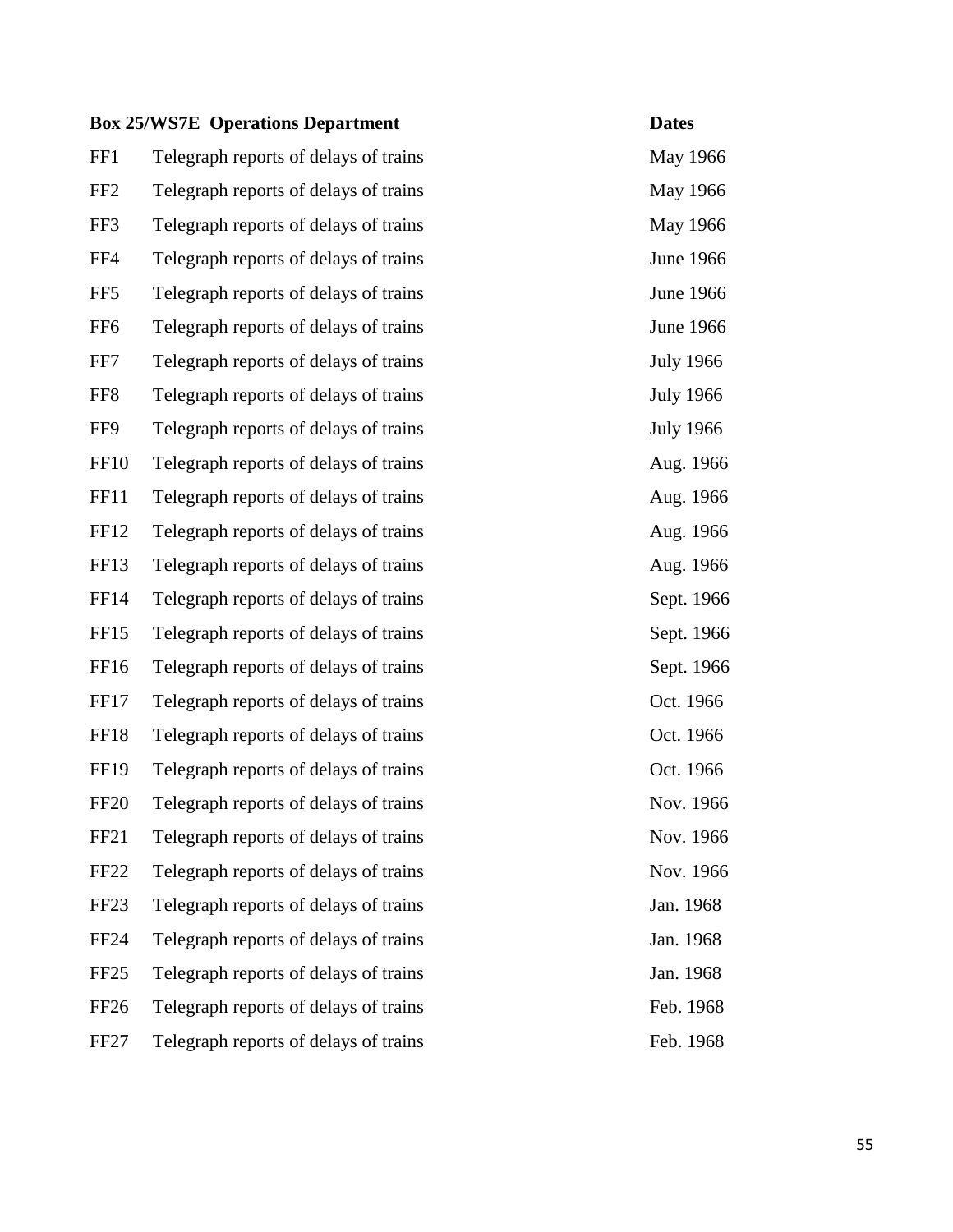|                  | <b>Box 26/WS2F</b> Operations Department | <b>Dates</b>     |
|------------------|------------------------------------------|------------------|
| FF1              | Telegraph reports of delays of trains    | Feb. 1968        |
| FF <sub>2</sub>  | Telegraph reports of delays of trains    | Mar. 1968        |
| FF3              | Telegraph reports of delays of trains    | Mar. 1968        |
| FF4              | Telegraph reports of delays of trains    | Mar. 1968        |
| FF <sub>5</sub>  | Telegraph reports of delays of trains    | April 1968       |
| FF <sub>6</sub>  | Telegraph reports of delays of trains    | April 1968       |
| FF7              | Telegraph reports of delays of trains    | April 1968       |
| FF8              | Telegraph reports of delays of trains    | April 1968       |
| FF9              | Telegraph reports of delays of trains    | May 1968         |
| <b>FF10</b>      | Telegraph reports of delays of trains    | May 1968         |
| <b>FF11</b>      | Telegraph reports of delays of trains    | May 1968         |
| FF <sub>12</sub> | Telegraph reports of delays of trains    | <b>June 1968</b> |
| FF13             | Telegraph reports of delays of trains    | <b>June 1968</b> |
| <b>FF14</b>      | Telegraph reports of delays of trains    | <b>June 1968</b> |
| FF15             | Telegraph reports of delays of trains    | <b>June 1968</b> |
| FF16             | Telegraph reports of delays of trains    | <b>June 1968</b> |
| FF17             | Telegraph reports of delays of trains    | <b>July 1968</b> |
| FF18             | Telegraph reports of delays of trains    | <b>July 1968</b> |
| <b>FF19</b>      | Telegraph reports of delays of trains    | <b>July 1968</b> |
| <b>FF20</b>      | Telegraph reports of delays of trains    | Aug. 1968        |
| FF <sub>21</sub> | Telegraph reports of delays of trains    | Aug. 1968        |
| FF <sub>22</sub> | Telegraph reports of delays of trains    | Aug. 1968        |
| FF <sub>23</sub> | Telegraph reports of delays of trains    | Aug. 1968        |
| <b>FF24</b>      | Telegraph reports of delays of trains    | Sept. 1968       |
| FF <sub>25</sub> | Telegraph reports of delays of trains    | Sept. 1968       |
| FF <sub>26</sub> | Telegraph reports of delays of trains    | Sept. 1968       |
| FF <sub>27</sub> | Telegraph reports of delays of trains    | Sept. 1968       |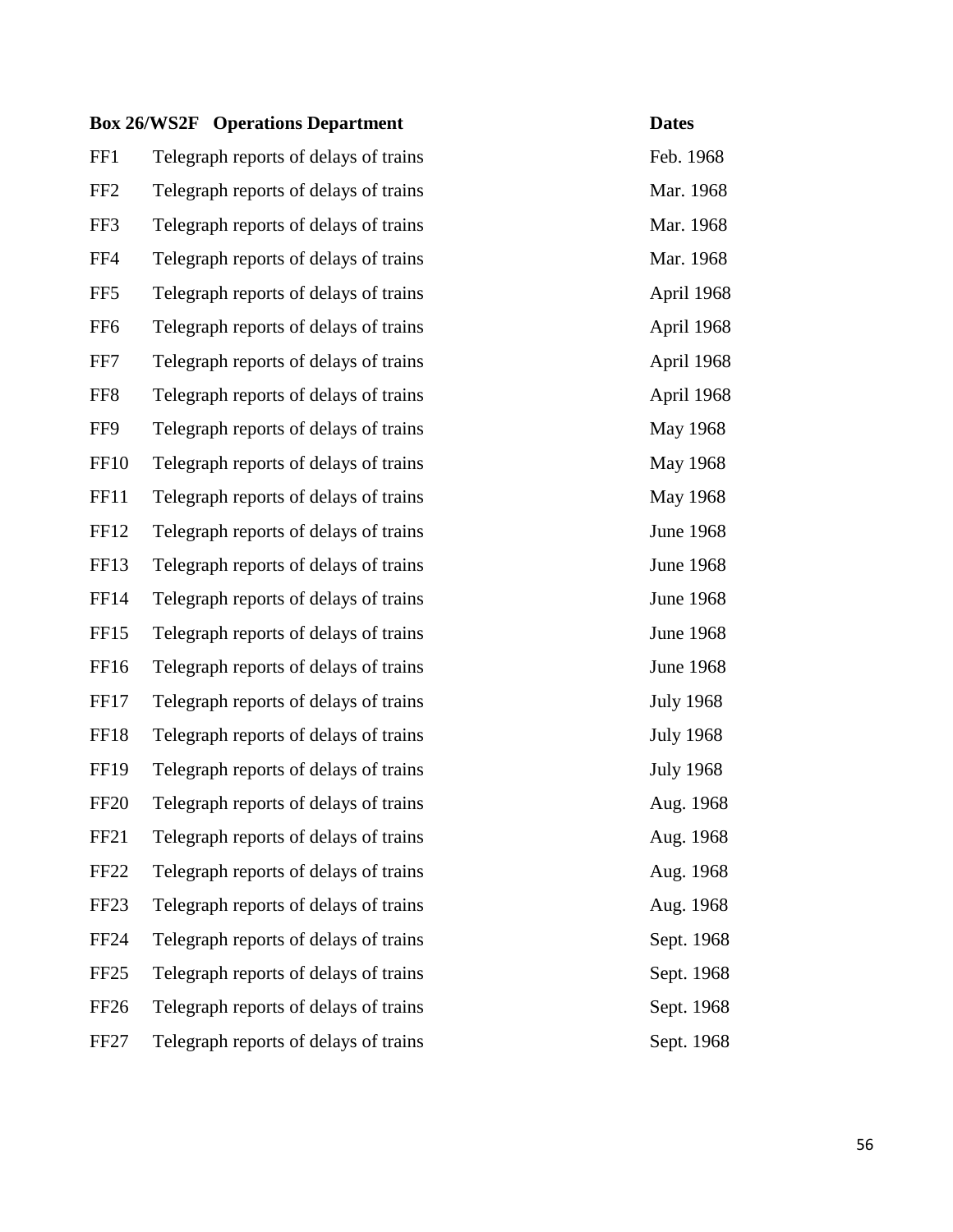|                  | <b>Box 27/WS3F Operations Department</b> | <b>Dates</b>   |
|------------------|------------------------------------------|----------------|
| FF1              | Telegraph reports of delays of trains    | Oct. 1968      |
| FF <sub>2</sub>  | Telegraph reports of delays of trains    | Oct. 1968      |
| FF3              | Telegraph reports of delays of trains    | Oct. 1968      |
| FF4              | Telegraph reports of delays of trains    | Oct. 1968      |
| FF <sub>5</sub>  | Telegraph reports of delays of trains    | Nov. 1968      |
| FF <sub>6</sub>  | Telegraph reports of delays of trains    | Nov. 1968      |
| FF7              | Telegraph reports of delays of trains    | Nov. 1968      |
| FF8              | Telegraph reports of delays of trains    | Nov. 1968      |
| FF9              | Telegraph reports of delays of trains    | Dec. 1968      |
| <b>FF10</b>      | Telegraph reports of delays of trains    | Dec. 1968      |
| FF11             | Telegraph reports of delays of trains    | Dec. 1968      |
| FF12             | Telegraph reports of delays of trains    | Dec. 1968      |
| FF13             | Telegraph reports of delays of trains    | Jan. 1969      |
| <b>FF14</b>      | Telegraph reports of delays of trains    | Jan. 1969      |
| FF15             | Telegraph reports of delays of trains    | Jan. 1969      |
| FF16             | Telegraph reports of delays of trains    | Jan. 1969      |
| FF17             | Telegraph reports of delays of trains    | Feb. 1969      |
| FF18             | Telegraph reports of delays of trains    | Feb. 1969      |
| <b>FF19</b>      | Telegraph reports of delays of trains    | Feb. 1969      |
| FF <sub>20</sub> | Telegraph reports of delays of trains    | Feb. 1969      |
| FF <sub>21</sub> | Telegraph reports of delays of trains    | Mar. 1969      |
| FF <sub>22</sub> | Telegraph reports of delays of trains    | Mar. 1969      |
| FF <sub>23</sub> | Telegraph reports of delays of trains    | Mar. 1969      |
| <b>FF24</b>      | Telegraph reports of delays of trains    | Mar. 1969      |
| FF <sub>25</sub> | Telegraph reports of delays of trains    | Mar.-Aug. 1969 |
| FF <sub>26</sub> | Telegraph reports of delays of trains    | April 1969     |
| FF <sub>27</sub> | Telegraph reports of delays of trains    | April 1969     |
| FF <sub>28</sub> | Telegraph reports of delays of trains    | April 1969     |
| <b>FF29</b>      | Telegraph reports of delays of trains    | April 1969     |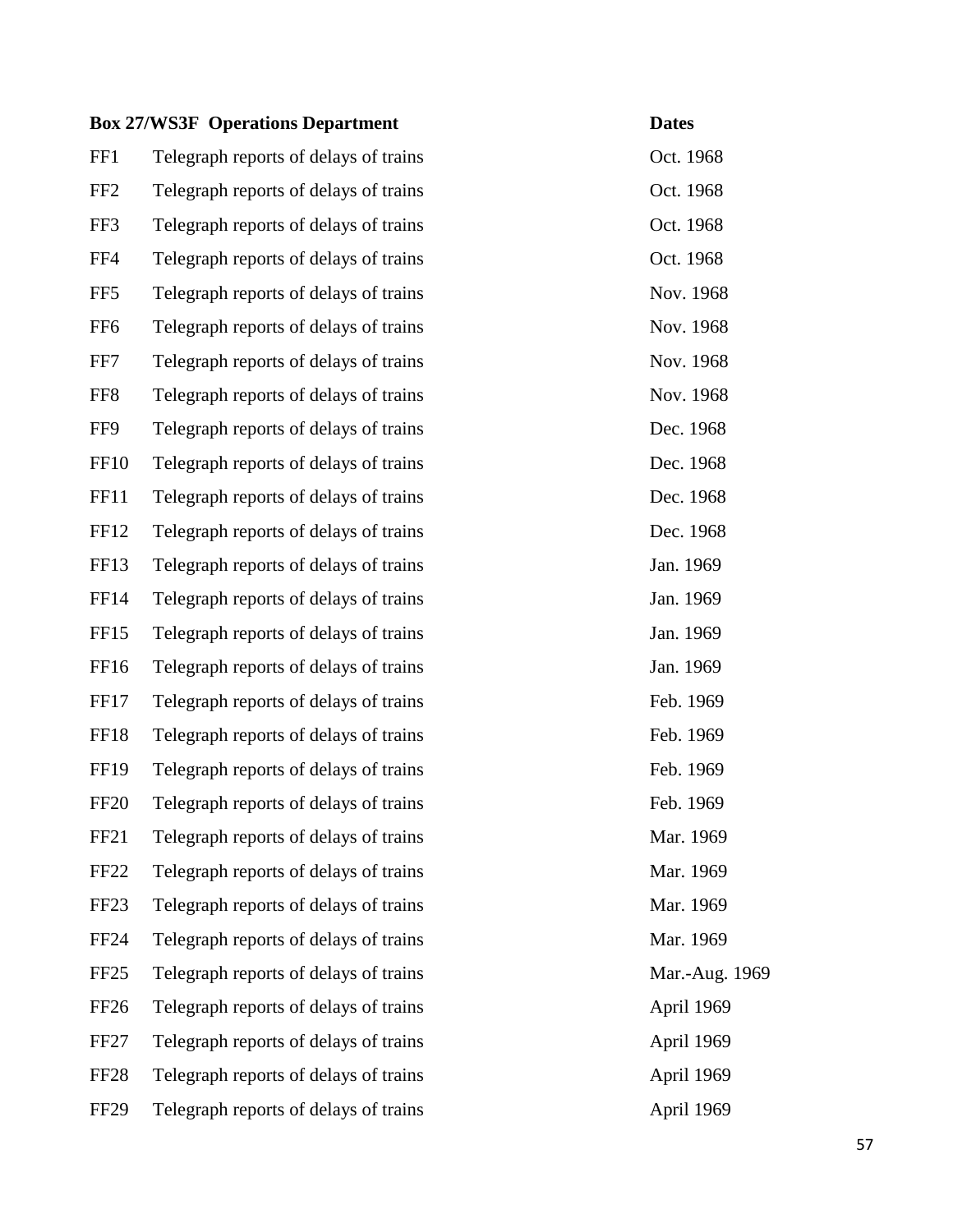|                  | <b>Box 28/WS4F Operations Department</b> | <b>Dates</b>     |
|------------------|------------------------------------------|------------------|
| FF1              | Telegraph reports of delays of trains    | May 1969         |
| FF <sub>2</sub>  | Telegraph reports of delays of trains    | May 1969         |
| FF3              | Telegraph reports of delays of trains    | May 1969         |
| FF4              | Telegraph reports of delays of trains    | May 1969         |
| FF <sub>5</sub>  | Telegraph reports of delays of trains    | June 1969        |
| FF <sub>6</sub>  | Telegraph reports of delays of trains    | June 1969        |
| FF7              | Telegraph reports of delays of trains    | June 1969        |
| FF <sub>8</sub>  | Telegraph reports of delays of trains    | June 1969        |
| FF9              | Telegraph reports of delays of trains    | <b>July 1969</b> |
| <b>FF10</b>      | Telegraph reports of delays of trains    | <b>July 1969</b> |
| FF11             | Telegraph reports of delays of trains    | <b>July 1969</b> |
| FF <sub>12</sub> | Telegraph reports of delays of trains    | <b>July 1969</b> |
| FF13             | Telegraph reports of delays of trains    | Aug. 1969        |
| FF14             | Telegraph reports of delays of trains    | Aug. 1969        |
| FF <sub>15</sub> | Telegraph reports of delays of trains    | Aug. 1969        |
| FF16             | Telegraph reports of delays of trains    | Aug. 1969        |
| FF17             | Telegraph reports of delays of trains    | Sept. 1969       |
| FF18             | Telegraph reports of delays of trains    | Sept. 1969       |
| FF <sub>19</sub> | Telegraph reports of delays of trains    | Sept. 1969       |
| <b>FF20</b>      | Telegraph reports of delays of trains    | Sept. 1969       |
| FF <sub>21</sub> | Telegraph reports of delays of trains    | Oct. 1969        |
| FF <sub>22</sub> | Telegraph reports of delays of trains    | Oct. 1969        |
| FF <sub>23</sub> | Telegraph reports of delays of trains    | Oct. 1969        |
| FF <sub>24</sub> | Telegraph reports of delays of trains    | Oct. 1969        |
| FF <sub>25</sub> | Telegraph reports of delays of trains    | Nov. 1969        |
| FF <sub>26</sub> | Telegraph reports of delays of trains    | Nov. 1969        |
| FF <sub>27</sub> | Telegraph reports of delays of trains    | Nov. 1969        |
| FF <sub>28</sub> | Telegraph reports of delays of trains    | Nov. 1969        |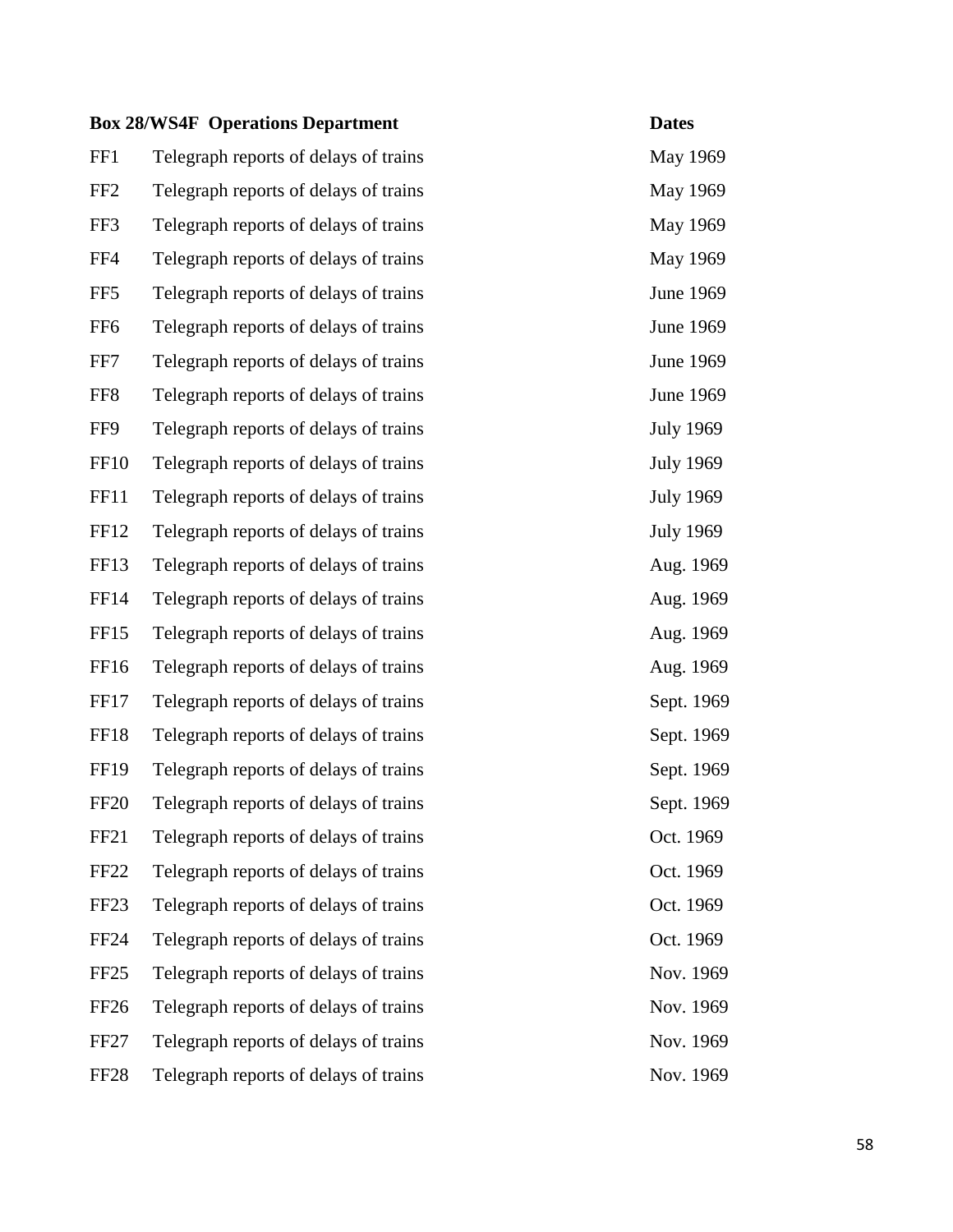|                  | <b>Box 29/WS5F Operations Department</b>                                         | <b>Dates</b>       |
|------------------|----------------------------------------------------------------------------------|--------------------|
| FF1              | Telegraph reports of delays of trains                                            | Dec. 1969          |
| FF <sub>2</sub>  | Telegraph reports of delays of trains                                            | Dec. 1969          |
| FF3              | Telegraph reports of delays of trains                                            | Dec. 1969          |
| FF4              | Telegraph reports of delays of trains                                            | Dec. 1969          |
| FF <sub>5</sub>  | Train order no. 30 (MR1342), train orders, memo (copies)                         | 1913-June 10, 1914 |
| FF <sub>6</sub>  | Train orders, clearance cards (2009.004)                                         | 1914               |
| FF7              | Train orders (2009.050)                                                          | 1916               |
| FF <sub>8</sub>  | Train orders, clearance cards (2009.004)                                         | 1916, 1967         |
| FF9              | Train orders                                                                     | 1942               |
| <b>FF10</b>      | Train orders, clearance cards, telegrams                                         | 1948-1951          |
| <b>FF11</b>      | Train orders, clearance cards, telegrams (2009.004)                              | April 1963         |
| FF12             | Train orders, clearance cards, telegrams, operators transfers<br>(2009.004)      | Aug. 1963          |
| FF <sub>13</sub> | Train orders, clearance cards, telegrams (2009.004)                              | Jan. 1965          |
| FF14             | Train orders, clearance cards, telegrams, train register ticket<br>(2009.004)    | Feb. 1955          |
| FF <sub>15</sub> | Train orders, clearance cards (2009.004) (2018.024) (2017.060)                   | 1969 - 1974        |
| FF16             | Yardmaster's report of freight trains at terminals ending<br>midnight            | Jan. 1948          |
| FF17             | Yardmaster's report of freight trains at terminals ending<br>midnight            | <b>July 1949</b>   |
| <b>FF18</b>      | Yardmaster's report of freight trains at terminals ending<br>midnight (1994.050) | July-Oct. 1949     |
| <b>FF19</b>      | Yardmaster's report of freight trains at terminals ending<br>midnight (1994.050) | Oct. 1949          |
| FF <sub>20</sub> | Yardmaster's report of freight trains at terminals ending<br>midnight            | Jan.-June 1964     |
| FF <sub>21</sub> | Yardmaster's report of freight trains at terminals ending<br>midnight            | July-Aug. 1964     |
| FF <sub>22</sub> | Yardmaster's report of freight trains at terminals ending<br>midnight            | Jan.-June 1965     |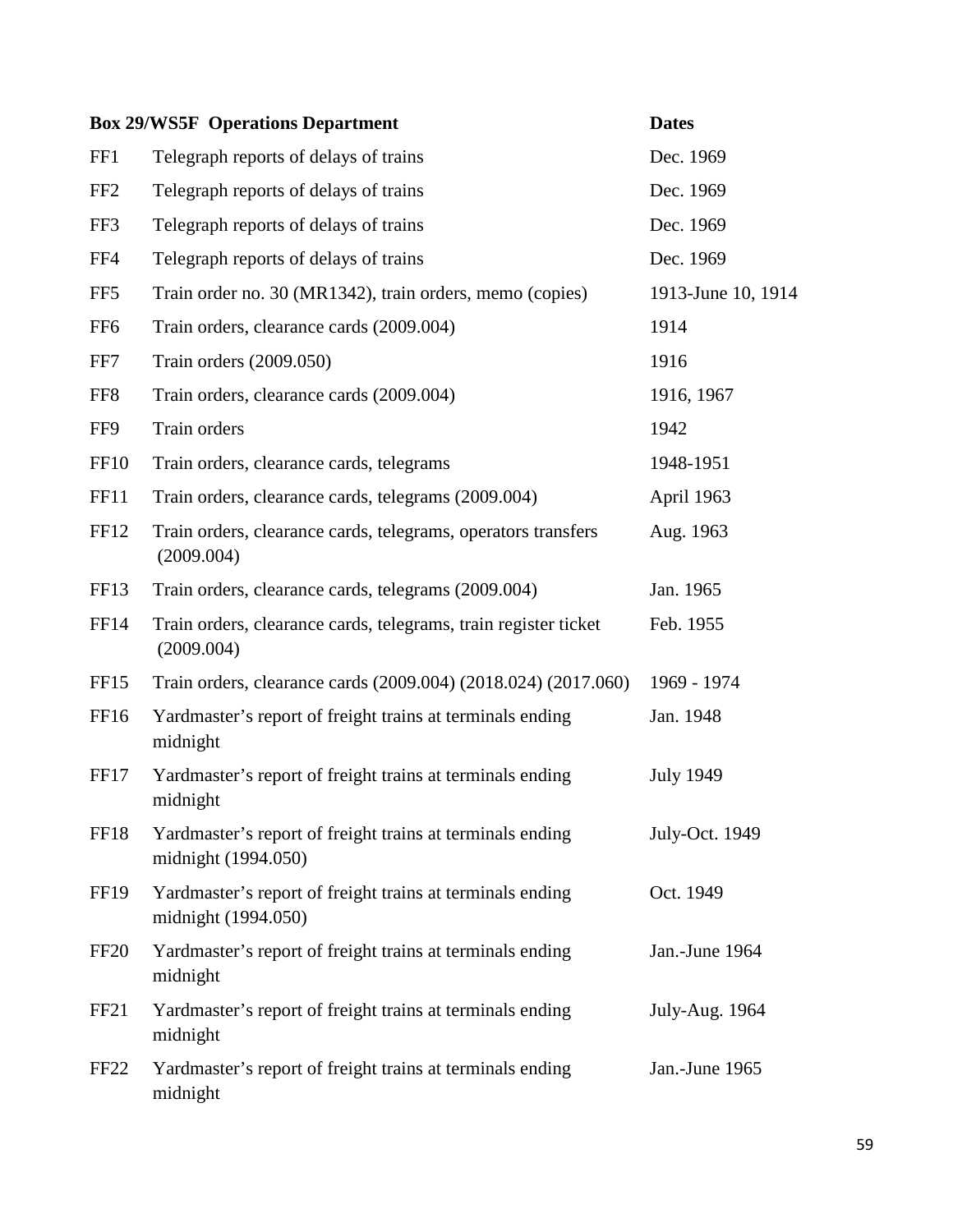| <b>Box 29/WS5F Operations Department</b> |                                                                       | <b>Dates</b>    |
|------------------------------------------|-----------------------------------------------------------------------|-----------------|
| FF <sub>23</sub>                         | Yardmaster's report of freight trains at terminals ending<br>midnight | July-Aug. 1965  |
|                                          | <b>Box 29/WS5F</b> Operations Department – Trainmaster's Office       | <b>Dates</b>    |
| <b>FF24</b>                              | Break-in reports                                                      | 1962            |
| FF <sub>25</sub>                         | Daily board sheets including conductor and brakeman names             | Jan. 1960       |
| <b>FF26</b>                              | Daily call sheets including engine and train crew names               | Jan. 1960       |
| <b>FF27</b>                              | Daily board sheets including conductor and brakeman names             | Feb. 1960       |
| FF <sub>28</sub>                         | Daily call sheets including engine and train crew names               | Feb. 1960       |
| <b>FF29</b>                              | Daily board sheets including conductor and brakeman names             | Mar. 1960       |
| <b>FF30</b>                              | Daily call sheets including engine and train crew names               | Mar. 1960       |
| FF31                                     | Daily board sheets including conductor and brakeman names             | April 1960      |
| FF32                                     | Daily call sheets including engine and train crew names               | April 1960      |
| FF33                                     | Daily board sheets including conductor and brakeman names             | <b>May 1960</b> |
| <b>FF34</b>                              | Daily call sheets including engine and train crew names               | May 1960        |
| FF35                                     | Daily board sheets including conductor and brakeman names             | June 1960       |
| FF36                                     | Daily call sheets including engine and train crew names               | June 1960       |
|                                          |                                                                       |                 |

## **Box 30/WS6F Operations Department – Trainmaster's Office Dates**

| FF1             | Daily board sheets including conductor and brakeman names | <b>July 1960</b> |
|-----------------|-----------------------------------------------------------|------------------|
| FF <sub>2</sub> | Daily call sheets including engine and train crew names   | <b>July 1960</b> |
| FF3             | Daily board sheets including conductor and brakeman names | Aug. 1960        |
| FF4             | Daily call sheets including engine and train crew names   | Aug. 1960        |
| FF <sub>5</sub> | Daily board sheets including conductor and brakeman names | Sept. 1960       |
| FF <sub>6</sub> | Daily call sheets including engine and train crew names   | Sept. 1960       |
| FF7             | Daily board sheets including conductor and brakeman names | Oct. 1960        |
| FF <sub>8</sub> | Daily call sheets including engine and train crew names   | Oct. 1960        |
| FF9             | Daily board sheets including conductor and brakeman names | Nov. 1960        |
| <b>FF10</b>     | Daily call sheets including engine and train crew names   | Nov. 1960        |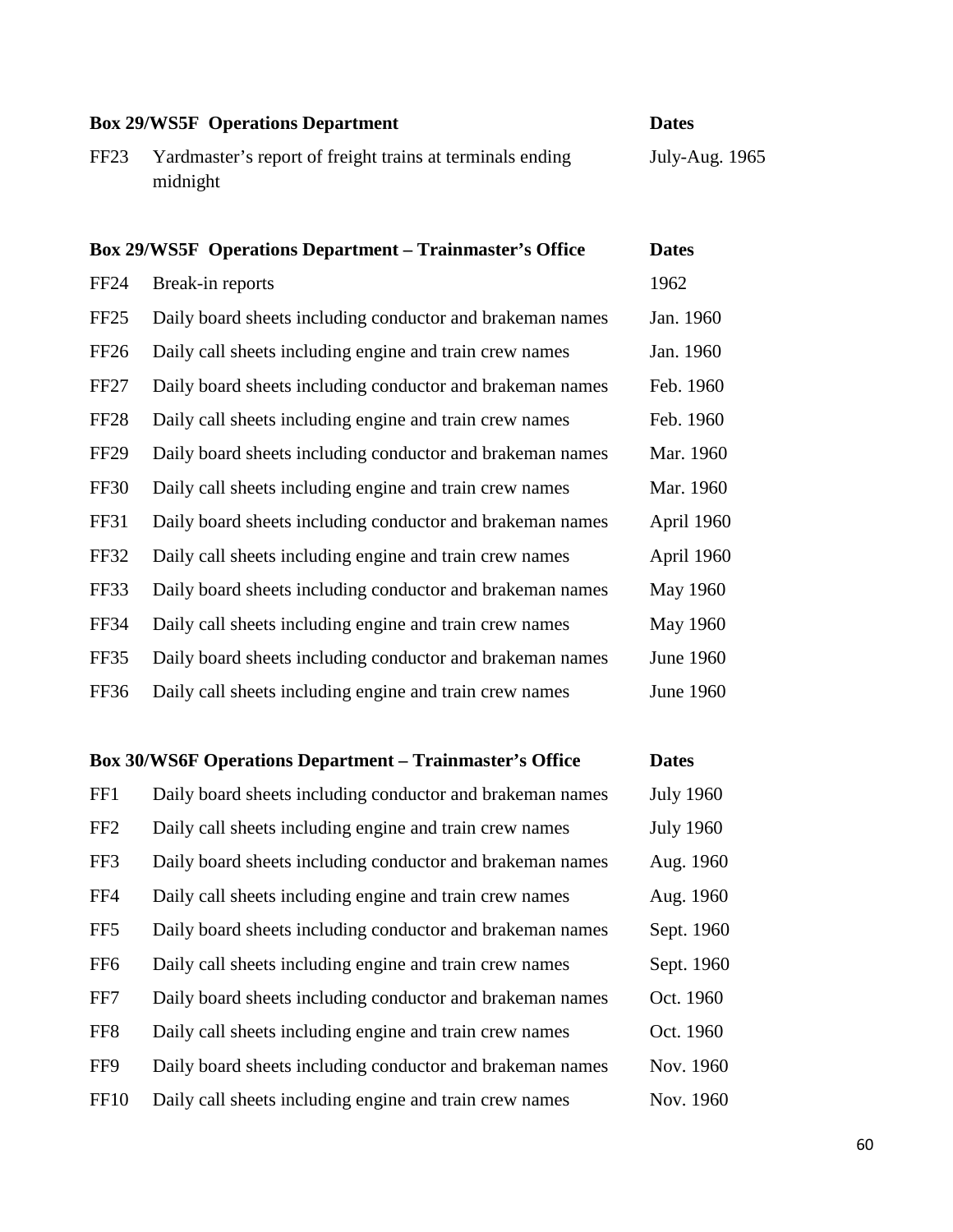|                  | <b>Box 30/WS6F</b> Operations Department - Trainmaster's Office | <b>Dates</b>     |
|------------------|-----------------------------------------------------------------|------------------|
| <b>FF11</b>      | Daily board sheets including conductor and brakeman names       | Dec. 1960        |
| FF12             | Daily call sheets including engine and train crew names         | Dec. 1960        |
| FF13             | Daily board sheets including conductor and brakeman names       | Jan.1963         |
| FF14             | Daily call sheets including engine and train crew names         | Jan. 1963        |
| FF15             | Daily board sheets including conductor and brakeman names       | Feb.1963         |
| FF16             | Daily call sheets including engine and train crew names         | Feb. 1963        |
| FF17             | Daily board sheets including conductor and brakeman names       | Mar.1963         |
| <b>FF18</b>      | Daily call sheets including engine and train crew names         | Mar. 1963        |
| <b>FF19</b>      | Daily board sheets including conductor and brakeman names       | April1963        |
| <b>FF20</b>      | Daily call sheets including engine and train crew names         | April 1963       |
| FF <sub>21</sub> | Daily board sheets including conductor and brakeman names       | May 1963         |
| FF <sub>22</sub> | Daily call sheets including engine and train crew names         | May 1963         |
| FF <sub>23</sub> | Daily board sheets including conductor and brakeman names       | June1963         |
| <b>FF24</b>      | Daily call sheets including engine and train crew names         | June 1963        |
| FF <sub>25</sub> | Daily board sheets including conductor and brakeman names       | <b>July 1963</b> |
| FF <sub>26</sub> | Daily call sheets including engine and train crew names         | <b>July 1963</b> |
| FF <sub>27</sub> | Daily board sheets including conductor and brakeman names       | Aug.1963         |
| <b>FF28</b>      | Daily call sheets including engine and train crew names         | Aug. 1963        |
| <b>FF29</b>      | Daily board sheets including conductor and brakeman names       | Sept.1963        |

|                 | <b>Box 31/WS7F</b> Operations Department – Trainmaster's Office | <b>Dates</b> |
|-----------------|-----------------------------------------------------------------|--------------|
| FF1             | Daily board sheets including conductor and brakeman names       | Oct.1963     |
| FF <sub>2</sub> | Daily board sheets including conductor and brakeman names       | Nov.1963     |
| FF3             | Daily board sheets including conductor and brakeman names       | Dec.1963     |
| FF4             | Daily board sheets include conductor and brakeman names         | Jan.1965     |
| FF <sub>5</sub> | Daily call sheets including engine and train crew names         | Jan. 1965    |
| FF <sub>6</sub> | Daily board sheets including conductor and brakeman names       | Feb.1965     |
| FF7             | Daily call sheets including engine and train crew names         | Feb. 1965    |
| FF <sub>8</sub> | Daily board sheets including conductor and brakeman names       | Mar. 1965    |
|                 |                                                                 |              |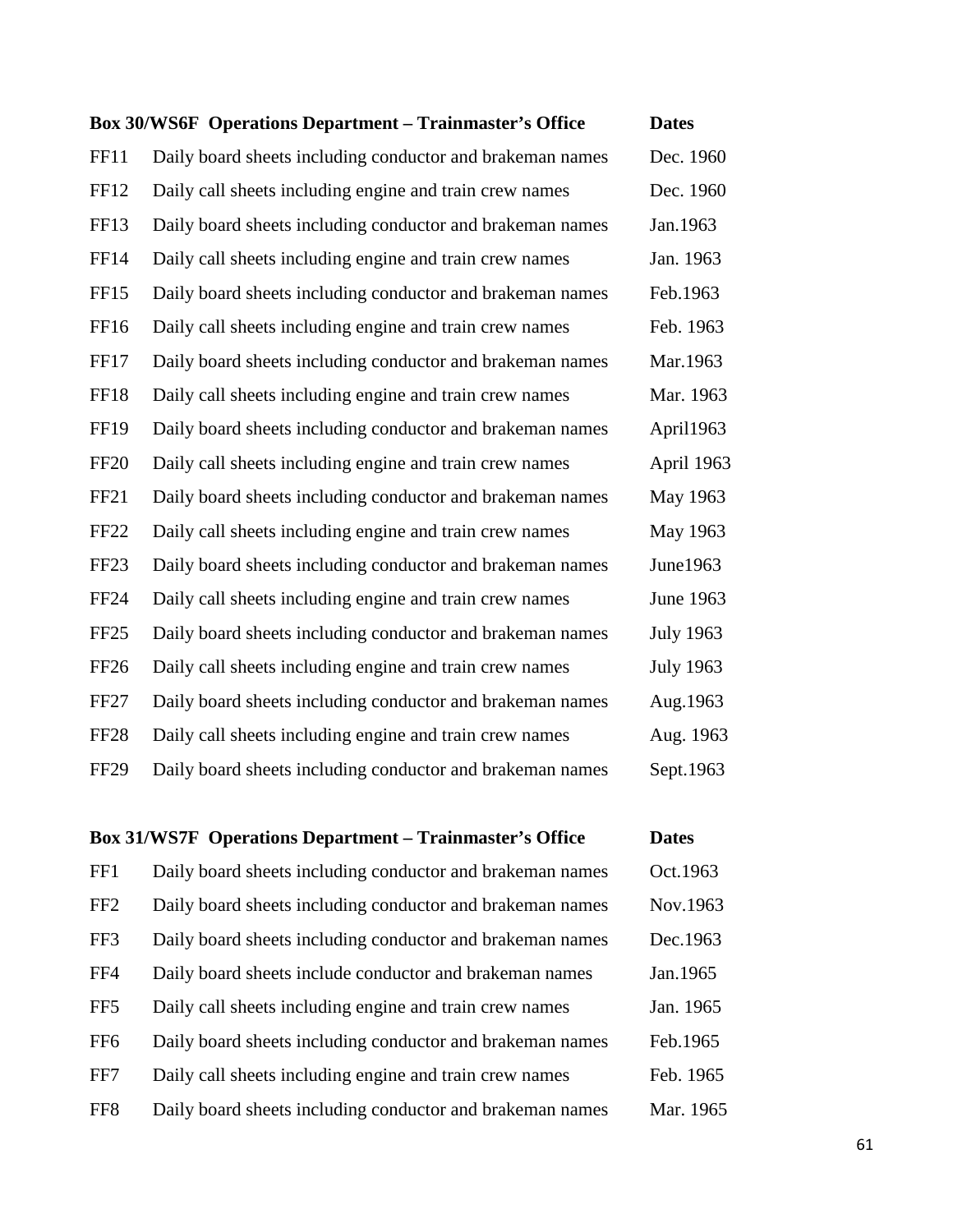| <b>Box 31/WS7F</b> Operations Department - Trainmaster's Office | <b>Dates</b>     |
|-----------------------------------------------------------------|------------------|
| Daily call sheets including engine and train crew names         | Mar. 1965        |
| Daily board sheets including conductor and brakeman names       | April 1965       |
| Daily call sheets including engine and train crew names         | April 1965       |
| Daily board sheets including conductor and brakeman names       | May 1965         |
| Daily call sheets including engine and train crew names         | May 1965         |
| Daily board sheets including conductor and brakeman names       | June 1965        |
| Daily call sheets including engine and train crew names         | June 1965        |
| Daily board sheets including conductor and brakeman names       | <b>July 1965</b> |
| Daily call sheets including engine and train crew names         | <b>July 1965</b> |
| Daily board sheets including conductor and brakeman names       | Aug. 1965        |
| Daily call sheets including engine and train crew names         | Aug. 1965        |
| Daily board sheets including conductor and brakeman names       | Sept.1965        |
| Daily call sheets including engine and train crew names         | Sept. 1965       |
| Daily board sheets including conductor and brakeman names       | Oct. 1965        |
| Daily call sheets including engine and train crew names         | Oct. 1965        |
| Daily board sheets including conductor and brakeman names       | Nov. 1965        |
| Daily call sheets including engine and train crew names         | Nov. 1965        |
| Daily board sheets including conductor and brakeman names       | Dec. 1965        |
| Daily call sheets including engine and train crew names         | Dec. 1965        |
| Daily board sheets including conductor and brakeman names       | Feb. 1966        |
| Daily board sheets including conductor and brakeman names       | Mar. 1966        |
|                                                                 |                  |

## **Box 32/WS2G Operations Department – Trainmaster's Office Dates**  $FFA = D_0$ ily board sheets including conductor and brake

| FF1             | Daily board sheets including conductor and brakeman names | April 1966       |
|-----------------|-----------------------------------------------------------|------------------|
| FF <sub>2</sub> | Daily board sheets including conductor and brakeman names | <b>May 1966</b>  |
| FF3             | Daily board sheets including conductor and brakeman names | <b>June 1966</b> |
| FF4             | Daily call sheets including engine and train crew names   | <b>June 1966</b> |
| FF <sub>5</sub> | Daily board sheets including conductor and brakeman names | <b>July 1966</b> |
| FF <sub>6</sub> | Daily call sheets including engine and train crew names   | <b>July 1966</b> |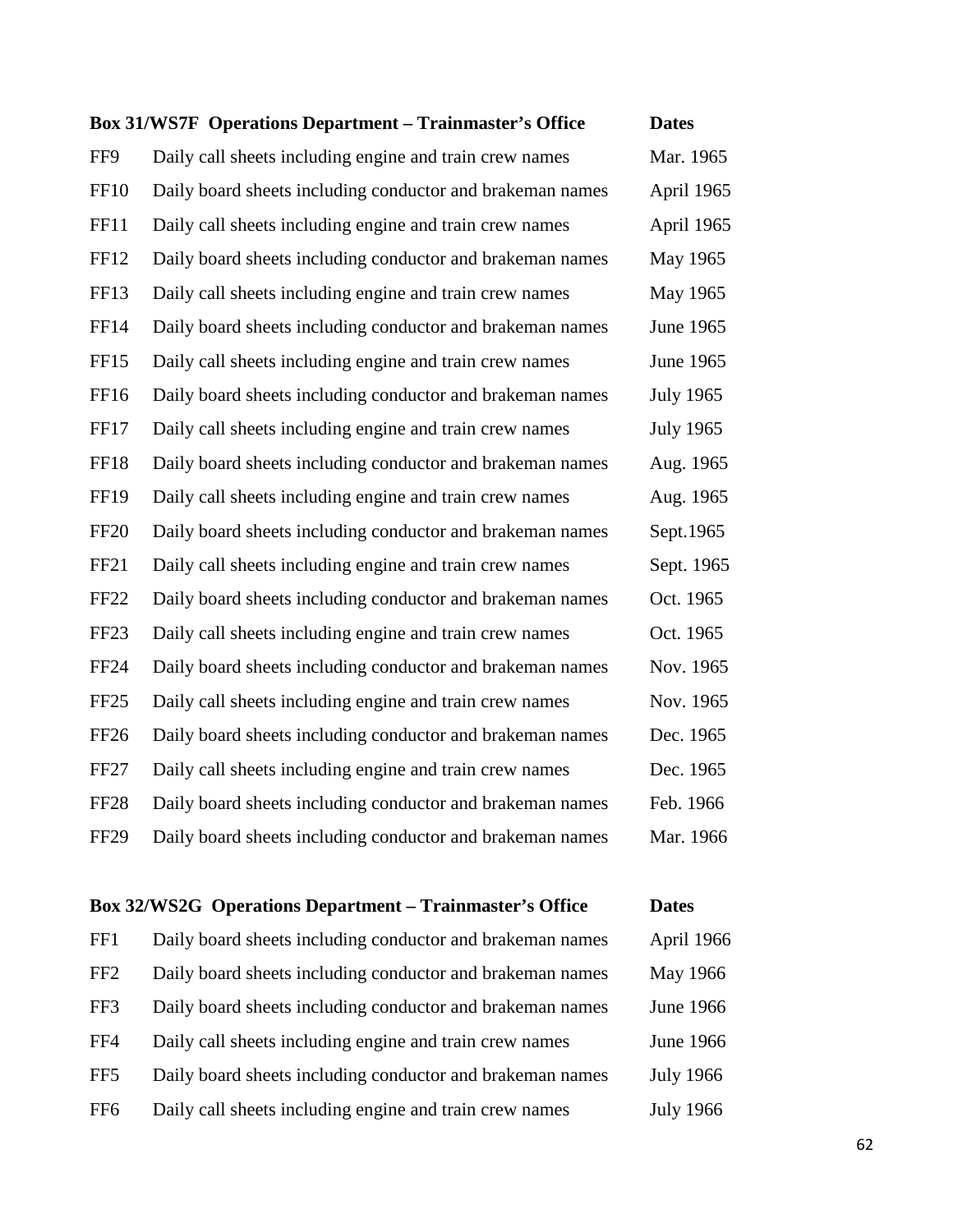|                  | Box 32/WS2G Operations Department - Trainmaster's Office                                                           | <b>Dates</b> |
|------------------|--------------------------------------------------------------------------------------------------------------------|--------------|
| FF7              | Daily board sheets including conductor and brakeman names                                                          | Aug. 1966    |
| FF <sub>8</sub>  | Daily call sheets including engine and train crew names                                                            | Aug. 1966    |
| FF9              | Daily board sheets including conductor and brakeman names                                                          | Sept. 1966   |
| <b>FF10</b>      | Daily board sheets including conductor and brakeman names                                                          | Oct. 1966    |
| FF11             | Daily board sheets including conductor and brakeman names                                                          | Nov. 1966    |
| FF12             | Daily board sheets including conductor and brakeman names                                                          | Dec. 1966    |
| FF13             | Daily call sheets including engine and train crew names                                                            | Aug. 1969    |
| <b>FF14</b>      | Daily board sheets including conductor and brakeman names                                                          | Sept. 1969   |
| FF <sub>15</sub> | Daily call sheets including engine and train crew names                                                            | Sept. 1969   |
| FF16             | Report of efficiency tests and rules observation tests,<br><b>Yellowstone Division</b>                             | 1962         |
| FF17             | Engineers safety tests: list of names and dates of tests                                                           | 1962-1963    |
| FF18             | Job assignments: circulars, telegrams                                                                              | 1961         |
| FF <sub>19</sub> | Job assignments: circulars, telegrams                                                                              | 1962         |
| <b>FF20</b>      | Job assignments: circulars, telegrams                                                                              | 1963         |
| FF21             | Job assignments: circulars, telegrams                                                                              | 1964         |
| FF <sub>22</sub> | Bozeman, Gallatin County, MT leases: applications, letters,<br>sketches, telegrams                                 | 1939-1941    |
|                  | FF22A Leases – Gardiner and Yellowstone: letter, lease agreement                                                   | 1916-1937    |
| FF <sub>23</sub> | Leases – Park Branch: letters, telegrams, private road crossing<br>permit, rail/track blueprint with leases noted  | 1939-1942    |
| <b>FF24</b>      | Lease – Emigrant Dredging Co. power transmission: notes,<br>application, power line blueprint                      | 1940         |
| FF <sub>25</sub> | Lease – power line between Amsterdam and Anceney, MT:<br>letters, telegram                                         | 1940-1941    |
| FF <sub>26</sub> | Lease – Trident, MT: application sketch, letter                                                                    | 1940-1941    |
| FF <sub>27</sub> | Leases – Livingston, Park County, MT: applications, letters,<br>sketches, telegrams, private road crossing permits | 1940-1942    |
| FF <sub>28</sub> | Leases - Belgrade, Logan, MT: applications, letters, notes,<br>sketches                                            | 1940-1942    |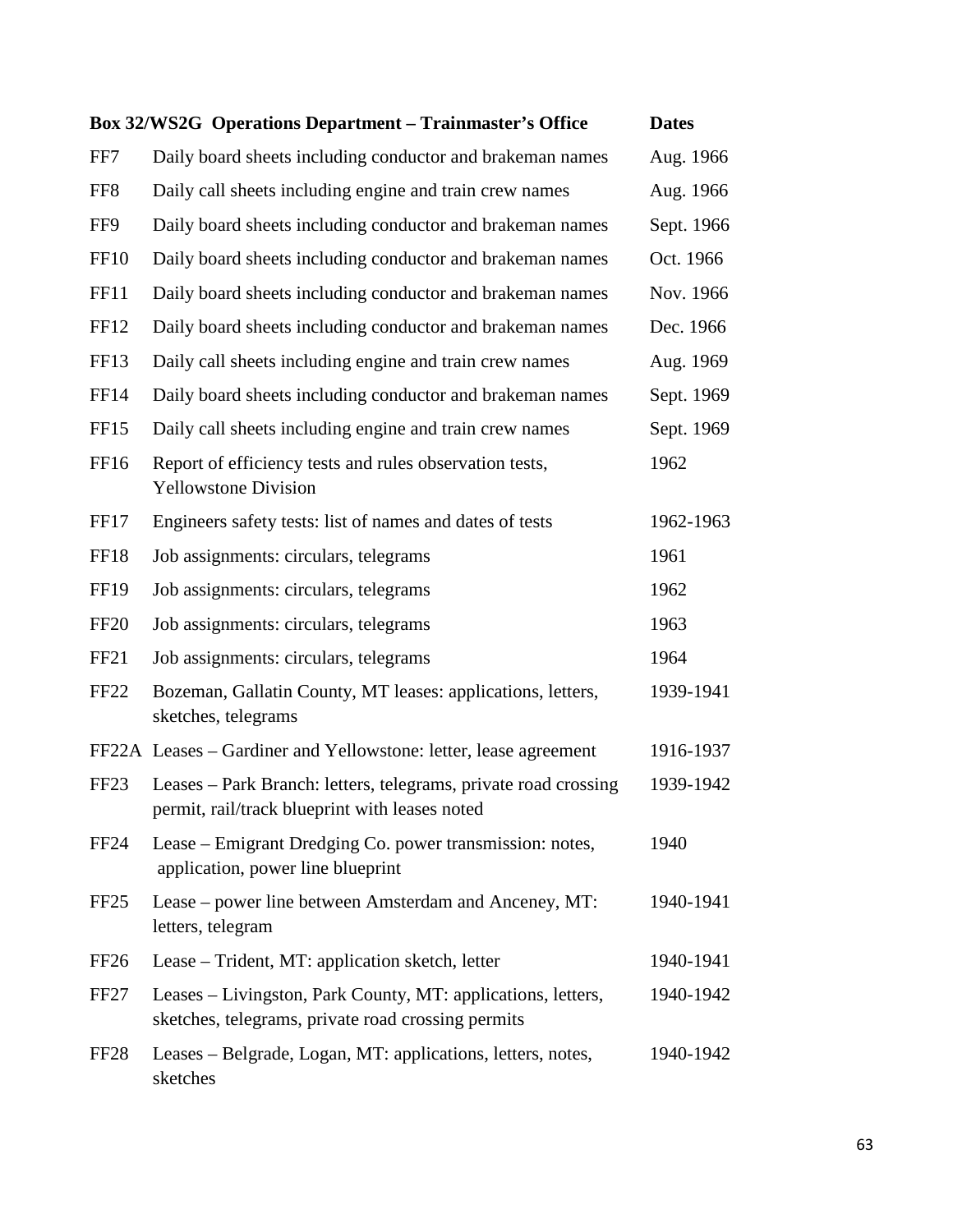|                 | Box 32/ WS2G Operations Department - Trainmaster's Office                                                                        | <b>Dates</b>       |
|-----------------|----------------------------------------------------------------------------------------------------------------------------------|--------------------|
| <b>FF29</b>     | Leases – Toston, MT area: application, letters, telegrams,<br>sketches                                                           | 1940-1941          |
| FF30            | Lease – gas lines: letter, specifications with blueprint plan                                                                    | 1941               |
| FF31            | Leases – Manhattan, MT: applications, sketches, letters,<br>telegrams                                                            | 1941               |
| <b>FF32</b>     | Lease – Bozeman, MT to Jake Tidema: letters, supply<br>requisition, notes, sketch                                                | 1941               |
| FF33            | Leases: letters, telegrams                                                                                                       | 1941-1942          |
| <b>FF34</b>     | Leases: letters, telegrams, applications                                                                                         | 1958-1959          |
| FF35            | Leases: letters, telegrams                                                                                                       | 1959               |
| FF36            | Leases: letters, applications                                                                                                    | 1960               |
| FF37            | Leases: letters, applications                                                                                                    | 1960               |
| FF38            | Loading crawler shovels on railcar: letter, rules, blueprint                                                                     | 1941               |
|                 | Box 33/WS2G Operations Department - Trainmaster's Office                                                                         | <b>Dates</b>       |
| FF1             | Livingston, MT station: notices to start improvement work,<br>letters, telegrams, invoices                                       | 1949-1959          |
| FF <sub>2</sub> | Livingston, MT station: notices to start improvement work,<br>letter, telegrams, invoices, supply requisitions                   | 1954-1959          |
| FF3             | Livingston, MT station: notices to start improvement work,<br>letters, telegrams, blueprints, requests for authority             | 1957-1959          |
| FF4             | Livingston, MT station: notices to start improvement work,<br>letters, telegrams, invoices, requests for authority               | 1960               |
| FF <sub>5</sub> | Special rules, circulars, memos                                                                                                  | 1955-1963          |
| FF5A            | Memos, train schedules (originals and copies)                                                                                    | 1957-1968 (copies) |
| FF <sub>6</sub> | Reports of train and yard crew overtime                                                                                          | 1957-1960          |
| FF7             | Rocky Mt. Division: letters, brochures, circulars, articles,<br>telegrams, safety record awards (copies)                         | 1949-1964          |
| FF8             | Rocky Mt. Division: letters, brochures, circulars, articles,<br>telegrams, Streamline Products prices and letter (1988.068.0073) | 1954-1961          |
| FF8A            | Telegrams, letters, notices, memos, supply inventory                                                                             | 1960-1969          |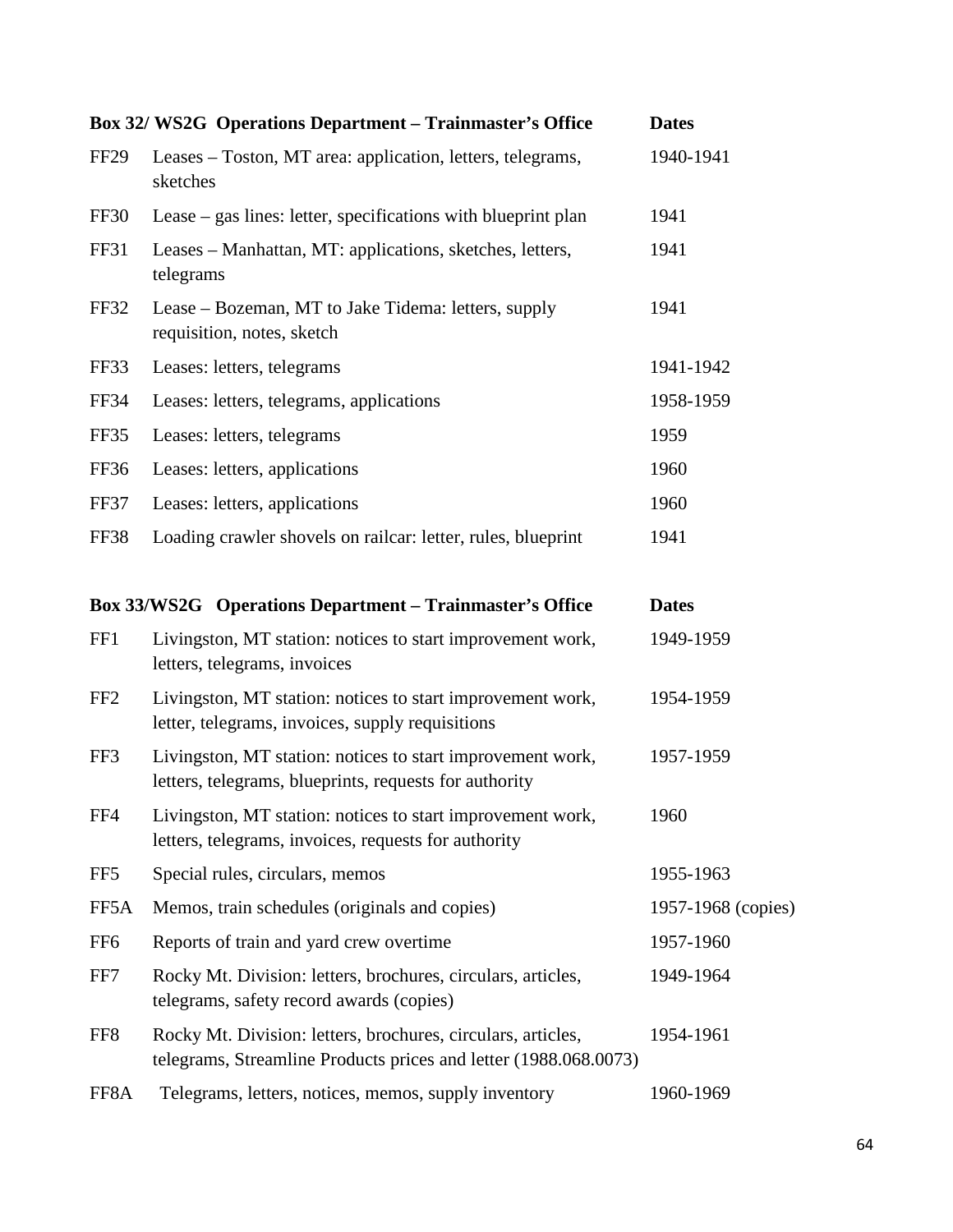|                  | <b>Box 33/WS2G</b> Operations Department – Trainmaster's Office                     | <b>Dates</b> |
|------------------|-------------------------------------------------------------------------------------|--------------|
| FF9              | Rules, right of way and other operating property: rule booklet,<br>circular, letter | 1942         |
| FF <sub>10</sub> | Special orders, circulars, bulletins, memos                                         | 1964-1968    |
| FF11             | Report of automatic block signal tests, operating rules<br>efficiency tests         | 1962         |
| FF <sub>12</sub> | Yellowstone Division: clerk vacancy notices, circulars                              | 1960-1967    |
| FF <sub>13</sub> | Yard operation results                                                              | 1960-1961    |

## **SERIES 7 PERSONNEL DEPARTMENT**

| Box 34/WS3G Personal Records (1994.050) RESTRICTED<br><b>Dates</b> |                                                |                               |
|--------------------------------------------------------------------|------------------------------------------------|-------------------------------|
| FF1                                                                | Abbey, Kenneth Gordon: employment application  | April 29, 1949                |
| FF <sub>2</sub>                                                    | Adams, Glen Gordon: personal record            | July 27, 1940 - June 18, 1968 |
| FF3                                                                | Adams, John Jay: personal record               | Mar 21 - July 8, 1949         |
| FF4                                                                | Adams, John William: employment applications   | Jan. 14 - Sept 20, 1949       |
| FF <sub>5</sub>                                                    | Adams, Thomas Charles: employment applications | Jan. 5, 1943                  |
| FF <sub>6</sub>                                                    | Adams, Warren Duane: personal record           | July 27 - Sept. 8, 1948       |
| FF7                                                                | Allen, Charles Louis: personal record          | April 5, 1944 - June 20, 1966 |
| FF <sub>8</sub>                                                    | Altimus, Joel Case Jr.: personal record        | Nov. 6, 1943 - Dec. 26, 1961  |
| FF9                                                                | Altimus, William Brunell Jr.: personal record  | Nov. 19, 1959 - Aug. 2, 1960  |
| <b>FF10</b>                                                        | Alverson, Lee Eugene: employment application   | Oct. 30, 1945                 |
| <b>FF11</b>                                                        | Ambo, Victor: personal record                  | Oct. 10-21, 1954              |
| FF12                                                               | Amon, Philip Loren: personal record            | June 5, 1943 - Mar. 28, 1962  |
| FF13                                                               | Amundsen, Odin: personal record                | Oct. 6, 1942 - Sept. 8, 1959  |
| FF14                                                               | Anest, Paul Louis: personal record             | May 7 - June 15, 1964         |
| FF15                                                               | Anderson, Arnold James: personal record        | Nov. 22, 1944- Mar. 13, 1958  |
| FF16                                                               | Anderson, Robert Edward: personal record       | Sept. 1957 - Sept. 27, 1961   |
| FF17                                                               | Anderson, Morris Alvin: personal record        | Jan. 17, 1945 - Oct. 11, 1948 |
| FF18                                                               | Armbruster, John William: personal record      | Sept. 1949 - April 15, 1967   |
| <b>FF19</b>                                                        | Ammerman, Robert Lionel: personal record       | Jan. 9 - Feb. 3, 1964         |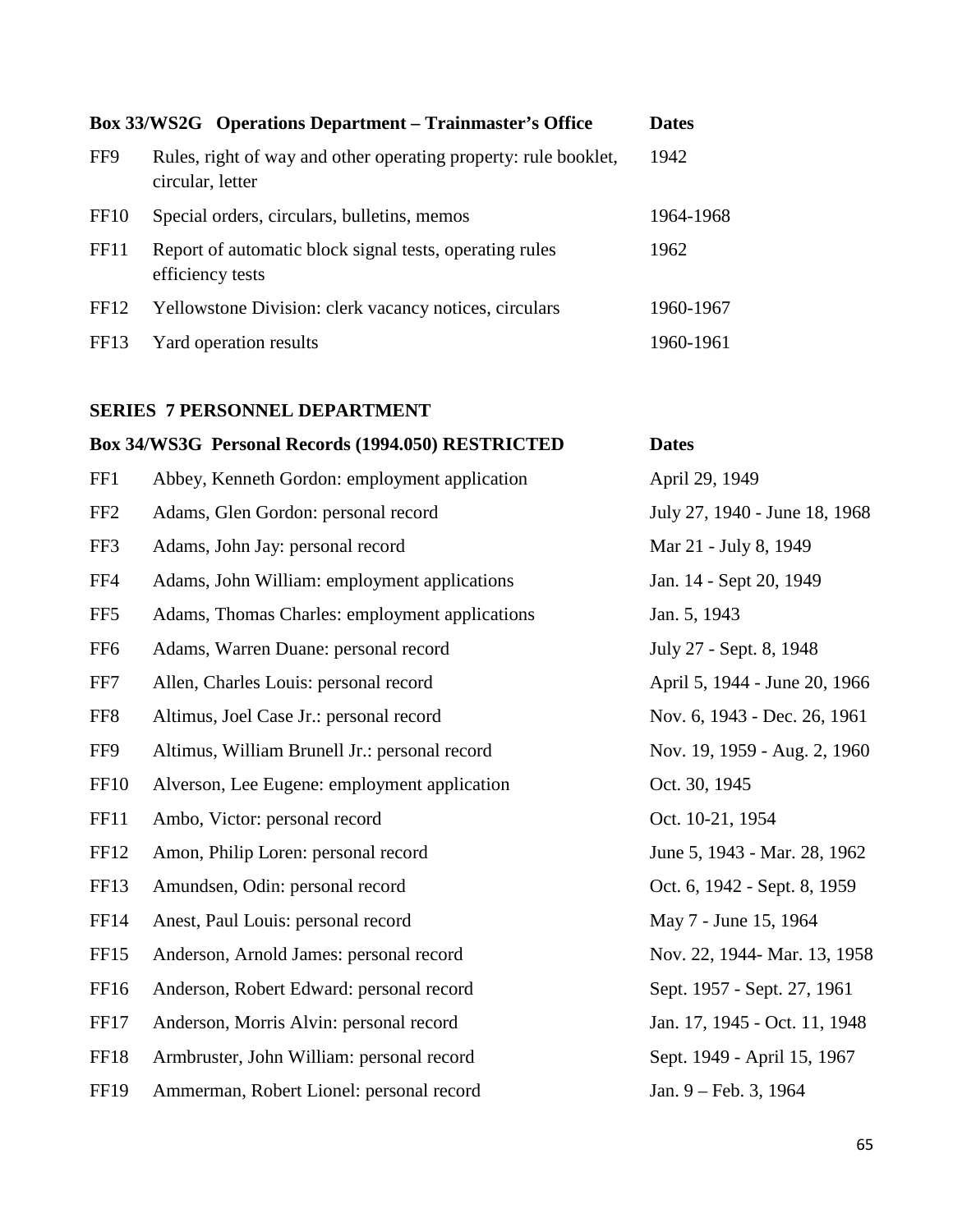|                  | Box 34/WS3G Personal Records (1994.050) RESTRICTED | <b>Dates</b>                  |
|------------------|----------------------------------------------------|-------------------------------|
| FF <sub>20</sub> | Arens, Norman Nick: employment application         | May 18, 1944                  |
| FF <sub>21</sub> | Ash, William Preston: employment application       | Sept. 28, 1936                |
| FF <sub>22</sub> | Atkinson, Harold: personal record                  | Jan. 25 - June 22, 1954       |
| FF <sub>23</sub> | Babcock, Joe: personal record                      | Oct. 5, 1936                  |
| <b>FF24</b>      | Babcock, Richard Stanley: personal record          | May 14 - June 30, 1944        |
| FF <sub>25</sub> | Bachman, Theodore Milton: personal record          | June 29 - Aug. 9, 1945        |
| FF <sub>26</sub> | Bade, Louis R.: personal record                    | Sept. 1944 - April 12, 1945   |
| FF <sub>27</sub> | Bailey, Daniel: personal record                    | Sept. 1942 - Sept. 7, 1943    |
| FF <sub>28</sub> | Bailey, Harvey Donald: personal record             | Nov. 27, 1942 - April 7, 1943 |
| FF <sub>29</sub> | Bailey, Henry Alvin: personal record               | Dec. 15, 1953 - May 6, 1954   |
| <b>FF30</b>      | Baker, Charles S.: personal record                 | Sept. 9, 1944 - Jan. 6, 1945  |
| FF31             | Baker, Frank Patrick: personal record              | July 14, 1938 - Mar. 14, 1961 |
| FF32             | Baker, Reason James: personal record               | Sept. $4 - 14$ , 1953         |
| <b>FF34</b>      | Barbero, John Anthony: personal record             | Aug. 18 - Oct. 13, 1952       |
| FF35             | Bare, Philip Ray: personal record                  | Jan. 12, 1942 - Aug. 31, 1946 |
| <b>FF36</b>      | Bargas, Augustine: personal record                 | June 13, 1942 - Oct. 18, 1948 |
| FF37             | Barr, Benjamin Franklin: personal record           | May 18, 1943 - April 1965     |
| FF38             | Barrett, James Edward: employment application      | July 13, 1953                 |
| FF39             | Barringer, Dennis James: personal record           | Oct. 17 - Dec. 26, 1962       |
| FF40             | Barry, James Edward: personal record               | Nov. 9, 1942 - May 1, 1961    |
| FF41             | Barry, John: personal record                       | June 4, 1942 - April 9, 1947  |
| <b>FF42</b>      | Barry, Patrick Joseph: personal record             | Jan. 8, 1942 - Feb. 2, 1950   |
| FF43             | Barry, Thomas P.: employment check request         | July 27, 1956                 |
| <b>FF44</b>      | Barton, Rex R. William: employment application     | Aug. 26, 1943                 |
| <b>FF45</b>      | Baustadt, James Edward: employment application     | Nov. 6-11, 1944               |
| <b>FF46</b>      | Baxter, Lloyd Norman: personal record              | Dec. 15, 1942 - Sept. 1943    |
| <b>FF47</b>      | Beardsley, Bruce Hazard: personal record           | June 5, 1943 - Jan. 6, 1969   |
| <b>FF48</b>      | Beckman, Lee Arnold: personal record               | July 12, 1937 - Mar. 23, 1955 |
| <b>FF49</b>      | Belton, Robert Ernest: personal record             | Jan. 9, 1942 - Dec. 16, 1963  |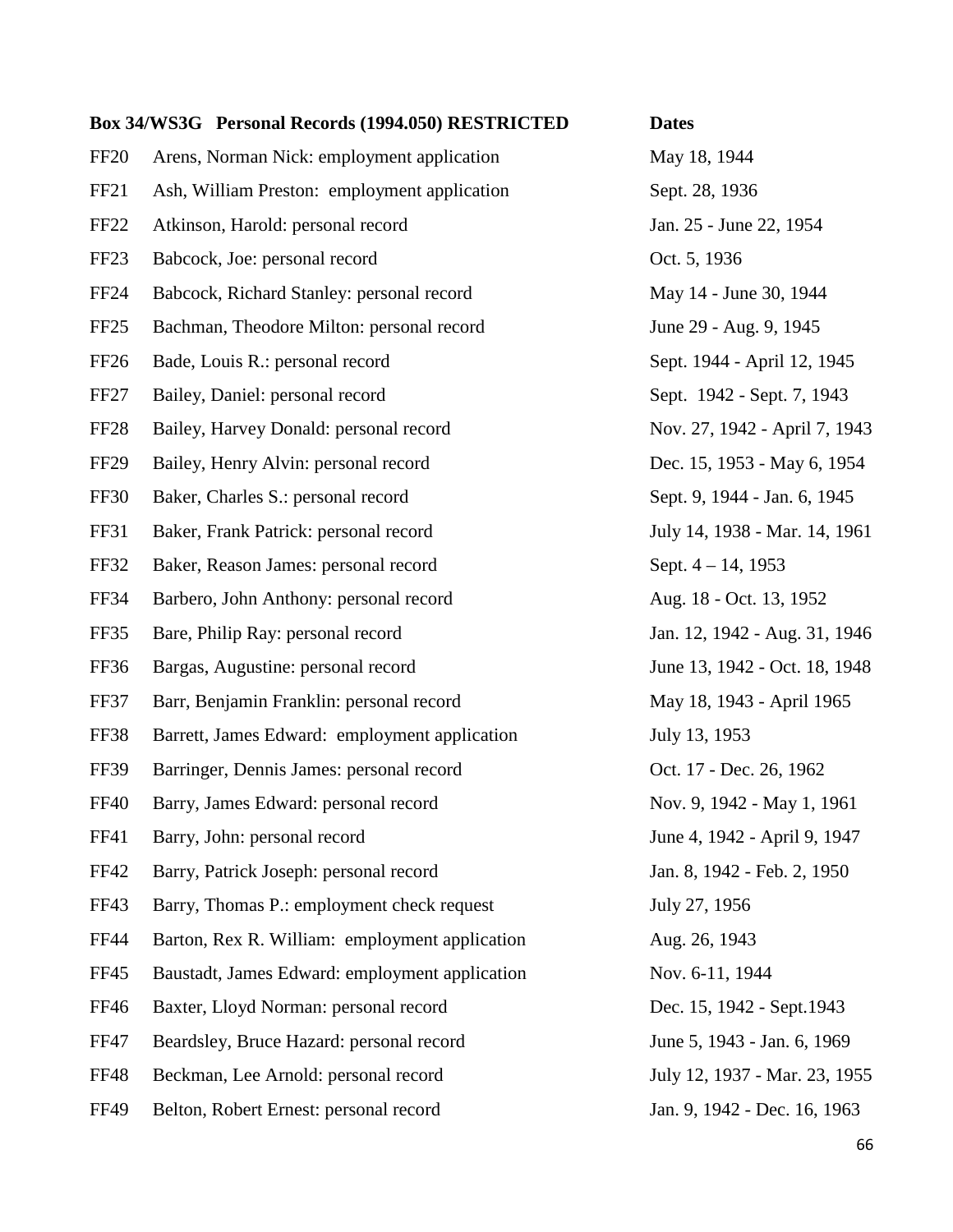| Box 34/WS3G Personal Records (1994.050) RESTRICTED |                                                                                                                                                                                               | <b>Dates</b>                  |
|----------------------------------------------------|-----------------------------------------------------------------------------------------------------------------------------------------------------------------------------------------------|-------------------------------|
| <b>FF50</b>                                        | Bender, Charles James: personal record, examination certificate<br>letters, telegram, retirement certificate, employee and union<br>membership cards, certificate of service, wallet, key fob | 1917-1961                     |
| FF51                                               | Bennett, Charles Bruce: personal record                                                                                                                                                       | July 22, 1941 - July 3, 1946  |
| FF52                                               | Benolken, James Aloysius: personal record                                                                                                                                                     | Oct. 23, 1950 - May 8, 1951   |
| FF53                                               | Benson, Albin Welin: personal record                                                                                                                                                          | Mar. 23, 1936 - Dec. 1962     |
| <b>FF54</b>                                        | Bentley, James Thomas: deceased notice                                                                                                                                                        | Dec. 13, 1946 - Jan. 9, 1947  |
| FF55                                               | Bergin, William: deceased notice                                                                                                                                                              | Mar. 13, 1954 - April 6, 1954 |
| <b>FF56</b>                                        | Berryman, Frank Eugene: deceased notice                                                                                                                                                       | Aug. 2 - Aug. 13, 1954        |
| FF57                                               | Bessinger, Frank: employment application                                                                                                                                                      | Aug. 2, 1943                  |
| <b>FF58</b>                                        | Best, Henry LaVerne: personal record                                                                                                                                                          | May 22, 1944 - Jan. 26, 1950  |
| <b>FF59</b>                                        | Betcher, Ralph Edward Jr.: personal record                                                                                                                                                    | Aug. 1, 1954 - Oct. 10, 1962  |
| <b>FF60</b>                                        | Biever, Carl O.: personal record                                                                                                                                                              | Sept. 19, 1949 - Feb. 1953    |
| FF <sub>61</sub>                                   | Billings, Allen Leroy: deceased notice                                                                                                                                                        | Nov. 15, 1950                 |
| <b>FF62</b>                                        | Billingslea, William Robert: personal record                                                                                                                                                  | Feb. 29, 1943 - Mar. 24, 1944 |
| <b>FF63</b>                                        | Billman, William Francis: personal record                                                                                                                                                     | April 10, 1945 - Feb. 5, 1948 |
| <b>FF64</b>                                        | Birch, James Martin: personal record                                                                                                                                                          | Oct. 31, 1933 - Jan. 14, 1954 |
| FF <sub>65</sub>                                   | Birch, Robert William: personal record                                                                                                                                                        | Mar. 7, 1935 - Mar. 28, 1962  |
| <b>FF66</b>                                        | Bishop, Benjamin Clarence: employment application                                                                                                                                             | June 16, 1937                 |
| FF67                                               | Bishop, Cleveland Baird: personal record                                                                                                                                                      | June 27, 1955                 |
| <b>FF68</b>                                        | Bishop, Raymond Hubert: notice                                                                                                                                                                | June 19, 1933                 |
| FF <sub>69</sub>                                   | Bishop, William: deceased notice                                                                                                                                                              | Sept. 3, 1948                 |
| <b>FF70</b>                                        | Bishop, William Woodraff: personal record                                                                                                                                                     | Oct. 5, 1942 - Mar. 27, 1943  |
| <b>FF71</b>                                        | Bitrick, James Edward: personal record                                                                                                                                                        | Jan. 26 - Feb. 10, 1945       |
| <b>FF72</b>                                        | Bjerke, Eugene Kenneth: personal record                                                                                                                                                       | Jan. 22, 1942 - Jan. 17, 1950 |
| FF73                                               | Black, John Donner: personal record                                                                                                                                                           | Feb. 18 - Sept. 20, 1942      |
| <b>FF74</b>                                        | Blackburn, William Apsley: retired                                                                                                                                                            | Nov. 23, 1932                 |
| FF75                                               | Blanchard, Pearl Ruby: employment application                                                                                                                                                 | Oct. 31 - Nov. 25, 1944       |
| <b>FF76</b>                                        | Bogue, Bernard John: personal record                                                                                                                                                          | Aug. 15, 1949 - July 31, 1964 |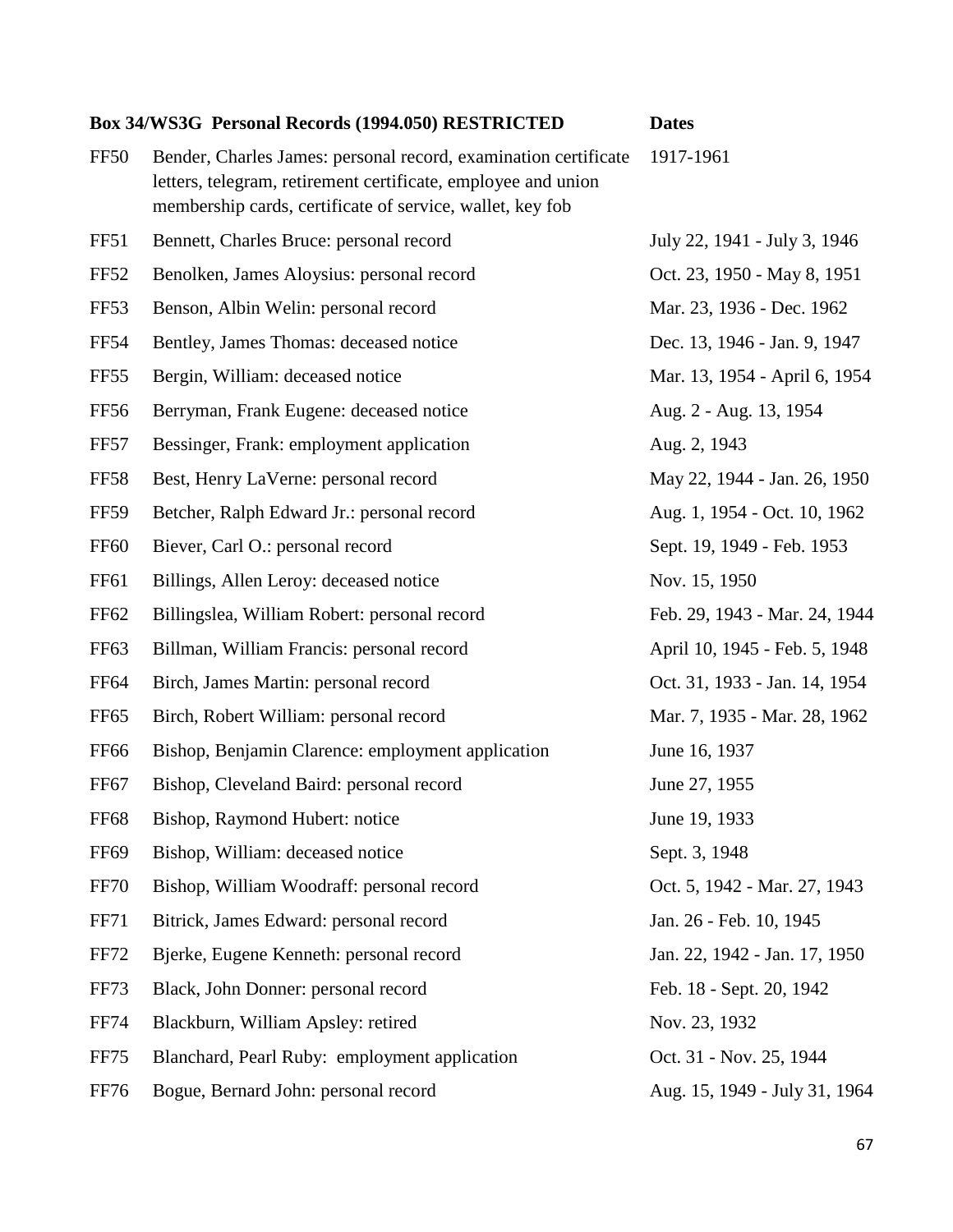FF77 Boland, Camillus Eugene: personal record Oct. 31 - Nov. 28, 1945 FF78 Bonko, Robert John: personal record Oct. 7, 1952 - Mar. 13, 1956 FF79 Bonnell, Fred Lauren: personal record Mar. 30 - Sept. 1, 1943 FF80 Bonnell, William Basil: personal record June 30, 1952 - Feb. 1957 FF81 Bonnell, William Benjamin: leave for military Feb. 22, 1946 FF82 Bassart, Milo Milton: personal record Feb. 5, 1940 - July 9, 1959 FF83 Botterud, Harold M.: employment application Mar. 22, 1943 FF84 Boyer, Edmond Wellington: personal record 1933 - April 23, 1962 FF85 Bracco, Joe Joseph: personal record Oct. 8, 1946 - Mar. 20, 1947 FF86 Brackett, Floyd Albert: personal record Sept. 13 - Dec. 4, 1944 FF87 Bradford, Thomas Leslie: personal record 1934 - Dec. 27, 1962 FF88 Brakstad, John Thomas: personal record Oct. 9 - Nov. 30, 1950 FF89 Branson, Otis Wellington: personal record Feb. 25, 1949 - June 30, 1950 FF90 Brent, James Harold: personal record Sept. 23, 1943 - April 8, 1964 FF91 Bridgewater, Gerald Willard: personal record Aug. 6 - 26, 1942 FF92 Brogan, Webb McNall: personal record Dec. 10, 1942 - April 1943 FF93 Brooking, Arthur Cyril: personal record Jan. 28, 1954 - Oct. 1, 1958 FF94 Brooking, Richard Arthur: personal record April 23, 1951 - Aug. 1957 FF95 Brooking, Roger William: personal record June 9, 1955 - Aug. 7, 1961 FF96 Brooks, Neil Day: personal record Mar. 22, 1954 -Nov. 12, 1959 FF97 Brown, Edgar Clarence: personal record Dec. 1, 1942 – Nov. 13, 1950 FF98 Bryant, Claude M.: personal record June 6 - July 6, 1951 FF99 Bryan, Hayes Glenn: personal record Dec. 10, 1942 -Dec. 11, 1944 FF100 Bullock, Benjamin Howard: personal record Jan. 10 1942 - Nov. 19, 1957 FF101 Bullock, George Orville: employment application Nov. 29, 1954 FF102 Burgard, Martin Edward: personal record Oct. 1, 1948 - July 8, 1950 FF103 Burgess, Caddy William: personal record June 6, 1942 - May 7, 1949 FF104 Burgess, Francis Chalmers: personal record July 5 - Oct. 4, 1945 FF105 Burnstead, Fred: personal record Mar. 5, 1935 - June 6, 1957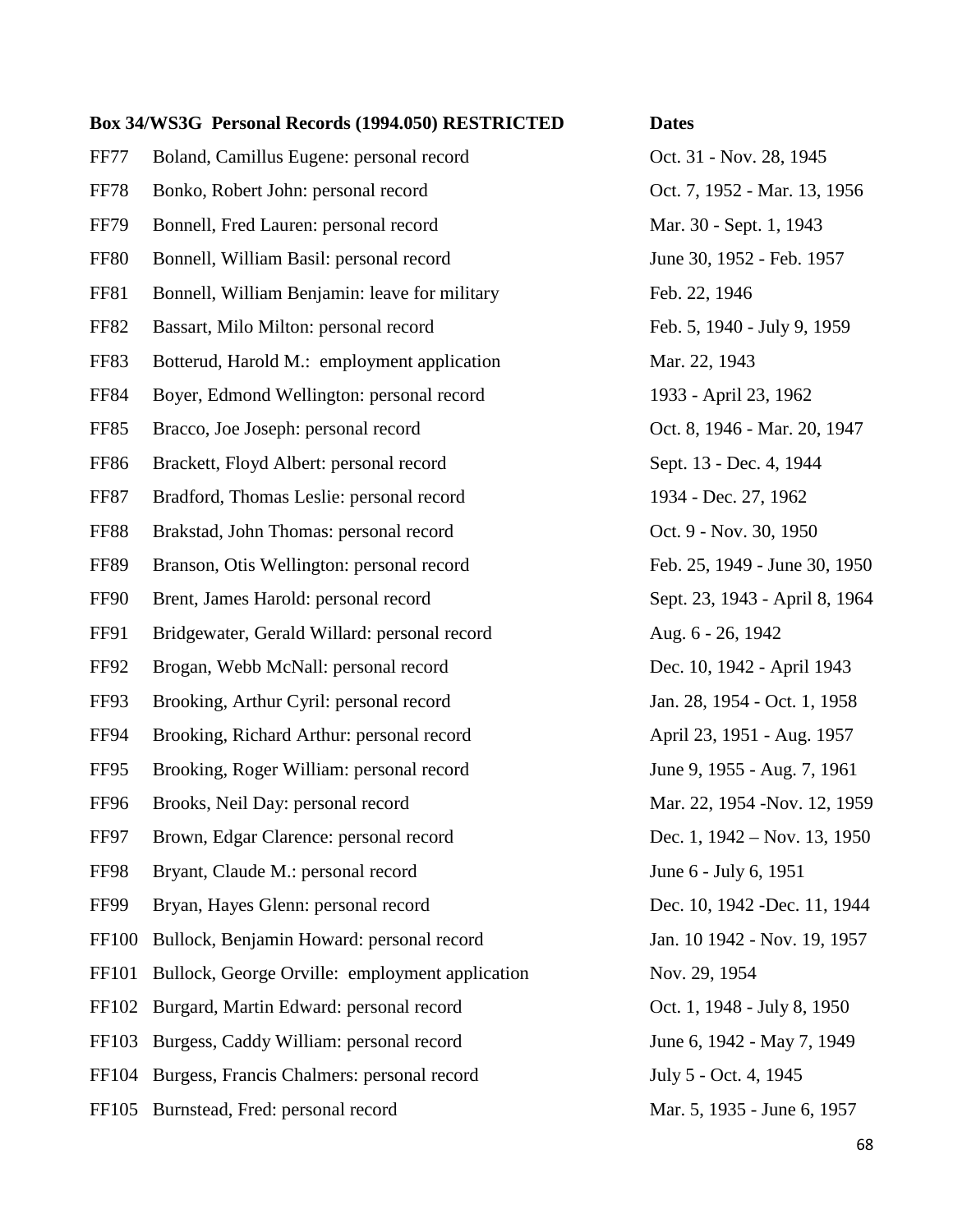FF106 Burrell, Eugene Vernon: personal record Jan. 18 - Feb. 19, 1954 FF107 Burton, Vernon Leslie: personal record Oct. 16, 1942 - Jan. 9, 1943 FF108 Butler, Gordon Joseph: personal record Dec. 22, 1944 - Feb. 6 1945 FF109 Buzick, Bernice Elaine Koskela: employment application Sept. 15, 1958 FF110 Byrne, Frances Vera: personal record June 3 - Oct. 8, 1945 FF111 Burns, Owen Monroe: personal record Feb. 14 – July 25, 1945 FF112 Cadigan, James Thomas: employment application Jan. 18-22, 1944 FF113 Cameron, Deborah Miller: personal record Dec. 19, 1946- Sept. 10, 1948 FF114 Campbell, Francis Ann: personal record Mar. 4, 1945 - Dec. 19, 1946 FF115 Campbell, Leroy Stephen: personal record May 20, 1945 - June 29, 1965 FF116 Carlson, Fred Melvin: personal record July 29, 1942 - May 14, 1946 FF117 Carriger, Fred Jack: personal record June 14 - July 11, 1949 FF118 Carroll, Norma Jean: personal record Feb. 3 - Mar. 12, 1943 FF119 Carroll, Ross Lee: personal record Nov. 1952 - Nov. 9, 1953 FF120 Carruthers, Charles Allen: personal record Aug. 27, 1947- Dec. 16, 1949 FF121 Carruthers, Donald Austin: personal record June 13 - 14, 1946 FF122 Carter, Edmund Foster: employment application Sept. 13, 1943 FF123 Caruso, Alfred James: personal record Oct. 16 - Nov. 1, 1956 FF124 Caruso, Burton Wellington: personal record Sept. 3, 1936 - Sept. 7, 1937 FF125 Casagrande, Donald Ray: personal record Sept. 25 - Oct. 2, 1950 FF126 Cassabaum, W. S.: personal record Dec. 24, 1932 -Nov. 25, 1933 FF127 Cassidy, Patrick Henry: resigned Feb. 17 - 23, 1933 FF128 Clark, Charlie Harlan: employment application Jan. 25, 1954 FF129 Clark, James John: personal record July 26 - Aug. 21, 1934 FF130 Clayton, Leroy Howard: personal record June 25, 1949 - June 25, 1958 FF131 Cofer, Hilda Louise: personal record Jan. 5, 1946 - Aug. 7, 1959 FF132 Cook, Frank Gordon: personal record Sept. 11, 1945 - June 1, 1954 FF133 Coon, George L.: personal record Mar. 3, 1947 - Dec. 28, 1950 FF134 Coplan, Frederick Leon: employment application Sept. 14 - Dec. 20, 1950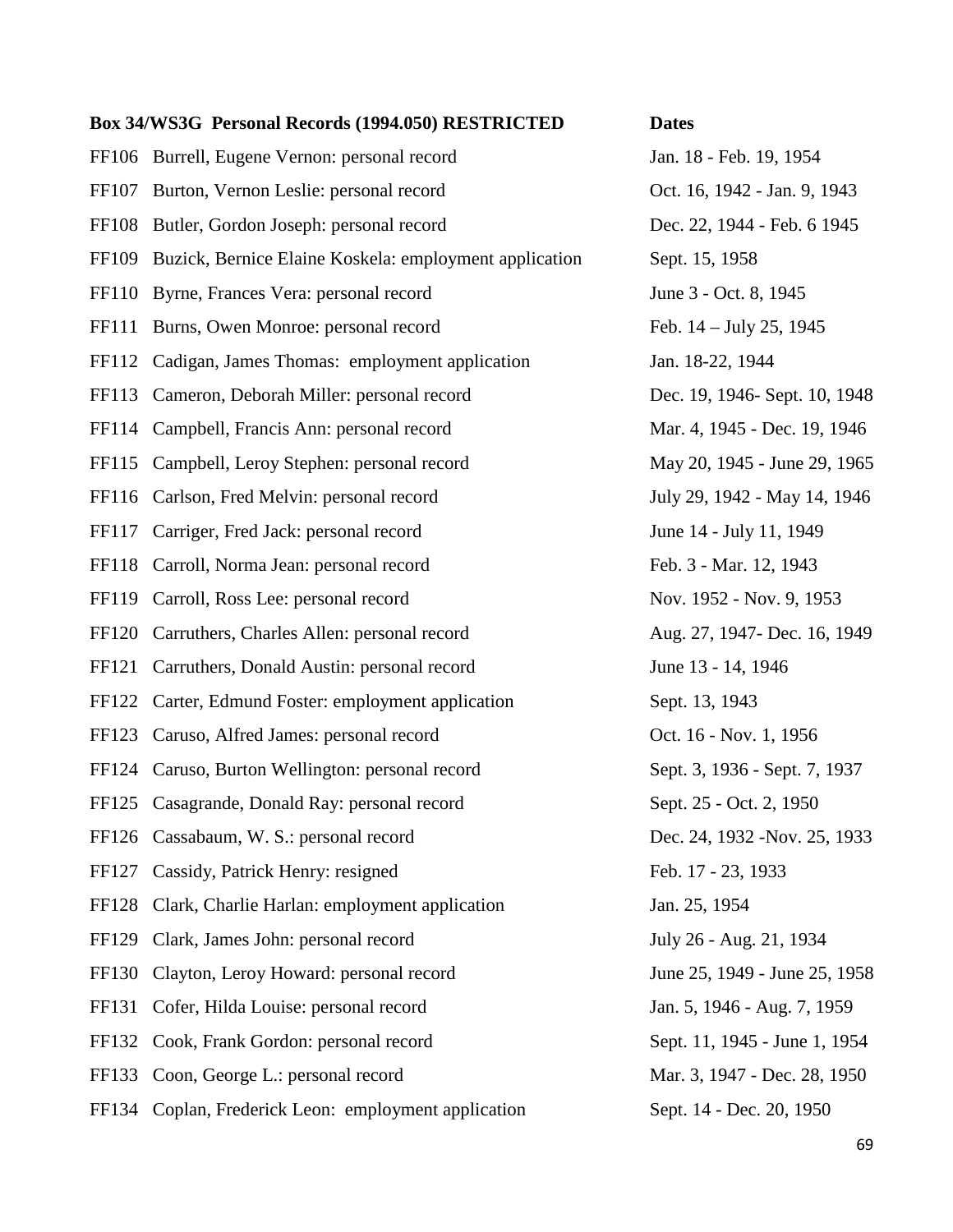FF135 Cote, Aime Dora: employment application Oct. 26, 1953 FF136 Counts, Robert J.: personal record Sept. 26 - Nov. 20, 1956 FF137 Counts, Ronald Lee: personal record June 10, 1954 - July 19, 1956 FF138 Cowger, F. D.: personal record, died 10-23-1979 June 23, 1958 - Jan. 15, 1978 FF139 Cramer, Jean Delores: employment application Sept. 29 - Nov. 2, 1943 FF140 Daly, Joseph Louis: returning from leave of absence July 8, 1948 FF141 Davies, George Nathaniel: personal record April 17 - 28, 1943 FF142 Davies, Larry E.: personal record Nov. 11 - 14, 1946 FF143 DeHaas, Charles Taylor: personal record Aug. 31, 1936 - Oct. 11, 1938 FF144 Dewing, Richard Milton: personal record May 31 - July 16, 1960 FF145 DeYoung, Chester Alan: personal record Mar. 14 - Oct. 22, 1963 FF146 Dietsche, Herbert Allan: personal record Mar. 5, 1956 - Sept. 9, 1957 FF147 Dillon, John Francis: personal record Nov. 25 - Dec. 4, 1946 FF148 Divine, Donald Edgar: personal record April 29, 1931-Sept. 13, 1966 FF149 Dixon, Betty Ann: personal record, resigned Feb. 10 - April 30, 1945 FF150 Doerffer, Jack Arthur: personal record May 15 - June 21, 1943 FF151 Donahue, Daniel, James: personal record Sept. 8 - 14, 1948 FF152 Dorfler, Carl Edward: re-employment after military Sept. 11, 1945 FF153 Dorland, John Thomas: employment application Sept. 29 - Nov. 13, 1943 FF154 DuBois, Richard Glenn: personal record Nov. 15, 1945 - Dec. 9, 1953 FF155 Dunbar, Russell McGinnis: personal record Nov. 25, 1936 - July 13, 1937 FF156 Dunn, William Martin: personal record Oct. 29 - Dec. 1, 1949 FF157 Dyer, Kenneth Sidney: personal record Oct. 13, 1952 FF158 East, Albert James: personal record Oct. 30, 1943 - June 22, 1944 FF159 Eastep, Bufurd Donald: personal record Nov. 9 - Dec. 15, 1953 FF160 Eastep, Donald Neal: personal record Nov. 19, 1951-April 25, 1959 FF161 Ebert, David Napoleon: personal record Sept.12, 1944 - Feb. 5, 1945 FF162 Ebert, Norman Oliver: personal record Sept. 19 - Oct. 1, 1946 FF163 Eby, Herbert Edward: personal record Feb. 5 - April 1, 1946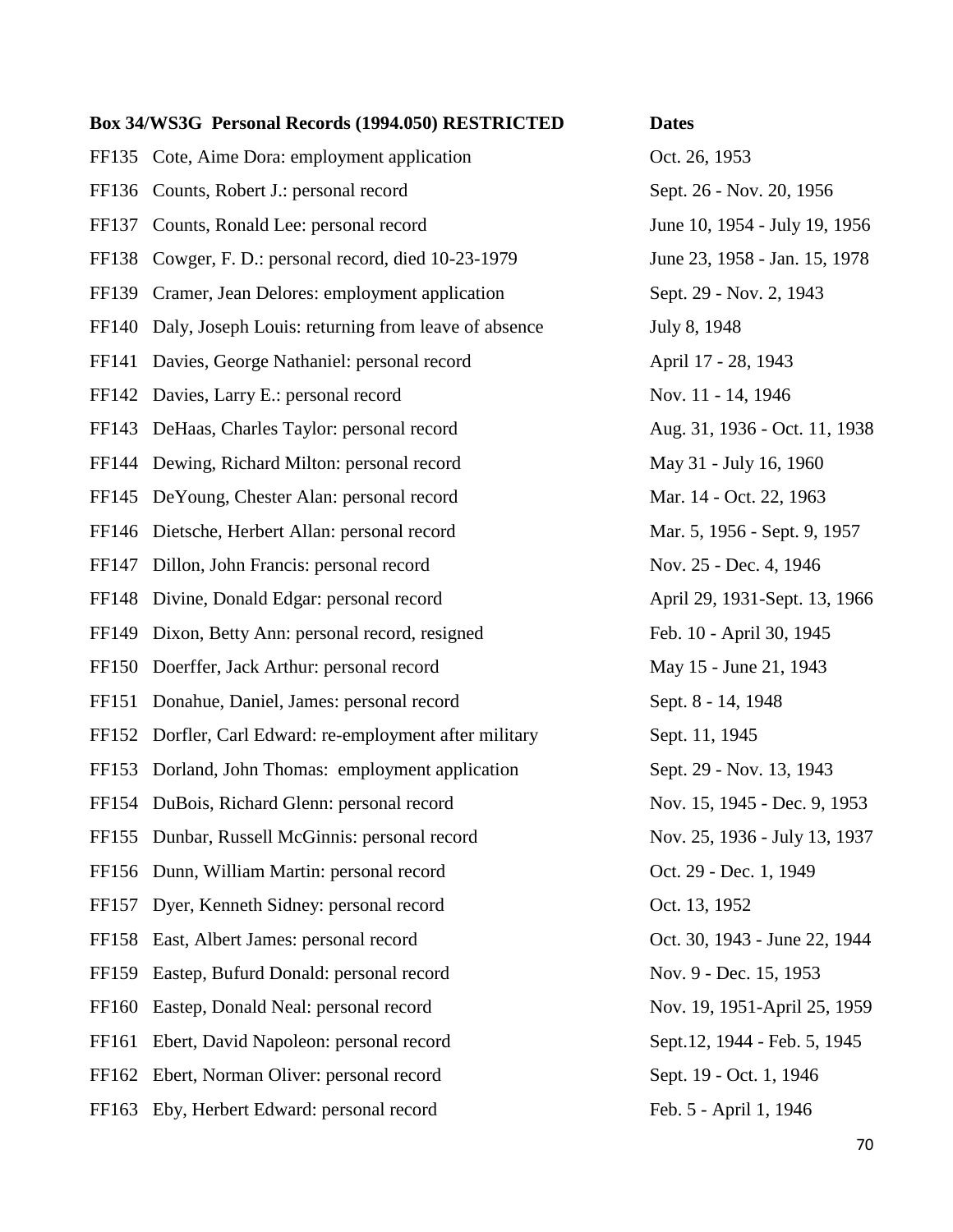FF164 Eckert, Donald Darvin: personal record Feb. 10 - Mar. 6, 1945 FF165 Elderkin, Florence McDonald: employment application June 26, 1947 FF166 Elges, Martin Luther: employment application Sept. 7 - 14, 1944 FF167 Ellis, John Glenn: employment application May 13 - 17, 1943 FF168 Ellis, Zella Mae: personal record July 9 - Nov. 11, 1947 FF169 Emery, Willis Edward: employment application Dec. 30, 1943 FF170 Ernst, Fredrick Henry: personal record Aug. 16, 1949-Nov. 24, 1950 FF171 Essley, Glen Elmer: personal record Mar. 23, 1942- Feb. 27, 1945

### **Box 35/WS4G Personal Records (1994.050) RESTRICTED Dates**

| FF1             | Frederick, Charles May: personal record      |
|-----------------|----------------------------------------------|
| FF <sub>2</sub> | Ferron, Gary Vance: employment application   |
| FF3             | Fifield, Margaret Lillian: personal record   |
| FF4             | Fifield, Robert Charles: personal records    |
| FF <sub>5</sub> | Fisher, Franklin Westerman: casualty of war  |
| FF <sub>6</sub> | Fisher, Gordon Clifford: personal record     |
| FF7             | Fisher, Thomas Edward: personal record       |
| FF8             | Fleshman, Robert Logan: personal record      |
| FF9             | Floyd, Ray Ernest: personal record           |
| <b>FF10</b>     | Flynn, Francis Leroy: employment application |
| FF11            | Footer, Terry Lee: personal record           |
| FF12            | Francisco, George Parker: death notice       |
| FF13            | Frank, William Herman: personal record       |
| <b>FF14</b>     | Fraser, Dianne Lynn: personal record         |
| FF15            | Frelich, Marjorie Rose: personal record      |
| FF16            | Frey, Richard Don: employment application    |
| FF17            | Gillen, Edward John: employment application  |
| FF18            | Gillilam, George D.: employment application  |
|                 |                                              |

Aug.27, 1968 Oct. 9, 1951 Oct. - Dec. 20, 1944 Feb. 5 - 26, 1945 Dec. 9, 1943 - April 20, 1944 Dec. 9, 1953 - April 6, 1954 April 6 - Dec. 19, 1949 Dec. 29, 1944 - April 9, 1945 June 10 - Sept. 9, 1949 July 31, 1936 Jan. 6, 1954 - May 17, 1958 April 2 - 18, 1945 Aug. 26, 1943 - May 8, 1948 Aug. 6- 9, 1965 April 11, 1944 - July 6, 1949 Dec. 17 - 28, 1943 Aug. 24, 1943 Sept. 14 - Oct. 10, 1944 FF19 Goodard, Sanford Livingston: death notice Dec. 15, 1933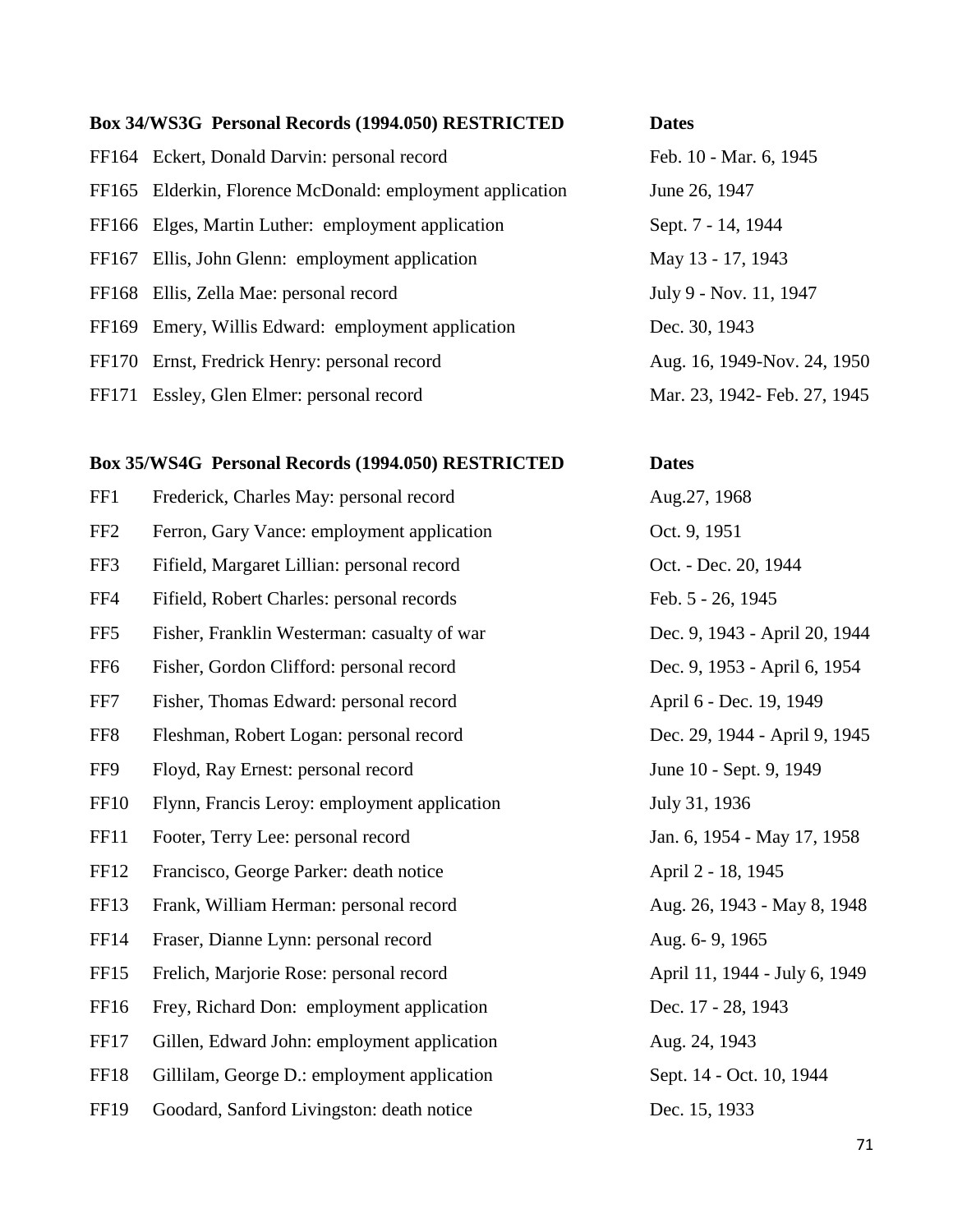| <b>FF20</b>      | Goodrow, Raymond: personal record                 | Oct. 28, 1955                  |
|------------------|---------------------------------------------------|--------------------------------|
| FF <sub>21</sub> | Gordon, Vincent Charles: employment application   | Jan. 24, 1944                  |
| FF <sub>22</sub> | Grabow, William Edmund: personal record           | June 10, 1942 -Mar. 26, 1952   |
| FF <sub>23</sub> | Grant, Donald Alexander: personal record          | Jan. 11 - Mar. 12, 1945        |
| <b>FF24</b>      | Gregg, William Wesley: personal record            | Oct. 2, 1945 - Feb. 23, 1946   |
| FF <sub>25</sub> | Gribble, Glen Edward: personal record             | Nov. 28 - Dec. 16, 1949        |
| FF26             | Grundhauser, Marian Arline: personal record       | Mar. 21, 1945 - Feb. 21, 1946  |
| FF <sub>27</sub> | Gullickson, Howard Keith: personal record         | Sept. 14, 1945 - Dec. 3, 1951  |
| <b>FF28</b>      | Gullickson, Ruth W.: resigned                     | Feb. 21, 1952                  |
| FF <sub>29</sub> | Guthrie, Richard Alan: personal record            | June 14, 1958 - June 17, 1958  |
| <b>FF30</b>      | Guy, Jack Lee: employment application             | April 20, 1944                 |
| FF31             | Hague, John C.: -personal record                  | Sept. 22 - Dec. 1, 1949        |
| <b>FF32</b>      | Halladay, Michael Charles: personal record        | June 2, 1975 - Feb. 22, 1979   |
| FF33             | Hamann, Raymond Willie: personal record           | April 14, 1937 - Oct. 11, 1938 |
| <b>FF34</b>      | Hammontre, Harold Jess: personal record           | Aug. 31 - Sept. 15, 1949       |
| FF35             | Hangnone, George Edward: employment application   | April 21, 1937                 |
| FF36             | Hannon, Leo Daniel: personal record               | Nov. 3, 1916 - Aug. 12, 1930   |
| FF37             | Hansen, Clayton Eugene: employment application    | July 12, 1956                  |
| <b>FF38</b>      | Hansen, Homer Warren: personal record, letters    | Jan. 26, 1939 - July 16, 1970  |
| FF39             | Harmond, Andrew Earl: personal record             | Oct. 5, 1949 - Nov. 30, 1950   |
| <b>FF40</b>      | Hanson, Herbert Arlane: personal record           | Aug. 11 - 22, 1938             |
| FF41             | Harper, Stevens: personal record                  | Sept. 26, 1950 - Dec. 12, 1955 |
| FF42             | Harrington, Moody J.: personal record             | Sept. 26, 1950-Dec. 12, 1955   |
| FF43             | Harris, Charles William: personal record          | July 1, 1955 - Sept. 17, 1956  |
| <b>FF44</b>      | Harris, Jean Dagmar (Kyllinstad): personal record | Feb. 7, 1944 - Feb. 27, 1947   |
| <b>FF45</b>      | Hartze, Mathias: employment application           | Aug. 17 - Sept. 8, 1943        |
| FF46             | Harrington, John Lester: personal record          | Sept. 3, 1942 - Nov. 27, 1946  |
| <b>FF47</b>      | Hayes, John: personal record                      | Sept. 5 - Nov. 30, 1933        |
| <b>FF48</b>      | Haynes, Gordon Bennett: personal record           | May 9, 1950                    |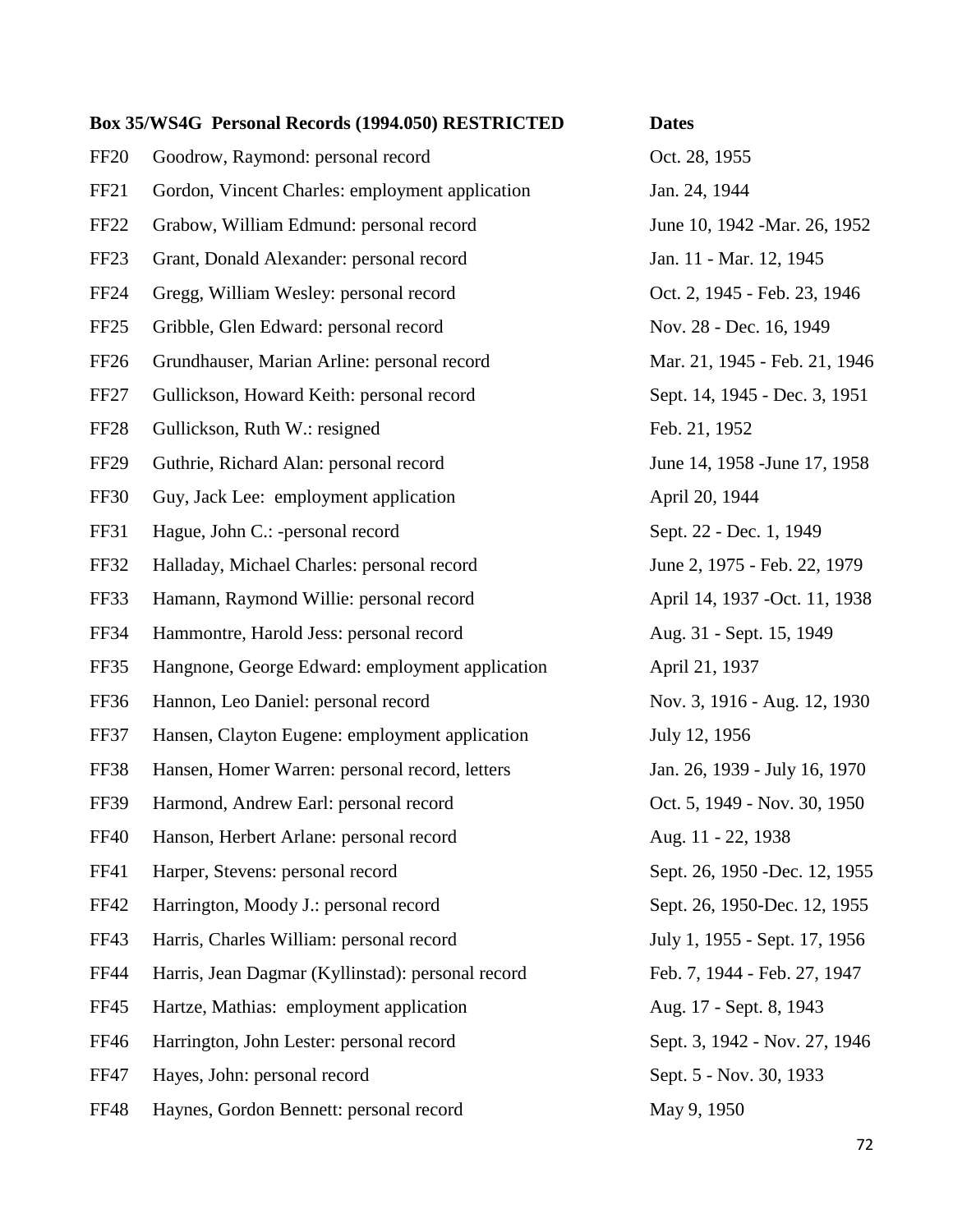**Box 35/WS4G Personal Records (1994.050) RESTRICTED Dates** FF49 Haytin, Joe Neil: personal record Sept. 20 - Nov. 7, 1947 FF50 Healy, Daniel: letter from Franklin D. Roosevelt Nov. 20, 1928 FF51 Heffernan, Arthur Edward: employment application June 16, 1943 FF52 Helton, William Dean: personal record Dec. 5, 1953 FF53 Hepburn, Charles Ralph: personal record May 21, 1948 FF54 Heslep, George Edward: deceased on duty Sept. 22, 1956 FF55 Higbie, Arthur Edward: employment application, letter Aug. 19 - Sept. 8, 1943 FF56 Hill, Richard: employment application Dec. 6, 1943 FF57 Hinman, Lyle Cole: personal record Oct. 12, 1959 FF58 Hochmuht, Dolores Mae: personal record Dec. 1957 FF59 Hofferber, Ben: employment application, letters Aug. 20 - Nov. 13, 1943 FF60 Hoiland, Irene O`Brien: personal record July 7, 1944 FF61 Hoiness, William Oscar Jr.: employment application Jan. 7, 1966 FF62 Holland, Edward Ramon: personal record April 6, 1949 - Aug. 13, 1953 FF 63 Holland, John Theor: personal record May 15 - June 2, 1933 FF64 Holm, Clarence Addin: personal record – resigned July 21, 1943 - May 1, 1952 FF65 Houlihan, William Rae: employment application Oct. 21, 1949 FF66 House, Walter Charles: notice Aug. 12, 1949 FF67 Howe, Philip Michael: employment application Mar. 13, 1948 FF68 Hutching, John Clyde: personal record Mar. 2, 1943 - April 12, 1977 FF69 Indendi, Mike: personal record Oct. 21 - Dec. 15, 1949 FF70 Jackson, Stephen Martin: personal record Sept. 2, 1958 - Jan. 2, 1976 FF71 Jacobson, Morris Karl: personal record June 1, 1962 FF72 Jahr, Noel: personal record Sept. 1934 FF73 James, Theodore William: personal record Oct. 5 - Nov. 5, 1953 FF74 Johnk, Herman Otto: personal record Oct. 2 - Dec. 26, 1929 FF75 Johnson, Donald Ely: personal record June 6, 1956 - Feb. 17, 1960 FF76 Johnson, Jack Joseph: personal record Mar. 15 - April 22, 1946 FF77 John, John Fredrick: personal record July 18 - Sept. 6, 1949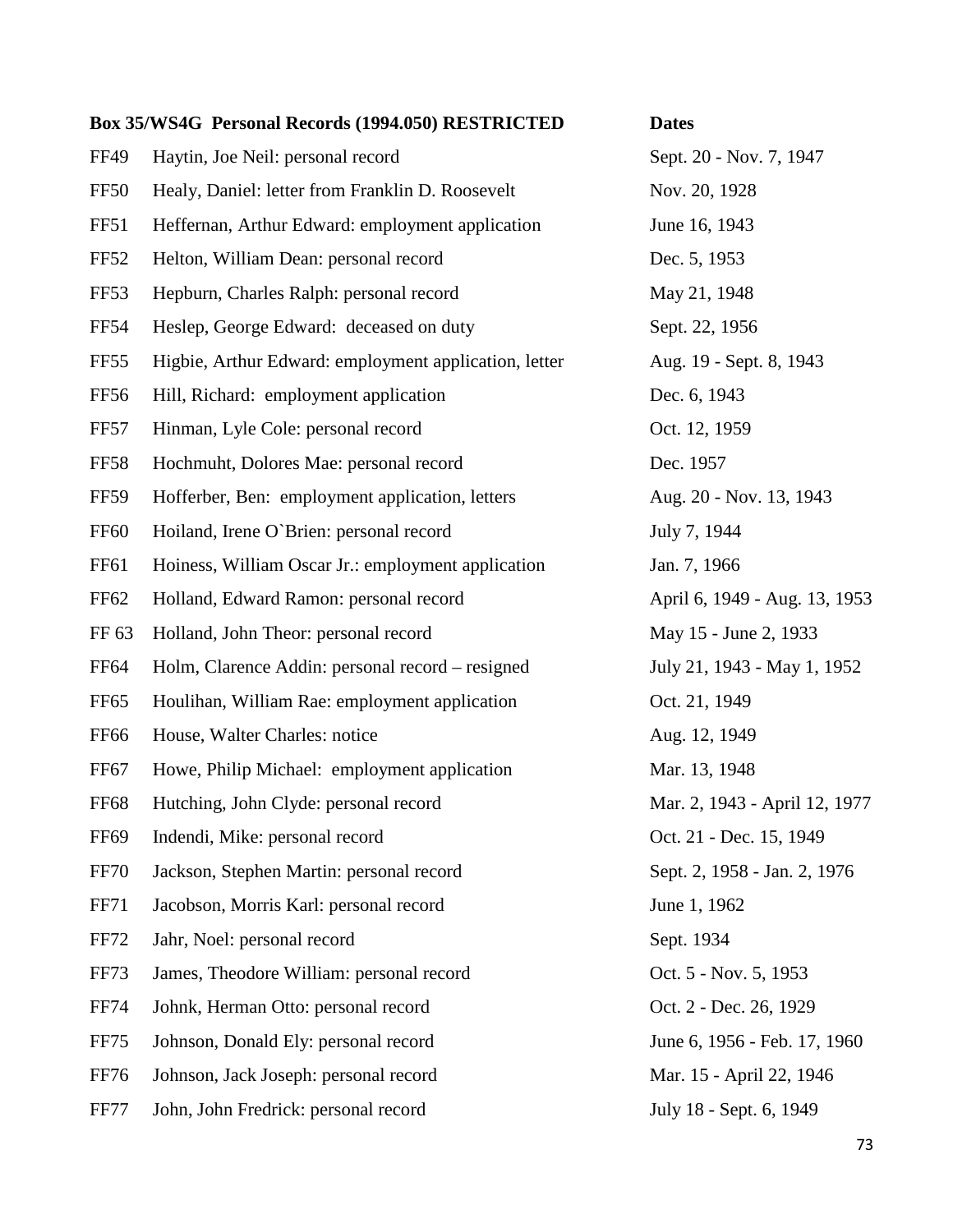| FF78        | Jones, Basil Roy: personal record                    |
|-------------|------------------------------------------------------|
| FF79        | Jones, James Roy: personal record                    |
| <b>FF80</b> | Jones, Robert H.: personal record                    |
| FF81        | Jorgensen, Richard Clark: personal record            |
| FF82        | Joseph, Thomas Alexander: employment application     |
| FF83        | Kahle, Robert Ray: employment application            |
| FF84        | Kastelitz, Kenneth Edward: personal record           |
| FF85        | Kauhanen, Taino Eli: personal record                 |
| FF86        | Keefe, Joseph Theodore: employment application       |
| FF87        | Keene, Raymond Johnston: personal record             |
| <b>FF88</b> | King, James Edward: personal record                  |
| FF89        | Knofel, Joseph: employment application               |
| FF90        | Kober, Emil: employment application                  |
| FF91        | Koch, Errol H.: employment application               |
| FF92        | Kopp, Genevieve G.: personal record                  |
| FF93        | Kuga, Stanley: personal record                       |
| FF94        | Kugler, James Wendell: personal record               |
| FF95        | Lafferty, Richard James: personal record, resigned   |
| FF96        | Lamberg, Edward Swan: employment application         |
| FF97        | Lappin, William Francis: employment application      |
| FF98        | Larsen, Ervin J.: employment application             |
| FF99        | Larson, Norman David: personal record, resigned      |
| FF100       | Leathers, William Raymond: personal record, resigned |
| FF101       | Lee, Harry: deceased notice                          |
| FF102       | Leighton, Earl Albert: employment application        |
| FF103       | Lemm, Robert Cornelius: personal record              |
| FF104       | Lewis, Allen Larue: personal record                  |
| FF105       | Lewis, Robert Kenneth: personal record               |
|             | FF106 Lewis, Thomas Elwood: personal record          |

Oct. 16, 1959 June 2, 1956 Mar. 1, 1943 - April 1, 1947 Mar. 3 - June 30, 1964 May 29, 1940 Jan. 25 - Feb. 8, 1944 Sept. 18, 1961- Dec. 27, 1962 March 1944 Sept. 1943 May 5 - June 27, 1934 Nov. 8, 1956 - Sept. 27, 1957 Feb. 2, 1944 Sept. 20, 1943 Oct. 16, 1944 Aug. 17, 1934 Sept. 19, 1949 Mar. 19, 1945 - Oct. 7, 1946 Nov. 5, 1945 - Jan. 26, 1946 June 20, 1949 Nov. 1, 1946 April 10, 1944 Dec. 23, 1943 - April 3, 1945 Feb. 5, 1963 Aug. 18, 1933 Nov. 17, 1942 Jan. 14 - May 31, 1955 May 12, 1942 -Aug. 19, 1943 June 27 - Dec. 16, 1949 Sept. 16 - 17, 1947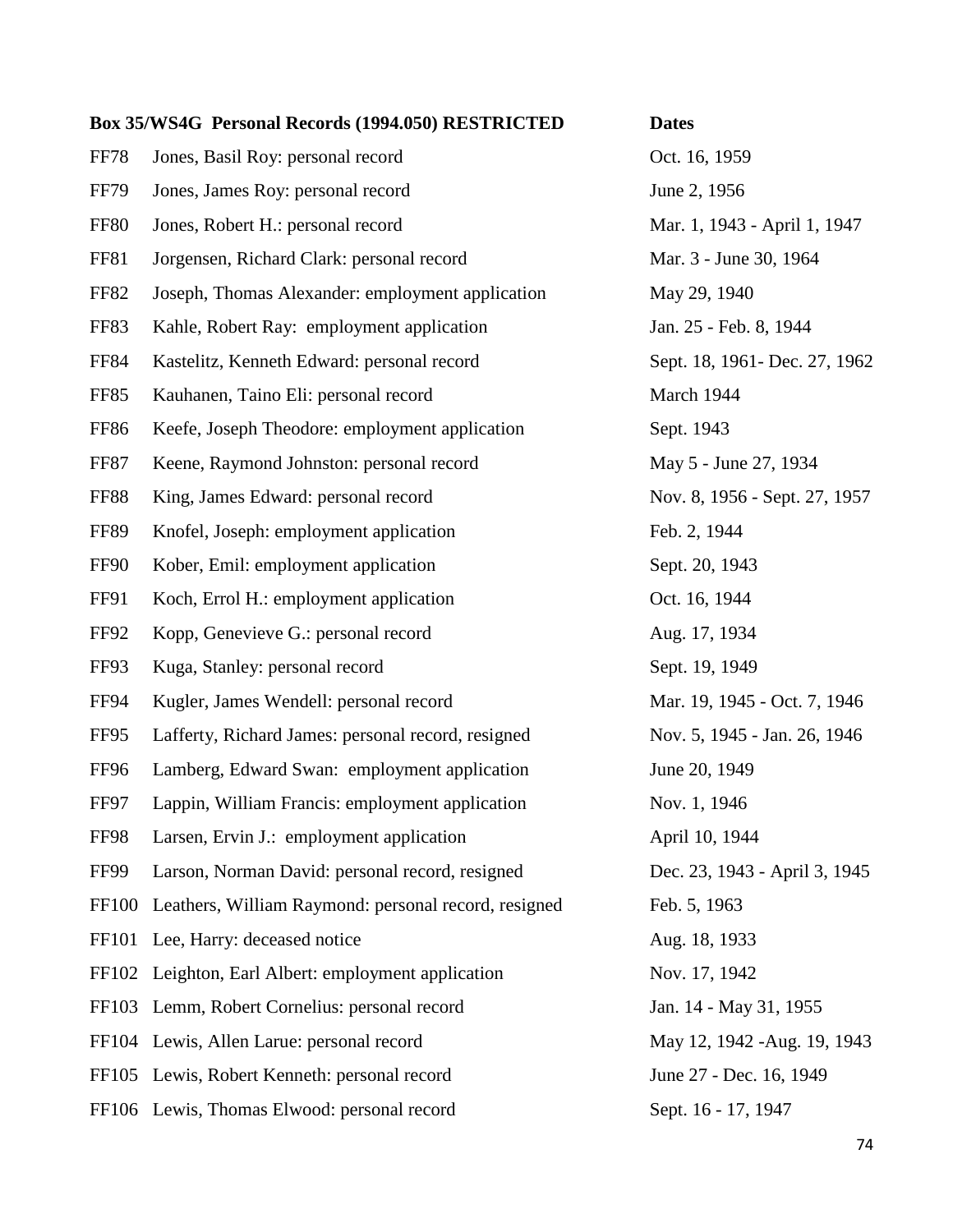FF107 Linden, Richard Francis: personal record April 16, 1945 - Feb. 21, 1957 FF108 Lipkie, Charles: employment application July 12, 1940 FF109 Lively, Norman Edward: personal record, resigned Mar. 22, 1946 -May 29, 1947 FF110 Lloyd, Robert Elwin: personal record Aug. 1 - July 27, 1954 FF111 Loeffler, Florence Jane: personal record Feb. 9, 1945 FF112 Lott, Alfred Kirby: personal record Feb. 2, 1944 - Oct. 14, 1952 FF113 Lucero, William Joseph: job applications July 9, 1943; April 7, 1949 FF114 Lumby, Robert Edward: personal record Aug. 28 - Sept. 23, 1938 FF115 Lundvall, Charles Wayne: personal record, deceased Dec. 29, 1943 -Nov. 14, 1955 FF116 Lundvall, Olive Groombridge: personal record, resigned Mar. 21 - May 27, 1944 FF117 Lundvall, Robert Harold: personal record, resigned June 8, 1954 – April 29, 1960 FF118 Lyons, Russell Ernest: personal record Mar. 2-5, 1953-1946 FF118A McGee, Warren: letters, envelope, operating rules for exam 1949-1981 FF125 McQuiston, Harry Robert: resigned May 13, 1951 FF126 McVey, Claude Edgar: leave of absence  $\qquad \qquad$  Oct. 5, 1936 FF127 Madden, James Henry: employment application April 15, 1944 FF128 Males, Charles Carl: personal record, resigned Aug. 17 - Oct. 15, 1944 FF129 Manley, John Emmett: personal record, resigned May 28 - Dec. 19, 1949 FF130 Mann, John Lewis: personal record April 23, 1946-Nov. 11, 1948 FF131 Marris, Worley William: personal record, resigned Feb. 10 - Mar. 8, 1945 FF132 Mathias, Maxine (Burnetta Bowles) Jackson: personal record Sept. 27, 1943 -Oct. 10, 1957 FF133 Matson, Gertrude Mary: PBX operator, personal record July 18, 1946 - Oct. 15, 1954 FF134 Mayer, Wayne Nick: personal record, transferred Feb. 8, 1953 - Jan, 4, 1957 FF135 Merry, Denzil Bruce: personal record April 8, 1949 FF136 Merry, Harriett Annabell: PBX operator, personal record Jan. 2, 1952 - Oct. 25, 1960 FF137 Michalsky, Leo Andrew: employment application Oct. 26, 1937 FF138 Michaud, Harry Theodore: notice Oct. 27, 1950 FF139 Miller, Ray Leroy: personal record, resigned Mar. 12 - May 19, 1949 FF140 Milner, Clista Rosaline: personal record Sept. 7, 1943 - Feb. 16, 1944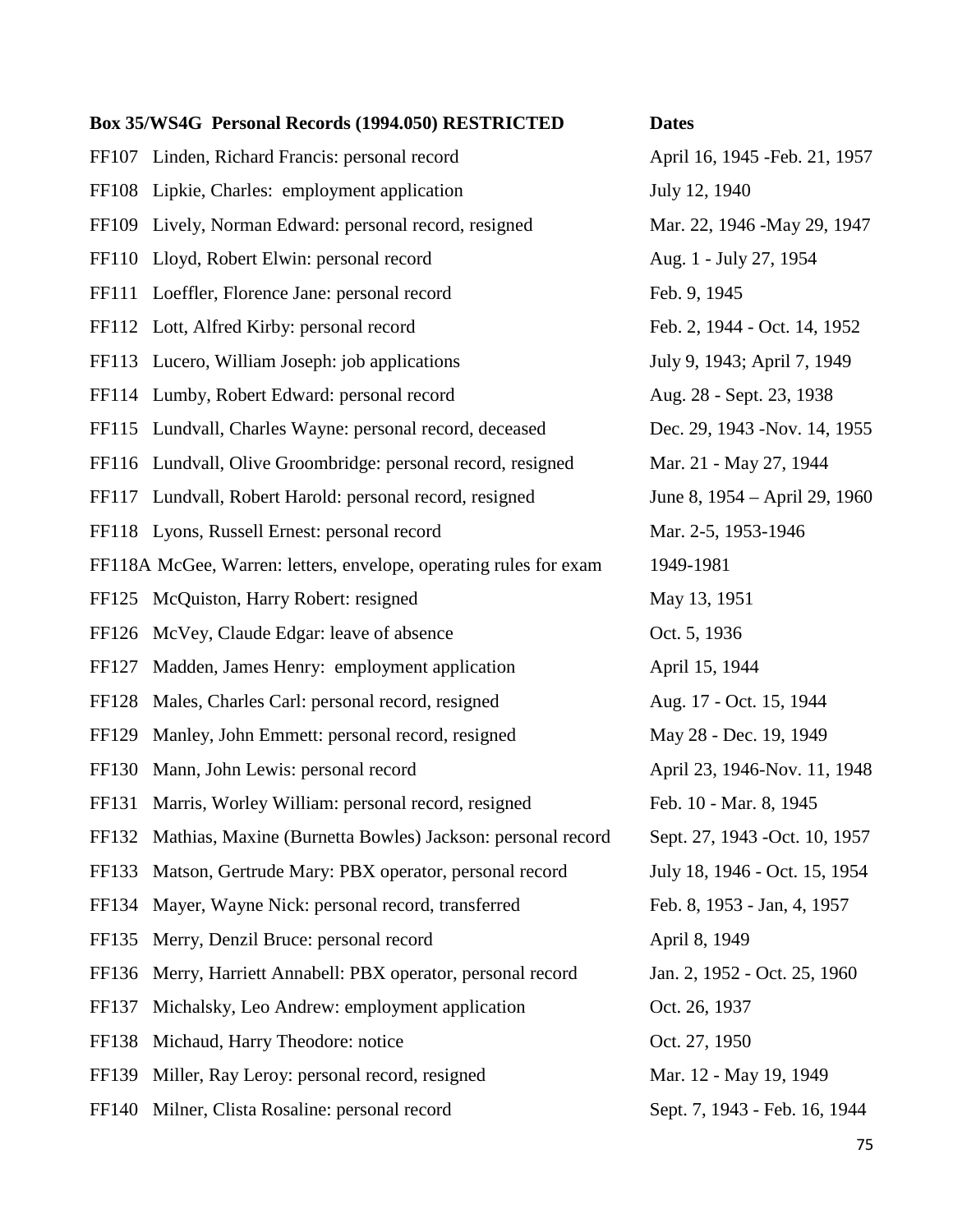FF141 Mitchell, Donald Russell: personal record, resigned Sept. 24 - Nov. 26, 1963 FF142 Mitchell, Henry Orille: personal record Feb. 18, 1959 - Jan. 16, 1954 FF143 Mitchell, Hope Beebe: personal record, transfer positions Dec. 12, 1946 -Sept. 10, 1948 FF144 Mohr, Timothy Wright: personal record Sept. 27 - Oct. 14, 1966 FF145 Monear, Terry Lawrence: personal record May 14, 1951 - Nov. 1, 1955 FF146 Montgomerie, John: transfer notice June 5, 1931 FF147 Moore, Jean Marie Ryall: personal record Dec. 10, 1942 - Oct. 15, 1950 FF148 Moran, James Alfred: personal record May 13 - 23, 1966 FF149 Morin, William Alfred: personal record Sept. 8, 1949 - Nov. 24, 1950 FF150 Morris, Everett James: personal record Mar. 4, 1948 - April 26, 1949 FF151 Morris, Thomas John: personal record July 1, 1949 - Nov. 24, 1950 FF152 Morrow, Robert Harry: personal record July 28, 1948 FF153 Mular, Andrew Louis: personal record Aug. 31 - Sept. 11, 1949 FF154 Mular, James Theodore: personal record April 24, 1949 - May 7, 1953 FF155 Murphy, David William: employment application June 11, 1940 FF156 Murphy, Ed Richard: personal record Dec. 15, 1932-Mar. 22, 1935 FF157 Murphy, Nancy Ann: personal record Nov. 17-21, 1964 FF158 Nash, Arthur Garfield: personal record Dec. 13, 1933 -Sept. 24, 1934 FF159 Nash, Thomas George: personal record July 2-27, 1936 FF160 Noonan, Charles Henry: personal record, leave of absence Nov. 26 - Dec. 11, 1936 FF161 Ostenson, Peter: deceased notice **Oct.** 19, 1934 FF162 Panos, Peter: personal record Aug. 22-31, 1933 FF163 Potter, Donald Lewis: personal record June 19, 1933 FF164 Pugliano, Thomas J.: personal record, resigned May 4, 1973 - May 10, 1976 FF165 Roy, Brad Wayne: personal record, resigned July 20, 1976 - Oct. 13, 1978 FF166 Ricci, Tony Anthony: employment application May 18, 1937 FF167 Richardson, Clarence Arlis: personal record Aug. 31 - Nov. 25, 1936 FF168 Robinson, Harry E.: personal record Jan. 27 - Nov. 2, 1937 FF169 Saylor, John Phillip: death notice Oct. 17, 1933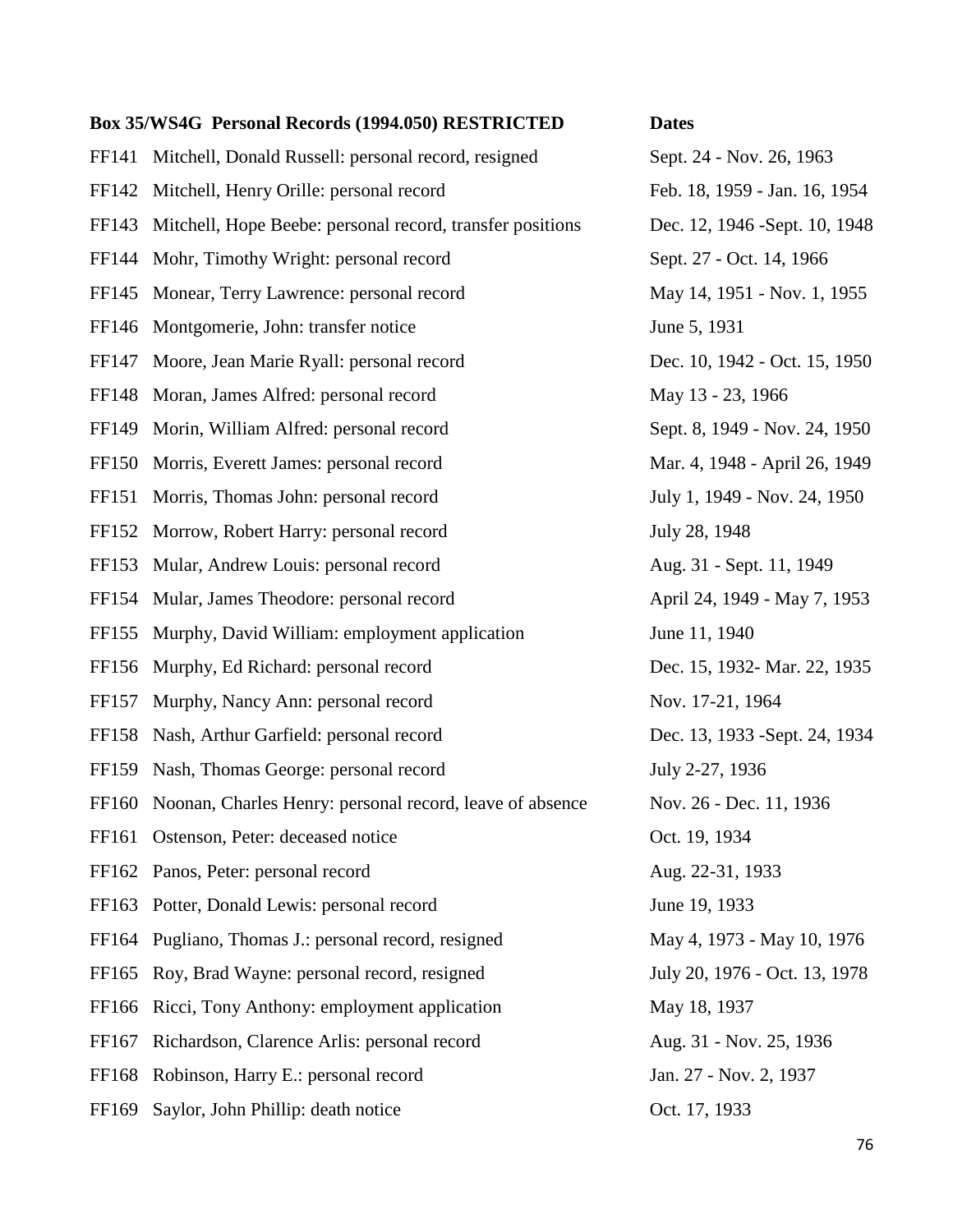FF170 Schumann, Milford Oscar: personal record Sept. 1 - Nov. 25, 1936 FF171 Seisuke, Toshinya: personal record Sept. 19, 1927-Nov. 26, 1930 FF172 Sheak, William Claude: personal record Oct. 23, 1936 FF173 Smith, Harry Everett: personal record Nov. 25, 1936 FF174 Smith, Martin William: personal record, deceased July 9 - Oct. 9, 1933 FF175 Stebbins, June Horace: personal record Oct. 23, 1936 FF176 Steffen, Bettina Rose: personal record, resigned June 13, 1978 - June 12, 1979 FF177 Stetson, Leonard William: personal record, retired Oct. 25, 1944 - Jan. 9, 1975 FF178 Stewart, George Gary: employment application Sept. 10, 1936 FF179 Trythall, James Bruce: employment application Oct. 19, 1931 FF180 Wenth, Irving Livingston: personal record Oct. 23, 1936 FF181 Walters, Bernard Nelson: personal record Sept. 1 - Nov. 25, 1936 FF182 White Jr, Grover Gilbert: personal record Nov. 23, 1936 FF183 Wine, Charles Edward: personal record Dec. 13, 1933 FF184 Wolf, Frederick John: personal records Sept. 28 - Oct. 4, 1933 FF185 Pension files: personal records, out of service 1932? FF186 Pension files: personal records, out of service 1932 FF187 Nankervis, Richard: personal file May 16 - June 3, 1949 FF188 Nelson, Fred Elmer: personal record Nov. 3, 1946 - April 3, 1948 FF189 Nelson, Richard Lane: personal record Nov. 1948 FF190 Nelson, Richard Lee: personal record Aug. 7 - Nov. 3, 1959 FF191 Needham, Edna Swanson: resignation notice Jan. 7, 1948 FF192 Norman, Thomas Eugene: personal record Nov. 1945 FF193 O'Boyle, Michael; personal record Nov. 1955 FF194 O'Connell, J.D. personal record Jan. 27, 1955 FF195 O'Hair, James Albert: personal record Oct. 22, 1942 - Mar. 8, 1947 FF196 O'Neill, Sandra Rose: personal record Mar. 12 - Dec. 11, 1946 FF197 Olson, Ralph Theodore: personal record Oct. 1944 FF198 Orman, Hazel, Troup: personal record Oct. 24, 1944 -Sept. 26, 1946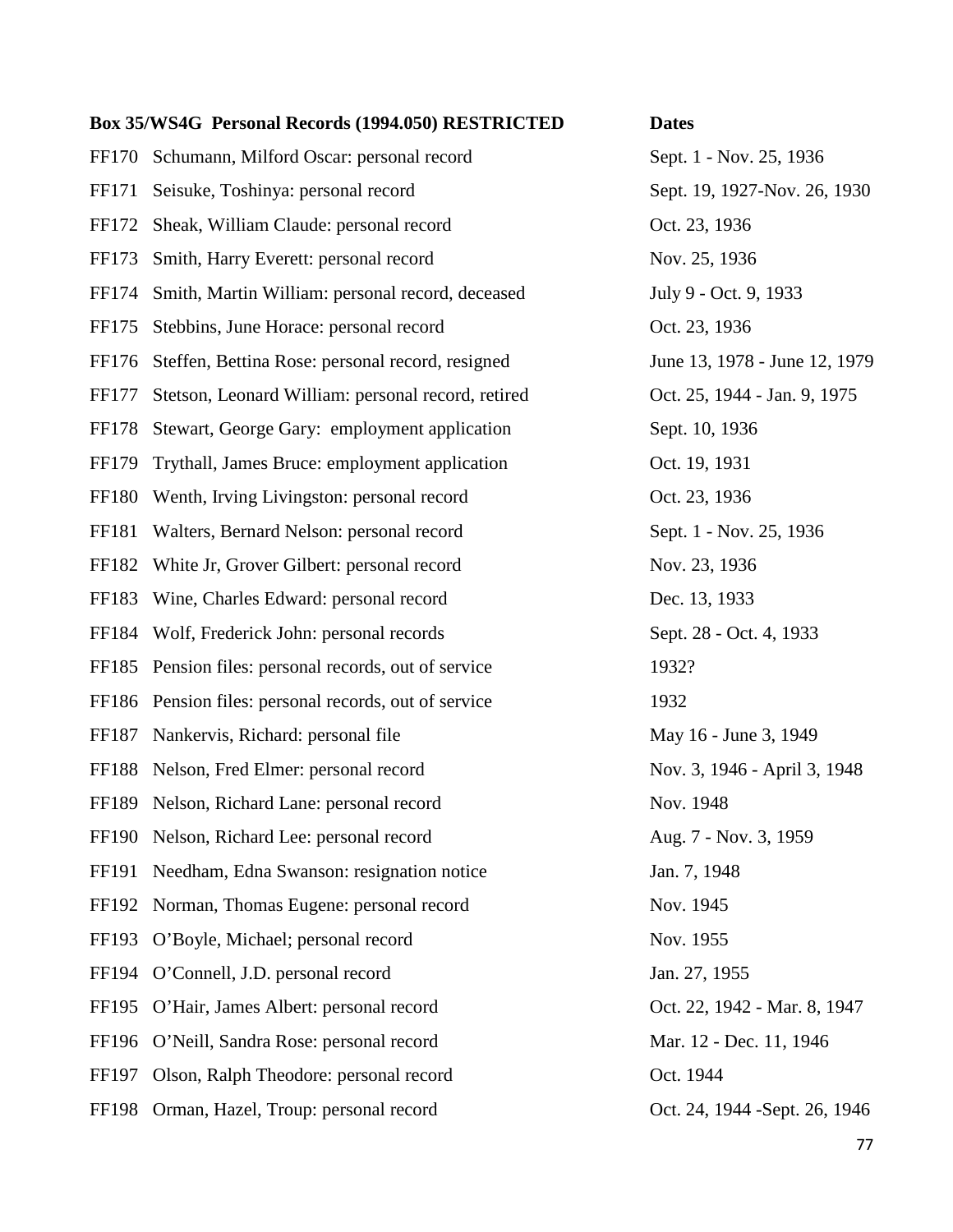FF199 Orr, Robert Loan: personal record May 10, 1957 -Aug. 17, 1958

# **Box 36/WS5G Personal Records (1994.050) RESTRICTED Dates** FF1 Ortmeyer, Nora B.: personal record Nov. 23, 1943 - April 3, 1959 FF2 Pacheco, Daniel Joseph: personal record April, 1949 FF3 Palmer, Clinton Lewis: personal record June 8, 1951 - June 1, 1954 FF4 Pastema George Jr.: employment application Feb. 1944 FF5 Pattee, James Edward: employment application Dec. 1, 1943 - Jan. 20, 1944 FF6 Pavey, Maxine Irwing: personal record Dec. 19, 1946 FF7 Petritz, Martin, Herbert: personal record Oct. 18 - Dec. 16, 1949 FF8 Power, John James: leave of absence Jan. 28, 1948 FF9 Prentiss, Nowlin: personal record Jan. 19 - Feb. 4, 1949 FF10 Proffitt, Charles Edward: personal record Nov. 13, 1944 - Feb. 5, 1945 FF11 Rambo, Charles William: resignation notice Aug. 29, 1946 FF12 Reese, Llewellyn Jr.: personal record Oct. 2, 1942 - Oct. 13, 1943 FF13 Ricci, Victor, James: personal record Feb. 1944 FF14 Roberts, Raymond Trent: personal record Jan. 1949 FF15 Rowland, Clifton Edd: employment application Aug. 30 - Sept. 1943 FF16 Running, Ray William: personal record Nov. 13, 1943-Nov. 10, 1948 FF17 Ryan, Joseph Henry: employment application Aug. - Sept. 1944 FF18 Salo, Douglas William: personal record July 19 - Oct. 20, 1949 FF20 Sandman, Juanita Luella: personal record July 10, 1956 - May 11, 1959 FF21 Satter, Harold A.: retirement notice Oct. 1955

- FF19 Sattar, William Thomas: personal record Dec. 1, 1953 Feb. 1, 1954
- FF22 Saxberg, George John: employment application Sept. 20 Oct. 10, 1944
- FF23 Schilling, Charles Edward: personal record Mar. 8, 1947
- FF24 Scott, Melvin Wilber: personal record not dated not dated
- FF25 Scudder, Gary Lou: personal record Oct. 23 Nov. 1960
- FF26 Sennett, Olive Elene: personal record Aug. 11, 1947 -April 23, 1949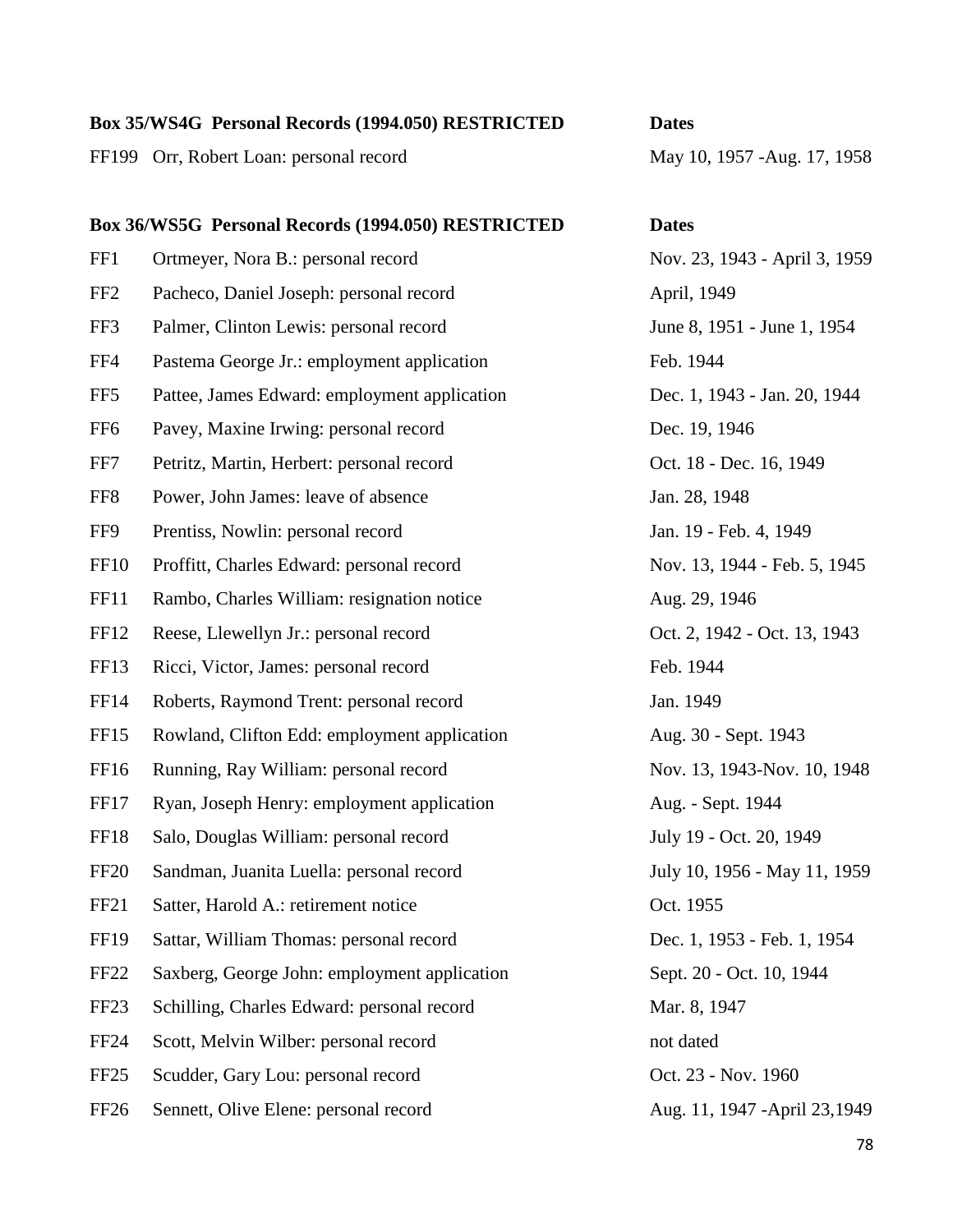FF27 Setterlund, Philip Earnest: personal record Mar. 19, 1945 - Dec. 9, 1953 FF28 Shea, Edward Timothy: personal record Oct. 1950 FF29 Shea, Joseph Berchmans: personal record Oct. 21 - Nov. 14, 1944 FF30 Shellenberg, Arthur William: personal record Dec. 18, 1948 - July 26, 1949 FF31 Shellenberg, John Henry: personal record Mar. 15, 1951 - July 3, 1953 FF32 Shipley, Joyce lariat: personal record April 14 - May 16, 1966 FF33 Shone, Alvin Kenneth: personal record Oct. 1955 FF34 Simonich, Donald Matthew: personal record Sept. 15, 1949-Nov. 24, 1950 FF35 Skillman, Thomas Foster: employment application Jan. 1944 FF36 Slater, Lillian: personal record Aug. 1945 FF37 Small, Francis Bright: employment application Jan. 1945 FF38 Smidt, Jack: employment application Aug. 17, 1943 FF39 Smith, Alan Dale: personal record Sept. 18, 1952 - Aug. 4, 1958 FF40 Smith, Eugene Darrell: employment application Sept. 1949 FF41 Smith, Floyd Norman: personal record Mar. 13, 1944 FF42 Smith, Genevieve Campanella: personal record Jan. 12, 1953 FF43 Smith, Walter Joseph Jr.: personal record Aug. 1952 FF44 Smith, Ward Everett: personal record Sept. 27, 1949 FF45 Sprunger, William Jerome: personal record Dec. 11, 1945 - Feb. 6, 1945 FF46 Spurgeon, Sherman: death notice May 8, 1948 FF47 Stefanik, George Edward: personal record Aug. 21, 1957- Oct. 21, 1958 FF48 Steiner, Rudolph Matthew: personal record July 1945 FF49 Stiefel, Russell Delbert: personal record July - Dec. 1949 FF50 Stites, David Roger: personal record May 25, 1961 – Aug. 9, 1962 FF51 Stoness, Ray Clifton: personal record Jan. 1945 FF52 Strachan, James Wallace: death notice May 24, 1955 FF53 Strange, Thomas Francis: employment application July 1943 FF54 Strong, Donald Jr.: personal record April 1, 1951 - June 8, 1956

FF55 Sullivan, James Francis Jr.: personal record Nov. 2, 1950 - Jan. 12, 1951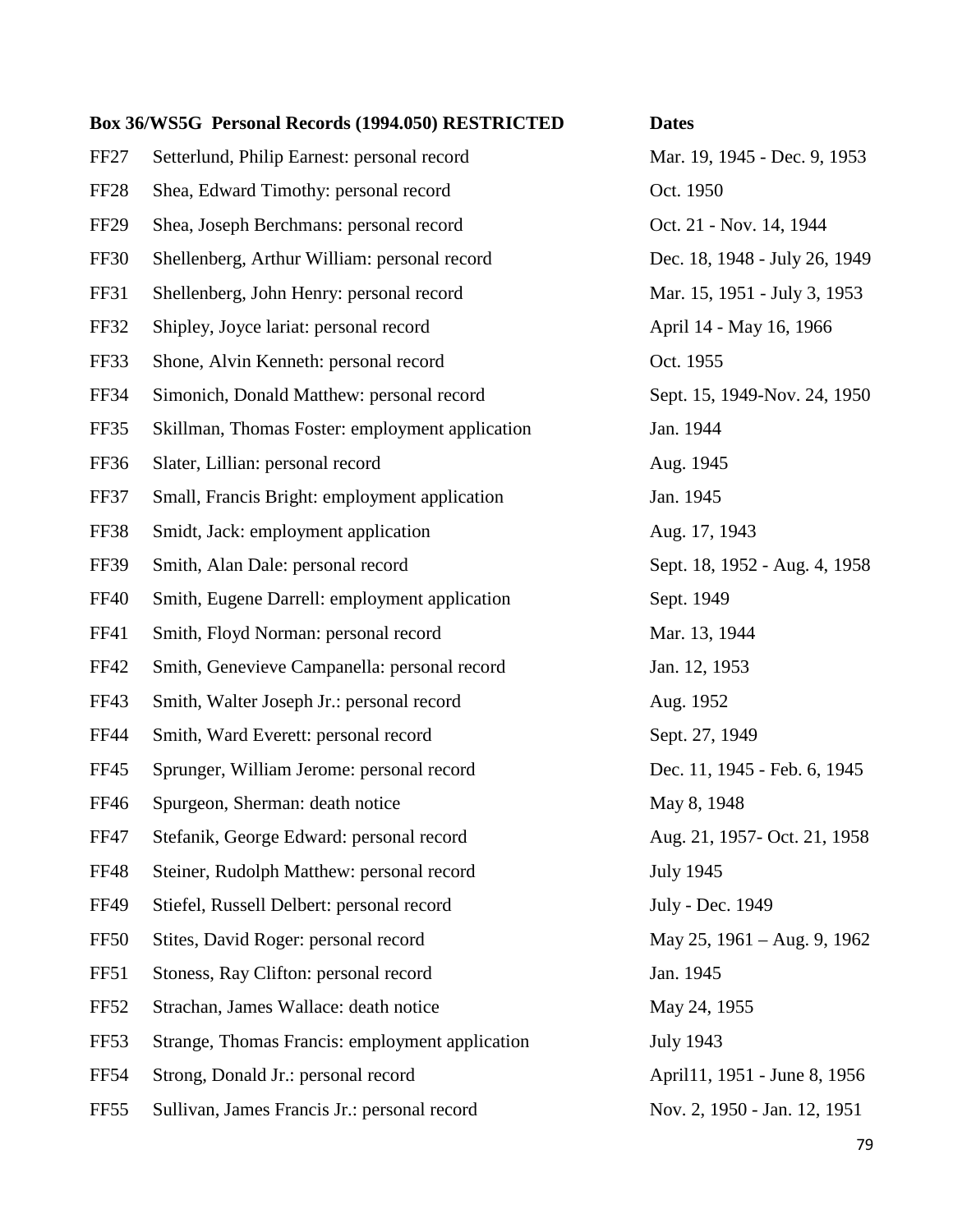FF56 Sweeney, Daniel Francis: personal record April 1949 FF57 Talcott, Kenyon Edgar: personal record June - Aug. 1944 FF58 Tarrant, Ralph Richard: employment application May 1949 FF59 Temple, Charles George: employment application Aug. 31 - Sept. 1, 1944 FF60 Thomson, Dale Franklyn: employment application Sept. 15 - Oct. 7, 1943 FF61 Thompson, Russell Dale: personal record Feb. 13, 1957 - Jan. 1, 1962 FF62 Thorsted, Howard Leroy: employment application July 1944 FF63 Tinsley, Charles Duane: personal record Jan. - Feb. 1945 FF64 Tollefson, Ronald Elvin: personal record Dec. 12, 1945 -Sept. 20, 1949 FF65 Tomulty, John Joseph: personal record Jan. 1945 FF66 Toohey, William Benjamin: personal record Sept. 29, 1948 - Jan. 15, 1949 FF67 Toscano, Nick Sam: personal record Mar. 15, 1943 FF68 Toy, Robert J.: personal record May 18, 1943 - May 4, 1949 FF69 Tresidder, William John: personal record Aug. 7 - Sept. 25, 1947 FF70 Troxel, Wanda Anita: personal record July 23, 1943 - Dec. 16, 1946 FF71 Tuman, Peggy Elizabeth: personal record April 8, 1955 - July 26, 1956 FF72 Tyrell, James Robert: personal record Feb. 1, 1942 - Mar. 6, 1944 FF73 Urie, John Clarence: personal record Aug. 14, 1944-Sept. 21, 1946 FF74 Van Dolah, Jack Mertron: personal record Feb. 3 - Mar. 4, 1949 FF75 Vandevoot, Harold, Sloan: employment application Dec. 29, 1943 - Feb. 7, 1944 FF76 Vandolah, Harold, Russell: personal record Nov. 1953 FF77 Walsh, Albert Edward: personal record Jan. 7 - Feb. 12, 1951 FF78 Walton, Henry William: personal record Jan. 26, 1945 FF79 Weamer, James C.: personal record May 1963 FF80 Weaver, Marshall Astor: personal record May 17, 1944- Sept. 23, 1953 FF81 Webb, Robert Ellsworth: employment application May 20, 1944 FF82 Weber, Sylvia May: personal record June 22, 1944 - Oct. 11, 1945 FF83 Weipert, Lucille: personal record Sept. 3, 1944 - Sept. 10, 1954 FF84 Weir, Floyd Manley: personal record May 29, 1941 - July 16, 1946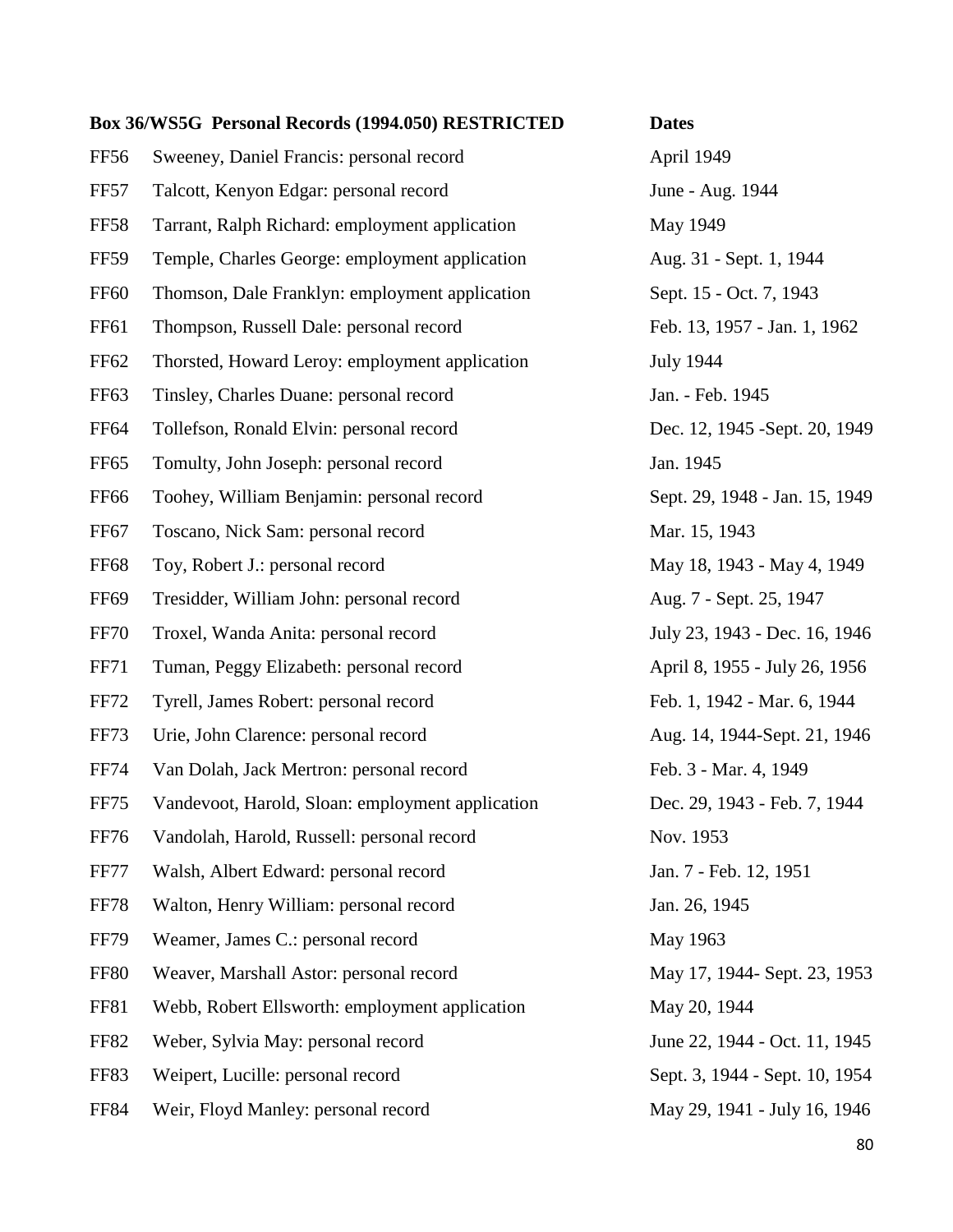|              | Box 36/WS5G Personal Records (1994.050) RESTRICTED  | <b>Dates</b>                   |
|--------------|-----------------------------------------------------|--------------------------------|
| FF85         | Weismann, George Edward: employment application     | Oct. 12 - Nov. 4, 1949         |
| <b>FF86</b>  | Westling, Hermina Anna: personal record             | Mar. 19, 1943 - ec. 19, 1949   |
| <b>FF87</b>  | White, Charles Lester: personal record              | Dec. 30, 1944 - Feb. 28, 1945  |
| <b>FF88</b>  | White, Thomas Henry: personal record                | July 14, 1950 - Dec. 6, 1954   |
| <b>FF89</b>  | Whitney, Merle Elmer: personal record               | Sept. 21, 1943-Mar. 29, 1959   |
| FF90         | Whittet, Richard Allen: personal record             | April 8, 1952 - Sept. 29, 1955 |
| <b>FF91</b>  | Wieglenda, Arla Jean: personal record               | Sept. 26, 1945 - June 3, 1946  |
| FF92         | Wilmarth, Michael Murray: notice of death           | Mar. 1, 1950                   |
| FF93         | Wilson, Elijah Allen: personal record               | Aug. 16, 1946 - Feb. 17, 1948  |
| <b>FF94</b>  | Wiser, Donald Everett: employment application       | Sept. 14, 1950                 |
| FF95         | Wood, Ramon: personal record                        | Dec. 11, 1943-Oct. 20, 1944    |
| FF96         | Woolsey: Edith Kathleane: personal record           | Sept. 2, 1953 - Mar. 22, 1954  |
| FF97         | Yardley, Jack: personal record                      | Aug. 30, 1941 - Dec. 16, 1952  |
| FF98         | Young, Maynard Jerome: personal record              | July 15 - Aug. 1, 1952         |
| FF99         | Yovetich, Daniel Monte: personal record             | Sept. 30 - Dec. 19 1949        |
| <b>FF100</b> | Zeller, Charles Leonard: personal record            | May 1949                       |
| FF101        | Zimmerman, Joseph P.: personal record               | Dec. 1955                      |
| FF102        | Zobenica, George: personal record                   | Mar. 28 - May 14, 1949         |
| FF103        | Zuleamana (?), Azubak Marie: employment application | Nov. 16, 1954                  |
| FF104        | Zwerneman, Lee Edward: personal record              | June 30 - Oct. 30, 1953        |
|              | FF105 Ducan, Paul: personal record (folder 1)       | 1917-1939                      |
|              | FF106 Dunca, Paul: personal record (folder 2)       | 1940-1960                      |
|              |                                                     |                                |

## **Box 36/WS5G Employee Investigation Reports RESTRICTED Dates (1994.050)**

| FF107 Index of formal investigations                           | 1958-1967     |
|----------------------------------------------------------------|---------------|
| FF108 Investigation – H.E. Gause: letters, transcripts         | 1957-1958     |
| FF109 Investigation – M.E. Frazier, V.J. Burges, A.L. Lahren - | Aug. 27, 1957 |
| derailment: transcript                                         |               |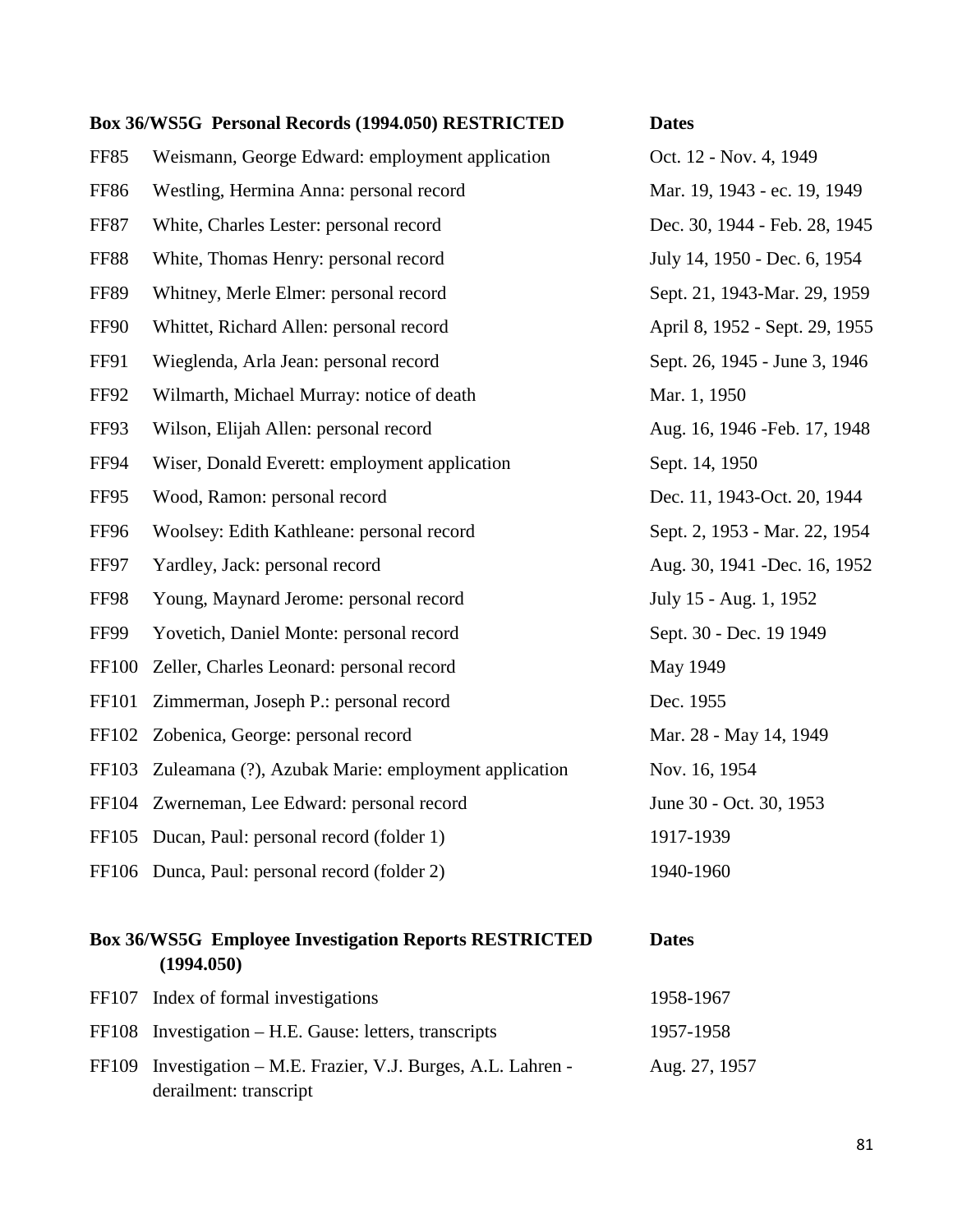|              | <b>Box 36/WS5G Employee Investigation Reports RESTRICTED</b><br>(1994.050)                                            | <b>Dates</b>                  |
|--------------|-----------------------------------------------------------------------------------------------------------------------|-------------------------------|
|              | FF110 Investigation – Cliff Garver, D.C. Young, J.H. Munson,<br>T. R. Townsend, L.W. Stetson - derailment: transcript | Aug. 11, 1959                 |
|              | FF111 Investigation – T.J. Winters: letter, telegram, transcript                                                      | Feb. 1960                     |
| FF112        | Investigation – D.C. Gould: letters, transcript                                                                       | April 1960                    |
| FF113        | Investigation – John Martin Dahl: letters, transcript                                                                 | May 1960                      |
|              | FF114 Investigation – Philip J. Amon: letters, transcript                                                             | May - June 1960               |
| FF115        | Investigation $- R.J.$ Peterson: letters, transcript                                                                  | Aug. 1960, Feb. 10, 1961      |
|              | FF116 Investigation - D.L. Inman: letter                                                                              | Sept. 7, 1960                 |
| FF117        | Investigation – William Borgie: letters                                                                               | Sept. 22, 1960                |
| <b>FF118</b> | Investigation – L.P. Kopke: letters, transcripts                                                                      | May - Oct. 1961               |
|              | $FF119$ Investigation – E.F. Ross: transcript                                                                         | Mar. 28, 1962                 |
|              | FF120 Investigation – L.W. Christie: letters, transcripts                                                             | June 12, 1962 - June 10, 1963 |
| FF121        | Investigation $-$ W.J. Eyer: telegram                                                                                 | June 29, 1962                 |
| FF122        | Investigation $-$ J.D. Sathre: transcript                                                                             | July 3, 1962                  |
| FF123        | Investigation $-L.P.$ Kopke: letters, transcripts                                                                     | July 30 - Nov. 9, 1962        |
| FF124        | Investigation – R.C. Oliver, W.B. Altimus Jr., H.J. Muller,<br>L.W. Stetson, F.G. Burns: transcript                   | July 31, 1962                 |
| FF125        | Investigation – W.G. Dunwald: letter, transcript                                                                      | Aug. 1962                     |
|              | $FF126$ Investigation – A.L. Dine: letters, transcript                                                                | Dec. 1962                     |
|              | FF127 Investigation - J.M. Osterud: letter, transcript                                                                | Dec. 10-21, 1962              |
| FF128        | Investigation – Milton Robeck: letters, transcript                                                                    | Dec. 27, 1962; Jan. 3, 1963   |
| FF129        | Investigation – A.F. Polanchek: letter, telegrams, transcripts                                                        | Jan. - Feb. 1963              |
| FF130        | Investigation – R.E. Quesenberry, E.J. O'Neil: letters                                                                | Feb. 1963                     |
| FF131        | Investigation – D.A. Angle: letters, transcripts                                                                      | Feb. - April 1963             |
| FF132        | Investigation $-$ C.C. Curtis: transcripts                                                                            | May 21, 1963                  |
| FF133        | Investigation $- S.E.$ Hoyseth: transcripts                                                                           | May 13 - Sept. 23, 1963       |
| FF134        | Investigation – B.L. Nunley: letter, transcripts                                                                      | May 24 - Sept. 19, 1963       |
| FF135        | Investigation – R.H. Norton, L.G. Murie: letter, transcripts                                                          | July 11-15, 1963              |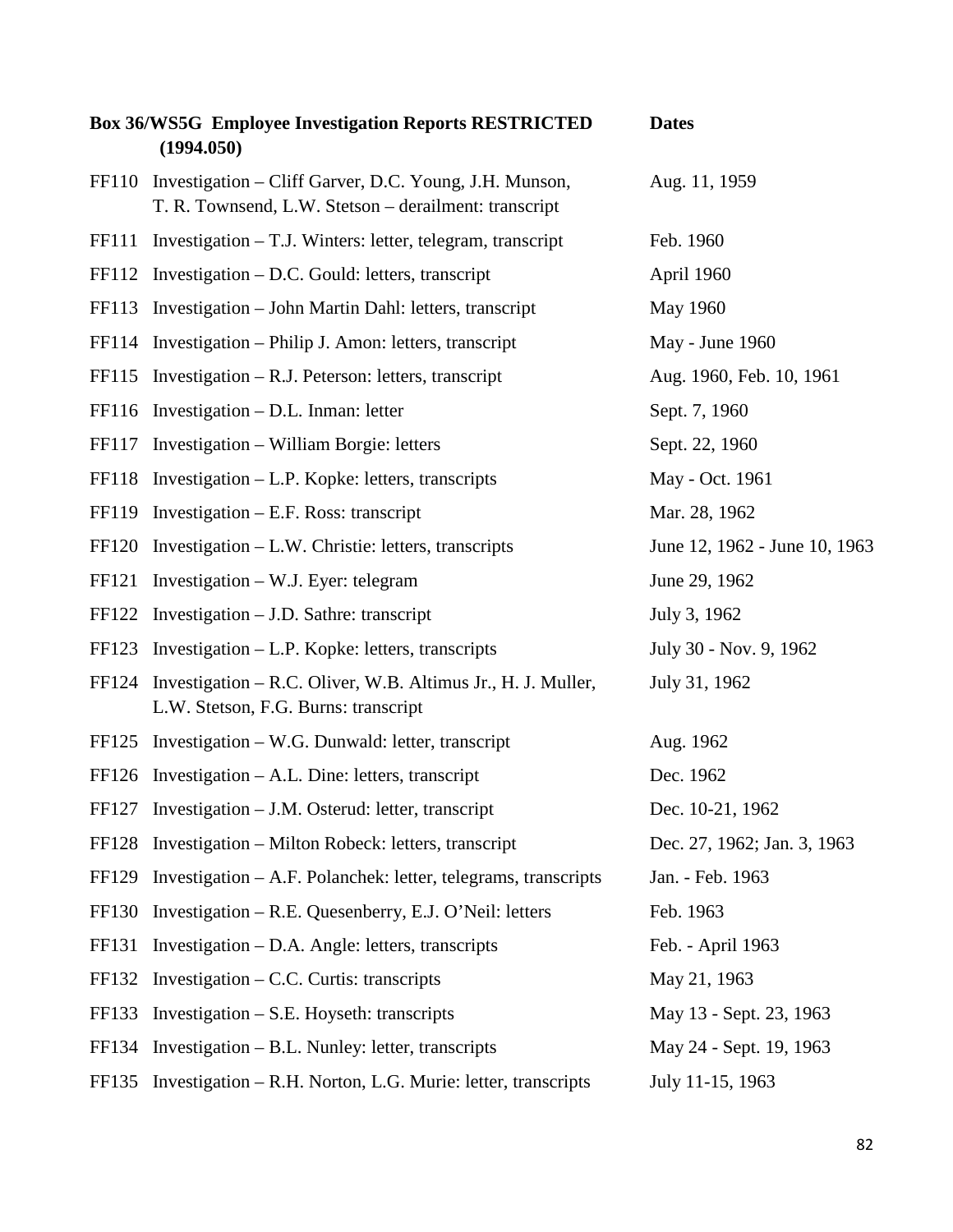|                 | <b>Box 36/WS5G Employee Investigation Reports RESTRICTED</b><br>(1994.050)                                                                                        | <b>Dates</b>            |
|-----------------|-------------------------------------------------------------------------------------------------------------------------------------------------------------------|-------------------------|
|                 | FF136 Investigation – Donald A. Barney: letters, transcripts                                                                                                      | Aug. 30, 1963           |
| FF137           | Investigation – L.P. Davis, L.K. Mohr, M.W. Gullickson -<br>derailment: letters                                                                                   | Sept. 4, 1963           |
| FF138           | Investigation – G.W. Smallwood, W.G. Dunwald,<br>E.J. Haggerman – motor car, push car stuck on track: letter, transcripts                                         | Oct. 16 - 18, 1963      |
| FF139           | Investigation $-$ B.J. Bogue: transcripts                                                                                                                         | Nov. 2 - 12, 1963       |
| FF140           | Investigation – C.A. Rusk, C.W. Harris, D.A. Strong, J.E. Payne, Nov. 8, 1963<br>E.P. Ricci: transcripts, portion of Livingston rail yard blueprint               |                         |
| FF141           | Investigation – D.E. Divine, E.L. Pelz, W.G. Anderson,<br>W.I. Sullivan, L.C. Burril - derailment: letter                                                         | Nov. 27, 1963           |
| FF142           | Investigation $-$ F.R. Polanchek: transcript                                                                                                                      | Jan. 24, 1964           |
| FF143           | Investigation $-$ J.C. King: letter, transcript                                                                                                                   | Feb. 3-6, 1964          |
| FF144           | Investigation – A.R. Klass, R.L. Marsh, D.K. Watts, C.A. Rusk,<br>J.W. Martin – derailment: letters, transcripts                                                  | Mar. 30 - April 2, 1964 |
|                 |                                                                                                                                                                   |                         |
|                 | <b>Box 37/WS6G Formal Investigation Reports RESTRICTED</b><br>(1994.050)                                                                                          | <b>Dates</b>            |
| FF1             | Investigation – P.B. Todd – motor car struck: transcript                                                                                                          | April 23 - May 4, 1964  |
| FF <sub>2</sub> | Investigation - C.E. Johnson, E.M. House, J.L. McCutchen,<br>W.H. Fagerli, L.P. Zwerneman, Jr - accident: letters, transcript,<br>conductor's time and car report | April - May 1964        |
| FF3             | Investigation - Hubert M. Scott: letters, transcript                                                                                                              | May 5-9, 1964           |
| FF4             | Investigation – H.E. Ingraham: transcript                                                                                                                         | May 23, 1964            |
| FF <sub>5</sub> | Investigation – L.P. Davis, R.D. Ebert, D.R. Smith – engine<br>collision: letters transcript                                                                      | June 12-17, 1964        |
| FF <sub>6</sub> | Investigation $-$ R.J. Wagner: letter, transcript                                                                                                                 | July 6-10, 1964         |
| FF7             | Investigation – J.S. Keeney: letter, transcript                                                                                                                   | July 22-24, 1964        |
| FF <sub>8</sub> | Investigation - Dan Lebsack: letters, transcript, notes,<br>train line-up reports                                                                                 | July - Aug. 1964        |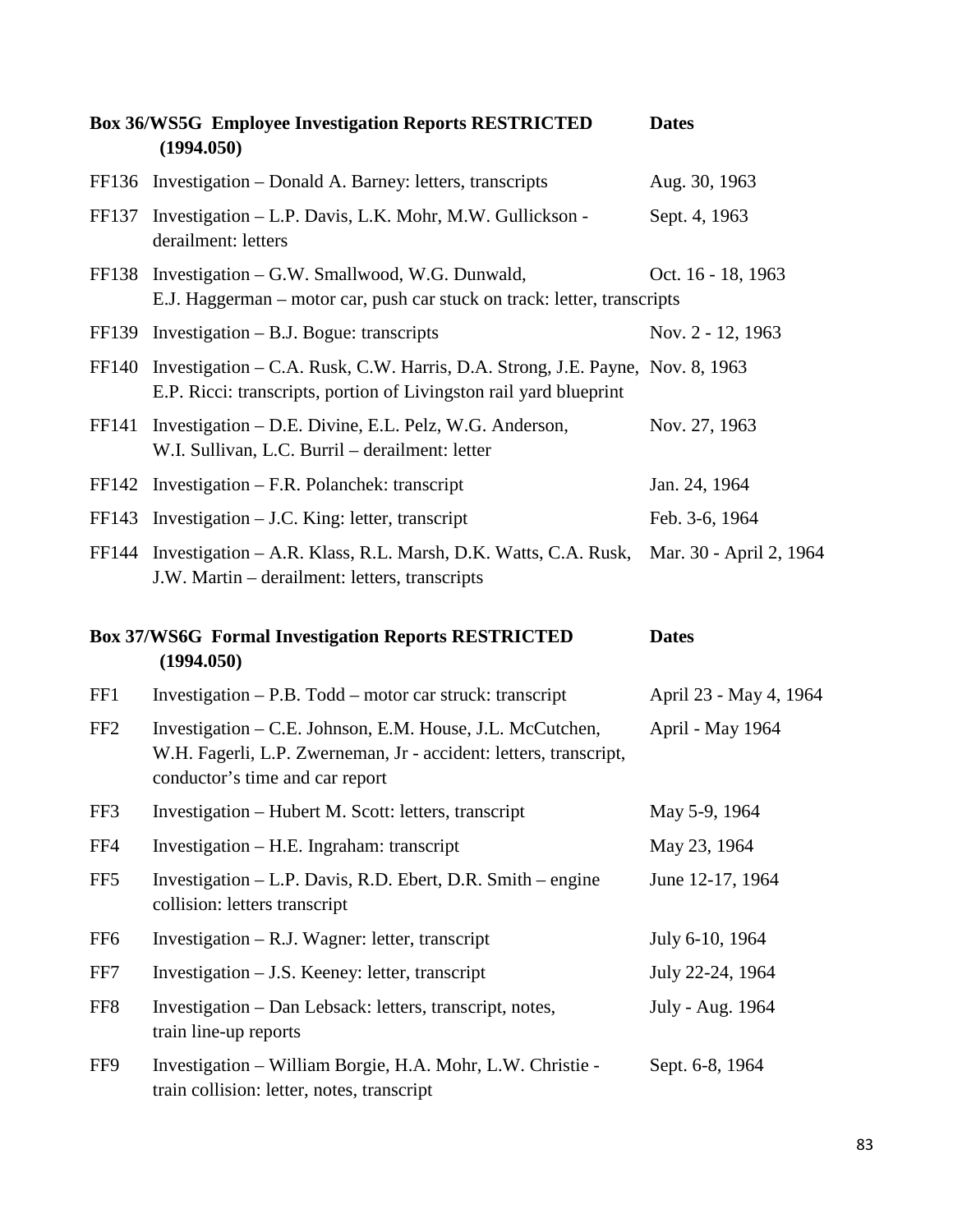|                  | <b>Box 37/WS6G Formal Investigation Reports RESTRICTED</b><br>(1994.050)                                       | <b>Dates</b>             |
|------------------|----------------------------------------------------------------------------------------------------------------|--------------------------|
| FF <sub>10</sub> | Investigation – A.F. Morgan, J.T. Jenkins, O.J. Huff,<br>E.B. Murphy - train collision: telegram, transcript   | Sept. 9-11, 1964         |
| FF11             | Investigation – R.H. Norton: letters, transcript                                                               | Sept. - Dec. 1964        |
| FF12             | Investigation - A.R. Klass, M.W. Gullickson, Leroy Denham,<br>W.B. Altimas Jr. - derailment: transcripts       | Nov. 10, 1964            |
| FF13             | Investigation – R.D. Virts, J.S. Fay, C.W. Powell – derailment:<br>letter, transcript, telegrams, notes        | Nov. 16-17, 1964         |
| FF14             | Investigation – R.H. Norton: letters, transcript                                                               | Nov. 24 - Dec. 1, 1964   |
| FF15             | Investigation – J.W. Gaustad: letters, transcript                                                              | Jan. 1965                |
| FF16             | Investigation – J. H. Speer, H.R. Pool: transcript, letters,<br>telegrams                                      | Feb. 2 - 18, 1965        |
| FF17             | Investigation $- A.J.$ Ball: letters, transcript                                                               | Mar. 12-27, 1965         |
| FF18             | Investigation – Dan Gould: letter, transcript, court order,<br>complaint                                       | Mar. 15-25, 1965         |
| FF <sub>19</sub> | Investigation $- A$ . J. Ball: letters, transcript                                                             | Mar. 12 - June 29, 1965  |
| <b>FF20</b>      | Investigation – D.R. Hoffee, H.J. Mayer – runaway car: letters,<br>transcript, rail plan, accident report      | April 20-23, 1965        |
| FF <sub>21</sub> | Investigation $-$ G.R. Munson: letter, transcript                                                              | May 24 - June 21, 1965   |
| <b>FF22</b>      | Investigation – C.F. Lousen, W.D. Beckman, H.G. Hager,<br>J.R. Venable – derailment: transcript                | June 3, 1965             |
| FF <sub>23</sub> | Investigation - L.P. Davis, R.D. Ebert, D.R. Smith - collision:<br>letter, transcript, telegrams, rail plan    | June 10-23, 1965         |
| <b>FF24</b>      | Investigation - L.A. Stenerson, C.D. Arden, K.E. Loessberg -<br>motor car struck: letter, typescript           | June 14-17, 1965         |
| FF <sub>25</sub> | Investigation $-$ R.J. Wagner: letters, transcript                                                             | July 6-16, 1965          |
| FF <sub>26</sub> | Investigation – J.W. Gaustad: letter, transcripts                                                              | Jan. 18; July 7-23, 1965 |
| FF <sub>27</sub> | Investigation – C. J. White, E.L. Olson: letters, transcript,<br>sketch                                        | Aug. 23 - 31, 1965       |
| FF <sub>28</sub> | Investigation – James S. Keeney: letters, transcript                                                           | July 21 - Sept. 29, 1965 |
| <b>FF29</b>      | Investigation $-$ G.D. Shinn, R.H. Raney $-$ runaway train:<br>letters, transcript, telegrams, casualty report | Sept. 8 - 16, 1965       |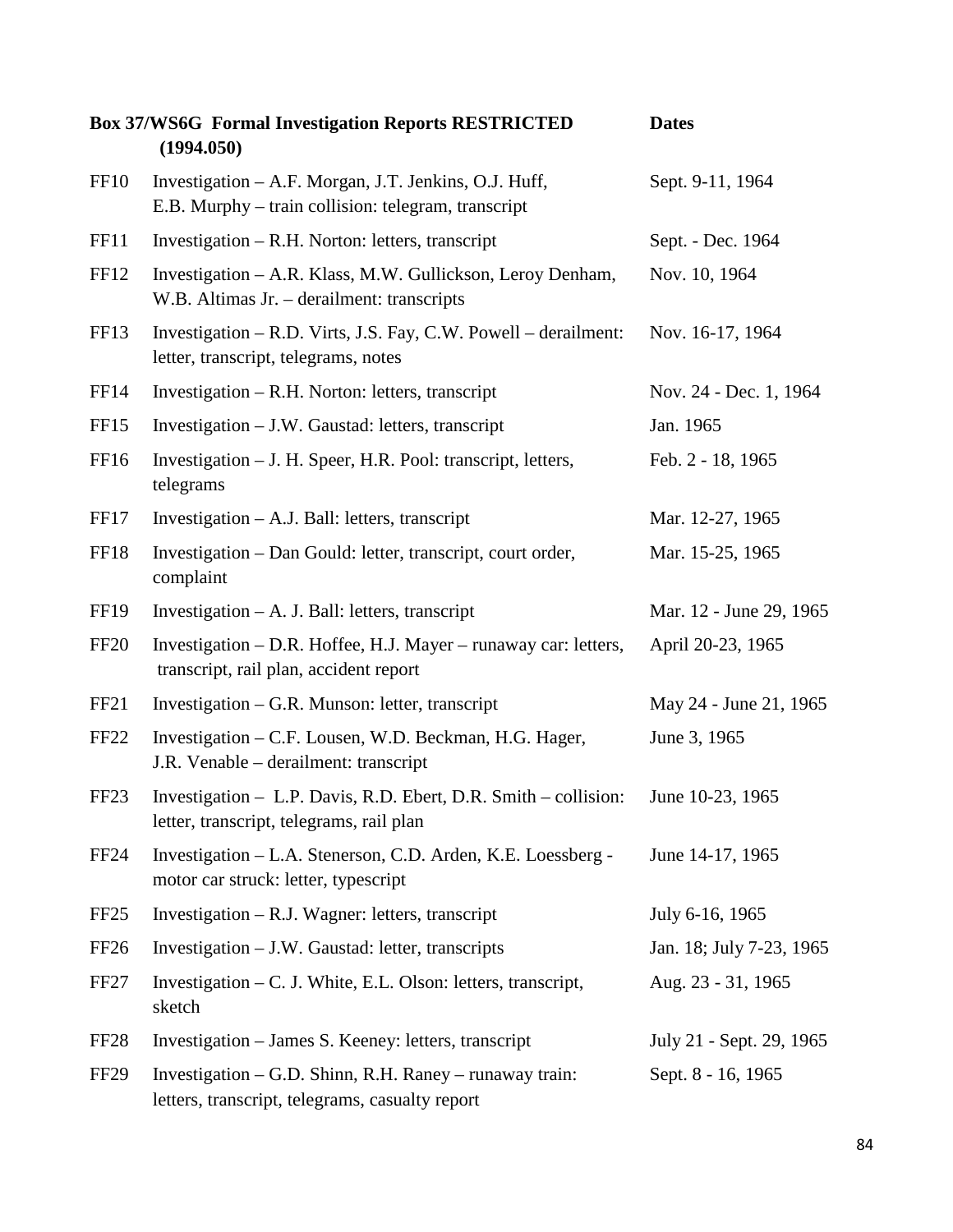|             | <b>Box 37/WS6G Formal Investigation Reports RESTRICTED</b><br>(1994.050)                                                                                            | <b>Dates</b>              |
|-------------|---------------------------------------------------------------------------------------------------------------------------------------------------------------------|---------------------------|
| FF30        | Investigation – R.W. Hall – derailment: transcripts, letters,<br>telegrams, notes, casualty report                                                                  | Sept. 19- Nov. 30, 1965   |
| FF31        | Investigation – M.R. Mathis, D.V. Peterson, A.R. Klass,<br>C. Yager – collision: letters, telegram, transcript                                                      | Sept. 20-26, 1965         |
| <b>FF32</b> | Investigation - R.W. Hall, M.W. Gullickson, C.M. Mason,<br>H.A. LaRue – derailment: letter, transcript                                                              | Sept. 22 - Oct. 5, 1965   |
| FF33        | Investigation – Owen J. Engen: letters, transcripts                                                                                                                 | Nov. 10-19, 1965          |
| <b>FF34</b> | Investigation – D.E. Owsley - derailment: letter, transcripts                                                                                                       | Nov. 12-23, 1965          |
| FF35        | Investigation $-$ J.T. Maki $-$ rail grinder stuck: letters, transcripts                                                                                            | Mar. -16, 1966            |
| <b>FF36</b> | Investigation – J. W. Gaustad: letters, notes, complaint,<br>investigation report                                                                                   | Mar 9-17, Oct. 10-14 1966 |
| FF37        | Investigation - S.J. Landwehr - motor car accident: letters,<br>transcript                                                                                          | April 1 - May 2, 1966     |
| FF38        | Investigation - N.P. Mayer, E.B. Peterson, E.L. Peterson,<br>G.G. Mills – derailment: letters, transcripts                                                          | May 31 - June 9, 1966     |
| FF39        | Investigation - L.A. Stenerson, H.T. Buckingham, D.W.<br>Jackson – fire damage to bridge and car: letters, transcripts,<br>accident report, notes                   | Aug. 12 - 16, 1966        |
| <b>FF40</b> | Investigation – Elmer Nelson, T.R. Townsend, A.P. Davis<br>H.R. Berrum, D.A. Angle, R.J. Gordon, R.L. Chouinard, G.L.<br>Thrasher - collision: letters, transcripts | Sept. 2 - 21, 1966        |
| FF41        | Investigation – J.M. Howry: letters, transcript                                                                                                                     | Nov. 28 - Dec. 12, 1966   |
| <b>FF42</b> | Investigation – A.P. Davis: letters, transcript, notes, telegram                                                                                                    | Dec. 19-21, 1966          |
| FF43        | Investigation $-$ J.C. Williams: letter, notes                                                                                                                      | Dec. 27, 1966             |
| <b>FF44</b> | Investigation – H.M. Larson: letters, transcript                                                                                                                    | Dec. 27 - 30, 1966        |
| FF45        | Investigation – J. Pascoe, N.V. Anderson, W.J. Eyer –<br>accident: letters, accident report, telegrams, statement                                                   | Jan. 6 - 9, 1967          |
| FF46        | Investigation - T.P. O'Leary, C.R. Knight, J.B. Woolcock, Jake<br>Mills, G.D. Norskog, R.E. Maxson, W.G. Smith - collision:<br>Index, letters, transcript, notes    | Jan. 4 - 11, 1967         |
| <b>FF47</b> | Investigation - G.E. Smith: letters, transcripts                                                                                                                    | Jan. 20 - Feb. 1, 1967    |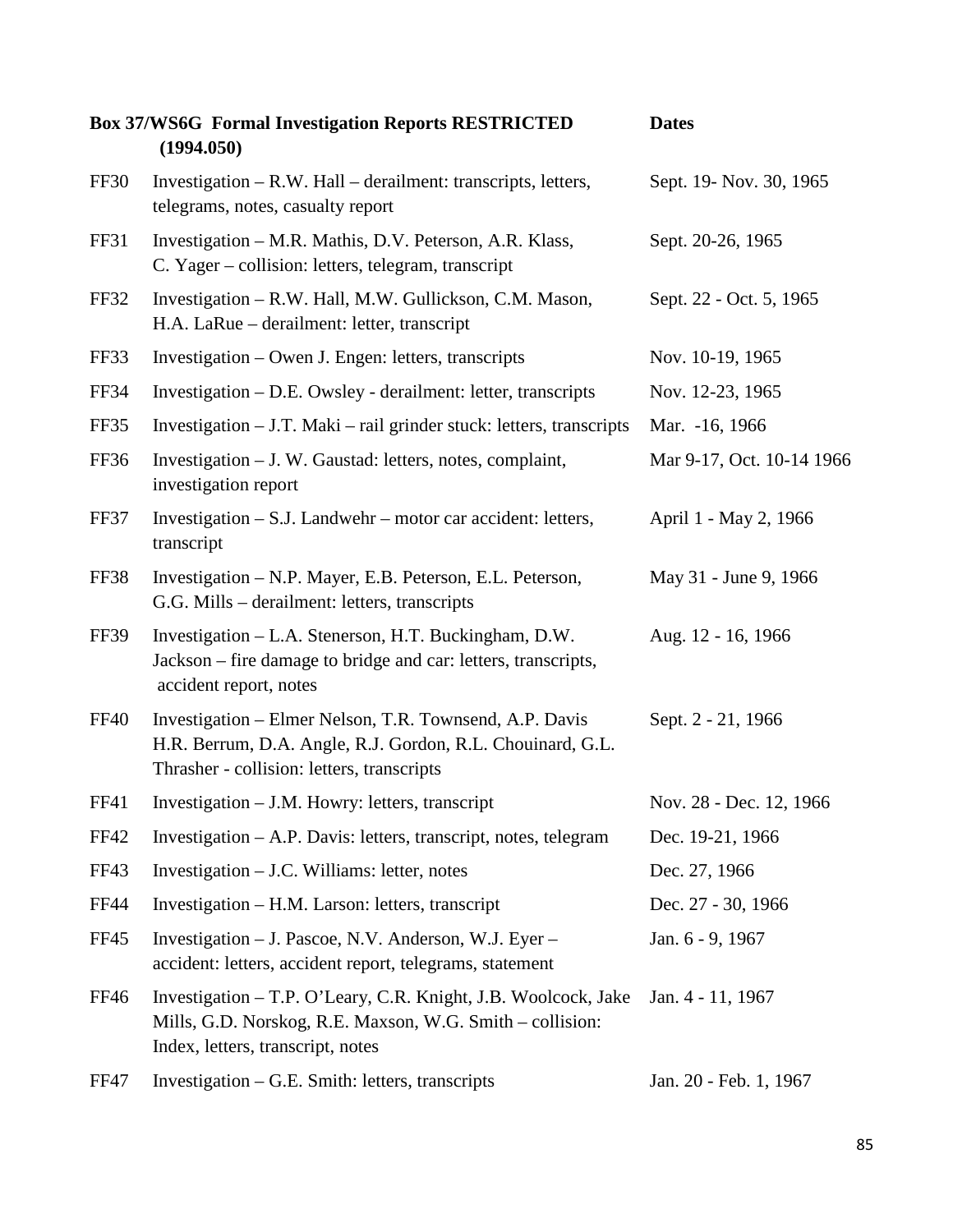|                  | <b>Box 37/WS6G Formal Investigation Reports RESTRICTED</b><br>(1994.050)                                                                       | <b>Dates</b>              |
|------------------|------------------------------------------------------------------------------------------------------------------------------------------------|---------------------------|
| <b>FF48</b>      | Investigation - J.W. Hall, E.L. Pelz, W.C. Anderson, W.U.<br>Stalcup – derailment: letters, transcript, conductor's report,<br>accident report | Jan. 24 - Feb. 3, 1966    |
| <b>FF49</b>      | Investigation – L.W. Christie: letter, transcripts                                                                                             | Feb. 1-7, 1967            |
| <b>FF50</b>      | Investigation - D.P. Clement, R.W. Hall, O.J. Huff, Leroy<br>Denhan – collision: letters, transcript                                           | Mar. 10 - April 4, 1967   |
| FF51             | Investigation - J.T. Maki, S.L. Sykes, C.M. Mason: letters<br>notes, transcripts                                                               | Mar. 13 - April 17, 1967  |
| <b>FF52</b>      | Investigation - J.F. Boucher, W.F. Spanning - collision:<br>telegram, transcript                                                               | Mar. 18-20, 1967          |
| FF <sub>53</sub> | Investigation - J. A. Gollmyer, C.M. Mason: transcripts, letters                                                                               | Mar. 24 - 30, 1967        |
|                  | <b>Box 38/WS6G Formal Investigation Reports RESTRICTED</b><br>(1994.050)                                                                       | <b>Dates</b>              |
| FF1              | Investigation - L.G. Wykoff: notifications, transcript, letters                                                                                | Mar. 25 - 31, 1967        |
| FF <sub>2</sub>  | Investigation – J.W. Lunceford: letter, transcript                                                                                             | April 7-11, 1967          |
| FF3              | Investigation – W.L. Haskins: letter, transcript                                                                                               | May 26-29, 1967           |
| FF4              | Investigation – G.J. Shaughnessy: letters, transcript                                                                                          | Aug. 1-14, 1967           |
| FF <sub>5</sub>  | Investigation – M.L. Nunley, collision: letter, transcript                                                                                     | Sept. 22-26, 1967         |
| FF <sub>6</sub>  | Investigation - W.L. Haskin: letter, transcript, complaint                                                                                     | Oct. 17-24, 1967          |
| FF7              | Investigation – G.E. Brown, K.L. Hayes, D.S. Crawford –<br>collision: transcript, accident report, telegrams black and white<br>photos         | Dec. 11-20, 1967          |
| FF8              | Investigation – S.M. Jackson, E.L. Johnson, E.L. Lester, Guy<br>Tecca, J.K. Herbst, train delay: transcripts, notes, telegrams                 | Dec. 17, 1967 - Jan. 1968 |
| FF9              | Investigation – C.F. Johnson, H.K. Nissen, H.A. Risley,<br>A.J. Lane, D.E. Watts: letters, transcript, notice                                  | Jan. 1 - Aug. 7, 1968     |
| <b>FF10</b>      | Investigation – H.F. Prichard, K.P. Lester: letters                                                                                            | May 7 - Sept. 14, 1968    |
| FF11             | Investigation $-$ D.R. Hoffee: letter, notice                                                                                                  | June 17, 1968             |
| FF12             | Investigation – H.A. Riley: letter, transcript                                                                                                 | June 27-July 16, 1968     |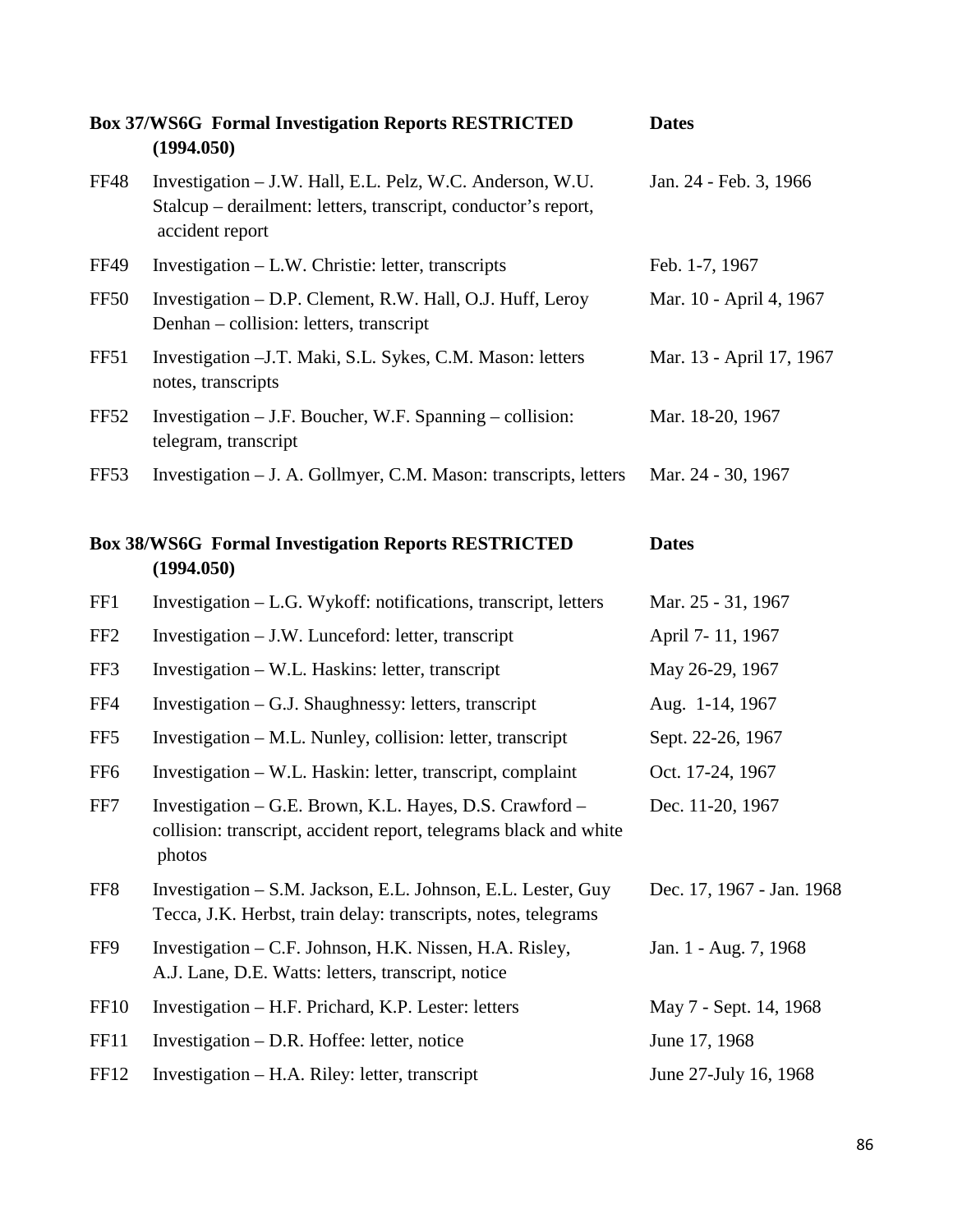|                  | <b>Box 38/WS6G Formal Investigation Reports RESTRICTED</b><br>(1994.050)                                                            | <b>Dates</b>            |
|------------------|-------------------------------------------------------------------------------------------------------------------------------------|-------------------------|
| FF <sub>13</sub> | Investigation – R.J. Gordon, G.C. Boe, J.W. Lunceford,<br>D.A. Angle: letters, telegram, transcript                                 | July 17 - Aug. 7, 1968  |
| FF <sub>14</sub> | Investigation $- C.D.$ Hopkins: letters, telegram                                                                                   | Sept. 16-21, 1968       |
| FF <sub>15</sub> | Investigation – J.W. Lunceford: Letters, typescript                                                                                 | Sept. 16-Nov. 15, 1968  |
| FF <sub>16</sub> | Investigation – D.A. Angle, A.M. Marcotte, damaging switch:<br>letters, transcript, personal injury report                          | Oct. 7-24, 1968         |
| FF17             | Investigation – Gary Nutting: letter, transcript                                                                                    | Oct. 12-Nov. 14, 1968   |
| FF18             | Investigation – R.W. Hall, C.M. Mason, H.A. Riley, R.E.<br>Brownell, R.W. Moore, collision: letters, transcript, accident<br>report | Oct. 15 - Nov. 6, 1968  |
| FF <sub>19</sub> | Investigation – D.P. Clement, derailment: letters, transcript,<br>accident report                                                   | July 19 - Aug. 14, 1970 |

## **Box 38/WS7G Personnel Dates**

| <b>FF20</b>      | Beneficiary designation for Richard Emery Noyes                                                                 | Nov. 20, 1945           |
|------------------|-----------------------------------------------------------------------------------------------------------------|-------------------------|
| FF <sub>21</sub> | Business card for special agent L.C. Olsen (1999.006)                                                           | not dated               |
| FF <sub>22</sub> | Business card for agent L. Reed                                                                                 | not dated               |
| FF <sub>23</sub> | Certificate card of operating rules for Earl Wilson, payment<br>memo (1972. 321)                                | Jan. 5, 1958, not dated |
| FF <sub>24</sub> | Certificate card of operating rules for conductor J.W. Gauthier<br>(MR1232)                                     | June 19, 1958           |
| FF <sub>25</sub> | Certificates of service months and compensations for H.M.<br>Berrum (2009.009) and John Grannis (1981.298.0043) | 1954-1973               |
| FF <sub>26</sub> | Conductors in service holding seniority rights between Billings,<br>Butte, Helena, MT: list                     | Jan. 1, 1948            |
| FF <sub>27</sub> | Conductors and brakemen rates, yardmen, yard helper and<br>switch tender rates                                  | 1953-1955               |
|                  | FF27A Discharge list for month of March 1908 (copy)                                                             | Mar. 1908 (copy)        |
| <b>FF28</b>      | Questions and answers on 24 RL brake equipment, exam<br>questions – diesel electric locomotives (1972.321)      | not dated               |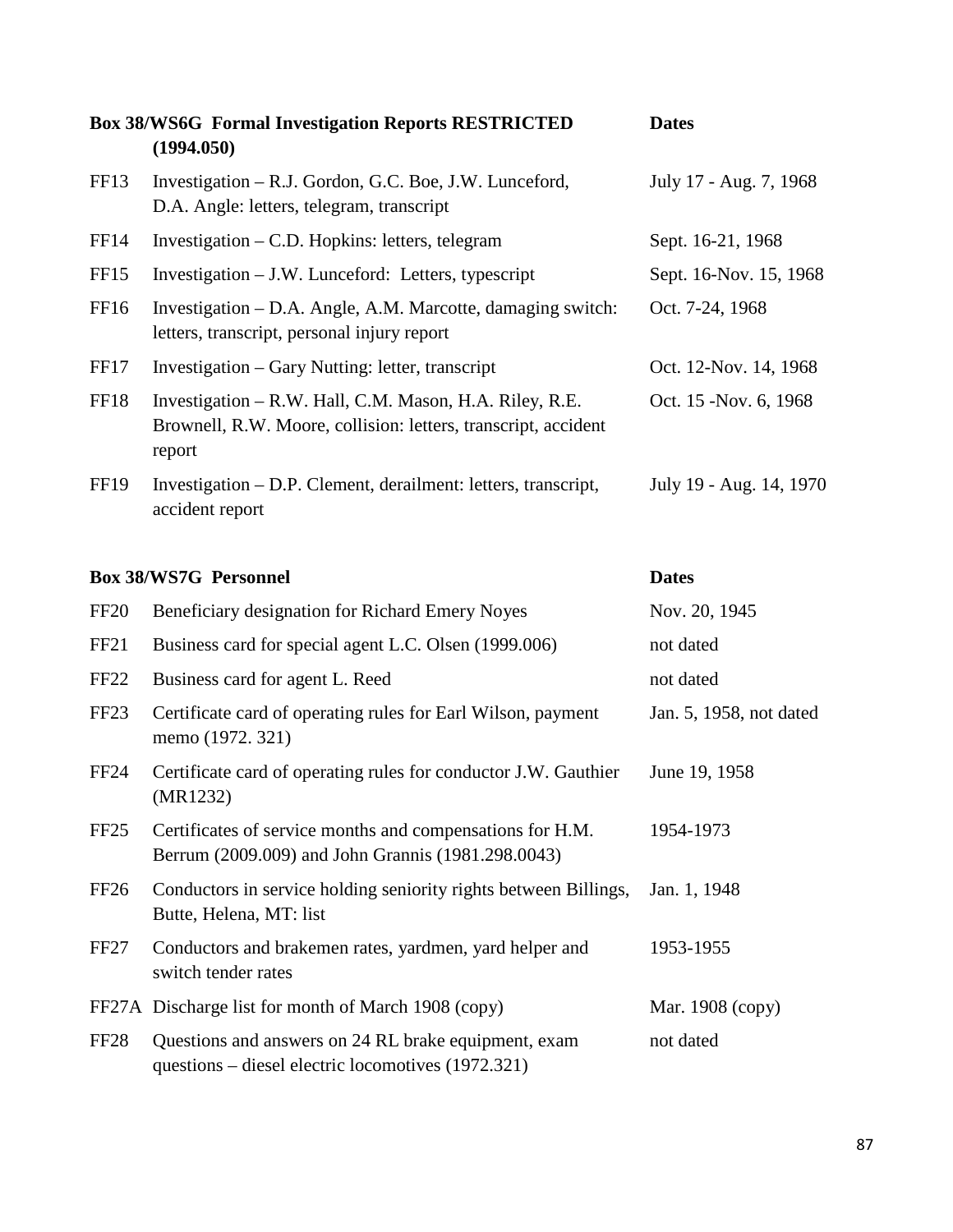|             | <b>Box 38/WS7G Personnel</b>                                                                                                                  | <b>Dates</b>          |
|-------------|-----------------------------------------------------------------------------------------------------------------------------------------------|-----------------------|
| <b>FF29</b> | Airbrake rules – questions and answers covering oral exam<br>(1972.321)                                                                       | April 1, 1939         |
| FF30        | Employee released telegram, employee rail passes<br>(VR 1932-VR1936, VR1355)                                                                  | 1910, 1921-1925, 1948 |
| FF31        | Letters of appreciation (1994.050)                                                                                                            | 1908, 1927            |
| <b>FF32</b> | Miss Ethel Speak: letters received, tickets (1994.050), war ration 1934-1973<br>books, railroad passes, maps, rail ticket                     |                       |
| FF33        | Letters regarding garnishments                                                                                                                | 1934-1937             |
| <b>FF34</b> | Mexican Nationals: letters regarding employment, war<br>(1994.055)                                                                            | May - Aug. 1945       |
| FF35        | Amounts withheld from wages of Mexican workers under<br>agreement between U.S. and Mexico (1994.055)                                          | Nov. 1945             |
| FF36        | Rates of pay for engineers and firemen                                                                                                        | Oct. 1955             |
| FF37        | Relay office personnel memo                                                                                                                   | Jan. 31, 1969         |
| <b>FF38</b> | Handwritten remembrances of working for the railroad and<br>family by R.P. Carlton                                                            | not dated             |
| <b>FF39</b> | Retirement notice, envelope and letters and cards for William<br>Thomas Carter (2002.018.0001-0004)                                           | Sept. 30, 1943        |
|             | FF39A Livingston and Laurel Shops seniority roster (2 copies)                                                                                 | $1939$ (copies)       |
| <b>FF40</b> | Seniority for conductors lists, envelope                                                                                                      | 1958                  |
| FF41        | Common Subdivided seniority roster                                                                                                            | Jan. 1, 1962          |
| FF42        | Engineers seniority lists                                                                                                                     | 1968-1970             |
| FF43        | Station employees' seniority rosters, class A and B                                                                                           | 1968-1969             |
| <b>FF44</b> | Interchangeable seniority list of yardmen and trainmen holding<br>seniority rights at Billings, Laurel, Livingston, Butte, East<br>Helena, MT | Jan. 1, 1954          |
| <b>FF45</b> | Yellowstone Division yardmaster seniority roster                                                                                              | 1967-1969             |
|             | FF45A Agents and Yardmaster: telegrams regarding merger                                                                                       | April 30-May 10 1968  |
| FF45B       | Merger: Louis Menk, president letter to employees (2017.060)                                                                                  | Feb. 16, 1970         |
| <b>FF46</b> | Service pin for conductor R.E. Noyes: letter, envelope                                                                                        | Dec. 21, 1953         |
| <b>FF47</b> | Ticket coupon                                                                                                                                 | June 5, 1964          |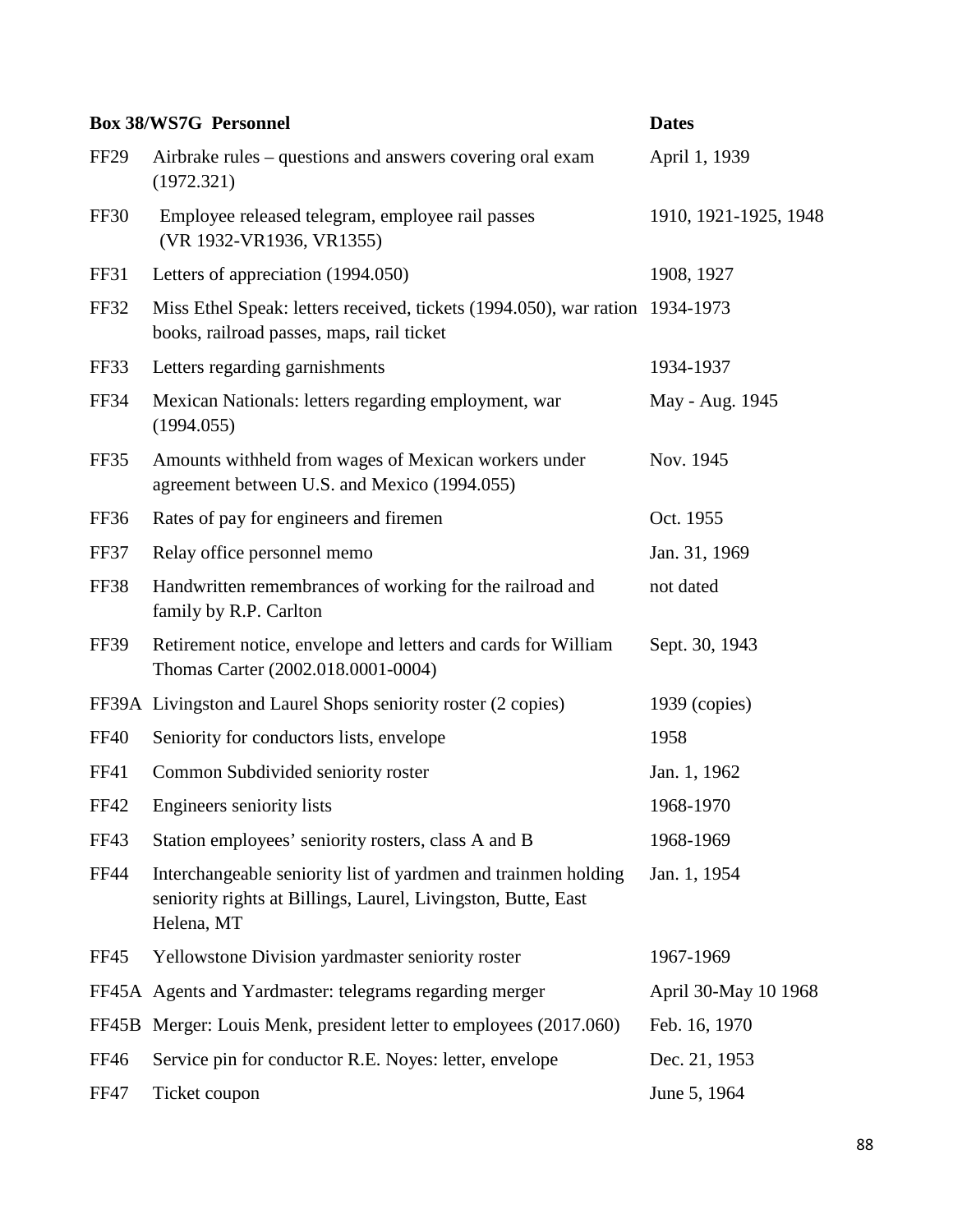| <b>Box 38/WS7G Personnel</b> |                                                      | <b>Dates</b> |
|------------------------------|------------------------------------------------------|--------------|
| FF48                         | Inter-office envelope (1994.050)                     | not dated    |
| FF49                         | Inter-office envelope (MR1339)                       | not dated    |
|                              | FF49A Inter-office envelope                          | not dated    |
| FF50                         | Inter-office envelopes (MR69, MR177) (1993.091.0007) | not dated    |

## **SERIES 7A PRESIDENT'S OFFICE, ST. PAUL, MN**

| <b>Box 38/WS7G President's Office</b>                                                                                                            | <b>Dates</b>       |
|--------------------------------------------------------------------------------------------------------------------------------------------------|--------------------|
| FF50A St Paul Office: letters, photos of Como shops (copies) with<br>identification                                                              | June 1940 (copies) |
| FF50B "Northern Transcontinental Survey" report by Prof. R. Pumpelly Mar. 12, 1883<br>to Henry Villard, President Northern Pacific               |                    |
| FF50C "The Facts About the Northern Pacific Land Grant" by Charles<br>Donnelly, President Northern Pacific                                       | Mar. 1924          |
| FF50D "Brief History of the Northern Pacific Railway" includes list<br>of presidents and receivers of the road from the beginning (copies)       | ca. 1951 (copy)    |
| FF50E "The Northern Pacific Story" address by Robert S. MacFarlane,<br>President before the New York Securities Analysts                         | Jan. 30, 1953      |
| FF50F "The Railroads Serving a New Northwest Empire" address by Mar.20, 1953<br>Robert S. MacFarlane, President to the Executive Club of Chicago |                    |
| FF50G "We Must Eliminate Car Shortages" address by Robert S.<br>MacFarlane before Seattle Transportation Club                                    | Nov. 7, 1955       |
| FF50H "A Brief report to Northern Pacific Stockholders" by Robert S.<br>MacFarlane, President                                                    | July 19, 1963      |
|                                                                                                                                                  |                    |

### **SERIES 8 PUBLIC RELATIONS/MARKETING**

|                  | <b>Box 38/WS7G Publicity/Marketing</b>                                                                                                                                                       | <b>Dates</b>              |
|------------------|----------------------------------------------------------------------------------------------------------------------------------------------------------------------------------------------|---------------------------|
| FF51             | Invitation to railroad ball (VR1751) Second Annual Northern<br>Pacific Special, train from Montana to Chicago and the<br>International Livestock Show (1992.031)                             | July 1889, Dec. 1-8, 1928 |
| FF <sub>52</sub> | Construction Era of the Northern Pacific Railway: brochure<br>(1994.050), Yellowstone Park Line poster or calendar cover<br>(2003.003.0018), Yellowstone National Park route schedule (copy) | not dated                 |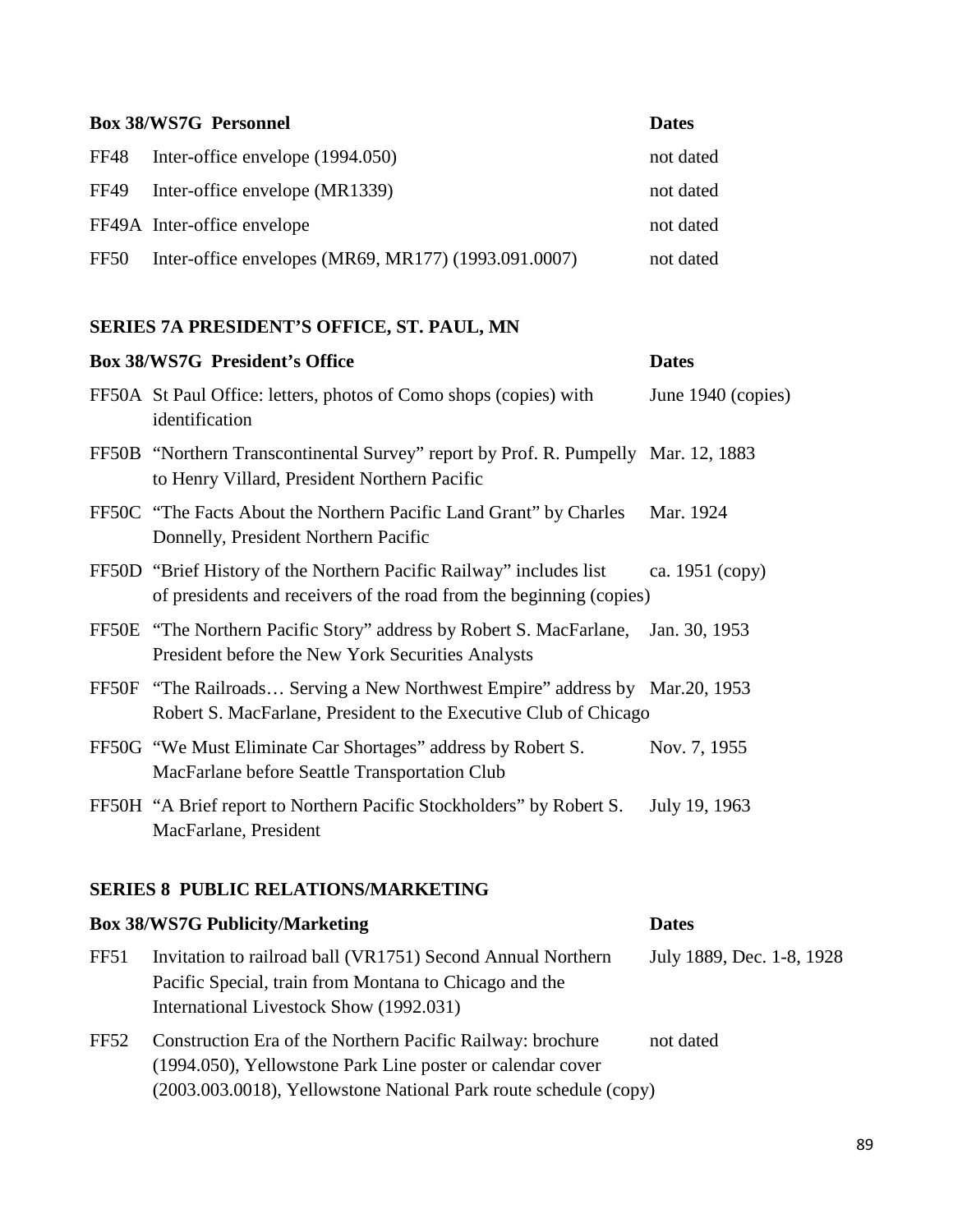|                  | <b>Box 38/WS7G Publicity/Marketing</b>                                                                                                                                                         | <b>Dates</b>          |
|------------------|------------------------------------------------------------------------------------------------------------------------------------------------------------------------------------------------|-----------------------|
|                  | FF52A Northern Pacific's Parade of Progress brochure, postcards,<br>ads, newsletter pages, N.P. Junction Jubilee pin                                                                           | 1946-1964             |
| FF <sub>53</sub> | Calendars, cigar labels (2) (2014.094), decals (MR1581)                                                                                                                                        | 1962, 1963, not dated |
|                  | FF53A Souvenir cardboard cap                                                                                                                                                                   | not dated             |
| <b>FF54</b>      | Annual employee picnic: clipping                                                                                                                                                               | not dated             |
|                  | FF54A "Riding with the Indian Chiefs on the New North Coast Limited" ca. 1927, 1931 (copies)<br>brochure (copies), "Story of the Monad" (copy), "Jim Bridger's<br>Yarns of Yellowstone" (copy) |                       |
|                  | FF54B "Construction Era of the Northern Pacific Railway" brochure                                                                                                                              | <b>July 1964</b>      |
| FF55             | Clippings                                                                                                                                                                                      | ca 1943-1957          |
| <b>FF56</b>      | Happy New Year decal, big baked potato cards (2017.060)                                                                                                                                        | not dated             |
|                  | FF56A Travel Bargain for Young People flyer, timetable brochure<br>(2018.067)                                                                                                                  | June 1, 1966, 1968    |
|                  | FF56B Dining car service menu, Mainstreeter envelopes                                                                                                                                          | not dated             |
| FF57             | "Treasure State Special," International Livestock Show:<br>newsletter by Northern Pacific Railway and Livingston<br>Enterprise (1999.006)                                                      | ca 1928               |
| FF58             | Northern Pacific Railway pencils (7)                                                                                                                                                           | not dated             |
|                  | FF58A Missoula Civic Group pamphlet, Northern Pacific Railway's<br>New Missoula Yard pamphlet                                                                                                  | not dated             |
| FF59             | Around the World in 35 Days postcard                                                                                                                                                           | 1913                  |
|                  | FF59A Vista Dome North Coast Limited: tickets, notes, articles, letter, ca. 1967-1994, not dated<br>chronology, list of cars owned, notes, flyer and postcards (2017.060)                      |                       |
| FF <sub>60</sub> | Billings Depot, trains on tack by lake, "Traveler's Rest"<br>deluxe railcar (1993.091.0012a-c): postcards                                                                                      | ca 1974               |
|                  | FF60A The Railway Club reception and musical program                                                                                                                                           | Feb. 10, 1913         |
| <b>FF61</b>      | Sixth Annual Christmas Sing program (2014.048.0002)                                                                                                                                            | Dec. 26, 1929         |

## **Box 38/WS7G Northern Pacific Railway Blank Forms/Form Numbers/Dates**

- FF62 Agent's Daily Cash Statement Form 9452/9-67 (MR33)
- FF63 Agent's Record of Seals Applied and Removed Form 1450/9-24 (M46)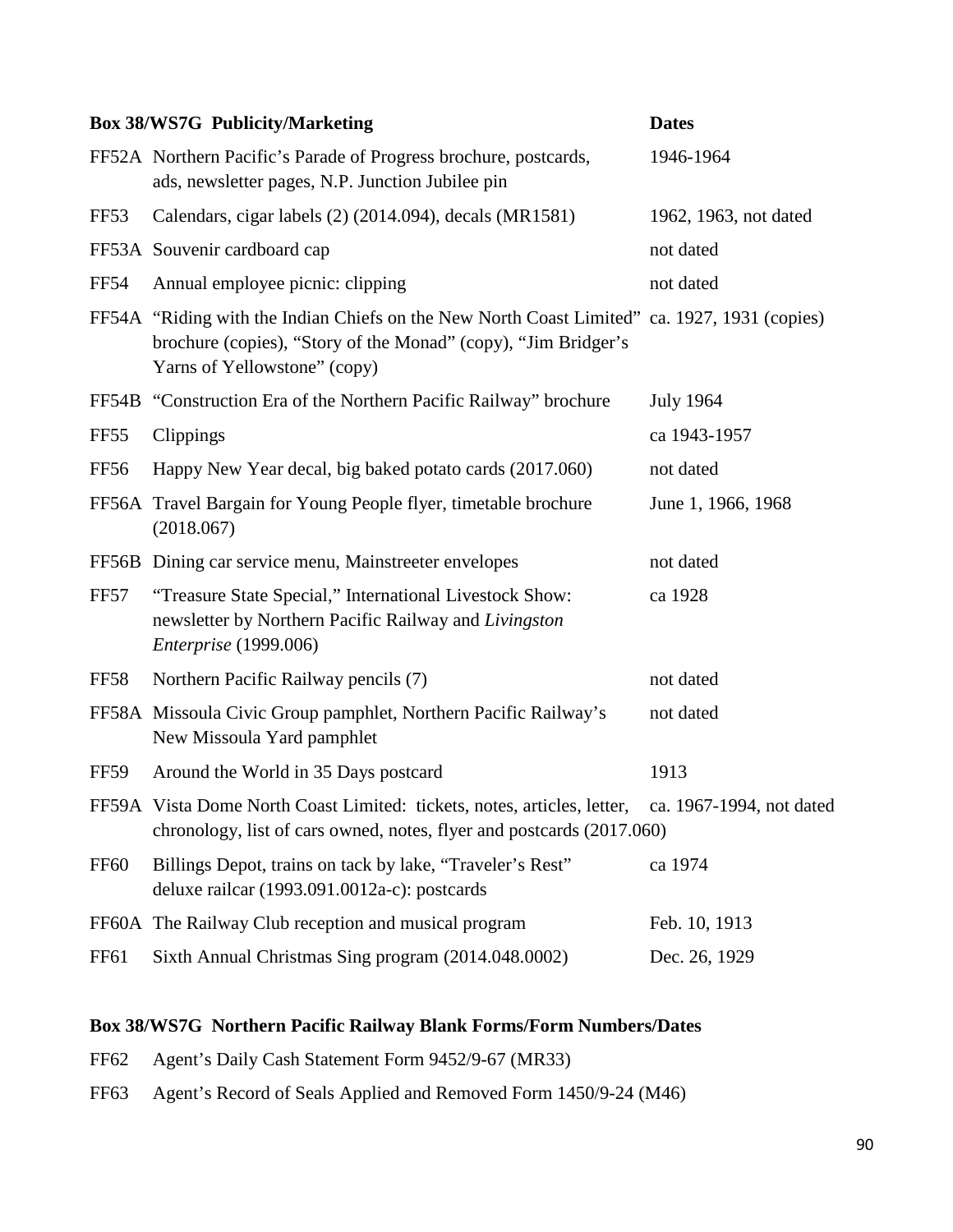#### **Box 38/WS7G Northern Pacific Railway Blank Forms/Form Numbers/Dates**

- F64 Agent's Telegraph Car Service Report Form 1487/6-43 (MR80)
- FF65 Agreement Covering other than Written Notice of Arrival of Freight or Constructive Placement Notice Form 427/1-59 (MR180)
- FF65A Application for Service Award
- FF66 Baggageman [sic] Authority Release (MR103)
- FF67 Bill of Sale Form 1515/4-69 (MR125, MR185)
- FF68 Bill of Sale Form 1515/6-47, 1515/11-24
- FF69 Blotters Form 6843 (2009.004)
- FF70 Calendar/Notepad Form 6924 1960, 1966-68 (1999.006) (2018.067)
- FF70A Car Heater Slip Form 1611/7-35
- FF71 Carbon Dioxide or Dry Chemical Extinguisher Record Card (MR1506, Charles Holiday)
- FF72 Cars Sent Out Short of Destination Form 1489/5-24 (MR44)
- FF73 Conductor's Report Form 603/11-33 (MR1338)
- FF73A Conductor's Through Wheel Report Form 1402/10-63
- FF73B Conductor's Report of Cars Hauled in Train No. Form 3271/4-67
- FF74 Copy of Freight Bill Form 1547-Rev. (MR35)
- FF75 Daily Report of Cars Loaded Form 7033/5-24 (MR78)
- FF76 Daily Time Report of Employees Form 464/6-24
- FF77 Employees Sick Leave Claim Form 9572/8-68 (MR1257), Employees Deduction Form 1367/1- 46 (2018.067)
- FF78 Empty Car Card Form 1476/8-51
- FF78A Enginemen's Time Slip Form NP719 (2018.024)
- FF78B Enginemen's Train Register Form 735/9-56 (2018.024)
- FF79 Envelopes Forms 320, 323, 329, 334, 1780
- FF80 Field Record of Perishable Service Form 7016/3-50 (MR49)
- FF81 Freight Bill Form 1546-AT.W/8-24 (MR72)
- FF82 Freight Way Bill Form 1578/Rev. 10-57
- FF83 Freight Way Bill Form 9277B/10-66 (MR1245)
- FF84 Freight Way Bill 558 Form 9703/8-69 (MR1244, MR149)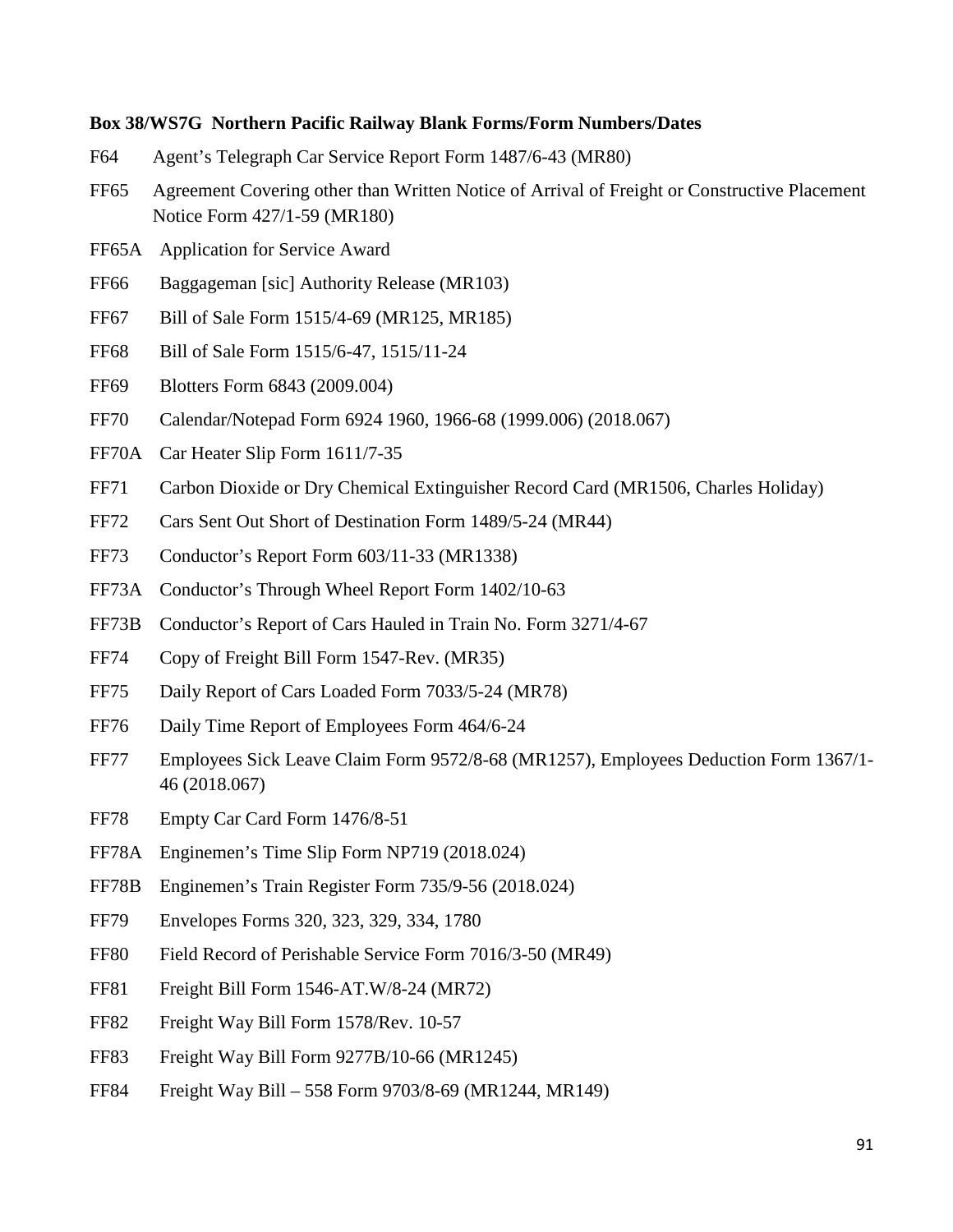#### **Box 38/WS7G Northern Pacific Railway Blank Forms/Form Numbers/Dates**

- FF85 Garage Repair Order
- FF85A Grid Lined Paper Form 1347/6-24
- FF86 Group Insurance Deduction Record Payroll Form 2201/10-28 (MR1246)
- FF87 Insert for Way Bill Form 1570/2-5 (MR74)
- FF88 Inspectors Comments Form 221/1-69 (MR175)
- FF89 Life Insurance Plan Certificate Covers (1994.050)
- FF90 Inter Office Envelopes Form 340 (2009.004)
- FF91 Inter-Office Envelopes Form 1629

### **Box 38A/WS7G Northern Pacific Railway Blank Forms/Form Numbers/Dates**

- FF1 Kind of Car Codes Form 9276-10-1-66
- FF2 Livestock Certificate Form 383/10-41 (MR38)
- FF3 Livestock Freight Way Bill Form 1599/Rev. 10-57
- FF4 Local Switch List Form 1884/10-25
- FF5 Lost Article Tag (MR1578, Charles Holiday)
- FF6 Luggage Tag Form F1322
- FF7 Mechanical Dept. Requisition Form 731/3-45
- FF8 Merchandise on Hand Rush Disposition (MR76)
- FF9 Memo/ Notepads Form 6860 (1999.006), Form 290 (2017.060)
- FF10 Milk Traffic-Empty Can Way Bill Receipt Form 1939 (MR40)
- FF11 Milk Traffic Way Bill Form 1934 Rev/11-39 (MR39)
- FF12 Multiple Use Equipment Movement Form 94/11-67 (MR67)
- FF13 No Report Blank Form 7896/1-25 (MR186)
- FF14 North Coast Limited/St. Paul Insurance 2/01/1968 Baggage Insurance Brochure/ Form, 2 Small Signs
- FF15 Notice of Change in Heading and Copy of Weigh Bill Form 632/5-24 (MR73)
- FF16 Office Record of Train and Engineer Men Arriving at \_\_\_\_ Form 714/8-24
- FF17 Office of Treasurer- Form for Paychecks Form 4834 (MR77)
- FF18 Order for Cars Form 524/5-24 (MR79)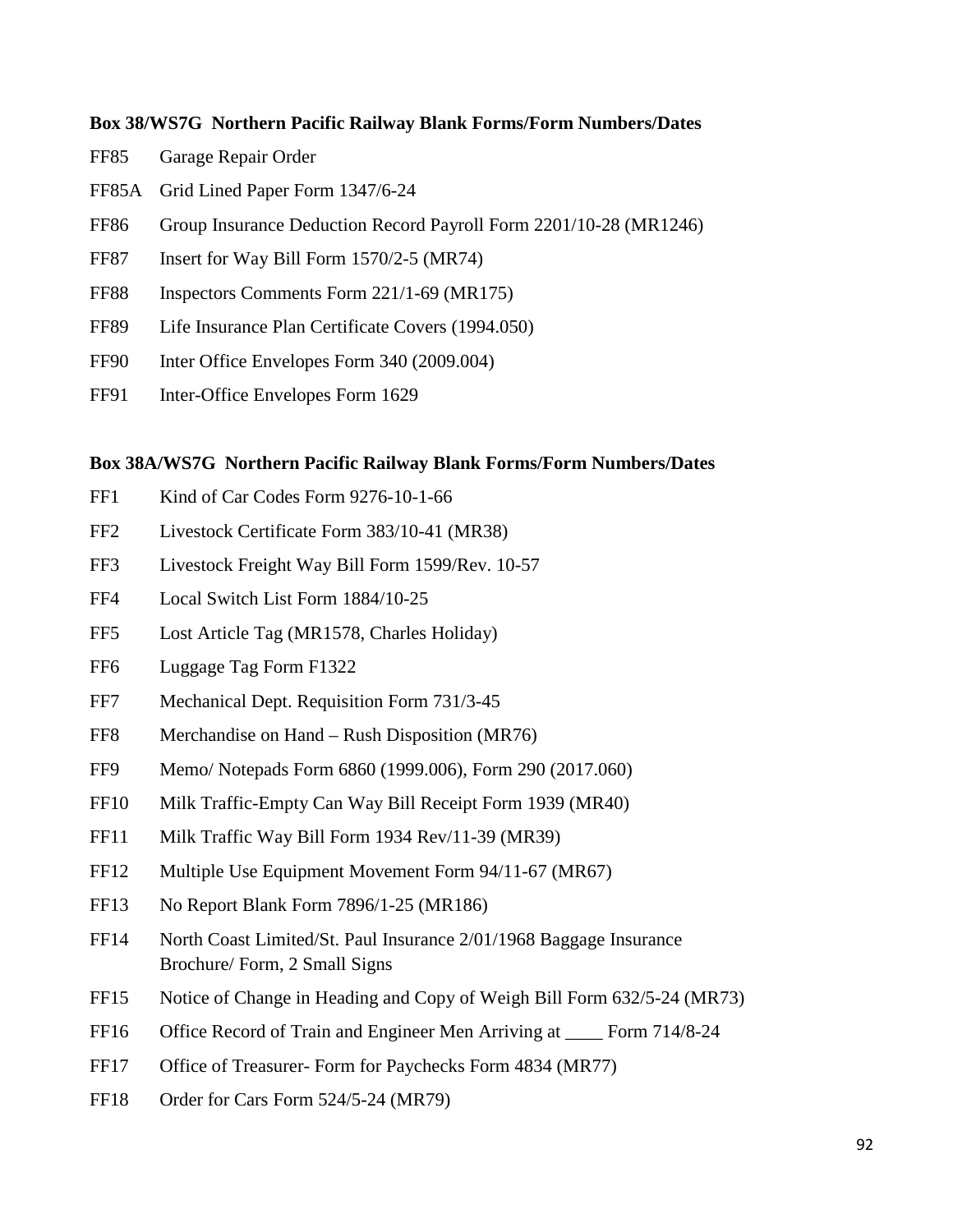#### **Box 38A/WS7G Northern Pacific Railway Blank Forms/Form Numbers/Dates**

- FF19 Pay Check Transfer Sheet Form 248/4-55 (MR81)
- FF20 Per Diem Rule 22 Reclaim Report Form 9635/3/69
- FF21 Postcards with F.J. Berry's name, Portland, OR Form 4695/3-44

#### **Box 39/WS2H Northern Pacific Railway Blank Forms/Form Number/Dates**

- FF1 Period of Confinement of Stock Form 527/5-24 (MR41)
- FF2 Prepaid Freight Bill Form 472/9-63 (MR36, MR1255)
- FF3 Practice or Condition Dangerous Card Form 837 (2009.004)
- FF4 Receipt for Cash Fare Form 320 R'y. [sic] B. (MR1579, Charles Holiday)
- FF4A Received from Northern Pacific Railway Company Form 371/9-35
- FF5 Record of Cars Handled Under Average Agreement Form 1556/2-41
- FF6 Record of Ticket Sales Form 284/6-43
- FF7 Report of Accident Form 534/11-33 (MR172)
- FF8 Report of Accident Form 534/12-49 (MR171)
- FF9 Report of Accident Form 432 (MR174)
- FF10 Report of Casualty Form 531/6-24 (MR178)
- FF11 Report of Personal Injury of Employees, Passengers or Other Persons (MR173)
- FF12 Report of Uncollected Tickets, Baggage and Milk Traffic Form 9459/9-67 (MR1258)
- FF13 Requisition for Station Supplies, Track and B. + B. Material Form 1341/2-46 (MR53)
- FF13A Section Forman's daily Record of material Form 7252 (2018.067)
- FF14 Shipping Form 1498-Large/6-24 (MR48), Small Label Form 114 (2018.067)
- FF15 Shipping Order-Company Property Form 7250/9-30 (MR71)
- FF15A Sleeping Car Cash Fare Receipt Form 558
- FF16 Station Agent's Monthly Report Form 521/1-56 (MR187)
- FF17 Station Miscellaneous Bill Form 1463/5-55 (MR1250, MR70)
- FF18 Supervisor's Report of Personal Injury Investigation Form 9291/1-67 (MR1250, MR176)
- FF19 Switching Order Form 1628/2-26
- FF19A Switch List Form 169/600M
- FF20 Tally Cards Form 1745A (1994.040)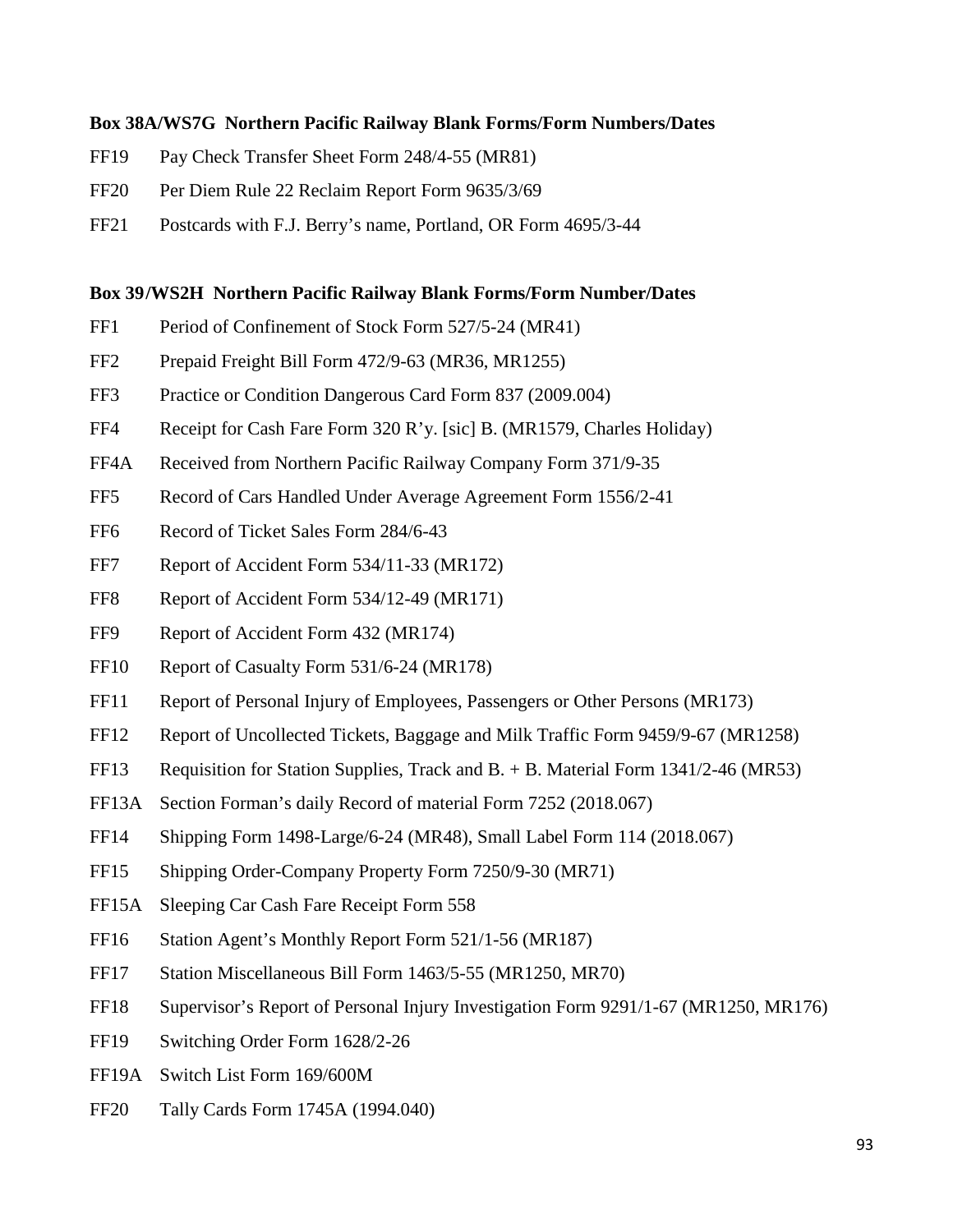#### **Box 39/WS2H Northern Pacific Transport Company Blank Forms/Form Numbers/Dates**

- FF21 Telegram Form 1386/12-24 (MR37, MR198, MR188)
- FF22 Telegram Form 1386A/12-24 (MR1230)
- FF23 Telegram Dept. Delivery Sheet Form 1369/6-24
- FF24 Telegraph Report of Delay to Trains Form 1395/4-39
- FF24A Train Conductor's Report (accident) Form 20/4-34
- FF25 Train Order Form 19 (1981.002.0082), Form 1331 (2018.024)
- FF26 Trespassing Sign Form  $4342$  Aug.  $30<sup>th</sup>$ , 1915
- FF27 Uniform Live Stock Contract Form 266/rev 11-63
- FF28 Untitled Form 1404/6-24
- FF29 Transfer of Station Agents Form 214/12-64 Northern Pacific Railway and Northern Pacific Transport Company
- FF30 Northern Pacific Beneficial Assoc. Physician's Order and Report Form 100 Revised 67
- FF31 Daily Abstract of Local Way-bills Received Form T-505 (MR153)
- FF32 Monthly Abstract of Way-bills Forwarded Form T-504 (MR152)
- FF33 Notice to Originating Motor Carrier of C.O.D. Remittance Form T599
- FF34 Pro Sheet Form T-507/2-36 (MR167)
- FF35 Remittance for the Credit to Midland National Bank Billings Form T508/10-57 (MR47, MR1243)
- FF36 Uniform Bill of Lading Form T-501 (MR1231)
- FF36A Uniform Straight Bill of Lading Form 418A
- FF36B Yard Check and On Hand Report Form 1434/1-38
- FF36C Aboard Burlington Northern envelopes, stationary
- FF36D Accident Injury Report Form 15016/5-71

#### **Box 39/WS2H Burlington Northern Railroad Blank Forms/Form Numbers/Dates**

- FF37 Agent's Record of Seals Applied and Removed Form 15254/2-71
- FF37A Annual Pass Request Form 14010/7-70, Form 613/5-24
- FF37B Application for Ticket Refund Form 13065/1/71
- FF38 Bad Order Report Form 15443/6-78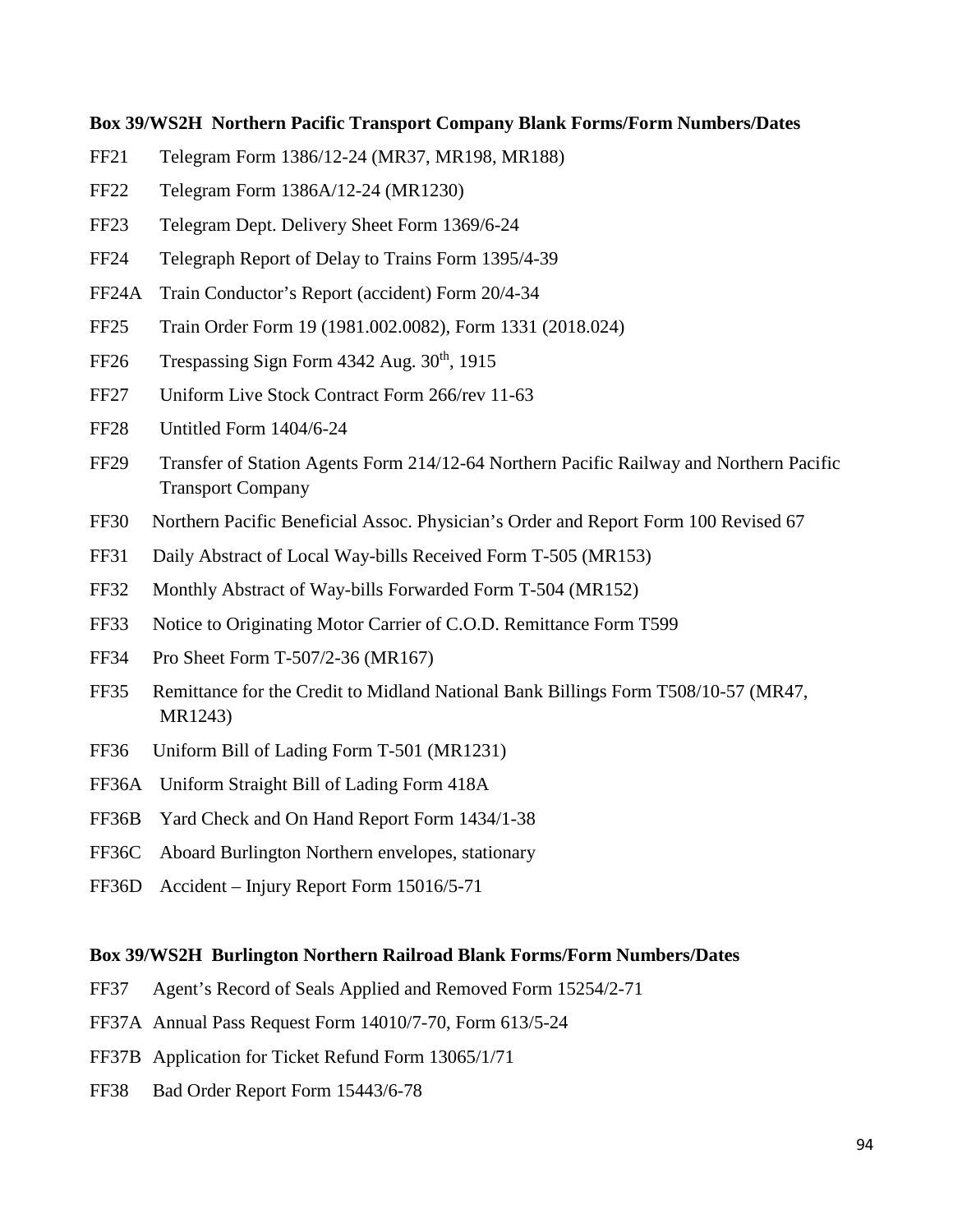#### **Box 39/WS2H Burlington Northern Railroad Blank Forms/Form Numbers/Dates**

- FF39 Break-In-Two Report Form 15181/2-71
- FF39A Brotherhood of Maintenance of Way Employee's Force Reduction Form 15364/10-75 (2018.067)
- FF39B Burlington Lines Form 1645-D
- FF40 Caboose Inspection Form 15514/6-73
- FF41 Calendar/Memo Pad Form 22033 (1999.006), Form 22050 1973-1983
- FF41A 1977 Capitol Budget Initial Request Form D1/1-76
- FF41B Car moving to Fill Order Form 3325
- FF41C Claim Form Merger Protection Pay Form 12610/1-71
- FF42 Conductor's Report of Cars Picked Up or Set Out at Stations Form 15499/5-73, Conductor's Report of Cards Delivered Form 1496 large/2-51
- FF42A Conductor's Report Condition of Pooled Cabooses Form 9611/6-69
- FF42B Conductor's Train List Form 9495/7-69
- FF42C CTC Track Permit Form 15082 (2018.067)
- FF42D Employee Registration Form CER-1 (8-66), Employee Withholding Exemption Certificate Form 10018/10/70
- FF43 Energy Conservation Opportunities Checklist Shops Form 51334/12-77 (MR164)
- FF44 Energy Conservation Opportunities Checklist Store Houses/Warehouses Form 51336/12-77 (MR165)
- FF45 Energies Conservation Opportunities Checklist Support Facilities Form 51333/12-77 (MR169) (MR166)
- FF46 Enginemen's Time Slip 15101/2-73, Enginemen & Trainmen Daily Time Record (2018.024)
- FF46A Envelopes Form 10017, 5120, 10011, 10012
- FF46B General Payroll Semi-Monthly Time, Grade Crossing Accident Report Form 15012/2-74
- FF47 Grain "K" Report Form 15319/9-71 (MR115)
- FF48 Inspection Report Form 15473/1-73
- FF48A Labels Burlington Northern (self-adhering), Label for Report Envelope Form 606/1-25
- FF49 Lined Stock Form 1577/3-25
- FF49A Loaded Car Slip No. Form 827
- FF49B Locomotive Inspection Record Form 15457/10-72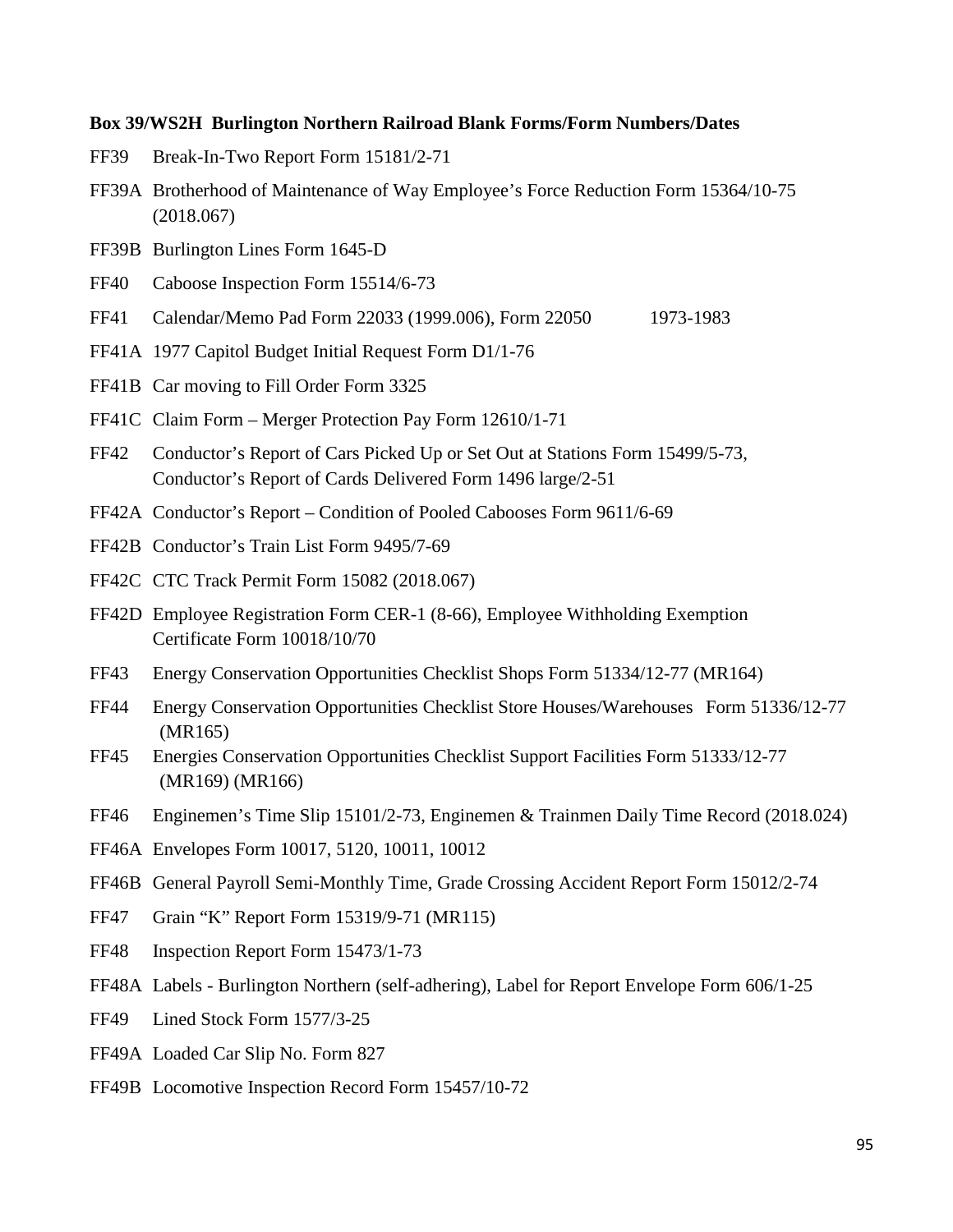#### **Box 39/WS2H Burlington Northern Railroad Blank Forms/Form Numbers/Dates**

- FF49C Locomotive Performance Sheet Form 15043/5-70
- FF49D Mailing Envelopes  $(9 \frac{1}{2} \times 12 \frac{1}{2})$  Form 10009
- FF50 Material Requisition Form 12910/1-71 (MR137, MR120)
- FF50A Meal and Lodging Allowance Form 15398/4-72
- FF51 Memo/Scratch Pad Form 12201 (MR75), Miscellaneous Expense Distribution Form A-8-77
- FF52 Monthly Energy Use Form 15603/12-77 (MR170)
- FF52A Monthly Rated Employee Time Slip Form 13101/1-72
- FF52B Near Miss or Failure to Stop at Railroad Highway Grade Crossing Form 15091/11-71
- FF52C Non-trip Timeslips Form 15700/2-79
- FF52D Pass Signature Slip Form 13022/6-70
- FF52E Passenger Conductor's Report Form 13021/7-70 and Envelopes
- FF52F Payroll Deduction Authorization for Purchase of U.S. Series E Savings Bonds Form 13067/2- 73
- FF52G Program Repairs/Bad Orders Form 15132/5-72, Property Tags Form 10019 (2018.067)
- FF53 Record of Copy Machine Performance Form 12807/9-72
- FF53A Record of Terminal Test, Inspection and Understanding for Control of Freight Form 3797/10- 38
- FF53B Report of Personal Injury Form 12504/4-71
- FF53C Request for Leave of Absence Due to Illness or Off Duty Injury Form 12714/4/71
- FF53D Request for transportation for Dependents Other than Wife and Minor Children Form 14001/6- 71
- FF53E Return to Service Notice Form 15191/1-75
- FF53F Revenue Freight Cars Undergoing or Awaiting Repairs Monthly Report Form 50025/3-70
- FF53G Road Train Service Daily Timeslips Form 15963 5-85 (2018.024)
- FF53G Safety Committee's Report of Unsafe Conditions Form 5003
- FF54 Standard Clock Form 15584/2-74
- FF54A Standard Practice No. GM-104 Covering Blue Signals Form 3175/9-15-39
- FF55 Statement of Overtime Worked Form 15530/12-77
- FF56 Stationary and envelopes, Mechanical Department
- FF56A Switching Service Form 50063/6-70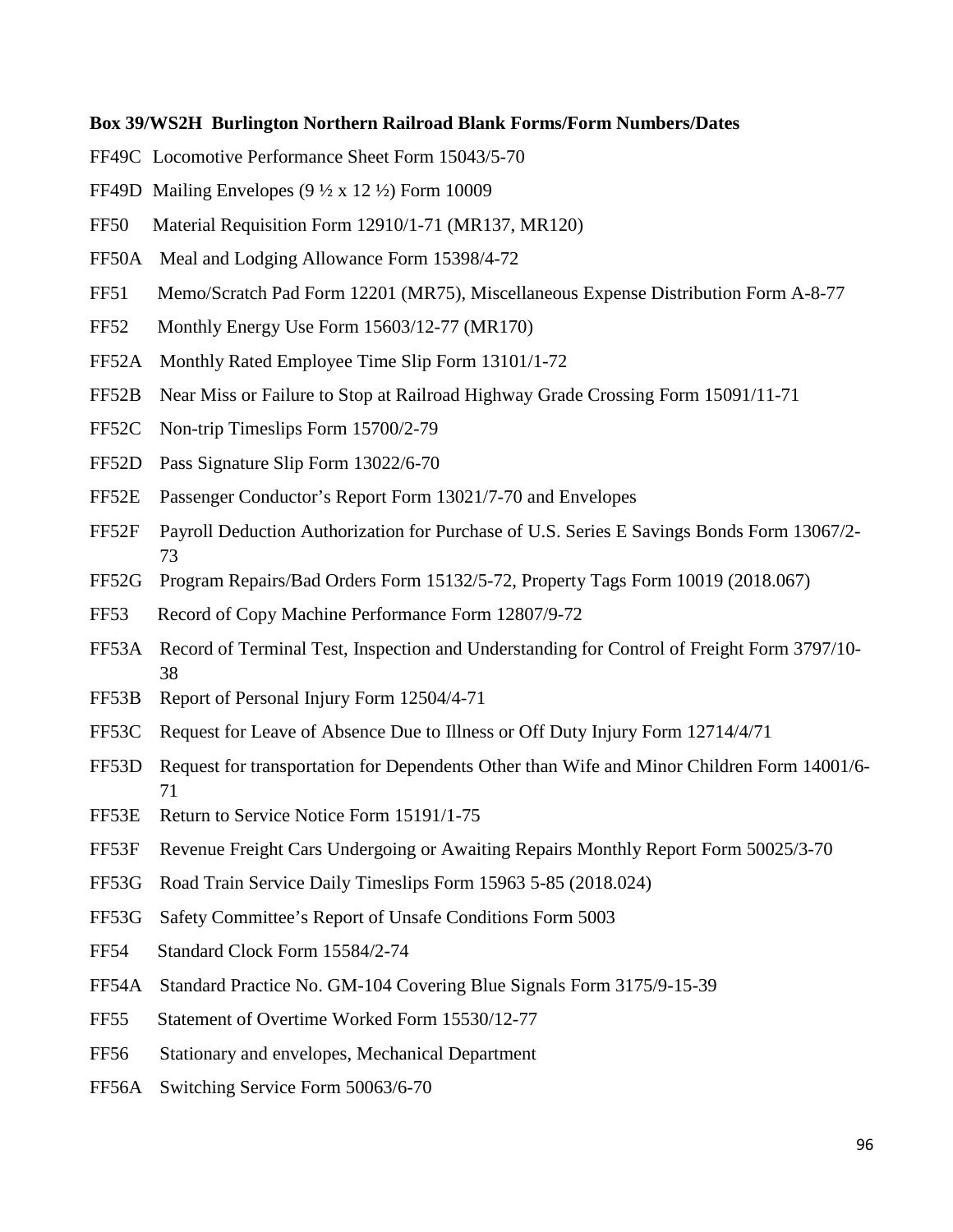#### **Box 39/WS3H Burlington Northern Railroad Blank Forms/Form Numbers/Dates**

- FF56B Tally Record Internal Envelopes Form 5116, Telegraph Train and Highway Accident Report Form 2676
- FF56C Tickets Collected (internal) Envelope (not suburban trains) Form 5112, Ticket Identification Envelope Form 14014/9-70
- FF56D Track Inspection Report Form 15375/2-72 Track Warrant Form 15974/4-66
- FF56E Train Accident Report Form 12501/5-71 (88-68-65)
- FF56F Train Delay Report Form 15417/7-72 and 1016 rev.
- FF57 Train Location Line-up Form 15083/9-78
- FF57A Train or Switch List Form 15616/1-75
- FF58 Train Order No. Form 19 (MR189)
- FF59 Train Order No. Form 15108/6-70 (MR181)
- FF60 Train Order No. Form 15108/1-76 (MR190, MR184, MR183, MR182, MR147)
- FF61 Train Order No. Form 15826/7-80
- FF61A Train Report Inwards at Canadian Customs Form 15349/1-72
- FF62 Route, Northern Pacific, Spokane, Portland, Seattle Railway, Vista Dome blank Cards, envelopes (MR1505, MR1554, Charles Holliday)
- FF63 Telegram Form 10024/11-70 (MR1253)
- FF63A Telegram Report of Delays to Trains Form 1395/4-39
- FF64 Vehicle Expense Report Form 12903/6-70 (MR116)
- FF64A Way Bill Envelopes Forms 13060 and 2598
- FF64B Weekly Improvement Program Form
- FF64C Work Train Conductor's Time, Labor and Car Report Form 13136/8-72

#### **Box 39/WS3H Amtrak Blank Forms/Form Numbers/Dates**

- FF65 Amtrak National Railroad Passenger Cooperation Accidents Involving Dec. 1973 Amtrak Personnel and equipment NRPC-259
- FF65A Amtrak Coach Tickets Envelopes NRPC 218 (7-73), Baggage Identification **Stickers**
- FF66 Amtrak Credit Card Reference Chart (copy) (MR31)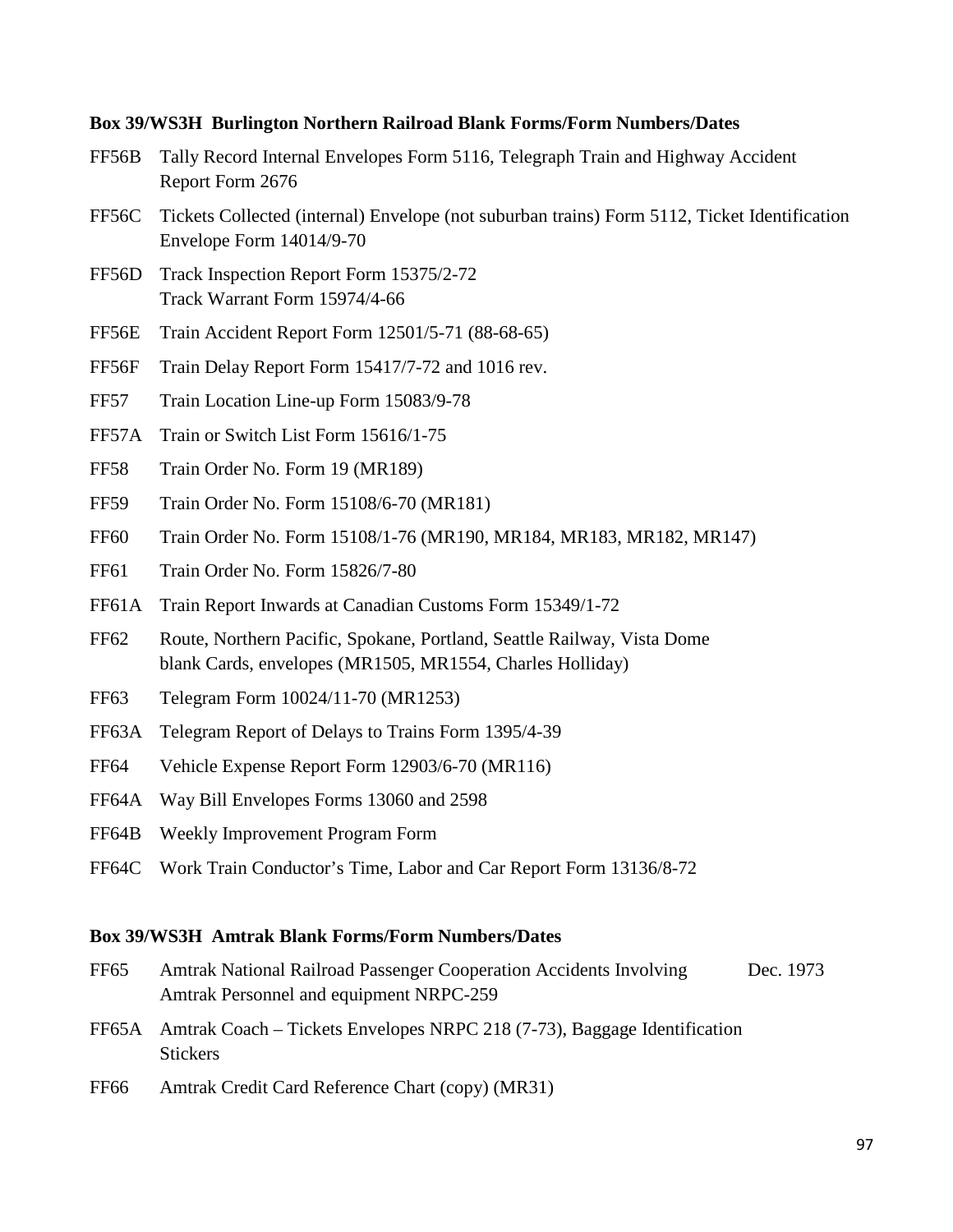#### **Box 39/WS3H Amtrak Blank Forms/Form Numbers/Dates**

| FF <sub>67</sub> | Amtrak Policies (1988.068)                                         | April 29, 1974                 |
|------------------|--------------------------------------------------------------------|--------------------------------|
| <b>FF68</b>      | Amtrak Scale of Family Plan Discount Fares Table F (MR1, 1984.397) | Sept. 6, 1978-<br>May 25, 1979 |
|                  | FF68A Amtrak Report of Passenger Load Count Form 14009/7-71        |                                |
| FF <sub>69</sub> | Amtrak Routes from Livingston Effective (MR52)                     | July 15, 1979                  |

#### **Box 40/WS3H Railroad Companies Blank Forms/Form Numbers/Dates**

- FF1 Butte Anaconda & Pacific Railway Co. Time Return (Claiming Holiday) Form 153 (H-T)
- FF2 Canadian Pacific Railway Co. Notepad Form 22/12
- FF2A Chicago, Burlington and Quincy Railroad Report of Cars in Train Form 1652-4
- FF3 Chicago Milwaukee St. Paul and Pacific Railroad Train Report of Car Trouble In Route Form 975 revised, Freight Conductor's Report Form 105
- FF4 Chicago Milwaukee St. Paul and Pacific Railroad Statement of Switching and Switching Reclaims Form 3026A, Train Order No. Form 19
- FF5 Chicago Milwaukee St. Paul and Pacific Railroad: Agent's Daily Invoice of Bills Issued and Received, Waybills Form 3269, Clearance Form 217, Correction to Daily Interchange Report of Cars Form 196 and 104; Demurrage and Storage Bill, Freight Bill Form 1072 Corrected Freight Bill Form 1072, Freight Waybill Form 95
- FF6 Chicago Milwaukee St. Paul and Pacific Railroad: Lost Property Postcard Form 66, Station Status Report Form 102-C, Request for Revenue Gondola Flat or Box Car in Company Material Service Form WE-1, Track Car Operator's Line-up of trains Form 3793, O.S. & D Report Form, Statement of Foreign Cars Held for Loading Form ML-411, Statement of Freight Forwarded and Received Form 102-B

FF7 Colorado and Southern Railway Envelopes, Time Return and Delay Reports (2009.004), Record of Seals and Ventilators Form 3-42-10M, Envelope

- FF8 Great Northern Railway, Northern Pacific Railway, Union Pacific Railroad 193\_ Between Portland and Seattle Stationary, Envelopes
- FF9 Great Northern Railway Employees Expense Account Notebook Forms 1154 (1999.006), Conductor's Report Form 1103, Freight Conductors Report Form 1101/6/67
- FF10 Great Northern Railway Transportation Coupon Form 310, This Space Reserved Marker
- FF11 Great Northern Railway Pencils, Envelope (2009.004), Telegram Form 1153, Memo Pad, Envelope Form 4018, Envelope Form 4001,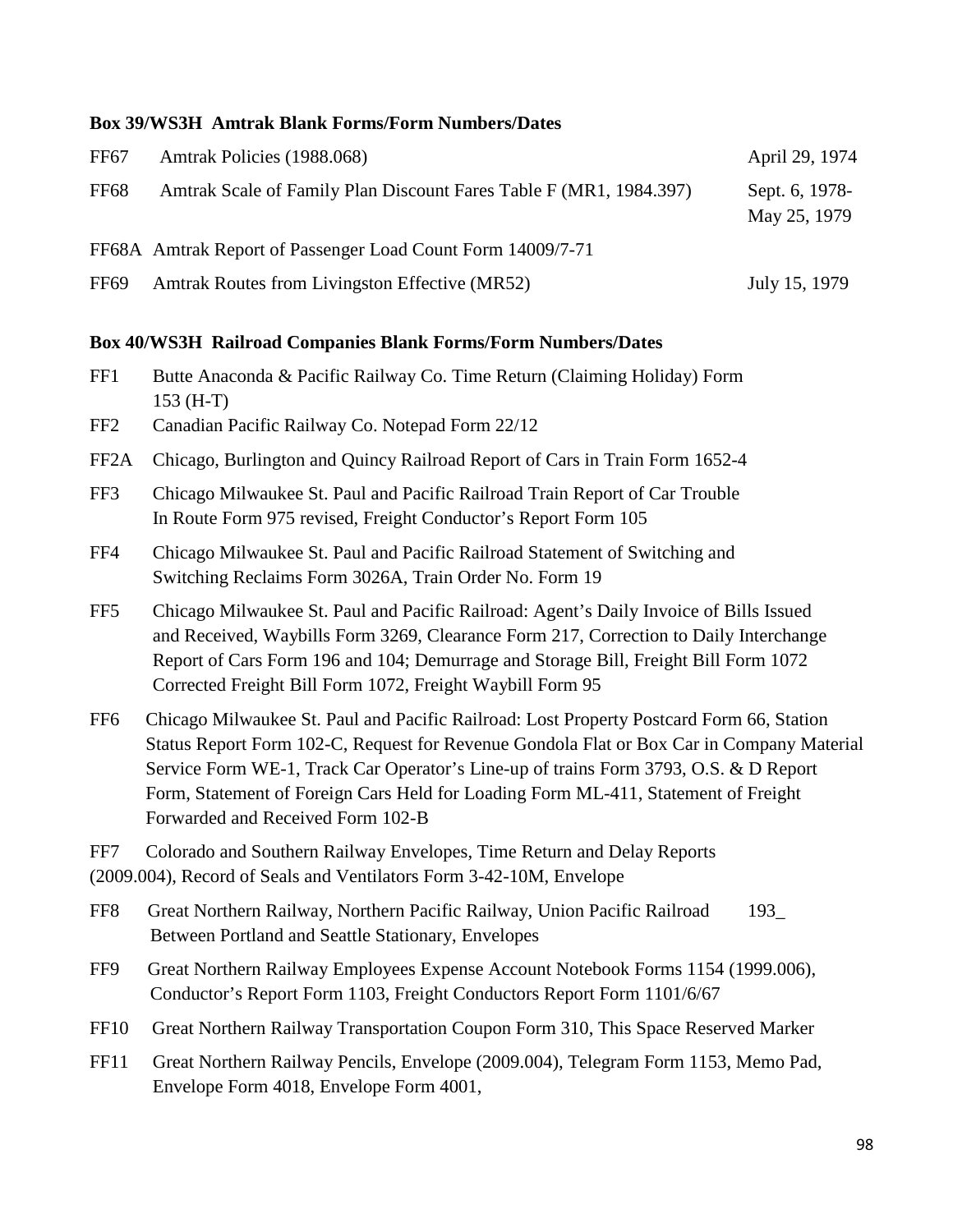#### **Box 40/WS3H Railroad Companies Blank Forms/Form numbers/Dates**

- FF12 The Milwaukee Road "America's Resourceful Railroad", "11 Western Gateways" **Notepads**
- FF13 The Milwaukee Road Agents' Car Inspection Report Form 1413, Authority for Paying Miscellaneous Bills Form 1720, Consignee's Carload Damage Report Form, Car Control Report Form No. CCR-2, Train List Form A-5-73-B, Daily Yard Check and Report of Freight Cars on Hand Form 145, Debit, Credit Form 119, Freight Delay Report Form 3619
- FF14 The Milwaukee Road: Freight Car Disposition Report Form 154, Empty Car Slip Form 143, O.S. & D. Report Form 1488, Pass Form 3, Standard Form for Presentation of Loss and Damage Claims Form, O.S.T. Form 413, Recapitulation of Switching Charges Form 216, Requisition for Material Form 1962, Request for Voucher Form AE-6, Revenue Waybill Tracer Form 73, Itinerary Form, Highway Grade Crossing Incident Report Form 171-X
- FF15 The Milwaukee Road: Schedule of Records Sent to Record Room Form 2586, Schedule of Rules Governing Hours of Service, Rates of Pay and Working Conditions of Locomotive and Car Dept. Foreman Form 3859, Statement of Business Expenses Form 132, Teletype Car Reports Form 4261, Train List Form 195
- FF16 Minnesota, Dakota & Western Railway Switch List Form MDW-O-1057
- FF17 Norfolk and Western Railway Train Report Form CR-10A-Rev. 1/70
- FF18 Santa Fe Rail Blank Forms Envelopes, Time Return and Delay Reports (2009.004)
- FF19 Santa Fe Hot Box Detector Report Form 1572, Switch List Form 818-A
- FF20 Southern Pacific Internal Envelopes Form CS-7474, S-7474
- FF21 Standard Oil Company Original Invoice Form
- FF22 Railway Express Agency Advice of Error Loss and Damage Employee Involved Form 689/10-49, Prepaid Delivery Sheet Form 10-D/3-66, Envelope Form 6042
- FF23 Railway Express Agency Manifest of Delivery Sheets and Contents Form 828/1-39 Report of Causes of Loss and Damage Form 726/10-48, Form 657/11-58
- FF24 Railway Express Agency Shipping Label Form 772-A/12-56 (MR1337), shipping label (2018.067)
- FF25 Railway Express Agency Tally of Traffic Form 839/5-56, Train Daily Schedule Form 1224/3-29
- FF26 Union Pacific Notepads, Telegram, Dining Car Chef's Record Form 627
- FF27 White Sulphur Springs and Yellowstone Park RY order for Cars Form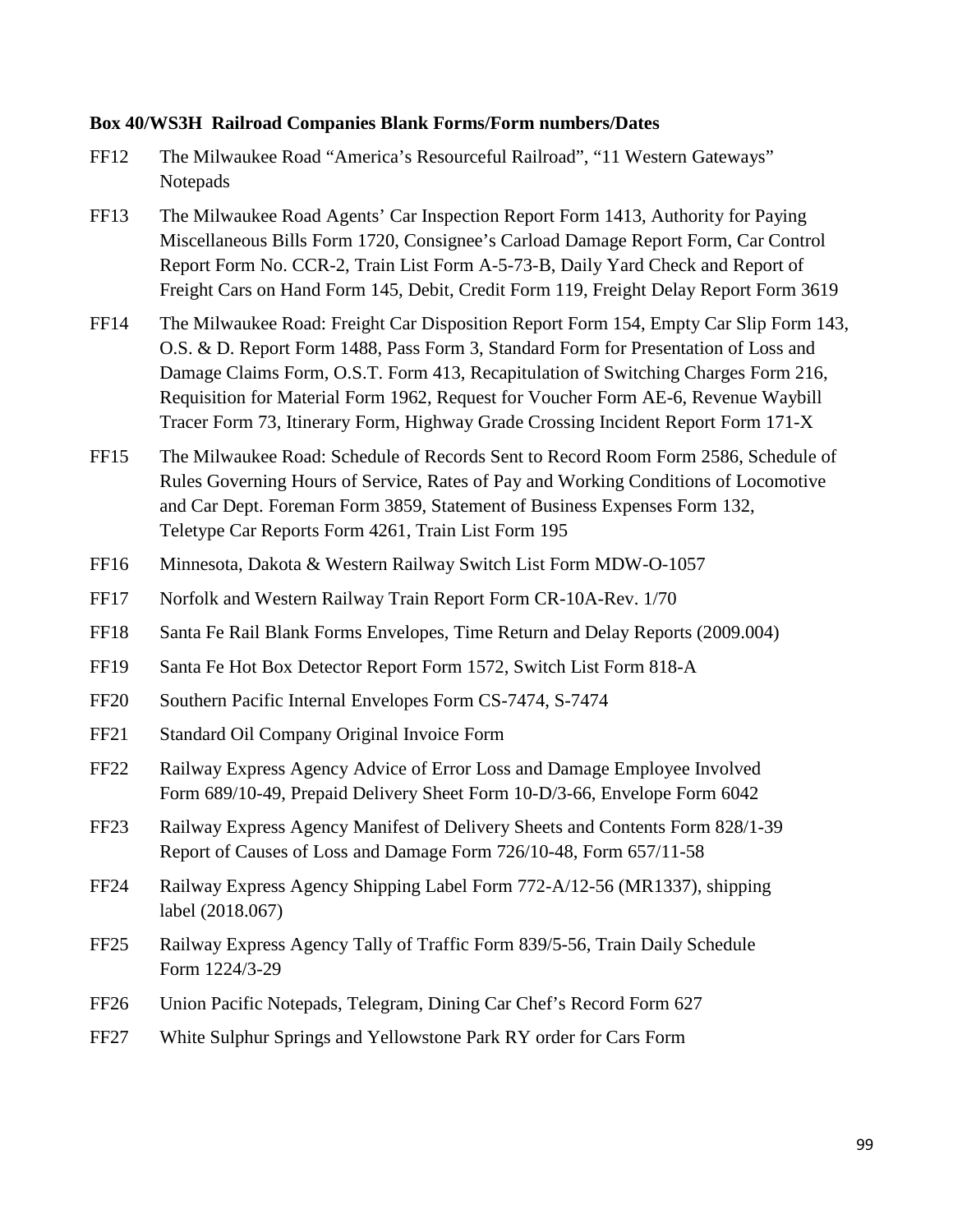## **SERIES 8A TAX DEPARTMENT**

|                  | <b>Box 40/WS3H Tax Department</b>                                                                                                                                                                                                           | <b>Dates</b>                 |
|------------------|---------------------------------------------------------------------------------------------------------------------------------------------------------------------------------------------------------------------------------------------|------------------------------|
| FF <sub>28</sub> | "A Brief History of the Tax Department" by M.T. Sanders                                                                                                                                                                                     | Dec. 12, 1928                |
|                  | <b>SERIES 9 UNIONS AND ORGANIZATIONS</b>                                                                                                                                                                                                    |                              |
|                  | <b>Box 40/WS3H Unions and Organizations</b>                                                                                                                                                                                                 |                              |
| FF <sub>29</sub> | American Railway Union: membership card for Charles E.<br>Hansen                                                                                                                                                                            | 1894                         |
| FF30             | Amy Downing Lodge No. 162: notes on meeting (1981.306)                                                                                                                                                                                      | 1948-1975                    |
| FF31             | Amy Downing Lodge No. 162: meeting minutes ledger<br>(1981.306)                                                                                                                                                                             | April 3, 1953-Oct. 3, 1962   |
| <b>FF32</b>      | Amy Downing Lodge No. 162: meeting minutes ledger<br>(1981.306)                                                                                                                                                                             | April 2, 1969 - Feb. 6, 1974 |
| FF33             | Association of American Railroads: teachers kit on railroads,<br>brochure                                                                                                                                                                   | ca. 1945, 1960               |
| <b>FF34</b>      | Association of Western Railways: circulars (1994.050),<br>brochures                                                                                                                                                                         | April 23, 1932, ca. 1960s    |
|                  | FF34B Association of Railway Employees: time book (2018.024)                                                                                                                                                                                | 1951                         |
| FF35             | Brotherhood of Locomotive Engineers Division 232: cash book<br>(1999.022), 10 <sup>th</sup> Triennial Convention program                                                                                                                    | Jan. 1, 1915-Jan. 1941, 1947 |
| FF36             | Brotherhood of Locomotive Engineers, Locomotive Firemen and 1934 - 1975<br>Enginemen and Northern Pacific Railway: agreement (1972.321),<br>program, clipping (copy), magazine covers and pages, circular,<br>newsletter, letter (2018.024) |                              |
| FF37             | Brotherhood of Locomotive Engineers: monthly statements<br>(2018.024)                                                                                                                                                                       | 1974-1975                    |
| <b>FF38</b>      | Brotherhood of Locomotive Engineers: monthly statements,<br>letter, division nomination and election procedure info (2018.024)                                                                                                              | 1976                         |
| <b>FF39</b>      | Brotherhood of Locomotive Engineers: calendars, agreement<br>Union and Burlington Northern, rates of pay, pocket calendar,<br>Convention program, patches, penholders, key fob (2018.024)                                                   | 1976-1990                    |
| FF40             | Brotherhood of Locomotive Engineers: U.S. Railroad Retirement ca. 1981<br>Board: retirement pamphlets, forms, handbooks (2018.024)                                                                                                          |                              |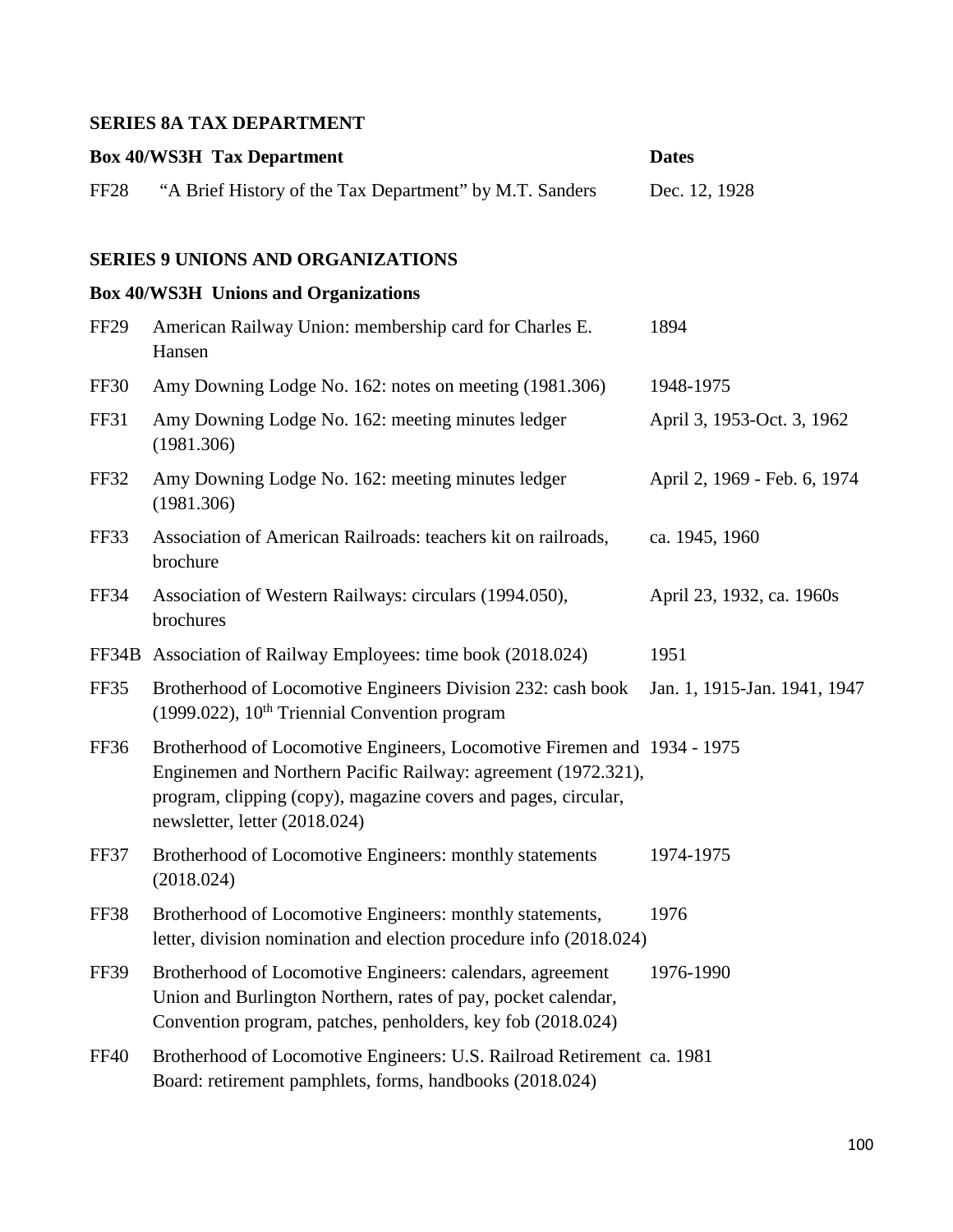## **Box 40/WS3H Unions and Organizations**

| FF41 | Brotherhood of Locomotive Engineers Division 232: ledger    | Nov. 6, 1944-Jan. 5, 1953 |
|------|-------------------------------------------------------------|---------------------------|
|      | includes lists of names and dates, blank ballots (1994.022) |                           |

## **Box 41/WS4H Unions and Organizations**

| FF1             | Brotherhood of Locomotive Engineers Division 232: ballots,<br>picket list (names on pieces of paper), notes, letters (removed<br>from ledger 128), letters, rates of pay per mile and rate code | ca. 1955-1969    |
|-----------------|-------------------------------------------------------------------------------------------------------------------------------------------------------------------------------------------------|------------------|
| FF <sub>2</sub> | Brotherhood of Railroad Trainmen, National Park Lodge No.<br>295: 2 ribbons with badges                                                                                                         | ca. 1909         |
| FF3             | Brotherhood of Railroad Trainmen, National Park Lodge No.<br>295: letters (removed from ledger 121), letter and statement                                                                       | Dec. 1914, 1937  |
| FF3A            | Brotherhood of Railroad Trainmen: "The Railroad Trainman"<br>magazine covers and pages                                                                                                          | 1937-1942        |
| FF4             | Brotherhood of Railroad Trainmen, National Park Lodge No.<br>295: statement by A.F. Whitney, President                                                                                          | April 24, 1946   |
| FF <sub>5</sub> | Brotherhood of Railroad Trainmen, National Park Lodge No.<br>295: letters, notes (removed from ledger 133)                                                                                      | Mar. 12, 1951    |
| FF <sub>6</sub> | Brotherhood of Railroad Trainmen, National Park Lodge No.<br>295: picket sheets (removed from ledger 124)                                                                                       | Dec. 10, 1970    |
| FF7             | Brotherhood of Railway and Steamship Clerks, Freight<br>Handlers and Station Employees: letter, bylaws (1994.003),<br>Receipt, Macajah J. Candler membership card (2018.067)                    | Nov. 3, 1959     |
| FF <sub>8</sub> | Brotherhood of Railway and Steamship Clerks, Freight<br>Handlers and Station Employees: dues deduction agreement<br>(MR375)                                                                     | Nov. 3, 1959     |
| FF8A            | Burlington Railroad Mechanical Dept. Association: newsletter<br>pages                                                                                                                           | <b>July 1937</b> |
| FF8B            | Employees Mutual Benefit Association: newsletter pages                                                                                                                                          | Jan. 1932        |
| FF9             | International Association of Machinists: membership book of<br>Jackson Ernest includes dues paid stamps (1987.013)                                                                              | 1934-1943        |
| <b>FF10</b>     | International Association of Machinists: membership books of<br>William W. Leistiko includes dues paid stamps (1987.041)                                                                        | 1948-1955        |
|                 | FF10A Mandan Railway Employees Association: flyer                                                                                                                                               | ca. 1961         |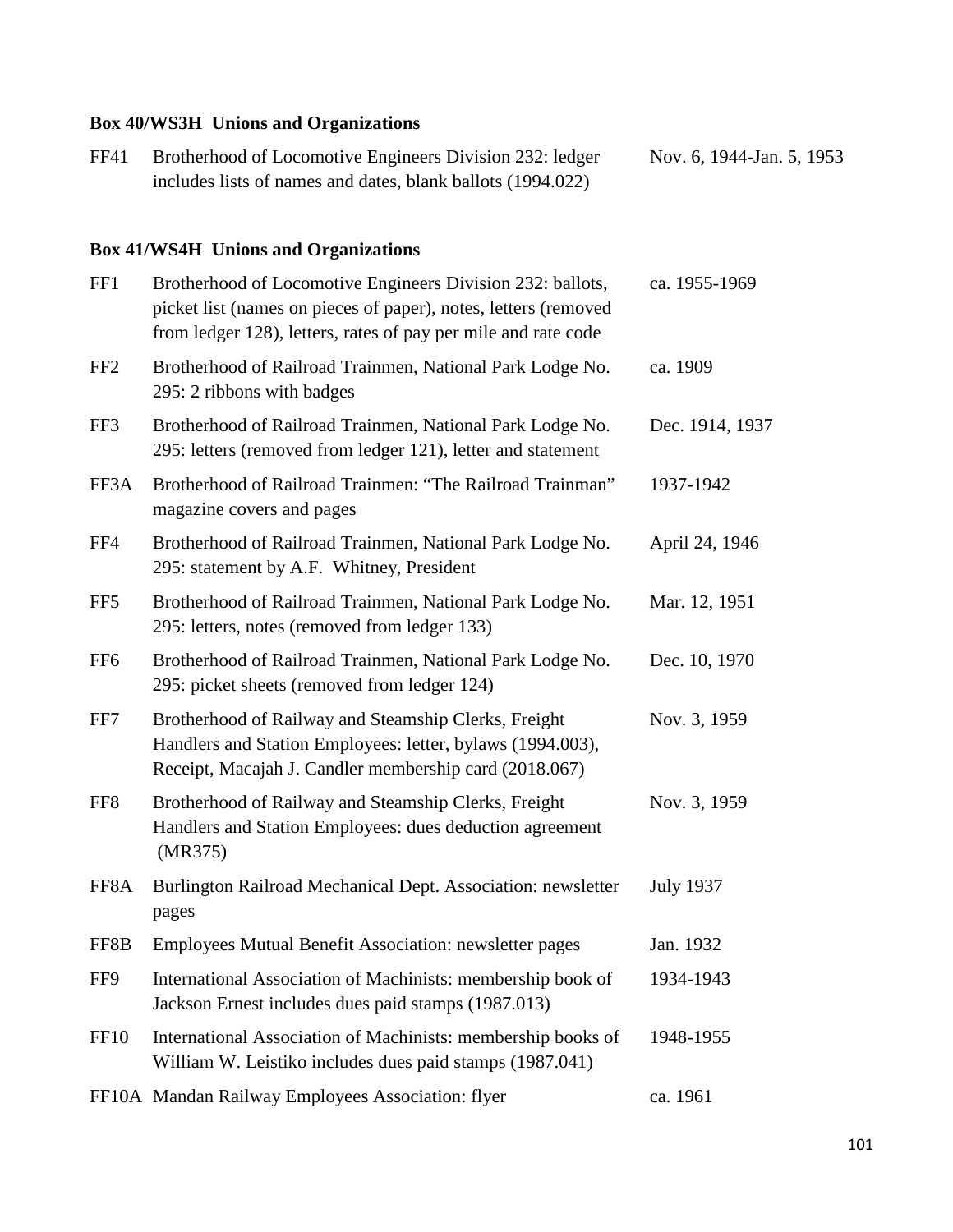## **Box 41/WS4H Unions and Organizations**

|                  | FF10B Montana Railroad Association – fuel tax, coal slurry: letters,<br>clippings (copies), press release, memo, statement                                                           | 1978               |
|------------------|--------------------------------------------------------------------------------------------------------------------------------------------------------------------------------------|--------------------|
|                  | FF10C Montana Railroad Association – Coal Pipeline Act, Navigation<br>Development Act: letters, clipping and articles (copies)                                                       | 1976-1978 (copies) |
| <b>FF11</b>      | Northern Pacific Beneficial Association: receipts for employees<br>On leave of absence, surgeon's order, hospital transfer                                                           | 1935-1942          |
| FF <sub>12</sub> | Northern Pacific Beneficial Association: letters, list of election<br>candidates, circulars                                                                                          | 1946-1954          |
| FF <sub>13</sub> | Northern Pacific Beneficial Association: letters, circulars,<br>election results, constitution, list of employees retiring                                                           | 1955-1960          |
| FF14             | Northern Pacific Beneficial Association: letters, election results,<br>circulars, notices, brochure, summary of benefits and letter<br>(2017.060)                                    | 1961-1970          |
| FF <sub>15</sub> | Northern Pacific Beneficial Association: brochure                                                                                                                                    | 1970               |
|                  | FF15A Northern Pacific Veterans' Association: convention brochure,<br>letter, list of members deaths since 1951 (2017.060)                                                           | 1952               |
| FF <sub>16</sub> | Order of Railway Conductors and Brakemen: letters<br>$(1998.004)$ , stationary                                                                                                       | 1960-1965          |
|                  | FF16A Railroad Labor Executives' Association: brochures, forms                                                                                                                       | 1959               |
|                  | FF16B Railroad Retirement Association: newsletter                                                                                                                                    | Oct. 1984          |
| FF17             | U.S. Railroad Retirement Board: Medicare sign, benefits,<br>Pamphlets (2017.060)                                                                                                     | not dated, 1968    |
| FF18             | United Transportation Union: circulars, merger protective<br>agreement (1988.068), third annual meeting stationary, Amtrak<br>uniform agreement, "Progress Report" newsletter (copy) | Mar. 9, 1970-1973  |
| <b>FF19</b>      | Veteran's Association: 42 <sup>nd</sup> Annual Banquet program,<br>convention schedules, programs, letter, train schedule                                                            | 1938-1969          |
| <b>FF20</b>      | Radical Railroad Regulation and Its Effect on Business:<br>brochure                                                                                                                  | Jan. 22, 1910      |
| FF <sub>21</sub> | Railroad Strike of 1946: Life article, envelope (1972.321)                                                                                                                           | June 3, 1946       |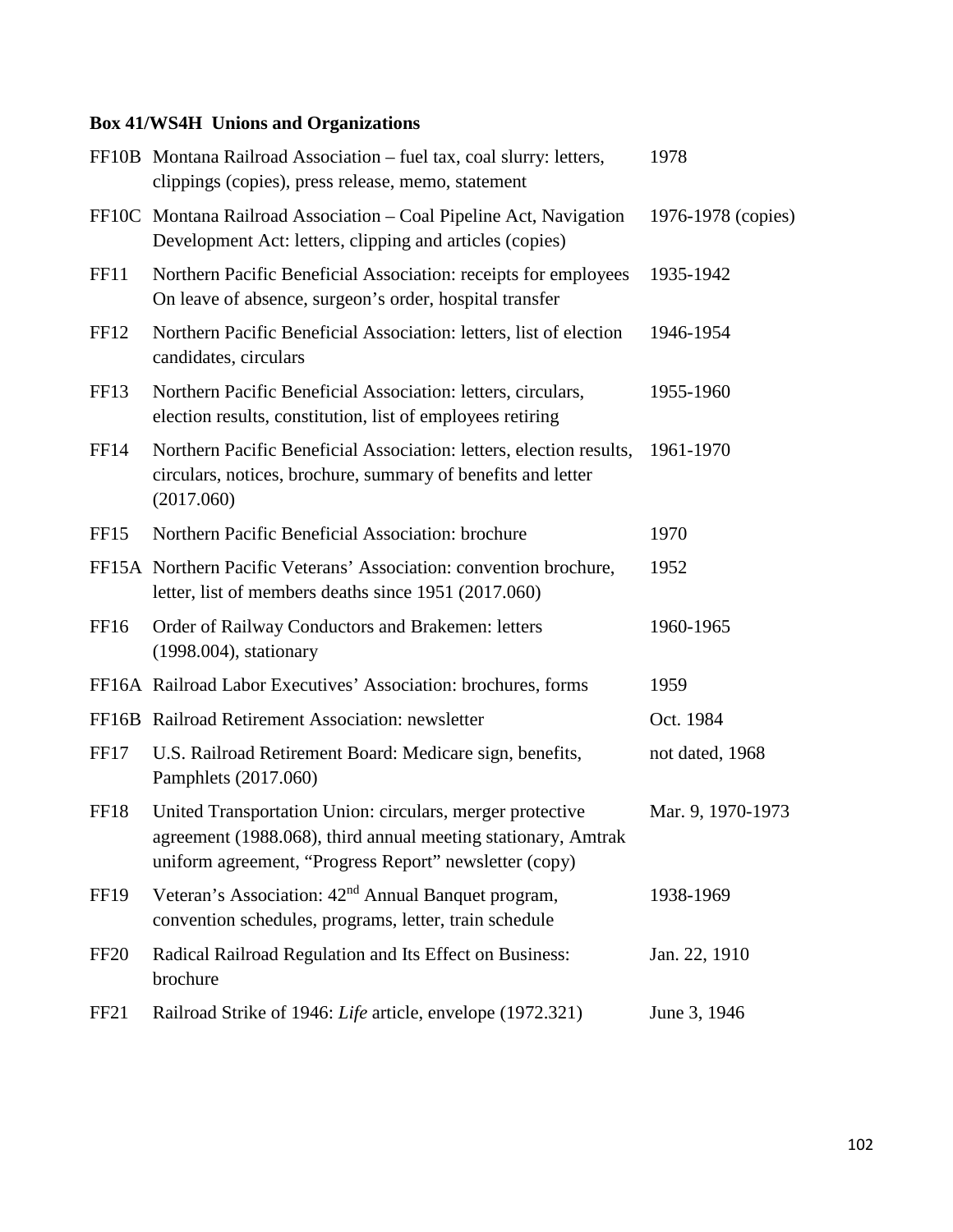## **SERIES 10 BURLINGTON NORTHERN RAILROAD**

|                  | <b>Box 41WS4H Burlington Northern Railroad Employees/Payroll</b>                      | <b>Dates</b>      |
|------------------|---------------------------------------------------------------------------------------|-------------------|
|                  | FF21A Personnel Office: letter, job bulletin                                          |                   |
|                  | FF21B Payroll: plan schedule and report forms, entry time roll, labor<br>Distribution | 1977              |
|                  | FF21C Statements of overtime worked                                                   | 1976-1977         |
| FF22             | Statements of overtime worked (1994.050)                                              | Jan.-Feb. 1981    |
| FF <sub>23</sub> | Statements of overtime worked (1994.050)                                              | Mar. - June 1981  |
| FF24             | Statements of overtime worked (1994.050)                                              | July - Sept. 1981 |
| FF <sub>25</sub> | Statements of overtime worked (1994.050)                                              | Oct. - Dec. 1981  |
|                  | FF25A Western District Telegraphers Seniority List                                    | 1975-1976         |
| FF <sub>26</sub> | Vacancy notices, telegrams, memos                                                     | 1981-1982         |

|                  | <b>Box 41/WS4H Burlington Northern Railroad Engineering Dept.</b> | <b>Dates</b> |
|------------------|-------------------------------------------------------------------|--------------|
| FF <sub>27</sub> | Weighing device licenses (MR1228, MR1229)                         | 1976-1979    |

## **Box 40/WS4H Burlington Northern Railroad Financial/Accounting Dept. Dates**

|                  | FF27A Agent's receipts to conductor or steward for cash collections                                                    | 1971-1972        |
|------------------|------------------------------------------------------------------------------------------------------------------------|------------------|
|                  | FF27B District Accounting office, Whitefish, MT: time keeping changes July 1971<br>memo, purchase orders, instructions |                  |
| FF <sub>28</sub> | Authority for Expenditure: letter (1994.050)                                                                           | <b>July 1973</b> |
| FF <sub>29</sub> | Authority for Expenditure: letter, details of charges, estimate,<br>work order                                         | 1973-1974        |
| FF30             | Authority for Expenditure – Diesel Maintenance Shop<br>Livingston: estimate                                            | 1974             |
| FF31             | Letter regarding 1976 budget (MR121)                                                                                   | ca. 1975-1976    |
| FF32             | Capital expenditure budget                                                                                             | 1972             |
|                  | FF32A Material requisitions                                                                                            | 1966-1972        |
| FF33             | Material requisitions                                                                                                  | 1971             |
| FF34             | Material requisitions                                                                                                  | 1971             |
| FF35             | Material requisitions                                                                                                  | 1972             |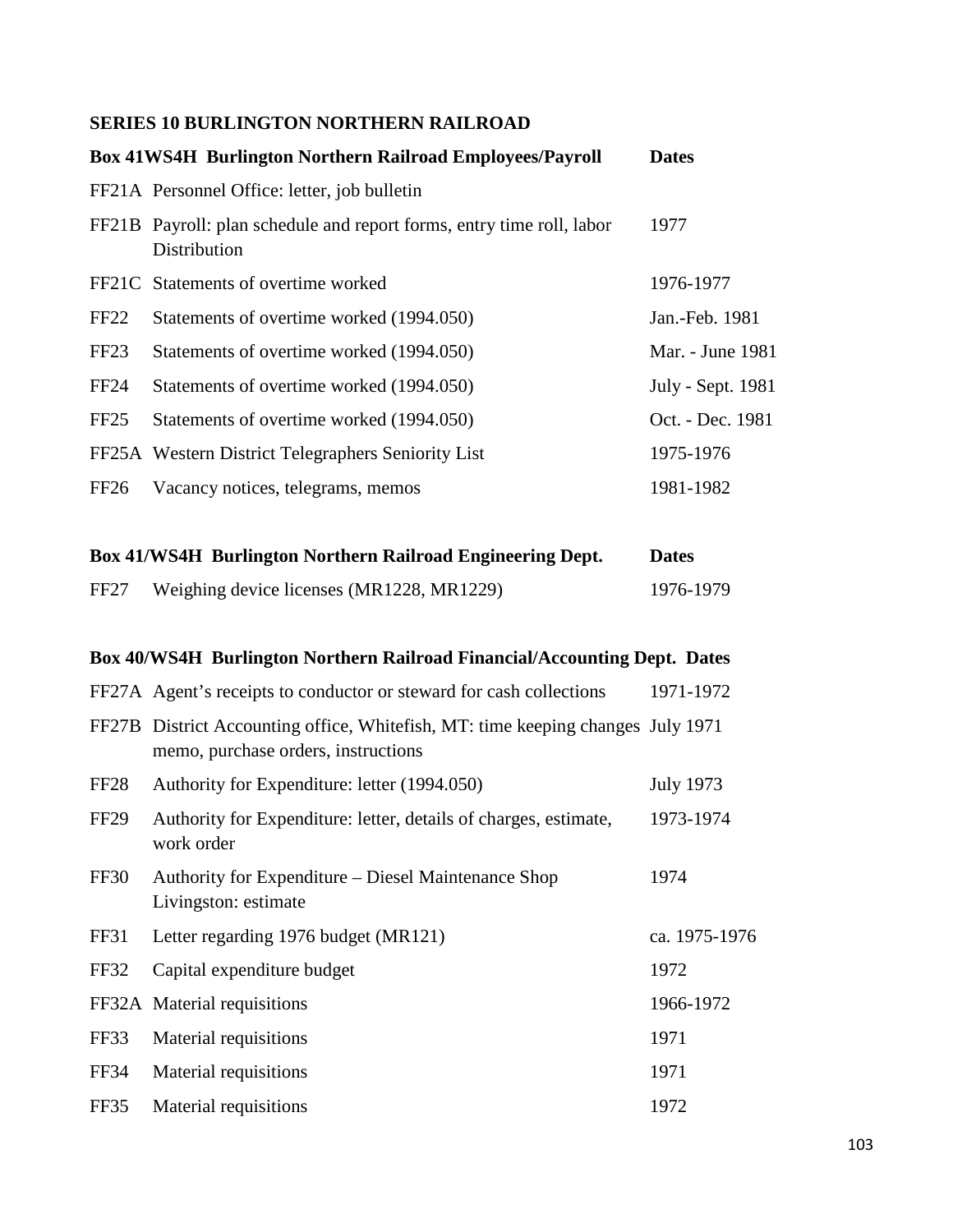| Box 40/WS4H Burlington Northern Railroad Financial/Accounting Dept. Dates |                                                                                                                                 |                       |
|---------------------------------------------------------------------------|---------------------------------------------------------------------------------------------------------------------------------|-----------------------|
| FF36                                                                      | Material requisitions                                                                                                           | 1972                  |
| FF37                                                                      | Material requisitions                                                                                                           | 1973                  |
| <b>FF38</b>                                                               | Material requisitions                                                                                                           | 1973                  |
|                                                                           | FF38A One Way Fares (copy)                                                                                                      | Sept. 1, 1970 (copy)  |
|                                                                           | Box 41/WS4H Burlington Northern Railroad Legal Dept.                                                                            | <b>Dates</b>          |
|                                                                           | FF38B Line Abandonment: notices, map of lines, Montana Rail<br>Planning newsletter identification of rail lines to be abandoned | 1980-1981             |
|                                                                           | Box 41/WS4H Burlington Northern Railroad Maintenance of Way Dept. Dates                                                         |                       |
| FF39                                                                      | Welded rails: temperature reports, telegrams, letters (1994.050)                                                                | 1969-1971             |
| <b>FF40</b>                                                               | Rail Anchor Conditions, Rocky Mt. Division: letters, telegrams,<br>purchase order                                               | 1970-1971             |
|                                                                           | FF40A Track Dept.: broken and defective rail reports                                                                            | 1974                  |
| FF40B                                                                     | Track Dept.: circulars, bulletins, vehicle expense report, rail<br>replaced                                                     | 1974-1976             |
|                                                                           | FF40C Aberdeen Office: CTC track car permits/track and time limits                                                              | Mar. 27-Oct. 18, 1986 |
|                                                                           | FF40D Track warrant reports                                                                                                     | Dec. 1-14, 1987       |
|                                                                           | FF40E Track warrant reports                                                                                                     | Dec. 15-31, 1987      |
|                                                                           | FF40F Track warrant, track bulletin report                                                                                      | <b>July 1987</b>      |
|                                                                           | FF40G Tonnage report for all tracks and routes                                                                                  | 1992-1994             |
|                                                                           | Box 41/WS4H Burlington Northern Railroad Mechanical Dept.                                                                       | <b>Dates</b>          |
| <b>FF41</b>                                                               | Car inspector's original reports                                                                                                | April 1980            |
| <b>FF42</b>                                                               | Car inspector's original reports                                                                                                | April 1980            |
|                                                                           | FF42A Commercial freight car equipment, cars owned, leased and on<br>order                                                      | Mar. 1981             |
|                                                                           | Box 42/WS5H Burlington Northern Railroad Mechanical Dept.                                                                       | <b>Dates</b>          |
| FF1                                                                       | Daily and BN Mid-trip inspection report                                                                                         | Nov. 13, 1981         |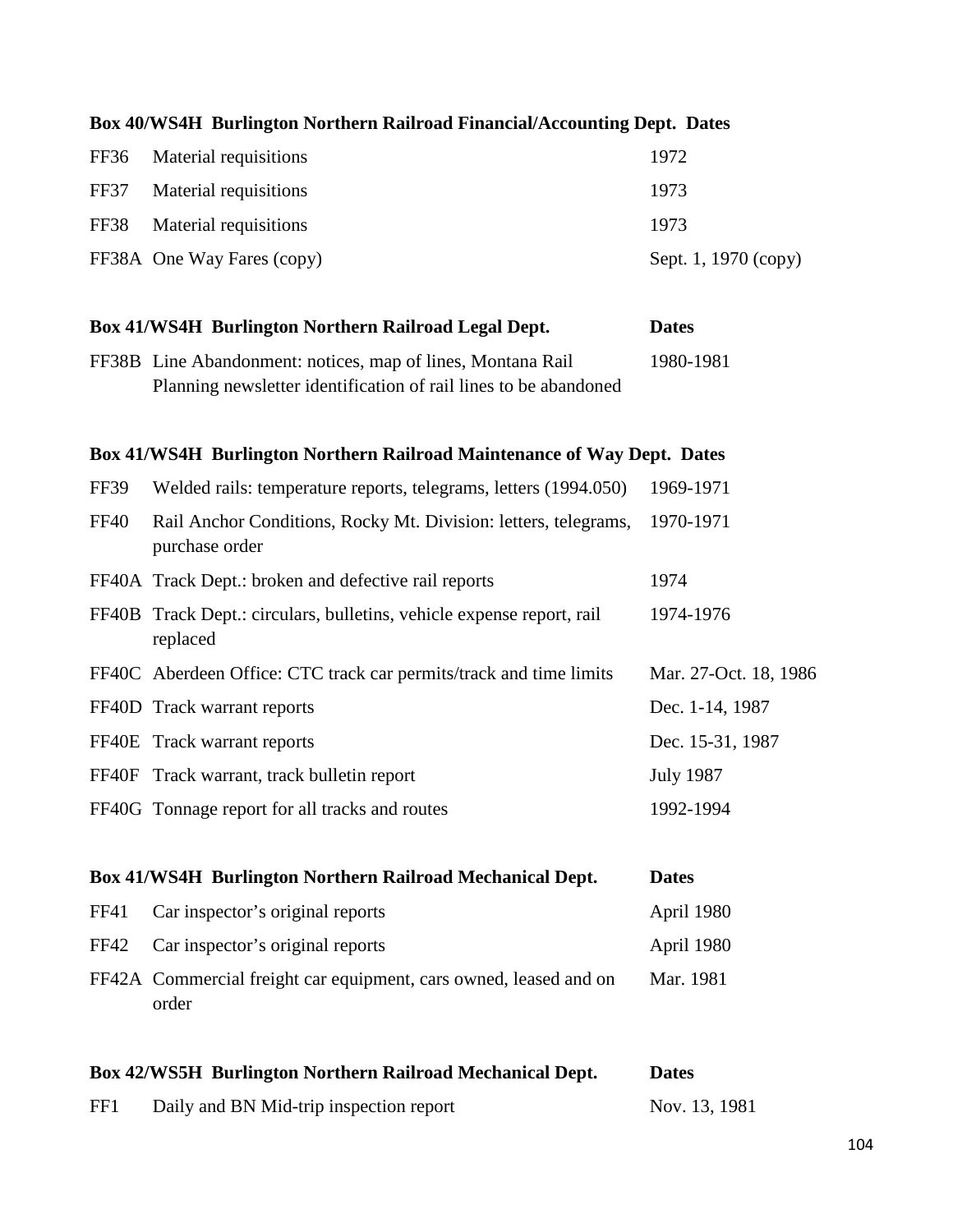|                 | Box 42/WS5H Burlington Northern Railroad Mechanical Dept.                                                | <b>Dates</b>  |
|-----------------|----------------------------------------------------------------------------------------------------------|---------------|
| FF <sub>2</sub> | Diesel locomotive tonnage chart (copy), carbon rail tag<br>(2018.067)                                    | not dated     |
| FF3             | Electrical systems, engines: instructions, troubleshooting tips<br>(2014.094), memos, diagram (2018.024) | ca. 1970-1993 |
| FF4             | Northern diesel locomotive condition report                                                              | Mar. 1, 1973  |
| FF <sub>5</sub> | Locomotive service and inspection reports                                                                | 1980          |
| FF <sub>6</sub> | Locomotive service and inspection reports                                                                | 1981          |
| FF7             | Locomotive service and inspection reports                                                                | 1981          |
| FF8             | Locomotive service and inspection reports                                                                | 1981          |
| FF9             | Locomotive service and inspection reports                                                                | 1981          |
| <b>FF10</b>     | Locomotive service and inspection reports                                                                | 1981          |
| <b>FF11</b>     | Locomotive service and inspection reports                                                                | 1981          |
| FF12            | Locomotive service and inspection reports                                                                | 1981          |
| <b>FF13</b>     | Locomotive service and inspection reports                                                                | 1981          |
| <b>FF14</b>     | Locomotive service and inspection reports                                                                | 1981          |
| <b>FF15</b>     | Locomotive service and inspection reports                                                                | 1981          |
| FF16            | Train location line up reports at Aberdeen, MT                                                           | 1985          |

| <b>Box 42/WS5H Burlington Northern Railroad Operations Dept.</b> |                                                                                       | <b>Dates</b>   |
|------------------------------------------------------------------|---------------------------------------------------------------------------------------|----------------|
| FF17                                                             | Accidents, Collisions, Derailments, Injuries: reports, telegrams                      | 1971           |
| FF18                                                             | Accidents, Collisions, Derailments, Injuries: reports, telegrams                      | 1971           |
| <b>FF19</b>                                                      | Accidents, Collisions, Derailments, Injuries: reports, telegrams                      | 1972           |
| <b>FF20</b>                                                      | Accidents, Collisions, Derailments, Injuries: reports, telegrams                      | 1972           |
| <b>FF21</b>                                                      | Accidents, Collisions, Derailments, Injuries: reports, telegrams                      | 1973           |
| FF <sub>22</sub>                                                 | Accidents, Collisions, Derailments, Injuries: reports, telegrams                      | 1973           |
| FF <sub>23</sub>                                                 | Accidents, Collisions, Derailments, Injuries: reports, telegrams                      | 1974           |
| <b>FF24</b>                                                      | Accident report                                                                       | Feb. 7, 1975   |
| FF <sub>25</sub>                                                 | Accident report (MR160, BNRR)                                                         | Sept. 15, 1975 |
| FF <sub>26</sub>                                                 | Accidents, Collisions, Derailments, Injuries: reports, telegrams,<br>notes, clippings | 1975-1978      |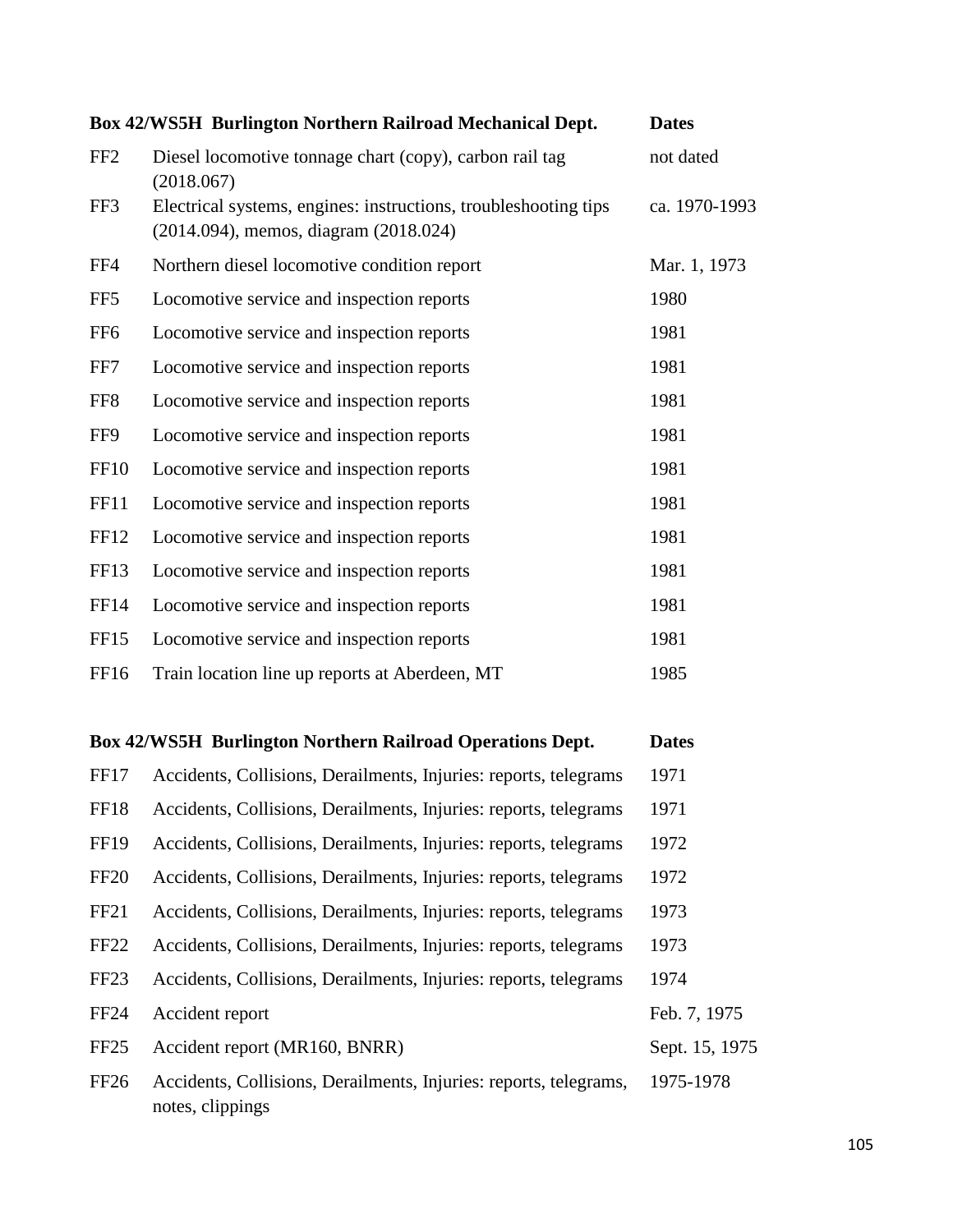|                  | <b>Box 42/WS5H Burlington Northern Railroad Operations Dept.</b>                                      | <b>Dates</b>             |
|------------------|-------------------------------------------------------------------------------------------------------|--------------------------|
| FF <sub>27</sub> | Company mail rooms and mail boxes lists                                                               | not dated                |
| FF <sub>28</sub> | Bulletins, newsletter, telegrams                                                                      | 1970                     |
| <b>FF29</b>      | Circulars, notices, telegram                                                                          | 1970-1972                |
| <b>FF30</b>      | Bulletins, notices, telegrams                                                                         | 1973                     |
| <b>FF31</b>      | Conductors and engineers: bulletins                                                                   | 1973                     |
| <b>FF32</b>      | Bulletins, notices                                                                                    | 1974                     |
| FF33             | Bulletins, notices, list of stock cars and location                                                   | 1975-1976                |
| FF34             | Bulletins, notices, telegrams, battery record card (partial)                                          | 1977-1985                |
| FF35             | Bulletins, notices                                                                                    | 1992                     |
| FF36             | Engines, crews out of Helena, locomotives and crews dispatched, 1973-1975<br>passenger trains on time |                          |
| FF37             | Enginemen's log book                                                                                  | 1978                     |
| <b>FF38</b>      | Telegrams, bulletin, switch list, mail ramp record                                                    | 1971                     |
| <b>FF39</b>      | Portfolio of cleaners revised sheets                                                                  | Oct. 1, 1971             |
| <b>FF40</b>      | Train location line-up sheets                                                                         | Mar. 29, 1972, not dated |
| FF41             | Yardmasters tin can service: letter (1994.050)                                                        | Mar. 22, 1971            |
| <b>FF42</b>      | Work train conductor's time, labor and car report                                                     | Jan. - June 1975         |
| FF43             | Work train conductor's time, labor and car report                                                     | July - Dec. 1975         |
| <b>FF44</b>      | Transfer and shipping order – work equipment (MR162)                                                  | Oct. 2, 1975             |
| <b>FF45</b>      | Conductor's wheel report                                                                              | ca. 1980                 |
| <b>FF46</b>      | Yardmasters Office - outgoing trains: 2 small notebooks                                               | Jan. 19 - May 5, 1981    |
| <b>FF47</b>      | Daily train orders                                                                                    | Sept. 1-8, 1981          |
| <b>FF48</b>      | Daily train orders                                                                                    | Sept. 9-15, 1981         |
| <b>FF49</b>      | Daily train orders                                                                                    | Sept. 16 -21, 1981       |
| <b>FF50</b>      | Daily train orders                                                                                    | Sept. 22-30, 1981        |
| <b>FF51</b>      | Daily train orders, clearance cards (2009.004)                                                        | 1971                     |
| <b>FF52</b>      | Daily train orders, clearance cards (2009.004)                                                        | 1971-1972                |
| FF53             | Daily train orders, clearance cards (2009.004)                                                        | 1971-1972                |
| <b>FF54</b>      | Daily train orders, clearance cards (2009.004)                                                        | 1972                     |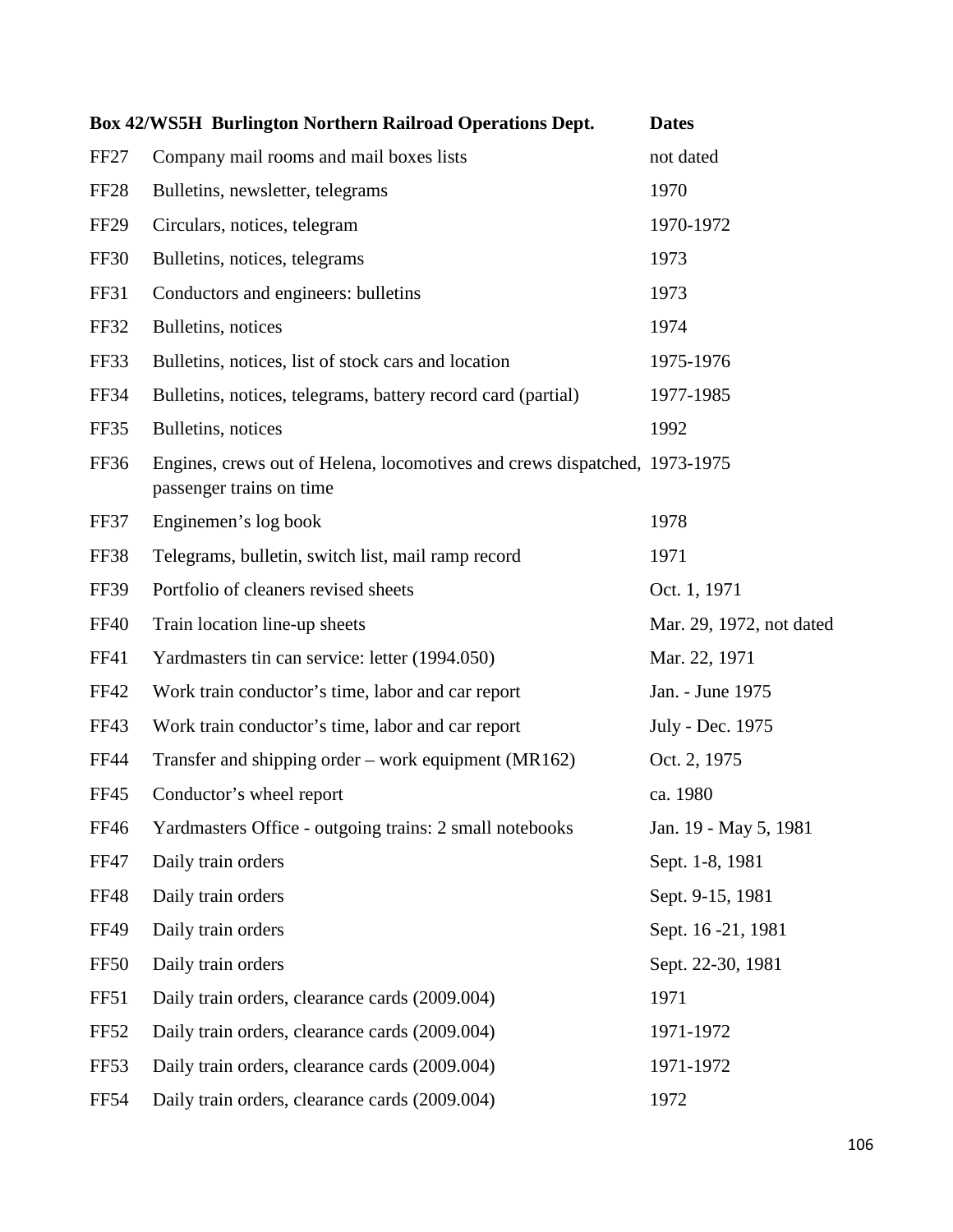| <b>Box 42/WS5H Burlington Northern Railroad Operations Dept.</b> | <b>Dates</b>    |
|------------------------------------------------------------------|-----------------|
| FF55 Daily train orders, clearance cards (2009.004)              | 1972            |
| FF56 Daily train orders                                          | Dec. 1971, 1983 |

|                 | <b>Box 43/WS6H Burlington Northern Railroad Operations Dept.</b>                                                             | <b>Dates</b>      |
|-----------------|------------------------------------------------------------------------------------------------------------------------------|-------------------|
| FF1             | Daily yard operation reports                                                                                                 | May - June 1970   |
| FF <sub>2</sub> | Daily yard operation reports                                                                                                 | July - Sept. 1970 |
| FF3             | Daily yard operation reports                                                                                                 | Oct. - Dec. 1970  |
| FF4             | Daily yard operation reports                                                                                                 | Jan. - Mar. 1971  |
| FF5             | Daily yard operation reports                                                                                                 | April - June 1971 |
| FF <sub>6</sub> | Daily yard operation reports                                                                                                 | July - Sept. 1971 |
| FF7             | Daily yard operation reports                                                                                                 | Oct. - Dec. 1971  |
| FF8             | Daily yard operation reports                                                                                                 | Jan. - Mar. 1972  |
| FF9             | Daily yard operation reports                                                                                                 | April - June 1972 |
| <b>FF10</b>     | Daily yard operation reports                                                                                                 | July - Sept. 1972 |
| <b>FF11</b>     | Daily yard operation reports                                                                                                 | Oct.- Dec. 1972   |
| <b>FF12</b>     | Safety Committee: reports, memos                                                                                             | April 1974        |
| FF13            | Safety meeting report and attendance report (MR158)                                                                          | 1975              |
| <b>FF14</b>     | Safety meeting report and attendance report (MR139)                                                                          | 1975              |
| FF15            | Safety meeting report and attendance report (MR163), FRA<br>Track Safety Standards booklet (2018.067)                        | Mar. 1978, 1982   |
| FF16            | Director's Special Train: telegrams, train order                                                                             | May 1973          |
| FF17            | Buffalo Bill Historical Center Special Train: telegram, clipping                                                             | June 1974         |
| <b>FF18</b>     | List of wayside phones connected to dispatchers between Laurel<br>and Livingston, Livingston and Helena, Helena and Missoula | July 8, 1980      |
| <b>FF19</b>     | Memo pad: notes on amounts, numbers, Handling "Placarded<br>Cars" in Railroad Transportation brochure (MR1318)               | ca. 1976-1978     |
| <b>FF20</b>     | Notice of amended system diagram map, signal crossing report                                                                 | June- July, 1985  |
| <b>FF21</b>     | Fromberg, MT: station records of train movements, telegrams                                                                  | 1973-1977         |
| <b>FF22</b>     | Station record empty car waybill                                                                                             | Jan. 4, 1978      |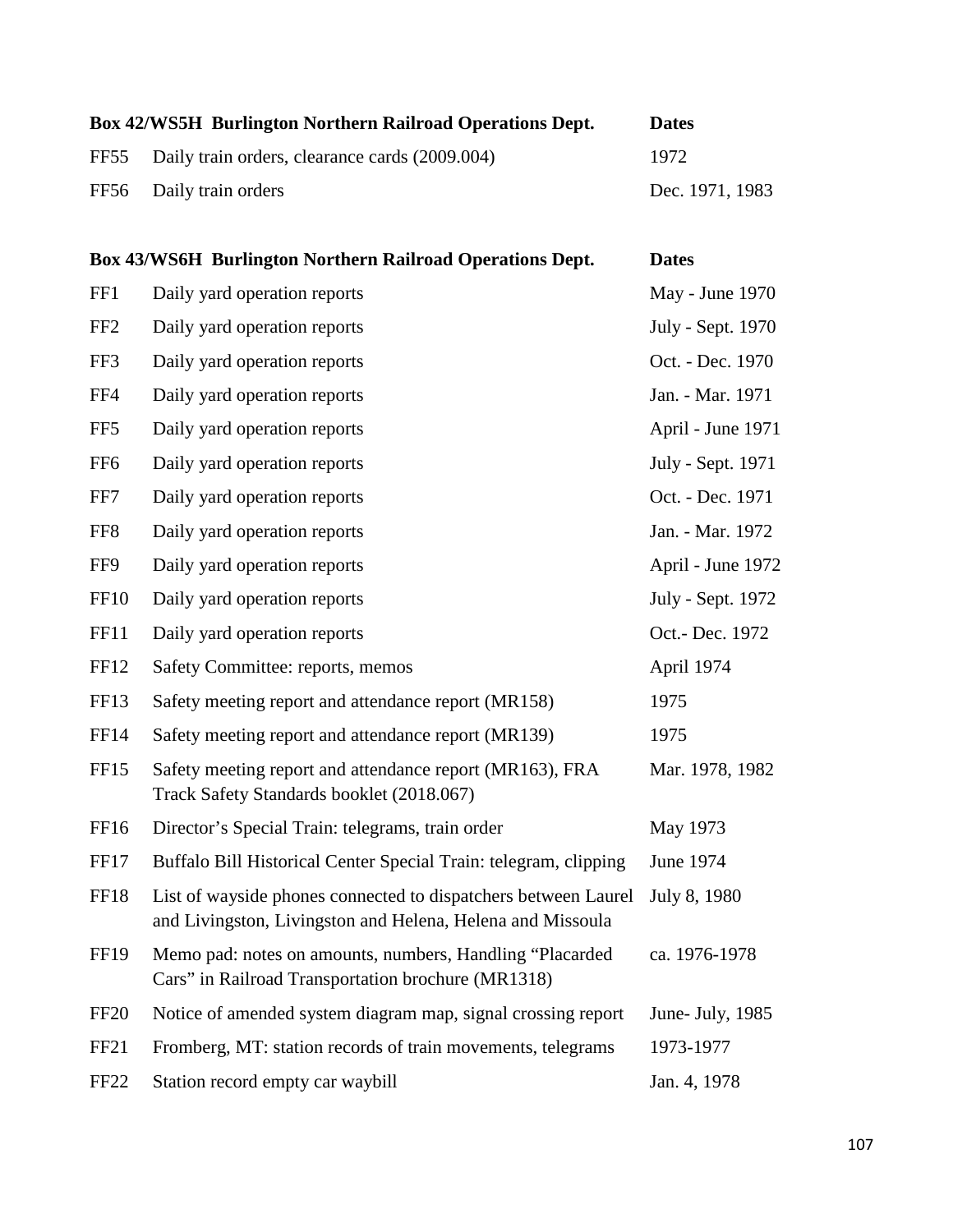### **Box 43/WS6H Burlington Northern Railroad Operations Dept. Dates**

FF23 Terminal agents passing reports of stock shipments, telegrams, 1971-1974 multiple use equipment forms, report of inspection of feed, water, rest pens

### **Box 43/WS6H Burlington Northern Railroad Operations Dept./Trainmaster Dates**

| <b>FF24</b>      | Daily wire reports (1994.050)                                                      | 1977              |
|------------------|------------------------------------------------------------------------------------|-------------------|
| FF <sub>25</sub> | Daily wire reports (1994.050)                                                      | April - July 1980 |
| <b>FF26</b>      | Daily wire reports (1994.050)                                                      | Aug. - Nov. 1980  |
| FF <sub>27</sub> | Daily wire reports (MR157)                                                         | 1980              |
| <b>FF28</b>      | Daily wire reports (1994.050)                                                      | May 1982          |
| <b>FF29</b>      | Memos, notice, operating data report                                               | 1972-1988         |
| <b>FF30</b>      | Notice of account yard office new location (1999.006)                              | <b>June 1982</b>  |
| FF31             | <b>Notices</b>                                                                     | 1970-1977         |
| <b>FF32</b>      | Proposed pasture permit covering Merriman Rock Quarry:<br>letter, land survey plan | April 1970        |
| FF33             | Monthly reports of irregularities noted by patrolmen                               | 1975-1976         |
| <b>FF34</b>      | Monthly reports of irregularities noted by patrolmen                               | 1978-1979         |
| FF35             | Security and Freight Claim Prevention Dept. reports (1994.050)                     | 1997              |
| <b>FF36</b>      | Telegraph reports of delays to trains                                              | 1970              |
| FF37             | Telegraph reports of delays to trains                                              | 1970              |
| FF38             | Telegraph reports of delays to trains                                              | 1970              |
| <b>FF39</b>      | Telegraph reports of delays to trains                                              | 1971              |
| <b>FF40</b>      | Telegraph reports of delays to trains                                              | 1971              |
| FF41             | Telegraph reports of delays to trains                                              | 1971-1974         |
| <b>FF42</b>      | Telegraph reports of delays to trains                                              | 1973              |

### **Box 44 /WS7H Burlington Northern Railroad Operations Dept./Trainmaster Dates**

| FF1 | Telegraph reports of delays to trains | 1974 |
|-----|---------------------------------------|------|
| FF2 | Telegraph reports of delays to trains | 1974 |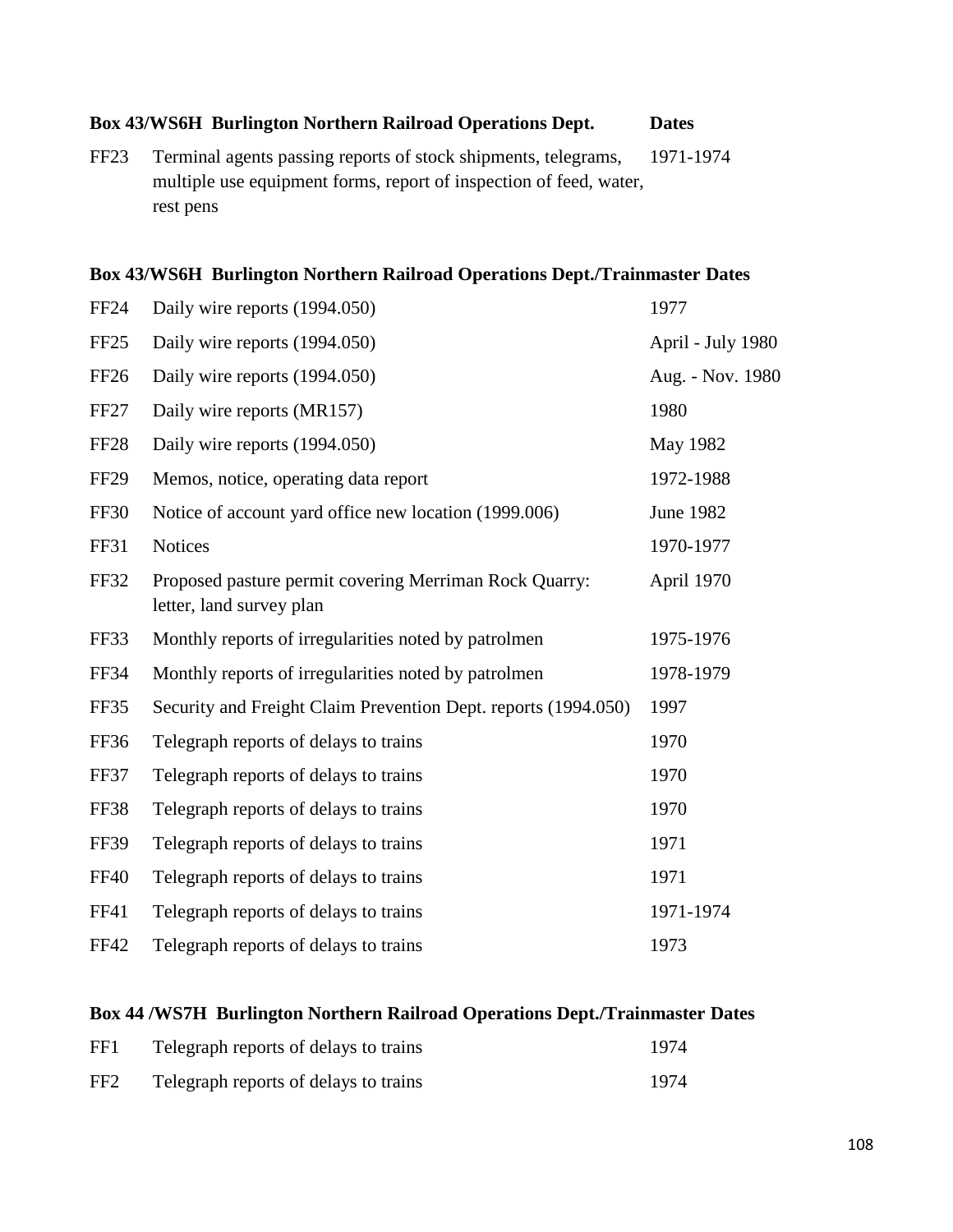|                 | Box 44/WS7H Burlington Northern Railroad Operations Dept./Trainmaster Dates                                                                                                                     |                           |
|-----------------|-------------------------------------------------------------------------------------------------------------------------------------------------------------------------------------------------|---------------------------|
| FF3             | Telegraph reports of delays to trains, train order, telegrams                                                                                                                                   | Aug. 17, 1974             |
| FF4             | Telegraph reports of delays to trains                                                                                                                                                           | 1975                      |
| FF <sub>5</sub> | Telegraph reports of delays to trains                                                                                                                                                           | 1975                      |
| FF <sub>6</sub> | Through train performance reports                                                                                                                                                               | 1972-1973                 |
| FF7             | Train log                                                                                                                                                                                       | 1987                      |
| FF <sub>8</sub> | Train orders                                                                                                                                                                                    | 1971-1981                 |
| FF9             | Train orders – Fromberg, MT                                                                                                                                                                     | 1973-1977                 |
| <b>FF10</b>     | Rocky Mt. Division, Livingston: operating and mechanical clerks 1971<br>vacation schedule                                                                                                       |                           |
| FF11            | Yellowstone Division: bulletins, notices, switch list                                                                                                                                           | 1974-1975                 |
|                 | Box 44A/ WS7H Burlington Northern Railroad Personnel Dept.<br>Zwerneman, Lloyd Jr.: Engineman's time slips, railroad men's<br>time and seniority books (includes 3 Northern Pacific) (2018.024) | <b>Dates</b><br>1954-1987 |
| FF1             | Zwerneman, Lloyd Jr.: daily time slips (2018.024)                                                                                                                                               | 1987                      |
| FF <sub>2</sub> | Zwerneman, Lloyd Jr.: personnel file: pay statement, letters,<br>notes, receipts, earnings statement, inter-office envelopes, (2018.024)                                                        | 1977-1994                 |
|                 | Box 45/WS2I Burlington Northern Railroad Personnel Dept.<br><b>RESTRICTED FF1-FF23</b>                                                                                                          | <b>Dates</b>              |
| FF1             | Moore, Scott Allan: personnel record                                                                                                                                                            | Jan. 3-1977-July 30, 1980 |
|                 | FF1A Employee Assistance Program: pamphlet with handwritten notes ca. 1983                                                                                                                      |                           |
| FF <sub>2</sub> | Formal investigation – W. V. Males: letters, transcript                                                                                                                                         | April 8-30, 1970          |
| FF3             | Formal investigation - J.L. McCutchen, R.L. Bowles, A.L.<br>Lahren, H.K. Nissen, A.M. Marcotte - derailment: letters,<br>transcript                                                             | April 19- May 11, 1970    |
| FF4             | Formal investigation – D.R. Hoffee: letters, transcript                                                                                                                                         | Jun 4-5, 1970             |
| FF <sub>5</sub> | Formal investigation – Milton Robeck: letters, transcript                                                                                                                                       | June 8-11, 1970           |
| FF <sub>6</sub> | Formal investigation - Dana C. Latsch: letters, transcript                                                                                                                                      | Jun 29 - July 1, 1970     |
| FF7             | Formal investigation – H.A. Risley: letter, transcript                                                                                                                                          | July 22-30, 1970          |
| FF8             | Formal investigation $-$ G.D. Shinn                                                                                                                                                             | Aug. 25-31, 1970          |

### **Box 44 /WS7H Burlington Northern Railroad Operations Dept./Trainmaster Dates**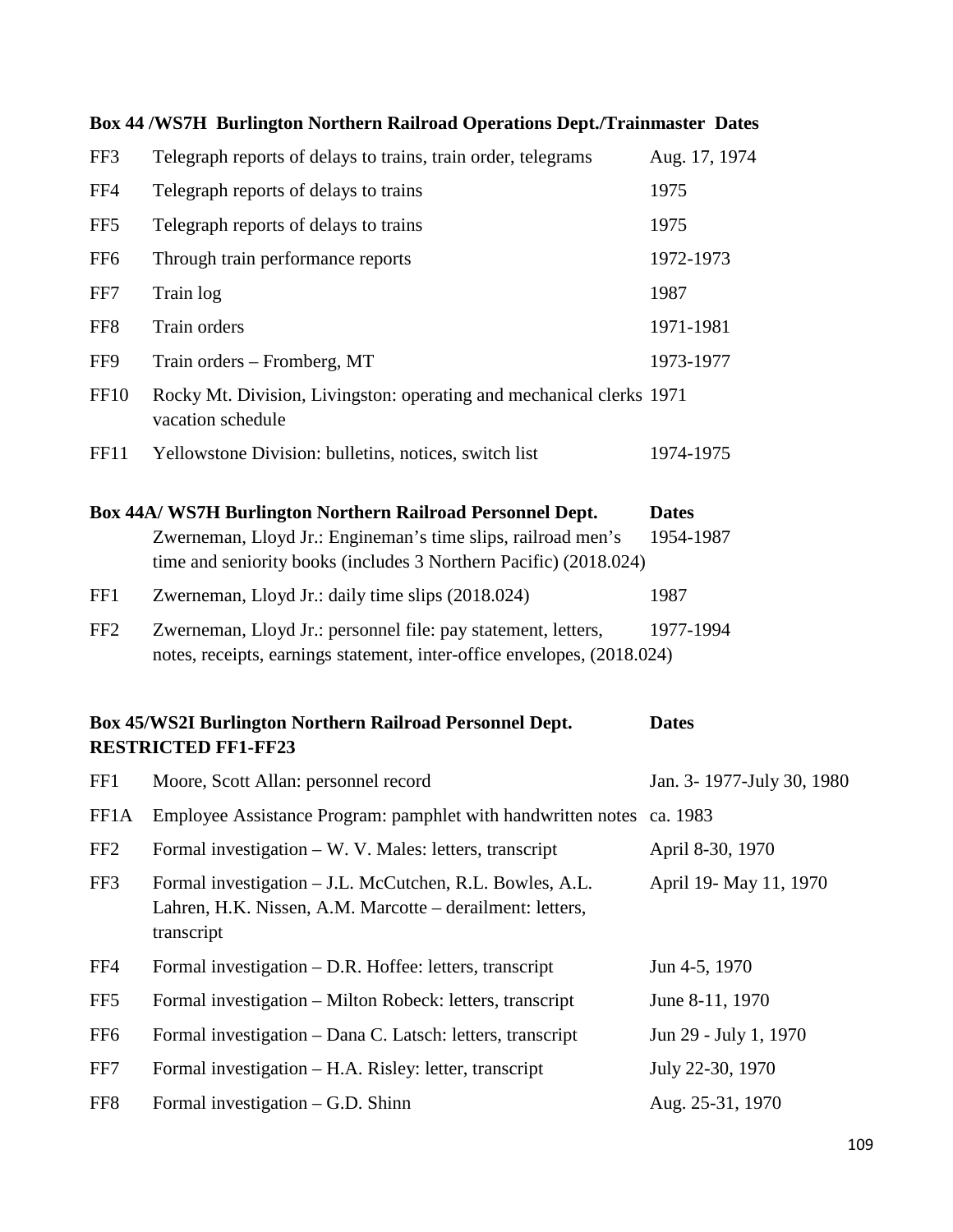|                  | Box 45/WS2I Burlington Northern Railroad Personnel Dept.<br><b>RESTRICTED FF1-FF23</b>                                   | <b>Dates</b>            |
|------------------|--------------------------------------------------------------------------------------------------------------------------|-------------------------|
| FF9              | Formal investigation - H.A. LaRue, H.A. Mohr, J.C. Shinn,<br>T.R. Townsend, G.D. Norskog – accident: letters, transcript | Aug 27 - Sept. 4, 1970  |
| <b>FF10</b>      | Formal investigation - D.P. Clement, H.M. Berrum<br>derailment: letters, personal injury report, transcript              | Oct. 1-16, 1970         |
| <b>FF11</b>      | Formal investigation - D.E. Ray, L.R. Huiett - accident:<br>letters, transcript                                          | Jan 13-19, 1971         |
| FF12             | Formal investigation – Earl Males, D.A, Brody: letters,<br>transcript                                                    | Feb. 11-19, 1971        |
| FF <sub>13</sub> | Formal investigation – V.L. Holler: letters, transcript                                                                  | Feb. 12-25, 1971        |
| <b>FF14</b>      | Formal investigation - G.S. Miller, V.V. VanAken: transcript                                                             | Feb. 13, 1971           |
| <b>FF15</b>      | Formal investigation - J.P. Haglund, D.J. Grazanic: letters,<br>sketch, notes, transcript                                | Feb. 15 - Mar. 15, 1971 |
| FF16             | Formal investigation – D.R. Hoffee: letters, transcript                                                                  | April 1-6, 1971         |
| FF17             | Formal investigation – R.L. Bowles: letters, transcripts                                                                 | July 15-19, 1971        |
| FF18             | Formal investigation - A.C. Langley, G.C. Boe, C.W. Gillespie,<br>W.D. Beckman - derailment: letters, transcript         | Dec. 21-29, 1971        |
| <b>FF19</b>      | Formal investigation – D.E. Thomas: letters, notes, transcript                                                           | July 30 - Aug. 17, 1973 |
|                  | FF19A Formal Investigation - H.J. Bell: transcript                                                                       | April 26, 1974          |
|                  | FF19B Attitude survey completed by McGee (2 copies)                                                                      | not dated               |
| <b>FF20</b>      | Pay statements (include SSN) (2009.009)                                                                                  | 1978-1981               |
| <b>FF21</b>      | Pay statements (include SSN) (2009.009)                                                                                  | 1982-1986               |
| FF <sub>22</sub> | Pay statements (include SSN) (2009.009)                                                                                  | ca. 1980s               |
| FF <sub>23</sub> | Pay statements (include SSN) (2009.009)                                                                                  | ca. 1980s               |
|                  | Box 45/WS2I Burlington Northern Railroad Personnel Dept.                                                                 | <b>Dates</b>            |
|                  | FF23A Billings Region - Operating and Marketing Depts. and general<br>office: list of staff                              | not dated               |
|                  | FF23B Rocky Mountain District seniority roosters (restricted SSN)<br>(2018.076.0001) (2018.024)                          | 1980-1981               |
| FF <sub>24</sub> | Western District 006: clerks' seniority roster                                                                           | June 26, 1968           |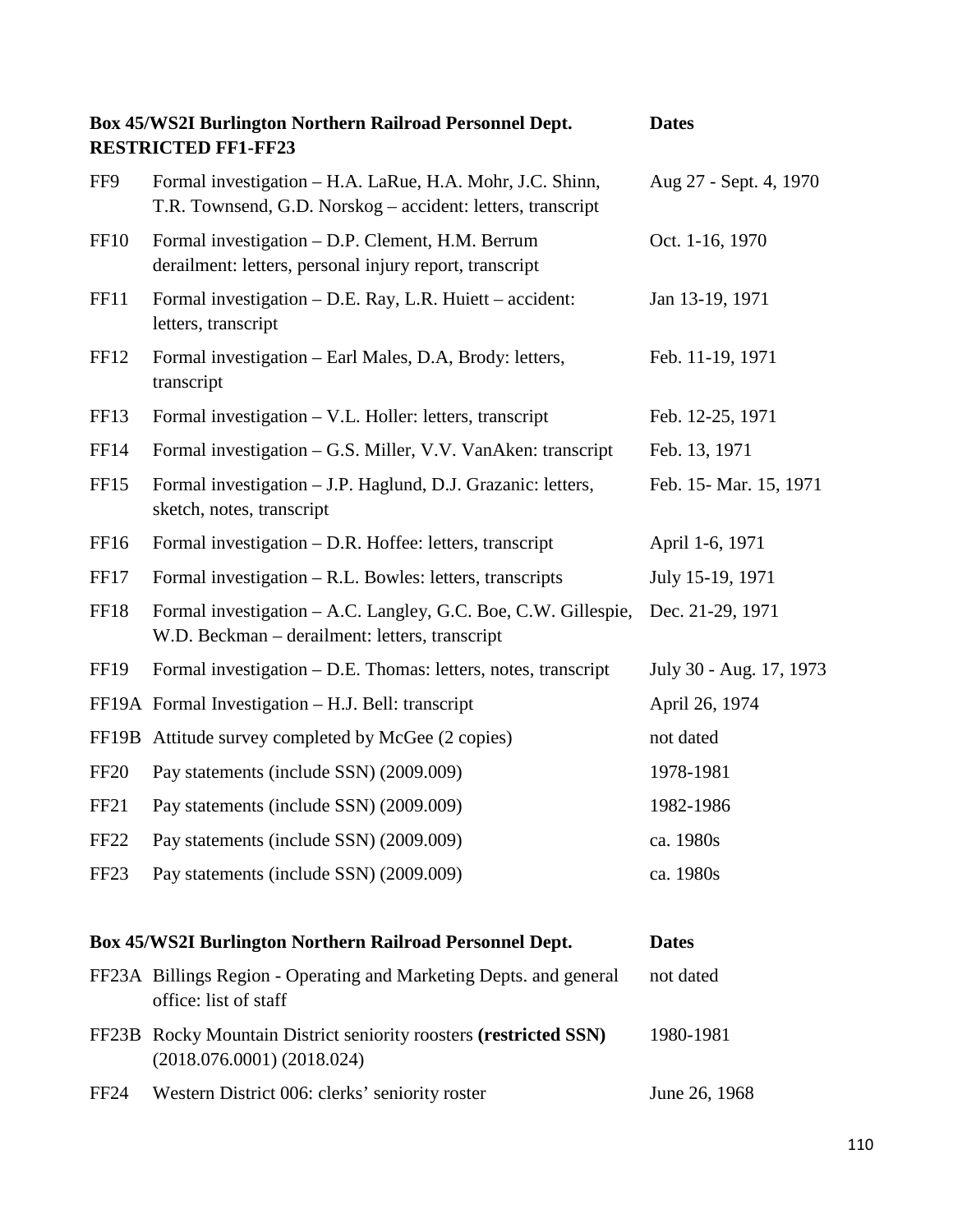|                  | Box 45/WS2I Burlington Northern Railroad Personnel Dept.                                                                     | <b>Dates</b>        |
|------------------|------------------------------------------------------------------------------------------------------------------------------|---------------------|
| FF <sub>25</sub> | Western District 006: clerks' seniority roster                                                                               | Jan. 1, 1970        |
| <b>FF26</b>      | Western District 006: clerks' seniority roster                                                                               | Jan. 1 - April 1970 |
| FF <sub>27</sub> | Western District 006: clerks' seniority roster                                                                               | Jan. 1971           |
| <b>FF28</b>      | Western District 006: clerks' seniority roster                                                                               | 1972                |
| FF <sub>29</sub> | Pay rates for signalmen, phone numbers Eastern Montana, N.D.                                                                 | 1968-1977           |
| <b>FF30</b>      | Signal section seniority rates, memo (2018.024)                                                                              | 1972-1976           |
| FF31             | Seniority roster district 220                                                                                                | 1974                |
| <b>FF32</b>      | Signal section seniority rates                                                                                               | 1977-1984           |
| FF33             | Class 6 signalmen salaries                                                                                                   | Jan. 1, 1984        |
|                  | FF33A Air Brake and Train Handling Rules with notes by Warren<br>McGee                                                       | 1972                |
|                  | FF33B Radio Control Locomotive Equipment Rules                                                                               | ca. 1974            |
| <b>FF34</b>      | Individual summary of signal maintenance of way and<br>operating rules test, efficiency test report (MR156)                  | 1975                |
| FF35             | Individual summary of signal maintenance of way and<br>operating rules test, efficiency test report (MR141, MR155,<br>MR159) | 1974                |
| <b>FF36</b>      | Individual summary of signal maintenance of way and<br>operating rules test, efficiency test report (MR156)                  | 1975                |
|                  | FF36A Signal training program material part A                                                                                | 1974                |
|                  | FF36B Signal training program material part B                                                                                | 1974                |
|                  | FF36C Signal Aspects and Indications guides                                                                                  | 1974, 1977          |
| FF37             | Inter-office envelopes with names (1994.050)                                                                                 | not dated           |
| FF38             | Inter-office envelopes with names (2009.004)                                                                                 | not dated           |
|                  | FF38A Office of the Superintendent Rocky Mt. Division: notices                                                               | 1970                |
| FF38B            | Office of the Superintendent Rocky Mt. Division: notices,<br>bulletins                                                       | 1970                |
| FF39             | Office of the Superintendent Rocky Mt. Division: bulletins                                                                   | 1971                |
| <b>FF40</b>      | Office of the Superintendent Rocky Mt. Division: bulletins                                                                   | 1971                |
|                  | FF40A Office of the Superintendent Rocky Mt. Division: bulletins                                                             | 1972                |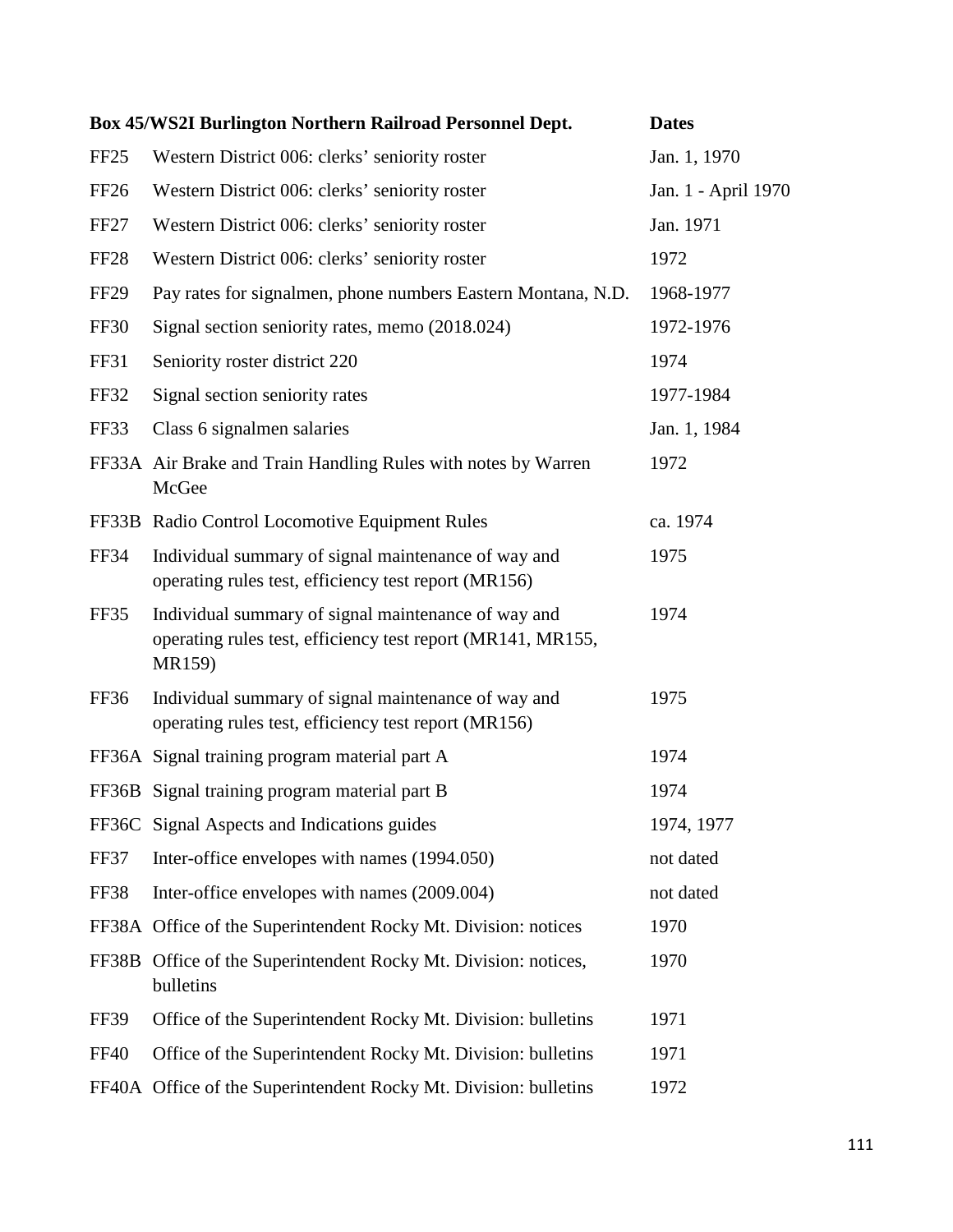| <b>Box 45/WS2I Burlington Northern Railroad Personnel Dept.</b>   | <b>Dates</b> |
|-------------------------------------------------------------------|--------------|
| FF40B Office of the Superintendent Rocky Mt. Division: bulletins, | 1972         |
| notices                                                           |              |

## **Box 46/WS3I Burlington Northern Railroad Publicity/Marketing Dept. Dates**

| FF1              | Appreciation Banquet program (MR82), picnic flyer                                                                    | July 1970, May 20-22, 1976 |
|------------------|----------------------------------------------------------------------------------------------------------------------|----------------------------|
| FF <sub>2</sub>  | First aid kit, letter opener, car mileage and trouble guide, key fob not dated                                       |                            |
| FF3              | Brochures, postcards                                                                                                 | not dated                  |
| FF4              | Calendars (originals, copies)                                                                                        | 1973-2001                  |
| FF <sub>5</sub>  | Centennial 1889-1989: letter, pamphlet                                                                               | 1989                       |
| FF <sub>6</sub>  | Newsletters, promotional insert, list of memorabilia for sale<br>clippings                                           | 1970-1975                  |
| FF7              | Official dedication and special tour of Libby Line change<br>programs                                                | Nov. 7, 1970               |
| FF8              | Louis W. Menk, Chairman of BN at Columbia Falls, MT<br>Chamber of Commerce meeting and banquet: transcript of speech | Jan. 11, 1973              |
| FF9              | 3 pencils (2009.004)                                                                                                 | not dated                  |
| <b>FF10</b>      | Plastic 7" rulers                                                                                                    | not dated                  |
| <b>FF11</b>      | Small map of train routes                                                                                            | not dated                  |
| FF12             | Souvenir cardboard caps                                                                                              | not dated                  |
| <b>FF13</b>      | Livingston train depot for sale, yard office for sale, historic<br>places nomination letter and map                  | 1979-1982                  |
| FF14             | Brochures, newsletter, clipping (copy)                                                                               | 1985-1990s                 |
|                  | FF14A Stockholders reports, includes information to vote on the merger<br>with Santa Fe Pacific Corp                 | 1973-1995                  |
| FF <sub>15</sub> | Burlington Northern Employee's Club: meeting minutes                                                                 | June 5, 1974               |
| FF16             | Burlington Northern Employee's Club: old fashioned beef<br>barbeque flyer                                            | Aug. 15, 1976              |
| FF17             | Appreciation Day Banquet: transcript of remarks by Norman<br>M. Lorentzsen, President BN                             | June 3, 1977               |
| <b>FF18</b>      | Burlington Northern Veterans 11 <sup>th</sup> Annual Convention program, Aug. 6-8, 1982, 2001<br>letter,             |                            |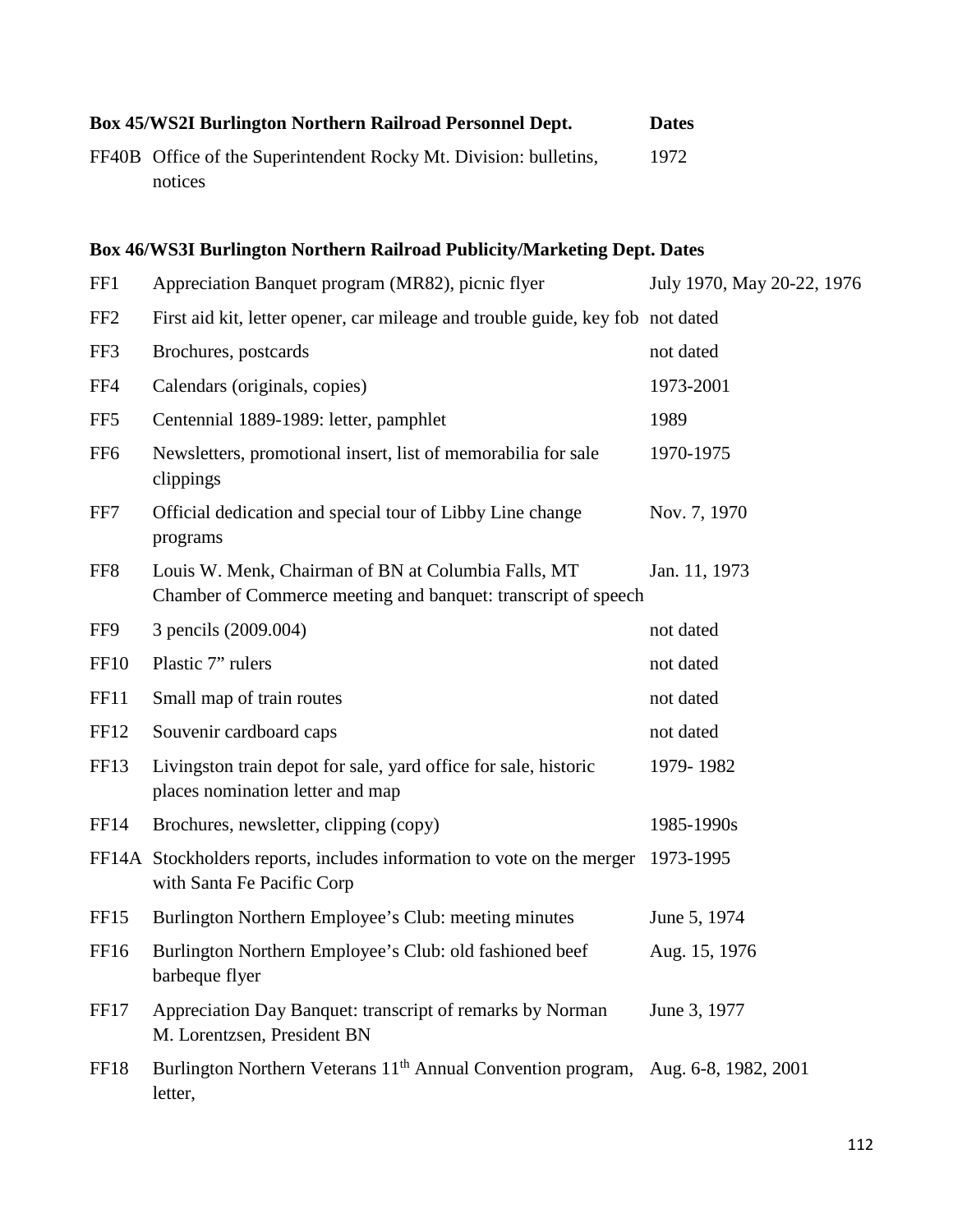#### **Box 46/WS3I Burlington Northern Railroad Publicity/Marketing Dept. Dates**

| FF19 | Vote for careful car handling, defeat claim loses flyer |  | Feb. 20, 1987 |  |
|------|---------------------------------------------------------|--|---------------|--|
|      |                                                         |  |               |  |

#### **SERIES 11 AMTRAK**

# **Box 46/WS3I Amtrak Dates** FF20 National Passenger Corporation: accounting procedures ca. 1970s FF21 Amtrak cancellation and refund of ticket policies not dated FF22 Amtrak - ticket billing and return: Greyhound passenger tickets 1972-1974 FF23 Amtrak: local and joint passenger tariff and sleeping car tariff June 14, 1971 supplements FF24 Amtrak: memorandum tariff supplement, memo 1972 FF25 Amtrak: weighing device license receipt Jan.22, 1979 FF26 Amtrak: all-purpose coach form AD-200 (filled out) not dated FF27 Amtrak: notices, memos, city codes, circulars 1970-1971 FF28 Amtrak: notices, memos, circulars, advance timetable 1972 FF29 Amtrak: circulars, notices, telegram 1973-1975 FF30 National Railroad Passenger Corp.: circulars, memos 1972-1973 FF31 Amtrak Operations Dept.: circulars, memos 1975 FF32 Amtrak: instructions for conductors/trainmen on train Mar. 5, 1974 manifest, circular FF33 Amtrak: locomotive assignment and airkit listing Feb. 1975 FF34 Amtrak: locomotive assignment and airkit listing July 16, 1975 FF35 Amtrak: locomotive assignment and airkit listing June 18, 1975 FF36 Amtrak: locomotive assignment and airkit listing April 28, 1976 FF37 Amtrak: locomotive assignment and airkit listing Oct. 27, 1976 FF38 Amtrak: locomotive assignment and airkit listing Dec. 29, 1976 FF39 Amtrak: locomotive assignment and airkit listing Mar. and June 1976 FF40 Amtrak: passenger equipment report 1974-1975 FF41 Amtrak: rail passenger routes, menu July 1986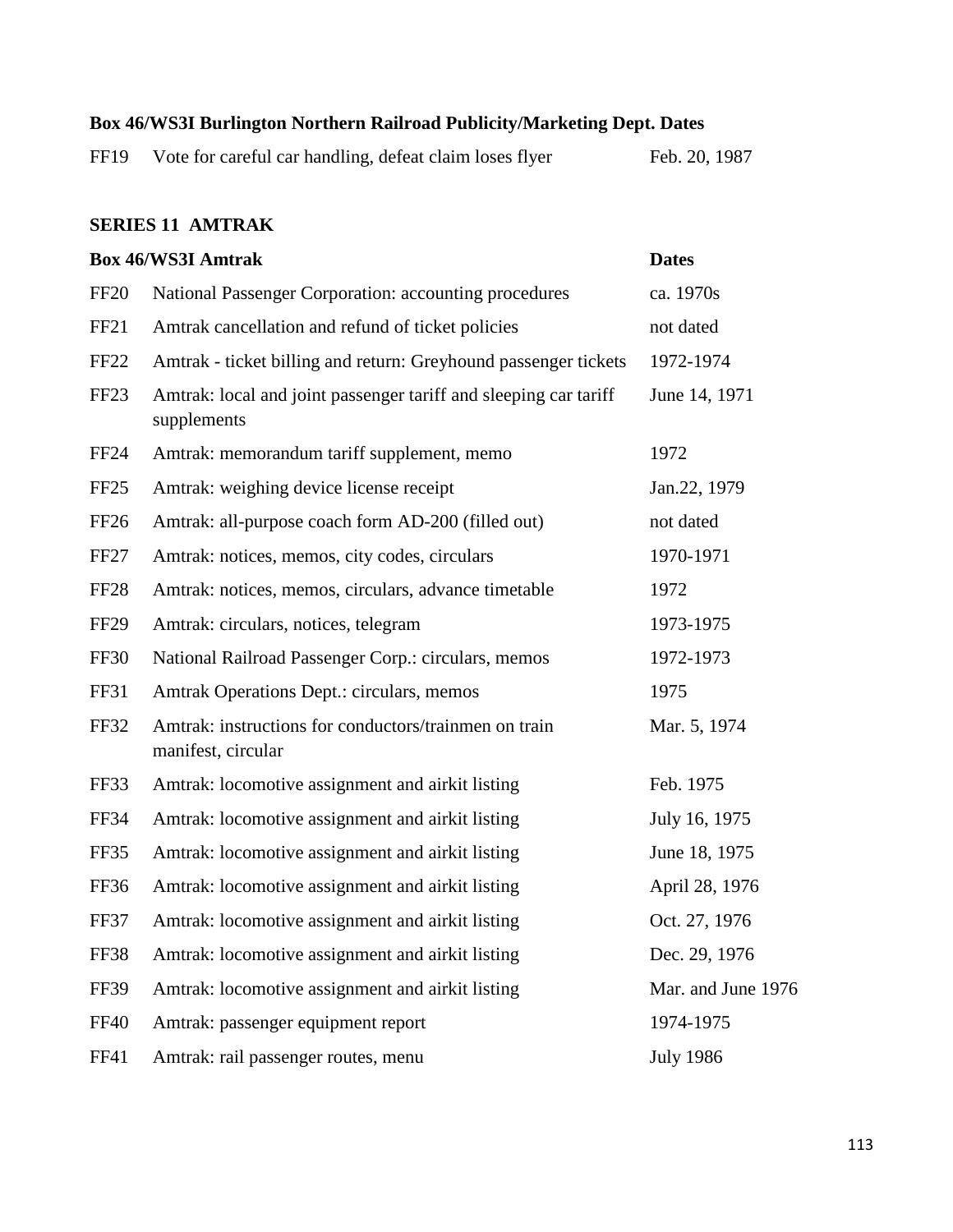| <b>Box 46/WS3I Amtrak</b> |                                                                                                                                                       | <b>Dates</b>        |
|---------------------------|-------------------------------------------------------------------------------------------------------------------------------------------------------|---------------------|
| FF42                      | Amtrak: Eastward Montana Division freight and passenger<br>Train schedules                                                                            | 1992                |
| FF43                      | Amtrak: Capitol Limited, Empire Builder, Cascade, Pacific<br>Northwest, Hiawatha California Zephyr: train schedules, boarding<br>advisory information | 1970-2001           |
| <b>FF44</b>               | Amtrak: Pacific Railroad Society - Yellowstone Special:<br>telegrams, transportation notice, train orders, price list, newsletter                     | Oct. – Dec. 1974    |
| <b>FF45</b>               | Amtrak: promotional brochures, postcards, menu                                                                                                        | 1984-1995, ca. 2000 |
| FF46                      | Amtrak: newsletter pages                                                                                                                              | 1978                |
| <b>FF47</b>               | Amtrak: souvenir cardboard hat                                                                                                                        | not dated           |

### **SERIES 11A OTHER RAILROAD COMPANIES**

| <b>Box 46/WS3I Burlington Northern Santa Fe</b> |                                                                                                                    | <b>Dates</b>   |
|-------------------------------------------------|--------------------------------------------------------------------------------------------------------------------|----------------|
| <b>FF48</b>                                     | Burlington Northern Santa Fe: calendar                                                                             | 1999           |
| <b>FF49</b>                                     | Burlington Northern Santa Fe: train symbol guidelines,<br>stockholder report, letter, memo, clipping, proclamation | 1997-2002      |
| FF50                                            | Burlington Northern Santa Fe: Veterans Association: 27 <sup>th</sup><br><b>Annual Convention program</b>           | Aug. 7-9, 1998 |

## **Box 46/WS3I Interstate Commerce Commission Accident Reports Dates**

| FF51             | Interstate Commerce Commission: railroad accident investigation 1939-1942<br>reports                                               |            |
|------------------|------------------------------------------------------------------------------------------------------------------------------------|------------|
| <b>FF52</b>      | Interstate Commerce Commission: Union Pacific: accident<br>investigation reports nos. 2364, 3442, 3443                             | 1939, 1951 |
| FF <sub>53</sub> | Interstate Commerce Commission: accident investigation reports 1959-1960<br>nos. 3866-3871                                         |            |
| <b>FF54</b>      | Interstate Commerce Commission: accident investigation reports 1962<br>nos.: 3956, 3957, 3959, 3960, 3964, Ex. Parte No. 232       |            |
| FF <sub>55</sub> | Interstate Commerce Commission: accident investigation reports 1965-1968<br>Nos. 4072, 4073, 4078, 4079, 4080, 4096 and legal case |            |
| FF <sub>56</sub> | Interstate Commerce Commission: Bureau of Safety and Service Nov. 1957<br>monthly newsletter                                       |            |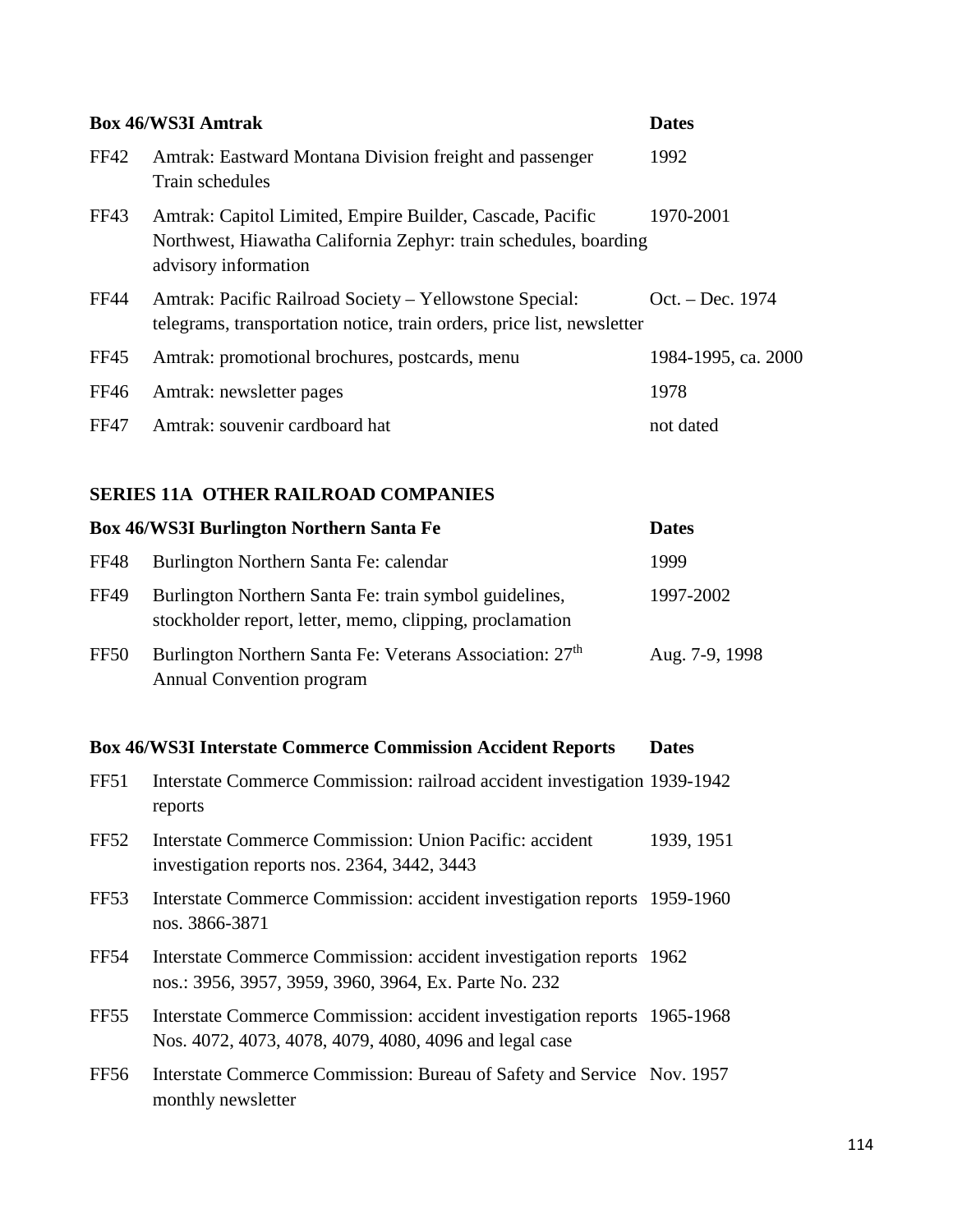|                  | <b>Box 46/WS3I Railroad Companies</b>                                                                                                                                                | <b>Dates</b>           |
|------------------|--------------------------------------------------------------------------------------------------------------------------------------------------------------------------------------|------------------------|
| <b>FF57</b>      | The Alaskan Railroad: Mount McKinley National Park route<br>stickers, company logo large sticker                                                                                     | not dated              |
| <b>FF58</b>      | Butte Railroad Company: agreement between William T. Sweet<br>of Boulder and Helena Boulder Valley and Butte Railroad Co.<br>water rights                                            | June 20, 1887          |
| <b>FF59</b>      | Chicago, Burlington and Quincy Railroad: freight conductor's<br>car reports notebook (empty), envelopes                                                                              | not dated              |
| <b>FF60</b>      | Chicago and Northwestern Transportation Co.: notice of line<br>abandonment                                                                                                           | April 12, 1985         |
| FF <sub>61</sub> | Chicago, Milwaukee, St. Paul and Pacific: Weyerhaeuser<br>Four Square officials and salesmen special train menu (88-28-2)                                                            | Jan. 23-23, 1937       |
| <b>FF62</b>      | Chicago, Milwaukee, St. Paul and Pacific: Olympian, Hiawatha<br>and Columbian train schedules, monthly locomotive fuel<br>performance reports                                        | 1945, 1948             |
| FF <sub>63</sub> | Chicago, Milwaukee, St. Paul and Pacific-abandonment of road<br>rights and property in Montana: letter, report, memo, clipping                                                       | 1981                   |
| <b>FF64</b>      | Great Northern Railway: soap leaves                                                                                                                                                  | not dated              |
| <b>FF65</b>      | Great Northern Railway: list of equipment booklets, stock and<br>grain quotations, clipping, freight bills (copies)                                                                  | 1934 (copy), 1947-1968 |
|                  | FF65A Great Northern Railway: list of engines, builder and year;<br>statement showing condition of engines and corrected to                                                          | 1939-1945              |
| <b>FF66</b>      | Citizens Alliance to Save the South Line -et al. - before the<br>Interstate Commerce Commission, Petition for Revocation, for<br>hearing Finance docket number 31089 (2009.004.0017) | Sept. 18, 1987         |
|                  | FF66A Milwaukee Road: classification card, empty car slip bill                                                                                                                       | Feb. $-$ Mar. $\_\_$ ? |
| FF <sub>67</sub> | Montana Rail Link souvenir paper cap (1992.23.8), power report not dated, 1996                                                                                                       |                        |
|                  | FF67A Montana Rail Link: letters to Burlington Northern employees<br>about positions after taking over BN properties (2018.024)                                                      | Oct. 1987              |
|                  | FF67A Oahu Railway & Land Company: clearance cards, train orders                                                                                                                     | 1944                   |
|                  | FF67B Oregon Short Line Railroad: "Geyserland" brochure (fragile)                                                                                                                    | ca. 1908               |
| <b>FF68</b>      | Pullman Company: Quiet and Personal Property cardboard sign                                                                                                                          | not dated              |
| <b>FF69</b>      | Pullman Company: one way rates for accommodations in<br>slumber coach cars                                                                                                           | 1964-1966              |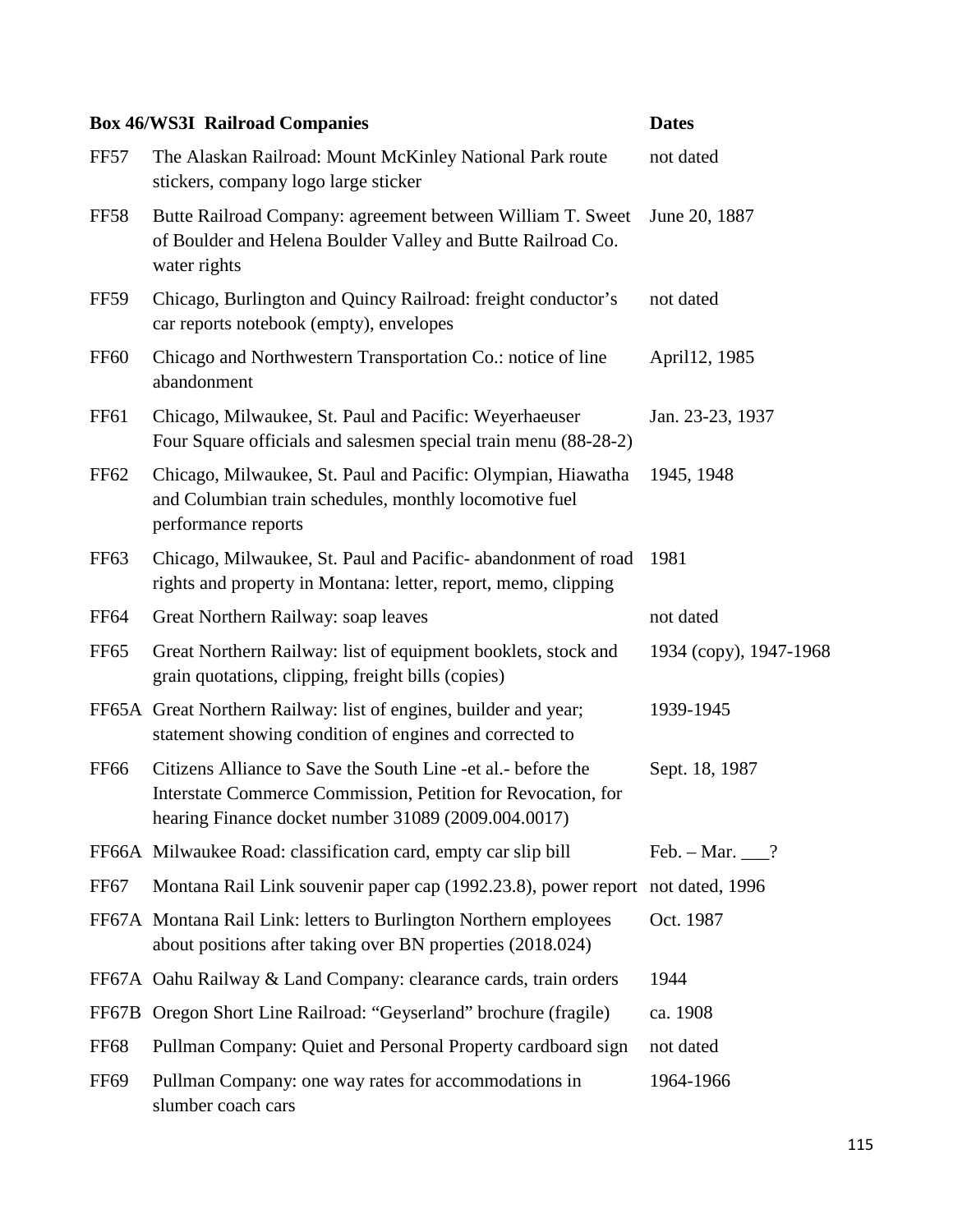|             | <b>Box 46/WS3I Railroad Companies</b><br><b>Dates</b>                                                                                        |                  |  |
|-------------|----------------------------------------------------------------------------------------------------------------------------------------------|------------------|--|
|             | FF69A Saint Paul and Duluth Railroad: letters and invoice for coffins                                                                        | Oct. – Dec. 1894 |  |
| <b>FF70</b> | Santa Fe Railroad/Industries: switch list with writing, inter-office April 27, 1971, not dated<br>envelope, map of rail, truck and pipelines | 1980             |  |
| <b>FF71</b> | Seattle, Lake Shore and Eastern Railway Co.: way-bills                                                                                       | 1890-1892        |  |
| FF72        | Southern Pacific Lines: celebrating the golden spike brochure,<br>locomotive photos (copies); passenger train schedule (2017.060)            | 1956-ca. 1994    |  |
| FF73        | Union Pacific Railroad: circulars (copies), roosters                                                                                         | 1956-1981        |  |
| <b>FF74</b> | Union Pacific Railroad: calendar pages of train photos (part A)                                                                              | ca. 1950-1970s   |  |
| <b>FF75</b> | Union Pacific Railroad: calendar pages of train photos (part B)                                                                              | ca. 1950-1970s   |  |
|             | FF75A Union Pacific Railroad: calendar pages of train photos, postcards 1994, not dated                                                      |                  |  |
| FF76        | Historical color illustrations for calendar                                                                                                  | not dated        |  |

### **SERIES 12 OVERSIZE NORTHERN PACIFIC RAILWAY AND BURLINGTON NORTHERN CALENDARS, MAPS, PLANS**

|     | <b>Oversize Rack/Shelf 2/ Box 1 Northern Pacific Railway Calendars</b>        | <b>Dates</b> |
|-----|-------------------------------------------------------------------------------|--------------|
| FF1 | Northern Pacific Railway, Yellowstone Park Line, North Coast Limited calendar | 1935         |
| FF1 | Northern Pacific Railway, Yellowstone Park Line, North Coast Limited calendar | 1936         |
| FF1 | Northern Pacific Railway, Yellowstone Park Line, North Coast Limited calendar | 1953         |
| FF1 | Northern Pacific Railway, North Coast Limited calendar                        | 1954         |
| FF1 | Northern Pacific Railway, North Coast Limited calendar (2)                    | 1956         |
| FF1 | Northern Pacific Railway, North Coast Limited calendar (with notations)       | 1958         |
| FF1 | Northern Pacific Railway, North Coast Limited calendar                        | 1959         |
| FF1 | Northern Pacific Railway, North Coast Limited calendar                        | 1962         |
| FF1 | Northern Pacific Railway, North Coast Limited calendar                        | 1963         |
| FF1 | Northern Pacific Railway, North Coast Limited calendar (2)                    | 1964         |
| FF1 | Northern Pacific Railway, North Coast Limited calendar                        | 1965         |
| FF1 | Northern Pacific Railway, North Coast Limited calendar                        | 1966         |
| FF1 | Northern Pacific Railway, North Coast Limited calendar (2)                    | 1967         |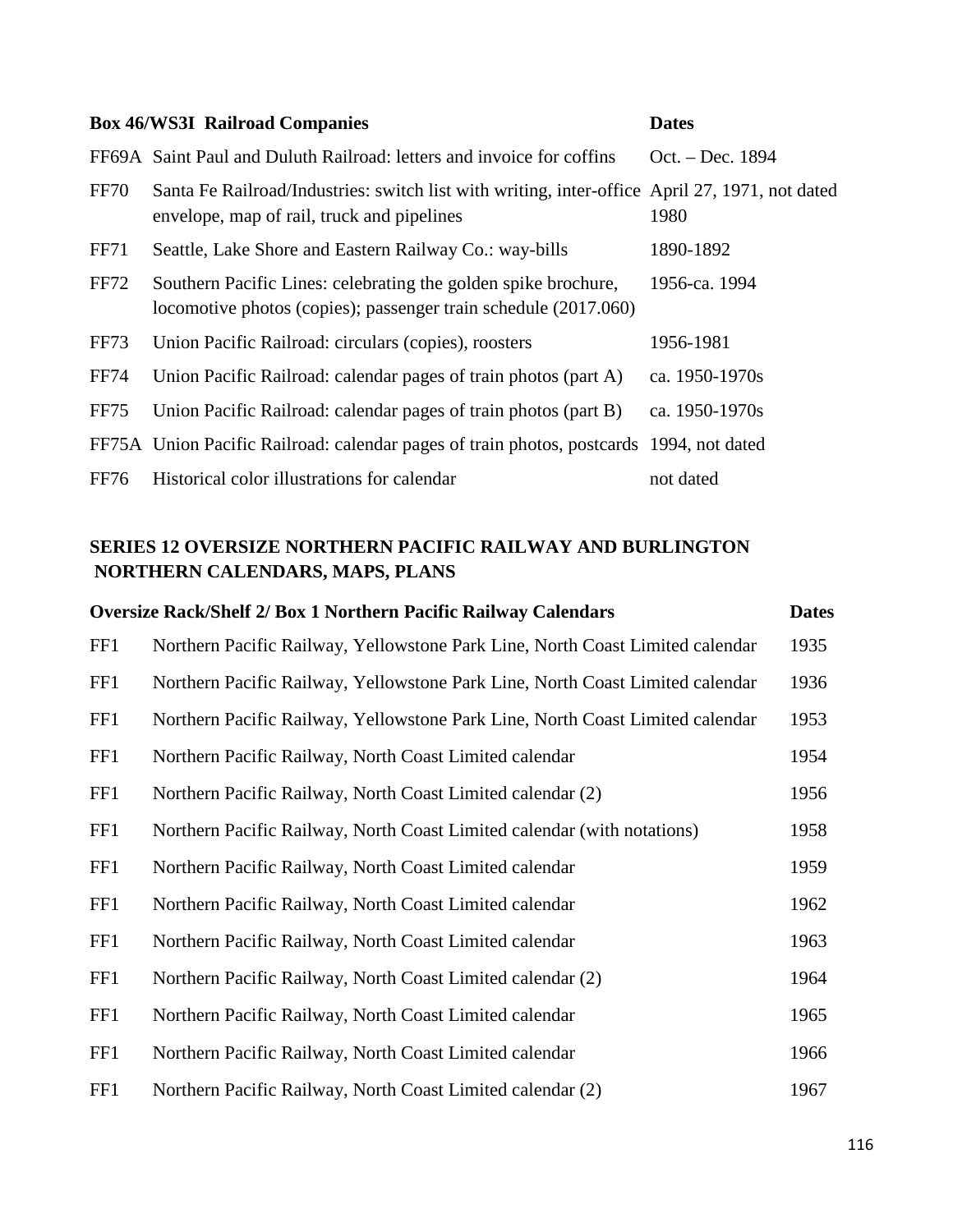|                 | <b>Oversize Rack/Shelf 2 /Box 1 Northern Pacific Railway Calendars, Posters</b>                                                                                 | <b>Dates</b> |
|-----------------|-----------------------------------------------------------------------------------------------------------------------------------------------------------------|--------------|
| FF1             | Northern Pacific Railway, North Coast Limited calendar (3)                                                                                                      | 1968         |
| FF1             | Northern Pacific Railway, North Coast Limited calendar (3)                                                                                                      | 1969         |
| FF1             | Northern Pacific Railway, North Coast Limited calendar (3)                                                                                                      | 1970         |
| FF <sub>2</sub> | Northern Pacific Railway, North Coast Limited poster: Montana                                                                                                   | not dated    |
| FF <sub>2</sub> | Northern Pacific Railway, North Coast Limited poster: Montana Rockies (2)<br>"The North Coaster Climbing up Rocky Canyon to Bozeman Pass 1926"                  | not dated    |
| FF <sub>2</sub> | Northern Pacific Railway, North Coast Limited poster: Montana (2)<br>"Yellowstone Comet in Paradise Valley under Emigrant Peak 1938"                            | not dated    |
| FF <sub>2</sub> | Northern Pacific Railway, North Coast Limited poster: Rainer National Park                                                                                      | not dated    |
| FF <sub>2</sub> | Northern Pacific Railway, North Coast Limited poster: Mt. St. Helens                                                                                            | not dated    |
| FF <sub>2</sub> | "One of the Fleet of 4500 H.P. Diesel Locomotives Built for Northern Pacific -<br>Main Streeter of the Northwest" by Electric – Motive Division, General Motors | not dated    |
| FF <sub>2</sub> | Northern Pacific Railway, "Low-Line, Bozeman, Montana April 1955"                                                                                               | not dated    |
| FF <sub>2</sub> | Along the Northern Pacific Railway calendar page                                                                                                                | not dated    |
| FF <sub>2</sub> | Along the Northern Pacific Railway calendar page                                                                                                                | not dated    |
| FF <sub>2</sub> | <b>Union Pacific Streamliner</b>                                                                                                                                | not dated    |
| FF <sub>2</sub> | Northern Pacific Railway Centennial poster                                                                                                                      | 1983         |
| FF3             | Northern Pacific Railway calendar page                                                                                                                          | 1954         |
| FF3             | Northern Pacific Railway calendar page (MR1471)                                                                                                                 | 1955         |
| FF3             | Northern Pacific Railway calendar page (MR1392)                                                                                                                 | 1956         |
| FF3             | Northern Pacific Railway calendar page (MR1410)                                                                                                                 | 1957         |
| FF3             | Northern Pacific Railway calendar page (MR1410)                                                                                                                 | 1957         |
| FF3             | Northern Pacific Railway calendar page (MR1434)                                                                                                                 | 1958         |
| FF3             | Montana Rail Link souvenir paper railroad cap (MR1341)                                                                                                          | not dated    |
| FF3             | Northern Pacific Railway souvenir paper railroad cap                                                                                                            | not dated    |
| FF3             | Northern Pacific Railway paper railroad cap (MR1345)                                                                                                            | not dated    |
| FF3             | Stencil Cardboard "Dept. From To Comet"                                                                                                                         | not dated    |
| FF3             | Northern Pacific Railway calendar page                                                                                                                          | 1961         |
| FF3             | Northern Pacific Railway calendar page                                                                                                                          | 1962         |
| FF3             | Northern Pacific Railway calendar page (MR1419)                                                                                                                 | 1964         |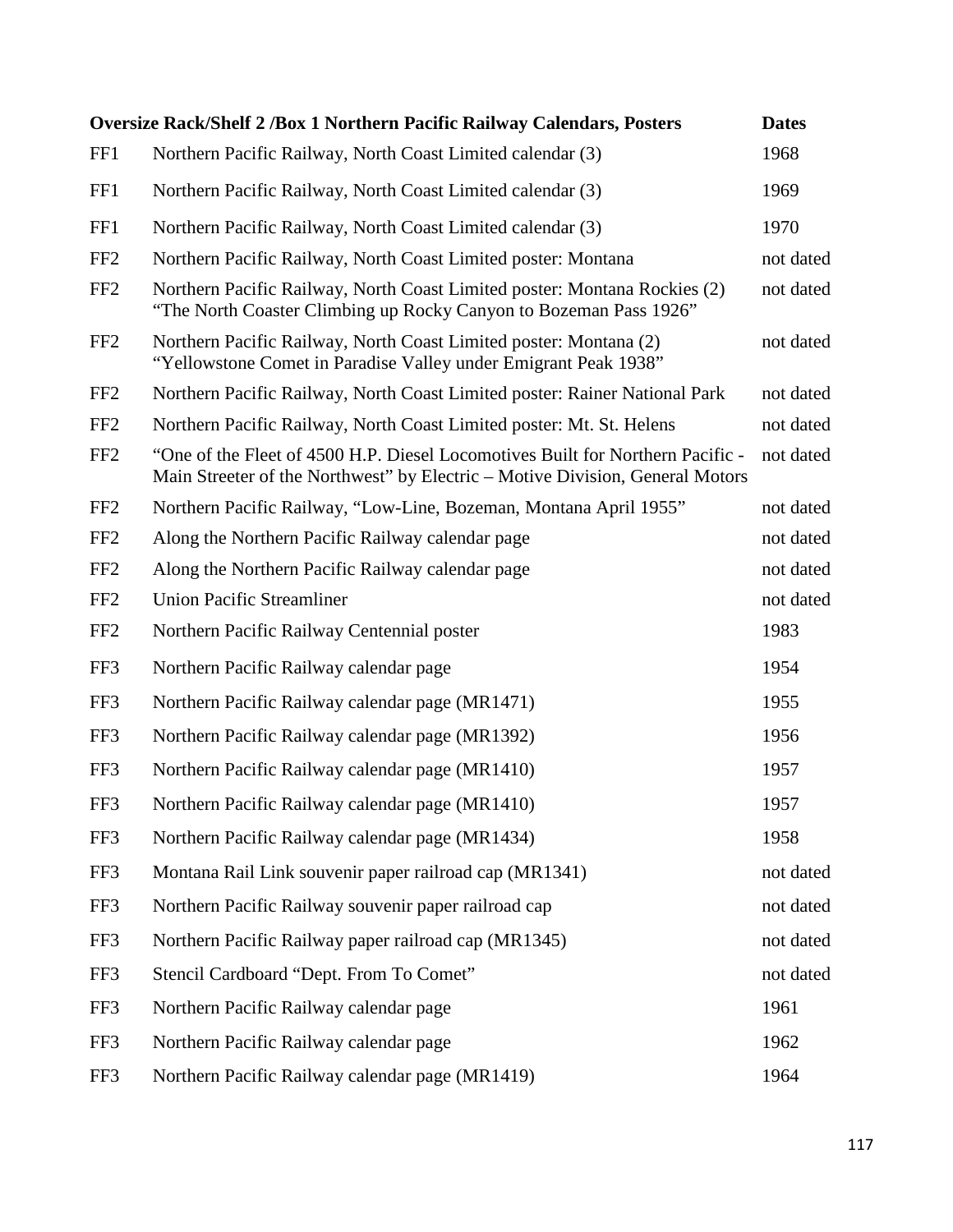|     | <b>Oversize Rack/Shelf 2/ Box 1 Northern Pacific Railway Calendars</b> | <b>Dates</b> |
|-----|------------------------------------------------------------------------|--------------|
| FF3 | Northern Pacific Railway calendar page (MR1417)                        | 1965         |
| FF3 | Northern Pacific Railway calendar page (MR1331)                        | 1966         |
| FF3 | Northern Pacific Railway calendar page (MR1336)                        | 1967         |
| FF3 | Northern Pacific Railway calendar page (MR1344)                        | 1969         |
| FF3 | Northern Pacific Railway calendar page                                 | 1970         |
| FF3 | Northern Pacific Railway calendar page                                 | 1971         |
| FF3 | Union Pacific Railroad calendar                                        | 1976         |
| FF3 | American Steam Locomotives calendar (with notations)                   | 1975         |
|     |                                                                        |              |

### **Oversize Rack/Shelf 3/Box 2 Burlington Northern Calendars Dates**

| <b>Oversize Rack/Shelf 3/Box 2A Burlington Northern Calendars</b> |                                                                                               | <b>Dates</b> |
|-------------------------------------------------------------------|-----------------------------------------------------------------------------------------------|--------------|
| FF7                                                               | Burlington Northern Railroad safety calendar (MR1241) (1988.068.0056)                         | 1988         |
| FF7                                                               | Burlington Northern Railroad calendar                                                         | 1987         |
| FF7                                                               | Burlington Northern Railroad calendar (1988.068.0079) (2012.007.0049) (2),<br>(2014.048.0015) | 1986         |
| FF <sub>6</sub>                                                   | Burlington Northern Railroad calendar (2012.007.0048) (2), (2014.048.0015)                    | 1985         |
| FF <sub>6</sub>                                                   | Burlington Northern Railroad calendar (1988.068.0080) (2014.048.0015) (2)                     | 1984         |
| FF <sub>5</sub>                                                   | Burlington Northern Railroad calendar (2012.007.0047) (2014.048.0015)                         | 1983         |
| FF <sub>5</sub>                                                   | Burlington Northern Railroad calendar (2014.048.0015) (2), (2012.007.0047)                    | 1982         |
| FF4                                                               | Burlington Northern Railroad calendar (2012.007.0046) (2014.048.0015)                         | 1981         |
| FF4                                                               | Burlington Northern Railroad calendar (2012.007.0045) (3,) (2014.048.0015) (1) 1980           |              |
| FF3                                                               | Burlington Northern Railroad calendar (2012.007.0044) (2), (2014.048.0015) (1) 1979           |              |
| FF3                                                               | Burlington Northern Railroad calendar (2014.048.0015)                                         | 1978         |
| FF <sub>2</sub>                                                   | Burlington Northern Railroad calendar (2) (2014.048.0015)                                     | 1974         |
| FF <sub>2</sub>                                                   | Burlington Northern Railroad calendar                                                         | 1973         |
| FF1                                                               | Burlington Northern Railroad calendar                                                         | 1972         |
| FF1                                                               | Burlington Northern Railroad calendar (1988.068.0084) (2 additional, 1 notated) 1971          |              |

Burlington Northern Railroad calendar (2) 1978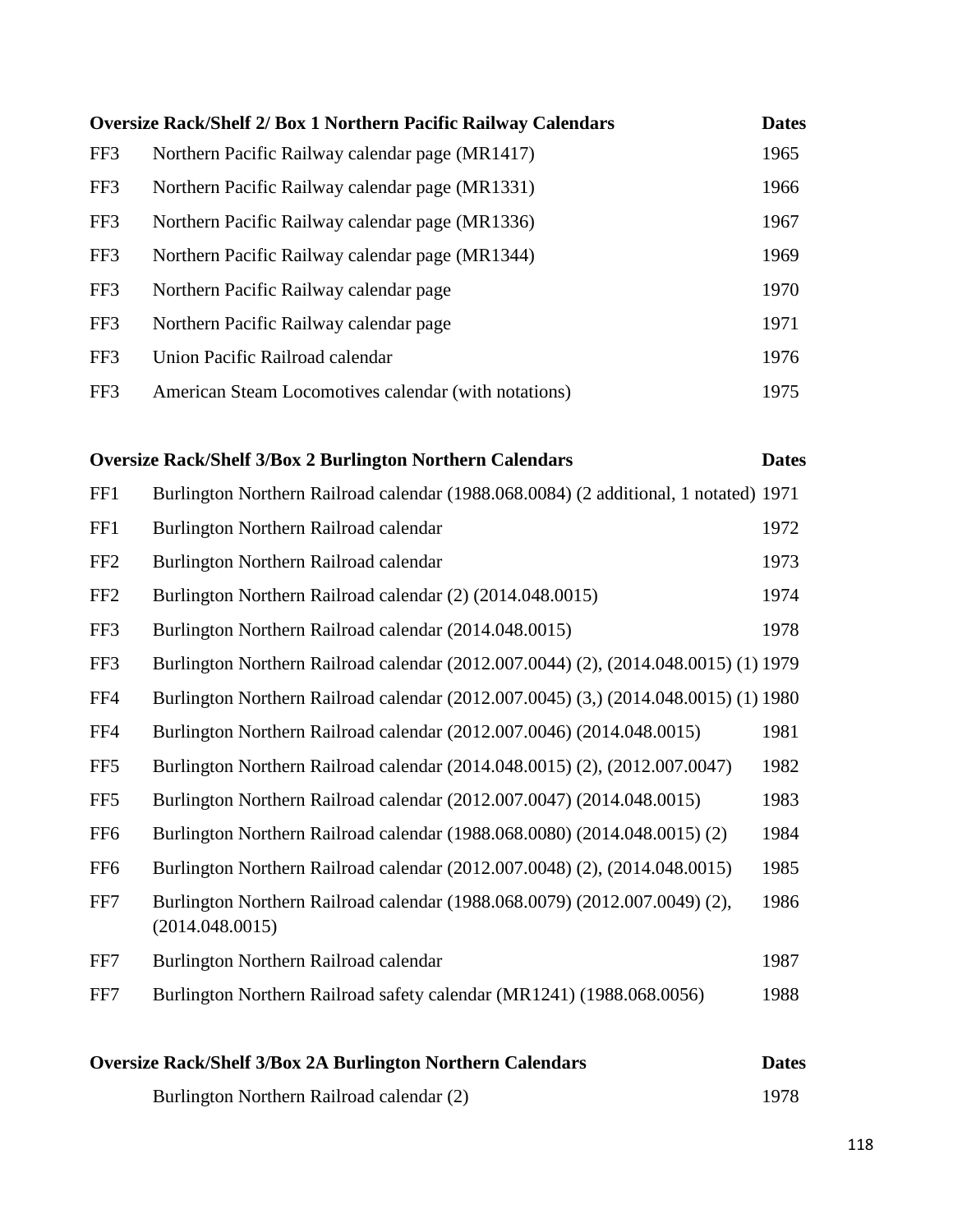| <b>Oversize Rack/Shelf 3/Box 2A Burlington Northern Calendars</b> | <b>Dates</b> |
|-------------------------------------------------------------------|--------------|
| Burlington Northern Railroad calendar (2)                         | 1979         |
| Burlington Northern Railroad calendar (2)                         | 1980         |
| Burlington Northern Railroad calendar (2)                         | 1981         |
| Burlington Northern Railroad calendar (2)                         | 1982         |
| Burlington Northern Railroad calendar (2)                         | 1983         |
| Burlington Northern Railroad calendar (2)                         | 1984         |
| Burlington Northern Railroad calendar (2)                         | 1985         |
| Burlington Northern Railroad calendar (2)                         | 1986         |
| Burlington Northern Railroad calendar (2)                         | 1987         |
| Burlington Northern Railroad calendar                             | 1989         |
| Burlington Northern Railroad calendar (2)                         | 1990         |
| Burlington Northern Santa Fe Railway calendar                     | 2005         |

| <b>Oversize Rack/Shelf 3/Box 8 Amtrak Calendars and Poster</b> |                                     | <b>Dates</b> |
|----------------------------------------------------------------|-------------------------------------|--------------|
| FF <sub>2</sub>                                                | Amtrak poster "Introducing Amfleet" | not dated    |
| FF <sub>2</sub>                                                | Amtrak calendar                     | 1989         |
| FF <sub>2</sub>                                                | Amtrak calendar                     | 1990         |
| FF <sub>2</sub>                                                | Amtrak calendar                     | 1991         |
| FF <sub>2</sub>                                                | Amtrak calendar                     | 1992         |
| FF <sub>2</sub>                                                | Amtrak calendar                     | 1997         |
| FF <sub>2</sub>                                                | Amtrak calendar                     | 1999         |
| FF <sub>2</sub>                                                | Amtrak calendar                     | 2010         |

| <b>Oversize Rack/Shelf 3/Box 2 Other Railroad Companies Calendars</b> |      |
|-----------------------------------------------------------------------|------|
| Great Northern Railway calendar (2014.048.0015)                       | 1968 |
| Great Northern Railway calendar                                       | 1970 |
| Burlington Northern Santa Fe Railway calendar                         | 2000 |
| Burlington Northern Santa Fe Railway calendar (2014.048.0015)         | 2006 |
| Union Pacific Railroad calendar (1988.068.0080-82) (3)                | 1968 |
|                                                                       |      |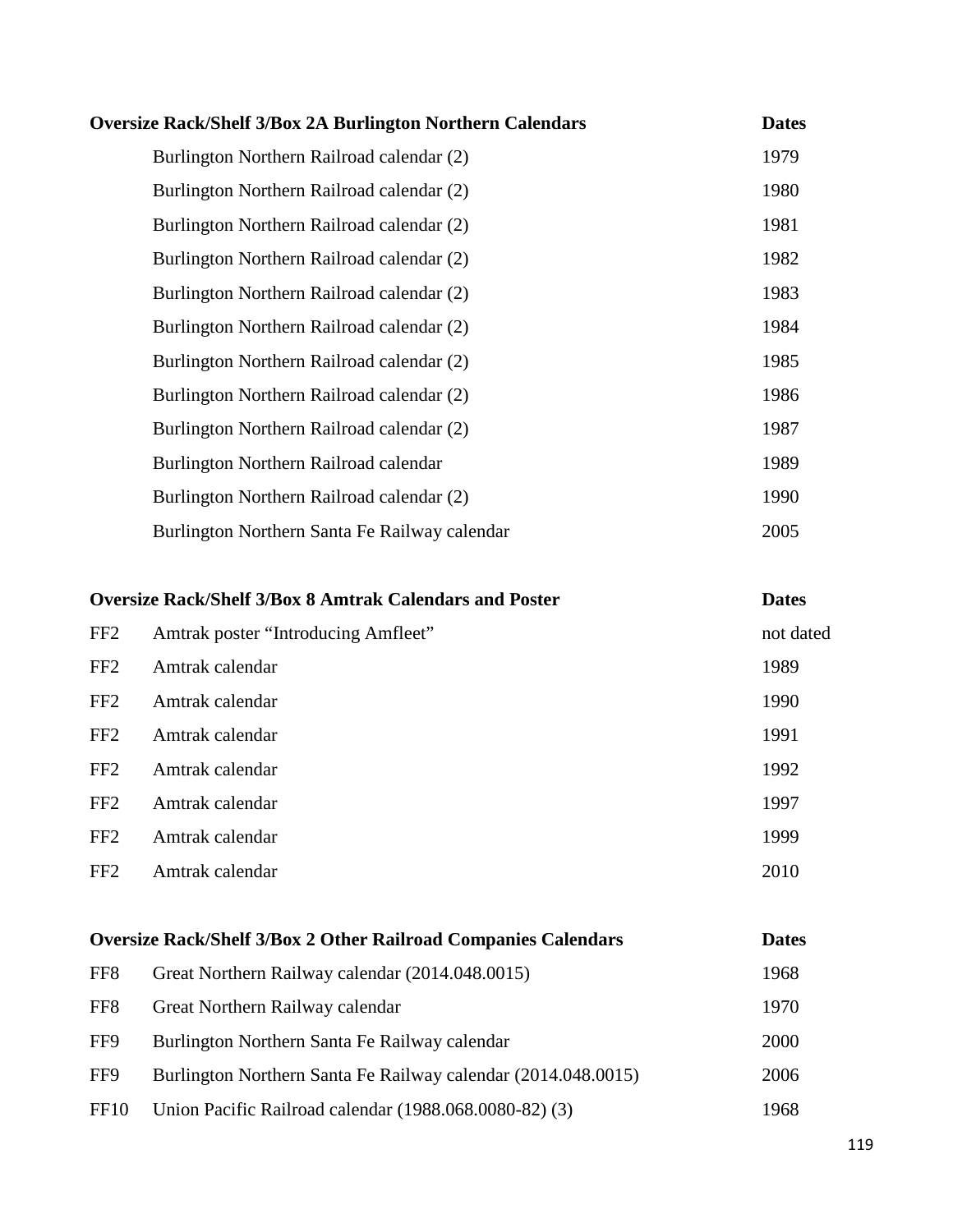|                 | Map Case 2/Drawer 2 Other Railroad Companies Calendars and Posters                                                    | <b>Dates</b> |
|-----------------|-----------------------------------------------------------------------------------------------------------------------|--------------|
| FF1             | Santa Fe calendar                                                                                                     | 1978         |
| FF1             | Santa Fe calendar                                                                                                     | 1980         |
| FF <sub>2</sub> | White Pass and Yukon Route round poster                                                                               | not dated    |
| FF3             | Bureau of Explosives: poster on transportation of explosives and dangerous<br>materials (2)                           | Dec. 1971    |
|                 | <b>Oversize Rack/Shelf 1/Box 4 Northern Pacific Railway Engineering Dept./Equipment Dates</b>                         |              |
| FF1             | Northern Pacific Railway, Recapitulation of Locomotive Mileage, Summary of<br>Locomotive Mileage, Form 7229           | 1928         |
| FF <sub>2</sub> | Northern Pacific Railway, Recapitulation of Locomotive Mileage, Summary of<br>Locomotive Mileage, Form 7229           | 1929         |
| FF3             | Northern Pacific Railway, Recapitulation of Locomotive Mileage, Summary of 1930-1932<br>Locomotive Mileage, Form 7229 |              |
| FF4             | Northern Pacific Railway, Recapitulation of Locomotive Mileage, Summary of 1942-1943<br>Locomotive Mileage, Form 7229 |              |
|                 | <b>Oversize Rack/Shelf 1/Box 5 Northern Pacific Railway Engineering Dept./Equipment Dates</b>                         |              |
| FF4             | Inspection and Maintenance Records of Running: Gears Class 2-6 Locomotives                                            | 1937         |
|                 | Oversize Rack/Shelf 1/Box 5 Northern Pacific Railway Engineering Dept.                                                | <b>Dates</b> |
| FF <sub>6</sub> | Northern Pacific Railway, 1016/6-24 Distribution of Fuel, Repairs, Etc.,<br>To Individual Locomotives (2)             | 1943         |
| FF7             | Northern Pacific Railway Co. 2242/5-41 Capital Expenditures-Summary of<br>Summary of Transactions, Form 7103          | 1937-1957    |
| FF8             | Northern Pacific Railway, Record of Steam Shovel Performance                                                          | 1914-1924    |
|                 | <b>Oversize Rack Shelf 3 Northern Pacific Railway Engineering Dept.</b>                                               | <b>Dates</b> |
| FF1             | Fire Hydrants and Roads Shop Area, Livingston, MT plan (2020.027)                                                     | Mar. 1965    |

FF1 Fire Hydrants Flow Shops Area (3 copies, 2 with notes, 1 on mylar) (2020.027)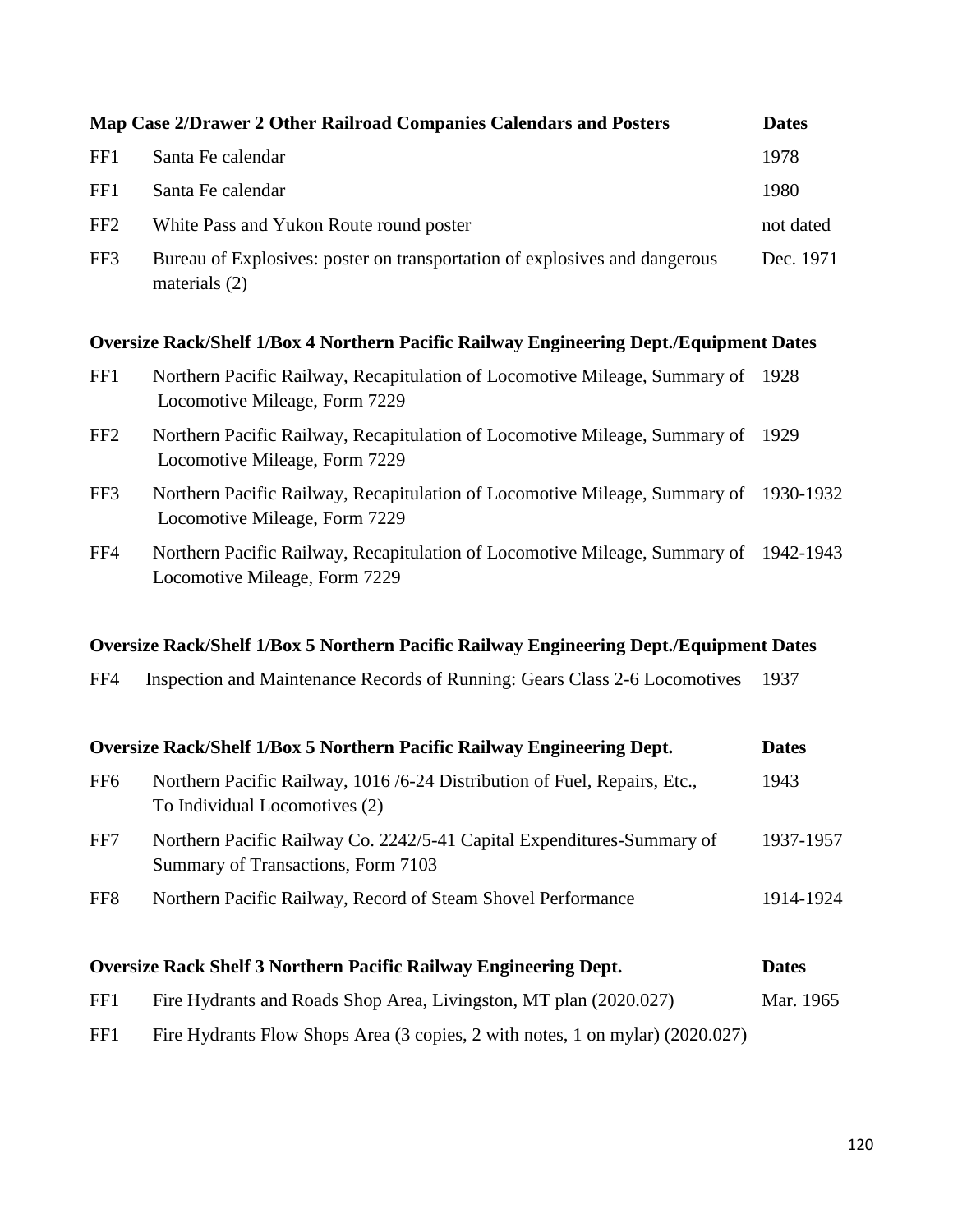#### **Oversize Rack/Shelf 1/Box 5/ Northern Pacific Railway Financial/Accounting Dept. Dates**

- FF1 Northern Pacific Railway Freight Train Performance, Accounting Dept. No. 15 Rev. 1939
- FF1 Northern Pacific Railway Freight Train Performance, Accounting Dept. No. 15 1945 Rev.
- FF1 Northern Pacific Railway Freight Train Performance, Accounting Dept. No. 15 1946 Rev.
- FF1 Northern Pacific Railway Freight Train Performance, Accounting Dept. No. 15 1947 Rev.
- FF1 Northern Pacific Railway Freight Train Performance, Accounting Dept. No. 15 1948 Rev.
- FF2 Northern Pacific Railway Freight Operating Statistics, Accounting Dept. No. 5 1940-1941
- FF2 Northern Pacific Railway Freight Operating Statistics, Accounting Dept. No. 5 1942-1943
- FF2 Northern Pacific Railway Freight Operating Statistics, Accounting Dept. No. 5 1943-1944
- FF2 Northern Pacific Railway Comparative Income Account, Accounting Dept. No.4 1940-1941
- FF2 Northern Pacific Railway Analysis of Operating Expenses, Accounting Dept. 1946-1948 No. 4-A

#### **Oversize Rack/Shelf 3/Box 3 Northern Pacific Railway Financial/Accounting Dept. Dates**

FF9 Northern Pacific Railway, Abstract of Debits and Operating Expenses, 1923 Form 7238B

## **Oversize Rack/Shelf 3/Box 3 Northern Pacific Railway Maintenance-of-Way Dept. Dates**

| FF <sub>5</sub> | Armco Steel Structure, Endwall [sic] (2)                                                                | 1978 |
|-----------------|---------------------------------------------------------------------------------------------------------|------|
| FF <sub>5</sub> | Armco Steel Structure, Concealed Roof Fastener                                                          | 1978 |
| FF <sub>6</sub> | Northern Pacific Railway Location of Clearance Points (2010.021) (2)                                    | 1927 |
| FF <sub>6</sub> | Northern Pacific Railway, Standard Plan of Telephone Shelter Box (2010.021)                             | 1929 |
| FF <sub>6</sub> | Northern Pacific Railway, Road Repair Warning Sign (2010.021.) (12)                                     | 1933 |
| FF <sub>6</sub> | Northern Pacific Railway No.7 Turnout with 16'-6", Spring Rail or Mang. [sic] 1948<br>Frog $(2010.021)$ |      |
| FF <sub>6</sub> | Northern Pacific Railway No.11 Turnout with 16'-6", Spring Rail (2010.021)                              | 1947 |
| FF <sub>6</sub> | Northern Pacific Railway No.11 Turnout with 22', Spring Rail or Mang[sic]<br>Frog $(2010.021.)$         | 1947 |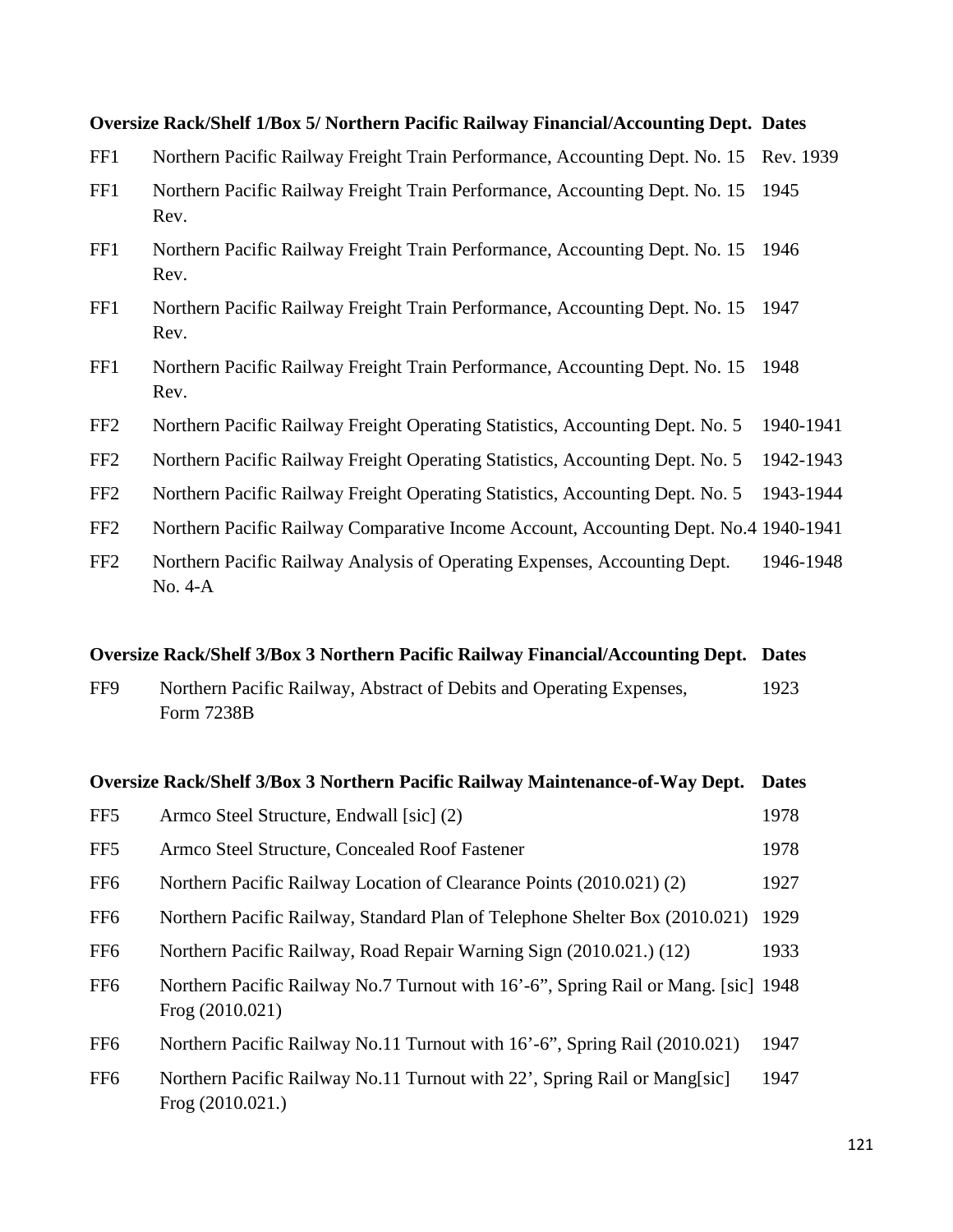|                 | <b>Oversize Rack/Shelf 3/Box 3 Northern Pacific Railway Maintenance-of-Way Dept.</b>                    | <b>Dates</b> |
|-----------------|---------------------------------------------------------------------------------------------------------|--------------|
| FF <sub>6</sub> | Northern Pacific Railway No.16 Turnout with 16'-6" & Spring Rail or Mang[sic] 1948<br>Frog $(2010.021)$ |              |
| FF <sub>6</sub> | Northern Pacific Railway Rail Anchor Dia. for Continuous Welded Rail Relay<br>(2010.021)                | 1955         |
| FF <sub>6</sub> | Northern Pacific Railway Table of Twin Plates Used with Frogs and Switches<br>(2010.021)                | 1960         |
| FF <sub>6</sub> | Northern Pacific Railway Conveyor Housing (2010.021) (13)                                               | 1963         |
| FF <sub>6</sub> | Northern Pacific Railway Standard Plan Drilling for Roadway Signs (2010.021) 1966                       |              |
| FF <sub>6</sub> | Northern Pacific Railway Standard Plan 15'-0" Guard Rail (2010.021)                                     | 1967         |

### **Oversize Rack/Shelf 1/Box 5 Northern Pacific Railway Maintenance-of-Way Dept. Dates**

| FF5             | Northern Pacific Railway-1662-Sheet1/5-44 Signal Material Report (2) Division 1946 |           |
|-----------------|------------------------------------------------------------------------------------|-----------|
| FF5             | Hand-made sign, Service of 1889 Peninsular [sic] Car, Rebuild                      | 1950      |
| FF5             | Bureau of Explosives: Guide for Handling Explosive                                 | 1976      |
| FF5             | Burlington Northern, Switching Placarded Cars, Hazardous Material Labels           | 1978      |
| FF5             | Switching Placarded Cars (2)                                                       | not dated |
| FF <sub>5</sub> | Hand-made sign, Yellowstone Trail                                                  | 1977      |

### **Oversize Rack/Shelf 3/Box 3 Northern Pacific Railway Mechanical Dept. Plans Dates**

| FF <sub>2</sub> | Northern Pacific Railway Cleveland Float Low Water Alarm Type F-3-A<br>(2006.047)         | 1930 |
|-----------------|-------------------------------------------------------------------------------------------|------|
| FF <sub>2</sub> | Northern Pacific Railway Frame Details Waist & Guide Yoke Sheets<br>(2006.047)            | 1930 |
| FF <sub>2</sub> | Northern Pacific Railway Piping Engine Right Side-Wilson (2006.047)                       | 1934 |
| FF <sub>2</sub> | Northern Pacific Railway Plugs Hand Holes Etc., notes on back (2006.047)                  | 1934 |
| FF <sub>2</sub> | Northern Pacific Railway Smoke Boxes Cycle Spark Ar'str [sic]-Open Top<br>Type (2006.047) | 1936 |
| FF <sub>2</sub> | Northern Pacific Railway Grate Details Dump Grate (2006.047)                              | 1936 |
| FF <sub>2</sub> | Northern Pacific Railway Boiler Details & Attachments Firebox Ring Corners<br>(2006.047)  | 1936 |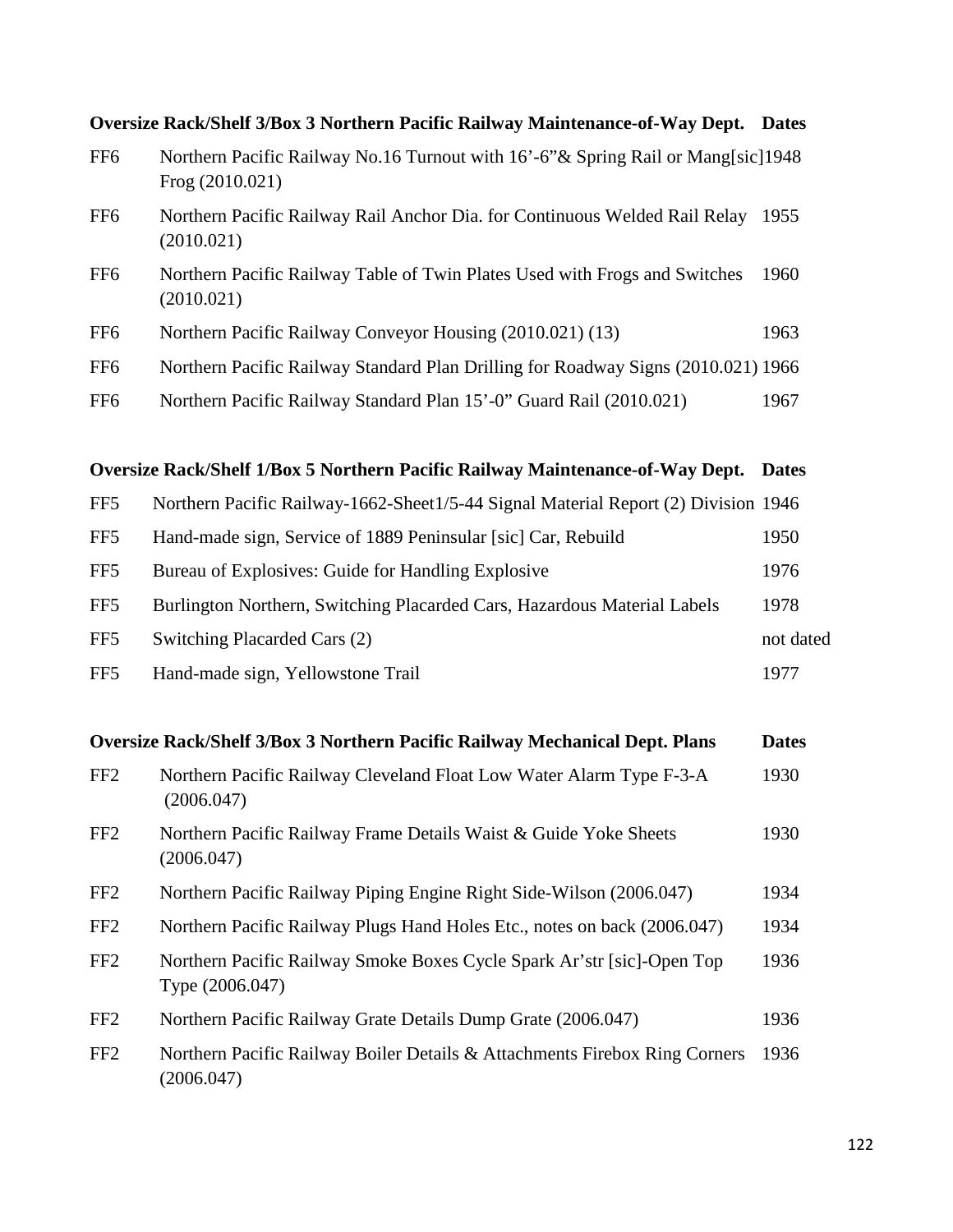|                    | <b>Oversize Rack/Shelf 3/Box 3 Northern Pacific Railway Mechanical Dept. Plans</b>                 | <b>Dates</b> |
|--------------------|----------------------------------------------------------------------------------------------------|--------------|
| FF <sub>2</sub>    | Northern Pacific Railway Engine Truck Details Pedestal Liner (2006.047)                            | 1938         |
|                    | Oversize Rack/Shelf 4/Folder 1 Northern Pacific Railway Mechanical Dept. Plans                     | <b>Dates</b> |
| FF1                | Northern Pacific Railway Elevation Simple Mallet (copy)                                            | 1938         |
| FF1                | Northern Pacific Railway Elevation Simple Articulated Locomotive (copy)                            | 1939         |
|                    | <b>Oversize Rack/Shelf 3/Box 3 Northern Pacific Railway Mechanical Dept. Plans</b>                 | <b>Dates</b> |
| FF3                | Railway Educational Bureau, Locomotive and Tender Defect Chart<br>(2009.004.0010)                  | 1945         |
| FF3                | Railway Educational Bureau, Service Tank Car (2009.004.0007)                                       | not dated    |
| FF3                | Railway Educational Bureau, Boxcar Chart (2009.004.0014a)                                          | 1965         |
| FF3                | Railway Educational Bureau, Boxcar Chart (2009.004.0014b)                                          | 1965         |
| FF3                | Railway Educational Bureau, Passenger Car Chart (2009.004.0011)                                    | 1959         |
| FF3                | Railway Educational Bureau, Passenger Car Chart (2009.004.0012)                                    | 1966         |
| FF3                | Railway Educational Bureau, General Locomotive Arrangement                                         | 1978         |
| FF3                | Railway Educational Bureau, General Locomotive Arrangement                                         | 1978         |
| FF3                | Northern Pacific Railway Co. Guide for the Application and Removal                                 | not dated    |
| FF4                | Northern Pacific Railway 26-L Air Brake Equipment Argt. [sic] For Multiple<br>Unit (1988.016.0029) | 1960         |
|                    | Oversize Rack/Shelf 2/Box 2A Northern Pacific Railway Mechanical Dept. Plans                       | <b>Dates</b> |
| FF <sub>2</sub>    | Index of Standard Plans for Ballast and Track Work (copies)                                        | 1920-1969    |
| FF <sub>2</sub>    | Baldwin Diesels locomotives ad featuring Northern Pacific Railway                                  | 1948         |
| <b>Trainmaster</b> | <b>Oversize Rack/Shelf 3/Box 3 Northern Pacific Railway Operations, Office of</b>                  | <b>Dates</b> |
| FF7                | Schedule Job Assignment, Daily Call Sheets                                                         | 1932         |
| FF7                | Monthly Job Assignment, Daily Call Sheets                                                          | 1941         |
| FF7                | Accounting on Monthly Job Assignment, Daily Call Sheets                                            | 1941         |
| FF7                | Accounting on Monthly Job Assignment, Daily Call Sheets                                            | 1950-51      |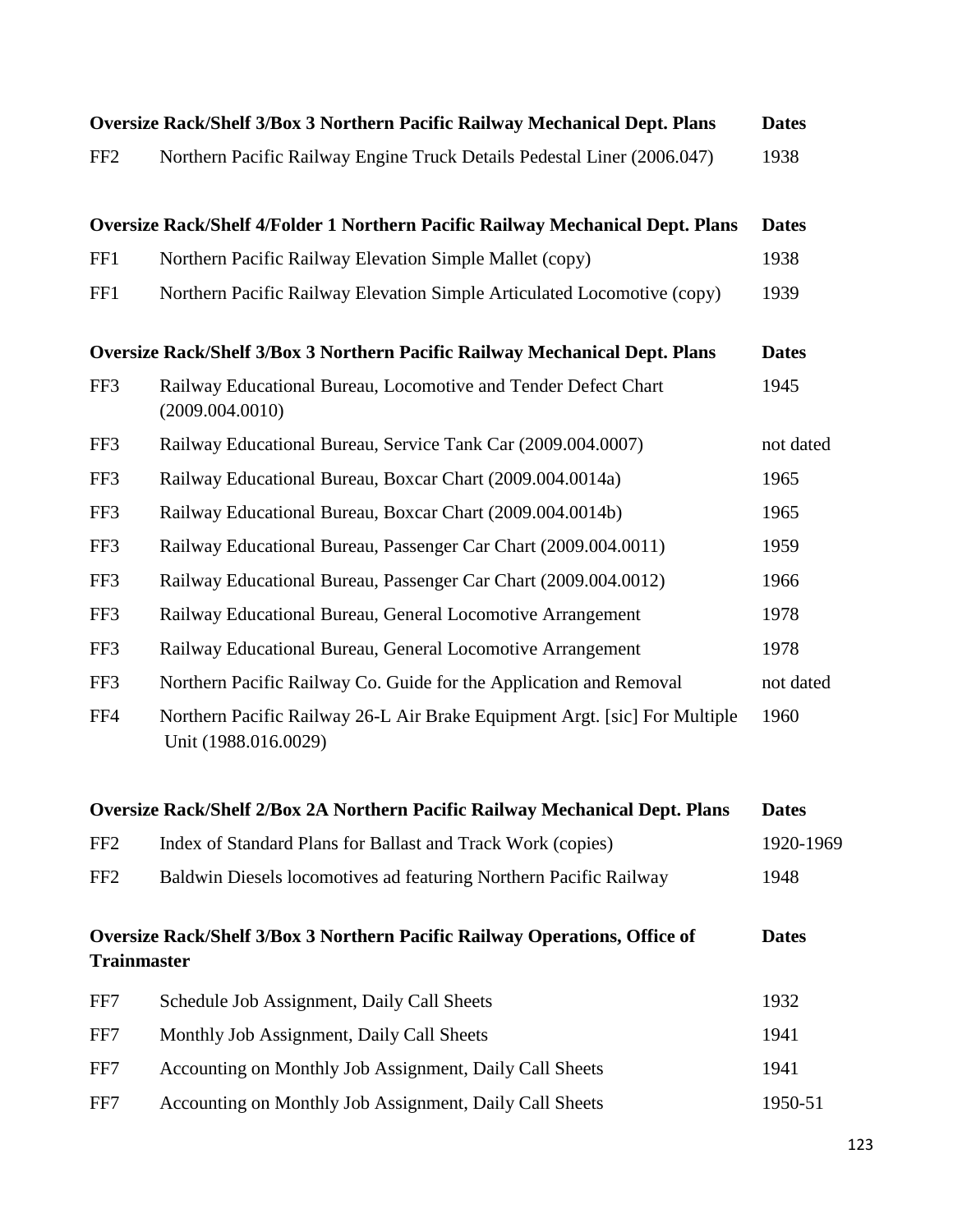| <b>Trainmaster</b> | Oversize Rack/Shelf 3/Box 3 Northern Pacific Railway Operations, Office of                                                    | <b>Dates</b> |
|--------------------|-------------------------------------------------------------------------------------------------------------------------------|--------------|
| FF7                | Accounting - Annual Report Rail, Main Track                                                                                   | 1950         |
| FF7                | Accounting – Annual Report Rail, Main Track                                                                                   | 1951         |
| FF7                | Accounting – Annual Report-Switch Bridge Ties                                                                                 | 1951         |
| FF7                | Accounting – Annual Report Rail                                                                                               | 1954         |
| FF7                | Accounting – Schedule Job Assignment, Daily Call Sheets                                                                       | 1955         |
|                    | <b>Oversize Rack/Shelf 3/Box 3 Northern Pacific Railway Operations and Traffic Dept. Dates</b>                                |              |
| <b>FF10</b>        | Northern Pacific Railway, Telegram Be Brief (4)                                                                               | 1929         |
| <b>FF10</b>        | Northern Pacific Railway, Through Freight Time Sheet (9)                                                                      | 1929         |
| <b>FF10</b>        | Northern Pacific Railway, Dispatchers Record of Movement of Trains (2)                                                        | 1929         |
| <b>FF10</b>        | Northern Pacific Railway, Slogan on Goal, Cut Employees Accidents (5)                                                         | 1931         |
|                    | <b>Oversize Rack/Shelf 1/Box 5 Northern Pacific Railway Operations Dept.</b>                                                  | <b>Dates</b> |
| FF3                | Northern Pacific Railway Co. Pay Roll, Overtime, and Overtime Percentages<br>Various Line, Employees, Accounting Dept. No. 20 | 1960-1961    |
| FF3                | Northern Pacific Railway Co. Pay Roll, Overtime, and Overtime Percentages<br>Various Line, Employees, Accounting Dept. No. 20 | 1961-1962    |
|                    | Oversize Rack/Shelf 3/Box 2A Northern Pacific Railway - Public Relations/Marketing Dates                                      |              |
| FF <sub>2</sub>    | North Coast Limited Route of the Vista Dome Poster (2 copies)                                                                 | not dated    |
|                    | Map Case 2 Drawer 2 Northern Pacific Railway Maps                                                                             | <b>Dates</b> |
|                    | Telegraph Lines in Montana and Dakota Bottom Elevation Map of<br>Northern Pacific Railway from Wisconsin to the Pacific       | 1882         |
|                    | Calamity Jane's Railroad                                                                                                      | 1882         |
|                    | Navigation (Billings) Watson's County R.R. and Distance Map of<br>Montana and Wyoming                                         | 1885         |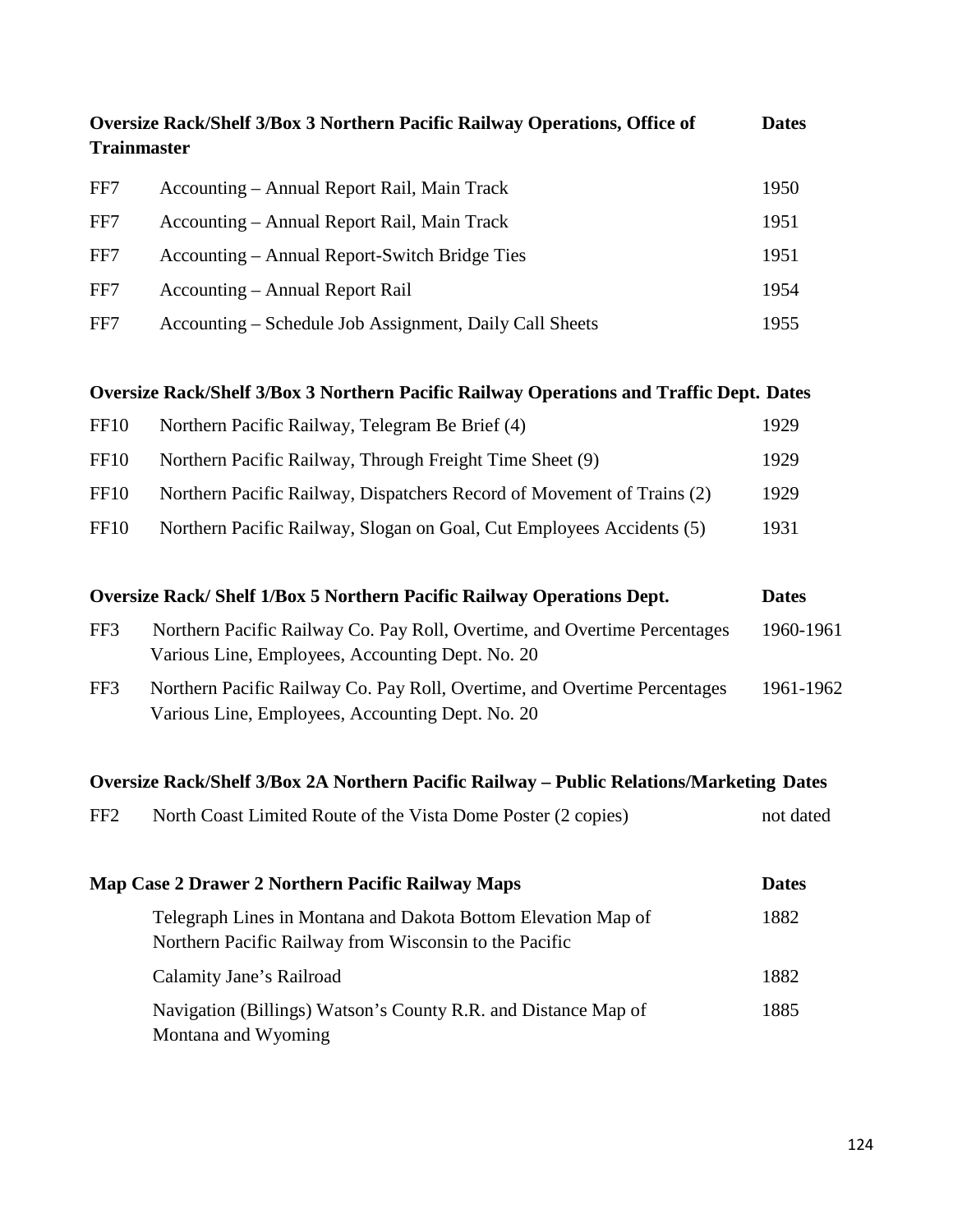| Oversize Rack/Shelf 4/Folder 1 Northern Pacific Railway and Other Railroads Maps Dates |                                                                                                                            |                 |  |
|----------------------------------------------------------------------------------------|----------------------------------------------------------------------------------------------------------------------------|-----------------|--|
| FF1                                                                                    | Northern Pacific Railroad Co. Map of Land Grants in Aid of Construction and<br>For Right-of-Way (copy)                     | $1870$ (copy)   |  |
| FF1                                                                                    | Rocky Mountain Railroad of Montana Map (copy)                                                                              | $1893$ (copy)   |  |
|                                                                                        | <b>Oversize Rack/Shelf 3/Box 3 Northern Pacific Railway Maps</b>                                                           | <b>Dates</b>    |  |
| FF1                                                                                    | Northern Pacific Railroad Co. Completed Road Map (1 partial, 2 copies)                                                     | Sept. 5, 1882   |  |
| FF1                                                                                    | Northern Pacific Rail Road and Connections Map (1 copy, 1 on mylar,<br>1 transparency)                                     | $1883$ (copies) |  |
|                                                                                        | <b>WS5I-5L Northern Pacific Railway Map</b>                                                                                | <b>Dates</b>    |  |
| Roll <sub>3</sub>                                                                      | Map of Northern Pacific Railroad, Oregon Railway & Navigation CO, &<br>Oregon & California R.R. and Connections (copy)     | 1884 (copy)     |  |
|                                                                                        | <b>Oversize Rack/Shelf 3/FF2 Northern Pacific Railway Plans</b>                                                            | <b>Dates</b>    |  |
| FF <sub>2</sub>                                                                        | Shield's River Bridge at Chadbourns                                                                                        | ca. 1910        |  |
| FF <sub>2</sub>                                                                        | Foundation Plan Shield's River Bridge at Chadbourns                                                                        | ca. 1910        |  |
| FF <sub>2</sub>                                                                        | Combination Span Across Shield's River, Horse Creek – Wilsall Rd.                                                          | Dec. 1910       |  |
| FF <sub>2</sub>                                                                        | Design of 16 FT Bridge, with Pile Abutments for Brady Rd.                                                                  | Mar.1913        |  |
| FF <sub>2</sub>                                                                        | Montana Div. Park Branch Gardiner, Sec 23, Twp 9S., R.8 E. M.P.M.                                                          | 1913            |  |
| FF <sub>2</sub>                                                                        | Plat Showing Main St. Subway Bridge No. 115, Livingston                                                                    | Nov. 1920       |  |
| FF <sub>2</sub>                                                                        | Plat Showing Changes in Main St. Subway Acct' Cloudburst during July<br>1932 at Livingston                                 | Feb. 1933       |  |
| FF <sub>2</sub>                                                                        | Proposed Timber Pile Trestle at Main St., Livingston                                                                       | Mar. 1933       |  |
| FF <sub>2</sub>                                                                        | Standard plan No. 11 Turnout with 16'-6" Points and Springrail or Rigid Frog<br>for 112 and 131 Pound r.e. Rail (2018.067) | Oct. 16, 1937   |  |
| FF <sub>2</sub>                                                                        | Standard Plan Method of Anchoring Track (2018.067)                                                                         | Dec. 17, 1941   |  |
| FF <sub>2</sub>                                                                        | <b>Plot Plan of Livingston Shops</b>                                                                                       | 1944            |  |
| FF <sub>2</sub>                                                                        | Plan of Main St. Underpass and Vicinity and Section Plan                                                                   | Mar. 1944       |  |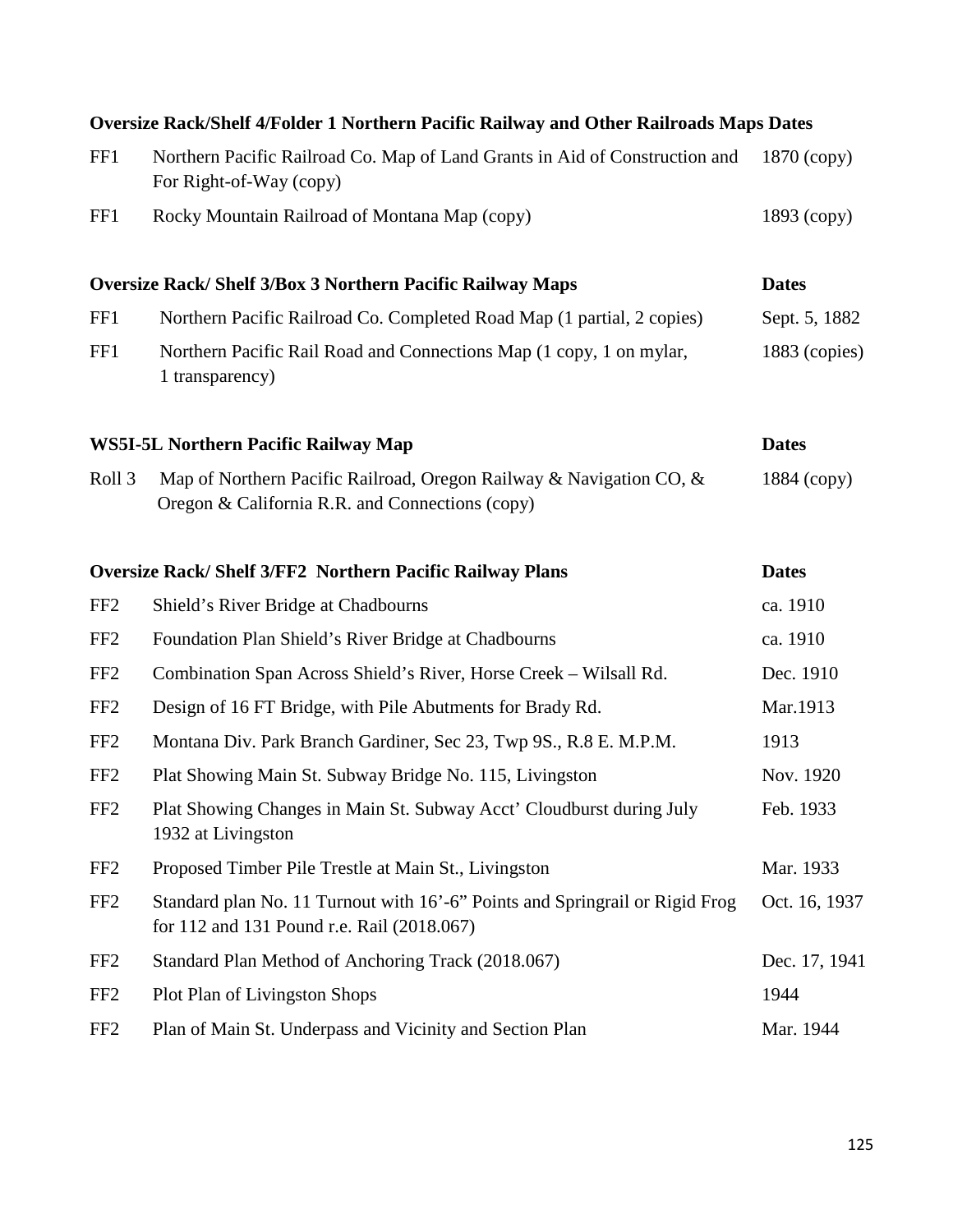|        | <b>ES7D Northern Pacific Railway Plans - Park Branch</b>                              | <b>Dates</b>     |
|--------|---------------------------------------------------------------------------------------|------------------|
| Roll 1 | <b>Station Map Tracks and Structures Park Addition Park Branch</b><br>(1984.450.0005) | <b>July 1914</b> |
| Roll 2 | Station Map Tracks and Structures Allens' Spur Park Branch<br>(1984.450.0006)         | Sept. 1914       |
| Roll 3 | Station Map Tracks and Structures Brisben, Park Branch<br>(1984.450.0007)             | Dec. 1914        |
| Roll 4 | Station Map Tracks and Structures Pray, Park Branch<br>(1984.450.0008)                | Dec. 1914        |
| Roll 5 | Station Map Tracks and Structures Merriman, Park Branch<br>(1984.450.0009)            | Feb. 1952        |
| Roll 6 | Station Map Tracks and Structures, Dailey, Park Branch<br>(1984.450.0010)             | Dec. 1930        |
| Roll 7 | Station Map Tracks and Structures, Sphinx, Park Branch<br>(1984.450.0012)             | Sept. 1913       |
| Roll 8 | Station Map Tracks and Structures, Mission, Park Branch<br>(1984.450.0016)            | May 1964         |
| Roll 9 | Montana Division Main Line, Elton, Park County (1984.450.0021)                        | May 1964         |
|        | Roll 10 Montana Division Main Line, Springdale, Park County (1984.450.0022)           | <b>July 1972</b> |
|        | Map Case 2 Drawer 1 Northern Pacific Railway Park Branch                              | <b>Dates</b>     |
|        | Station Map Tracks and Structures, Carbella, Park Branch (1984.450.0011)              | Jan. 1923        |
|        | Station Map Tracks and Structures, Downer (1984.450.0015)                             | ca 1960          |
|        | Station Map Tracks and Structures, Chadbourne, Park Branch<br>(1984.450.0017)         | Oct. 1953        |
|        | Map Case 2 Drawer 2 Northern Pacific Railway – Livingston Depot                       |                  |
| FF4    | Livingston Depot Elevations, Floor Plans 3 (copies) (2020.006.0001)                   | ca 1902          |
|        | <b>WS4K Northern Pacific Railway Plans - Livingston</b>                               | <b>Dates</b>     |
| Roll 1 | Profile and Cross Section of Main St. Subway Bridge No. 115, Livingston               | Nov. 1920        |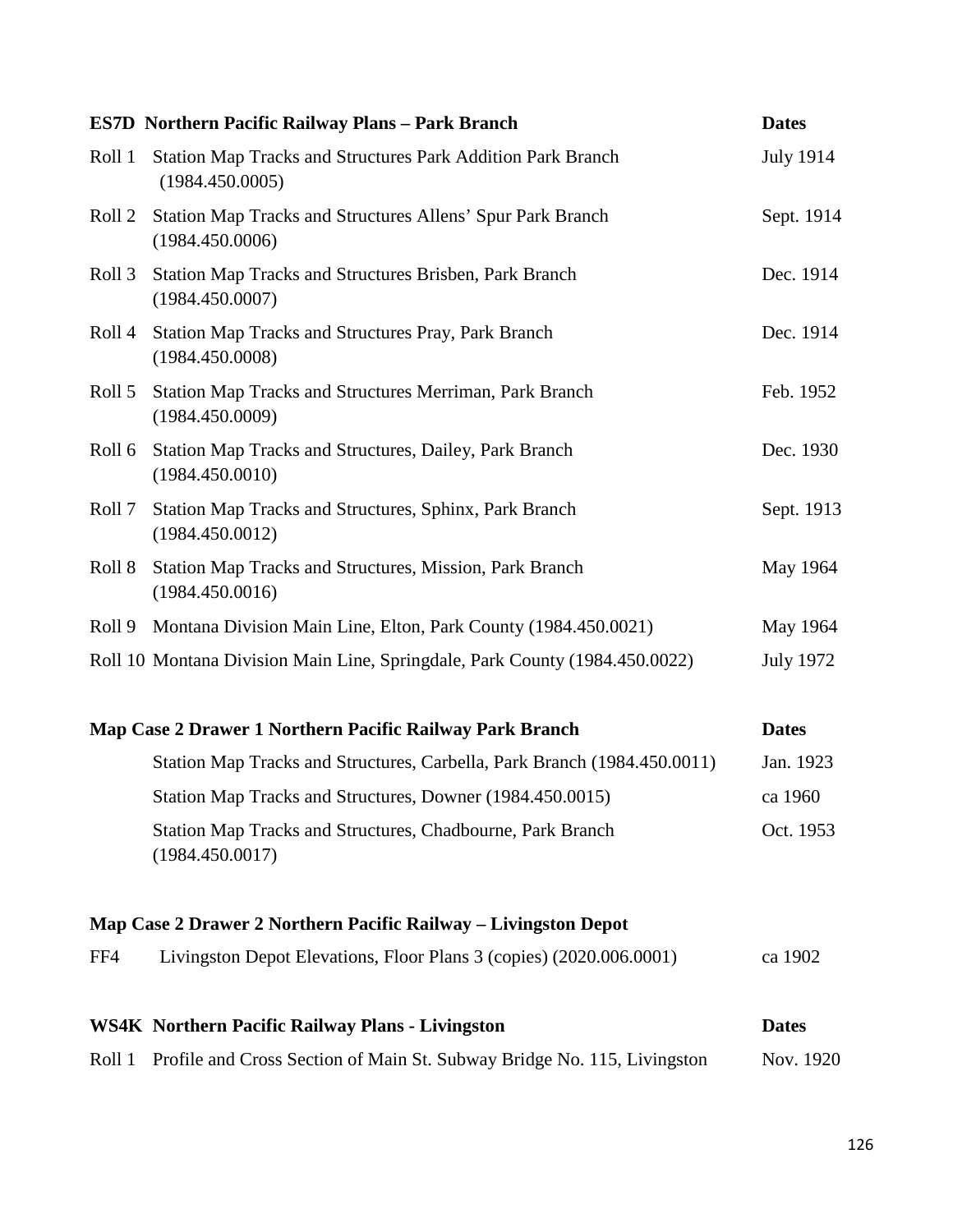|        | <b>WS4K Northern Pacific Railway Plans - Livingston</b>                                                         | <b>Dates</b>     |
|--------|-----------------------------------------------------------------------------------------------------------------|------------------|
|        | Roll 2 Profile Section of Main St. Subway                                                                       | Jan. 1933        |
|        | Roll 2A Plat of Water and Drain Systems Livingston (2018.060)                                                   | <b>July 1933</b> |
| Roll 3 | Rail Chart of Livingston, MT (1982.425.0025)                                                                    | Oct. 1933        |
| Roll 4 | Livingston Rail Yard (1988.068.0087)                                                                            | 1943             |
| Roll 5 | Cross Sects. Main St. Between Park and Chinook, Proposed Main St.<br>Underpass, Livingston, MT sheet 2- sheet 5 | Mar. 1948        |
| Roll 6 | Livingston Rail Yard (1984.450)                                                                                 | Mar. 1949        |
| Roll 7 | Station Map Track & Structures, Livingston, MT (1984.450.0002)Oct. 1960?                                        |                  |
| Roll 8 | Livingston Rail Yard                                                                                            | ca. 1970         |
| Roll 9 | Livingston Yard Modified By Burlington Northern Railroad (1939)                                                 | Dec. 1971        |
|        |                                                                                                                 |                  |
|        | <b>WS4K Northern Pacific Railway Plans - Montana</b>                                                            | <b>Dates</b>     |
|        | Roll 10 Logan Station and Yards Map (3)                                                                         | Nov. 1932        |
|        | Roll 11 Muir Track Profile (1984.450.0023) Rev. Aug. 1973 by Burlington Northern                                | Jan. 1949        |
|        | Map Case 2 Drawer 1 Northern Pacific Railway – Montana                                                          | <b>Dates</b>     |
|        | Gardiner Station and Yard Map and list of lease holders in small file folder<br>with revisions (1984.450.0013)  | 1958             |
| WS8J   | <b>Northern Pacific Railway Plans - Montana</b>                                                                 | <b>Dates</b>     |
|        | Roll 12 Track Profile Livingston to Gardiner M.P.0 -M.P.20 (1984.450.0014)                                      | 1923             |
|        | Roll 13 Track Profile Shields River Bridge, Mission to Wilsall M.P.0 - M.P.22<br>(1984.450.0017)                | 1923             |
|        | Roll 14 Track Profile Main Line Billings to Helena M.P.100-M.P.121<br>(1984.450.0024)                           | ca. 1950s        |
|        | <b>WS5I-5J Northern Pacific Railway and Other Railroads Maps</b>                                                | <b>Dates</b>     |
| Roll 1 | Northern Pacific Condensed Profile and Track Chart Livingston, MT to<br>Helena, MT (copy)                       | 1954             |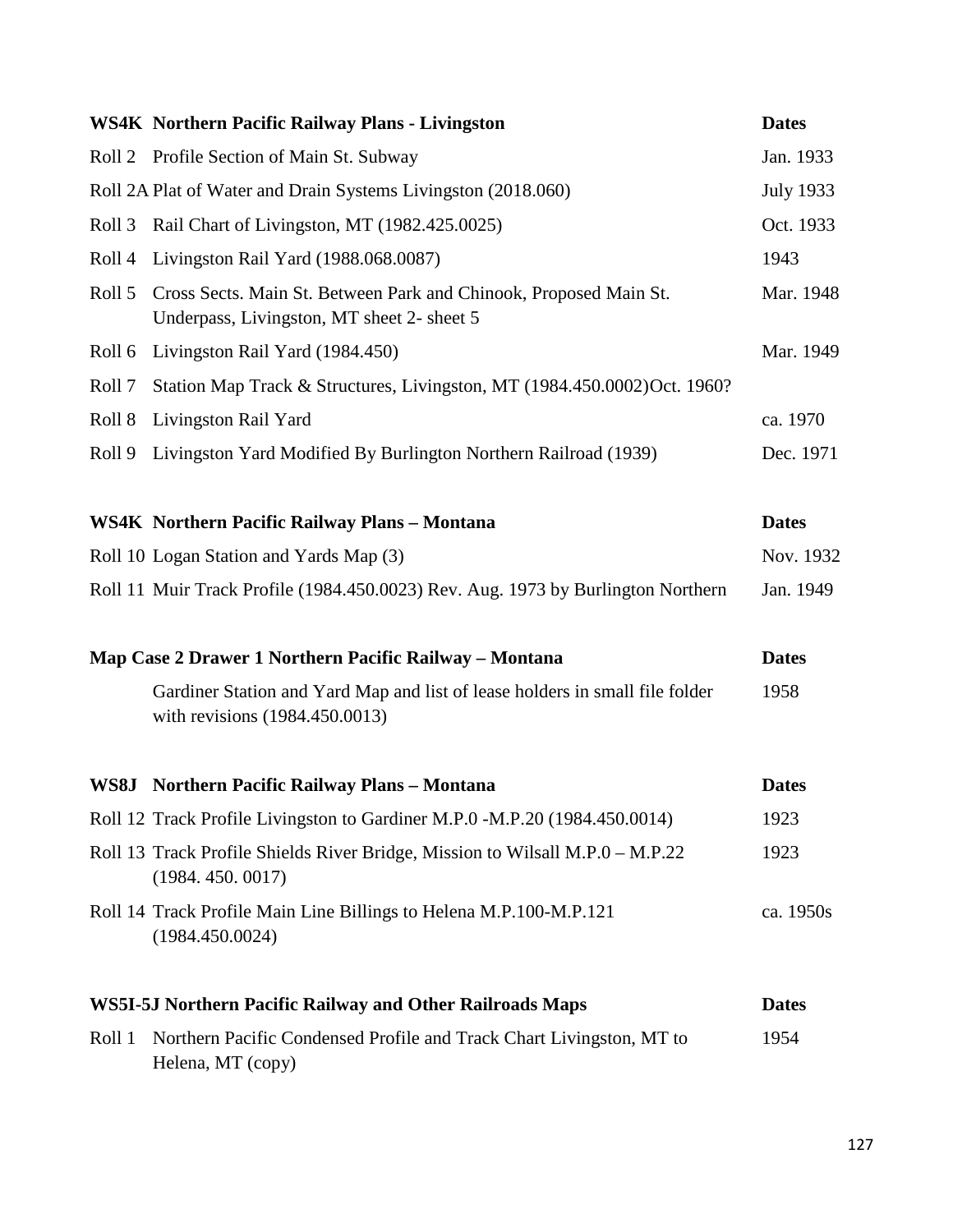|                   | WS5I-5J Northern Pacific Railway and Other Railroads Maps                                                          | <b>Dates</b> |
|-------------------|--------------------------------------------------------------------------------------------------------------------|--------------|
| Roll <sub>2</sub> | Northern Pacific Condensed Profile and Track Chart Camp Creek BR.,<br>Red Buff BR., Ruby Valley BR, Park BR (copy) | 1970         |
| Roll 4            | Great Northern Condensed Profile and Road Characteristics                                                          | 1940         |
|                   | <b>Oversize Rack/Shelf 3/Box 8 Northern Pacific Railway</b>                                                        | <b>Dates</b> |
| FF1               | Northern Pacific Railway Engineering Dept.: oil separator plans (2 plans)                                          | 1968         |
| FF1               | Northern Pacific Railway North Coast Limited logo on color mylar                                                   | not dated    |
| FF1               | Northern Pacific Railway Yellowstone Park Line logo blueprint                                                      | 1926         |
|                   | Map Case 2 Drawer 9 Northern Pacific Railway and Other Railroads Maps                                              | <b>Dates</b> |
|                   | First Map of the Northern Pacific Railway (1977.069.0025)                                                          | 1898         |
|                   | Northern Pacific Railroad Map                                                                                      | 1902         |
|                   | Great Northern Railway Map                                                                                         | 1904         |
|                   | Chicago, Milwaukee and St. Louis Railway Map                                                                       | 1918         |
|                   | Electric Station Map, Northern Pacific Railroad                                                                    | 1923         |
|                   | Station Map for Livingston revised 1959 Park Branch                                                                | 1923         |
|                   | Emigrant Station Map Northern Pacific Railroad                                                                     | 1933         |
|                   | Northern Pacific Railroad Map of Montana                                                                           | 1940         |
|                   | Sketch of Main Street underpass                                                                                    | 1948         |
|                   | Map of the United States showing Northern Pacific Railroad                                                         | 1948         |
|                   | <b>Proposed Freight House</b>                                                                                      | 1960         |
|                   | Proposed Freight House Building and Offices (2) Drawings                                                           | 1961         |
|                   | Northern Pacific Railroad Blueprint of Shops and Roundhouse with Location<br>of Tools                              | 1963         |
|                   | Burlington Northern Rocky Mt. Div. Whitehall to Alder Proposed Culvert<br>Replacement                              | 1966         |
|                   | Northern Pacific Railway Washington and Northern Idaho                                                             | 1971         |
|                   | Northern Pacific Railway Map of Lombard Montana Bridge                                                             | not dated    |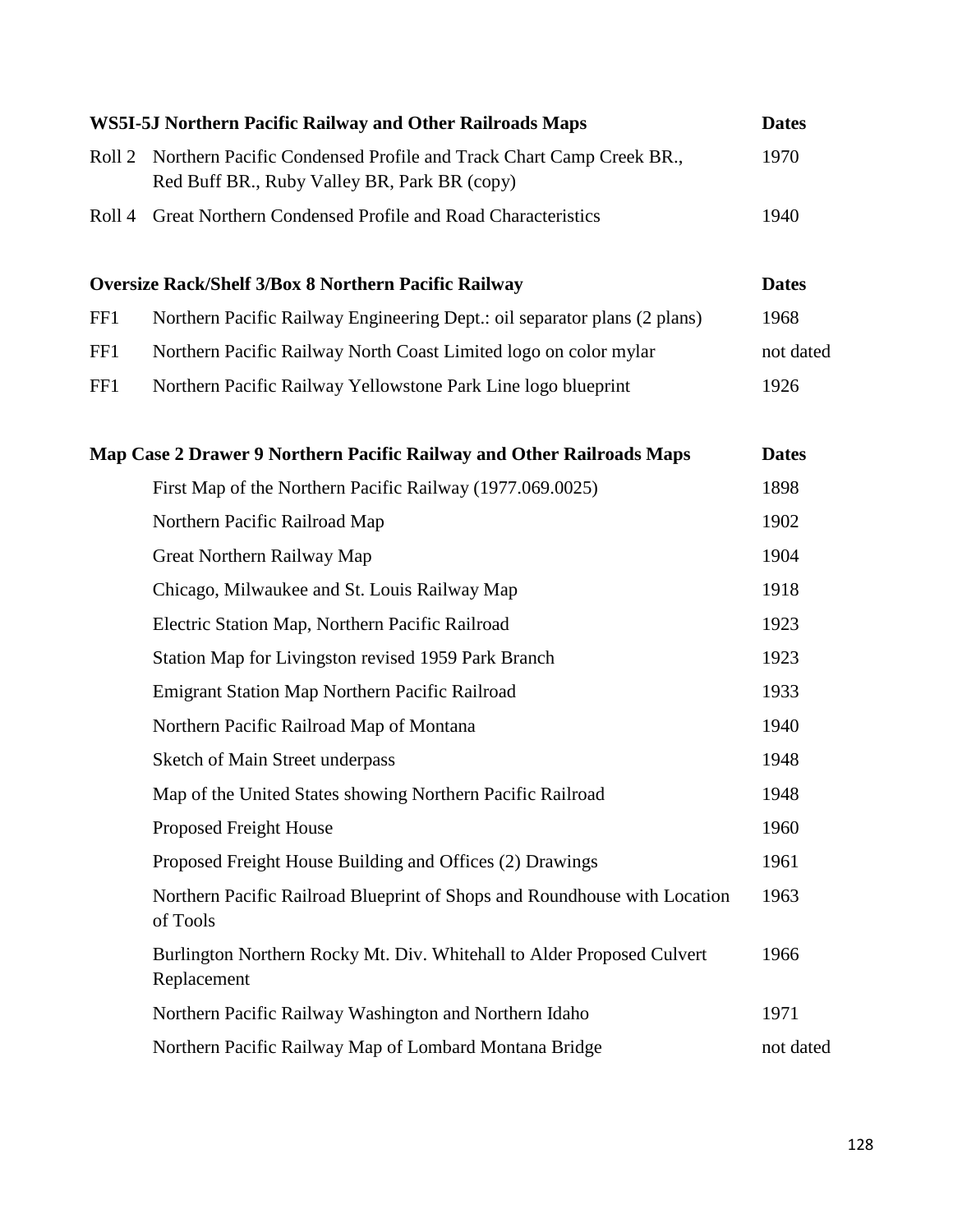|     | Oversize Rack/Shelf 3/Box 3 Northern Pacific Railway, Burlington Northern Maps                    | <b>Dates</b> |
|-----|---------------------------------------------------------------------------------------------------|--------------|
| FF1 | Northern Pacific Railway Billing-Additional Yard Tracks, Boiler House etc.<br>(2006.047)          | 1917         |
| FF1 | Map of Gardiner, Park County, Montana (ledger notes)                                              | 1924         |
| FF1 | Map of Gardiner, Park County, Montana                                                             | not dated    |
| FF1 | Regional Map of Absaroka National Forest, Montana                                                 | 1925         |
| FF1 | Regional Map of Absaroka National Forest, Montana (ledger notes)                                  | 1933         |
| FF1 | Northern Pacific Railway Rocky Mtn. Div. Park Branch Occupancies<br>MP 0 to 5 (2006.047)          | 1941         |
| FF1 | Northern Pacific Railway Proposed Crushed Rock Ballast Quarry Note Att.                           | 1950         |
| FF1 | Northern Pacific Railway Montana Railroad Map (MR 1235)                                           | 1960         |
| FF1 | Burlington Northern Condensed Profile Yellowstone Division Glendive to<br>Forsyth (2009.004.0008) | 1978         |
| FF1 | Burlington Northern Condensed Profile Yellowstone Division Glendive etc.<br>(2009.004.0008)       | 1978         |
| FF1 | Burlington Northern Railway Map through Montana (2) (2006.047)                                    | not dated    |

| WS8J | <b>Burlington Northern Map</b>                                          | <b>Dates</b> |
|------|-------------------------------------------------------------------------|--------------|
|      | Roll 15 Rocky Mt Division, Condensed Profile Laurel to Logan (2018.067) | Jan. 1977    |

## **Oversize Rack/Shelf 3/Folder 1 Northern Pacific Railway, Burlington Northern Maps Dates**

| FF1 | Northern Pacific Railway Minnesota Rail Lines Map                         | not dated  |
|-----|---------------------------------------------------------------------------|------------|
| FF1 | Northern Pacific Railway Montana Rail Lines Map                           | not dated  |
| FF1 | Northern Pacific Railway North Dakota Rail Lines Map                      | 1948       |
| FF1 | Northern Pacific Railway Washington and Northern Idaho Rail Lines Map     | not dated  |
| FF1 | Burlington Northern Line USA Map                                          | 1971       |
| FF1 | Burlington Northern Montana, Wyoming, North Dakota Map of Branch<br>Lines | not dated  |
| FF1 | Burlington Northern Map of Regions & Divisions                            | 1981       |
| FF1 | Burlington Northern Map of Rail Lines                                     | April 1981 |
| FF1 | Burlington Northern Map of Main and Branch Lines                          | 1980-1981  |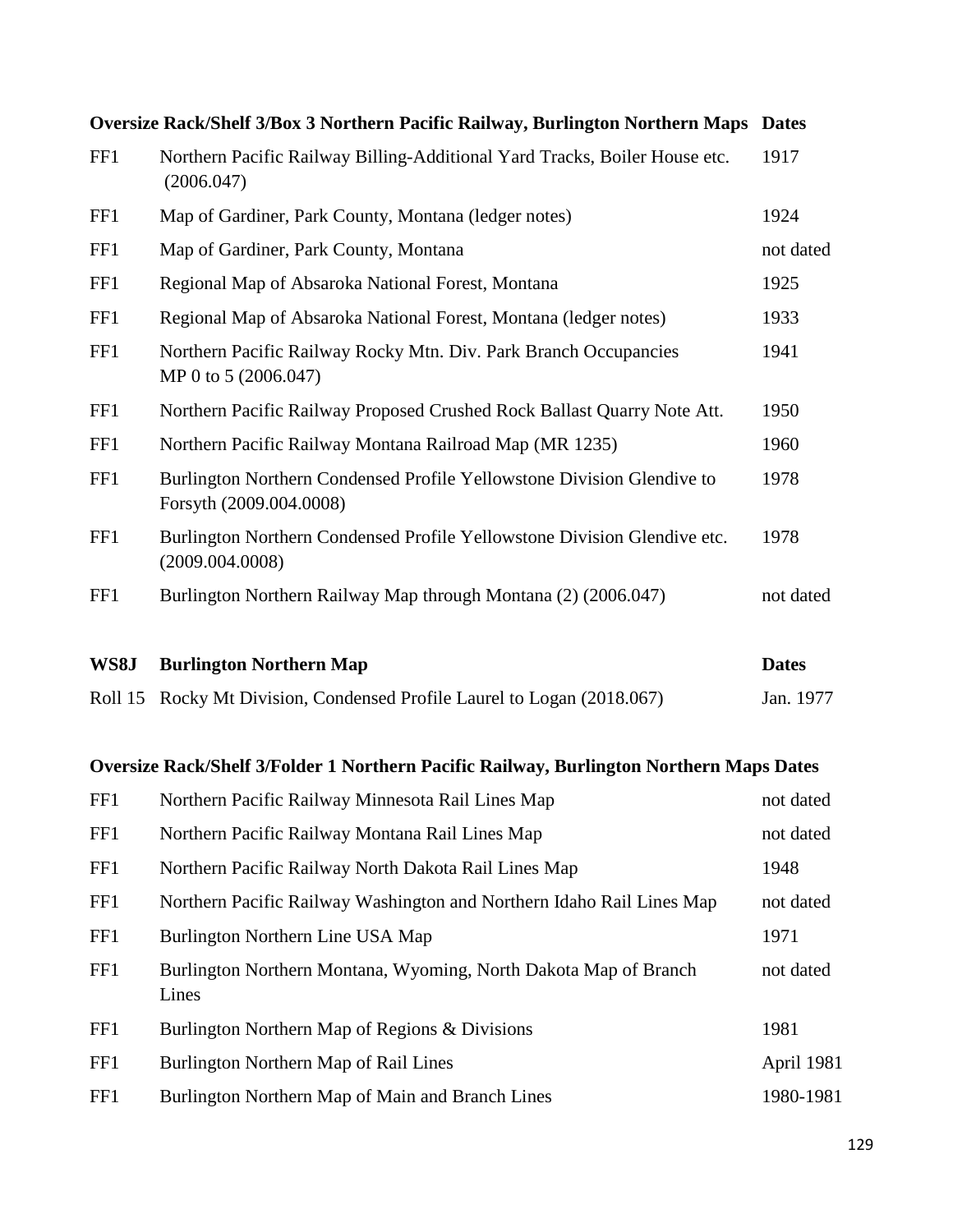|     | Oversize Rack/Shelf 3/Folder 1 Northern Pacific Railway, Burlington Northern Maps Dates |      |
|-----|-----------------------------------------------------------------------------------------|------|
| FF1 | Burlington Northern 3 Maps of Main and Branch Lines (2 with McGee's notes) 1983         |      |
| FF1 | Burlington Northern 2 Maps of Main and Branch Lines                                     | 1984 |
| FF1 | Burlington Northern Map of Main and Branch Lines                                        | 1986 |
| FF1 | Burlington Northern 2 Maps of Main and Branch Lines                                     | 1988 |

### **Oversize Rack/Shelf 3/Box 3 Burlington Northern Railroad Maintenance-of-Way Dept. Dates**

| FF <sub>8</sub> | Burlington Northern Communications Division Test Panel Bozeman, MT                                 | 1962 |
|-----------------|----------------------------------------------------------------------------------------------------|------|
| FF <sub>8</sub> | Northern Pacific Railway Communications Division Test Panel Bozeman, MT                            | 1962 |
| FF <sub>8</sub> | Burlington Northern Communications Division Test Panel Belgrade, MT                                | 1970 |
| FF8             | Northern Pacific Railway Communications Division Test Panel Whitehall, MT                          | 1970 |
| FF8             | Burlington Northern Communications Division Test Panel Manhattan, MT                               | 1971 |
| FF8             | Burlington Northern Communications Division Test Panel at East Helena, MT                          | 1979 |
| FF8             | Burlington Northern Communications Division Wire Chart Billings to<br>Missoula (2)                 | 1973 |
| FF <sub>8</sub> | Burlington Northern Test Panel Communications Center, Billings, MT                                 | 1974 |
| FF8             | Burlington Northern Test Panel Yard Office Laurel, MT                                              | 1974 |
| FF <sub>8</sub> | Burlington Northern Communications Division Test Panel, Helena, MT                                 | 1977 |
| FF <sub>8</sub> | Burlington Northern Communications Division Test Panel, Helena, MT                                 | 1979 |
| FF4             | Burlington Northern Mechanical Division, Brake Equipment 26L Diagrammatic 1974<br>(2009.004.0001a) |      |
| FF4             | Burlington Northern Mechanical Division, Brake Equipment 26L Diagrammatic 1974<br>(2009.004.0001b) |      |
| FF4             | Burlington Northern Mechanical Division, Brake Equipment 26L Diagrammatic 1975<br>(2009.004.0002a) |      |
| FF4             | Burlington Northern Mechanical Division, Brake Equipment 26L Diagrammatic 1975<br>(2009.004.0002b) |      |
| FF4             | Burlington Northern Mechanical Division, Locomotive Sanding<br>(2009.004.0004)                     | 1976 |
| \FF4            | Burlington Northern Mechanical Division, 26L Brake Equipment<br>(2009.004.0003)                    | 1977 |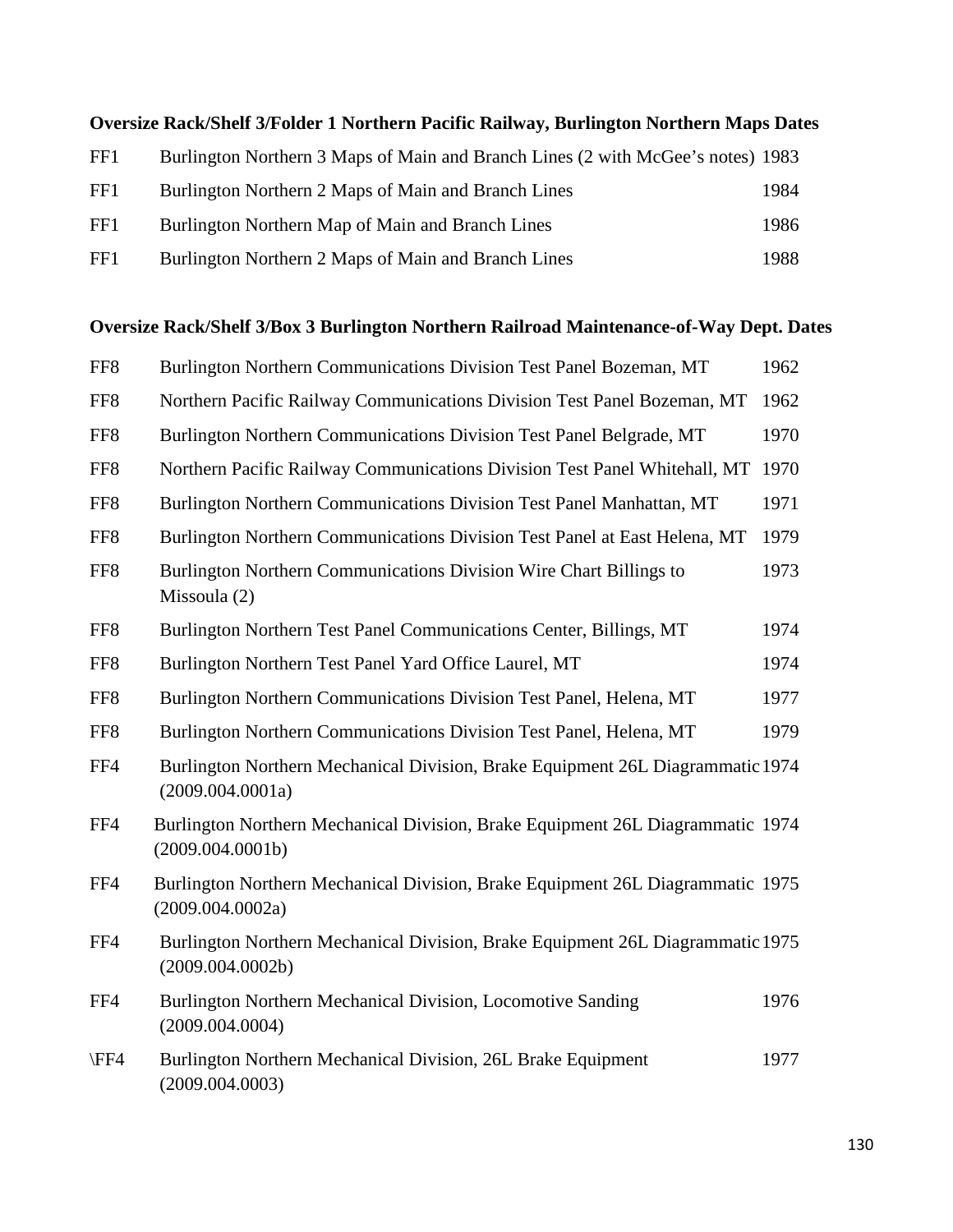| <b>Oversize Rack/Shelf 1/Box 5 Northern Pacific Railway and Burlington Northern</b><br><b>Railroad Marketing</b> |                                                                                                           | <b>Dates</b>  |
|------------------------------------------------------------------------------------------------------------------|-----------------------------------------------------------------------------------------------------------|---------------|
| <b>FF10</b>                                                                                                      | Northern Pacific Railway, (2) Icons                                                                       | not dated     |
| <b>FF10</b>                                                                                                      | Livingston Depot Center - Railroad: brochure (MR 1238)                                                    | not dated     |
| <b>FF10</b>                                                                                                      | Montana - Counties, Lakes, Rivers, and Towns (copy)                                                       | 1876          |
| <b>FF10</b>                                                                                                      | The Livingston Enterprise – Northern Pacific Railway: newspaper clippings<br>(copies)                     | 1916          |
| FF <sub>10</sub>                                                                                                 | <i>The Park County News – employees: newspaper clipping</i>                                               | 1950          |
| <b>FF10</b>                                                                                                      | The Park County News - photographer: Livingston's Out-of-Doors Land                                       | 1950          |
| <b>FF10</b>                                                                                                      | The Spokesman-Review – steam locomotion: newspaper clipping                                               | 1958          |
| <b>FF10</b>                                                                                                      | The Livingston Enterprise – Northern Pacific Railway: newspaper clipping                                  | 1964          |
| <b>FF10</b>                                                                                                      | Burlington Northern - American railroad: brochure, special report                                         | 1970          |
| <b>FF10</b>                                                                                                      | St. Paul Sunday Pioneer Press - North Coast Limited: newspaper clipping                                   | 1971          |
| <b>FF10</b>                                                                                                      | The Livingston Enterprise – Burlington Northern Railroad: newspaper clipping                              | 1977          |
| <b>FF10</b>                                                                                                      | The Billings Gazette – Burlington Northern Railroad: newspaper clipping                                   | 1982          |
| <b>FF10</b>                                                                                                      | The Billings Gazette - Burlington Northern Railroad: newspaper clipping                                   | 1982          |
|                                                                                                                  | <b>ES7F/Oversize Box 3A Northern Pacific Railway and Burlington Northern</b><br><b>Railroad Marketing</b> | <b>Dates</b>  |
| FF1                                                                                                              | North Coast Limited logo                                                                                  | not dated     |
| FF1                                                                                                              | North Coast Limited ad from "Ticket Agent Magazine"                                                       | 1941          |
| FF1                                                                                                              | Burlington Northern: newspaper ads                                                                        | ca. 1970      |
| FF1                                                                                                              | <b>Appreciation Days program</b>                                                                          | May ?         |
|                                                                                                                  | <b>Oversize Rack/Shelf 1/Box 5 Burlington Northern Railroad Operations Dept.</b>                          | <b>Dates</b>  |
| <b>FF11</b>                                                                                                      | Conductor's Wheel Report                                                                                  | Feb. 22, 1982 |
|                                                                                                                  | Oversize Rack/Shelf 2/Box 6 Northern Pacific Railway and Burlington Northern<br><b>Railroad Forms</b>     | <b>Dates</b>  |
| FF1                                                                                                              | Northern Pacific Railway 8 ½"x 15 ½" Envelope Form1635 (2014.048.0005)                                    | not dated     |
| FF1                                                                                                              | Northern Pacific Railway 11 1/2"x 16 1/2 Envelope Form 1778 (2014.048.0006)                               | not dated     |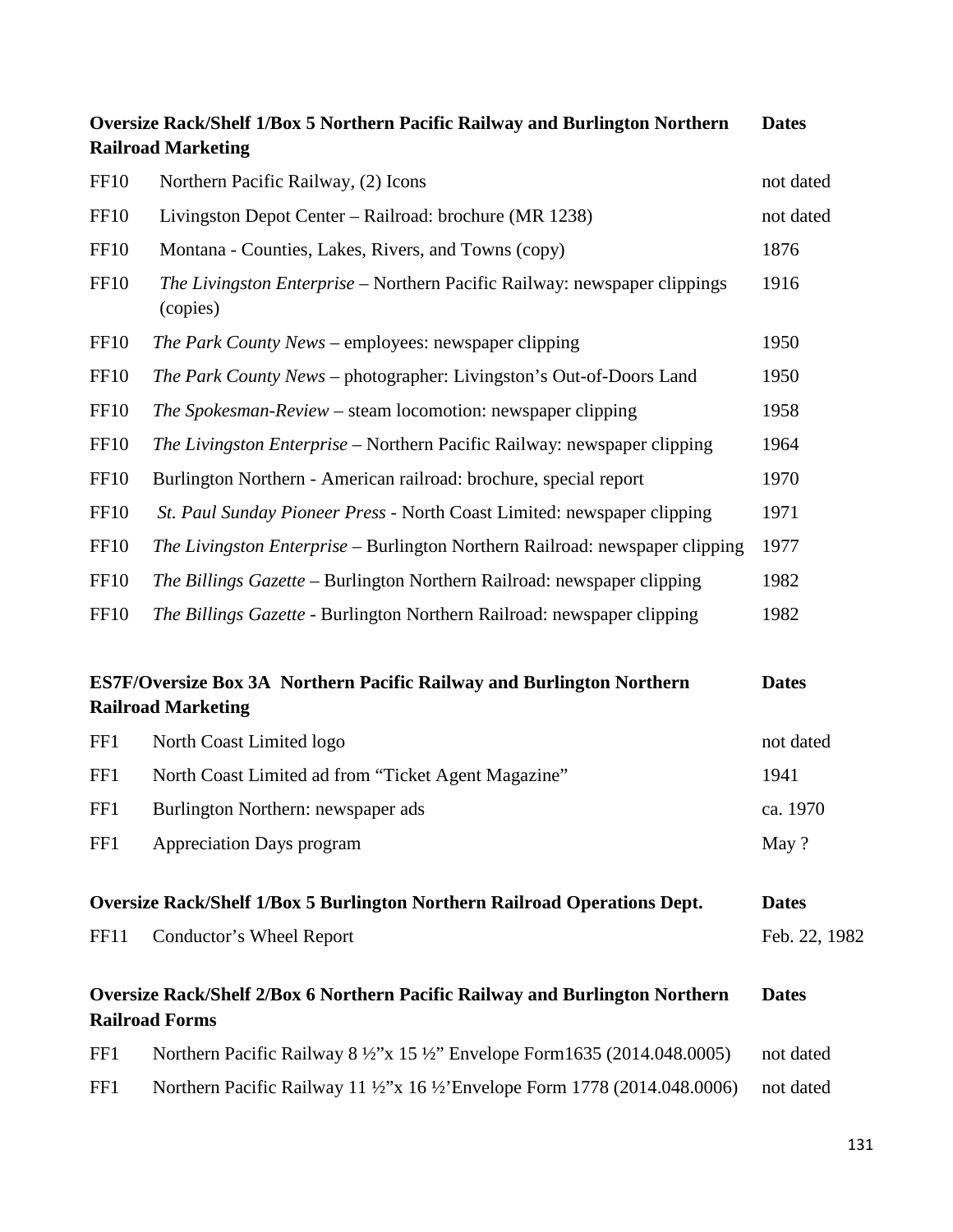|                 | Oversize Rack/Shelf 2/Box 6 Northern Pacific Railway and Burlington Northern<br><b>Railroad Forms</b>                                                                             | <b>Dates</b>              |
|-----------------|-----------------------------------------------------------------------------------------------------------------------------------------------------------------------------------|---------------------------|
| FF1             | Northern Pacific Railway 11 ½"x 16 ½ Envelope Form 1778                                                                                                                           | not dated                 |
| FF1             | Burlington Northern 11 $\frac{1}{2}$ "x 14 $\frac{1}{2}$ " Envelope                                                                                                               | not dated                 |
| FF <sub>2</sub> | Burlington Northern 10"x 16 ½" Envelopes Form 10014 7-76                                                                                                                          | not dated                 |
| FF <sub>2</sub> | Burlington Northern 12"x 19" Envelopes Form 10013 (3)                                                                                                                             | not dated                 |
| FF <sub>2</sub> | Burlington Northern 12 $\frac{1}{2}$ " x 17" Envelope Form 1626                                                                                                                   | not dated                 |
| FF <sub>2</sub> | Northern Pacific Railway – Form 3435/1-30: Men Employed and Rates Paid                                                                                                            | not dated                 |
| FF <sub>2</sub> | Northern Pacific Railway – Form 1487 ½ / 1-67: Agent's Telegraph Car Service not dated<br>Report                                                                                  |                           |
| FF <sub>2</sub> | Northern Pacific Railway – Form 7227-B/6-45: Time Report of Employees<br>(MR 1247)                                                                                                | not dated                 |
| FF <sub>2</sub> | Northern Pacific Railway - Form 741/1-39: Payroll                                                                                                                                 |                           |
|                 | <b>ES7F/Oversize Box 3A Burlington Northern Plans</b>                                                                                                                             | <b>Dates</b>              |
| FF1             | Spins System Plans, Livingston, Montana (5 pages)                                                                                                                                 | 1971                      |
| FF1             | 8 Inter-office envelopes filled out with staff names                                                                                                                              | ca. 1970s                 |
|                 | <b>Oversize Rack/Shelf 2/Box 2A Burlington Northern Maps and Posters</b>                                                                                                          | <b>Dates</b>              |
| FF1             | Time Freight Trains Eastward (2 copies with notes)                                                                                                                                | April 1968                |
| FF1             | <b>Billings Region Track Lines</b>                                                                                                                                                | 1970                      |
| FF1             | Map of Regions and Divisions                                                                                                                                                      | <b>July 1970</b>          |
| FF1             | Rocky Mountain Division Safety Committee poster (2)                                                                                                                               | 1975                      |
| FF1             | Burlington Northern Appreciation Days Livingston, Montana                                                                                                                         | 1976                      |
| FF1             | Montana Dept. of Highways data provided by Burlington Northern: map of<br>rail lines throughout Montana                                                                           | 1990                      |
| FF1             | Precision Execution poster                                                                                                                                                        | 1992                      |
| FF1             | <b>ES7F /Oversize Box 3A Burlington Northern Santa Fe Railroad</b><br>Burlington Northern Railroad, Atchison, Topeka and Santa Fe Railway Co.<br><b>Combined System Route Map</b> | <b>Dates</b><br>Dec. 1994 |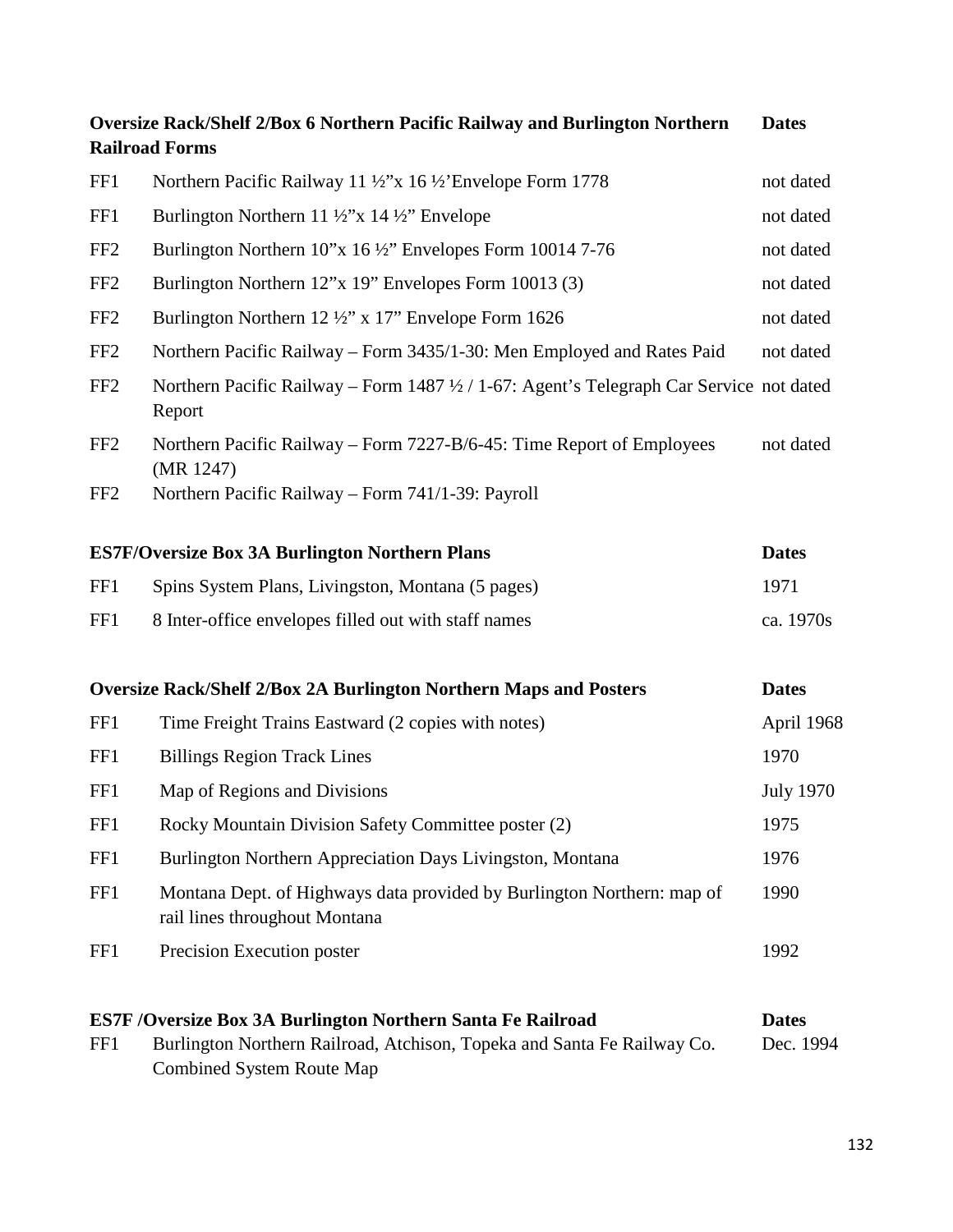| <b>ES7F /Oversize Box 3A Burlington Northern Santa Fe Railroad</b> |                                                                                                                                            | <b>Dates</b>  |
|--------------------------------------------------------------------|--------------------------------------------------------------------------------------------------------------------------------------------|---------------|
| FF1                                                                | Burlington Northern Railroad, Atchison, Topeka and Santa Fe Railway Co.:<br>combined system route map for finance docket #32549 (2 copies) | June 1995     |
|                                                                    | Map Case 2 Drawer 9 Burlington Northern Santa Fe Railroad                                                                                  | <b>Dates</b>  |
|                                                                    | Burlington Northern Santa Fe System Map                                                                                                    | 2003          |
|                                                                    | <b>Oversize Rack/Shelf 3 Livingston Rebuild Center/ Montana Rail Link</b>                                                                  | <b>Dates</b>  |
| FF1                                                                | Hazardous Waste Storage, Water Main Bypass for Hydrants (2020.027)                                                                         | Feb. 1989     |
|                                                                    | <b>Oversize Rack/Shelf 1/Box 5 Unions and Organizations</b>                                                                                | <b>Dates</b>  |
| FF9                                                                | Brotherhood of Locomotive Firemen and Enginemen Custer Lodge 191,<br><b>Charter Certificate (FIC)</b>                                      | 1883          |
| FF9                                                                | Brotherhood of Locomotive Firemen and Enginemen, Custer Lodge 191,<br>Worlds War Honor Roll Certificate (FIC)                              | ca 1920       |
| FF9                                                                | No. C 250016 Grand Lodge, Brotherhood of Railroad Trainmen: beneficiary<br>certificates                                                    | 1912          |
| FF9                                                                | Notice to Public: Striking Shop Men at Livingston                                                                                          | 1922          |
| FF9                                                                | Brotherhood of Locomotive Firemen and Enginemen Custer Lodge 191,<br>Charter Certificate (reissued copy) (FIC)                             | Mar. 1951     |
| FF9                                                                | Table of Organization (T/O) Montana Centennial Train-Tour of the Nation                                                                    | 1964          |
| FF9                                                                | Emergency Board's Report to President Kennedy: 2-page report in<br>"Trainmen's News"                                                       | May 26, 1963  |
| FF9                                                                | Nationwide Railroad Strike: clippings (glued on cardboard)                                                                                 | April 9, 1964 |
| FF9                                                                | The Locomotive Engineer newsletter: articles on arbitration, settlement                                                                    | 1963-1964     |
| FF9                                                                | Brotherhood Locomotive Firemen & Engineers: articles on Senate hearing on<br>Public Law, 2-page ad in "Enginemen's Press"                  | 1965, 1966    |
| FF9                                                                | Ladies Auxiliary of the Brotherhood of Railroad Trainmen (MR1282)                                                                          | 1913-1952     |
| FF9                                                                | Ladies Auxiliary of the Brotherhood of Railroad Trainmen (MR1283)                                                                          | 1910-1975     |
| FF9                                                                | Statistics of Railroads of Class I in the United States                                                                                    | 1970          |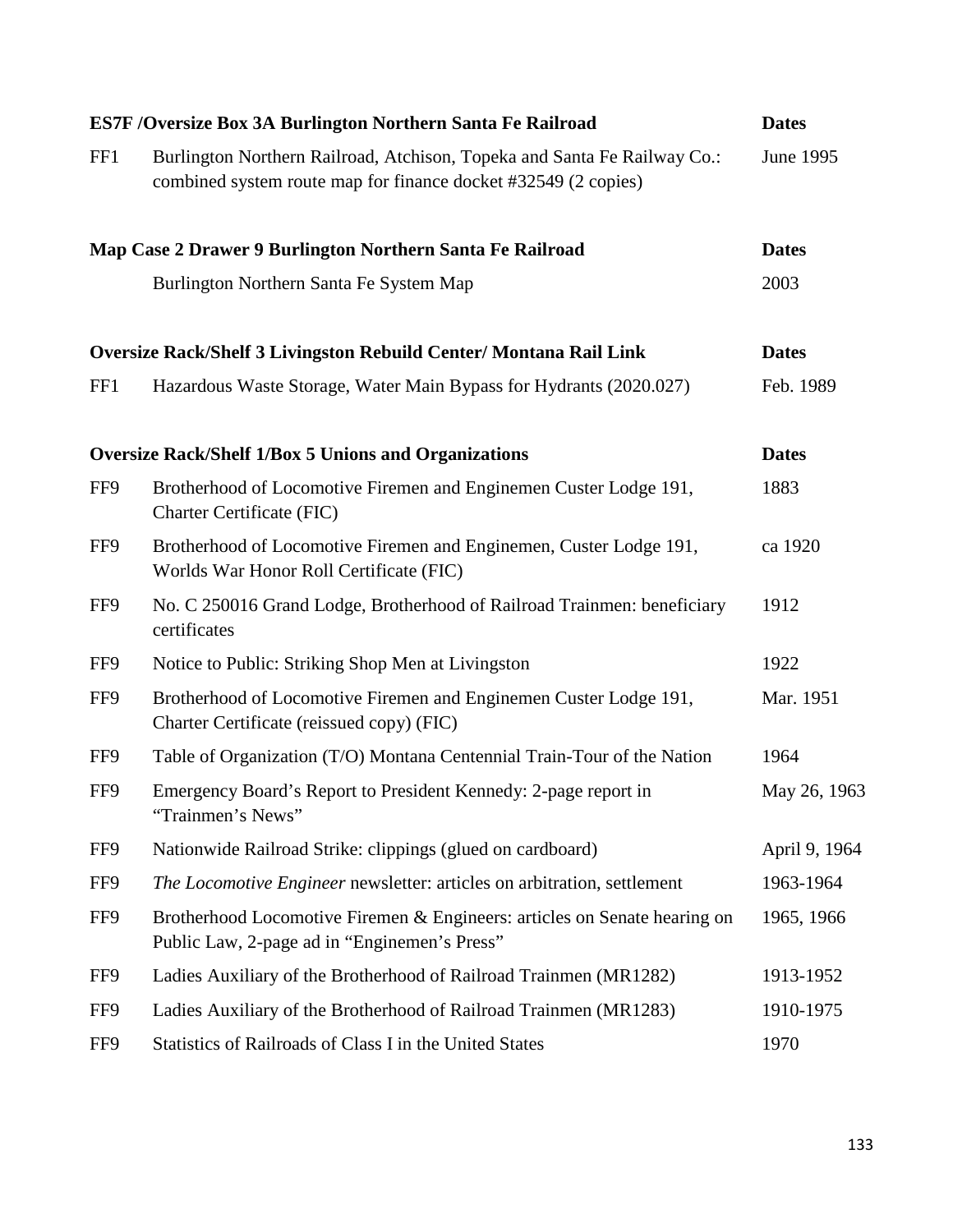|                 | Map Case 2 / Drawer 9 Burlington Northern Railroad State Railroad Maps                                         | <b>Dates</b> |
|-----------------|----------------------------------------------------------------------------------------------------------------|--------------|
|                 | Alabama State Railroad Map (1986.551.0001)                                                                     | 1983         |
|                 | Arkansas State Railroad Map (1986.551.0002)                                                                    | 1983         |
|                 | Colorado State Railroad Map (1986.551.0003)                                                                    | 1983         |
|                 | Illinois State Railroad Map (1986.551.0004)                                                                    | 1983         |
|                 | Iowa State Railroad Map (1986.551.0005)                                                                        | 1983         |
|                 | Kansas State Railroad Map (1986.551.0006)                                                                      | 1983         |
|                 | Minnesota State Railroad Map (1986.551.0007)                                                                   | 1983         |
|                 | Mississippi State Railroad Map (1986.551.0008)                                                                 | 1983         |
|                 | Missouri State Railroad Map (1986.551.0009)                                                                    | 1983         |
|                 | Montana State Railroad Map (1986.551.0010)                                                                     | 1983         |
|                 | Nebraska State Railroad Map (1986.551.0011)                                                                    | 1983         |
|                 | North Dakota State Railroad Map (1986.551.0012)                                                                | 1983         |
|                 | Oregon and Northern California State Railroad Map (1986.551.0013)                                              | 1983         |
|                 | Oklahoma State Railroad Map (1986.551.0014)                                                                    | 1983         |
|                 | South Dakota State Railroad Map (1986.551.0015)                                                                | 1983         |
|                 | Texas State Railroad Map (1986.551.0016)                                                                       | 1983         |
|                 | Washington Idaho State Railroad Map (1986.551.0017)                                                            | 1983         |
|                 | Wisconsin State Railroad Map (1986.551.0018)                                                                   | 1983         |
|                 | Wyoming State Railroad Map (1986.551.0019)                                                                     | 1983         |
|                 | Burlington Northern Index Map to Line Clearances                                                               | not dated    |
|                 | <b>Oversize Rack/Shelf 2/Box 6 Other Railroad Companies Forms</b>                                              | <b>Dates</b> |
| FF <sub>2</sub> | Amtrak Form 158 Train Collection Pouch (envelope)                                                              | not dated    |
| FF <sub>2</sub> | Chicago, Milwaukee, St. Paul and Pacific Railroad Co. 10" x 17" Envelope –<br>Form 1615                        | not dated    |
| FF <sub>2</sub> | Chicago, Milwaukee, St. Paul and Pacific Railroad Co. Envelope - Form 66-A<br><b>Return Postage Guaranteed</b> | not dated    |
| FF <sub>2</sub> | The Milwaukee Road Form A-36-100 Material Used and Recovered                                                   | not dated    |
| FF <sub>2</sub> | Southern Pacific 10 $\frac{1}{2}$ 'x 14 $\frac{1}{2}$ '' Envelope Form CS-7324 (3)                             | not dated    |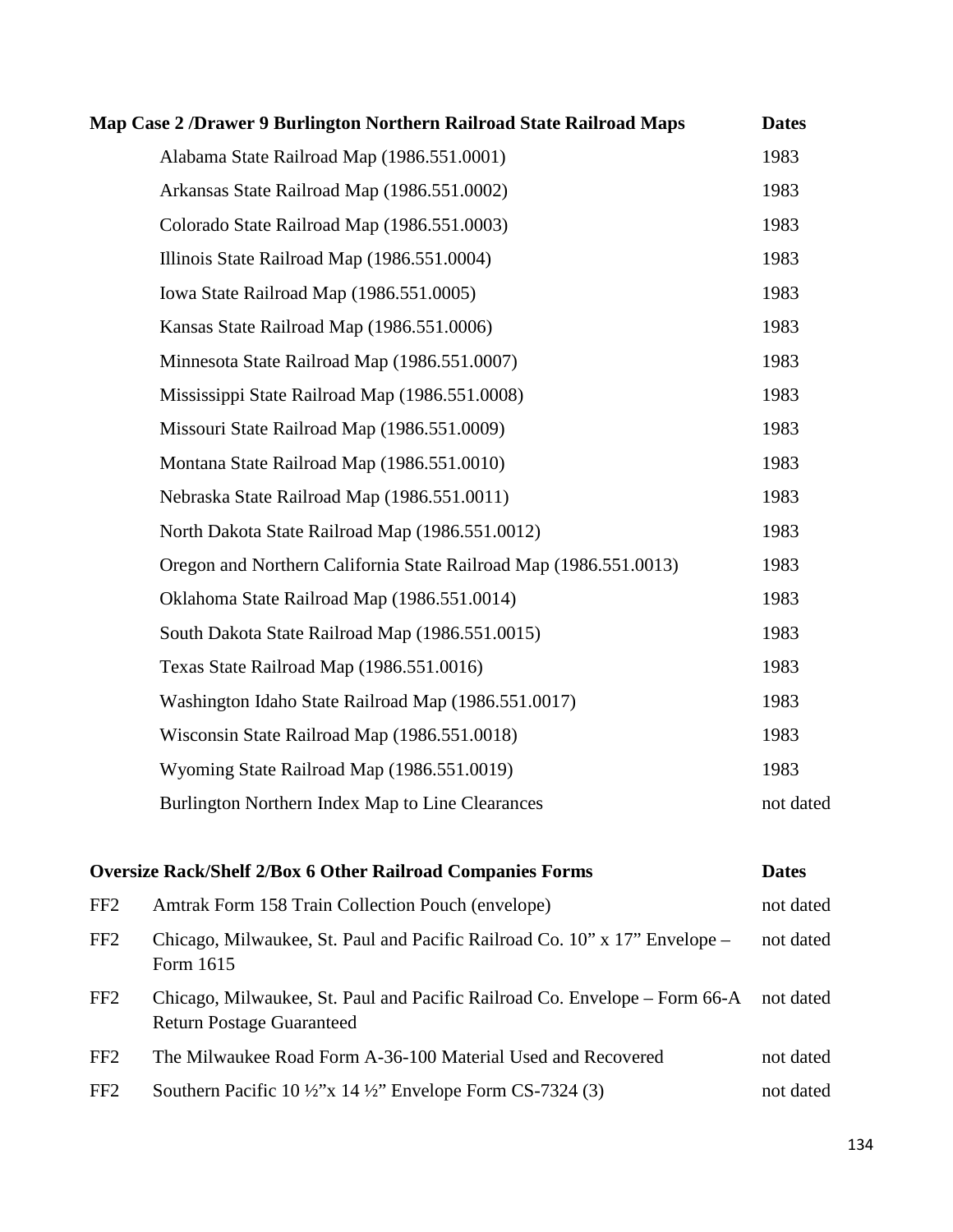# **WS8I Great Northern Railway Maps**

| Roll 1            | Great Northern Railway Condensed Profile Breckenridge to New Rockford                                                                                                 | May 1932      |
|-------------------|-----------------------------------------------------------------------------------------------------------------------------------------------------------------------|---------------|
| Roll <sub>2</sub> | Great Northern Railway Condensed Profile Fargo to New Rockford                                                                                                        | May 1932      |
| Roll <sub>3</sub> | Great Northern Railway Condensed Profile New Rockford to Minot                                                                                                        | May 1932      |
| Roll 4            | Great Northern Railway Condensed Profile Minot to Williston                                                                                                           | Nov. 1934     |
| Roll 5            | Great Northern Railway Condensed Profile Williston to Glasgow                                                                                                         | Mar. 1934     |
| Roll 6            | Great Northern Railway Condensed Profile Glasgow to Havre                                                                                                             | Mar. 1934     |
| Roll 7            | Great Northern Railway Condensed Profile Havre to Blackfoot                                                                                                           | Nov. 1933     |
| Roll 8            | Great Northern Railway Condensed Profile Blackfoot to Troy                                                                                                            | May 1932      |
| Roll 9            | Great Northern Railway Condensed Profile Troy to Spokane                                                                                                              | May 1932      |
|                   | Roll 10 Great Northern Railway Condensed Profile Spokane to Wenatchee                                                                                                 | May 1932      |
|                   | Roll 11 Great Northern Railway Condensed Profile Wahpeton to Moorhead                                                                                                 | May 1932      |
|                   | Roll 12 Great Northern Railway Condensed Profile Wilmar to Breckenridge                                                                                               | June 1937     |
|                   | <b>Oversize Rack/Shelf 3/ Box 8 Other Railroad Companies Maps</b>                                                                                                     | <b>Dates</b>  |
| FF3               | British Columbia Railway Route Map/Poster                                                                                                                             | ca. 1979      |
| FF3               | Chicago Burlington & Quincy Railroad, Great Northern Railway,<br>Northern Pacific Railway, Pacific Coast Railroad, Spokane Portland and<br>Seattle Railway system map | not dated     |
| FF3               | Great Northern Railway Map of the United States                                                                                                                       | 1939          |
| FF3               | Great Rock Island Route, Chicago, Rock Island & Pacific Railway Map                                                                                                   | $1883$ (copy) |
| FF3               | The Milwaukee Road Map                                                                                                                                                | 1968          |
| FF3               | Union Pacific Railroad Map                                                                                                                                            | 1956          |
| FF3               | Union Pacific System Map for Union Pacific and Missouri Pacific Railroad                                                                                              | 1984          |
| FF3               | Union Pacific Railroad Map                                                                                                                                            | ca. 1988      |
|                   |                                                                                                                                                                       |               |

| <b>Oversize Rack/Shelf 4/Folder 1 Other Railroad Companies Maps</b> |                                                      |               |
|---------------------------------------------------------------------|------------------------------------------------------|---------------|
| FF1                                                                 | Railroad Map of Western Canada and Alaska with notes | ca. 1970-1980 |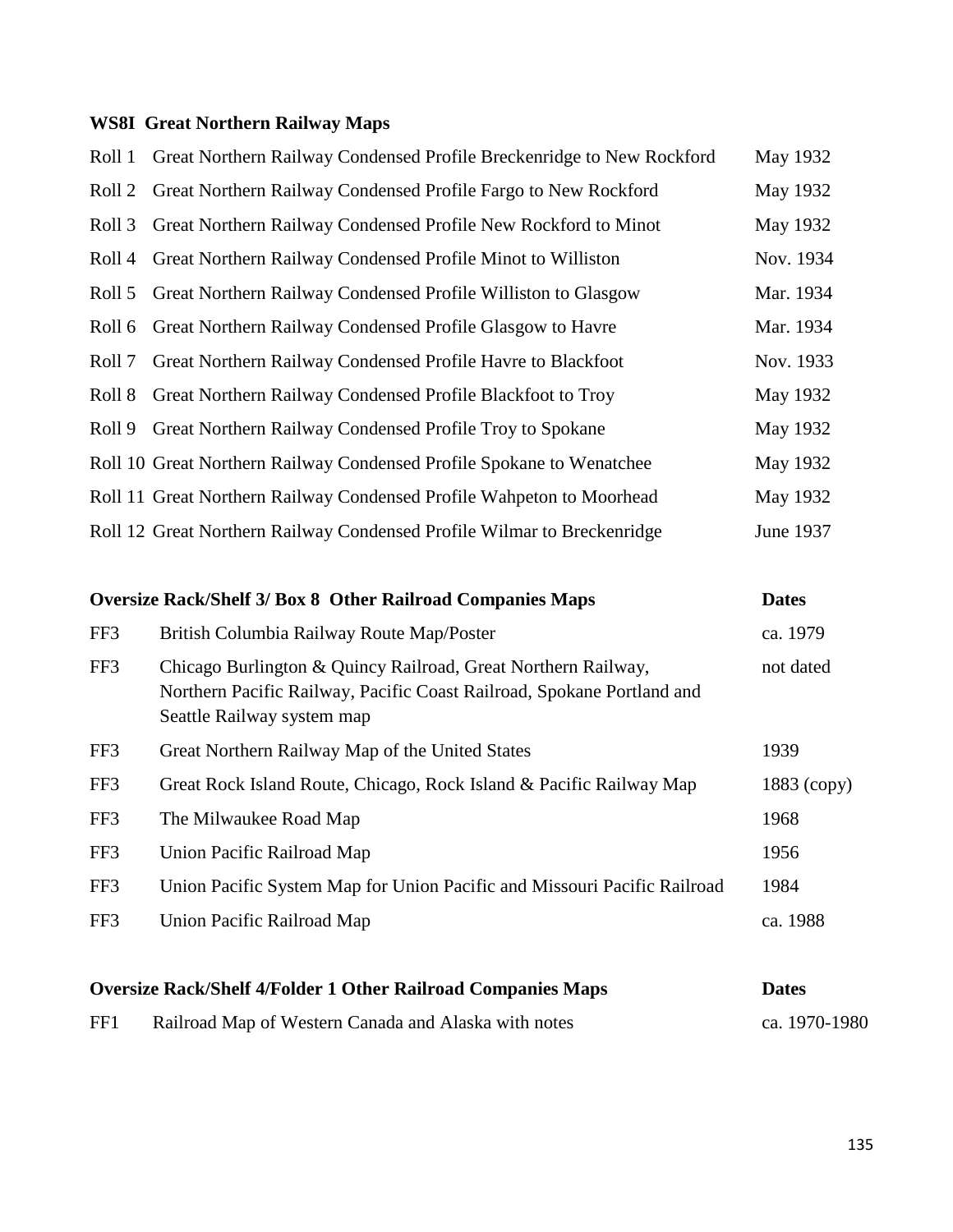| <b>WS4K Other Railroad Companies Maps</b>                                                                                                                     | <b>Dates</b>        |
|---------------------------------------------------------------------------------------------------------------------------------------------------------------|---------------------|
| Roll 15 Explorations and Surveys for a Railroad Route from the Mississippi R. to<br>Pacific Ocean Milk R. to the Crossing of the Columbia R. by the War Dept. | $1853$ (copy)       |
| Roll 16 Railroad Commission Map of Montana (2 copies)                                                                                                         | Jan. 1915<br>(copy) |

### **SERIES 13 OVERSIZE LEDGERS**

|           | WS5L/Ledger 1-20 Northern Pacific Railway Operations Dept. | <b>Date</b>              |
|-----------|------------------------------------------------------------|--------------------------|
| Ledger 1  | Train Register, Station Livingston, MT                     | Jan.-Mar. 1960           |
| Ledger 2  | Train Register, Station Livingston, MT                     | Mar -May 1960            |
| Ledger 3  | Train Register, Station Livingston, MT                     | May -June 1960           |
| Ledger 4  | Train Register, Station Livingston, MT                     | July-Aug. 1960           |
| Ledger 5  | Train Register, Station Livingston, MT                     | Aug. - Oct. 1960         |
| Ledger 6  | Train Register, Station Livingston, MT                     | Dec. 1960- Jan.<br>1961  |
| Ledger 7  | Train Register, Station Livingston, MT                     | Jan.- Mar. 1961          |
| Ledger 8  | Train Register, Station Livingston, MT                     | Apr. - June 1961         |
| Ledger 9  | Train Register, Station Livingston, MT                     | June -July 1961          |
| Ledger 10 | Train Register, Station Livingston, MT                     | Aug.-Sept. 1961          |
| Ledger 11 | Train Register, Station Livingston, MT                     | Sept -Nov. 1961          |
| Ledger 12 | Train Register, Station Livingston, MT                     | Nov. - Dec. 1961         |
| Ledger 13 | Train Register, Station Livingston, MT                     | Dec. 1961-Feb.<br>1962   |
| Ledger 14 | Train Register, Station Livingston, MT                     | Feb. - Apr. 1962         |
| Ledger 15 | Train Register, Station Livingston, MT                     | Apr.-June 1962           |
| Ledger 16 | Train Register, Station Livingston, MT                     | June - Aug. 1962         |
| Ledger 17 | Train Register, Station Livingston, MT                     | Aug. - Oct. 1962         |
| Ledger 18 | Train Register, Station Livingston, MT                     | Oct. - Dec. 1962         |
| Ledger 19 | Train Register, Station Livingston, MT                     | Dec. 1962 - Feb.<br>1963 |
| Ledger 20 | Train Register, Station Livingston, MT                     | Feb. - Apr.1963          |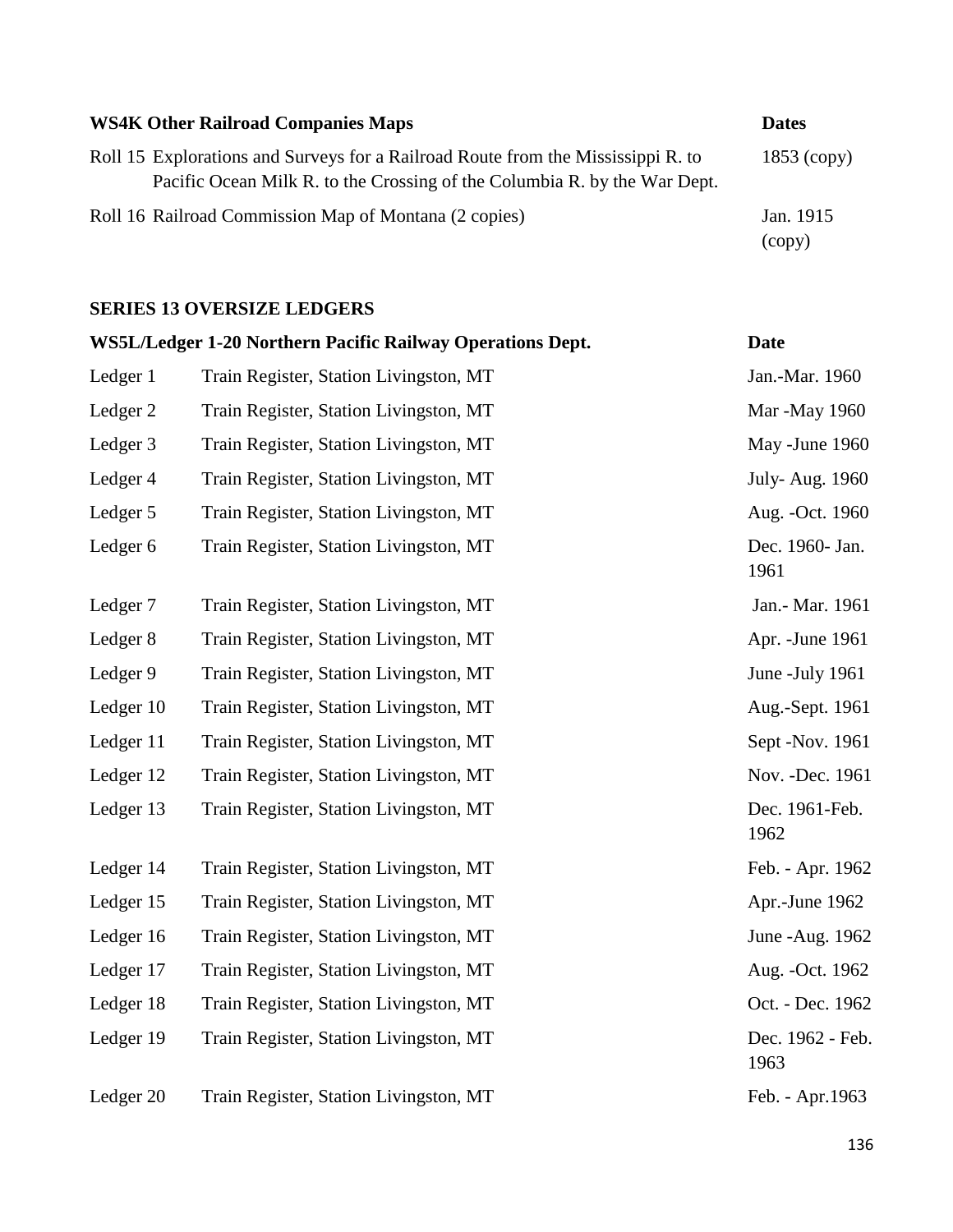|           | WS5L/Ledger 13-46 Northern Pacific Railway Operations Dept. | <b>Date</b>              |
|-----------|-------------------------------------------------------------|--------------------------|
| Ledger 21 | Train Register, Station Livingston, MT                      | Apr. - June 1963         |
| Ledger 22 | Train Register, Station Livingston, MT                      | June - Aug. 1963         |
| Ledger 23 | Train Register, Station Livingston, MT                      | Aug. - Oct. 1963         |
| Ledger 24 | Train Register, Station Livingston, MT                      | Oct. - Dec. 1963         |
| Ledger 25 | Train Register, Station Livingston, MT                      | Dec. 1963 - Feb.<br>1964 |
| Ledger 26 | Train Register, Station Livingston, MT                      | Feb. - Mar. 1964         |
| Ledger 27 | Train Register, Station Livingston, MT                      | Mar. - May 1964          |
| Ledger 28 | Train Register, Station Livingston, MT                      | May - July 1964          |
| Ledger 29 | Train Register, Station Livingston, MT                      | July - Sept. 1964        |
| Ledger 30 | Train Register, Station Livingston, MT                      | Sept-Nov. 1964           |
| Ledger 31 | Train Register, Station Livingston, MT                      | Nov. - Dec. 1964         |
| Ledger 32 | Train Register, Station Livingston, MT                      | Dec. 1964 - Feb.<br>1965 |
| Ledger 33 | Train Register, Station Livingston, MT                      | Feb. - Apr. 1965         |
| Ledger 34 | Train Register, Station Livingston, MT                      | Apr. - June 1965         |
| Ledger 35 | Train Register, Station Livingston, MT                      | June - Aug. 1965         |
| Ledger 36 | Train Register, Station Livingston, MT                      | Aug. - Oct. 1965         |
| Ledger 37 | Train Register, Station Livingston, MT                      | Oct. - Dec. 1965         |
| Ledger 38 | Train Register, Station Livingston, MT                      | Dec. 1965 - Feb.<br>1966 |
| Ledger 39 | Train Register, Station Livingston, MT                      | Feb. - Apr. 1966         |
| Ledger 40 | Train Register, Station Livingston, MT                      | Apr. - May 1966          |
| Ledger 41 | Train Register, Station Livingston, MT                      | May - July 1966          |
| Ledger 42 | Train Register, Station Livingston, MT                      | July -Sept. 1966         |
| Ledger 43 | Train Register, Station Livingston, MT                      | Sept.-Nov. 1966          |
| Ledger 44 | Train Register, Station Livingston, MT                      | Nov. 1966 - Jan.<br>1967 |
| Ledger 45 | Train Register, Station Livingston, MT                      | Jan. - Mar. 1967         |
| Ledger 46 | Train Register, Station Livingston, MT                      | Mar. - May 1967          |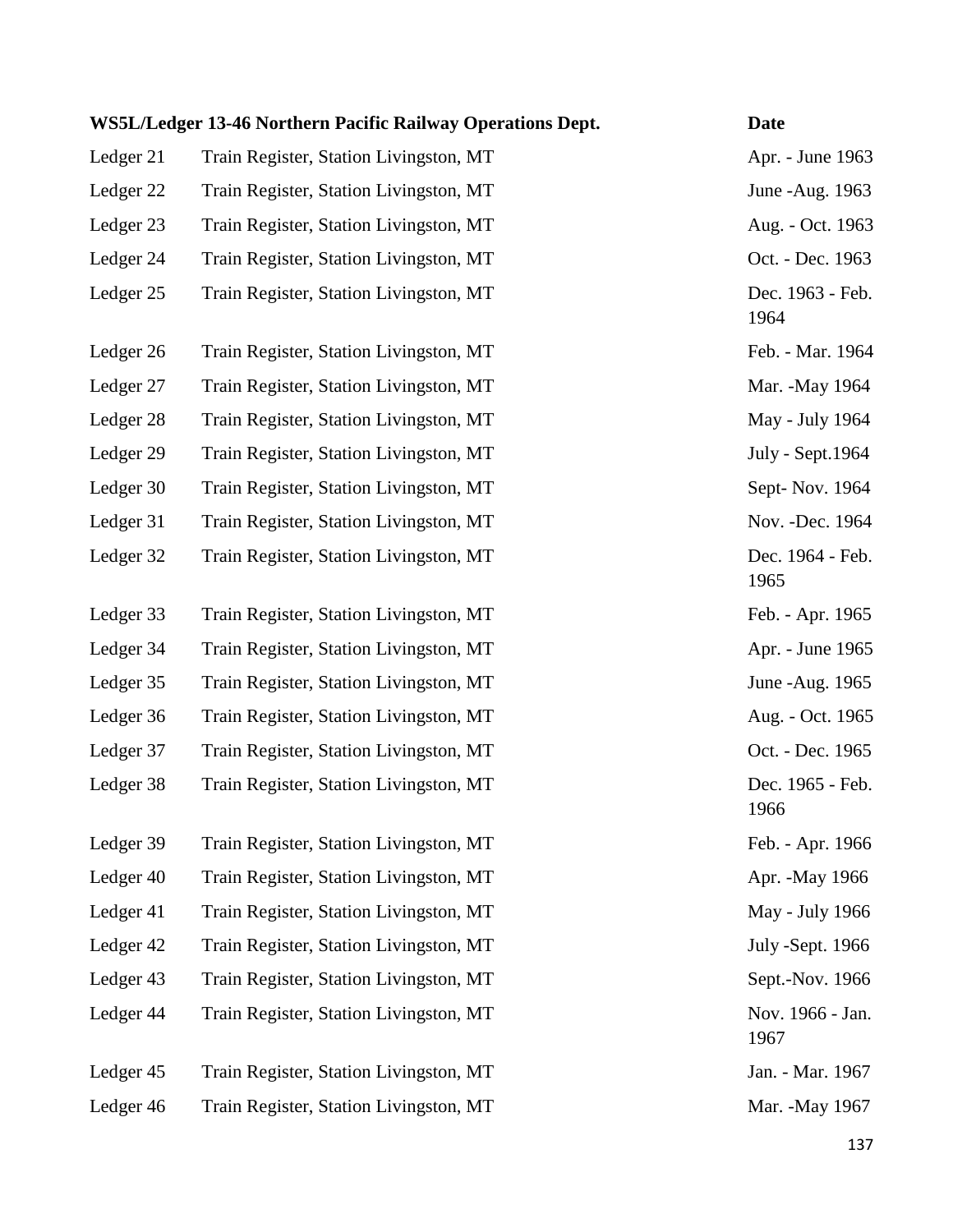|           | WS5L/Ledger 47-57 Northern Pacific Railway Operations Dept. | <b>Date</b>              |
|-----------|-------------------------------------------------------------|--------------------------|
| Ledger 47 | Train Register, Station Livingston, MT                      | May - July 1967          |
| Ledger 48 | Train Register, Station Livingston, MT                      | July - Aug. 1967         |
| Ledger 49 | Train Register, Station Livingston, MT                      | Aug. - Oct. 1967         |
| Ledger 50 | Train Register, Station Livingston, MT                      | Oct. - Dec. 1967         |
| Ledger 51 | Train Register, Station Livingston, MT                      | Dec. 1967- Feb.<br>1968  |
| Ledger 52 | Train Register, Station Livingston, MT                      | Feb. - Apr. 1968         |
| Ledger 53 | Train Register, Station Livingston, MT                      | Apr. - June 1968         |
| Ledger 54 | Train Register, Station Livingston, MT<br>1968              | June - Aug.              |
| Ledger 55 | Train Register, Station Livingston, MT                      | Aug. - Oct. 1968         |
| Ledger 56 | Train Register, Station Livingston, MT                      | Oct. - Dec. 1968         |
| Ledger 57 | Train Register, Station Livingston, MT                      | Dec. 1968 - Feb.<br>1969 |

|                      | WS4l/Ledger 58-69 Northern Pacific Railway Operations Dept. | <b>Date</b>              |
|----------------------|-------------------------------------------------------------|--------------------------|
| Ledger 58            | Train Register, Station Livingston, MT                      | Aug. - Oct. 1969         |
| Ledger 59            | Train Register, Station Livingston, MT                      | Oct. - Dec. 1969         |
| Ledger <sub>60</sub> | Train Register, Station Laurel, MT (MR1237)                 | Jan. - Feb. 1915         |
| Ledger 61            | Train Register, Station Wilsall, MT                         | Apr. 1966 - Jan.<br>1971 |
| Ledger <sub>62</sub> | Train Register, Station Garrison, MT                        | Aug. - Oct. 1953         |
| Ledger <sub>63</sub> | Train Register, Station Garrison, MT                        | Jan. - Mar. 1956         |
| Ledger 64            | Train Register, Station Garrison, MT                        | June - Aug. 1956         |
| Ledger 65            | Train Register, Station Garrison, MT                        | Aug. -Dec. 1956          |
| Ledger 66            | Train Register, Station Garrison, MT                        | Dec. 1956 - Feb.<br>1957 |
| Ledger 67            | Train Register, Station Garrison, MT                        | Feb. - Apr. 1957         |
| Ledger 68            | Train Register, Station Garrison, MT                        | Apr. - June 1957         |
| Ledger <sub>69</sub> | Train Register, Station Garrison, MT                        | June - Aug. 1957         |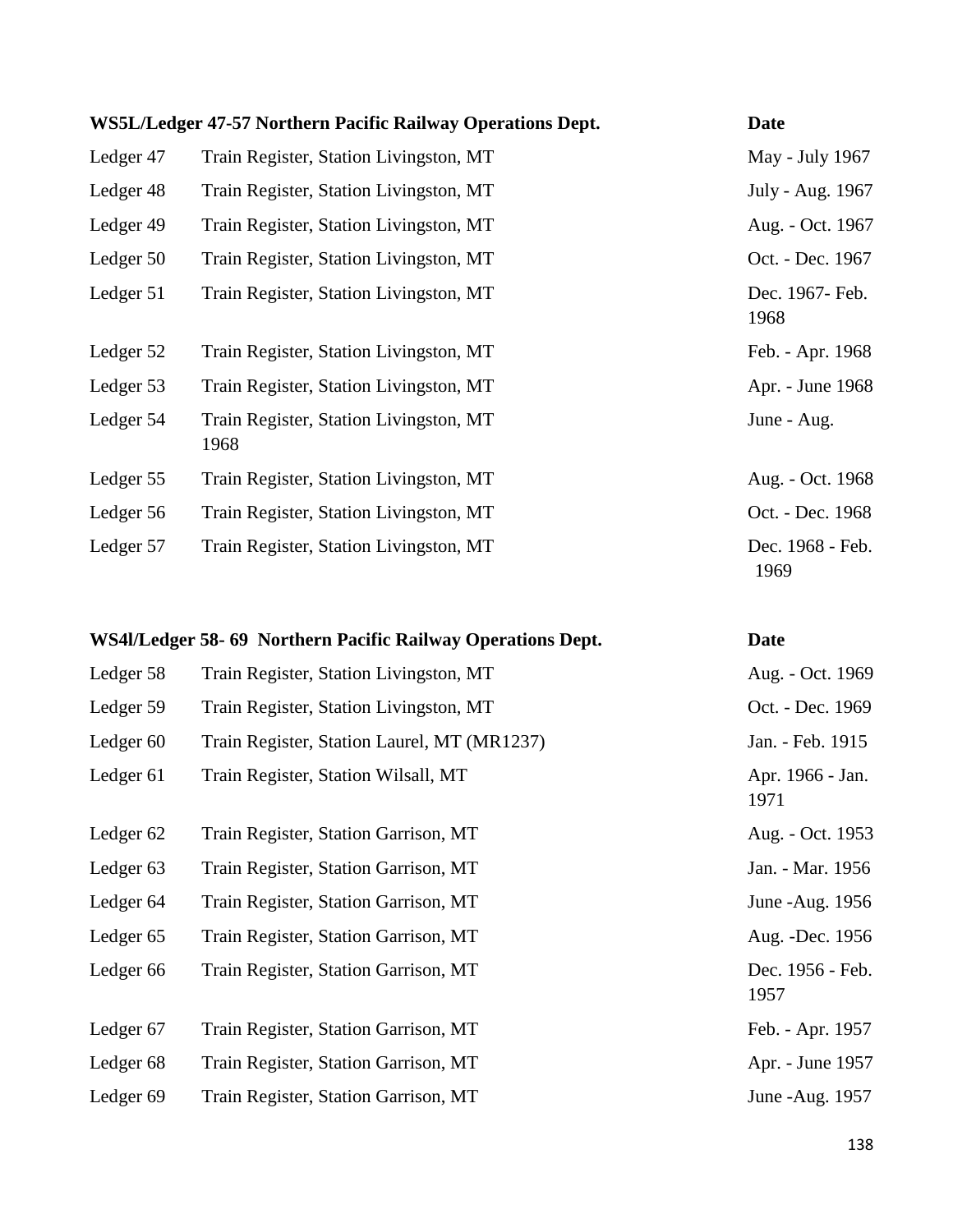|           | WS4l/Ledger 70-81 Northern Pacific Railway Operations Dept. | <b>Date</b>              |
|-----------|-------------------------------------------------------------|--------------------------|
| Ledger 70 | Train Register, Station Garrison, MT                        | Aug. - Oct. 1957         |
| Ledger 71 | Train Register, Station Garrison, MT                        | Oct. - Dec. 1957         |
| Ledger 72 | Train Register, Station Garrison, MT                        | Dec. 1957 - Feb.<br>1958 |
| Ledger 73 | Train Register, Station Garrison, MT                        | July - Apr 1958          |
| Ledger 74 | Train Register, Station Garrison, MT                        | June - July 1958         |
| Ledger 75 | Train Register, Station Garrison, MT                        | Aug.-Sept.1958           |
| Ledger 76 | Train Register, Station Garrison, MT                        | Oct. - Nov. 1958         |
| Ledger 77 | Train Register, Station Garrison, MT                        | May - July 1959          |
| Ledger 78 | Train Register, Station Garrison, MT                        | Jan. - Mar. 1967         |
| Ledger 79 | Train Register, Station Little Falls, MN                    | Mar. -May 1967           |
| Ledger 80 | Train Register, Station Staples, MT                         | Apr. - May 1969          |
| Ledger 81 | Train Register, Station White Hall, MT                      | Sept. - Dec. 1973        |

## **WS3L/Ledger 116-119 Northern Pacific Railway Operations Dept. Dates** Ledger 116 Train Register, Station Livingston, MT Dec. 1974 - Feb.

|            |                                        | 1975                     |
|------------|----------------------------------------|--------------------------|
| Ledger 117 | Train Register, Station Livingston, MT | Mar. - May 1975          |
| Ledger 118 | Train Register, Station Whitehall, MT  | Jan. - Dec. 1976         |
| Ledger 119 | Train Register, Station Whitehall, MT  | Jan. 1977 - Aug.<br>1978 |

## **WS5D/Ledger 82-87 Northern Pacific Railway Operations Dept. Date**s

| Ledger 82 | Good Book | Nov. 1942 - Jan.<br>1943 |
|-----------|-----------|--------------------------|
| Ledger 83 | Good Book | Feb. - May 1943          |
| Ledger 84 | Good Book | May -Aug. 1943           |
| Ledger 85 | Good Book | Aug. -Dec. 1943          |
| Ledger 86 | Good Book | Jan. - May 1950          |
| Ledger 87 | Good Book | May -Sept. 1950          |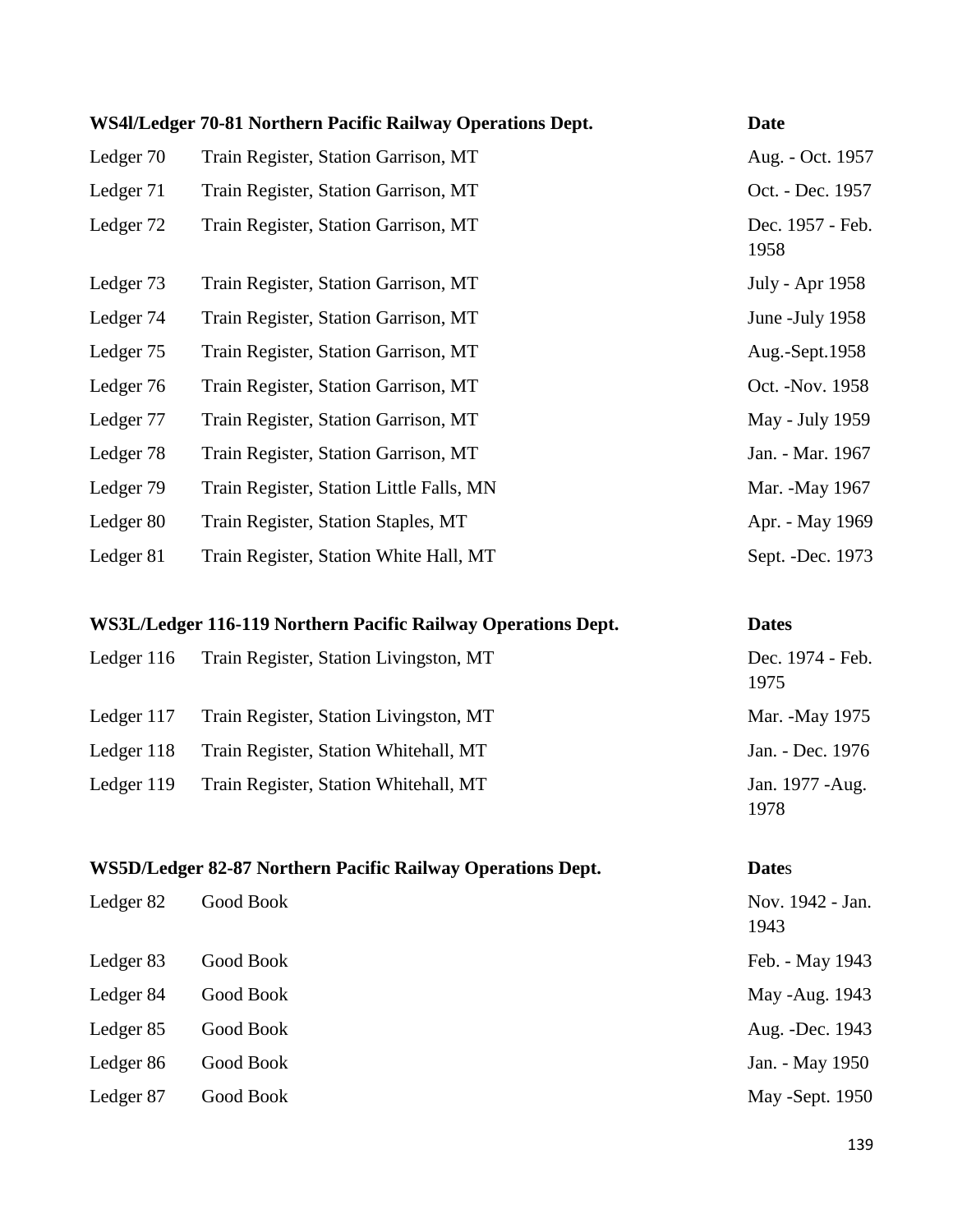| WS5D/Ledger 88 Northern Pacific Railway Operations Dept.     |                                                               | <b>Dates</b>              |
|--------------------------------------------------------------|---------------------------------------------------------------|---------------------------|
| Ledger 88                                                    | Good Book                                                     | Dec. 1950- Mar.<br>1951   |
| WS4D/Ledger 89-100 Northern Pacific Railway Operations Dept. |                                                               | <b>Dates</b>              |
| Ledger 89                                                    | Good Book                                                     | May - July 1951           |
| Ledger 90                                                    | Good Book                                                     | July - Oct. 1951          |
| Ledger 91                                                    | Good Book                                                     | Oct. 1951 - Jan.<br>1952  |
| Ledger 92                                                    | Good Book                                                     | May - Oct. 1952           |
| Ledger 93                                                    | Good Book                                                     | Aug. - Oct. 1952          |
| Ledger 94                                                    | Good Book                                                     | Oct. 1952 - Jan.<br>1953  |
| Ledger 95                                                    | Good Book                                                     | Jan. - May 1953           |
| Ledger 96                                                    | Good Book                                                     | Oct. 1953 - Jan.<br>1954  |
| Ledger 97                                                    | Good Book                                                     | Jan. - May 1954           |
| Ledger 98                                                    | Good Book                                                     | May -Aug. 1954            |
| Ledger 99                                                    | Good Book                                                     | Oct. - Nov. 1954          |
| Ledger 100                                                   | Good Book                                                     | Dec. 1973 - Jan.<br>1974  |
|                                                              | WS3D/Ledger 101-106 Northern Pacific Railway Operations Dept. | <b>Dates</b>              |
| Ledger 101                                                   | Call Book                                                     | Sept. 1942 - May<br>1943  |
| Ledger 102                                                   | Call Book                                                     | Mar.-Sept. 1943           |
| Ledger 103                                                   | Call Book                                                     | Sept. 1944 - Feb.<br>1945 |
| Ledger 104                                                   | Call Book                                                     | Feb. - Aug. 1945          |
| Ledger 105                                                   | Call Book                                                     | Aug. 1945 - Feb.<br>1946  |
| Ledger 106                                                   | Call Book                                                     | Feb. - Sept.<br>1946      |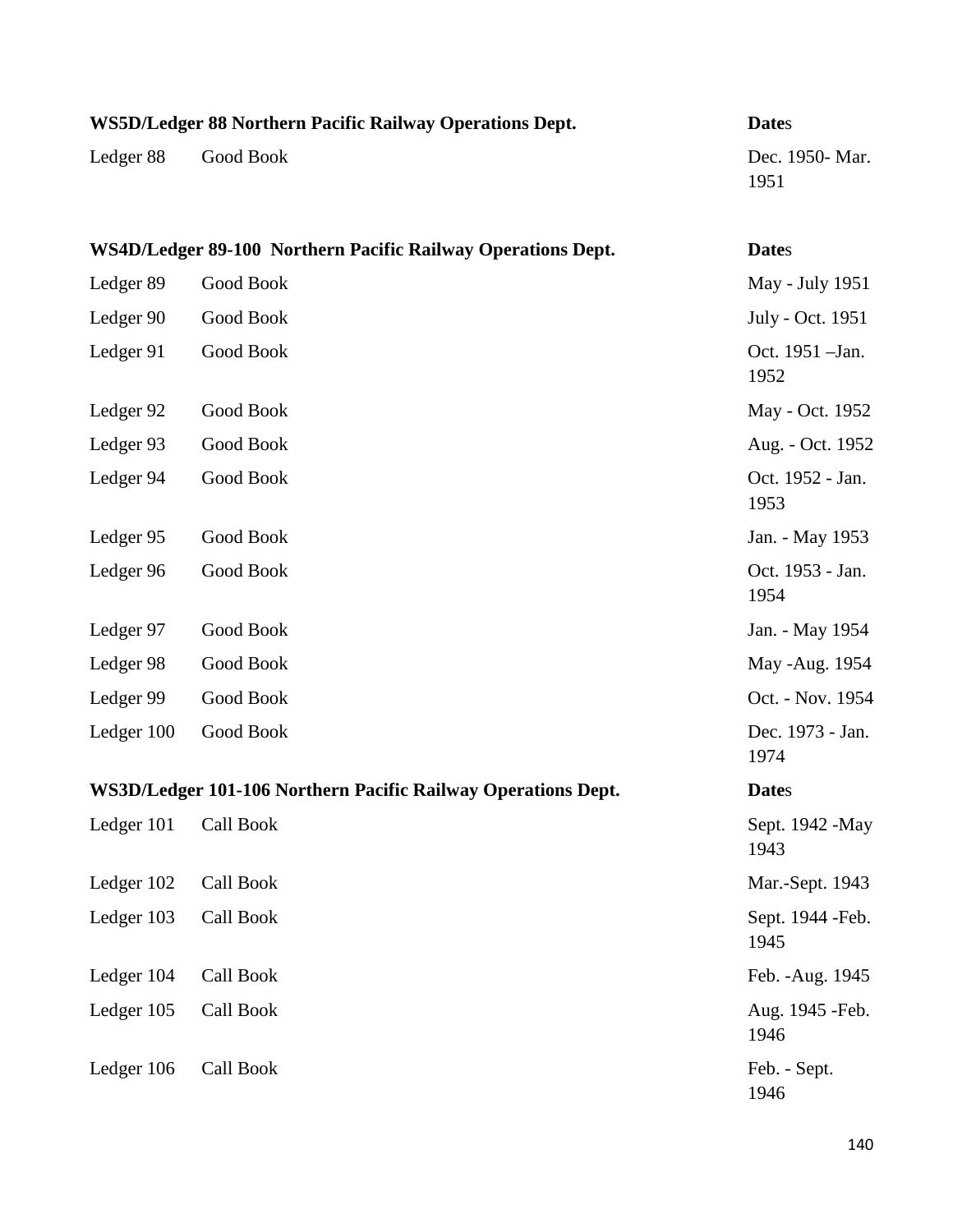| WS3D/Ledger 107-115 Northern Pacific Railway Operations Dept.   |                                                                                                      | <b>Dates</b>                 |
|-----------------------------------------------------------------|------------------------------------------------------------------------------------------------------|------------------------------|
| Ledger 107                                                      | Call Book                                                                                            | Jan. - Oct. 1950             |
| Ledger 108                                                      | Call Book                                                                                            | Oct. 1950 - July<br>1951     |
| Ledger 109                                                      | Call Book                                                                                            | July 1951- Apr.<br>1952      |
| Ledger 110                                                      | Call Book                                                                                            | Apr. - Dec. 1952             |
| Ledger 111                                                      | Call Book                                                                                            | Dec. 1952 - Aug.<br>1953     |
| Ledger 112                                                      | Call Book                                                                                            | May - July 1953              |
| Ledger 113                                                      | Call Book                                                                                            | July 1953 - May<br>1954      |
| Ledger 114                                                      | Call Book                                                                                            | Apr. - Dec. 1954             |
| Ledger 115                                                      | Call Book                                                                                            | Feb. - July 1964             |
| WS3L/Ledger 120 Northern Pacific Railway Engineering Department |                                                                                                      | <b>Dates</b>                 |
| Ledger 120                                                      | Northern Pacific Standard Plans Ballast and Track Work<br>Division Storekeeper                       | Sept. 1913 - June<br>1960    |
| <b>WS3L/Ledger 121-126 Unions and Organizations</b>             |                                                                                                      | <b>Dates</b>                 |
| Ledger 121                                                      | Brotherhood of Railroad Trainmen, National Park<br>Lodge No. 295, attendance register (MR1286)       | July 1908 - Jan.<br>21, 1916 |
| Ledger 122                                                      | Brotherhood of Railroad Trainmen, National Park<br>Lodger No. 295, attendance register (MR1281)      | Jan. 1916 - June<br>1930     |
| Ledger 123                                                      | Brotherhood of Railroad Trainmen, National Park<br>Lodger No. 29, attendance register (MR1282)       | Sept. 1930 -<br>Aug. 1947    |
| Ledger 124                                                      | Brotherhood of Railroad Trainmen, National Park<br>Lodger No. 295, attendance register (MR1283)      | Sept. 1947 –<br>May 1971     |
| Ledger 125                                                      | Brotherhood Locomotive Engineers, National Park<br>Division 232, meeting minutes (1994.022.0003)     | Mar. 1913 - Jan.<br>1921     |
| Ledger 126                                                      | Brotherhood Locomotive Engineers, National Park<br>Division No. 232, meeting minutes (1994.022.0003) | Feb. 1913 - Jan.<br>1931     |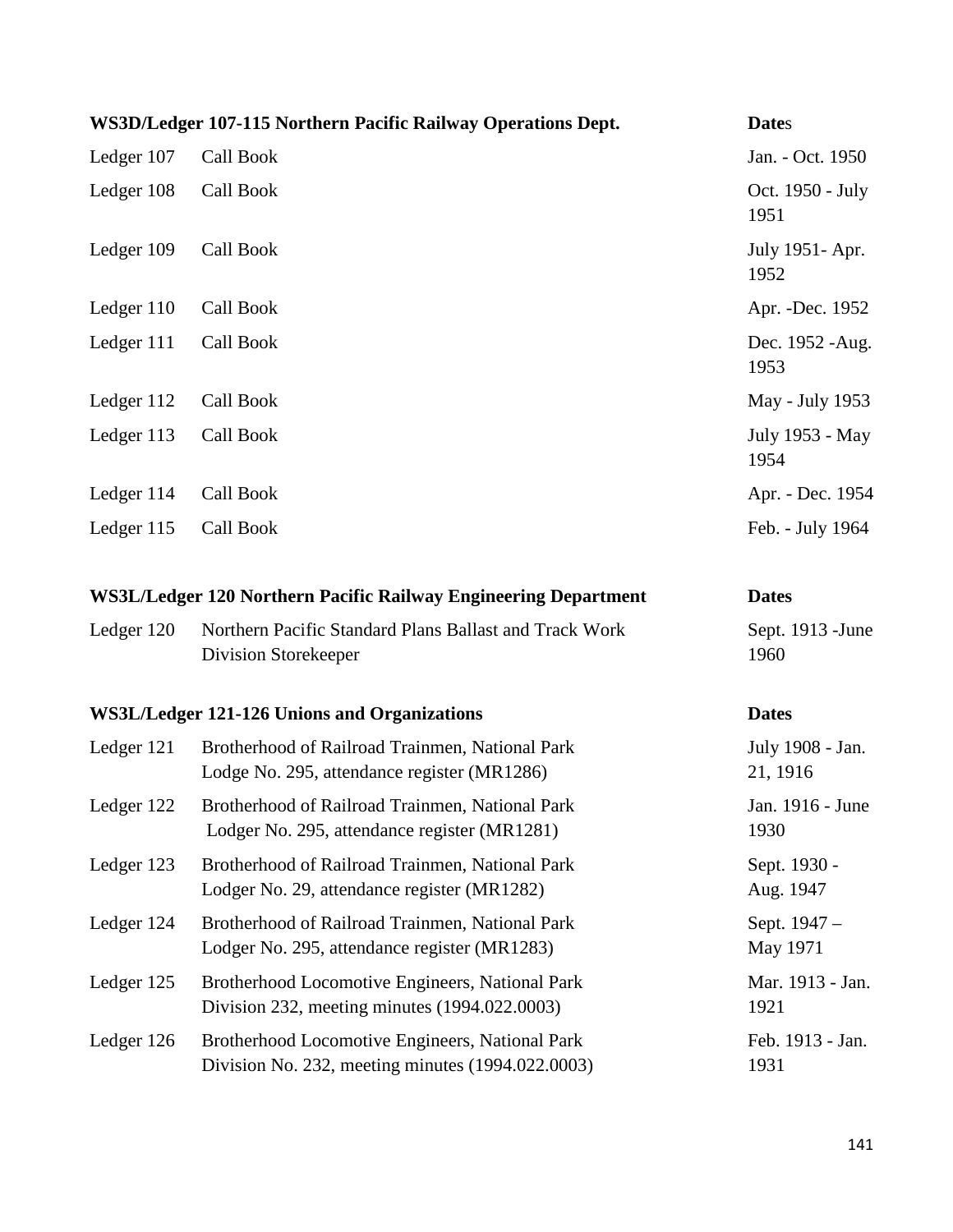#### **WS3L/Ledger 127-132 Unions and Organizations Dates**

# Ledger 127 Brotherhood Locomotive Engineers, National Park Jan. 1941 - May Division No. 232, meeting minutes (1994.022.0003) 1949 Ledger 128 Brotherhood Locomotive Engineers, National Park July 1949 -Division No. 232, meeting minutes (1994.022.0003) Sept. 1967 Ledger 129 Order of Railway Conductors and Brakemen July 1965 - Mar.  $(0.R.C. \& B.)$ , meeting minutes 1969 Ledger 130 Brotherhood Locomotive Engineers, National Park Jan. 1957-Mar. Division 232, account ledger 1969 Ledger 131 Membership and Policy Register of National Park Lodge Oct. 1894 - Feb. No. 295 Brotherhood of Railway Trainmen membership records 1915 Ledger 132 Brotherhood of Locomotive Engineers, National Park Sept. 1883 – Division No. 232, meeting minutes (1994.022.0003) Aug. 1890 **WS5L/Ledger 133-134 Unions and Organizations Dates** Ledger 133 Brotherhood of Railroad Trainmen, National Park Lodge Nov. 1940 -No. 295, meeting minutes Apr. 1951 Ledger 134 Brotherhood of Railroad Trainmen, National Park Lodge Apr. 1951 -No. 295, meeting minutes Nov. 1955 **WS7D/Ledger 135-136 Northern Pacific Railway Maintenance-of-Way Dept. Dates**  Ledger 135 Yellowstone Maintenance, Section 26-46, Maintenance- Jan. 1952 of-Way Department daily gang report Ledger 136 Rocky Mountain Maintenance, B&B Coals, Maintenance- Sept. 1952 of- Way Department daily gang report **WS6D/Ledger 137-138, WS2L/Ledger 139 Northern Pacific Railway Dates Maintenance-of-Way Dept.**

- Ledger 137 Rocky Mountain Maintenance, B&B Coals, Maintenance- July 1953 of -Way Department daily gang report Ledger 138 Rocky Mountain Maintenance, Section 2-20, Fire Patrol, Oct. 1953 Maintenance- of-Way Department daily gang report Ledger 139 Yellowstone Maintenance board rolls Dec. - Jan. 1954
	- 142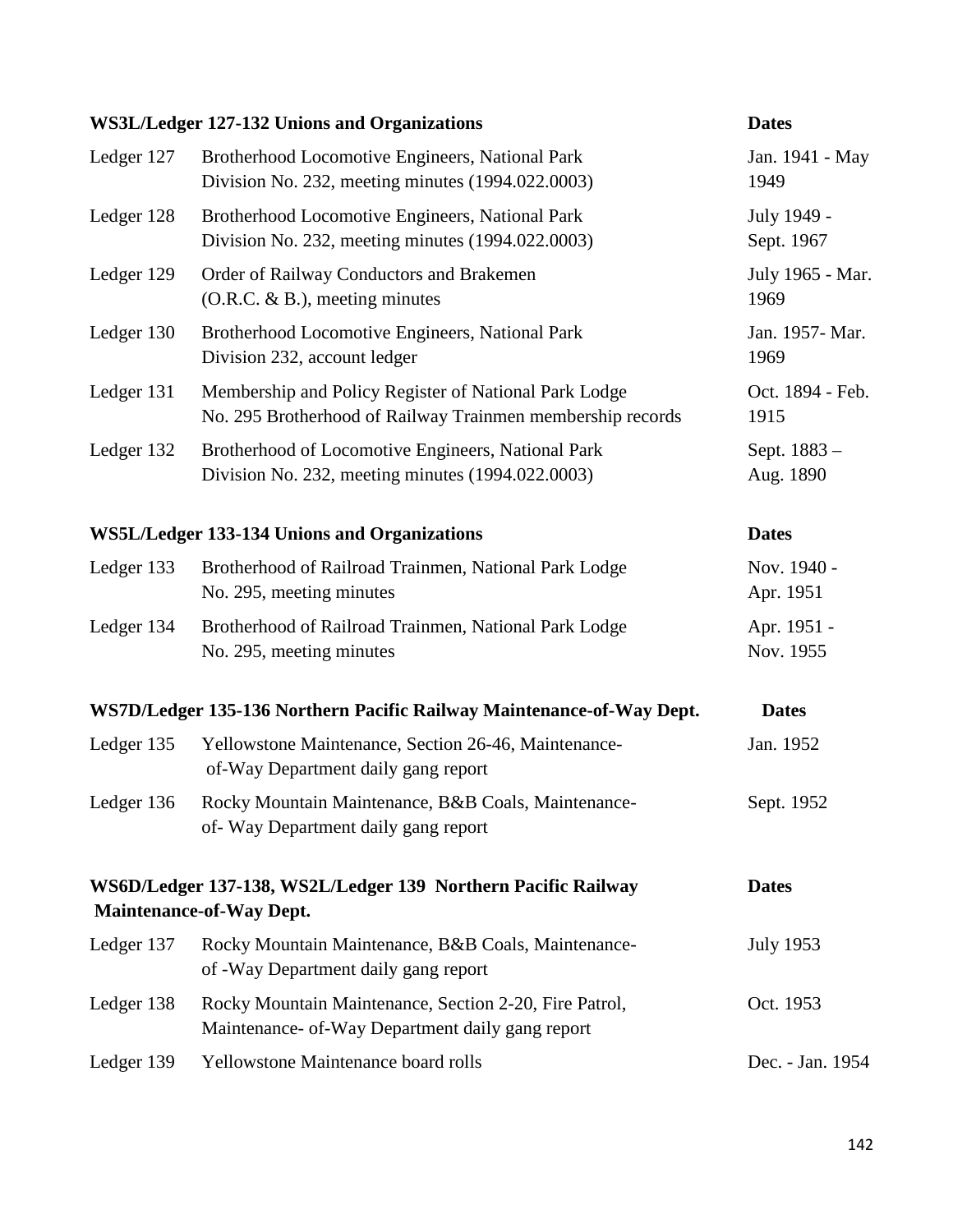|                  |         | WS2L/Ledger 140-144 Northern Pacific Railway Employees/Payroll Dept.                         | <b>Dates</b> |
|------------------|---------|----------------------------------------------------------------------------------------------|--------------|
| Ledger 140       |         | Northern Pacific Railway employees records includes: surname,<br>file#, occupation, location | 1888 - 1902  |
| Ledger 141       |         | Northern Pacific Railway employees records includes: surname,<br>file#, occupation, location | 1902 - 1925  |
| Ledger 142       |         | Northern Pacific Railway employees records includes: surname,<br>file#, occupation, location | 1917 - 1930  |
| Ledger 143       |         | Northern Pacific Railway employees records includes: surname,<br>file#, occupation, location | 1917-1930    |
| Ledger 144       |         | Northern Pacific Railway employees records includes: surname,<br>file#, occupation, location | not dated    |
|                  |         | <b>SERIES 14 OBJECTS</b>                                                                     |              |
| <b>Locations</b> |         | Item (Accession# or other #)                                                                 | <b>Dates</b> |
|                  |         | Note: As additional objects are cataloged the finding aid will be updated                    |              |
| <b>MSS</b>       |         | Museum Shop and Storage                                                                      |              |
| <b>EXH</b>       | Exhibit |                                                                                              |              |
| <b>MGD</b>       |         | Main Garage Display                                                                          |              |
|                  |         | <b>MML</b> Main Museum Lot                                                                   |              |
|                  |         | <b>MMB</b> Main Museum Building                                                              |              |
| <b>Locations</b> |         | <b>Northern Pacific Railway Objects</b>                                                      | <b>Dates</b> |
| <b>MSS</b>       |         | Northern Pacific Railway crucible, metal container (1978.108.0001)                           |              |
| <b>MSS</b>       |         | Northern Pacific Railway lantern, John Lambert (1981.314.0001)                               |              |
| <b>MSS</b>       |         | Northern Pacific Railway, Big Timber Section, angle bar drill,<br>(1983.379.0001)            | 1955         |
| <b>EXH</b>       |         | Northern Pacific Railway visor green cardstock (1984.384.0006)                               |              |
| <b>EXH</b>       |         | Northern Pacific Railway bread and butter dish (1985.301.0001)                               |              |
| <b>EXH</b>       |         | Northern Pacific Railway oval sauce dish (1985.301.0002)                                     |              |
| <b>EXH</b>       |         | Northern Pacific Railway oval platter (1985.301.0003)                                        |              |
| <b>EXH</b>       |         | Northern Pacific Railway cup and saucer, bouillon cup (1985.301.0004)                        |              |
| <b>EXH</b>       |         | Northern Pacific Railway drinking glass (1985.301.0005)                                      |              |
| <b>EXH</b>       |         | Northern Pacific Railway oval platter (1985.301.0006)                                        |              |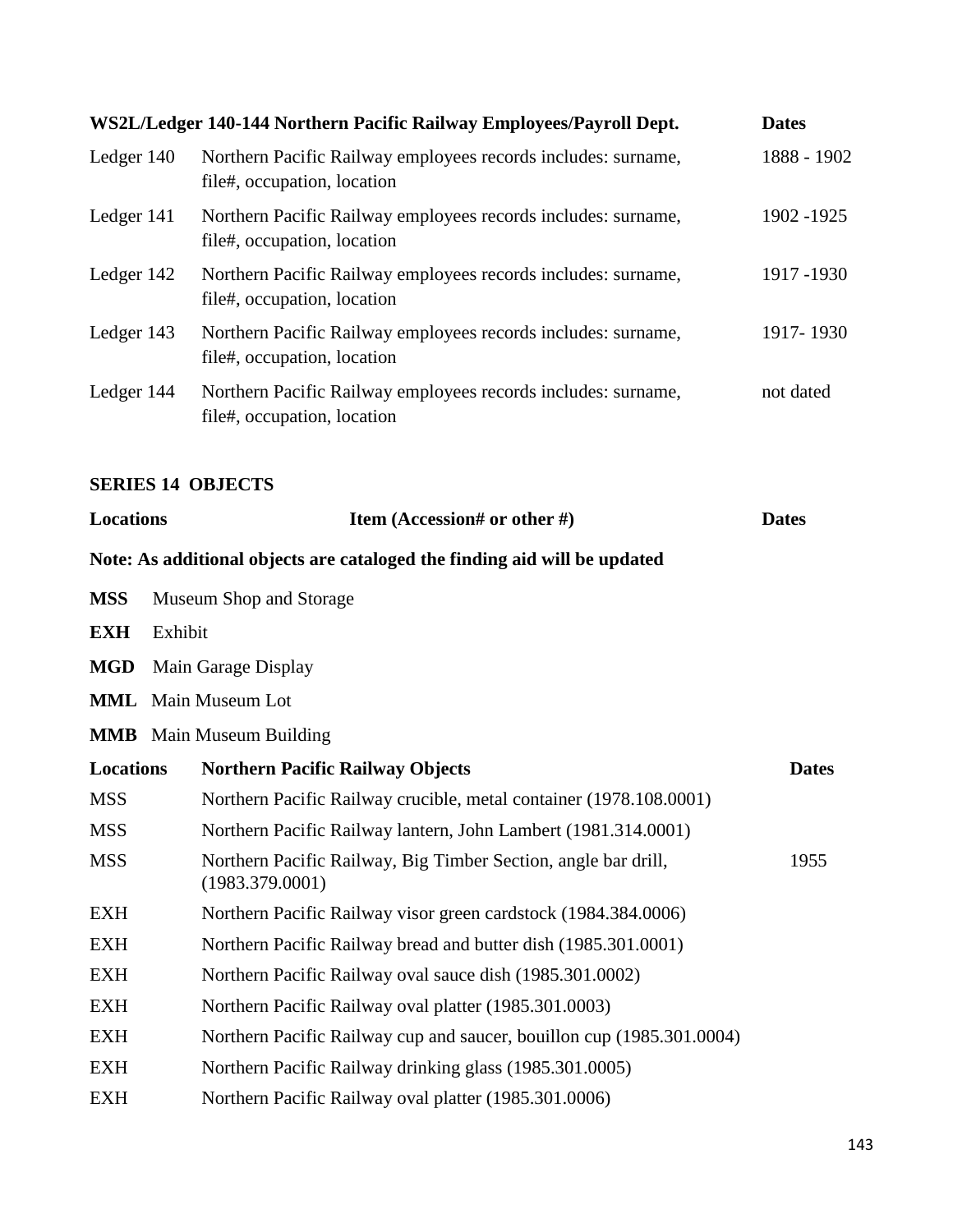| <b>Locations</b> | <b>Northern Pacific Railway Objects</b>                                                       | <b>Dates</b> |
|------------------|-----------------------------------------------------------------------------------------------|--------------|
| <b>MSS</b>       | Northern Pacific Railway food cover (1985.301.0007)                                           | 1954         |
| <b>MSS</b>       | Northern Pacific Railway square ashtray (1985.301.0008)                                       |              |
| <b>EXH</b>       | Northern Pacific Railway model trains (1985.301.0009-0010)                                    |              |
| <b>MSS</b>       | Northern Pacific Railway passenger car headrest cover (1985.301.0011, 001b)                   |              |
| <b>EXH</b>       | Northern Pacific Railway lantern piece (1985.301.0013)                                        | 1913         |
| <b>EXH</b>       | Northern Pacific Railway Ring Binder, five-ring (1985.301.001)                                |              |
| <b>EXB</b>       | Northern Pacific Railway, North Coast Limited waiter's patch (1985.301.0020)                  |              |
| <b>MSS</b>       | Northern Pacific Railway paper place mats (1985.301.0023-0024)                                |              |
| EXH, MSS         | Northern Pacific Railway, Traveler's Rest napkin (1985.301.0025-26)                           |              |
| <b>EXH</b>       | Northern Pacific Railway paper place mat (1985.301.0027)                                      |              |
| <b>MSS</b>       | Northern Pacific Railway ID tag (1985.301.0028)                                               |              |
| <b>MSS</b>       | Northern Pacific Railway brass button covers (1985.301.0029-30)                               |              |
| EXH, MSS         | Northern Pacific Railway, card decks (1985.301.0035-36)                                       |              |
| <b>MMB</b>       | Northern Pacific Railway wastebasket, paper (1985.301.0037)                                   |              |
| <b>MSS</b>       | Northern Pacific Railway dinnerware cup (1985.301.0054)                                       |              |
| <b>MSS</b>       | Northern Pacific Railway dinnerware saucer (1985.301.0055)                                    |              |
| <b>MSS</b>       | Northern Pacific Railway dinnerware plates (1985.301.0056-0057)                               |              |
| <b>MSS</b>       | Northern Pacific Railway, Vista-Dome North Coast Limited, paper chef's<br>hat (1985.301.0058) |              |
| <b>MSS</b>       | Northern Pacific Railway white linen napkin (1985.301.0069)                                   |              |
| <b>EXH</b>       | Northern Pacific Railway, International Silver Co. sugar bowl<br>(1985.301.0070)              |              |
| <b>EXH</b>       | Northern Pacific Railway, International Silver Co. coffeepot<br>(1985.301.0072)               |              |
| EXH              | Northern Pacific Railway, International Silver Co. sugar bowl<br>(1985.301.0073)              |              |
| EXH              | Northern Pacific Railway, International Silver Co. syrup pitcher<br>(1985.301.0078)           |              |
| <b>MSS</b>       | Northern Pacific Railway glass ashtray (1985.301.0080)                                        |              |
| <b>MSS</b>       | Northern Pacific Railway card deck (1985.301.0083)                                            |              |
| <b>MSS</b>       | Northern Pacific Railway white potholder (1985.301.0084)                                      |              |
| <b>MSS</b>       | Northern Pacific Railway gold button (1985.301.0086)                                          |              |
| <b>MSS</b>       | Northern Pacific Railway gold button covers (1985.301.0087-0088)                              |              |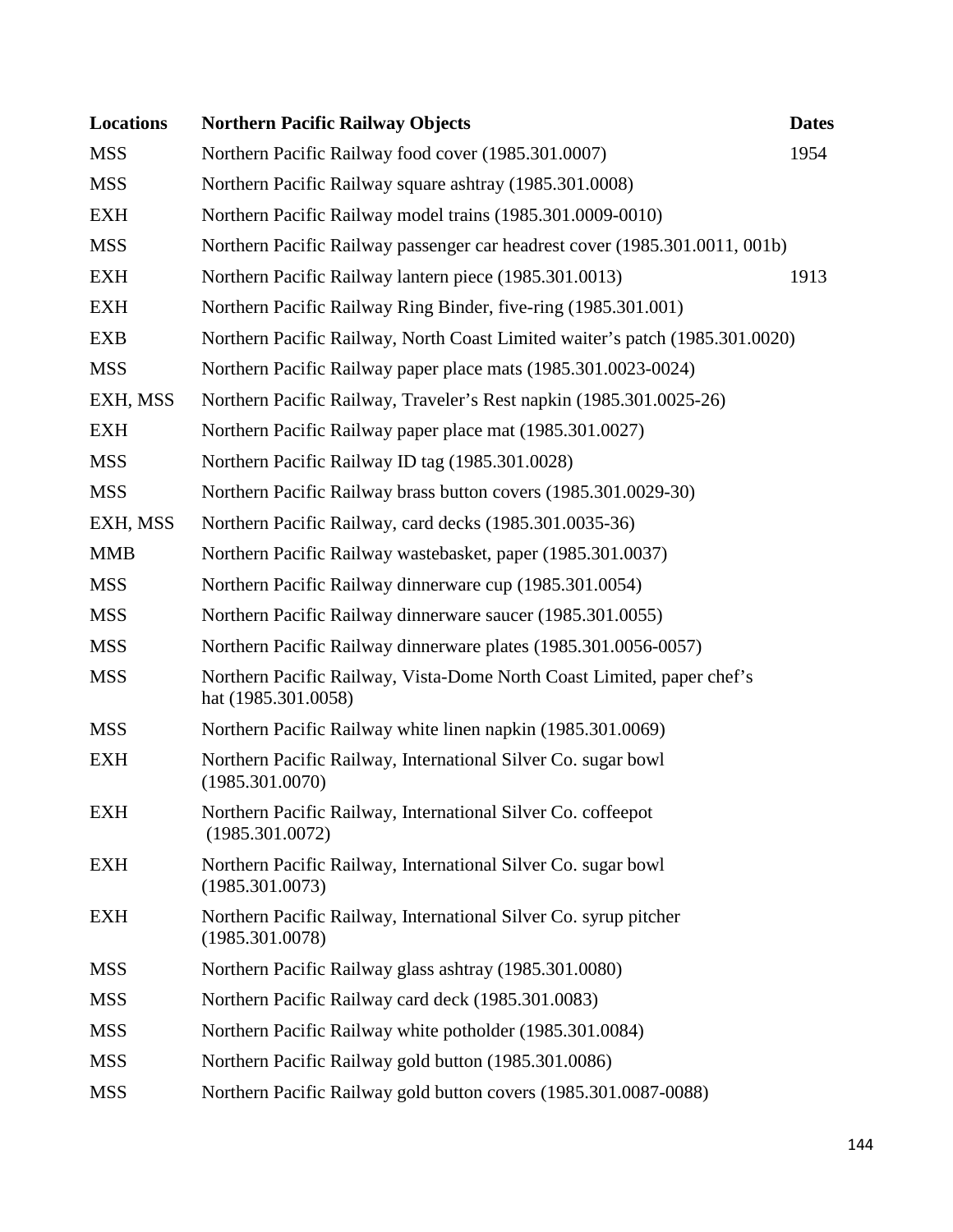| <b>Locations</b> | <b>Northern Pacific Railway Objects</b>                                                    | <b>Dates</b> |
|------------------|--------------------------------------------------------------------------------------------|--------------|
| <b>MSS</b>       | Northern Pacific Railway gold button (1985.301.0089)                                       |              |
| <b>MSS</b>       | Northern Pacific Railway star-shaped brass pin (1985.301.0090)                             |              |
| <b>MSS</b>       | Northern Pacific Railway souvenir, Grand Canyon from Artist Point<br>(1985.301.0091)       |              |
| <b>MSS</b>       | Northern Pacific Railway yellow pencils (1985.301.0092-0095)                               |              |
| <b>MSS</b>       | Northern Pacific Railway, North Coast Limited straw<br>(1985.301.0097)                     |              |
| <b>MSS</b>       | Northern Pacific Railway blue and red ink pens (1985.301.0098-0099)                        |              |
| <b>MSS</b>       | Northern Pacific Railway lantern (1987.008.0001)                                           | 1921-1923    |
| <b>MSS</b>       | Northern Pacific Railroad plate (1987.037.0009)                                            |              |
| <b>MSS</b>       | Northern Pacific Railway silver button cover (1992.010.0003)                               |              |
| <b>MSS</b>       | Northern Pacific Railway Terminal 95 Co. silver badge (1992.010.0004)                      |              |
| <b>MSS</b>       | Northern Pacific Railway brakeman's uniform, cap, vest, coat, pants<br>$(1992.029.0002-6)$ |              |
| <b>MSS</b>       | Northern Pacific Railway button covers (1993.117.0009-10)                                  |              |
| <b>MSS</b>       | Northern Pacific Railway ID plates, John Craig (1993.117.0011)                             |              |
| <b>MSS</b>       | Northern Pacific Railway identification pendant, John Craig (1993.117.0013)                |              |
| <b>EXH</b>       | Northern Pacific Railway (used on), Templstiks (1993.117.0014)                             |              |
| <b>MSS</b>       | Northern Pacific Railway oval plate (1995.030.0004)                                        |              |
| <b>MSS</b>       | Northern Pacific Railway wood frame trade symbol (1997.002.0001)                           |              |
| <b>MSS</b>       | Northern Pacific Railway oval plate (1995.030.0010)                                        |              |
| <b>MSS</b>       | Northern Pacific Railway brown toy train (1996.025.0005)                                   |              |
| <b>MSS</b>       | Northern Pacific Railway black toy train (1996.025.0010)                                   |              |
| <b>MSS</b>       | Northern Pacific Railway gold label (2006.010.0001)                                        |              |
| <b>MSS</b>       | Northern Pacific Railway black tin oilcan (2007.029.0002)                                  |              |
| <b>MSS</b>       | Northern Pacific Railway circular sign (2007.029.0006)                                     |              |
| <b>MSS</b>       | Northern Pacific Railway poster, from oil painting by Gustav Krollman,<br>(2007.029.0038)  |              |
| <b>MSS</b>       | Northern Pacific Railway color poster by Jessamine Spear Johnson<br>(2007.029.0039)        |              |
| <b>MSS</b>       | Northern Pacific Railway poster by Leslie Ragan (2007.029.0040)                            |              |
| <b>MSS</b>       | Northern Pacific Railway train poster (2007.029.0041)                                      |              |
| <b>MSS</b>       | Northern Pacific Railway North Coast limited poster (2007.029.0042)                        |              |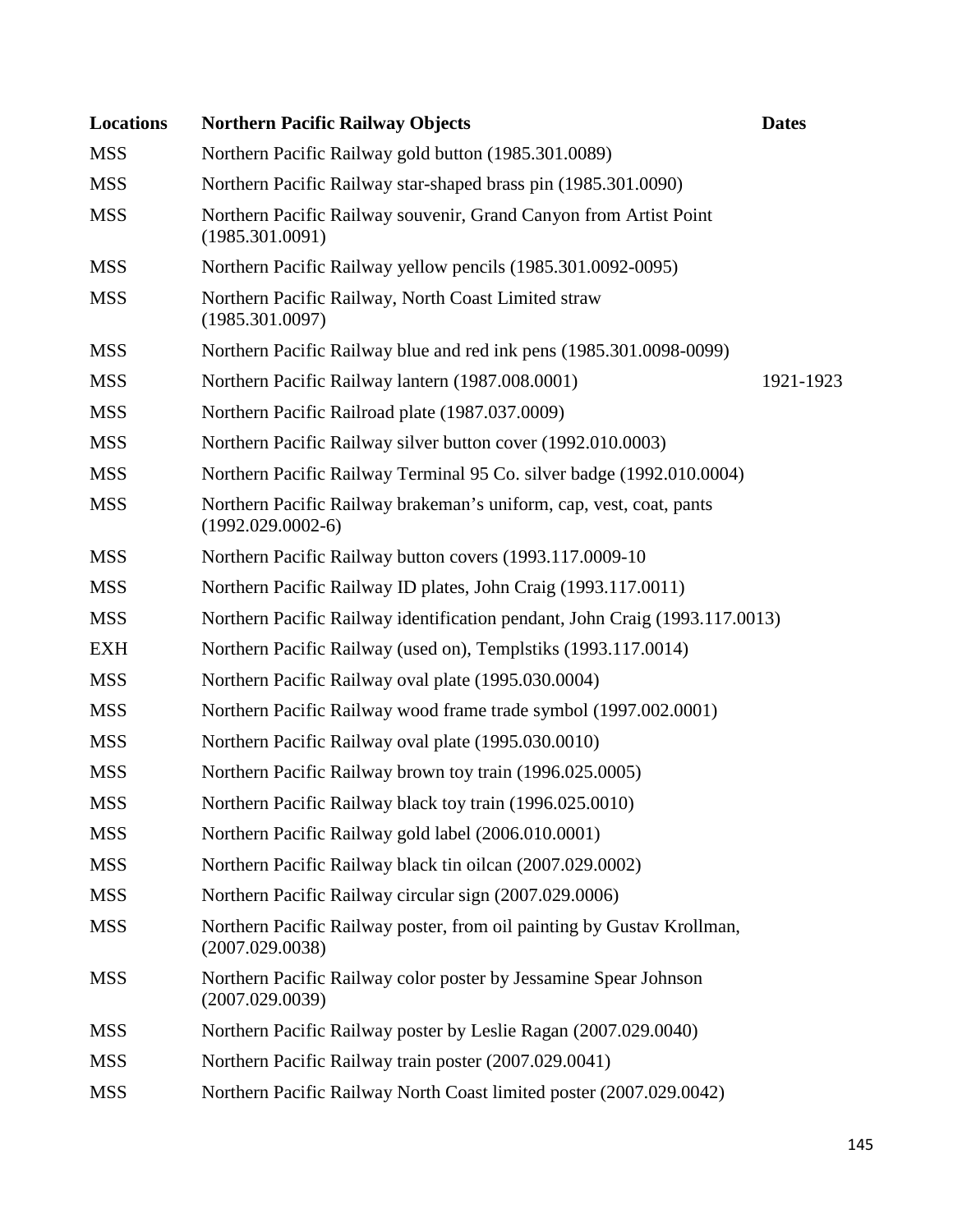| <b>Locations</b> | <b>Northern Pacific Railway Objects</b>                                          | <b>Dates</b> |
|------------------|----------------------------------------------------------------------------------|--------------|
| <b>MSS</b>       | Northern Pacific Railway, North Coast Limited cigar bands<br>(2007.049.0001)     |              |
| <b>MSS</b>       | Brass air brake handles (2012.0007.0001 and 0020)                                |              |
| <b>MSS</b>       | Northern Pacific Railway North Coast Limited matchbook (2012.007.0021)           |              |
| <b>MSS</b>       | Northern Pacific Railway potholder, cooking utensil, (2012.007.0022)             |              |
| <b>MSS</b>       | Northern Pacific Railway, North Coast Limited patch (2012.007.0024)              |              |
| <b>EXH</b>       | Ticket punch (2012.019.0001)                                                     |              |
| <b>MSS</b>       | Big Electric 6 lantern (2012.019.0001)                                           | 1933         |
| <b>MSS</b>       | Northern Pacific Railway telephone (2015.036.0001)                               |              |
| <b>MSS</b>       | Northern Pacific Railway mug, made by Whistles-top (2015.058.0002)               |              |
| <b>MSS</b>       | Northern Pacific Railroad model trains (2016.006.0001-0008)                      |              |
| <b>MSS</b>       | Northern Pacific Railway pocket size notebook (2013.020.0011)                    |              |
| <b>MSS</b>       | Northern Pacific Railway pin (2014.014.0001)                                     |              |
| <b>EXH</b>       | Northern Pacific Railway telegraph sounder and key (FIC2013.999.0002) 1978       |              |
| <b>MSS</b>       | Northern Pacific Railway black vest, worn by HA Campbell<br>(FIC2013.999.0008)   | 1952         |
| <b>MSS</b>       | Northern Pacific Railway oil can (FIC2015.999.0007)                              |              |
| <b>MSS</b>       | Northern Pacific Railway dish (FIC2017.999.0005-0008)                            |              |
| <b>MSS</b>       | Northern Pacific Railway metal sign (MR008)                                      |              |
| MSS R1           | Northern Pacific Railway ticket office telephone (1979.124.0003)                 | 1941         |
| <b>MSS</b>       | Northern Pacific Railway steam engine acrylic painting (MR1301)                  | 1970s        |
| <b>EXH</b>       | Northern Pacific caboose model made of plywood and poplar<br>(1999.015.0001)     | 1999         |
| <b>MSS</b>       | Northern Pacific brakeman's cap worn by Charlie Burns<br>(1988.056.0001)         |              |
| <b>MSS</b>       | Oil painting of Northern Pacific Railway train by Node Edison<br>(1994.027.0001) |              |
| <b>MSS</b>       | Northern Pacific tracks on board (1996.025.0011)                                 |              |
| MSS O8           | Northern Pacific Railway visor green cardstock (MR1321)                          |              |
| MSS G42          | Northern Pacific Vista Dome drinking straw (MR1325)                              |              |
| MSS G42          | Northern Pacific Railway black pencils (1996.006.0001-2)                         |              |
| MSS G42          | Northern Pacific Railway red pencil (1996.006.0003)                              |              |
| MSS G42          | Northern Pacific Railway green pencil (MR1327)                                   |              |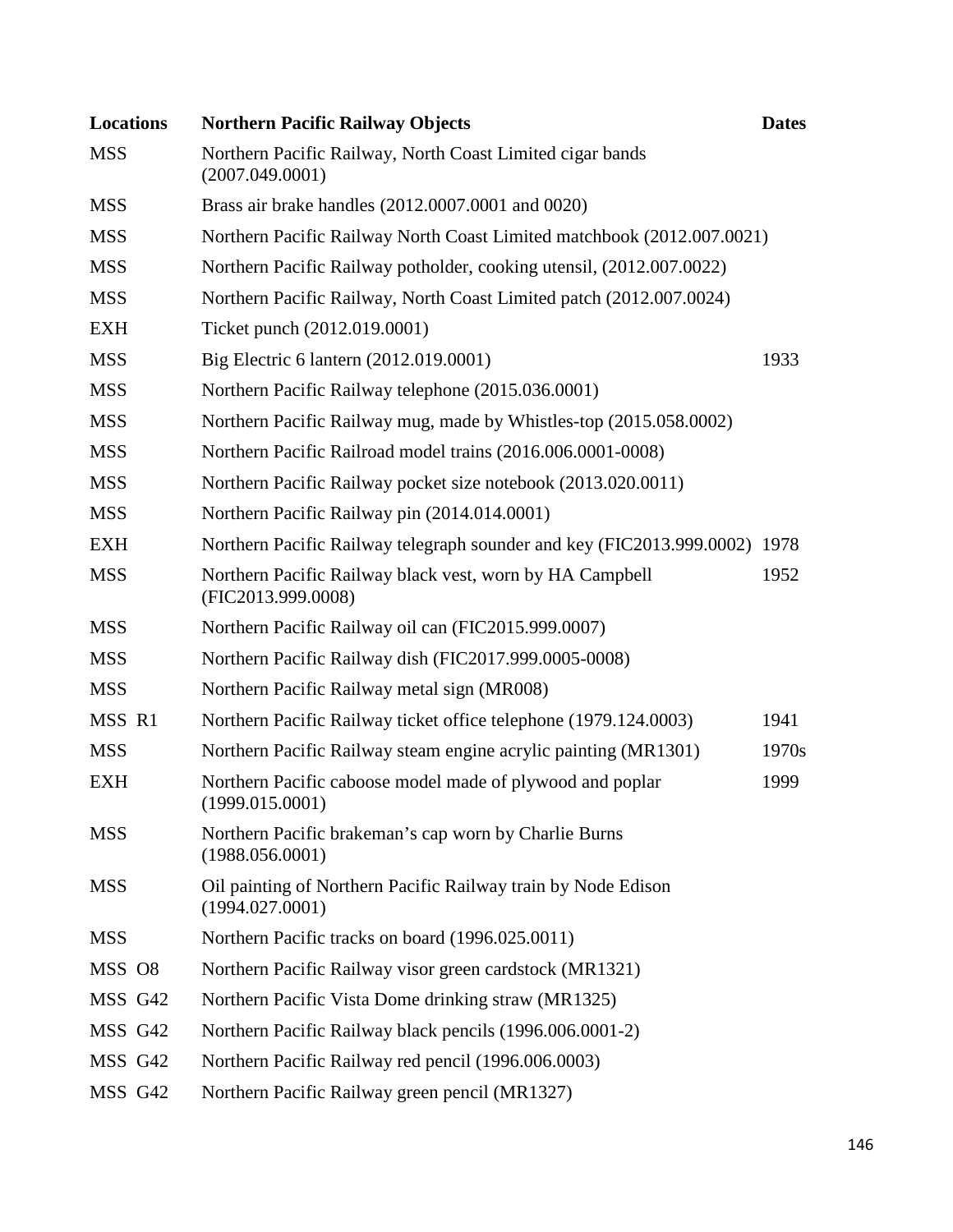| <b>Locations</b> | <b>Northern Pacific Railway Objects</b>                                                       | <b>Dates</b> |
|------------------|-----------------------------------------------------------------------------------------------|--------------|
| MSS G42          | Northern Pacific Railway red ballpoint pen (MR1328)                                           |              |
| MSS G4           | Northern Pacific Railway handmade clipper, (MR1330)                                           |              |
| <b>MSS</b>       | Northern Pacific Railway round lapel pin (FIC2016.999.0002)                                   |              |
| $EXH$ (ML)       | Northern Pacific Railway telegraph key and sounder (1995.030.0006)                            |              |
| <b>MSS</b>       | Northern Pacific Railway iron sign (MR1292)                                                   |              |
| MSS G21          | Northern Pacific Railway custom painted toy engine, black diesel<br>(MR1365)                  |              |
| <b>EXH</b>       | Northern Pacific Vista Dome toy model train, 4-piece green and white<br>(MR1366)              | 1958         |
| MSS G21          | Northern Pacific Vista Dome North Coast Ltd toy model boxcar<br>(MR1382)                      |              |
| MSS G21          | Northern Pacific toy model boxcar (MR1383)                                                    |              |
| MSS G21          | Northern Pacific toy model coal car (MR1384)                                                  |              |
| MSS G21          | Northern Pacific toy model oil car (MR1385)                                                   |              |
| MSS G21          | Northern Pacific toy model engine (MR1386)                                                    |              |
| MSS G21          | Northern Pacific toy model flatbed car (MR1387)                                               |              |
| MSS G21          | Northern Pacific Route of the Vista Dome toy model brown boxcar<br>(MR1375)                   |              |
| MSS G21          | Northern Pacific toy model engine (MR1377)                                                    |              |
| MSS G21          | Northern Pacific Vista Dome North Coast Ltd Route toy model boxcar<br>(MR1389)                |              |
| MSS G21          | Northern Pacific Railway toy model engine (MR1394)                                            |              |
| <b>MSS 010</b>   | Northern Pacific Railway brakeman name tag (MR1390)                                           |              |
| MSS O10          | Northern Pacific Railway brakeman name tag welded to clothespin<br>(MR1391)                   |              |
| MSS G19          | Northern Pacific Railway, Stewardess-Nurse Service Another Friendly<br>NP Extra sign (MR1392) | 1956         |
| MSS 010          | Northern Pacific Railway, Maintenance of Way Dept. steel padlock/key<br>(MR1431)              |              |
| MSS 010          | Northern Pacific padlock/key (MR1432)                                                         |              |
| <b>EXH</b>       | Northern Pacific Railway switch signal red and green lights (MR1435)                          |              |
| <b>EXH</b>       | Northern Pacific Railway switch signal red and green lights (MR1436)                          |              |
|                  | Northern Pacific lantern globe with initials NPRR (MR1437)                                    |              |
| G37              | Northern Pacific engine whistle (MR1461)                                                      |              |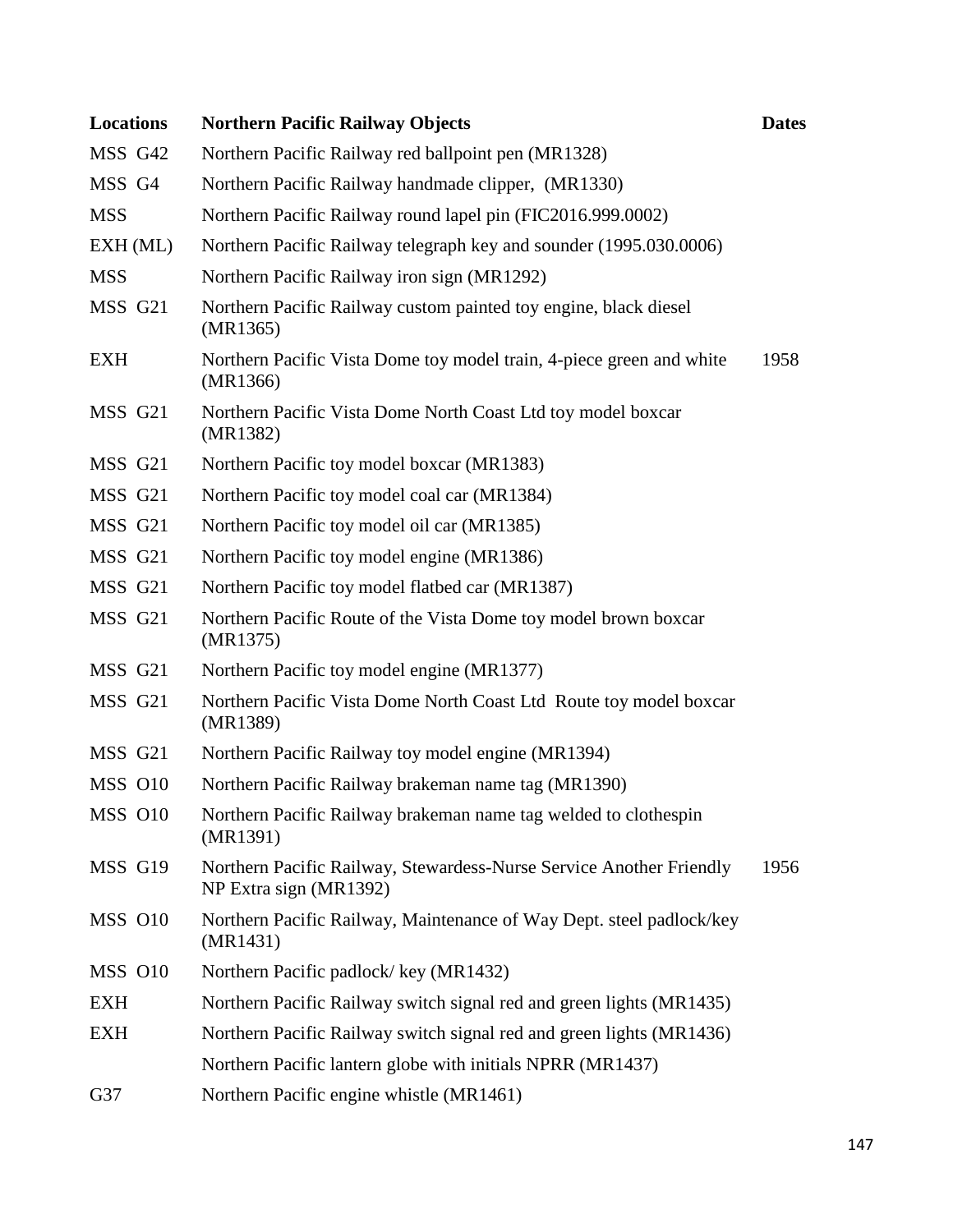| <b>Locations</b> | <b>Northern Pacific Railway Objects</b>                                                    | <b>Dates</b> |
|------------------|--------------------------------------------------------------------------------------------|--------------|
| MSS G32          | Northern Pacific Railway soot bucket with initials NPRY (MR1439)                           |              |
| MSS O7           | Northern Pacific Last Spike badge (MR1473)                                                 | 1983         |
| MSS G28          | Northern Pacific Railway silver coffee pitcher (MR1483)                                    |              |
| MSS G28          | Northern Pacific Railway silver sugar bowl (MR1484)                                        |              |
| <b>EXH</b>       | Northern Pacific Railway 2 brakeman badges (MR1493)                                        |              |
| <b>MSS</b>       | Northern Pacific Railway circular glass dish (MR1495)                                      |              |
| EXH, MSS         | Northern Pacific Railway canvas headrest cover (MR1498)                                    |              |
| MSS G29          | Northern Pacific Railway canvas headrest covers (MR1498-99)                                |              |
| MSS G34          | Northern Pacific Railway pins (MR1533-1534)                                                |              |
|                  | Northern Pacific Railway metal combination wrench (MR1589)                                 |              |
|                  | Northern Pacific Railway, Livingston Shops for the Best Safety Record<br>plaque (MR1627)   | 1968         |
| <b>MSS</b>       | Northern Pacific Railway Vista Dome North Coast Ltd. grey faux leather<br>handbag (MR1607) |              |
| <b>MSS</b>       | Northern Pacific Railway/North Coast Limited hand-painted wood sign<br>(MR1608)            |              |
| <b>MSS</b>       | Framed collage of Northern Pacific map, brochure, pins (MR1609)                            |              |
| MSS G42          | Northern Pacific conductor's black hat (MR1642)                                            |              |
| <b>EXH</b>       | Northern Pacific Railway conductor's uniform, Don Divine, Lloyd Meador<br>(MR1644)         |              |
| MSS G42          | Brakeman black hat, Northern Pacific pin on front (MR1639)                                 |              |
| MSS G39          | Brakeman's uniform includes shirt, vest, jacket and pants (MR1641)                         |              |
| <b>EXH</b>       | Northern Pacific Railway water tank model replica of tank in<br>Drummond, MT (MR1668)      |              |
| EXH              | Northern Pacific framed poster North Coast Limited in the Montana<br>Rockies (MR1650)      |              |
| MSS O7           | Northern Pacific North Coast Limited Ltd., Traveler's Rest Lounge<br>napkin (MR1586)       |              |
| EXH              | Northern Pacific Railway stepstool (MR1402)                                                |              |
|                  | Northern Pacific North Coast Limited travel bag (MR1470)                                   |              |
| <b>MSS</b>       | Northern Pacific North Coast Limited stickers, (2002.009.0012)                             |              |
| MSS G20          | Volt meters, measures milli-amps and DC-amps (MR1346-49)                                   |              |
| MSS G18          | Volt Meter, dark wood box, measures AC (MR1350)                                            | 1898         |
| MSS G18          | Volt Meter, double hinged dark wood box (MR1351)                                           | 1901         |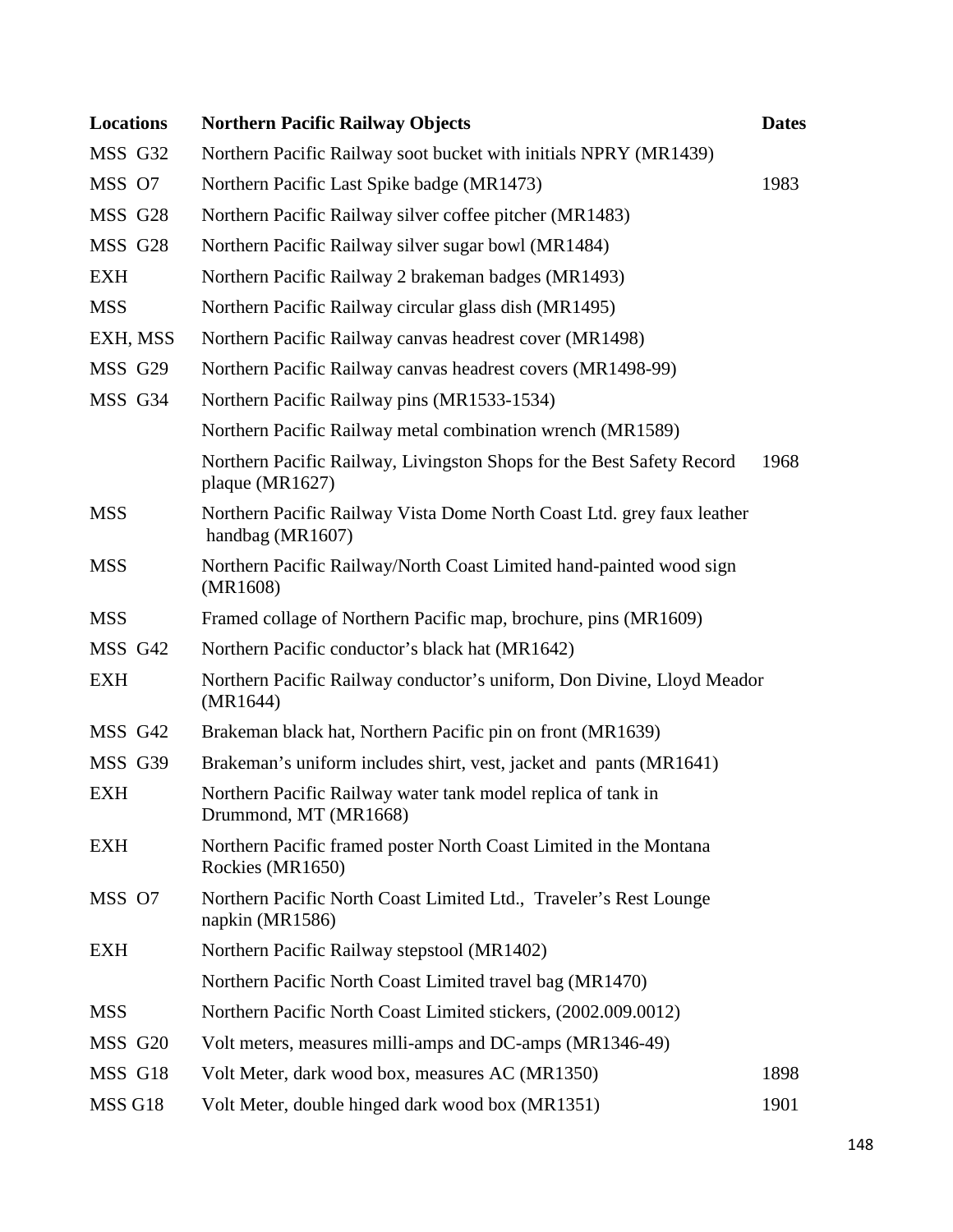| <b>Locations</b>  | <b>Northern Pacific Railway Objects</b>                                                                                              | <b>Dates</b> |
|-------------------|--------------------------------------------------------------------------------------------------------------------------------------|--------------|
| MSS G18           | Volt Meter, doubled hinged dark wood box, measures DC Volts<br>(MR1352)                                                              | 1927         |
| MSS G32           | Pressure Gauge, measures Vac. Pressure (MR1353)                                                                                      |              |
| <b>EXH</b>        | Railroad station box telephone (MR1354)                                                                                              |              |
|                   | HO scale model train tracks (MR1364)                                                                                                 |              |
|                   | Toy model train track, wood ties and 3 metal rails (MR1367)                                                                          |              |
| <b>MSS</b>        | Desk top retirement plaque with BN car and track sitting atop base                                                                   | 1975         |
|                   | (2006.012.0001) George Foltz                                                                                                         |              |
| <b>MSS</b>        | Big Timber Depot telephone and telephone key (1995.030.0005-0006)                                                                    |              |
|                   | Train bell (offsite storage) (2000.023.0001)                                                                                         |              |
| <b>MSS</b>        | Steam engine metal model (2014.018.0001)                                                                                             |              |
| <b>MSS</b>        | "1964 Centennial Train Painting by Lyman Rice (2004.054.0001)                                                                        | 1964         |
| <b>MSS</b>        | Seederer-Kohlbasch Inc. analytical balance jeweled bearings<br>(2004.043.0001)                                                       | 1959         |
| <b>EXH</b>        | Sculpture "The Hogger" by M. Brewster (2005.002.0001)                                                                                |              |
| <b>MSS</b>        | Kerosene lantern (2007.029.0004)                                                                                                     |              |
| <b>MSS</b>        | Adams & Westlake Co. lantern (2007.029.0005)                                                                                         |              |
| <b>MSS</b>        | Brake lever (2013.014.0018)                                                                                                          |              |
| <b>MSS</b>        | Lantern 99 Railroad & CT Ham MFG Co. (2015.058.0009)                                                                                 |              |
| <b>MSS</b>        | Oil Tanker car model toy (2016.006.0009)                                                                                             |              |
| <b>EXH</b>        | Red felt pennant with drawing of Livingston Depot and ticket office<br>on the trackside view (2016.024.0001)                         |              |
| <b>EXH</b>        | Train order hoop (FIC2015.999.0009)                                                                                                  |              |
| <b>MSS</b>        | Lantern, Adlake (FIC2015.999.0013)                                                                                                   |              |
| <b>EXH</b>        | Livingston Depot felt pennant (MR009)                                                                                                |              |
| MSS G4            | Oak wall telephone (MR019 or 1995.030.0005)                                                                                          |              |
| MSS O3            | Gate Door, fir gate (MR029)                                                                                                          |              |
| MSS <sub>G6</sub> | Rubber stamp, Helena, MT (MR1344)                                                                                                    | Pre-1960     |
| MSS <sub>G6</sub> | Rubber stamp, Pay to the Order of First Security Bank/Livingston<br>Montana/For Deposit                                              | Pre-1960     |
| MSS G6            | Rubber stamp Pay to the Order of First Security Bank/Livingston<br>Montana For Deposit Only/National Railroad Passenger Corp (MR135) | Pre-1960     |
|                   | Rubber stamp, Only/National Railroad Passenger Corp (MR135)                                                                          |              |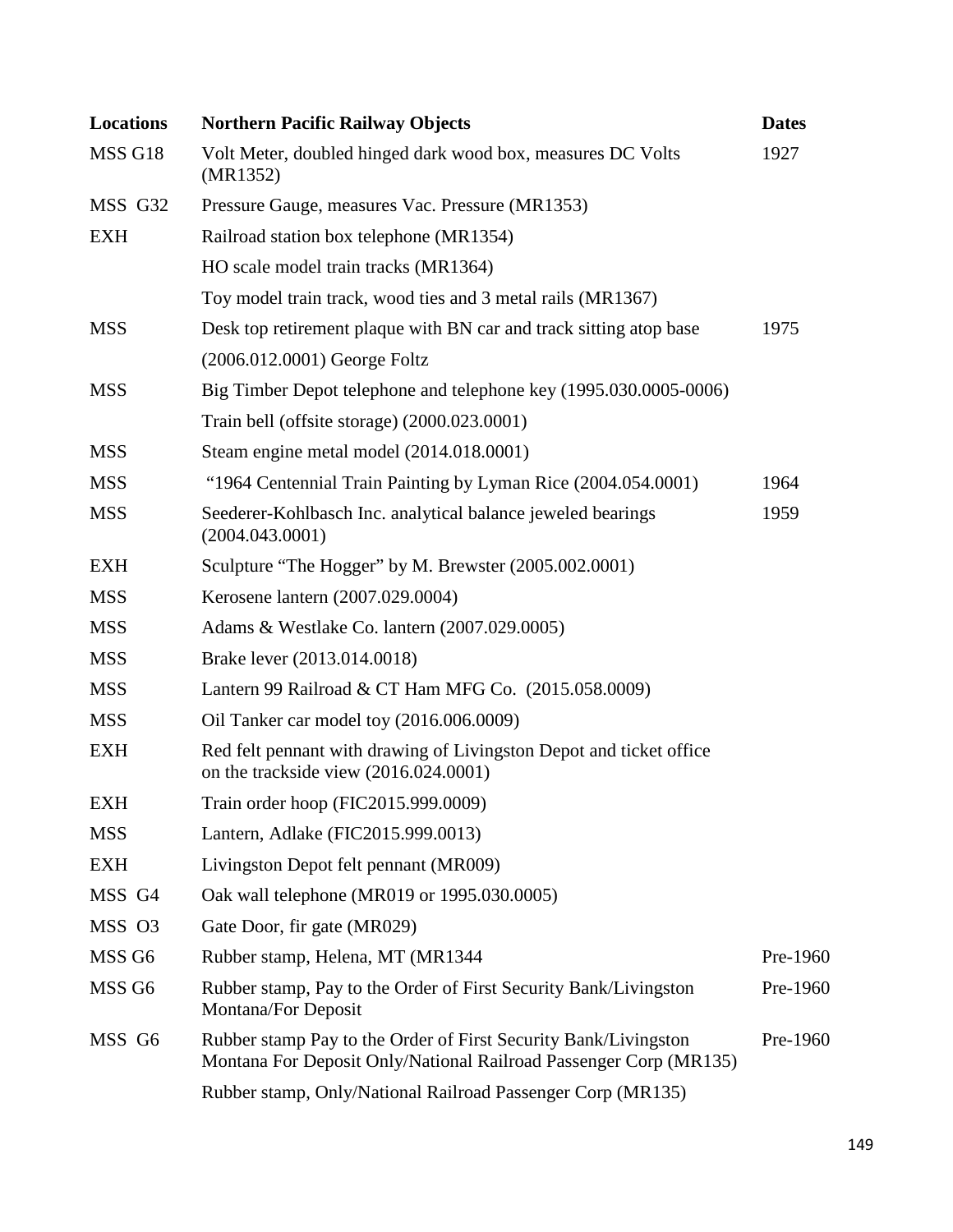| <b>Locations</b> | <b>Northern Pacific Railway Objects</b>                                 | <b>Dates</b> |
|------------------|-------------------------------------------------------------------------|--------------|
| MSS G6           | Rubber stamp, Released to Billings (MR083)                              | Pre-1960     |
| MSS G6           | Rubber stamp, Gov. Req. ________ (MR085)                                | Pre-1960     |
| MSS G6           | Rubber stamp, Exchange (MR086)                                          | Pre-1960     |
| MSS G6           | Rubber stamp, Baggage Charge 35 cents (MR087)                           | Pre-1960     |
| MSS G6           | Rubber stamp, Cancelled (MR089)                                         | Pre-1960     |
| MSS G6           | Rubber stamp, Coach $-6$ months (MR090)                                 | Pre-1960     |
| MSS G6           | Rubber stamp, R.E. BENNETT (MR091)                                      | Pre-1960     |
| MSS G6           | Rubber stamp, ESCORT (MR092)                                            | Pre-1960     |
| MSS G6           | Rubber stamp, REMAINS (MR093)                                           | Pre-1960     |
| MSS G6           | Rubber stamp, COPY (MR094)                                              | Pre-1960     |
| MSS G6           | Rubber stamp, $1st Class (MR095)$                                       | Pre-1960     |
| MSS G6           | Rubber stamp, Released to Butte (MR096)                                 | Pre-1960     |
| MSS G6           | Rubber stamp, PAID BY CHECK (MR097)                                     | Pre-1960     |
| MSS G6           | Rubber stamp, Family Plan (MR098)                                       | Pre-1960     |
| MSS G6           | Brass plate (MR099)                                                     | Pre-1960     |
| MSS G6           | Rubber stamp, LIVINGSTON, MONT (MR106-108)                              | Pre-1960     |
| MSS G6           | Rubber stamp, 5307 Livingston "T" Mon. (MR111)                          | Pre-1960     |
| MSS G6           | Rubber stamp, 85306 Livingston "D" MT (MR112)                           | Pre-1960     |
| MSS G6           | Rubber stamp, Gardiner, MONT (MR113)                                    | Pre-1960     |
| MSS G6           | Rubber stamp, YOUTH COACH GOOD FOR 3MOS (MR114)                         | Pre-1960     |
| MSS G6           | Rubber stamp Date/Received/Ticket Form/Livingston to _/Agent<br>(MR117) | Pre-1960     |
| MSS G6           | Rubber stamp Chicago (MR118)                                            | Pre-1960     |
| MSS G6           | Rubber stamp MISSOULA, MONT (MR122)                                     | Pre-1960     |
| MSS G6           | Rubber stamp SEATTLE WA (MR123)                                         | Pre-1960     |
| MSS G6           | Rubber stamp REDUCED RATE (MR124)                                       | Pre-1960     |
| MSS G6           | Rubber stamp AECC (MR125)                                               | Pre-1960     |
| MSS G6           | Rubber stamp ST PAUL MNN (MR126)                                        | Pre-1960     |
| MSS G6           | Rubber stamp CONNECTION NOT GUARANTEED (MR128)                          | Pre-1960     |
| MSS G6           | Rubber stamp Official Ballot (MR130)                                    | Pre-1960     |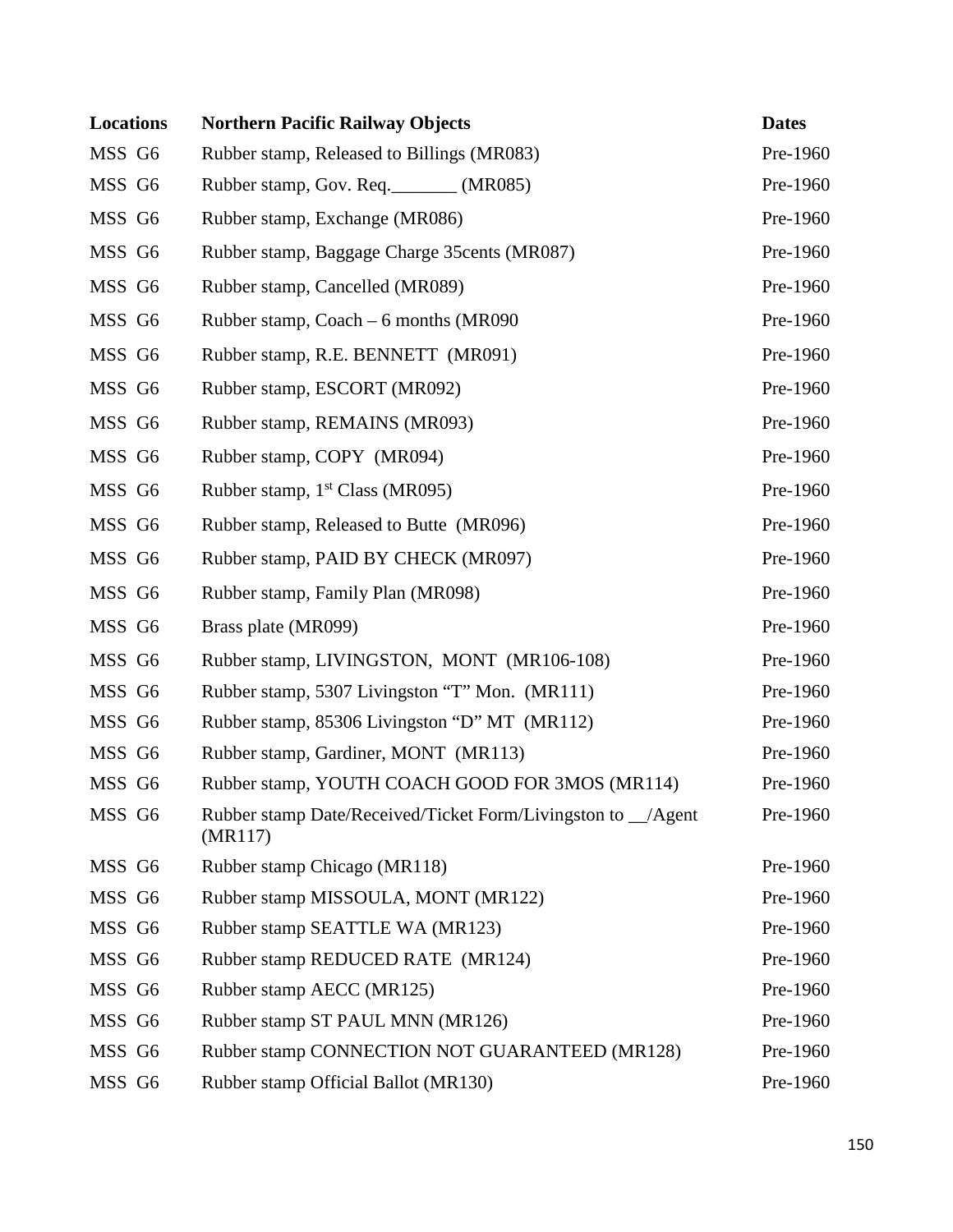| <b>Locations</b> | <b>Northern Pacific Railway Objects</b>                                                                                               | <b>Dates</b>                    |
|------------------|---------------------------------------------------------------------------------------------------------------------------------------|---------------------------------|
| MSS G6           | Rubber stamp MILWAUKEE, WIS (MR131)                                                                                                   | 1889                            |
| MSS G6           | Rubber stamp RAIL/BUS (MR1290)                                                                                                        | Pre-1960                        |
| MSS G6           | Rubber stamp Depot Ticket (MR132)                                                                                                     | Pre-1960                        |
| MSS G6           | Billings, MT rubber stamp (MR323)                                                                                                     |                                 |
|                  | Phone jack oak box with 2 lines and 5 terminals (MR1289)                                                                              |                                 |
|                  | Part of telegraph sounder holder metal swivel arm, metal swivel arm<br>(MR1261)                                                       |                                 |
|                  | Copper handle for use with telegraph machine? (MR1262)                                                                                |                                 |
|                  | Foot pedal control (MR1263)                                                                                                           |                                 |
| MSS R3           | Hemingray R-17 clear glass insulator (MR1290)                                                                                         |                                 |
| MSS R3           | Hemingray R-45 clear glass insulator (MR1291)                                                                                         |                                 |
| <b>MSS</b>       | Steam engine & tender on route to Last Spike Celebration watercolor<br>painting (with note to W. McGee on lower left corner) (MR1294) | 1883                            |
| <b>MSS</b>       | Print by Gustav Krollman of train and Emigrant Peak (MR1295)                                                                          |                                 |
| <b>EXH</b>       | Water Tank at Drummond model (MR1306)                                                                                                 | 1960                            |
| <b>EXH</b>       | 4 sided signal light yellow or green (MR1307)                                                                                         |                                 |
| MSS O6           | Black metal gas/oil can with long spout (MR1308)                                                                                      |                                 |
| MSS O8           | Gold spike replica on wood plaque (MR1310)                                                                                            |                                 |
|                  | Round brass name tag for E.F. Mayer (dates on both sides) (MR1264)                                                                    | Mar. 16, 1942,<br>Nov. 11, 1953 |
|                  | Round brass name tag for P.A. Mogan (dates of both sides) (MR1265)                                                                    | May 15, 1966,<br>July 6, 1972   |
| MSS R3           | Hemingray-42 light blue insulator, light blue glass insulator (MR1312)                                                                |                                 |
| MSS O8           | 2 railroad spikes mounted on wood plaque from the Lake Washington                                                                     | 1971                            |
| MSS O8           | Aftershave container of steam engine #1485 (MR1320)                                                                                   |                                 |
|                  | Steam air gauge tester, attached lamp (MR1646)                                                                                        | 1929                            |
| <b>MML</b>       | Car mover, Casey Jones #551, Northwestern Motor Co. (MR1649)                                                                          |                                 |
|                  | Pitchfork used to break up coal clinkers in engine fireboxes (MR1652)                                                                 |                                 |
|                  | Metal railroad spike puller, (rusted) (MR1653)                                                                                        |                                 |
| <b>EXH</b>       | Whistle (1979.072.0001)                                                                                                               | 1890s                           |
| <b>EXH</b>       | Code of Fire Alarm Signals sign (MR1657)                                                                                              |                                 |
| <b>EXH</b>       | Train Board, date 1926 (MR1660)                                                                                                       |                                 |
|                  | Wooden timetable, sets of sheets (MR1661)                                                                                             |                                 |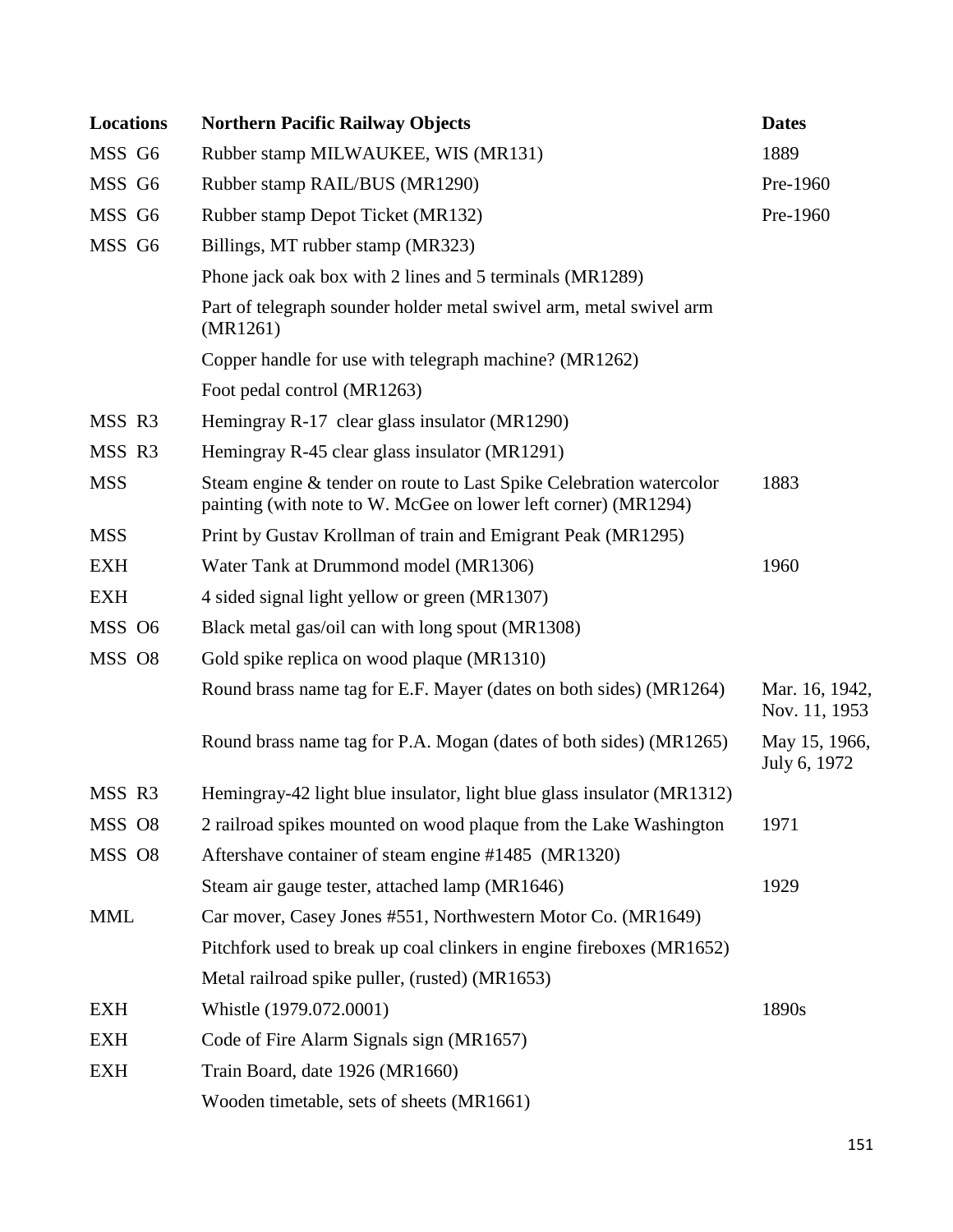| <b>Locations</b> | <b>Northern Pacific Railway Objects</b>                                     | <b>Dates</b> |
|------------------|-----------------------------------------------------------------------------|--------------|
| <b>EXH</b>       | Spike, rusted railroad spike (MR1663)                                       |              |
| <b>EXH</b>       | Miles City, MT depot wood bench (MR1664)                                    |              |
| <b>MSS</b>       | Agent Paymaster (on bottom) round stool, green seat (MR1667)                | 1982         |
| EXH, MSS         | Office chairs: Agency chairs (1982.073.0001-0004); Thonet bentwood          | pre-1980     |
|                  | armchair (MR272), desk chair (1985.459.0001)                                |              |
| EXH, MSS         | Folding chair, railroad coach (1977.073.0001)                               | pre-1950     |
| <b>MMB</b>       | Iron Office Safe, painted black, door painted silver (MR191)                | Pre-1960     |
| MSS G12          | Iron grille for ticket window (MR192)                                       | Pre-1960     |
| <b>EXH</b>       | Telegraph key and sounder in wooden display (MR199)                         |              |
| MSS O4           | Telegraph sounder mounted on black metal panel (MR206)                      |              |
| MSS O4           | Change Sounder, wood panel (MR207)                                          | Pre-1960     |
| MSS 04           | Jack box for two telephones (MR208)                                         | Pre-1960     |
| MSS 04           | Railroad ticket office embossing seal (MR209)                               | Pre-1960     |
| MSS O4           | Telegrapher's bug, instrument for receiving messages (MR261)                |              |
| MSS 04           | Telegraph machine key (MR262)                                               | Pre-1960     |
| MSS G11          | Scissor bill hat, station master's, (MR263)                                 | Pre-1960     |
| MSS G21          | Main Street of the Northwest toy model caboose (MR1378)                     |              |
| MSS G21          | Main Street of the Northwest toy model red boxcar (MR1379)                  |              |
| MSS G21          | Everywhere West toy model coal car (MR1380)                                 |              |
| MSS G21A         | Toy model train tracks (MR1388)                                             |              |
|                  | Painting, acrylic on canvas "This Railroad Pass outside Ringling," (MR1395) |              |
| MSS O6           | Traveling leather bag/suitcase (MR1396)                                     |              |
| MSS O6           | Traveling leather bag/suitcase, luggage tag H.E. McGee (MR1401)             |              |
| MSS G23          | Tin oil can, large triangular spout (MR1403)                                |              |
| MSS G23          | Tin oil can, steel metal band (MR1404)                                      |              |
| MSS G23          | Tin oil can, large triangular spout (MR1405)                                |              |
| MSS G23          | Tin oil can, steel metal band (MR1406)                                      |              |
| <b>MSS</b>       | Dietz green metal lantern (MR1411)                                          |              |
| MSS G23          | Metal lantern w/ glass globe, cotton wick (MR1412)                          | 1925         |
| <b>EXH</b>       | Metal lantern with wooden handle (MR1413)                                   | 1937         |
| MSS G24          | Lantern, metal lantern, metal handle (MR1414)                               | 1910-1977    |
| MSS G24          | Metal lantern, metal handle (MR1415)                                        | 1954         |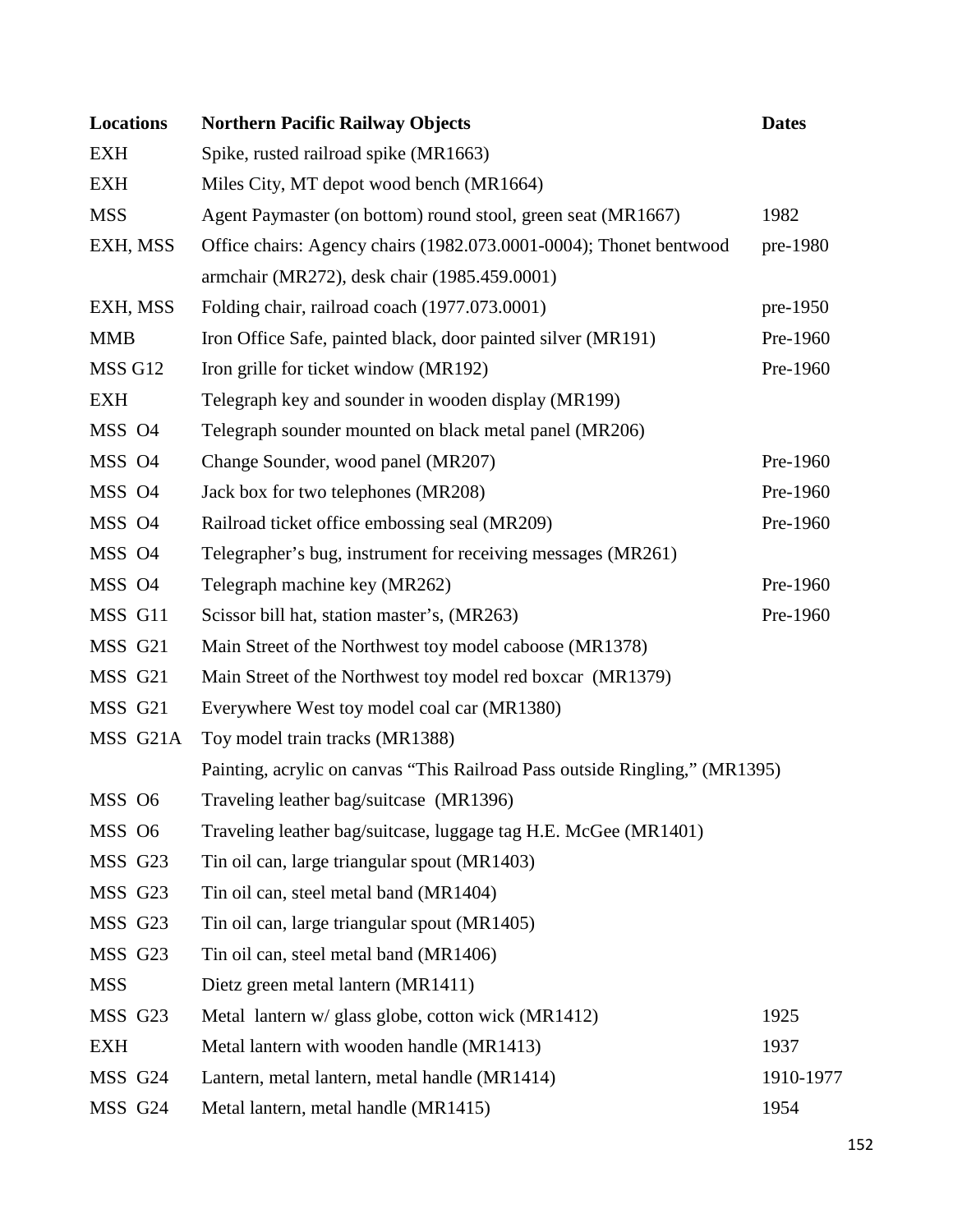| <b>Locations</b>   | <b>Northern Pacific Railway Objects</b>                                                | <b>Dates</b> |
|--------------------|----------------------------------------------------------------------------------------|--------------|
| MSS G24            | Electric lantern (MR1416)                                                              | 1890s        |
|                    | Hemingray 42 blue glass insulator (MR1420)                                             |              |
|                    | Blue glass insulator mounted on steel bracket (MR1422)                                 |              |
| MSS 010            | U-shaped brass padlock, labeled NPS (MR1423)                                           |              |
| MSS 010            | Brass skeleton key, green paint, labeled NPS (MR1424)                                  |              |
| MSS O10            | Brass skeleton key, labeled NPS (MR1425)                                               |              |
| MSS 010            | Steel padlock, U-shape, labeled NPS1 (MR1426)                                          |              |
| MSS O10            | Brass skeleton key, labeled NPS (MR1427)                                               |              |
| <b>MSS 010</b>     | Steel padlock and key labeled NPS1, key to block signals (MR1428)                      | 1977         |
| MSS O10            | Railroad skeleton key for railroad yard (donor Gene Knoke) (MR1429)                    |              |
| MSS G7             | Local 686 pocket embossing seal (MR143)                                                | ca. 1975     |
| <b>MSS 010</b>     | Brass skeleton key labeled MRL (MR1430)                                                |              |
| <b>MSS 010</b>     | Bass skeleton key (MR1433)                                                             |              |
| MSS G32            | Aluminum oil tin (MR1438)                                                              |              |
| MSS G7             | Embossing seal with gold decorations (MR144)                                           | ca. 1970     |
| MSS O6             | Gas/oil can (MR1441)                                                                   |              |
| <b>EXH</b>         | Black long spouted oilcan (MR1442)                                                     |              |
| MSS O3             | Gas/oil can, on bottom JPM to H Megg (MR1443)                                          |              |
|                    | Model train track, plastic (MR1444)                                                    |              |
| MSS G24            | Brass lantern, red glass (MR1446)                                                      |              |
| <b>EXH</b>         | Caboose lanterns, red and green lenses (MR1448)                                        |              |
|                    | Green insulators (MR1449-1452)                                                         | 1907-1942    |
| <b>EXH</b>         | Clear insulator (MR1453)                                                               |              |
| <b>EXH</b>         | Lantern with four lenses (MR1454)                                                      |              |
| <b>EXH</b>         | From Hopper Tunnel 3 battery, 3 color lantern (MR1456)                                 |              |
| MSS R4             | Glass container of battery oil (MR1458)                                                |              |
|                    | Green insulator (MR1459)                                                               |              |
| MSS R4             | Soda Batteries, clear glass container of caustic soda (MR1460)                         |              |
| MSS <sub>G38</sub> | Engine whistle belonged to Charles Graves (MR1466)                                     |              |
| <b>EXH</b>         | "We're #1 in '83 Safety Performance, Yellowstone Division" clear<br>glass ( $MR1475$ ) |              |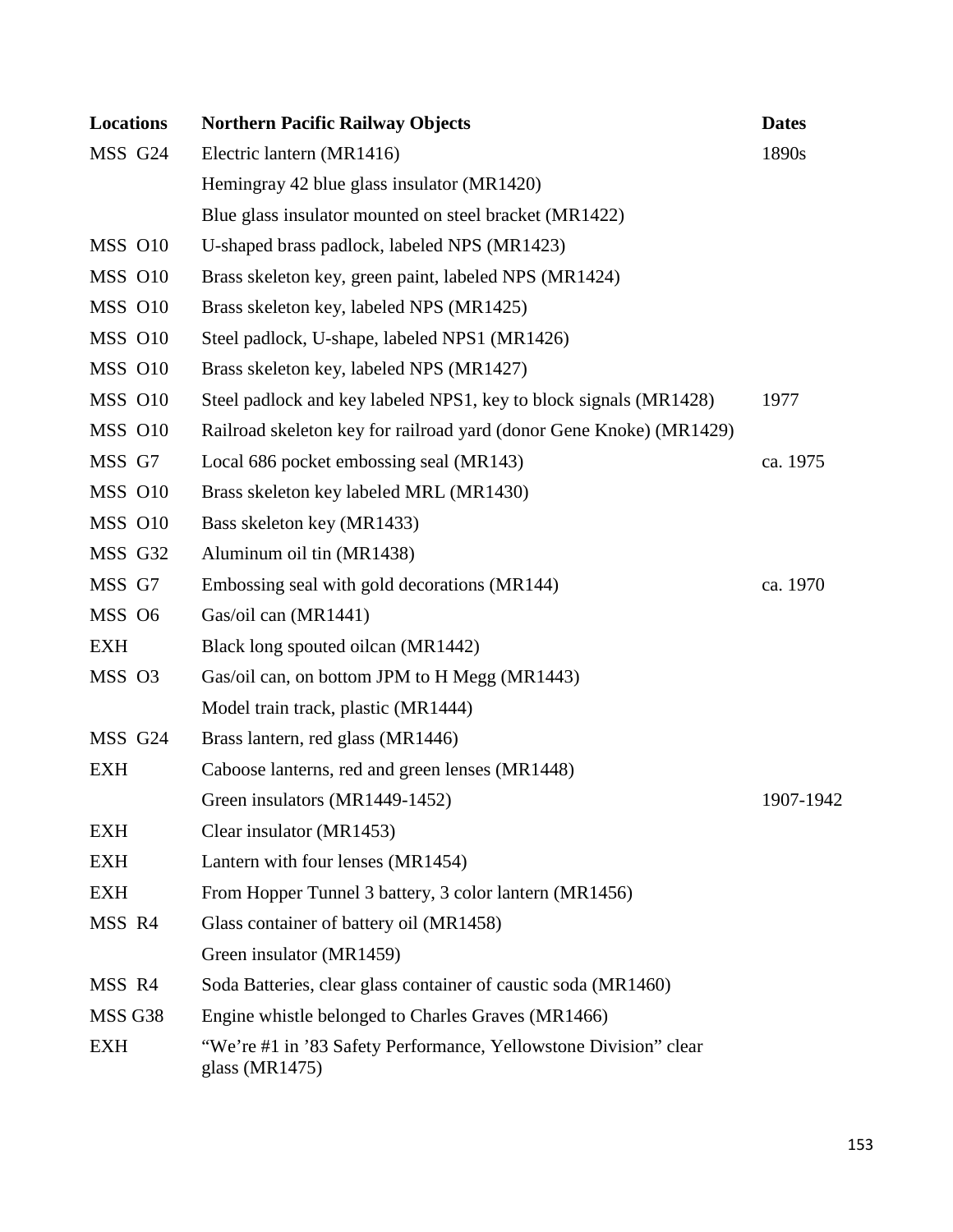| <b>Locations</b> | <b>Northern Pacific Railway Objects</b>                                           | <b>Dates</b> |  |
|------------------|-----------------------------------------------------------------------------------|--------------|--|
| MSS G30          | Silver pocket watch steam locomotive engraved on reverse<br>(1985.005.0001)       |              |  |
| MSS G30          | Pocket watch, sailboat image engraved on reverse (MR1491)                         |              |  |
| MSS G30          | Silver pocket watch (1993.103.0001)                                               | 1910         |  |
| <b>MSS</b>       | Pullman S-19 wool blanket (1995.020.0001)                                         |              |  |
|                  | Metal end wrench, one tine broken and end is pointed (MR1588)                     |              |  |
|                  | Railroad Spikes (rusty) (MR1590-1598)                                             |              |  |
| <b>EXH</b>       | General Motors Locomotives plaque, EDM on front (MR1599)                          | 1957         |  |
|                  | Black angle bar, broken in middle (MR1600)                                        |              |  |
|                  | Silver rail sample, various weights and samples (MR1601-1606)                     |              |  |
|                  | Metal saw to cut lengths of rail (MR1621)                                         |              |  |
|                  | Red painted metal drill with 2 wood rotary handles (MR1622)                       |              |  |
|                  | Ice box, ice-cooled refrigeration unit for Pullman car (MR1629)                   |              |  |
| <b>EXH</b>       | Train headlight (MR1631)                                                          |              |  |
|                  | Railway Express Agency oil dispenser tin for new oil only (MR1628)                |              |  |
| <b>EXH</b>       | Lunch box (1992.044.0001)                                                         |              |  |
| <b>MSS</b>       | Plate (porcelain) "Northern Pacific RR Depot, Livingston Mont"<br>(2007.058.0002) |              |  |
| <b>MSS</b>       | Glass jars that held primary batteries (2018.067.0001-.0003)                      |              |  |
| <b>MSS</b>       | Ceramic lids for the glass battery jars (2018.067.0004,.0005)                     |              |  |
| <b>MSS</b>       | Station master's visor (2009.009.003)                                             |              |  |
| <b>MSS</b>       | Silver pocket watch (1984.313.0026), leather lanyard (1984.313.0027)              |              |  |
| <b>MMB</b>       | Two Northern Pacific Railway passes in a NPRC envelope (2018.060.0005)            |              |  |
| <b>MMB</b>       | Record album, commemorating Northern Pacific Centennial (2014.076.0001)           | 1964         |  |
| <b>MSS</b>       | Seal crimper, Northern Pacific Railway 1890s (2009.009.0002)                      |              |  |
| <b>MSS</b>       | Package of 10 Northern Pacific pencils (1996.006.0002)                            |              |  |
| <b>MSS</b>       | 1 red Northern Pacific pencil (1996.06.0003)                                      |              |  |
| <b>MSS</b>       | Northern Pacific plastic folder (1996.006.0114)                                   |              |  |
| <b>MSS</b>       | Northern Pacific button collection (6) in plastic box (1996.006.0116)             |              |  |
| <b>MSS</b>       | Stamp-C.B. Jacobson, Special Agent of Northern Pacific Railyards (1996.006.0117)  |              |  |
| <b>MSS</b>       | Stamp-C.B. Jacobson Special Agent of Northern Pacific Railyards (1996.006.0118)   |              |  |
| <b>MSS</b>       | Stamp-L.C. Olson (1996.006.0119)                                                  |              |  |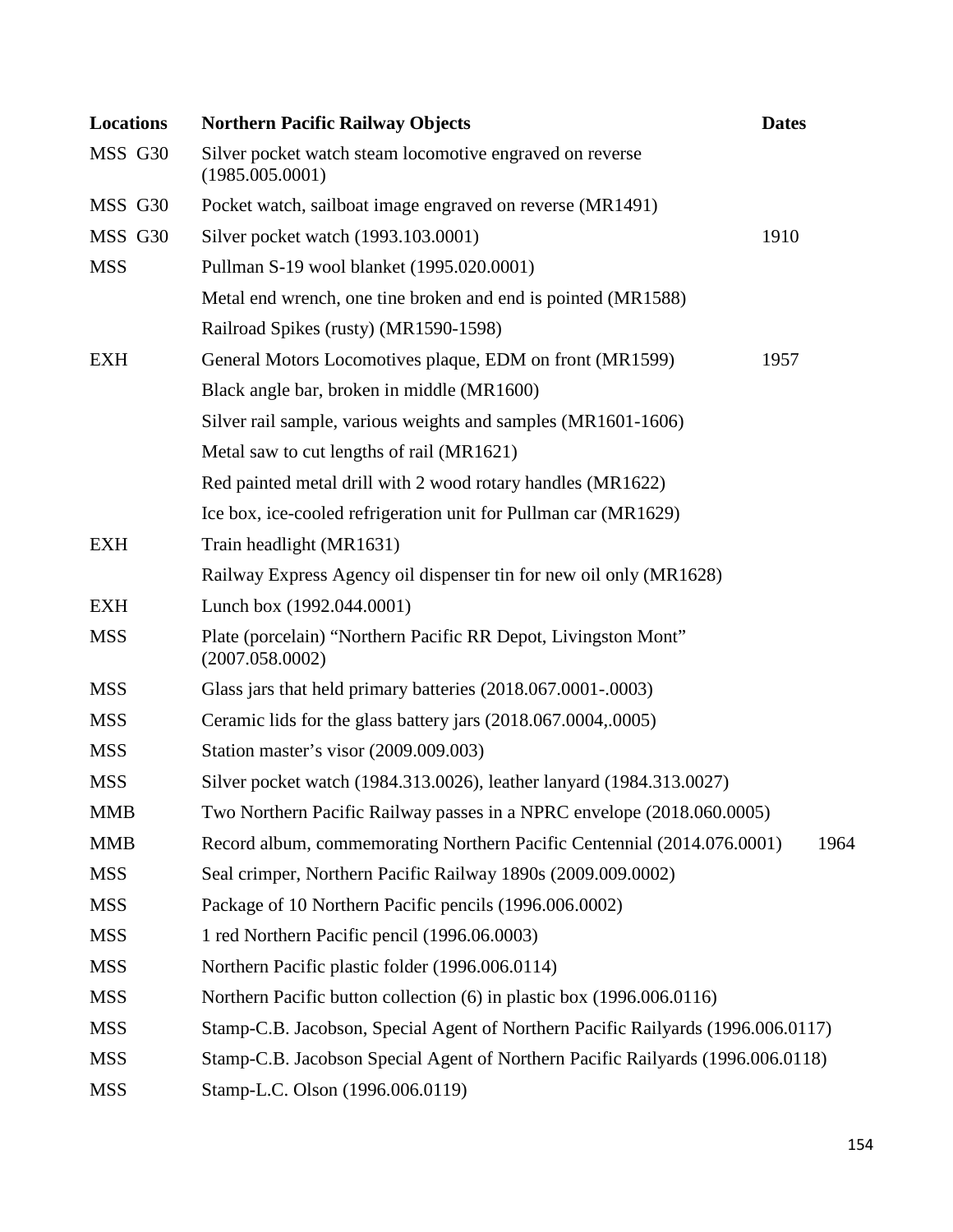| <b>Locations</b> | <b>Northern Pacific Railway Objects</b>                                                                                                       | <b>Dates</b> |
|------------------|-----------------------------------------------------------------------------------------------------------------------------------------------|--------------|
| <b>MSS</b>       | Northern Pacific ashtray (1996.006.0120)                                                                                                      |              |
| <b>MSS</b>       | 3 Northern Pacific tie plates (1997.002.0002,.0003,.0004)                                                                                     |              |
| <b>MSS</b>       | Northern Pacific oil lamp bottom, base with reservoir (2002.026.0001)                                                                         |              |
| <b>MSS</b>       | Northern Pacific oil lamp glass chimney (2002.026.0002)                                                                                       |              |
| <b>MSS</b>       | Northern Pacific oil lamp reflector (2002.026.0003)                                                                                           |              |
| <b>MSS</b>       | Northern Pacific stamps (2002.026.0004-.0015)                                                                                                 |              |
| <b>MSS</b>       | Superior Redtop No. 4, 2 stamp containers (2002.026.0016.0017)                                                                                |              |
| <b>MSS</b>       | Railroad lantern, blue glass globe (1982.425.0014), (MR1304)                                                                                  |              |
| <b>MSS</b>       | Railroad lantern, silver, labeled Bill Smith (2016.063.0006)                                                                                  |              |
| <b>MSS</b>       | Throw pillow with image of Northern Pacific Depot, Livingston, MT (1982.425.0012)                                                             |              |
| <b>MSS</b>       | Northern Pacific tee shirt (2009.029.0004)                                                                                                    |              |
| <b>MSS</b>       | Black leather arm chair from Northern Pacific (1982.425.0020)                                                                                 |              |
| <b>MSS</b>       | Telegraph key in cardboard box (2018.021.0001)                                                                                                |              |
| <b>MSS</b>       | Northern Pacific water can (2018.046.0001)                                                                                                    |              |
| <b>MMM</b>       | Northern Pacific bucket (FIC2016.999.0100)                                                                                                    |              |
| <b>MSS</b>       | Metal rack from Northern Pacific 1131 caboose (2018.049.1016)                                                                                 |              |
| <b>MSS</b>       | Wood rack Northern Pacific 1131 caboose (2018.049.1017)                                                                                       |              |
| <b>MSS</b>       | Wood tray Northern Pacific 1131 caboose (2018.049.1018)                                                                                       |              |
| <b>MSS</b>       | 7 railroad patches Northern Pacific, Great Northern, United Transportations, Amtrak,<br>Burlington Northern, Southern Pacific (2018.049.1019) |              |
| <b>MSS</b>       | Northern Pacific pin (2018.049.1031)                                                                                                          |              |
| <b>MSS</b>       | Northern Pacific Railway pen and pencil for Rocky Mt. Division Safety Award 1965<br>(2019.049.1037)                                           |              |
| <b>MSS</b>       | Northern Pacific Railway pin (2018.049.1212)                                                                                                  |              |
| <b>MSS</b>       | Northern Pacific break men, conductor 8 freight service cards (2018.049.1227)                                                                 |              |
| <b>MSS</b>       | Dispenser, Northern Pacific? (2018.049.1249)                                                                                                  |              |
| <b>MSS</b>       | Book ends, ceramic Northern Pacific (2018.049.1236)                                                                                           |              |
| <b>MSS</b>       | Glass globe for kerosene railroad lantern (2018.049.1250)                                                                                     |              |
| <b>MSS</b>       | Northern Pacific pin (2018.049.1257)                                                                                                          |              |
| <b>MSS</b>       | Plaque with railroad profile given to Warren McGee (2018.049.1278)                                                                            |              |
| <b>MMS</b>       | Northern Pacific Railway first aid kit (2021.004.0001)                                                                                        |              |
| <b>MMS</b>       | Northern Pacific Railway belt buckle (2021.004.0002)                                                                                          |              |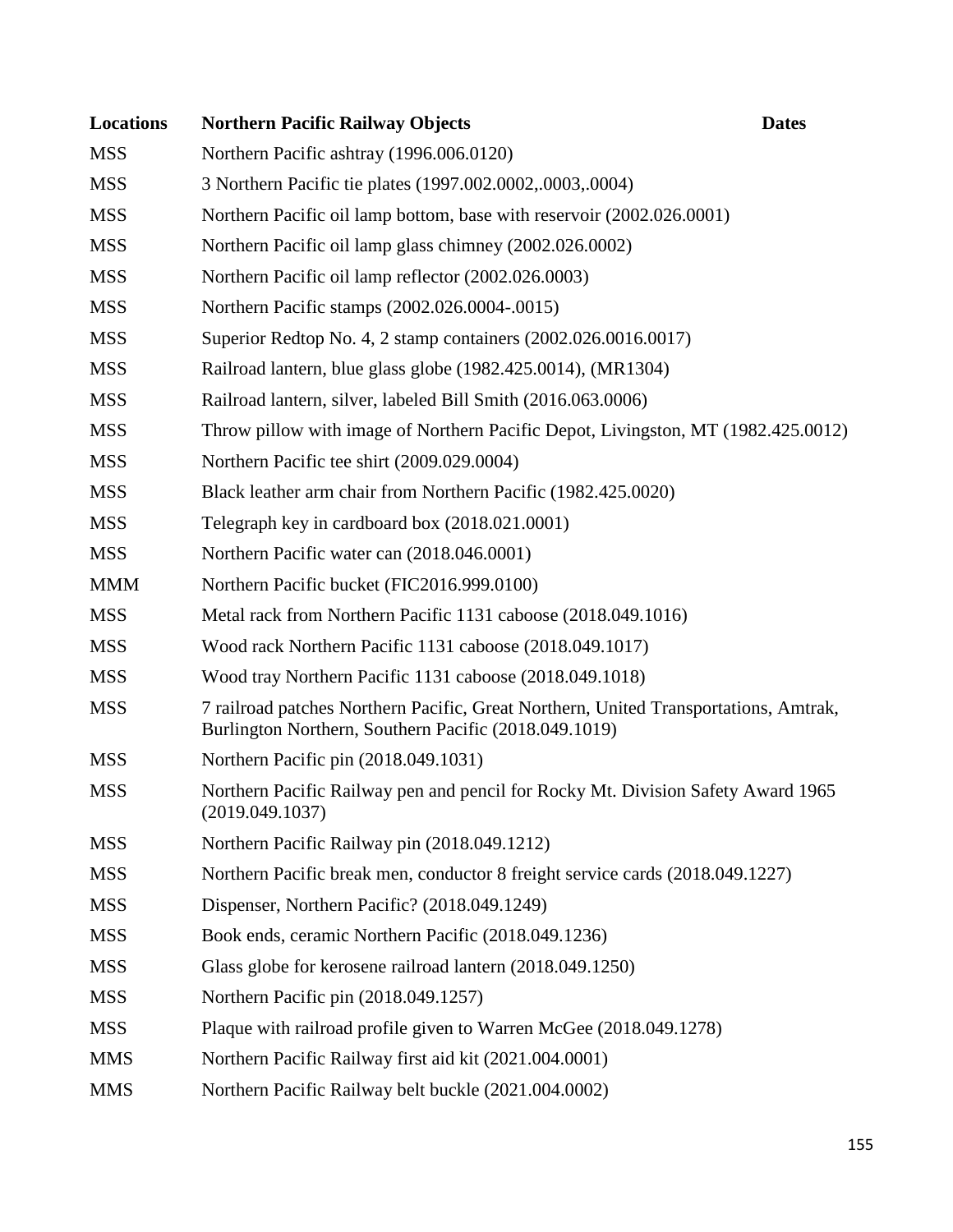| <b>Locations</b> | <b>Northern Pacific Railway Objects</b>                                                                                                              | <b>Dates</b> |
|------------------|------------------------------------------------------------------------------------------------------------------------------------------------------|--------------|
| <b>MMS</b>       | Northern Pacific Railway switch key (2021.004.0003)                                                                                                  |              |
| <b>MSS</b>       | Oil can, black tin, Northern Pacific (2007.029.0002)                                                                                                 |              |
| <b>MML</b>       | Coach, grey and black, Northern Pacific, Burlington Northern, Montana Rail Link<br>(2007.040.0001)                                                   |              |
| <b>MSS</b>       | Sign, grey metal, Northern Pacific, Burlington Northern (2007.046.0001)                                                                              |              |
| <b>MSS</b>       | Novelty Drink Stirrers, white plastic, Northern Pacific Railway (2012.007.0025)                                                                      |              |
| <b>MSS</b>       | Northern Pacific Veterans Assoc. ribbon (2018.049.1208)                                                                                              |              |
| <b>MMB</b>       | Northern Pacific, Yellowstone Maintenance, Columbia Binding Case handwritten<br>deduction Lists; from January 1, 1952 to August 1952 (2018.049.1285) |              |
| <b>MSS</b>       | Livingston Depot pin $(2006.012.0004)$                                                                                                               |              |
|                  |                                                                                                                                                      |              |
| <b>Locations</b> | <b>Burlington Northern Railroad Objects</b>                                                                                                          | <b>Dates</b> |
|                  | Burlington Northern Railroad Statue, commemorative statue for Taconite 1977<br>Handling Facility, Superior, WI (MR1311)                              |              |
|                  | Burlington Northern Railroad logo, "Be Safe Now" on pocket protector<br>(MR1319)                                                                     |              |
|                  | Burlington Northern Railroad steel toilet paper holder (MR1355)                                                                                      |              |
| MSS G21          | Burlington Northern Railroad model train engine (MR1408)                                                                                             | 1979         |
| MSS G21          | Burlington Northern Railroad model train engine (MR1407)                                                                                             |              |
| <b>MSS</b>       | Burlington Northern Railroad manicure set (2012.007.0002)                                                                                            |              |
| <b>MSS</b>       | Burlington Northern Railroad belt buckle (2012.007.0023)                                                                                             |              |
| <b>MSS</b>       | Burlington Northern Railroad beverage stir sticks (2) (2012.007.0025)                                                                                |              |
| <b>MSS</b>       | Burlington Northern Railroad commemorative key (2012.007.0026)                                                                                       | 1980         |
| <b>MSS</b>       | Burlington Northern Railroad manicure set (2006.012.0014)                                                                                            |              |
| <b>MSS</b>       | Burlington Northern Safety instruction booklet/folder (1996.006.0115)                                                                                |              |
| <b>MSS</b>       | Burlington Northern flag (1982.425.0013)                                                                                                             |              |
| <b>MSS</b>       | Red Burlington Northern box car (2018.049.1022)                                                                                                      |              |
| <b>MSS</b>       | Green Burlington Northern box car (2018.049.1022)                                                                                                    |              |
| <b>MSS</b>       | Burlington Northern, Montana Rail Link set of 5 key rings (2018.049.1033)                                                                            |              |
| <b>MSS</b>       | Burlington Northern pens (2018.049.1038)                                                                                                             |              |
| <b>MSS</b>       | Burlington Northern wallet (2018.049.1042)                                                                                                           |              |
| <b>MSS</b>       | Burlington Northern paperweight (2018.049.1044)                                                                                                      |              |
| <b>MSS</b>       | Burlington Northern comb and mirror set (2018.049.1201)                                                                                              |              |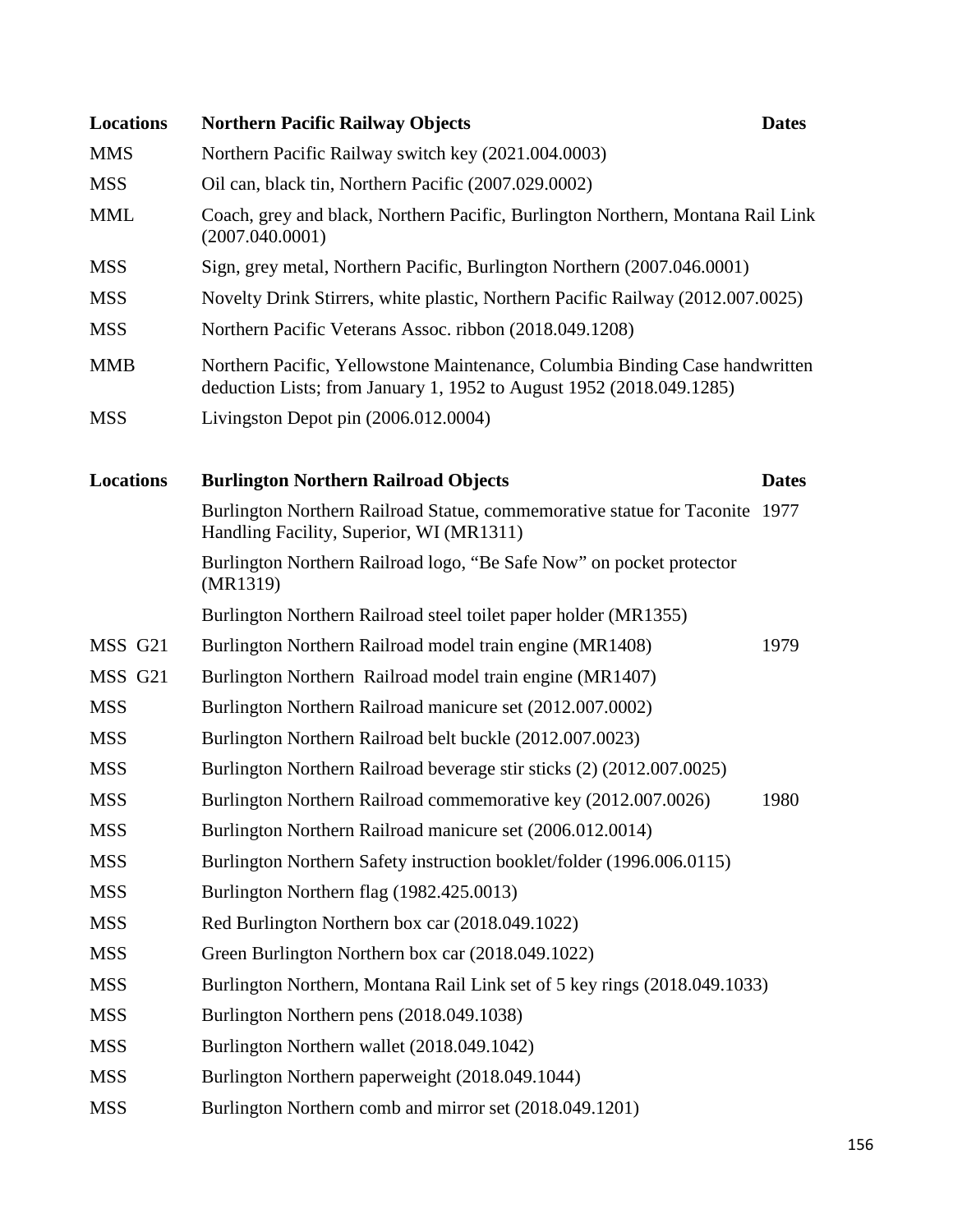| <b>Locations</b> | <b>Burlington Northern Railroad Objects</b>                                                                                                                                | <b>Dates</b> |
|------------------|----------------------------------------------------------------------------------------------------------------------------------------------------------------------------|--------------|
| <b>MSS</b>       | Burlington Northern Veterans Assoc. pin (2018.049.1202)                                                                                                                    |              |
| <b>MSS</b>       | Burlington Northern Vet. Assoc. tie pin (2018.049.1207)                                                                                                                    |              |
| <b>MSS</b>       | Burlington Northern luggage tag (2018.049.1225)                                                                                                                            |              |
| <b>MSS</b>       | Burlington Northern hand stamps (2018.049.1234)                                                                                                                            |              |
| <b>MSS</b>       | Burlington Northern hard hat (2018.049.1237)                                                                                                                               |              |
| <b>MSS</b>       | Burlington Northern patches (2018.049.1255)                                                                                                                                |              |
| <b>MSS</b>       | Burlington Northern 100 <sup>th</sup> Anniversary ID tag (2018.049.1256)                                                                                                   |              |
| <b>MSS</b>       | Burlington Northern ball point pen (2018.049.1259)                                                                                                                         |              |
| <b>MSS</b>       | Burlington Northern plastic bag (2018.049.1263)                                                                                                                            |              |
| <b>MMS</b>       | Burlington Northern Santa Fe Railroad routes map (2020.023.0001)                                                                                                           |              |
| <b>MSS</b>       | Printing Reads, clear glass, Burlington Northern (1985.301.0085)                                                                                                           | 1983         |
| <b>MSS</b>       | Pencil, green pencil, Burlington Northern (1985.301.0096)                                                                                                                  |              |
| <b>MSS</b>       | Uniform, Wayne Haskins, AMTRAK and Burlington Northern (1992.010.0001)                                                                                                     |              |
| <b>EXH</b>       | Lunch box, Burlington Northern (1992.043.0002)                                                                                                                             |              |
| <b>MSS</b>       | Train model, green, Burlington Northern (1995.030.0002a)                                                                                                                   | 1955         |
| <b>MSS</b>       | Train model, black, Burlington Northern (1995.030.0002b)                                                                                                                   |              |
| <b>MSS</b>       | Desk set, caboose, Burlington Northern (2006.012.0001)                                                                                                                     |              |
| <b>MSS</b>       | Manicure set, leather, Burlington Northern (2006.012.0010)                                                                                                                 |              |
| <b>EXH</b>       | Shadow box, brown wood, Burlington Northern, William G. Smith (2006.034.0001)                                                                                              |              |
| <b>MSS</b>       | Manicure case, tri-fold, Burlington Northern (2012.007.0002)                                                                                                               |              |
| <b>MSS</b>       | Belt buckle, rectangular, Burlington Northern (2012.007.0023)                                                                                                              |              |
| <b>MSS</b>       | Key, gold, Burlington Northern (2012.007.0026)                                                                                                                             |              |
| <b>MSS</b>       | Wallet, tri-fold, Burlington Northern (2012.007.0031)                                                                                                                      |              |
| <b>MSS</b>       | Metal, naugahyde chair from the Burlington Northern yard office (2018.019.0001)                                                                                            |              |
| <b>MSS</b>       | Silver, pot metal casted Vista Dome Car, on tracks, the First Vista Dome Car 1945 is on<br>both sides of the base, front side Burlington Route on each end (2018.049.1025) |              |
| <b>Locations</b> | <b>Amtrak Objects</b>                                                                                                                                                      | <b>Dates</b> |
| MSS G6           | Amtrak rubber stamp (MR133)                                                                                                                                                | Pre-1960     |

| MSS G6 | Amtrak rubber stamp (MR119)                  | Pre-1960 |
|--------|----------------------------------------------|----------|
| MSS G6 | Amtrak white plastic punched letters (MR100) | Pre-1960 |
| MSS G6 | Amtrak brass plate, Livingston, MT (MR105)   | Pre-1960 |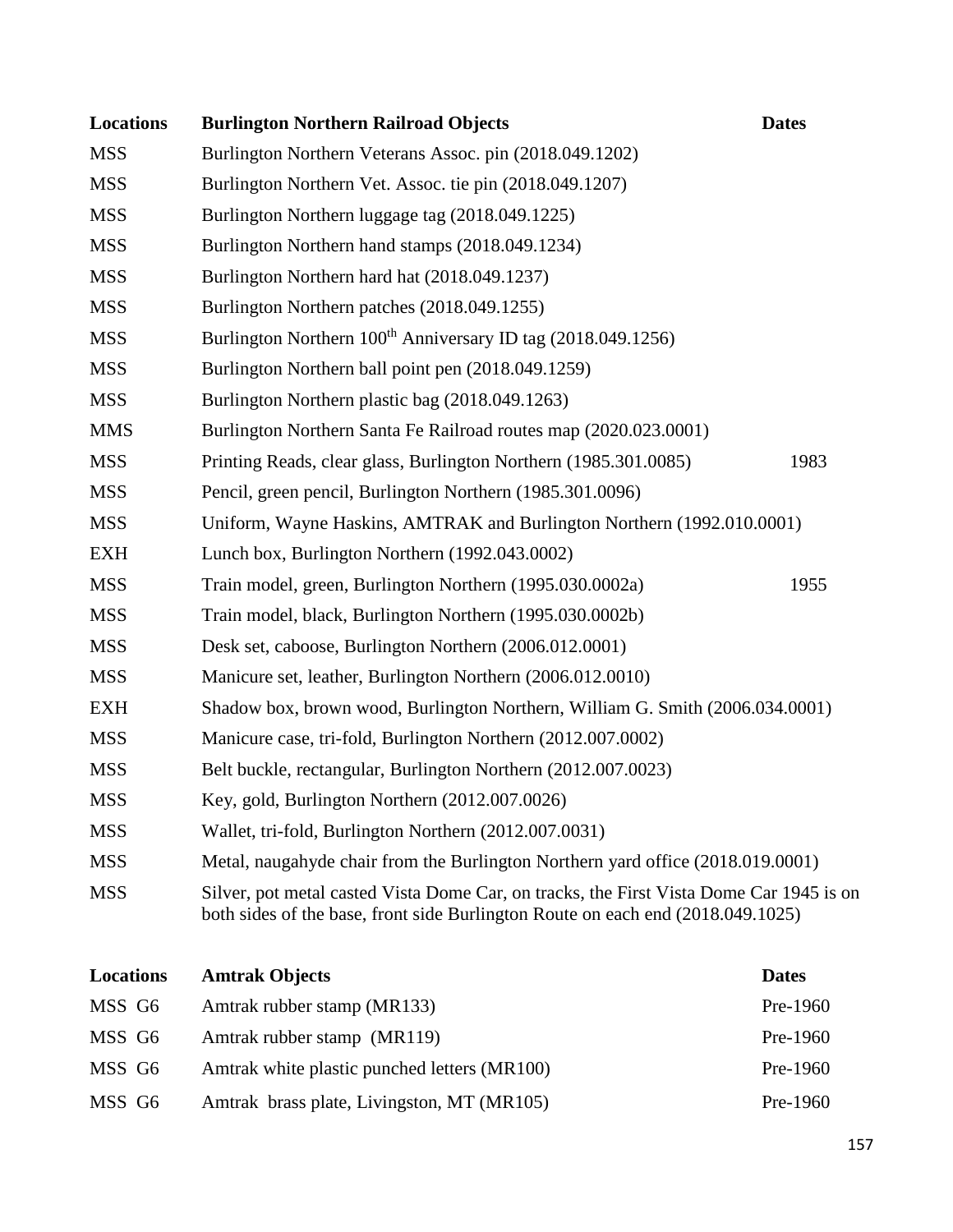| <b>Locations</b> | <b>Amtrak and Other Railroads Objects</b>                                                                                               | <b>Dates</b> |
|------------------|-----------------------------------------------------------------------------------------------------------------------------------------|--------------|
| <b>MSS</b>       | Amtrak conductor's cap (1993.117.0001)                                                                                                  |              |
| <b>MSS</b>       | Amtrak pins on neckties (2018.049.1028)                                                                                                 |              |
| <b>MSS</b>       | Amtrak luggage tags (2018.049.1032)                                                                                                     |              |
| <b>MSS</b>       | Amtrak Identification check (2018.049.1045)                                                                                             |              |
| <b>MSS</b>       | Amtrak plastic bag (2018.049.1222)                                                                                                      |              |
| <b>MSS</b>       | Amtrak napkin and eating utensils (2018.049.1232)                                                                                       |              |
| <b>MSS</b>       | Amtrak deck of cards (2018.049.1239)                                                                                                    |              |
| <b>MSS</b>       | Amtrak identification tags (2018.049.1253)                                                                                              |              |
| <b>MSS</b>       | Amtrak whistle (2018.049.1254)                                                                                                          |              |
| <b>MSS</b>       | Amtrak plastic bag (2018.049.1264)                                                                                                      |              |
|                  |                                                                                                                                         |              |
| <b>Locations</b> | <b>Other Railroads Objects</b>                                                                                                          | <b>Dates</b> |
| <b>MSS</b>       | 5 decals British Columbia Rail, United Transportation Union (2018.049.1027)                                                             |              |
| MSS O9           | Central Pacific Railroad of California whiskey decanter, train engine<br>shape (MR1332-1335)                                            | 1969         |
| <b>MSS</b>       | Chicago, Milwaukee, St. Paul Pacific Railroad 2 boxcar railroad security metal strips<br>$(1982.425.0011)$ , (MR1260)                   |              |
| <b>MMS</b>       | Chicago, Burlington, Quincey railroads bulletin book January 1969 (2018.049.1303)                                                       |              |
| <b>MSS</b>       | Great Northern Railway orange and black engine N scale (1996.025.0002)                                                                  |              |
| <b>MSS</b>       | Great Northern Railway red caboose N scale (1996.025.00034)                                                                             |              |
| <b>MSS</b>       | Great Northern Railway orange caboose N scale (1996.025.00046)                                                                          |              |
| <b>MSS</b>       | Great Northern Railway orange boxcar N scale (1996.025.0007)                                                                            |              |
| <b>MSS</b>       | Great Northern Railway stock car N scale (1996.025.0008)                                                                                |              |
| <b>MSS</b>       | Great Northern Railroad Veterans Association Badge (2018.049.1199)                                                                      |              |
| <b>MSS</b>       | Great Northern, Montana Central, Helena 1887-1888, Lamhorn St. Silver painted<br>railroad tie plate, abandoned May 1973 (2018.049.1275) |              |
| <b>MSS</b>       | Great Northern iron wrench for binder bolts (MR1654)                                                                                    | 1947         |
| <b>MSS</b>       | Southern Pacific brown railcar N scale (1996.025.0009)                                                                                  |              |
| MSS G21          | Southern Pacific toy model boxcar (MR1381)                                                                                              |              |
| <b>MGD</b>       | Montana Wyoming Southern Railroad Service Car (1981.293.0001)                                                                           |              |
| <b>MSS</b>       | Union Pacific Railroad napkin, $12 \times 12$ , linen, $(1983.302.0002)$                                                                |              |
| <b>MSS</b>       | Union Pacific Railroad matchbox, 4 packets of matches (2018.049.1039)                                                                   |              |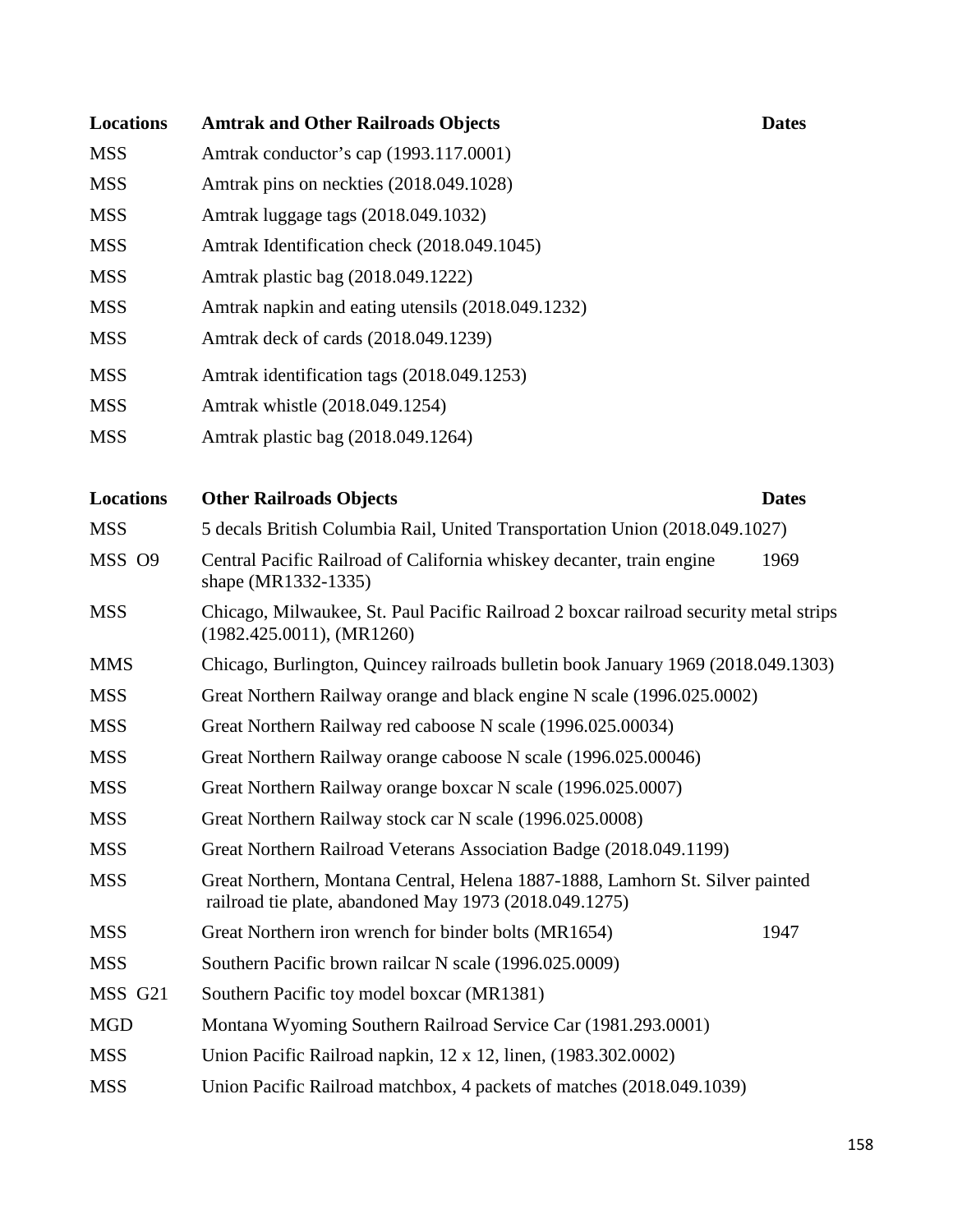| <b>Locations</b> | <b>Other Railroads Objects</b><br><b>Dates</b>                                                               |  |
|------------------|--------------------------------------------------------------------------------------------------------------|--|
| <b>MSS</b>       | Metal label North Coast limited, Northern Pacific Railway (2006.010.0001)                                    |  |
| <b>MSS</b>       | Railway Express Agency Express Sign (1981.356.0001)                                                          |  |
|                  |                                                                                                              |  |
| <b>Locations</b> | <b>Unions</b><br><b>Dates</b>                                                                                |  |
| <b>MSS</b>       | Amy Downing Lodge badges (1989.002.0004-0018)                                                                |  |
| MSS G34          | Amy Downing Lodge No. 162, Brotherhood of Railway Trainmen<br>ceremonial ribbons (MR1514-MR1528)             |  |
| MSS G34          | Brotherhood of Railroad Trainmen membership pins (MR1534-1540)                                               |  |
| MSS G34          | American EF Railroad Department Transportation Services pin (MR1541)                                         |  |
| MSS G34          | Brotherhood of Railroad Trainmen membership pins (MR1542)                                                    |  |
| <b>MSS</b>       | Brotherhood of Locomotive Engineers delegate badge, 10 <sup>th</sup> Triennial Convention<br>(2018.049.1209) |  |
| <b>MSS</b>       | Brotherhood of Locomotive Engineers Div. 282 pin (2018.049.1210)                                             |  |
| <b>MSS</b>       | Brotherhood of Locomotive Engineers 50 <sup>th</sup> anniversary pin (2018.049.1211)                         |  |
| <b>EXH</b>       | Brotherhood of Locomotive Firemen and Engineers felt pennant (1982.312.0233)                                 |  |
| <b>MSS</b>       | Brotherhood Railroad Trainmen fraternal ribbons (1989.016.0001-0002)                                         |  |
| <b>MSS</b>       | Brotherhood of Railroad Trainmen ballot box (1994.022.0002)                                                  |  |
| <b>MSS</b>       | Brotherhood of Railroad Trainmen, Bastian Bros Co. lapel (2012.007.0029)                                     |  |
| <b>MSS</b>       | Brotherhood of Railroad Trainmen lapel (2012.007.0030)                                                       |  |
| <b>MSS</b>       | Brotherhood of Railroad Trainmen lapel pin (FIC2016.999.0003-0011)                                           |  |
| <b>MSS</b>       | Brotherhood of Railroad Trainmen badge (FIC2016.999.0012-0013)                                               |  |
| MSS G34          | Brotherhood of Railroad Trainmen ceremonial ribbons (MR1529-1532)                                            |  |
| <b>MSS</b>       | Brotherhood of Railroad Trainmen badges (1985.301.0043-0046)                                                 |  |
| <b>MSS</b>       | Brotherhood of Railroad Trainmen badges (1985.301.0051)                                                      |  |
|                  | Ladies Auxiliary of Brotherhood of Railroad trainmen framed charter<br>1899<br>(MR1623)                      |  |
| <b>MSS</b>       | Order of Conductors and Brakemen 371 wooden gavel (1998.004.0007)                                            |  |
| <b>MSS</b>       | United Transportation Union lapel pin (2012.007.0028)                                                        |  |
| <b>MSS</b>       | United Transportation Union desk pen holder (2018.049.1043)                                                  |  |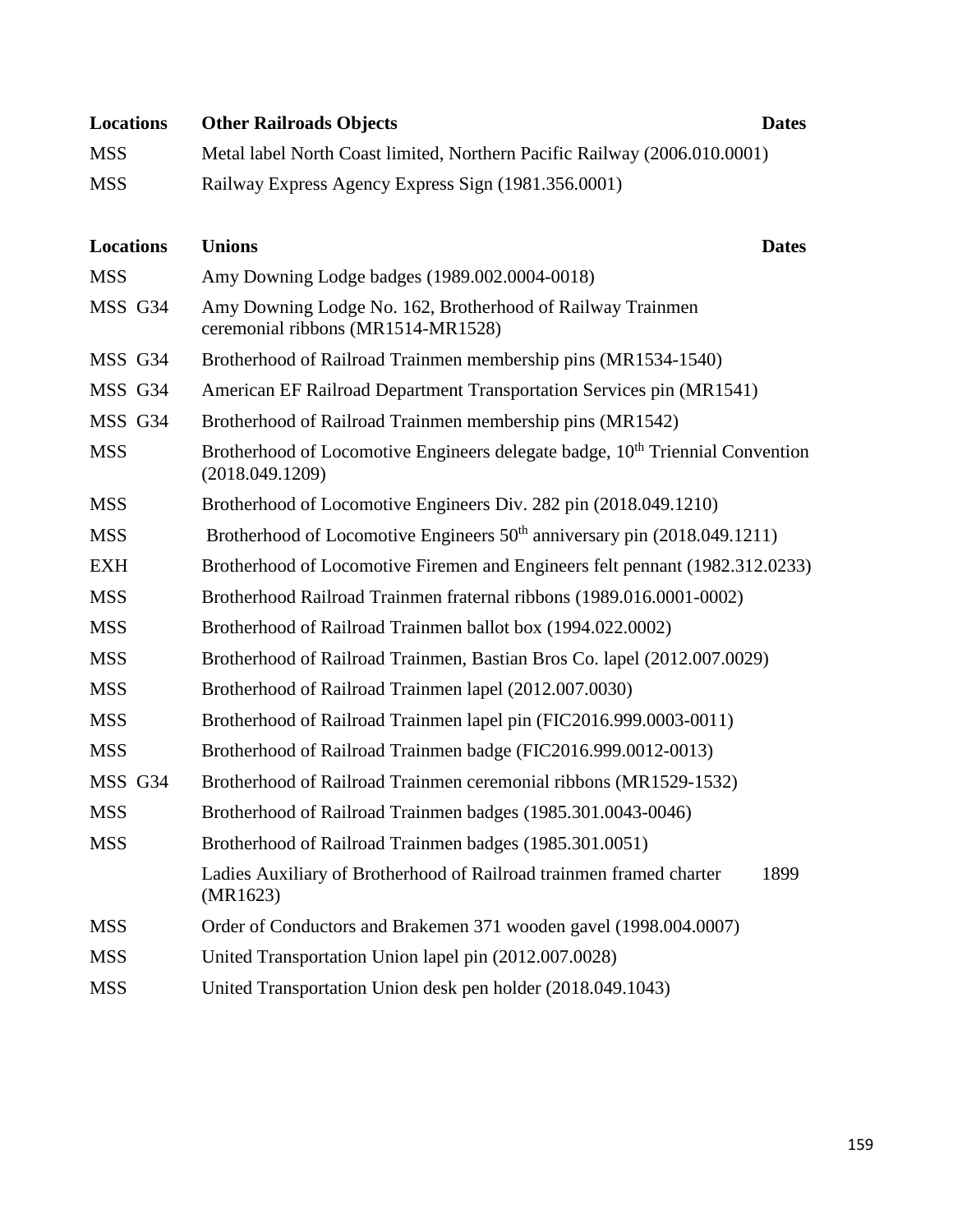## **SERIES 15 PHOTOGRAPHS**

| Northern Pacific Railway Photographs (Accession# or other #)                                                                                                                     | <b>Dates</b> |
|----------------------------------------------------------------------------------------------------------------------------------------------------------------------------------|--------------|
| Northern Pacific Railway, Railway Club team in basketball uniforms (1968.063.0002)                                                                                               | ca 1930      |
| Burlington Northern Railway, men on back of train, photo postcard (1968.079.0011)                                                                                                | not dated    |
| Women on back of train (1968.079.0051)                                                                                                                                           | not dated    |
| Rail station at Corwin Springs, postcard (1968.126.0004)                                                                                                                         | not dated    |
| Northern Pacific Railway, work trains, locomotives, employees, wreck<br>$(1978.130.0001 - 0009)$                                                                                 | not dated    |
| Northern Pacific Railway, train wreck, black and white photo (1978.140.0028)                                                                                                     | not dated    |
| Northern Pacific Machinist Shop and workers, prints (1979.173.0001-.0003)                                                                                                        | 1912         |
| "Monster Captive Black Whale" Exhibition, traveled by rail; photo (1981.151.0036)                                                                                                | not dated    |
| Northern Pacific Railway locomotive #4002 and coal car, Livingston Depot, postcard<br>(1981.151.0037)                                                                            | not dated    |
| Northern Pacific Railway, Gardiner Depot (1982.312.0067)                                                                                                                         | not dated    |
| Bill Miles & Bro Elevator and railroad tracks (1982.312.0073)                                                                                                                    | not dated    |
| Northern Pacific Railway Shops, Livingston, photo postcard (1982.312.0091)                                                                                                       | not dated    |
| Northern Pacific Railway, Livingston Depot, black and white photograph<br>(1986.525.0200)                                                                                        | not dated    |
| Northern Pacific Railway, Veterans Banquet, black and white photograph<br>(1988.018.0011)                                                                                        | 1950         |
| Northern Pacific Railway, Veterans Convention, black and white photograph<br>(1988.018.0012)                                                                                     | 1925         |
| Northern Pacific Railway, AB "Bertie" Carlton's 100 <sup>th</sup> Birthday and 75 years with the<br>Brotherhood of Railroad Trainmen, black and white photograph (1989.016.0003) | 1970         |
| Northern Pacific Railway, Gardiner Depot, black and white photograph<br>(1990.060.0007)                                                                                          | ca 1916      |
| Northern Pacific Railway, Livingston Shop employees, black and white photo<br>(1991.008.0001)                                                                                    | 1948         |
| Northern Pacific Railway, Livingston Shop, black and white photo (1993.055.0016)                                                                                                 | ca 1910      |
| Northern Pacific Railway, Livingston Back Shop Interior, black and white photo<br>(1993.055.0137)                                                                                | 1910         |
| Northern Pacific Railroad employees at Glendive, Montana, black and white photograph 1982<br>(1993.127.0097)                                                                     |              |
| Northern Pacific Railway Steam locomotive 130, black and white photograph<br>(1993.127.0099)                                                                                     | ca 1900      |
| Northern Pacific Railway, people standing inside Livingston Depot (1993.127.0176)                                                                                                | 1902         |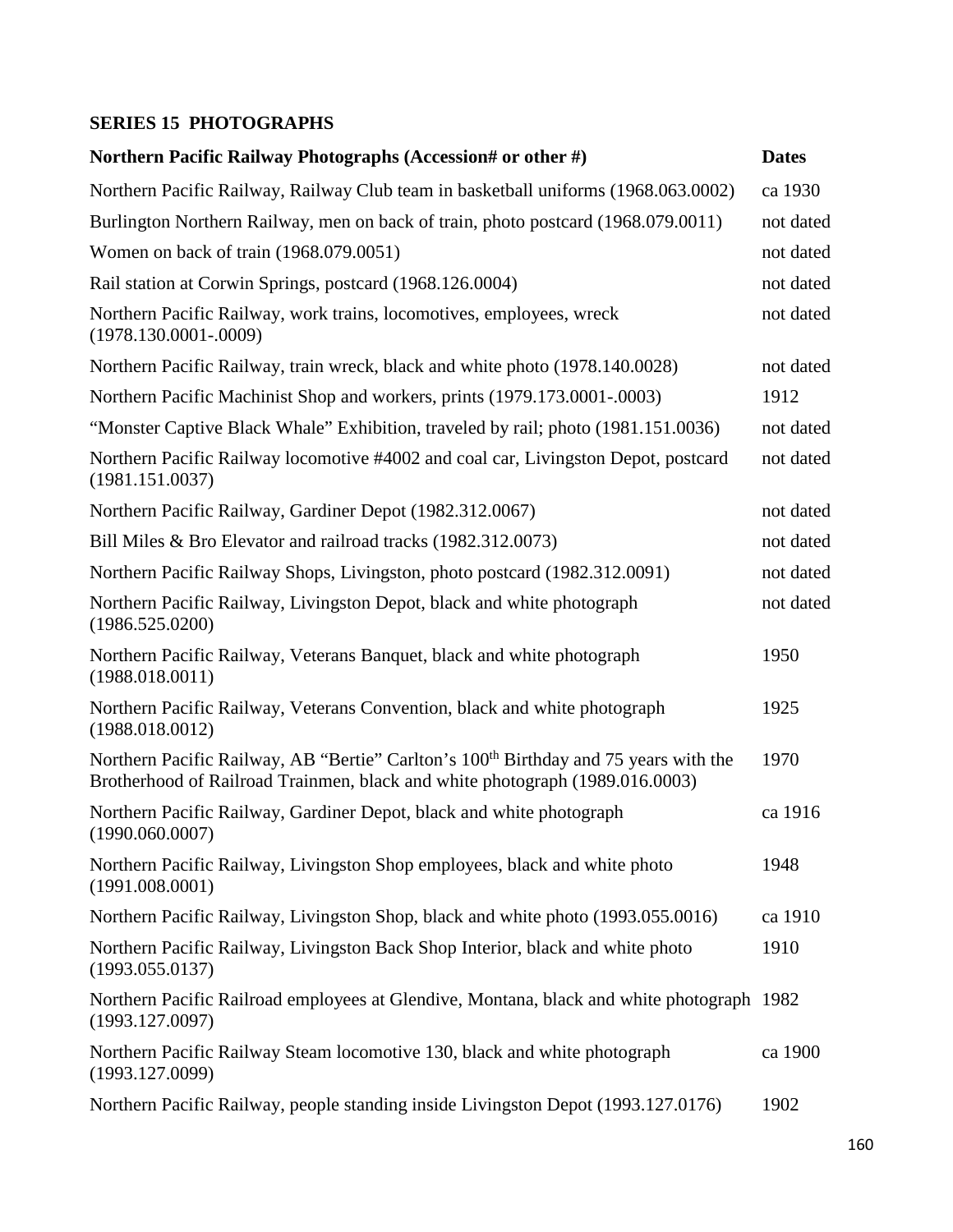| Northern Pacific Railway Photographs (Accession# or other #)                                                                                                                                                                                                                                                                                                                                                                                                                                  | <b>Dates</b>                   |
|-----------------------------------------------------------------------------------------------------------------------------------------------------------------------------------------------------------------------------------------------------------------------------------------------------------------------------------------------------------------------------------------------------------------------------------------------------------------------------------------------|--------------------------------|
| Northern Pacific Railway, Dwight D. Eisenhower on Whistle-Stop Tour speaking<br>from train, black and white photograph (1997.072.0116)                                                                                                                                                                                                                                                                                                                                                        | 1952                           |
| Northern Pacific Railway, steam locomotive with "cow catcher," black and white<br>photograph (2003.004.0005)                                                                                                                                                                                                                                                                                                                                                                                  | not dated                      |
| Northern Pacific Railway locomotives, many Silas Zwight designed; interiors of train<br>parts, wrecks, black and white photographs (2003.009.0002-.0017)                                                                                                                                                                                                                                                                                                                                      | various dates                  |
| Northern Pacific Railway locomotive engines, NP class A3, W, Q5, and 24,<br>photographic print (2004.046.0001)                                                                                                                                                                                                                                                                                                                                                                                | 1941                           |
| Northern Pacific Railway, Yellowstone-type locomotive built by American Locomotive<br>Company/New York City, black and white photograph, framed (2004.071.0001)                                                                                                                                                                                                                                                                                                                               | 1928                           |
| Northern Pacific Railway Gardiner Depot negatives (2005.001.0001-.0004)                                                                                                                                                                                                                                                                                                                                                                                                                       | 1905-1906                      |
| Northern Pacific Railway Depot in Gardiner, sepia-tone photograph (2006.001.0058)                                                                                                                                                                                                                                                                                                                                                                                                             | not dated                      |
| Northern Pacific Railway Employees in Livingston Shops, black and white, and<br>and sepia-tone photographs (2006.021.0001-.0004)                                                                                                                                                                                                                                                                                                                                                              | early 1900s,<br>1912 (2), 1940 |
| Northern Pacific Railway and Burlington Northern Railway, various subjects across<br>Montana, including steam and diesel locomotives, Livingston Shops, train depots,<br>employees, train wrecks, aerials. Warren McGee black and white, and color<br>photographic prints, some digital scans. For research only; Montana Historical Society<br>owns copyright. (2006.026.0001-.0156) 1934-1990; (2006.038.0001-.0337) and<br>(2006.043.0008-.0100) 1883-1996; (2007.008.0001-0170) 1898-1998 | 1883-1996                      |
| Northern Pacific Railway (and Railroad), various subjects along rail line, including<br>steam locomotives, bridges, Livingston Shops, depots, Yellowstone National Park<br>railroad-supported concessions, etc. F.J. Haynes black and white photographic prints<br>from the Haynes Foundation Collection, Montana Historical Society; for research only,<br>MHS owns copyright. Warren McGee notations on borders of the fronts of photographs<br>$(MR 671-722)$                              | 1879-1915                      |
| Northern Pacific Railway conductor and engineer, both of McGee family, black and<br>white digital photograph for viewing only; Montana Historical Society owns copyright.<br>(2006.037.0001)                                                                                                                                                                                                                                                                                                  | not dated                      |
| Whithorn Collection, Northern Pacific Railway and Burlington Northern Santa Fe<br>locomotives, depots, Livingston shops, coal cars, wheels, engines, railway workers,<br>and railroad tracks in the area, etc. (2006.044 and 2006.045) Also searchable @<br>http://yellowstone.pastperfectonline.com/                                                                                                                                                                                         | ca 1883-1980                   |
| Northern Pacific Railway pile driver, black and white photographic print, restored<br>(2007.019.0001)                                                                                                                                                                                                                                                                                                                                                                                         | not dated                      |
| Northern Pacific Railway, laying tracks at the west entrance of the Bozeman Tunnel                                                                                                                                                                                                                                                                                                                                                                                                            | ca1883                         |
| Color print of one half of an F. J. Haynes stereoview photograph (2007.027.0001)                                                                                                                                                                                                                                                                                                                                                                                                              |                                |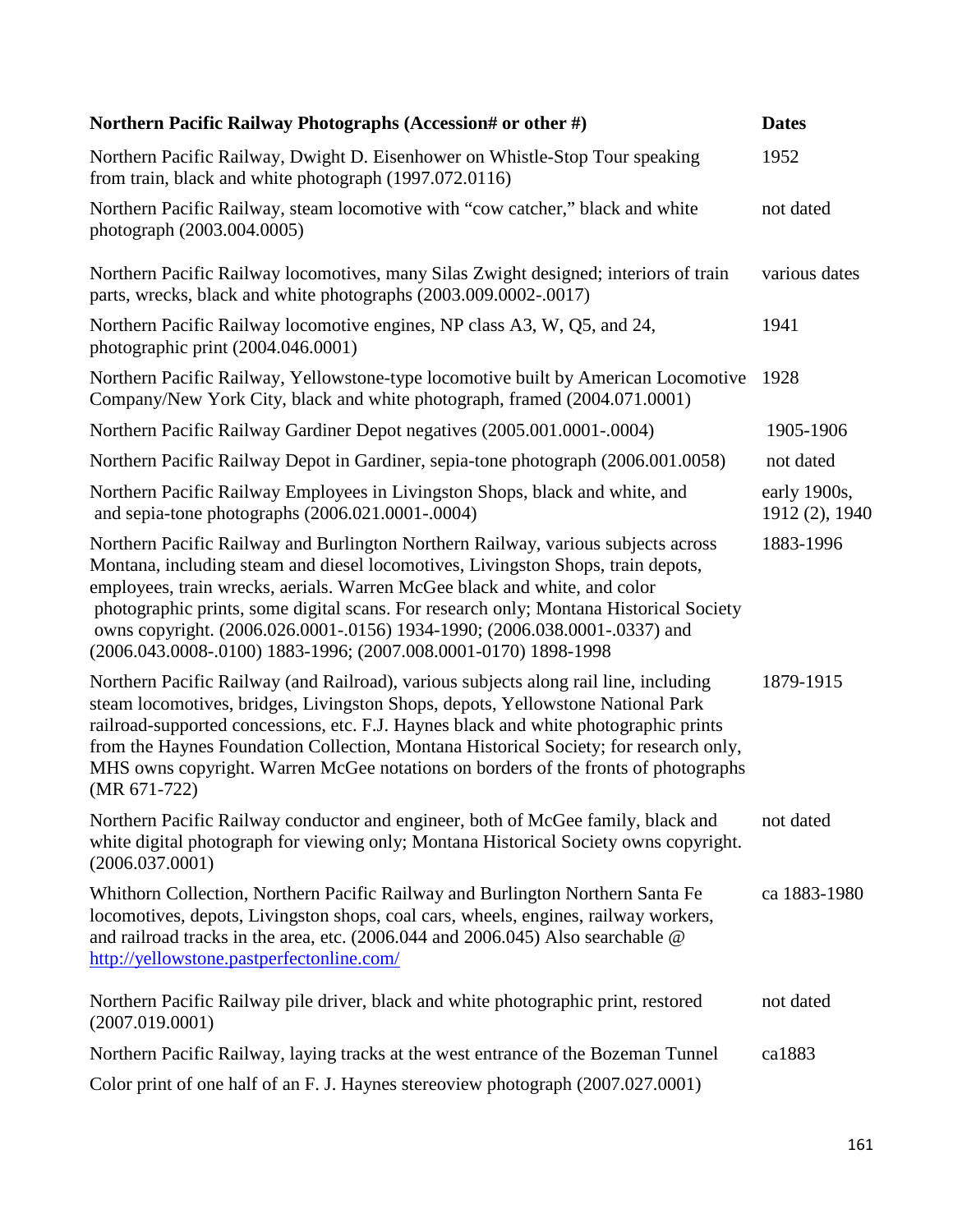| Northern Pacific Railway Photographs (Accession# or other #)                                                                                                                                                                                              | <b>Dates</b>        |
|-----------------------------------------------------------------------------------------------------------------------------------------------------------------------------------------------------------------------------------------------------------|---------------------|
| Northern Pacific Railway, train cars, including North Coast Limited, engines, tracks,<br>and wrecks, black and white photographs, some restricted Warren McGee photos<br>$(2007.029.0007 - 0030)$                                                         | 1912-1945           |
| Northern Pacific Railway, Agricultural Car exterior and interior, and Frederick Billings<br>portrait, black and white digital photos, restricted; research use only<br>$(2008.016.0001-.0003)$                                                            | 1875,<br>not dated  |
| Northern Pacific Railway, Gardiner depot, second depot and train yard in Livingston,<br>black and white photographs (2008.031.0009,0069-0070)                                                                                                             | 1885-1915           |
| Northern Pacific Railway, aerial view of the Livingston Shop Complex, black and<br>white oversize print $(2008.048.0001)$                                                                                                                                 | 1949                |
| Northern Pacific Railway, Livingston Shop workers group portrait, black and white<br>photograph (2010.018.0001)                                                                                                                                           | 1948                |
| Freight train in rail yard with water tower, black and white photograph (2010.025.0023)                                                                                                                                                                   | not dated           |
| Northern Pacific Railway, locomotives, Cokedale mine rail cars, Shields River Branch<br>railroad bridge, Livingston Depot, President Theodore Roosevelt and train, black and<br>white photographs (2011.010.0175, .0180, .0209, .0439-.0441, .0460-.0467) | 1892-1918           |
| Northern Pacific Railway, Livingston, from the north hill, F. J. Haynes stereographic<br>photograph (2011.011.0001)                                                                                                                                       | 1883                |
| Northern Pacific Railway, employees in front of Livingston Shops, black and white<br>photograph (2011.020.0005)                                                                                                                                           | 1948                |
| Northern Pacific Railway, Livingston and Gardiner depots, black and white photographs 1948<br>$(2011.021.0059-.0060)$                                                                                                                                     |                     |
| "The Old Depot" lithograph cartoon, black and white photograph (2011.026.0003)                                                                                                                                                                            | not dated           |
| Northern Pacific Railway, Livingston Shops employees, machinists; black and white,<br>and sepia-tone photographs, restored (2012.010.0001-.0003)                                                                                                          | 1902-1910           |
| Northern Pacific Railway, railroad yards, Livingston, Montana, black and white<br>photographs by Warren McGee (2013.050.0006-.0008)                                                                                                                       | 1949                |
| Northern Pacific Railway, Livingston depot and conductor Frank Shelver, photo<br>postcards (2014.075.0005,.0066)                                                                                                                                          | 1911                |
| Northern Pacific Railway, Emigrant Gulch Chico Short Line rail car, Accounting<br>Office employees, Blacksmith Shop employees, color and black and white photographs<br>$(2015.003.0021-.0157)$                                                           | 1948, 1953,<br>1995 |
| Northern Pacific Railway, Round House and workers pose in front of N.P. 5000<br>locomotive, Livingston, MT, framed black and white photograph (2015.010.0001)                                                                                             | 1948                |
| Northern Pacific Railway, train across tracks at Livingston Shops roundhouse, trains at<br>the Livingston Depot, black and white photographs (2015.059.0004, .0049, .0060)                                                                                | ca 1935             |
| Northern Pacific Railway, Gardiner depot, black and white photograph (2015.070.0002)                                                                                                                                                                      | not dated           |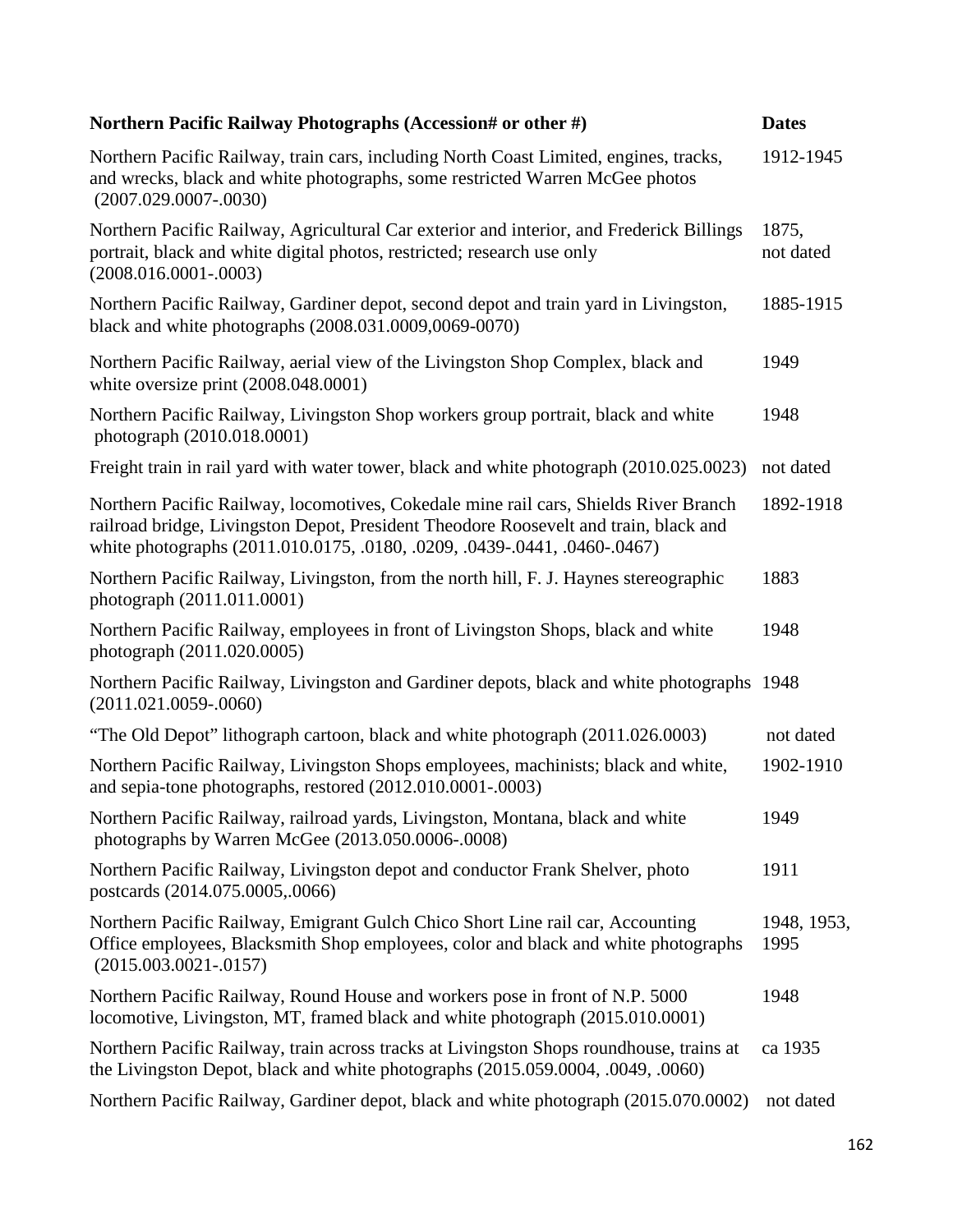| Northern Pacific Railway Photographs (Accession# or other #)                                                                                                                                                       | <b>Dates</b>   |
|--------------------------------------------------------------------------------------------------------------------------------------------------------------------------------------------------------------------|----------------|
| Northern Pacific Railroad (NP Railway as of 1896), view of new railroad shops and<br>Livingston, Montana, sepia-tone mounted photographs by "Worcester Excursion Car<br>Co., Worcester Mass" (2016.007.0012-.0013) | 1883           |
| Northern Pacific Railway, portrait of Calvin West, taken in Haynes' Palace studio car<br>(identified on reverse), black and white photograph (2016.012.0022)                                                       | ca early 1900s |
| Northern Pacific Railway, view of Livingston, Montana, including the old railroad<br>depot, black and white mounted photograph (2016.056.0001)                                                                     | ca 1900        |
| Northern Pacific Railway, NP Roundhouse and flag pole monad circle, Duluth,<br>Minnesota, and Gardiner Depot (FIC2006.046.0007, .0009)                                                                             | 1915, c. 1905  |
| Northern Pacific Railway, Livingston Railway Club Basketball Team, black and white<br>photograph (FIC2013.001.0029)                                                                                                | 1929           |
| Northern Pacific Railway, conductor or telegrapher portrait, black and white photograph early 1900s<br>(2015.002.0004)                                                                                             |                |
| Northern Pacific Railway, locomotive at Emigrant depot, black and white photograph<br>(FIC2015.998.0040)                                                                                                           | 1916           |
| Northern Pacific Railway, Elk piled up at Gardiner depot, sepia-toned photograph,<br>FIC2016.998.0050)                                                                                                             | 1911           |
| Northern Pacific Railway steam locomotive, Livingston rail yards, black and white<br>photograph (FIC2016.998.0053)                                                                                                 | ca 1940        |
| Northern Pacific Railway color postcard of 1899 NP#1266 caboose at Yellowstone<br>Gateway Museum (FIC2016.998.0054)                                                                                                | 1976           |
| Northern Pacific Railway, train engines at Jamestown, ND rail yard, black and white<br>photographs (FIC2015.998.0071-0072)                                                                                         | 1907           |
| Northern Pacific Railway, conductor or telegrapher portrait and train box cars at<br>Cinnabar, Yellowstone Park Line terminus, black and white photographs<br>(FIC2017.998.0007)                                   | ca 1883-1903   |
| Northern Pacific Railway, group of machinists pose in front of Livingston Shops, black<br>and white photograph (FIC2017.998.0009)                                                                                  | 1912           |
| Northern Pacific Railway, Engineer Jack Barker and Fireman Peterson in the cab of a<br>Diesel Electric Locomotive, Livingston, MT, black and white photograph<br>(FIC2017.998.0010)                                | ca 1946-1960   |
| <b>MMB</b><br>Black and White photograph of the Livingston Depot 1888 – 1902 (2019.007.0004)                                                                                                                       |                |
| Burlington Northern Photographs (Accession# or other #)                                                                                                                                                            | <b>Dates</b>   |
| Burlington Northern Railway, Livingston Shops and employees (identified) in the last                                                                                                                               | 1986           |

days before layoffs. Bill Phillips Collection (1986.471.0001-.0150)